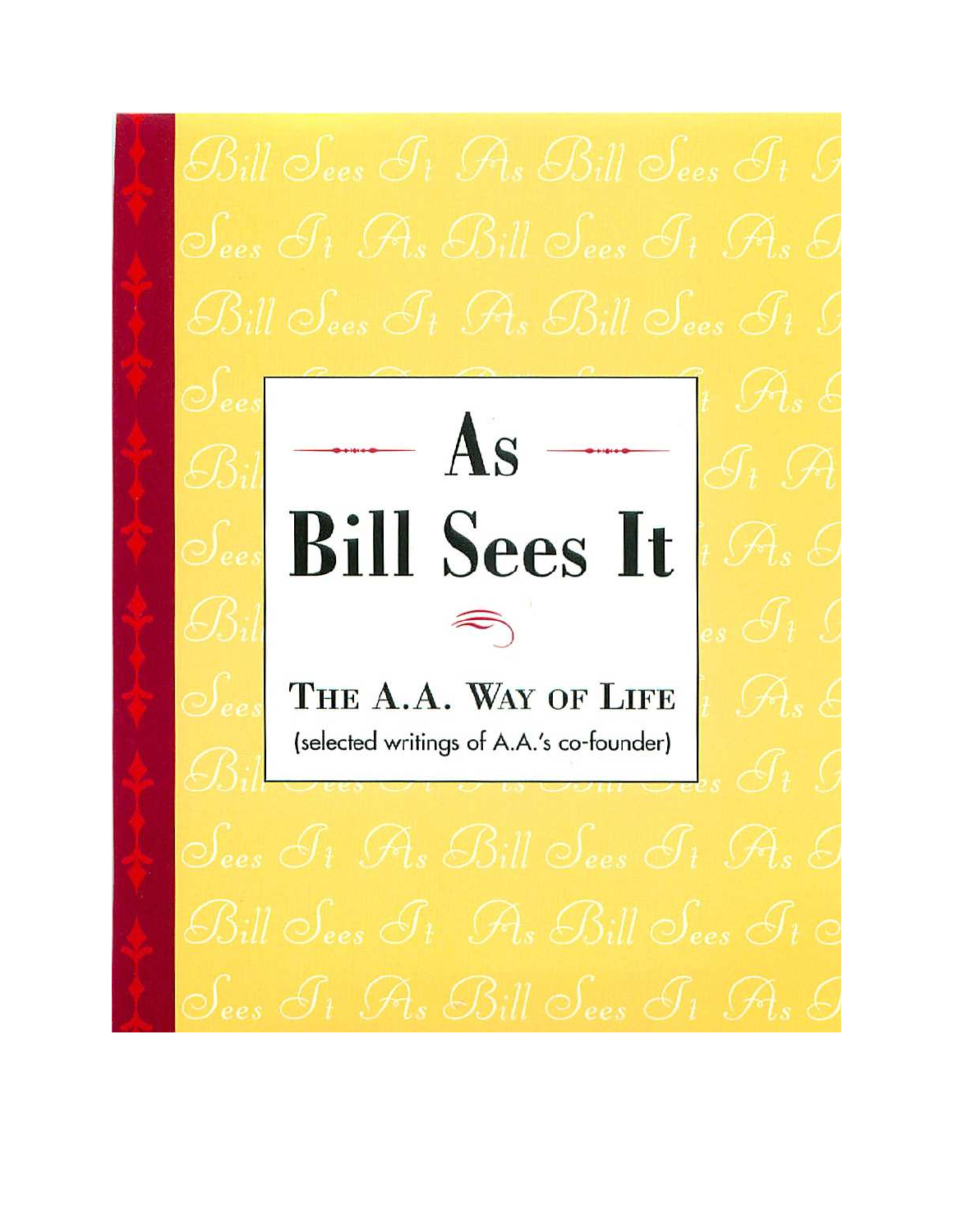# **AS BILL SEES IT**

**1** 

# **Personality Change**

**"It has often been said of A.A. that we are interested only on alcoholism. That is not true. We have to get over drinking in order to stay alive. But anyone who knows the alcoholic personality by firsthand contact knows that no true alky ever stops drinking permanently without undergoing a profound personality change."** 

**<< << << >> >> >>** 

**We thought "conditions" drove us to drink, and when we tried to correct these conditions and found that we couldn't do so to our entire satisfaction, our drinking went out of hand and we became alcoholics. It never ocurred to us that we needed to change ourselves to meet conditions, whatever they were.** 

**1. LETTER, 1940 2. TWELVE AND TWELVE, P. 47** 

**2** 

**In God's Hands** 

**When we look back, we realize that the things which came to**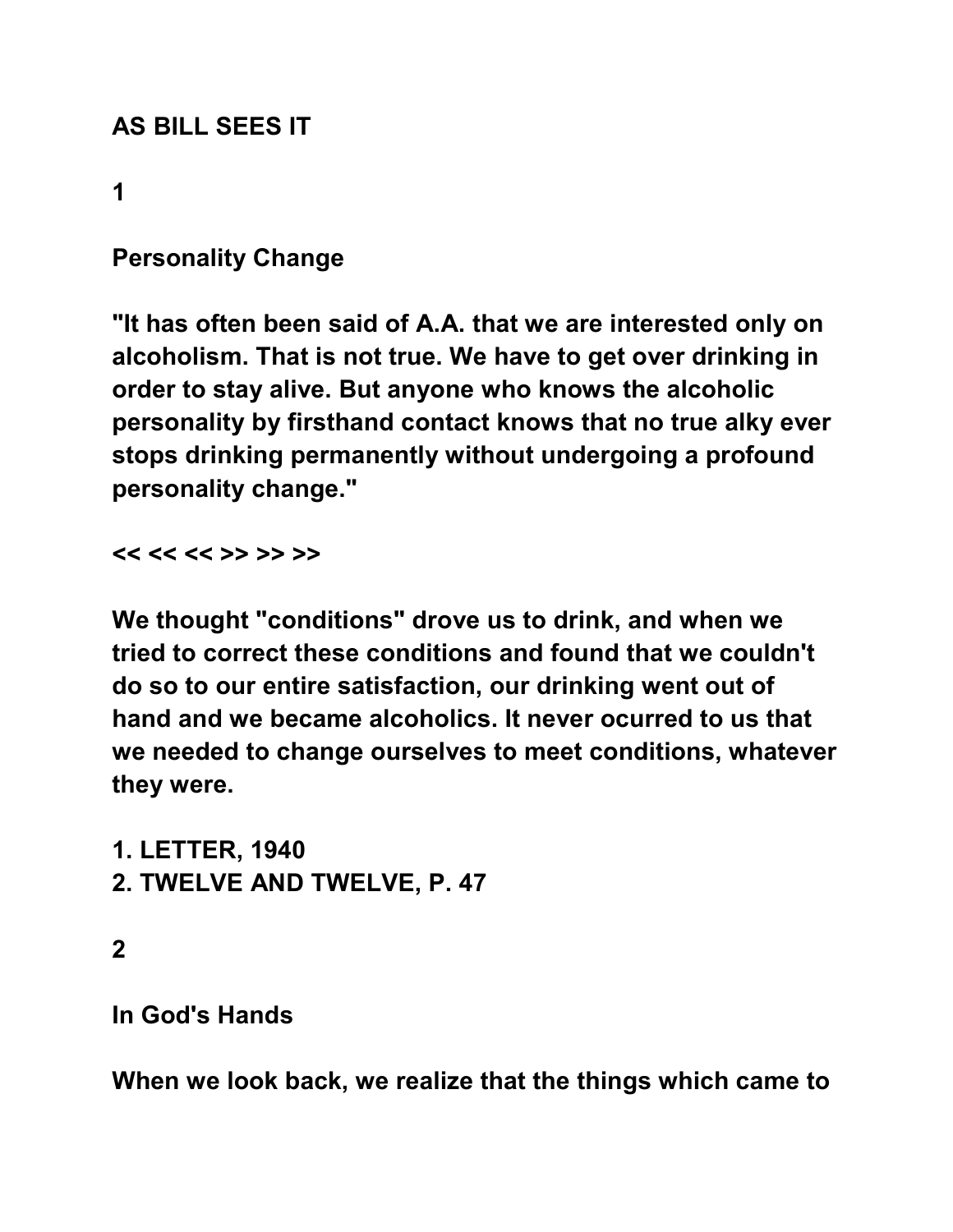**us when we put ourselves in God's hands were better than anything we could have planned.** 

**<< << << >> >> >>** 

**My depression deepened unbearable, and finally it seemed to me as though I were at the very bottom of the pit. For the moment, the last vestige of my proud obstinacy was crushed. All at once I found myself crying out, "If there is a God, let Him show Himself! I am ready to do anything, anything!"** 

**Suddenly the room lit up with a great white light. It seemed to me, in the mind's eye, that I was on a mountain and that a wind not of air but of spirit was blowing. And then it burst upon me that I was a free man. Slowly the ecstasy subsided. I lay on the bed, but now for a time I was in another world,a new world of consciouness. All about me and through me there was a wonderful feeling of Presence, and I thought to myself, "So this is the God of the preachers!"** 

**1. ALCOHOLICS ANONYMOUS, P. 100 2. A.A. COMES OF AGE, P. 63** 

**3** 

**Pain and Progress** 

**"Years ago I used to commiserate with all people who suffered. Now I commiserate only with those who suffer in**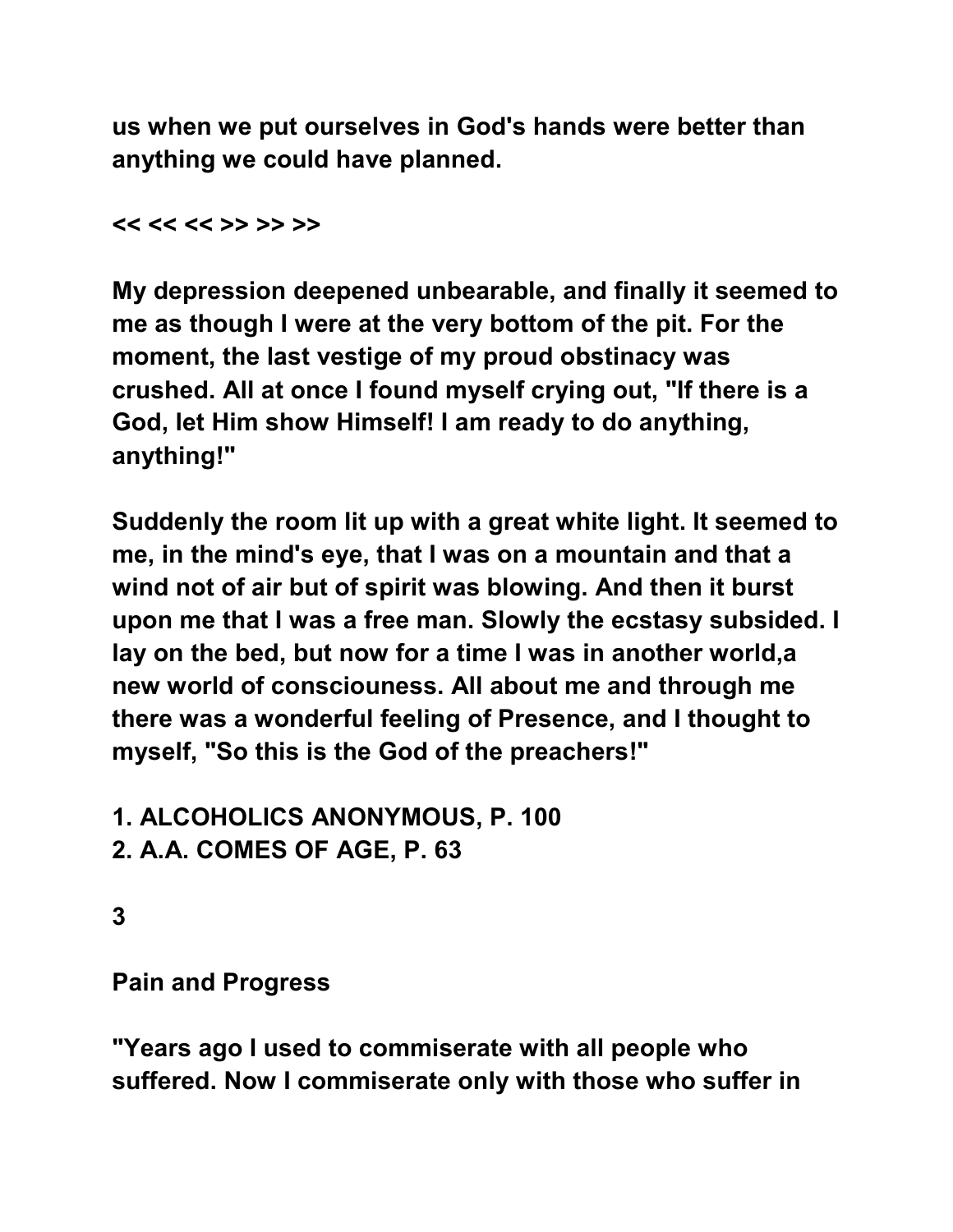**ignorance, who do not understand the purpose and ultimate utility of pain."** 

**<< << << >> >> >>** 

**Someone once remarked that pain is the touchstone of spiritual progress. How heartily we A.A.'s can agree with him, for we know that the pains of alcoholism had to come before sobriety, and emotional turmoil before serenity.** 

**<< << << >> >> >>** 

**"Believe more deeply. Hold your face up to the Light, even though for the moment you do not see."** 

```
1. LETTER, 1950 
2. TWELVE AND TWELVE, PP. 93-94 
3. LETTER, 1950
```
**4** 

**Can We Choose?** 

**We must never be blinded by the futile philosophy that we are just the hapless victims of our inheritance, of our life experience, and of our surroundings -- that these are the sole forces that make our decisions for us. This is not the road to freedom. We have to believe that we can really choose.** 

**<< << << >> >> >>**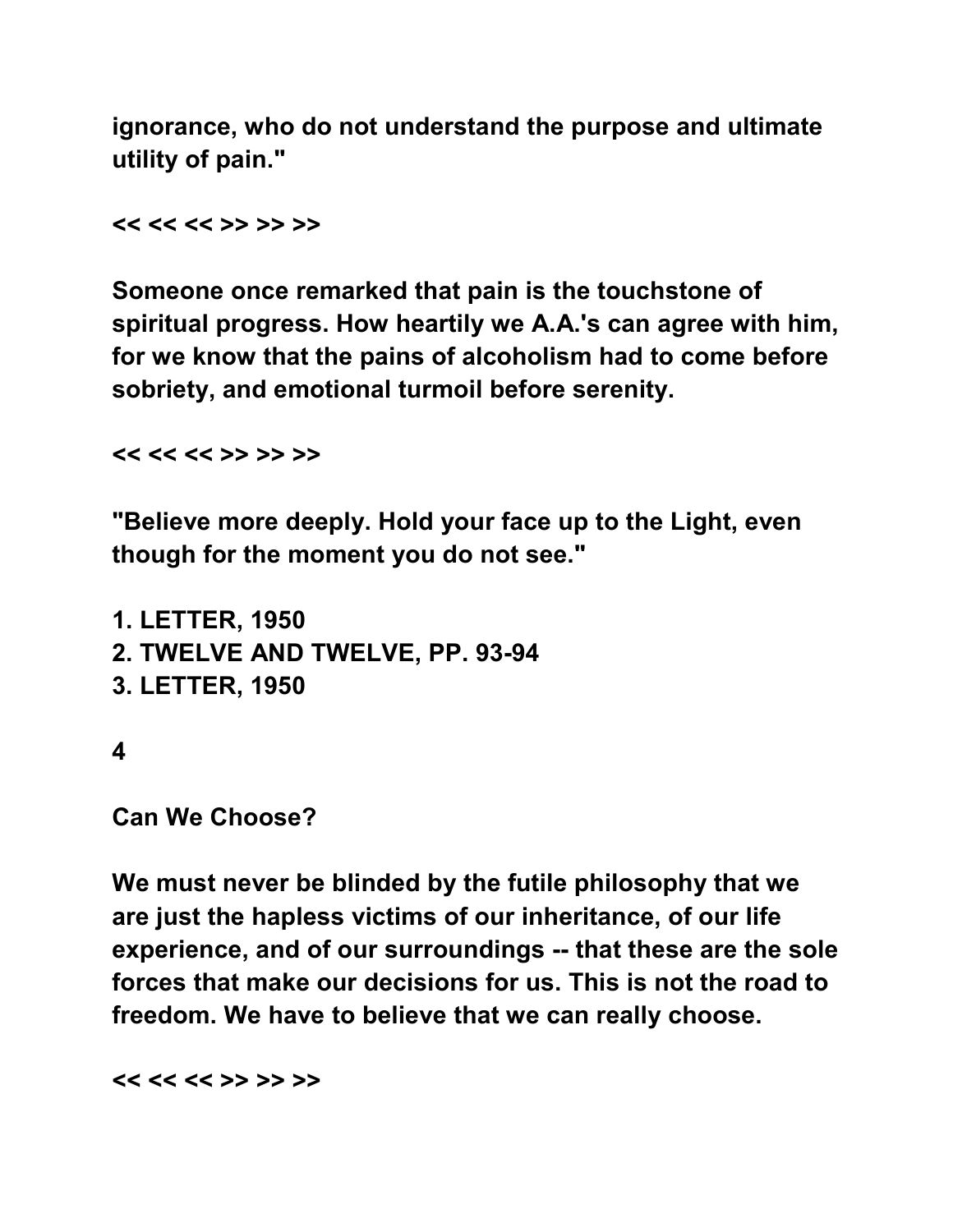**"As active alcoholics, we lost our ability to choose whetherwe would drink. We were the victims of a compulsion which seemed to decree that we must go on with our own destruction.** 

**"Yet we finally did make choices that brought about recovery. We came to believe that alone we were powerless over alcohol. This was surely a choice, and a most difficult one. We came to believe that a Higher Power could restore us to sanity when we became willing to practice A.A.'s Twelve Steps.** 

**"In short, we chose to `become willing', and no better choice did we ever make."** 

- **1. GRAPEVINE, NOVEMBER 1960**
- **2. LETTER, 1966**
- **5**

#### **Maintenance and Growth**

**It is plain that a life which includes deep resentment leads only to futility and unhappiness. To the precise extent that we permit these, do we squander the hours that might have been worth while. But with the alcoholic, whose hope is the maintenance and growth of a spiritual experience, this business of resentment is infinitely grave. We found that it is fatal. For when harboring such feelings we shut ourselves off**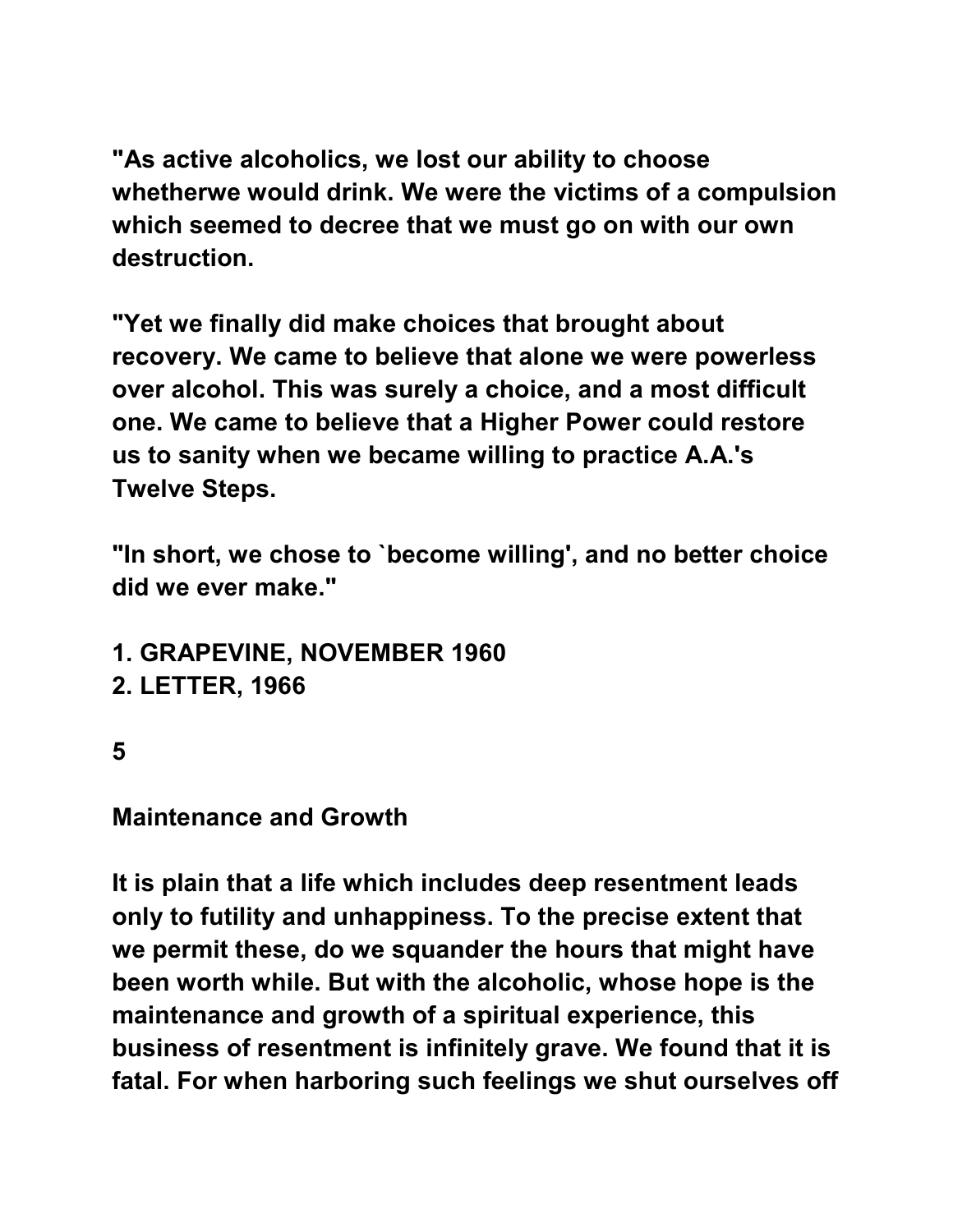**from the sunlight of the Spirit. The insanity of alcohol returns and we drink again. And with us, to drink is to die.** 

**If we were to live, we had to be free of anger. The grouch and the brainstorm were not for us. They may be the dubious luxury of normal men, but for alcoholics these things are poison.** 

# **ALCOHOLICS ANONYMOUS, P. 66**

**6** 

**All or Nothing?** 

**Acceptance and faith are capable of producing 100 per cent sobriety. In fact, they usually do; and they must, else we could have no life at all. But the moment we carry these attitudesinto our emotional problems, we find that only relative results are possible. Nobody can, for example, become completely free from fear, anger, and pride.**

**Hence, in this life we shall attain nothing like perfect humility and love. So we shall have to settle, respecting most of our problems, for a very gradual progress, punctuated sometimes by heavy setbacks. Our oldtime attitude of "all or nothing" will have to be abandoned.** 

# **1. GRAPEVINE, MARCH 1962**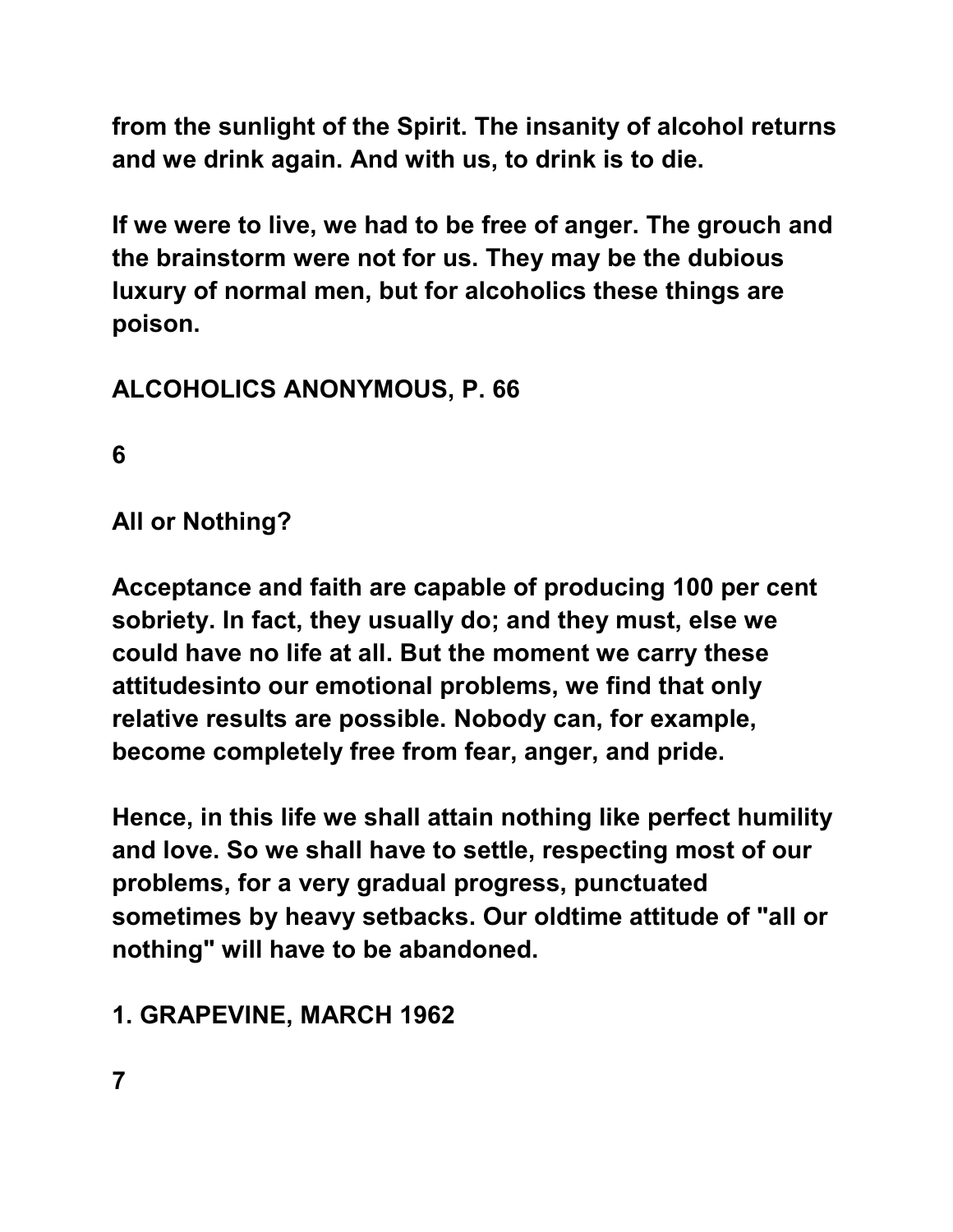**The Realm of the Spirit** 

**In ancient times material progress was painfully slow. The spirit of modern scientific inquiry, research and invention was almost unknown.** 

**In the realm of the material, men's minds were fettered by superstition, tradition, and all sorts of fixed ideas. Some of the contemporaries of Columbus thought a round earth preposterous. Others came near putting Galileo to death for his astronomical heresies.** 

**Are not some of us just as biased and unreasonable about the realm of the spirit as were the ancients about the realm of the material?** 

**<< << << >> >> >>** 

**We have found that God does not make too hard terms with those who seek Him. To us, the Realm of Spirit is broad, roomy, all inclusive, never exclusive or forbidding to those who earnestly seek. It is open, we believe, to all men.** 

**1. ALCOHOLICS ANONYMOUS, P. 51 2. ALCOHOLICS ANONYMOUS, P. 46** 

**8** 

**A New Life**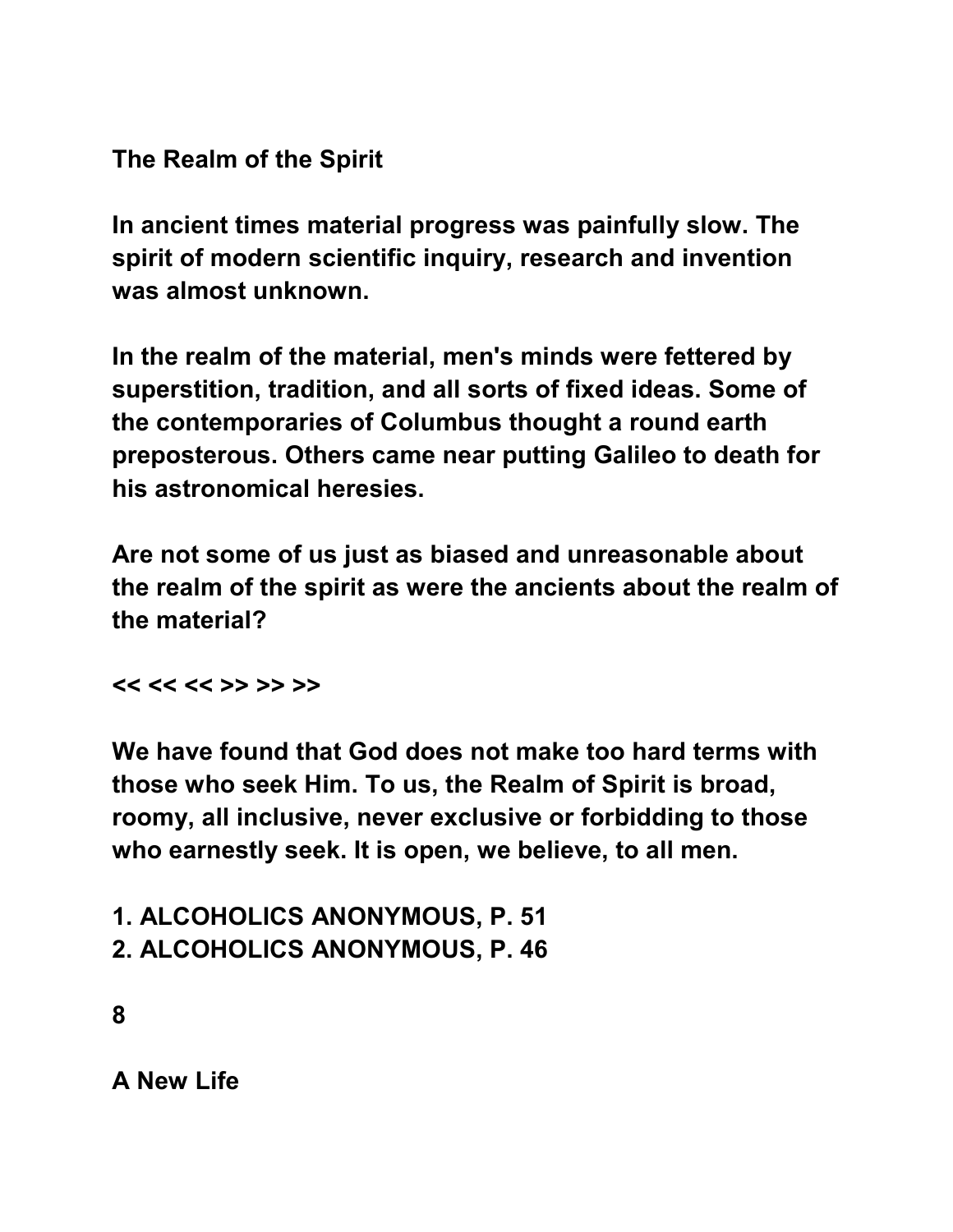**Is sobriety all that we are to expect of a spiritual awakening? No, sobriety is only a bare beginning; it is only the first gift of the first awakening. If more gifts are to be received, our awakening has to go on. As it does go on, we find that bit by bit we can discard the old life -- the one that did not work - for a new life that can and does work under any conditions whatever.** 

**Regardless of worldly success or failure, regardless of pain or joy, regardless of sickness or health or even of death itself, a new life of endless possibilities can be lived if we are willing to continue our awakening, through the practice of A.A.'s Twelve Steps.** 

# **GRAPEVINE, DECEMBER 1957**

**9** 

**Group and World-Wide Community** 

**The moment Twelfth Step work forms a group, a discovery is made -- that most individuals cannot recover unless there is a group. Realization dawns on each member that he is but a small part of a great whole; that no personal sacrifice is too great for preservation of the Fellowship. He learns that the clamor of desires and ambitions within him must be silenced whenever these could damage the group.** 

**It becomes plain that the group must survive or the**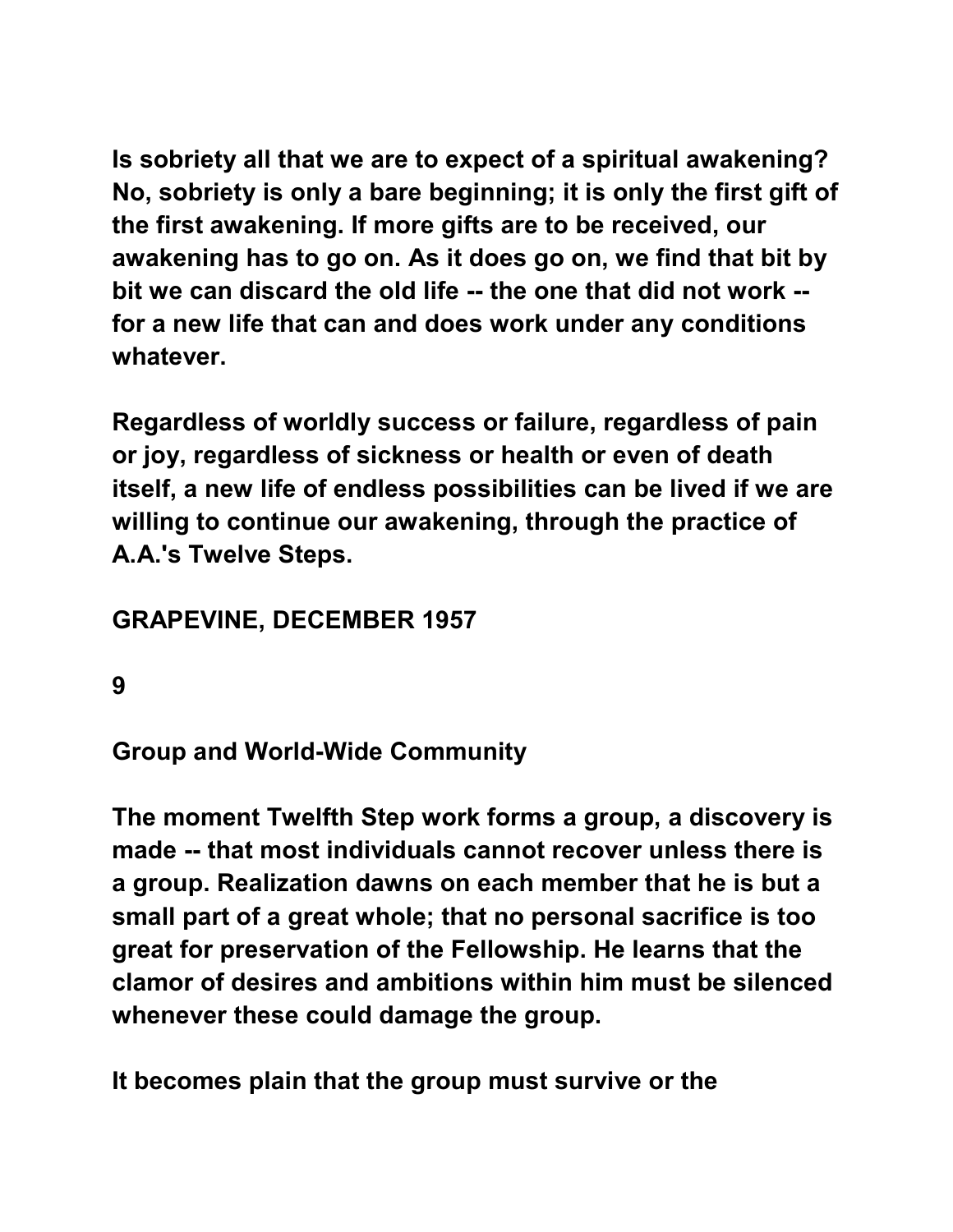**individual will not.** 

**<< << << >> >> >>** 

**"The Lone member at sea, the A.A. at war in a far land -- all these members know that they belong to A.A.'s world-wide community, that theirs is only a physical separation, that their fellows may be as near as the next port of call. Ever so importantly, they are certain that God's grace is just as much with them on the high seas or the lonely outpost as it is with them at home."** 

**1. TWELVE AND TWELVE, P. 130 2. LETTER, 1966** 

**10** 

**Out of the Dark** 

**Self-searching is the means by which we bring new vision, action, and grace to bear upon the dark and negative side of our natures. With it comes the development of that kind of humility that makes it possible for us to receive God's help. Yet it is only a step. We will want to go further.** 

**We will want the good that is in us all, even in the worst of us, to flower and to grow. But first of all we shall want sunlight; nothing much can grow in the dark. Meditation is our step out into the sun.**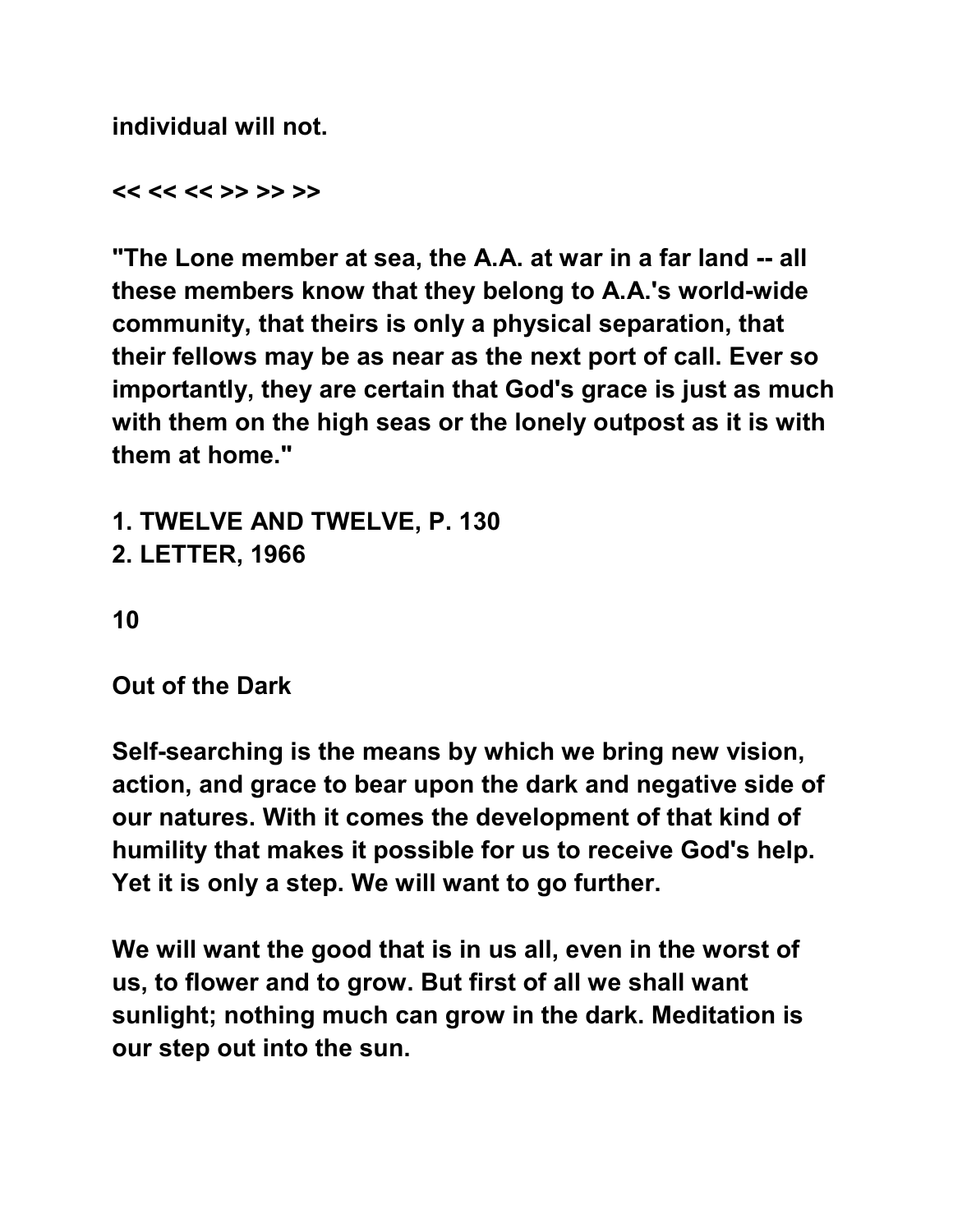**<< << << >> >> >>** 

**"A clear light seems to fall upon us all -- when we open our eyes. Since our blindness is caused by our own defects, we must first deeply realize what they are. Constructive meditation is the first requirement for each new step in our spiritual growth."** 

- **1. TWELVE AND TWELVE, P. 98**
- **2. LETTER, 1946**

**11** 

**Quantity or Quality** 

**"About this slip business -- I would not be too discouraged. I think you are suffering a great deal from a needless guilt. For some reason or other, the Lord has laid out tougher paths for some of us, and I guess you are treading one of them. God is not asking us to be successful. He is only asking us to tgy to be. That, you surely are doing, and have been doing. So I would not stay away from A.A. through any feeling of discouragement or shame. It's just the place you should be. Why don't you try just as a member? You don't have to cargy the whole A.A. on your back, you know!** 

**"It is not always the quantity of good things that you do, it is also the quality that counts.** 

**"Above all, take it one day at a time."**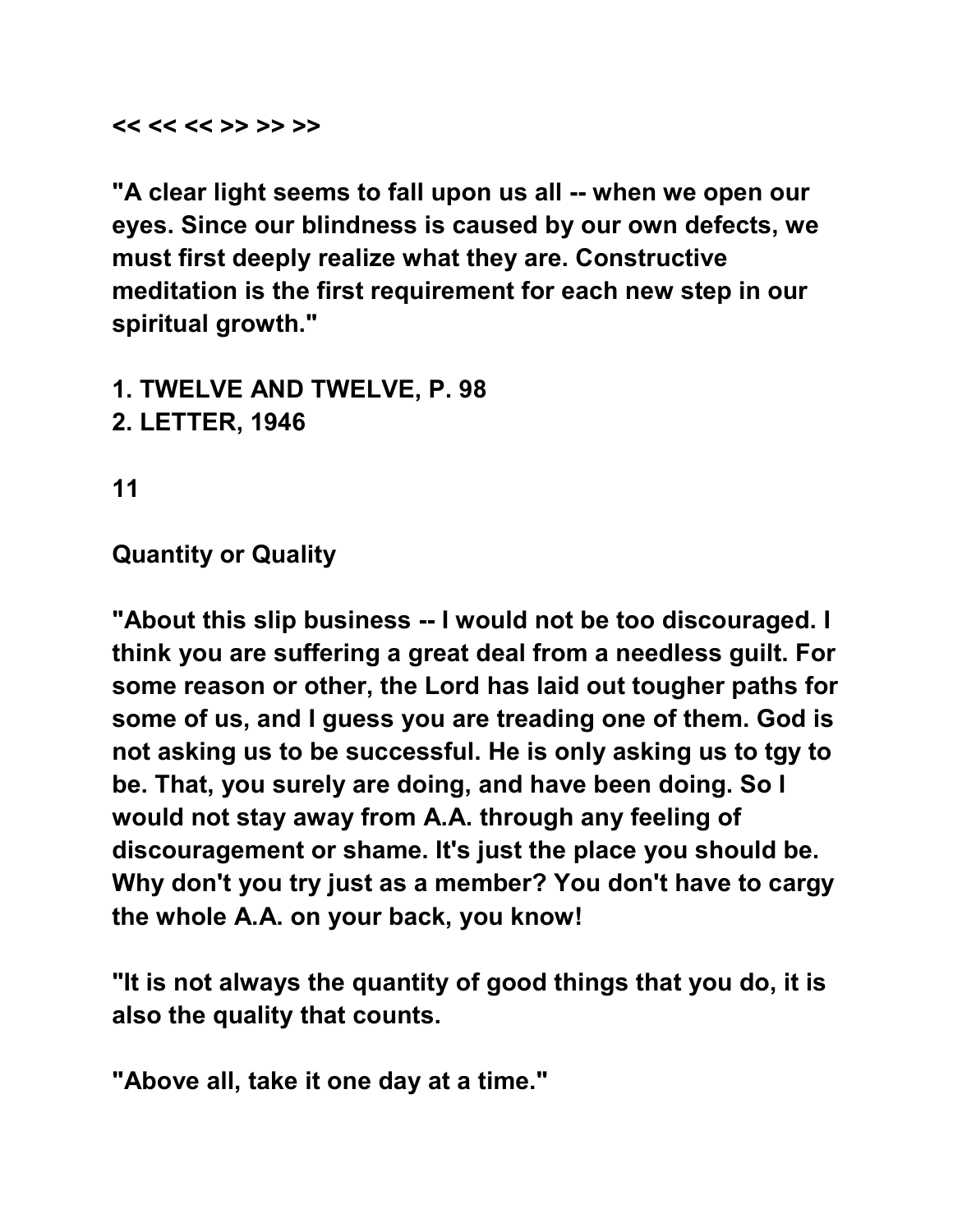**LETTER, 1958** 

**12** 

**Seeking Fool's Gold** 

**Pride is the basic breeder of most human difficulties, the chief block to true progress. Pride lures us into making demands upon ourselves or upon others which cannot be met without perverting or misusing our God-given instincts. When the satisfaction ofour instincts for sex, security, and a place in society becomes the primary object of our lives, the pride steps in to justify our excesses.** 

**<< << << >> >> >>** 

**I may attain "humility for today" only to the extent that I am able to avoid the bog of guilt and rebellion on one hand and, on the other hand, that fair but deceiving land which is strewn with the fool's-gold coins of pride. This is how I can find and stay on the highroad of humility, which lies between these extremes. Therefore, a constant inventory which can reveal when I am off the road is always in order.** 

# **1. TWELVE AND TWELVE, PP. 48-49 2. GRAPEVINE, JUNE 1961**

**13**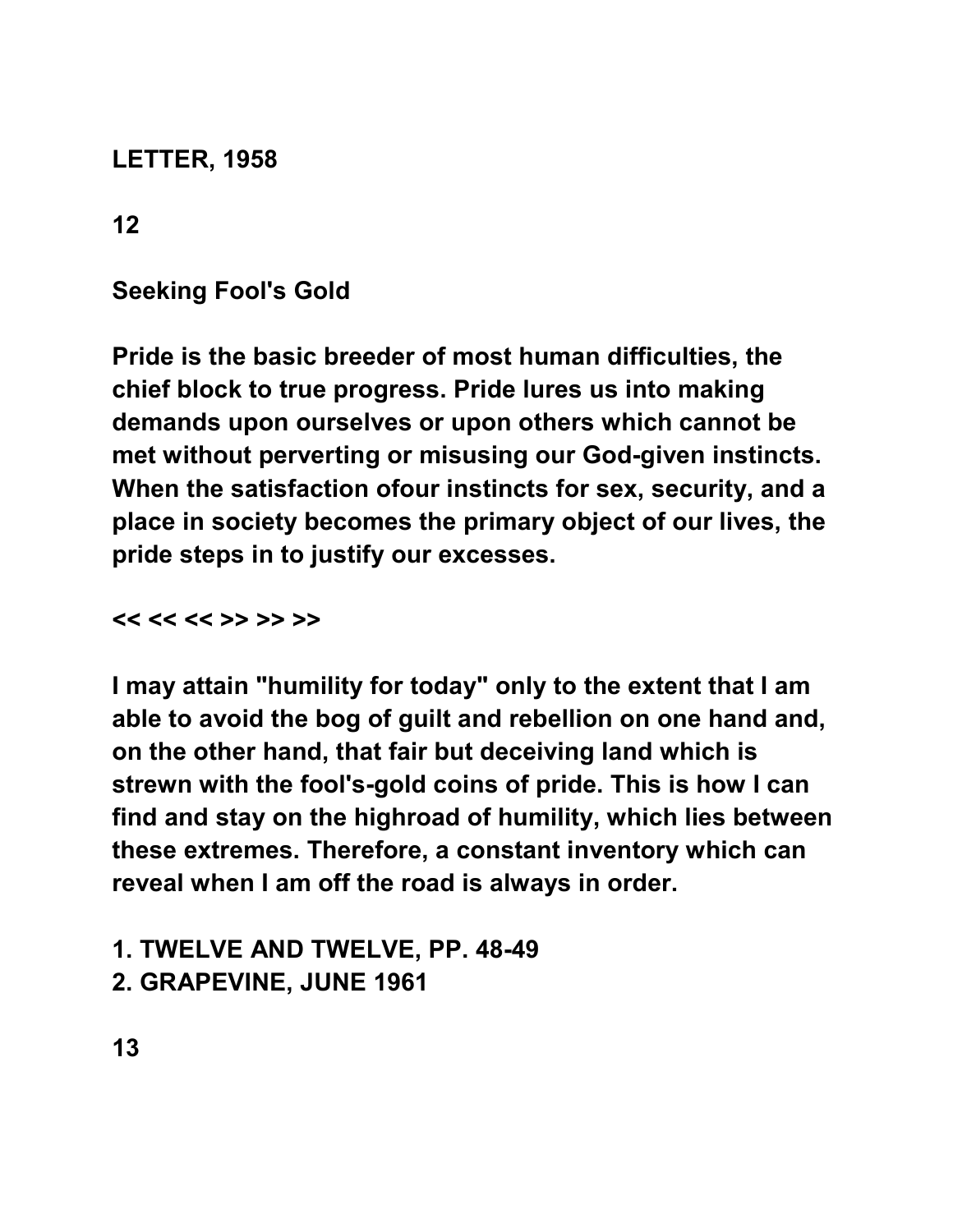**The Shared Gift** 

**A.A. is more than a set of principles; it is a society of alcoholics in action. We must carry the message, else we ourselves can wither and those who haven't been given the truth may die.** 

**<< << << >> >> >>** 

**Faith is more than our greatest gift; its sharing with others is our greatest responsibility. May we of A.A. continually seek the wisdom and the willingness by which we may well fulfill that immense trust which the Giver of all perfect gifts has placed in our hands.** 

**1. SERVICE MANUAL, P. 6** 

**2. GRAPEVINE, APRIL 1961** 

**14** 

**Newcomer Problems** 

**The temptation is to become rather possessive of newcomers. Perhaps we try to give them advice about their affairs which we aren't really competent to give or ought not give at all. Then we are hurt and confused when the advice is rejected, or when it is accepted and brings still greater confusion.** 

**<< << << >> >> >>**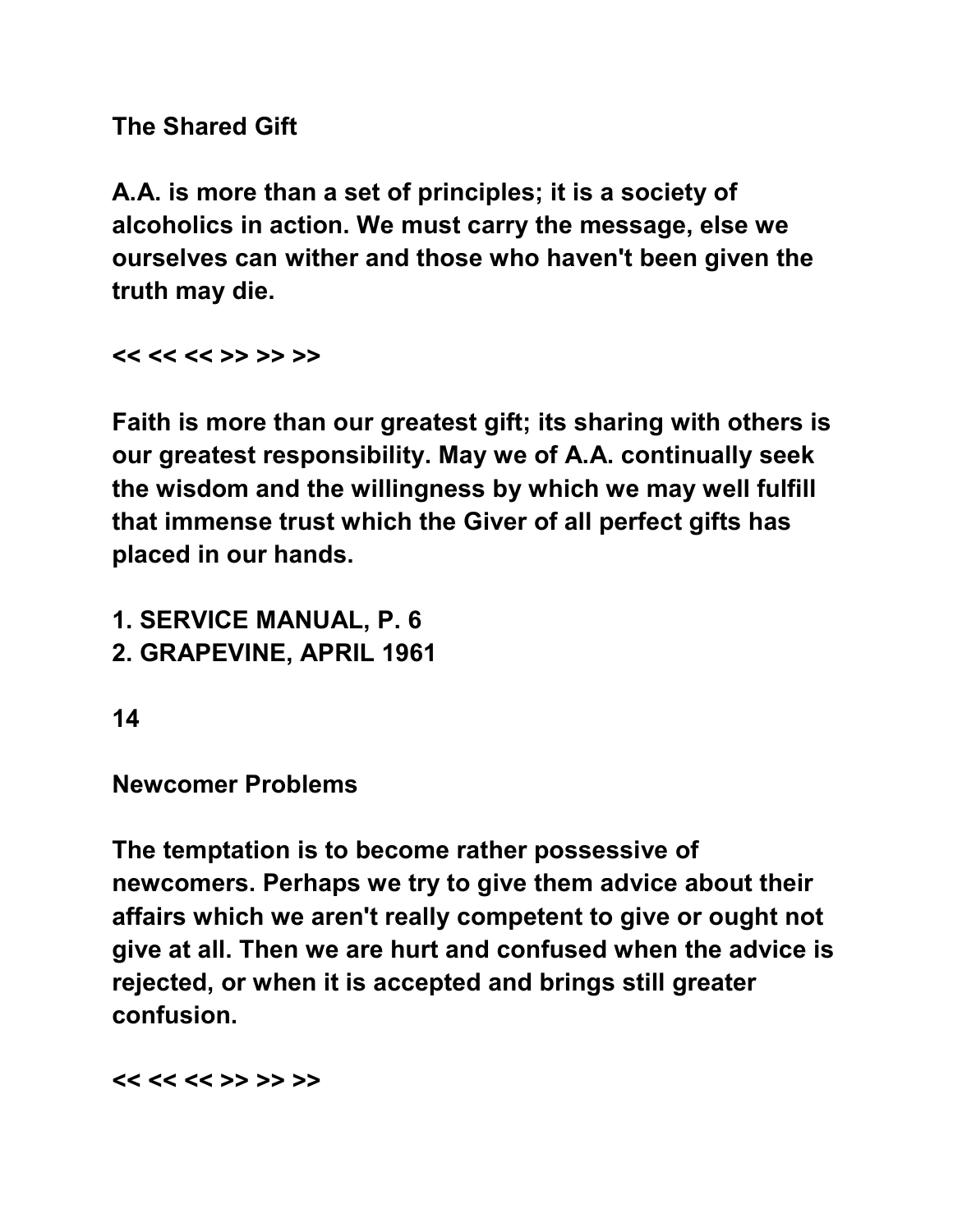**"You can't make a horse drink water if he still prefers beer or is to crazy to know what he does want. Set a pail of water beside him, tell him how good it is and why, and leave him alone.** 

**"If people really want to get drunk, there is, so far as I know, no way of stopping this -- so leave them alone and let them get drunk. But don't exclude them from the water pail, either."** 

**1. TWELVE AND TWELVE, P. 111 2. LETTER, 1942** 

**15** 

#### **Eternal Values**

**Many people will have no truck at all with absolute spiritual values. Perfectionists, they say, are either full of conceit because they fancy they have reached some impossible goal, or else they are swamped in self-condemnation because they have not doneso.** 

**Yet I think that we should not hold this view. It is not the fault of great ideals that they are sometimes misused and so become shallow excuses for guilt, rebellion, and pride. On the contrary, we cannot grow very much unless we constantly try to envision that the eternal spiritual values are.**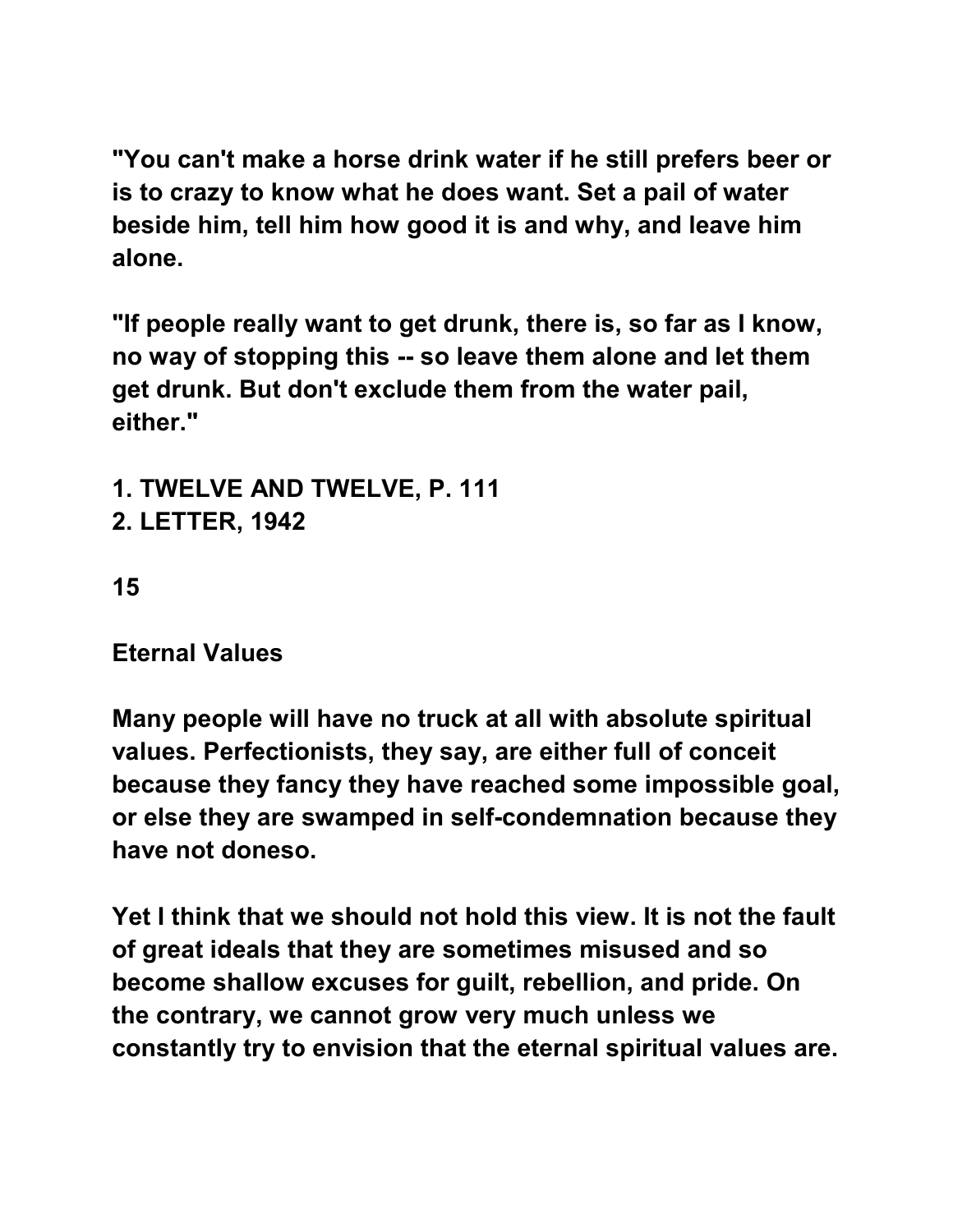**<< << << >> >> >>** 

**"Day by day, we try to move a little toward God's perfection. So we need not be consumed by maudlin guilt for failure to achieve His likeness and image by Thursday next. Progress is our aim, and His perfection is the beacon, light-years away, that draws us on."** 

**1. GRAPEVINE, JUNE 1961 2. LETTER, 1966** 

**16** 

**Never Again!** 

**"Most people feel more secure on the twenty-four-hour basis than they do in the resolution that they will never drink again. Most of them have broken too many resolutions. It's really a matter of personal choice; every A.A. has the privilege of interpreting the program as he likes.** 

**"Personally, I take the atitude that I intend never to drink again. This is somewhat different from saying, `I will never drink again.' The latter attitude sometimes gets people in trouble because it is undertaking on a personal basis to do what we alcoholics never could do. It is too much an act of will and leaves us too little room for the idea that God will release us fromthe drink obsession provided we follow the A.A. program."**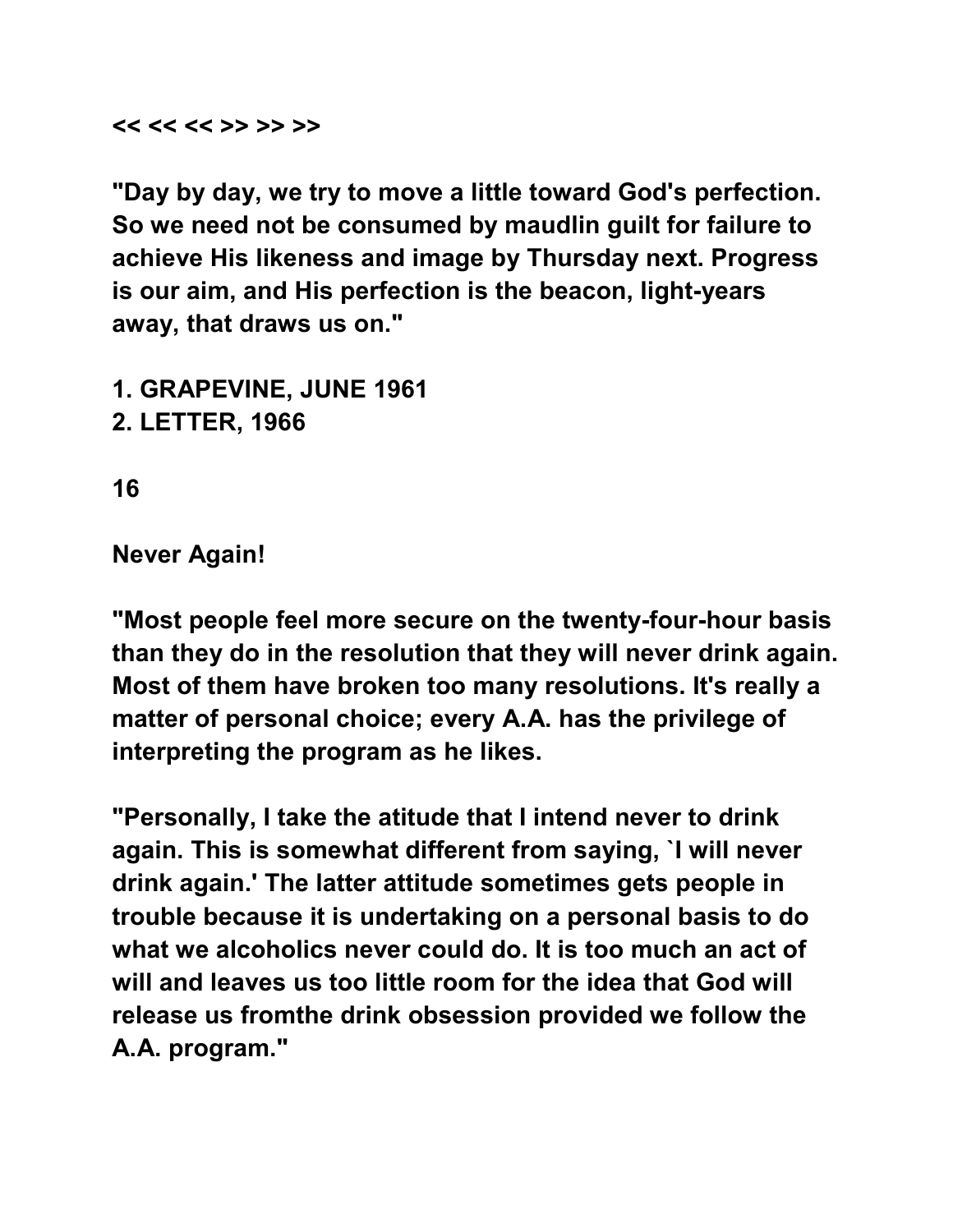#### **LETTER, 1949**

# **17**

**Toward Honesty** 

**The perverse wish to hide a bad motive underneath a good one permeates human affairs from top to bottom. Tis subtle and elusive kind of self-righteousness can underlie the smallest act or thought. Learning daily to spot, admit, and correct these flaws is the essence of character-building and good living.** 

**<< << << >> >> >>** 

**The deception of others is nearly always rooted in the deception of ourselves.** 

**<< << << >> >> >>** 

**Somehow, being alone with God doesn't seem as embarrassing as facing up to another person. Until we actually sit down and talk aloud about what we have so long hidden, our willingness to clean house is still largely theoretical. When we are honest with another person, it confirms that we have been honest with ourselves and with God.** 

**1. TWELVE AND TWELVE, PP. 94-95 2. GRAPEVINE, AUGUST 1961**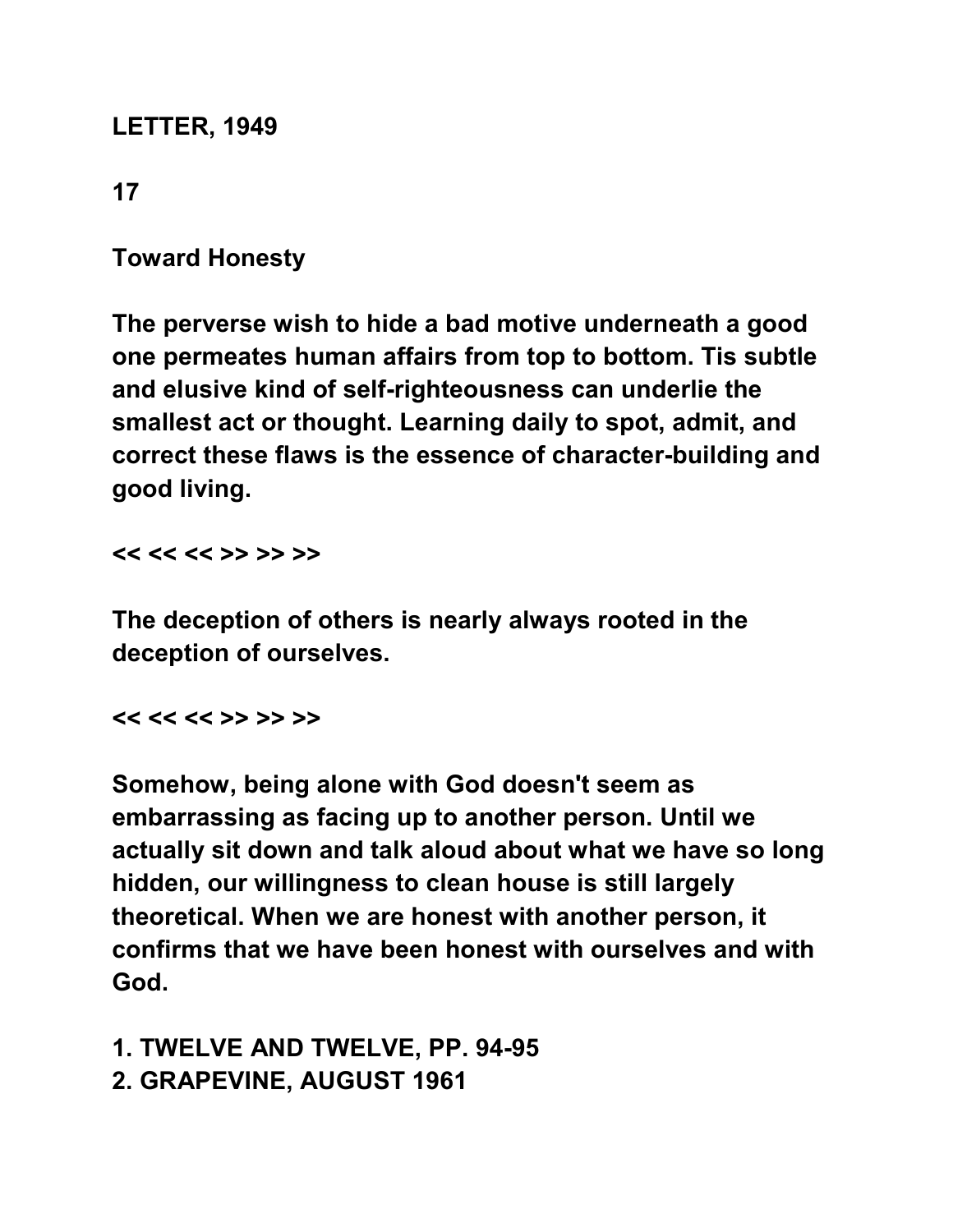# **3. TWELVE AND TWELVE, P. 60**

**18** 

**Companion and Partner** 

**"Dr. Bob was my constant companion and partner in the great A.A. adventure. As the physician and great human being that he was, he chose work with others as his prime A.A, vocation and achieved a record which, in quantity and in quality, none will ever surpass. Assisted by the incomparable Sister Ignatia at St. Thomas Hospital in Akron, he -- without charge -- medically treated and spiritually infused five thousand sufferers.** 

**"In all the stress and strain of A.A.'s pioneering time, no hard word ever passed between us. For this, I can thankfully say that the credit was all his."** 

**<< << << >> >> >>** 

**I took my leave of Dr. Bob, knowing that he was to undergo a serious operation. The old, broad smile was on his face as he said almost jokingly, "Remember, Bill, let's not louse this thing up. Let's keep it simple!" I turned away, unable to say a word. That was the last time I ever saw him.** 

**1. LETTER, 1966 2. A.A. COMES OF AGE, P. 214**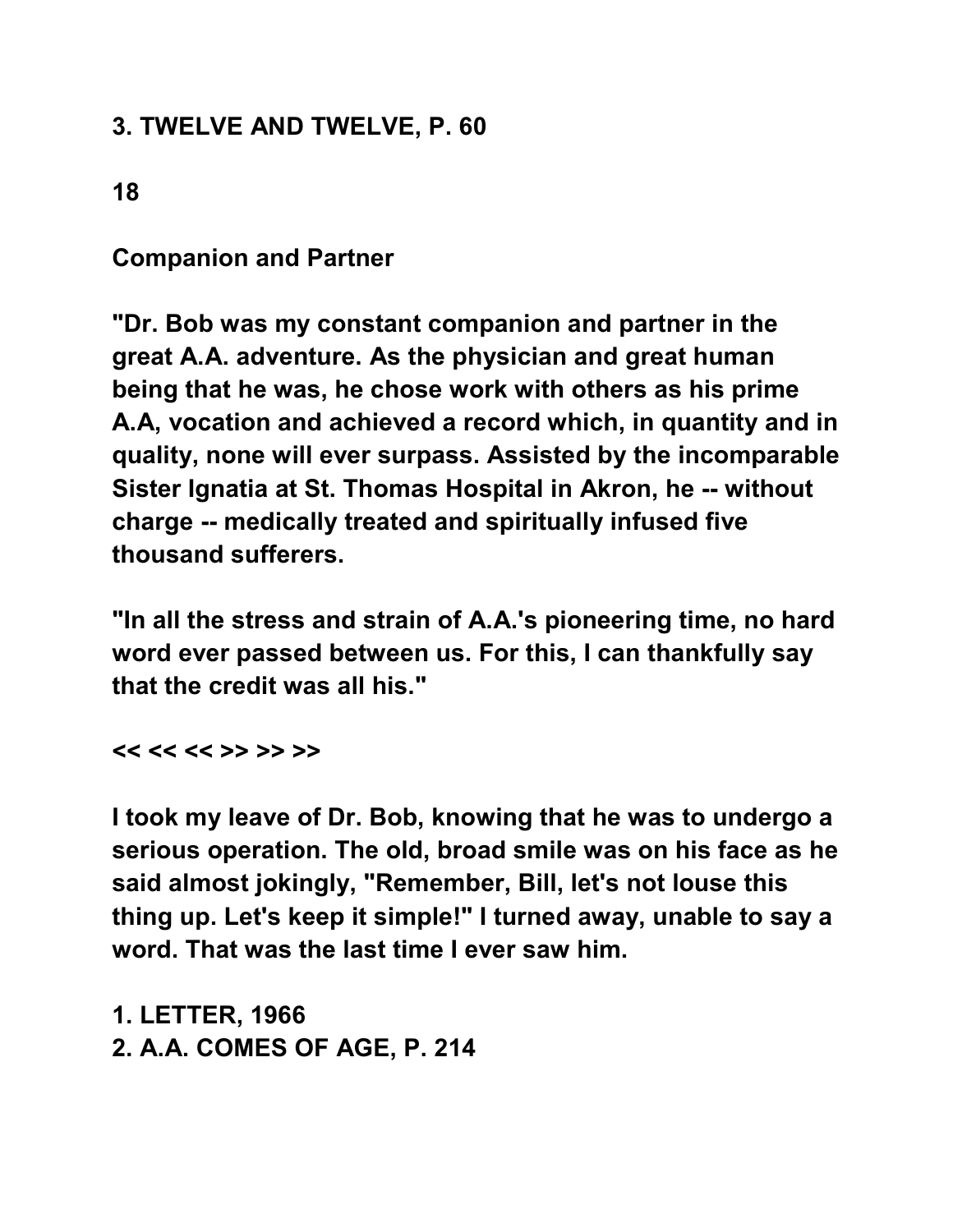#### **The Wine of Success**

**Disagreeable or unexpected problems are not the only ones that call for self-control. We must be quite as careful when we begin to achieve some measure of importance and material success. For no people have ever loved personal triumphs more than we have loved them; we drank of success as of a wine which could never fail to make us feel elated. Blinded by prideful self-confidence, we were apt to play the big shot.** 

**Now that we're in A.A. and sober, winning back the esteem of our friends and business associates, we find that we still need to exercise special vigilance. As an insurance against the dangers of big-shot-ism, we can often check ourselves by remembering that we are today sober only by the grace of God and that any success we may be having is far more His success than ours.** 

# **1. TWELVE AND TWELVE, P. 91-92**

**20** 

**Light from a Prayer** 

**"God grant us the serenity to accept the things we cannot change, the courage to change the things we can, and the wisdom to know the difference."**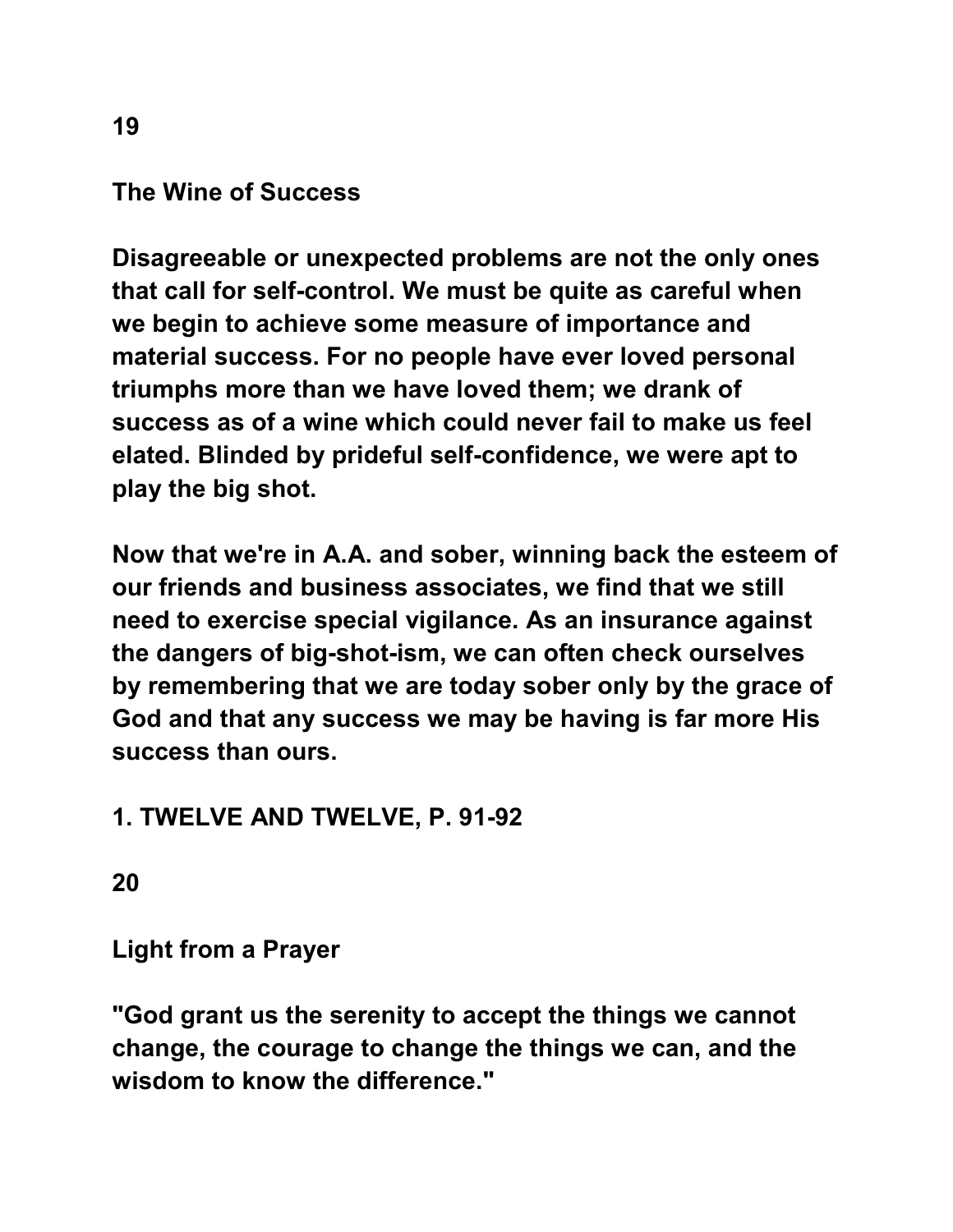**<< << << >> >> >>** 

**We treasure our "Serenity Prayer" because it brings a new light to us that can dissipate our oldtime and nearly fatal habit of fooling ourselves.** 

**In the radiance of this prayer we see that defeat, rightly accepted, need be no disaster. We now know that we do not have to run away, nor ought we again try to overcome adversity by still another bulldozing power drive that can only push up obstacles before us faster than they can be taken down.** 

# **1. GRAPEVINE, MARCH 1962**

**21** 

#### **Citizens Again**

**"Each of us in turn -- that is, the member who gets the most out of the program -- spends a very large amount of time on Twelfth Step work in the early years. That was my case, and perhaps I should not have stayed sober with less work.** 

**"However, sooner or later most of us are presented with other obligations -- to family, friends, and country. As you will remember, the Twelfth Step also refers to `practicing these principles in all our affairs.' Therefore, I think your choice of whether to take a particular Twelfth Step job is to**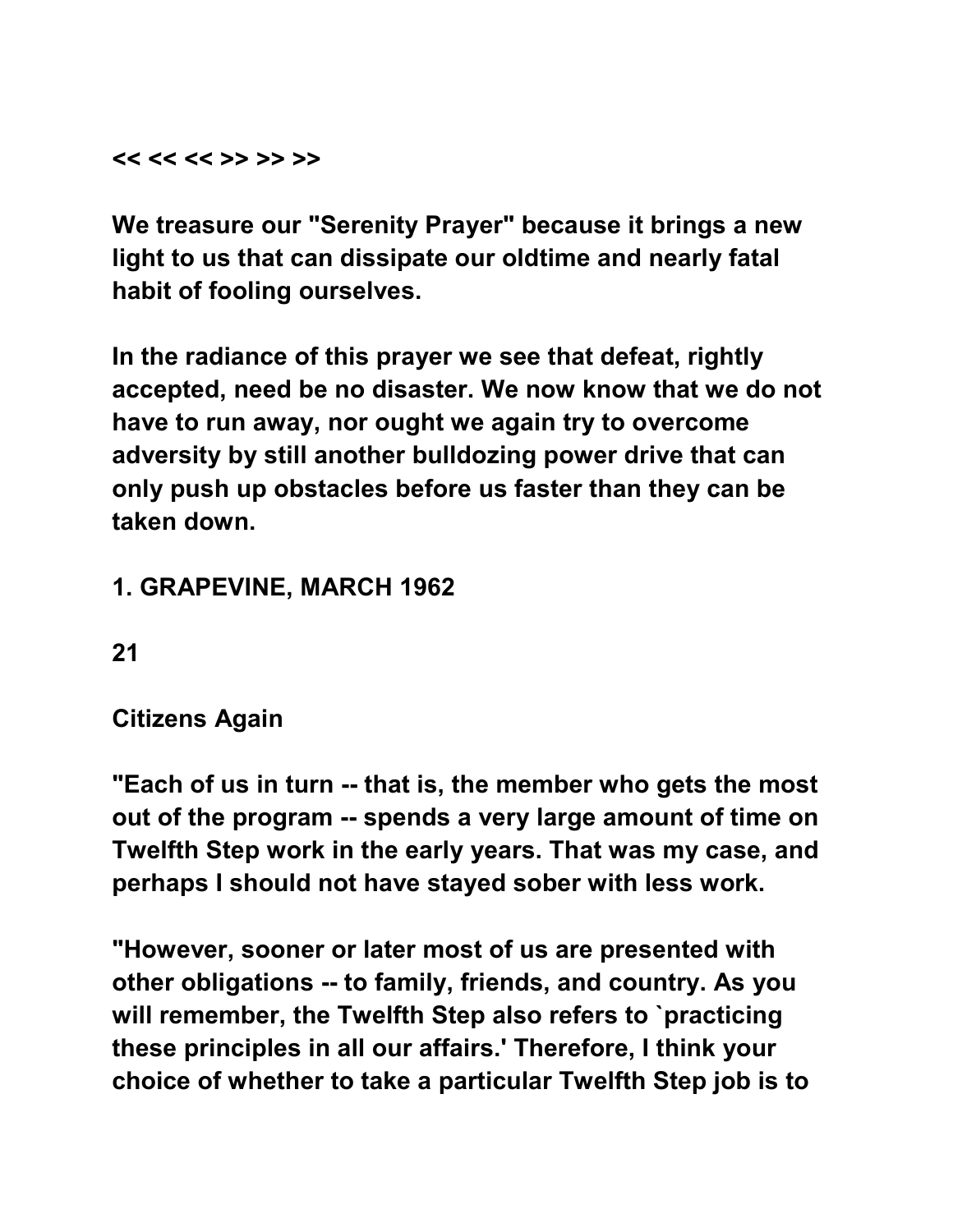**be found in your own conscience. No one else can tell you for certain what you ought to do at a particular time.** 

**"I just know that you are expected, at some point, to do more than carry the message of A.A. to other alcoholics. In A.A. we aim not only for sobriety -- we try again to become citizens of the world that we rejected, and of the world that once rejected us. This is the ultimate demonstration toward which Twelfth Step work is the first but not the final step."** 

**LETTER, 1959** 

**22** 

#### **Fear as a Steppingstone**

**The chief activator of our defects has been self-centered fear -- primar fear that we would lose something we already possessed or would fail to get something we demanded. Living upon a basis of unsatisfied demands, we were in a state of continual disturbance and frustration. Therefore, no peace was to be had unless we could find a means of reducing these demands.** 

#### **<< << << >> >> >>**

**For all its usual destructiveness, we have found that fear can be the starting point for better things. Fear can be a steppingstone to prudence and to a decent respect for others. It can point the path to justice, as well as to hate. And**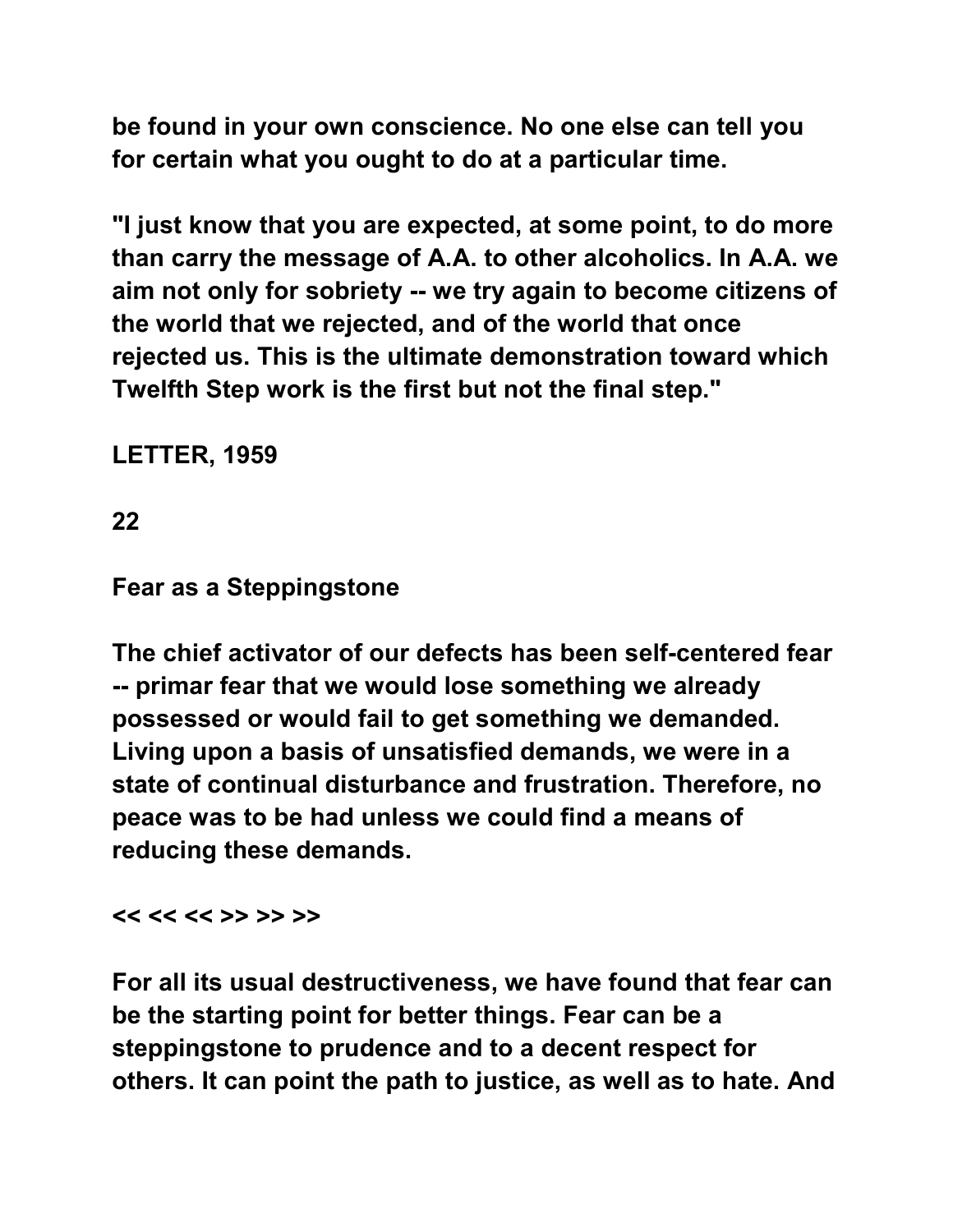**the more we haveof respect and justice, the more we shall begin to find love which can suffer much, and yet be freely given. So fear need not always be destructive, because the lessons of its consequences can lead us to positive values.** 

**1. TWELVE AND TWELVE, P. 76 2. GRAPEVINE, JANUARY 1962** 

**23** 

**Worshipers All** 

**We found that we had been indeed worshippers. What a state of mental goose flesh that used to bring on! Had we not variously worshipped people, sentiment, things, money, and ourselves?** 

**And then, with a better motive, had we not worshipfully beheld the sunset, the sea, or a flower? Who of us had not loved omething or somebody? Were not these things the tissue out of which our lives were constructed? Did not these feelings, after all, determine the course of our existence?** 

**It was impossible to say we had no capacity for faith, or love, or worship. In one form or another we had been living by faith and little else.** 

**ALCOHOLICS ANONYMOUS, P. 54**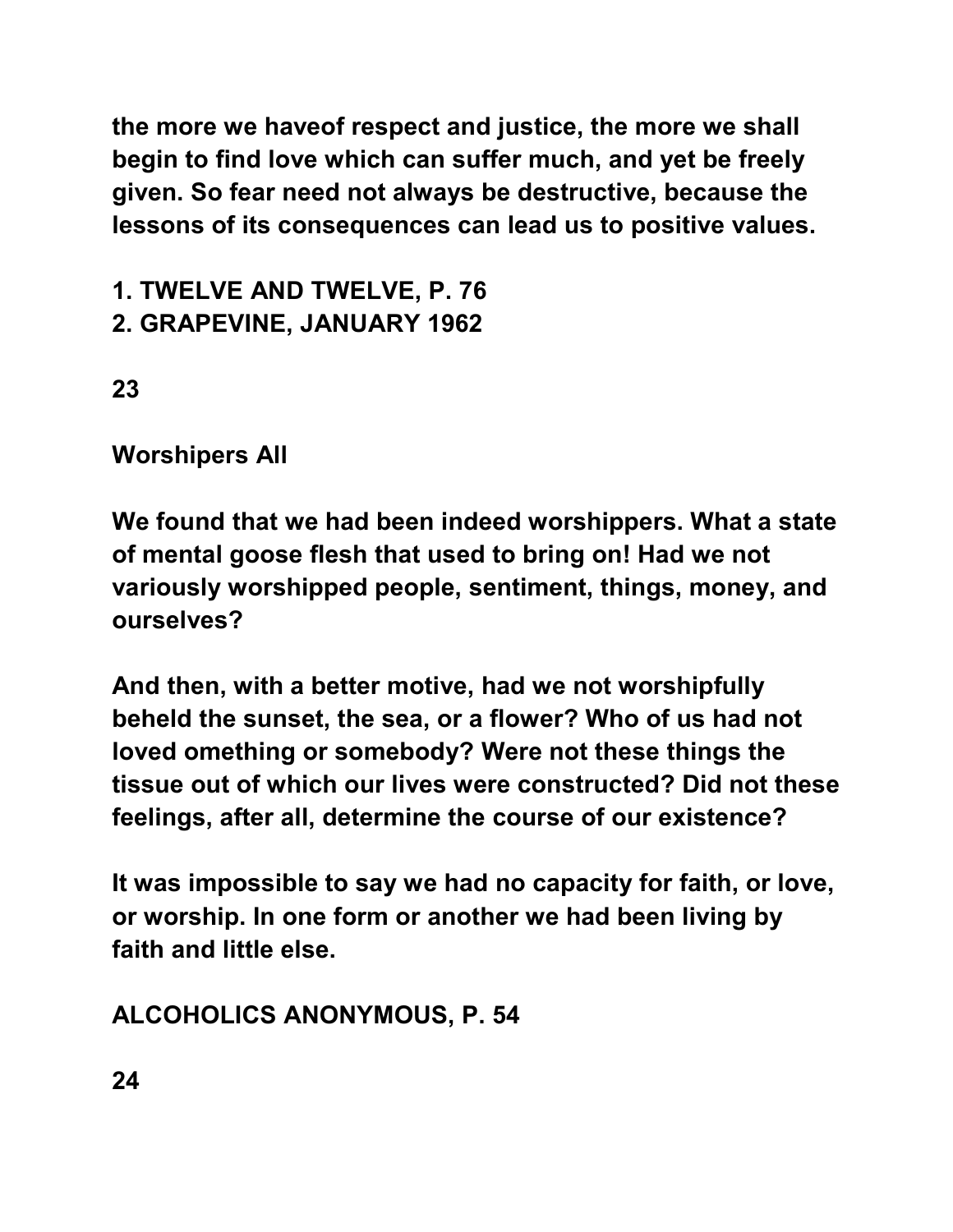# **Alike When the Chips Are Down**

**In the beginning, it was four whole years before A.A. brought permanent sobriety to even one alcoholic woman. Like the "high bottoms," the women said they were different; A.A. couldn't be for them. But as the communication was perfectedmostly by the women themselves, the picture changed.** 

**This process of identification and transmission has gone on and on. The Skid-Rower said he was different. Even more loudly, the socialite (or Park Avenue stumblebum) said the same -- so did the artist and the professional people, the rich, the poor, the religious, the agnostic, the Indians and the Eskimos, the veterans, and the prisoners.** 

**But nowadays all of these, and legions more, soberly talk about how very much alike all of us alcoholics are when we admit that the chips are finally down.** 

# **GRAPEVINE, OCTOBER 1959**

**25** 

# **We Cannot Stand Still**

**In the first days of A.A., I wasn't much bothered about the areas of life in which I was standing still. There was always the alibi: "After all," I said to myself, "I'm far too busy with**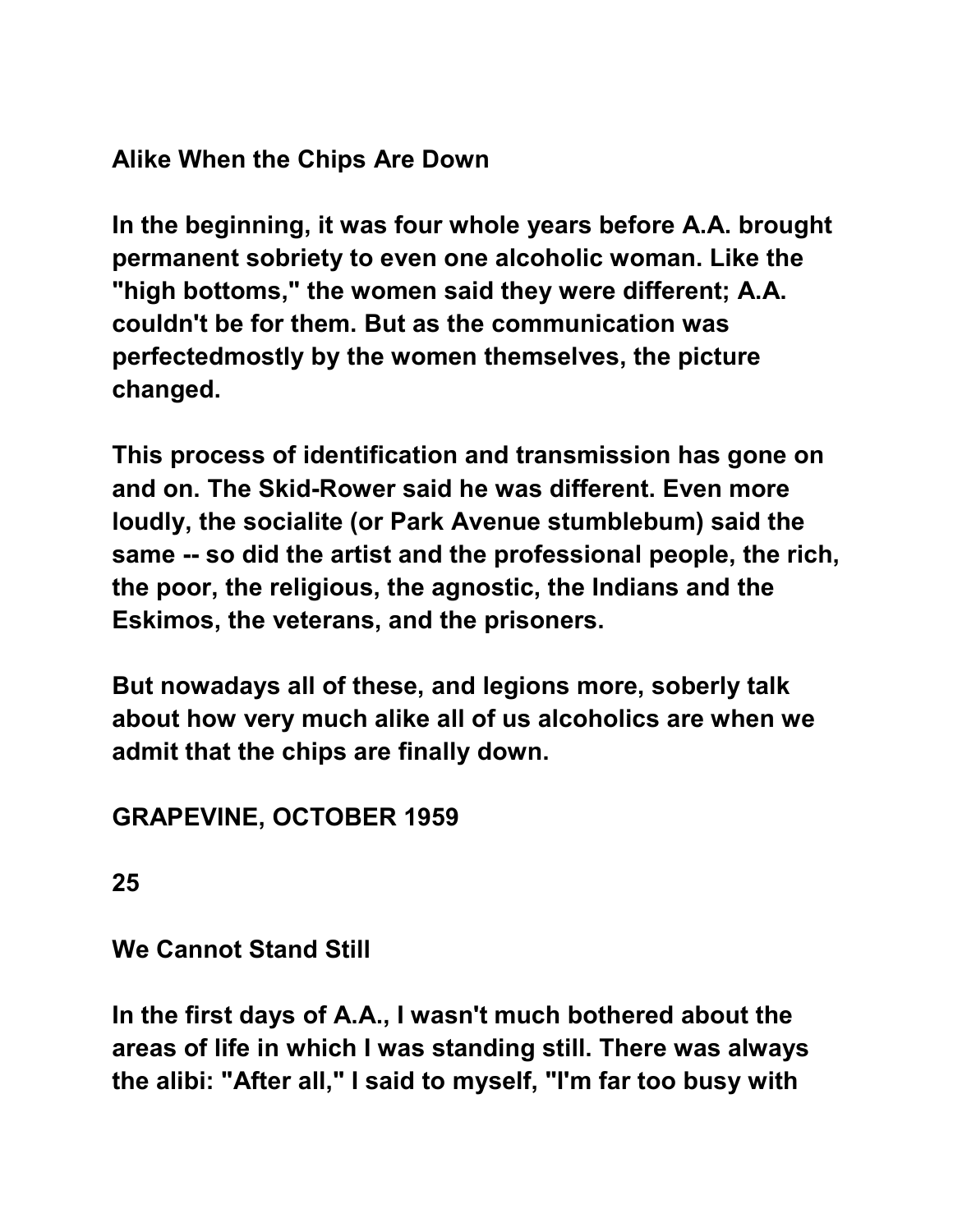**much more important matters." That was my near perfect prescriptionfor comfort and complacency.** 

**<< << << >> >> >>** 

**How many of us would presume to declare, "Well, I'm sober and I'm happy. What more can I want, or do? I'm fine the way I am." We know that the price of such self-satisfaction is an inevitable backslide, punctuated at some point by a very rude awakening. We have to grow or else deteriorate. For us, the status quo can only be for today, never for tomorrow. Changewe must; we cannot stand still.** 

**1. GRAPEVINE, JUNE 1961 2. GRAPEVINE, FEBRUARY 1959** 

**26** 

**True Independence of the Spirit** 

**The more we become willing to depend upon a Higher Power, the more independent we actually are. Therefore, dependence as A.A. practices it is really a means of gaining true independence of the spirit.** 

**At the level of everyday living, it is startling to discover how dependent we really are, and how unconscious of that dependence. Every modern house has electric wiring carrying power and light to its interior. By accepting with delight our dependence upon this marvel of science, we find**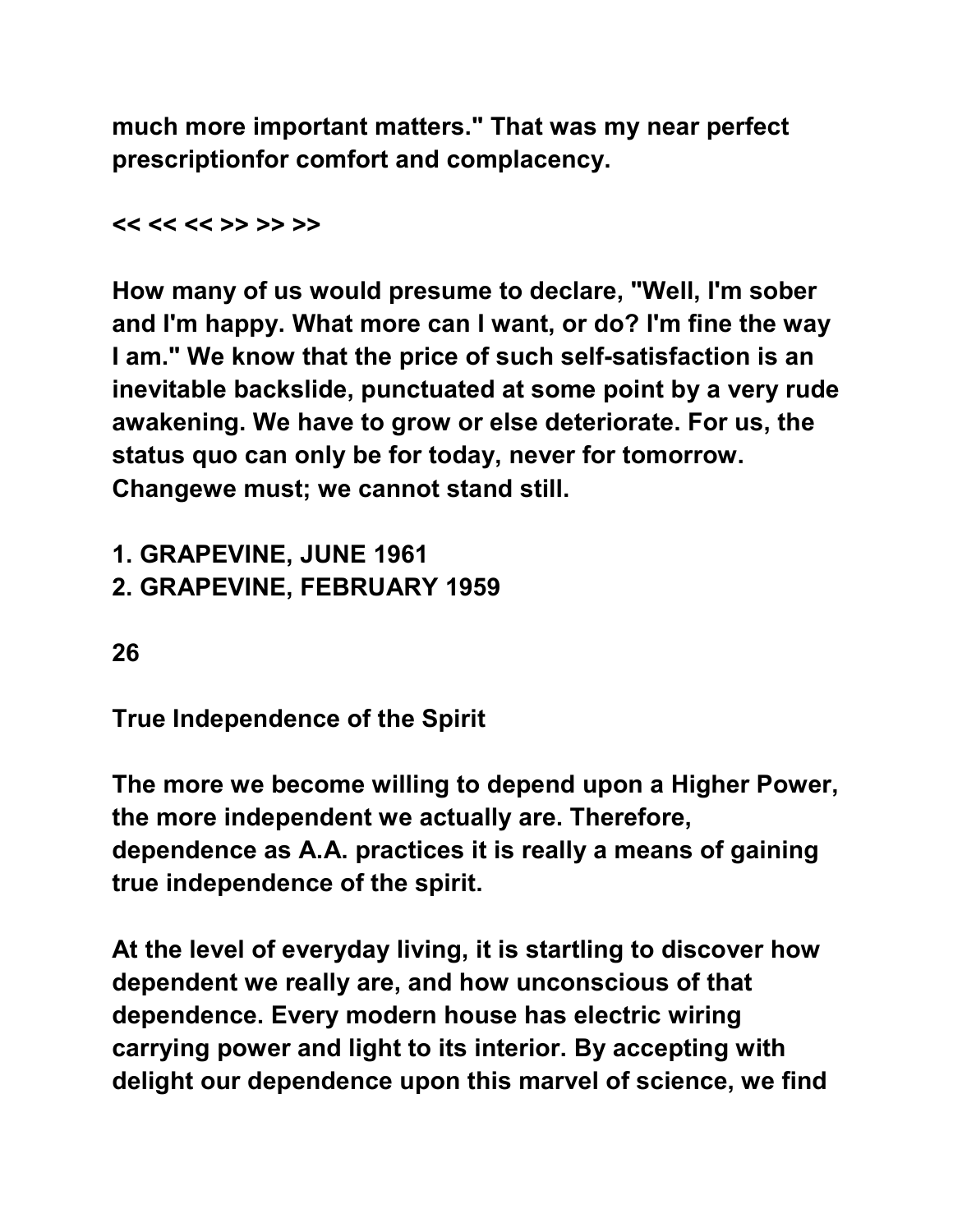**ourselves personally more independent, more comfortable and secure. Power flows just where it is needed. Silently and surely, electricity, that strange energy so few people understand, meets our somplest daily needs.** 

**Though we readily accept this principle of healthy dependence in many of our temporal affairs, we often fiercely resist the identical principle when asked to apply it as means of growth in the life of the spirit. Clearly, we shall never know freedom under God until we try to seek His will for us. The choice is ours.** 

**TWELVE AND TWELVE, P. 36**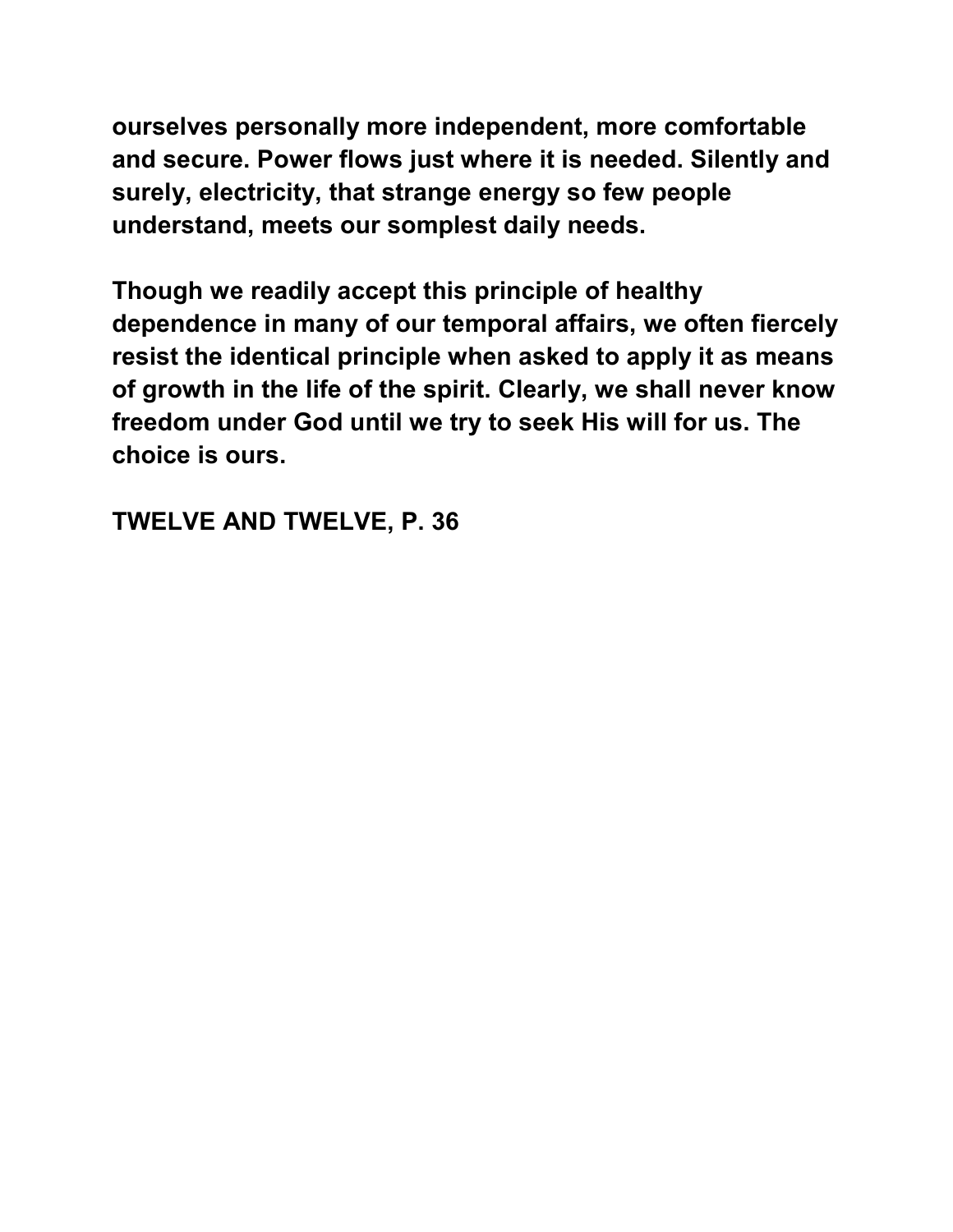**Daily Reprieve** 

**We are not cured of alcoholism. What we really have is a daily reprieve contingent on the maintenance of our spiritual condition.** 

**<< << << >> >> >>** 

**We of A.A. obey spiritual principles, at first because we must, then because we ought to, and ultimately because we love the kind of life such obedience brings. Great suffering and great love are A.A.'s disciplinarians; we need no others.** 

**1. ALCOHOLICS ANONYMOUS, P. 85 2. TWELVE AND TWELVE, P. 174** 

**28** 

**Troublemakers Can Be Teachers** 

**Few of us are any longer afraid of what any newcomer can do to our A.A. reputation or effectiveness. Those who slip, those with mental twists, those who rebel at the program, those who trade on the A.A. reputation -- all such persons seldom harm an A.A. group for long.** 

**Some of these have become our most respected and best** 

**27**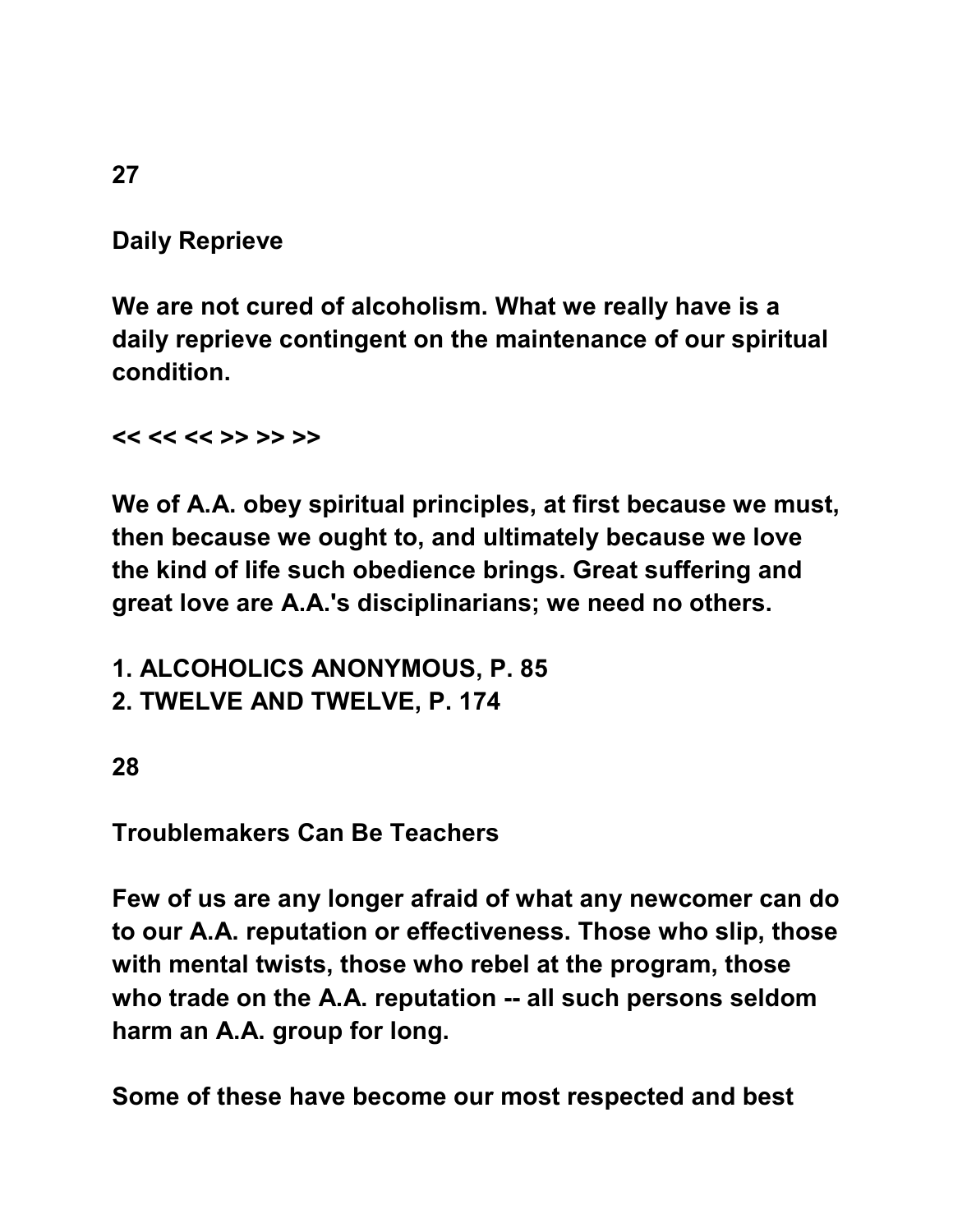**loved. Some have remained to try our patience, sober nevertheless. Others have drifted away. We have begun to regard the troublesome ones not as menaces, but rather as our teachers. They oblige us to cultivate patience, tolerance, and humility. We finally see that they are only people sicker than the rest of us, that we who condemn them are the Pharisees whose false rightousness does our group the deeper spiritual damage.** 

**GRAPEVINE, AUGUST 1946** 

**29** 

**Gratitude Should Go Forward** 

**"Gratitude should go forward, rather than backward.**

**"In other words, if you carry the message to still others, you will be making the best possible repayment for the help given to you."** 

**<< << << >> >> >>** 

**No satisfaction has been deeper and no joy greater than in a Twelfth Step job well done. To watch the eyes of men and women open with wonder as they move from darkness into light, to see their lives quickly fill with new purpose and meaning, and above all to watch them awaken to the presence of a loving God in their lives -- these things are the substance of what we receive as we carry A.A.'s message.**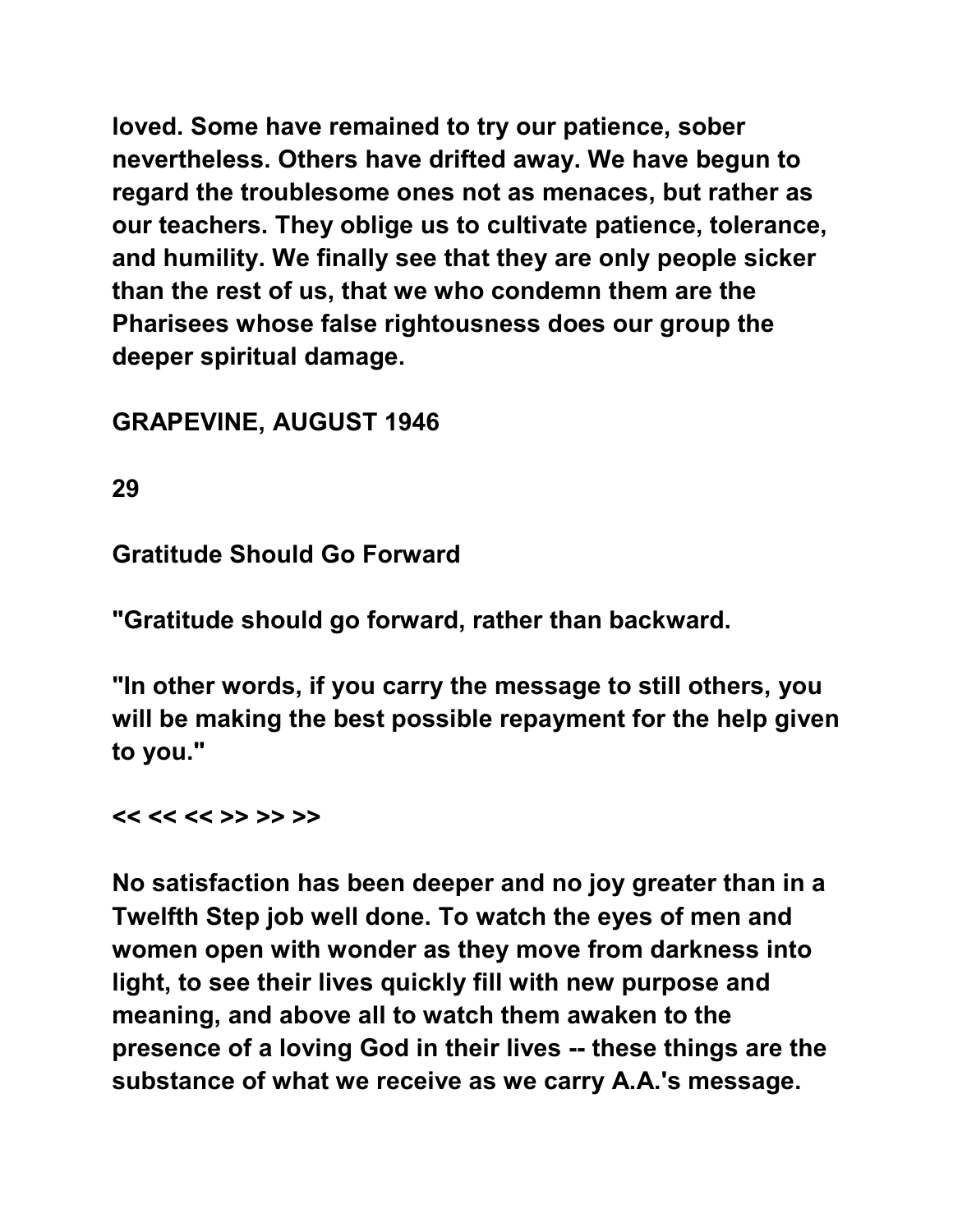**1. LETTER, 1959 2. TWELVE AND TWELVE, P. 110** 

**30** 

**Getting off a "Dry Bender"** 

**"Sometimes, we become depressed. I ought to know; I have been a champion dry-bender case myself. While the surface causes were a part of the picture -- trigger-events that precipitated depression -- the underlying causes, I am satisfied, ran much deeper.** 

**"Intellectually, I could accept my situation. Emotionally, I could not.** 

**"To these problems, there are certainly no pat answers. But part of the answer surely lies in the constant effort to practice all of A.A.'s Twelve Steps."** 

**LETTER, 1954** 

**31** 

**In God's Economy** 

**"In God's economy, nothing is wasted. Through failure, we learn a lesson in humility which is probably needed, painful though it is."**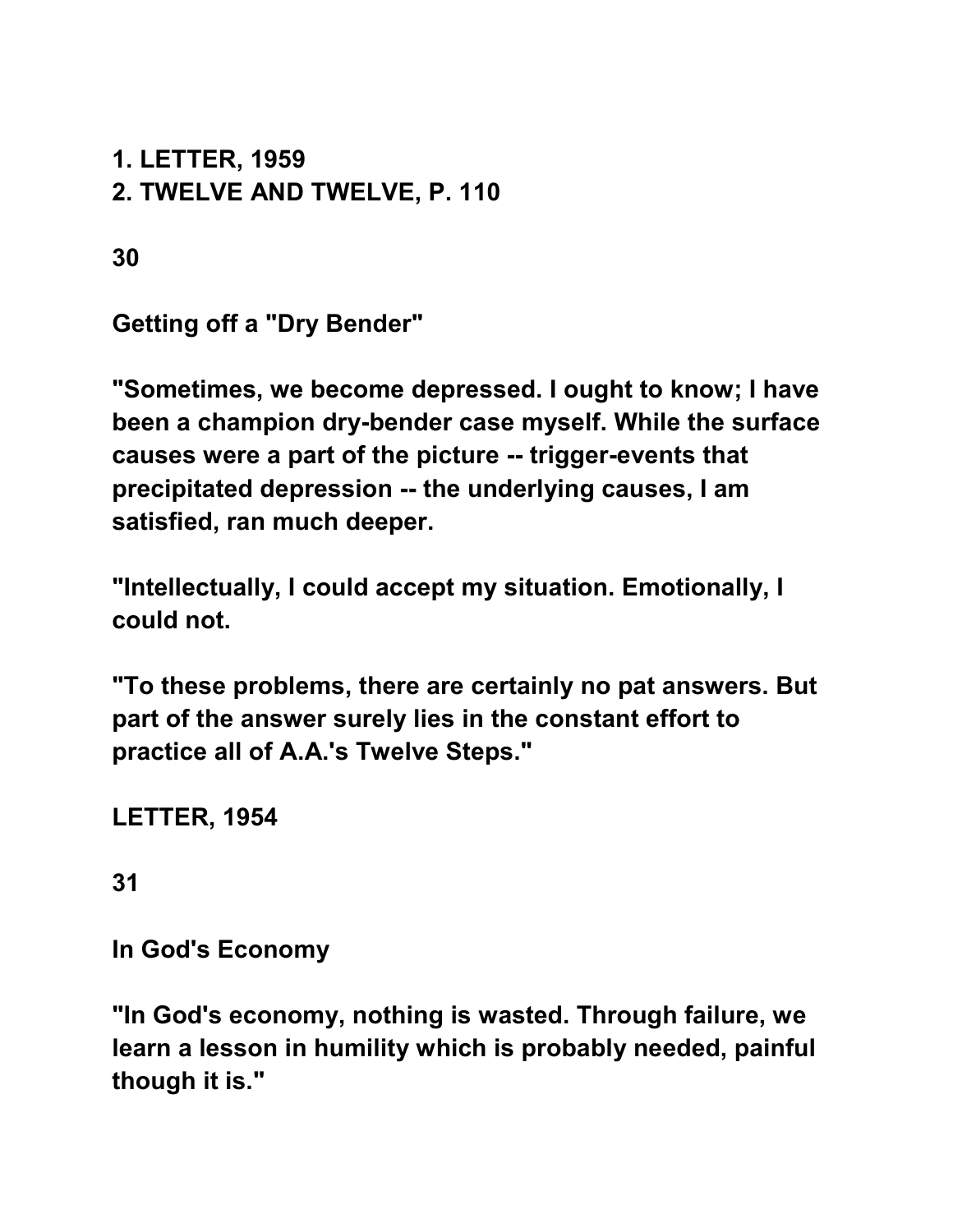**<< << << >> >> >>** 

**We did not always come closer to wisdom by reason of our virtues; our better understanding is often rooted in the pains of our former follies. Because this has been the essence of our individual experience, it is also the essence of our experience as a fellowship.** 

**1. LETTER, 1942** 

**2. GRAPEVINE, NOVEMBER 1961** 

**32** 

#### **Moral Responsibility**

**"Some strongly object to the A.A. position that alcoholism is an illness. This concept, they feel, removes moral responsibility from alcoholics. As any A.A. knows, this is far from true. We do not use the concept of sickness to absolve our members from responsibility. On the contrary, we use the fact of fatal illness to clamp the heaviest kind of moral obligation onto the sufferer, the obligation to use A.A.'s Twelve Steps to get well.** 

**"In the early days of his drinking, the alcoholic is often guilty of irresponsibility. But once the time of compulsive drinking has arrived, he can't very well be held fully accountable for his conduct. He then has an obsession that condemns him to drink, and a bodily sensitivity to alcohol that guarantees his**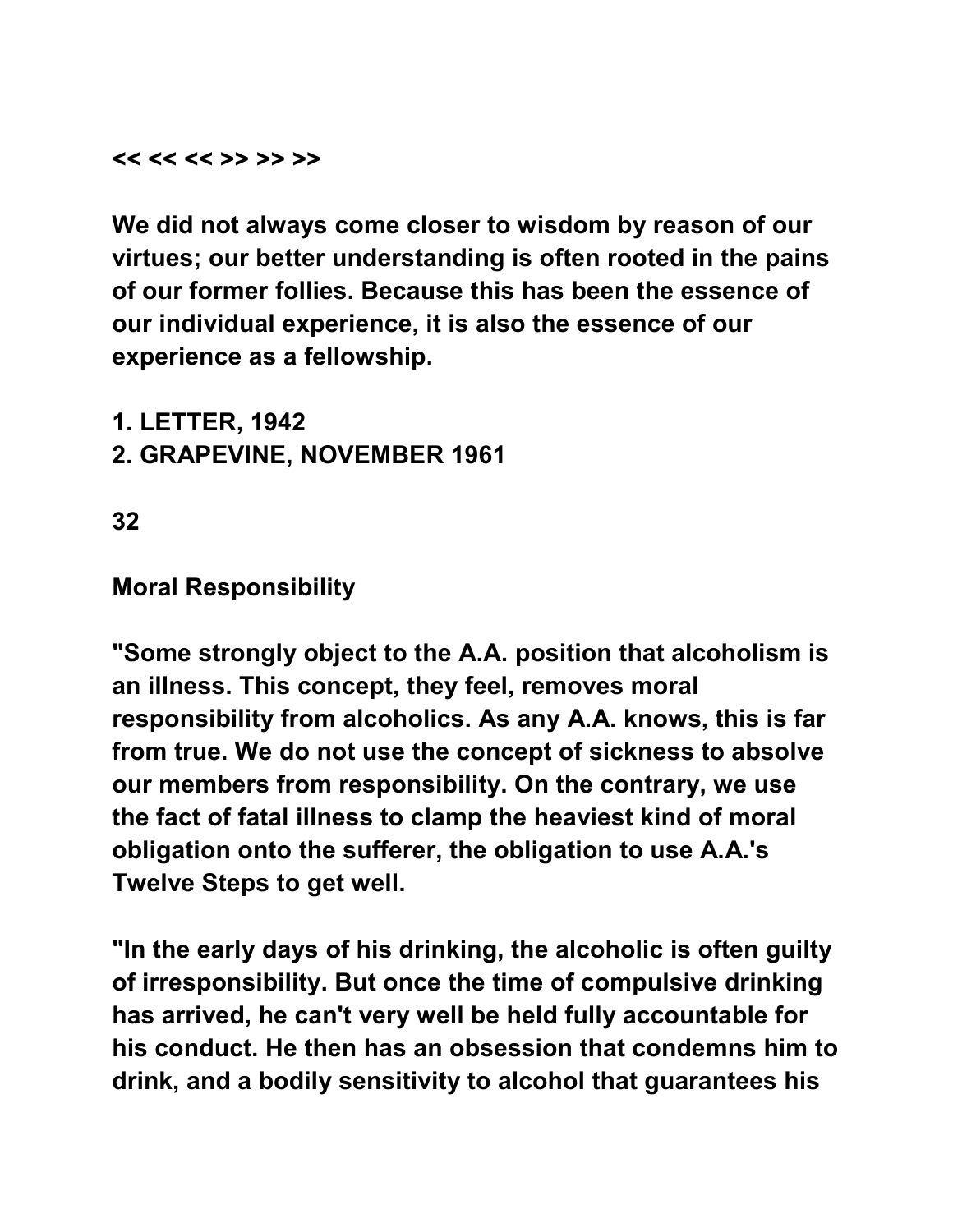**final madness and death.** 

**"But when he is made aware of this condition, he is under pressure to accept A.A.'s program of moral regeneration."** 

**TALK, 1960** 

**33** 

**Foundation for Life** 

**We discover that we receive guidance for our lives to just about the extent that we stop making demands upon God to give it to us on order and on our terms.** 

**<< << << >> >> >>** 

**In praying, we ask simply that throughout the day God place in us the best understanding of His will that we can have for the day, and that we be given the grace by which we may carry it out.** 

**<< << << >> >> >>** 

**There is a direct linkage among self-examination, meditation, and prayer. Taken separately, these practices can bring much relief and benefit. But when they are logically related and interwoven, the result is an unshakable foundation for life.**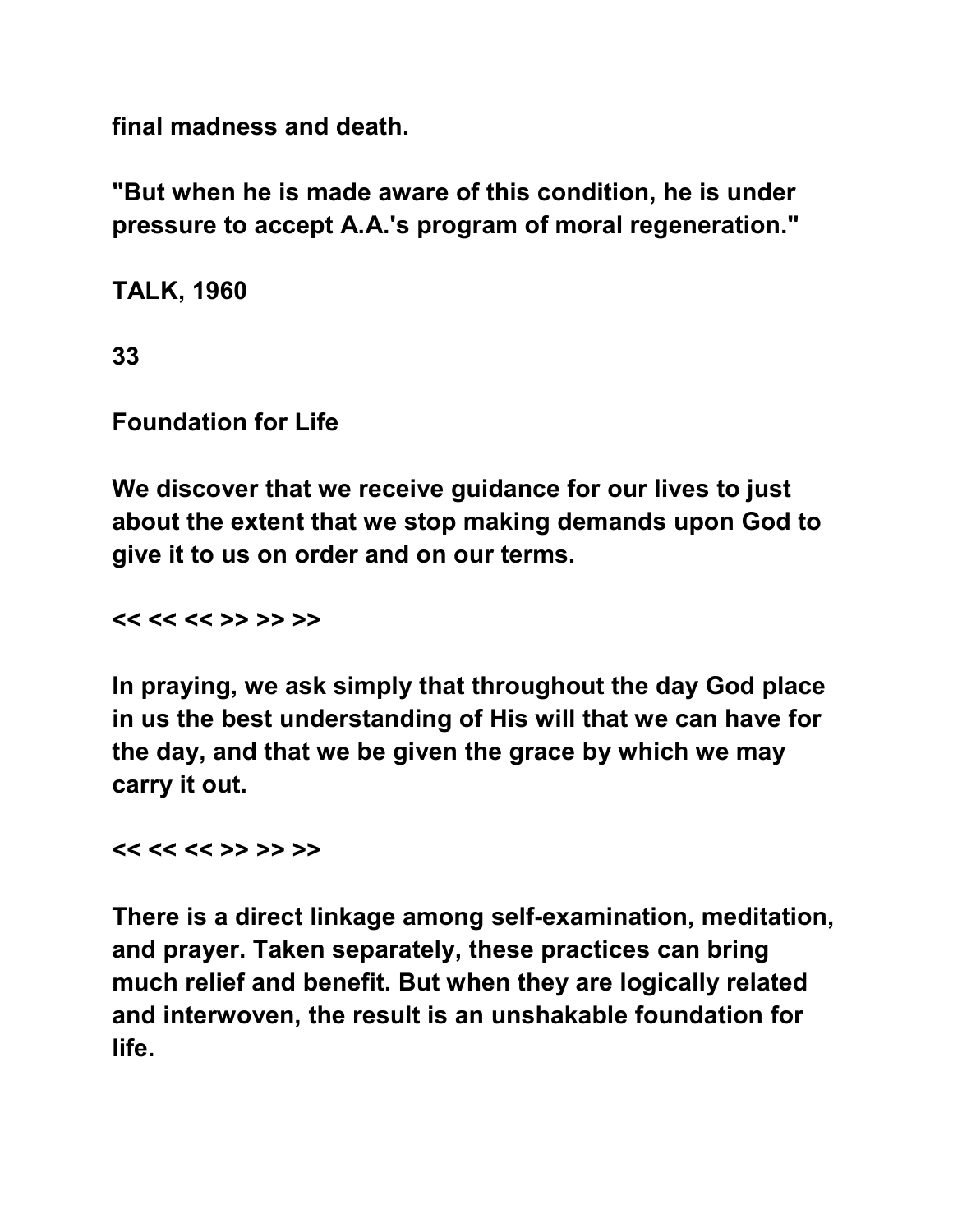**TWELVE AND TWELVE 1. P. 104 2. P. 102 3. P. 98** 

**34** 

**"Not Allied with Any Sect..."** 

**"While A.A. has restored thousands of poor Christians to their churches, and has made believers out of atheists and agnostics, it has also made good A.A.'s out of those belonging to the Buddhist, Islamic, and Jewish faiths. For example, we question very much whether our Buddhist members in Japan would ever have joined this Society had A.A. officially stamped itself a strictly Christian movement.** 

**"You can easily convince yourself of this by imagining that A.A. started among the Buddhists and that they then told you you couldn't join them unless you become a Buddhist, too. If you were a Christian alcoholic under these circumstances, you might well turn your face to the wall and die."**

**LETTER, 1954** 

**35** 

**Suffering Transmuted** 

**"A.A. is no success story in the ordinary sense of the word. It**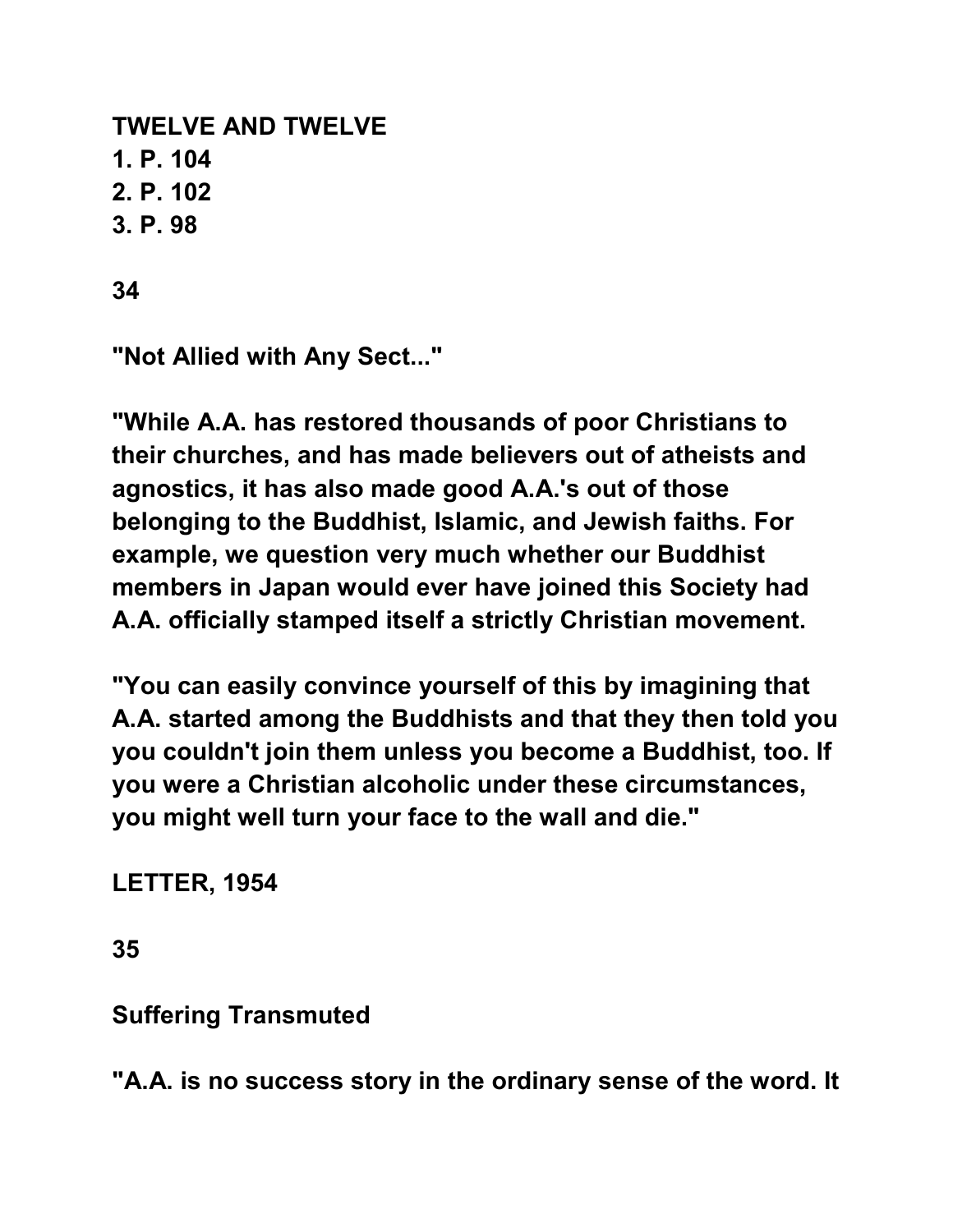**is a story of suffering transmuted, under grace, into spiritual progress."** 

**<< << << >> >> >>** 

**For Dr. Bob, the insatiable craving for alcohol was evidently a physical phenomenon which bedeviled several of his first years in A.A.,a time when only days and nights of carrying the message to other alcoholics could cause him to forget about drinking. Although his craving was hard to withstand, it doubtless did account for some part of the intense incentive that went into forming Akron's Group Number One.** 

**Bob's spiritual release did not come easily; it was to be painfully slow. It always entailed the hardest kind of work and the sharpest vigilance.** 

**1. LETTER, 1959 2. A.A. COMES OF AGE, P. 69** 

**36** 

**Humility First** 

**We found many in A.A.who once thought, as we did, that humility was another name for weakness. They helped us to get down to our right size. By their example they showed us that humility and intellect could be compatible, provided we placed humility first. When we began to do that, we received the gift of faith, a faith which works. This faith is for you, too.**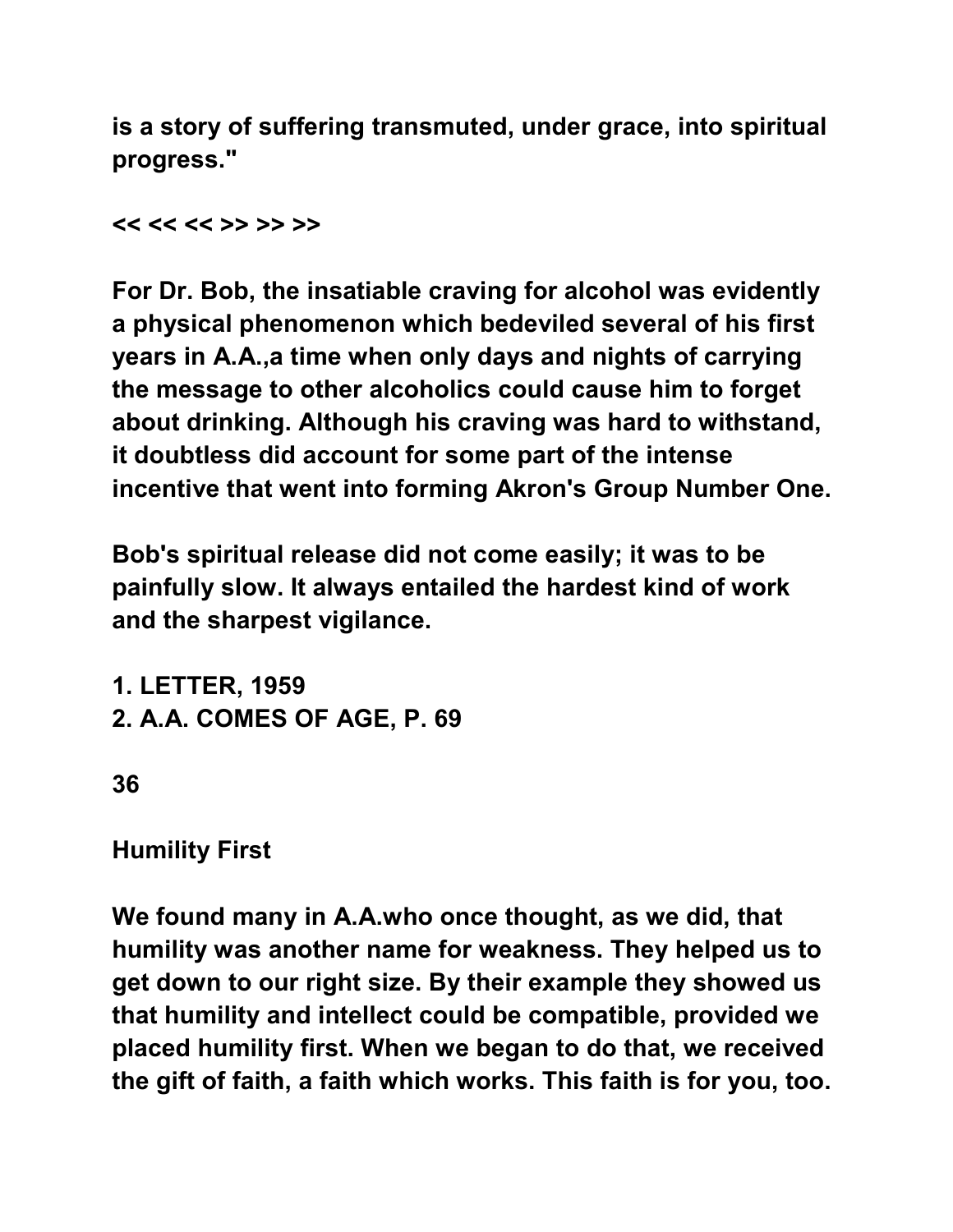**<< << << >> >> >>** 

**Where humility formerly stood for a forced feeding on humble pie, it now begins to mean the nourishing ingredient that can give us serenity.** 

**TWELVE AND TWELVE 1. P. 30 2. P. 74** 

**37** 

**A Full and Thankful Heart** 

**One exercise that I practice is to try for a full inventory of my blessings and then for a right acceptance of the many gifts that are mine -- both temporal and spiritual. Here I try to achieve a state of joyful gratitude. When such a brand of gratitude is repeatedly affirmed and pondered, it can finally displace the natural tendency to congratulate myself on whatever progress I may have been enabled to make in some areas of living.** 

**I try to hold fast to the truth that a full and thankful heart cannot entertain great conceits. When brimming with gratitude, one's heartbeat must surely result in outgoing love, the finest emotion that we can ever know.** 

**GRAPEVINE, MARCH 1962**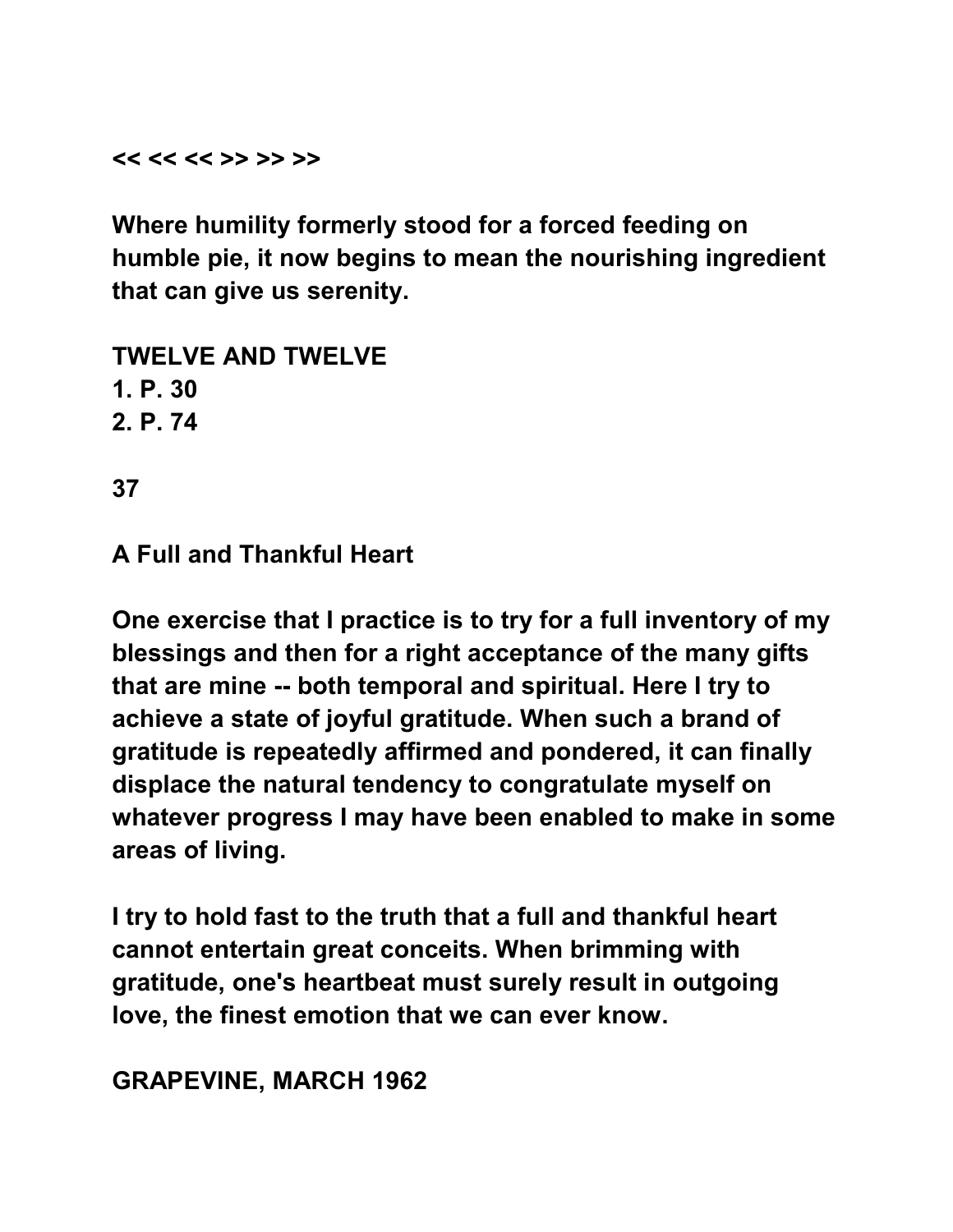**Pipeline to God** 

**"I am a firm believer in both guidance and prayer. But I am fully aware, and humble enough, I hope, to see there may be nothing infallible about my guidance.** 

**"The minute I figure I have got a perfectly clear pipeline to God, I have become egotistical enough to get into real trouble. Nobody can cause more needless grief than a power-driver who thinks he has got it straight from God."** 

#### **2. LETTER, 1950**

**39** 

**Dealing with Resentments** 

**Resentment is the Number One offender. It destroys more alcoholics than anything else. From it stem all forms of spiritual disease, for we have been not only mentally and physically ill, we have also been spiritually ill. When the spiritual malady is overcome, we straighten out mentally and physically.** 

**In dealing with resentments, we set them on paper. We listed people, institutions, or principles with whom we were angry. We asked ourselves why we were angry. In most cases it was**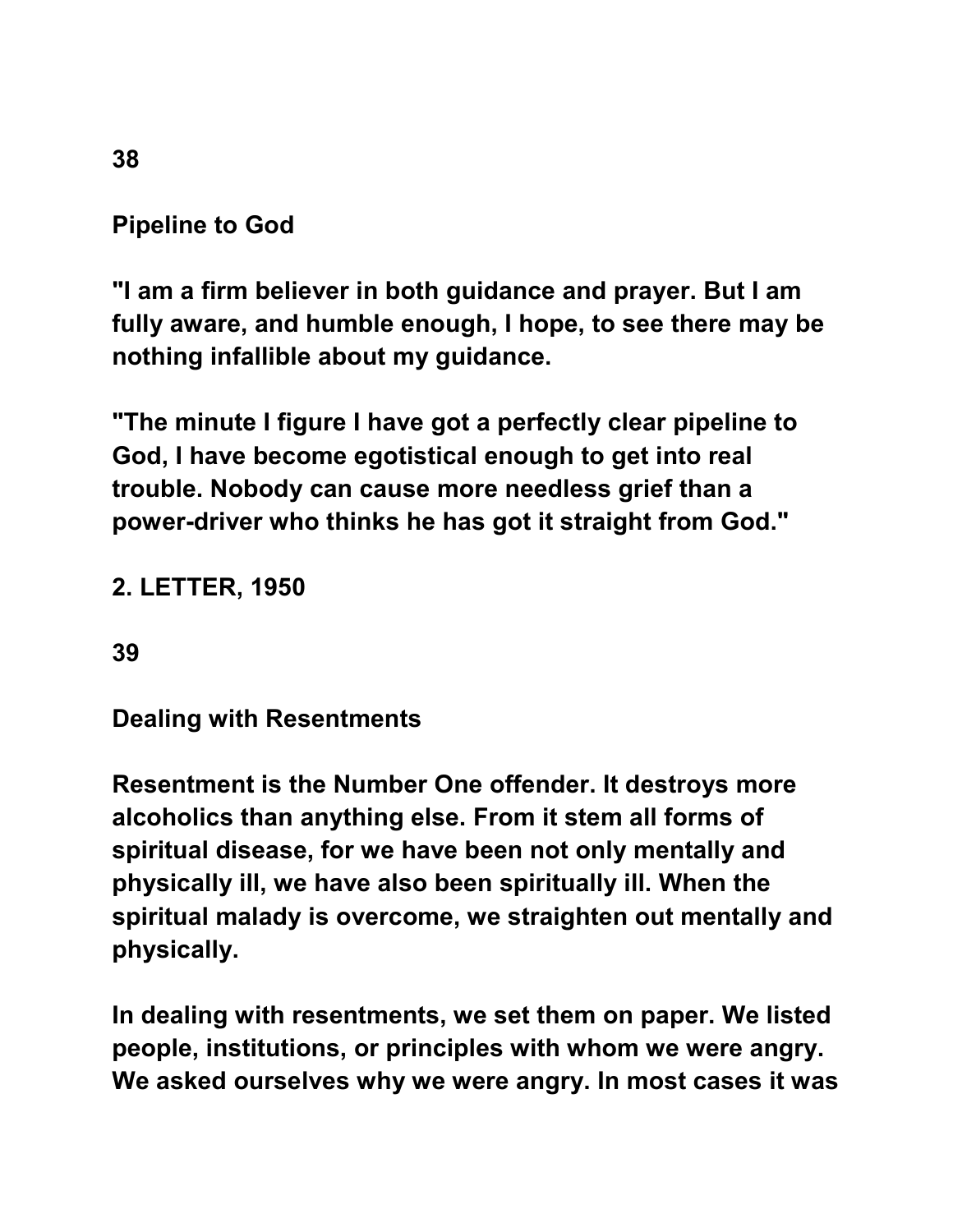**found that our self-esteem, our pocketbooks, our ambitions, our personal relationships (includingsex) were hurt or threatened.** 

**<< << << >> >> >>** 

**"The most heated bit of letter-writing can be a wonderful safety valve -- providing the wastebasket is somewhere nearby."** 

**1. ALCOHOLICS ANONYMOUS, PP. 64-65 2. LETTER, 1949** 

**40** 

**Material Achievement** 

**No member of A.A. wants to deprecate material achievment. Nor do we enter into debate with the many who cling to the belief that no satisfy our basic natural desires is the main object of life. But we are sure that no class of people in the world ever made a worse mess of trying to live by this formula than alcoholics.** 

**We demanded more than our share of security, prestige, and romance. When we seemed to be succeeding, we drank to dream still greater dreams. When we were frustrated, even in part, we drank for oblivion.** 

**In all these strivings, so many of them well-intentioned, our**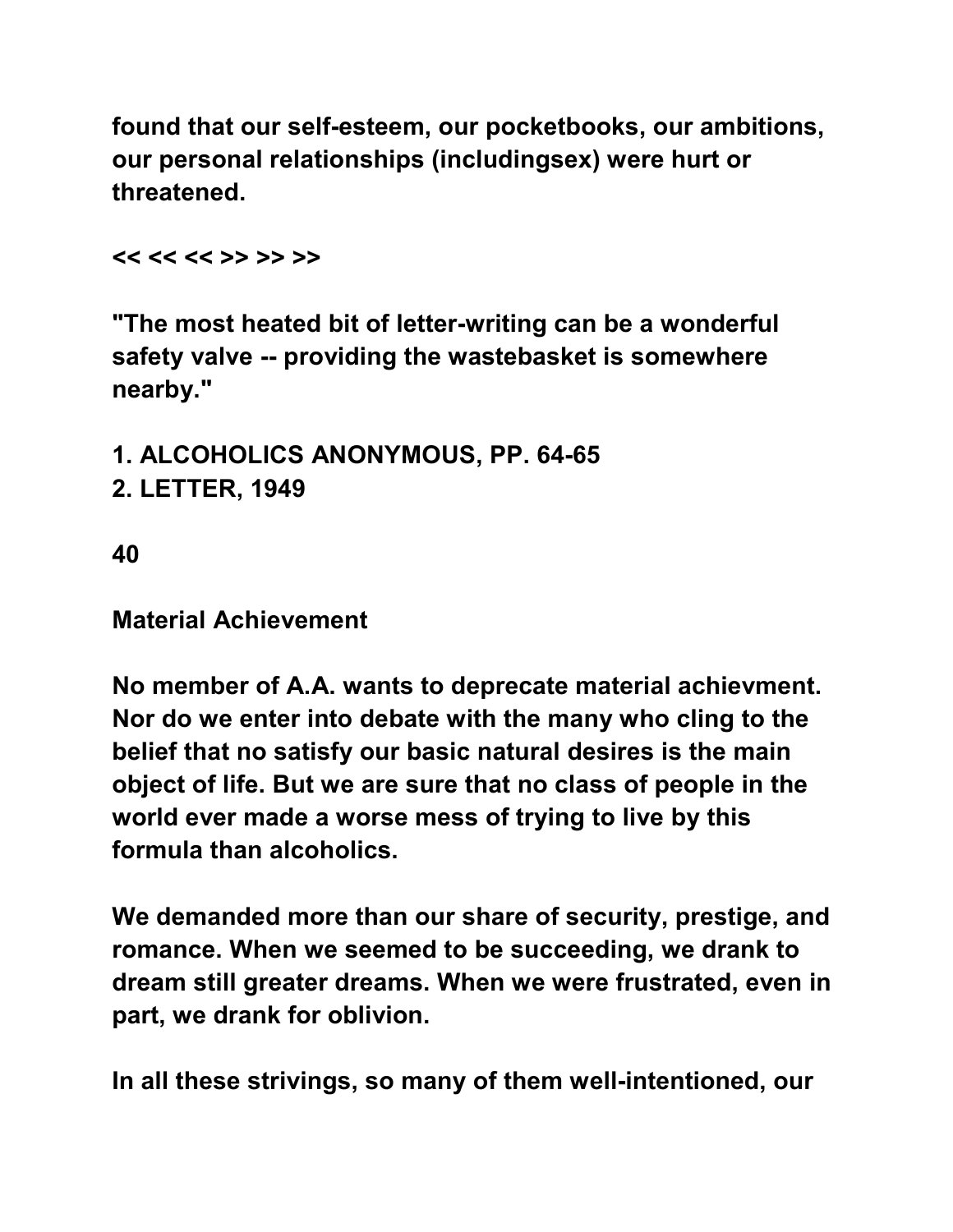**crippling handicap was our lack of humility. We lacked the perspective to see that character-building and spiritual values had to come first, and that material satisfaction were simply by-products and not the chief aims of life.** 

**TWELVE AND TWELVE, P. 71** 

**41** 

**Membership Rules?** 

**Around 1943 or 1944, the Central Office asked the groups to list their membership rules and send them in. After they arrived we set them all down. A littlereflection upon these many rules brought us to an astonishing conclusion.**

**If all of these edicts had been in force everywhere at once it would have been practically impossible for any alcoholic to have ever joined A.A. About nine-tenth of our oldest and best members could never have got by!** 

**<< << << >> >> >>** 

**At last experience taught us that to make away any alcoholic's full chance for sobriety in A.A. was sometimes to pronounce his death sentence, and often to condemn him to endless misery. Who dared to be judge, jury, and executioner of his own sick brother?** 

**1. GRAPEVINE, AUGUST 1946**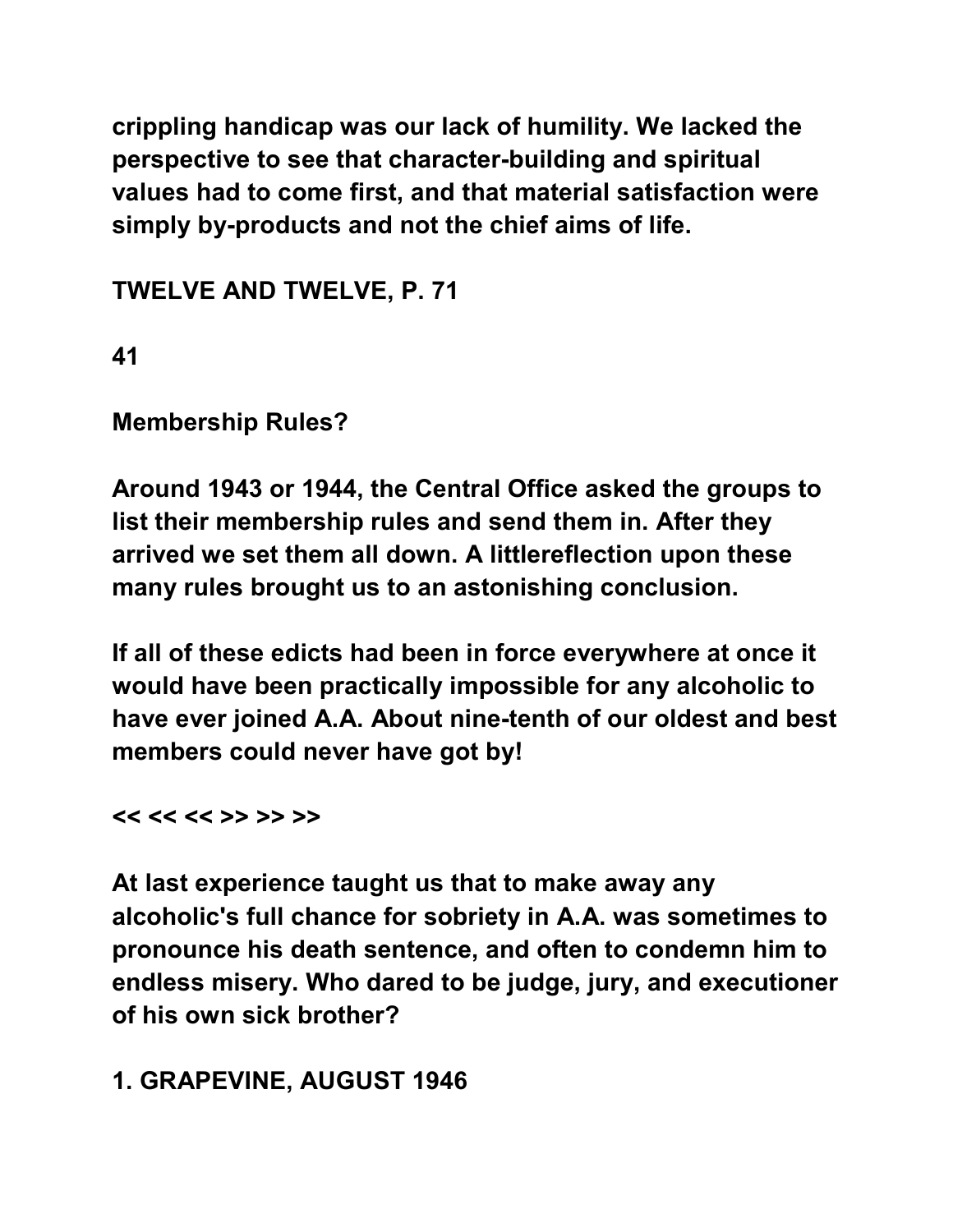# **2. TWELVE AND TWELVE, P. 141**

**42** 

**Self-Confidence and Will Power** 

**When we first challenged to admit defeat, most of us revolted. We had approached A.A. expecting to be taught self-confidence. Then we had been told so far as alcohol was concerned, self-confidence was no good whatever; in fact, it was a total liability. There was no such thing as personal conquest of the alcoholic compulsion by the unaided will.** 

**<< << << >> >> >>** 

**It is when we try to make our will conform with God's that we begin to use it rightly. To all of us, this was a m**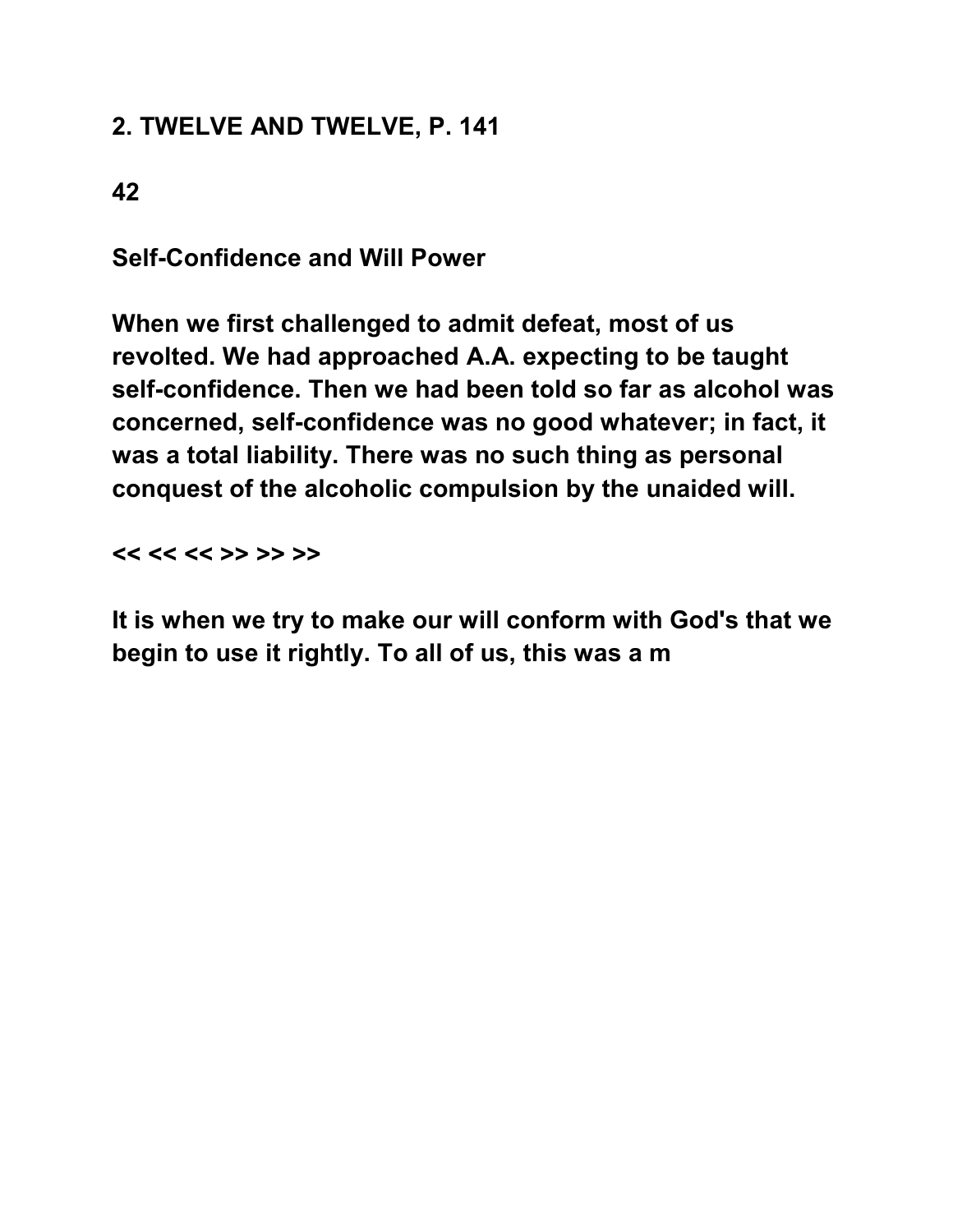**As a rule, the average newcomer wanted his family to know immediately what he was trying to do. He also wanted to tell others who had tried to help him -- his doctor, his minister, and close friends. As he gained confidence, he felt it right to explain his new way of life to his employer and business associates. When opportunities to be helpful came along, he found he could talk easily about A.A. to almost anyone.** 

**These quiet disclosures helped him to lose his fear of the alcoholic stigma, and spread the news of A.A.'s existence in his community. Many a new man and woman came to A.A. because of such conversation. Since it is only at the top public level that anonymity is expected, such communications were well within its spirit.** 

#### **TWELVE AND TWELVE, PP. 185-186**

**44** 

#### **Daily Acceptance**

**"Too much of my life has been spent in dwelling upon the faults of others. This is a most subtle and perverse form of self-satisfaction, which permits us to remain comfortably unaware of our own defects. Too often we are heard to say, `If it weren't for him (or her), how happy I'd be!'"** 

**<< << << >> >> >>**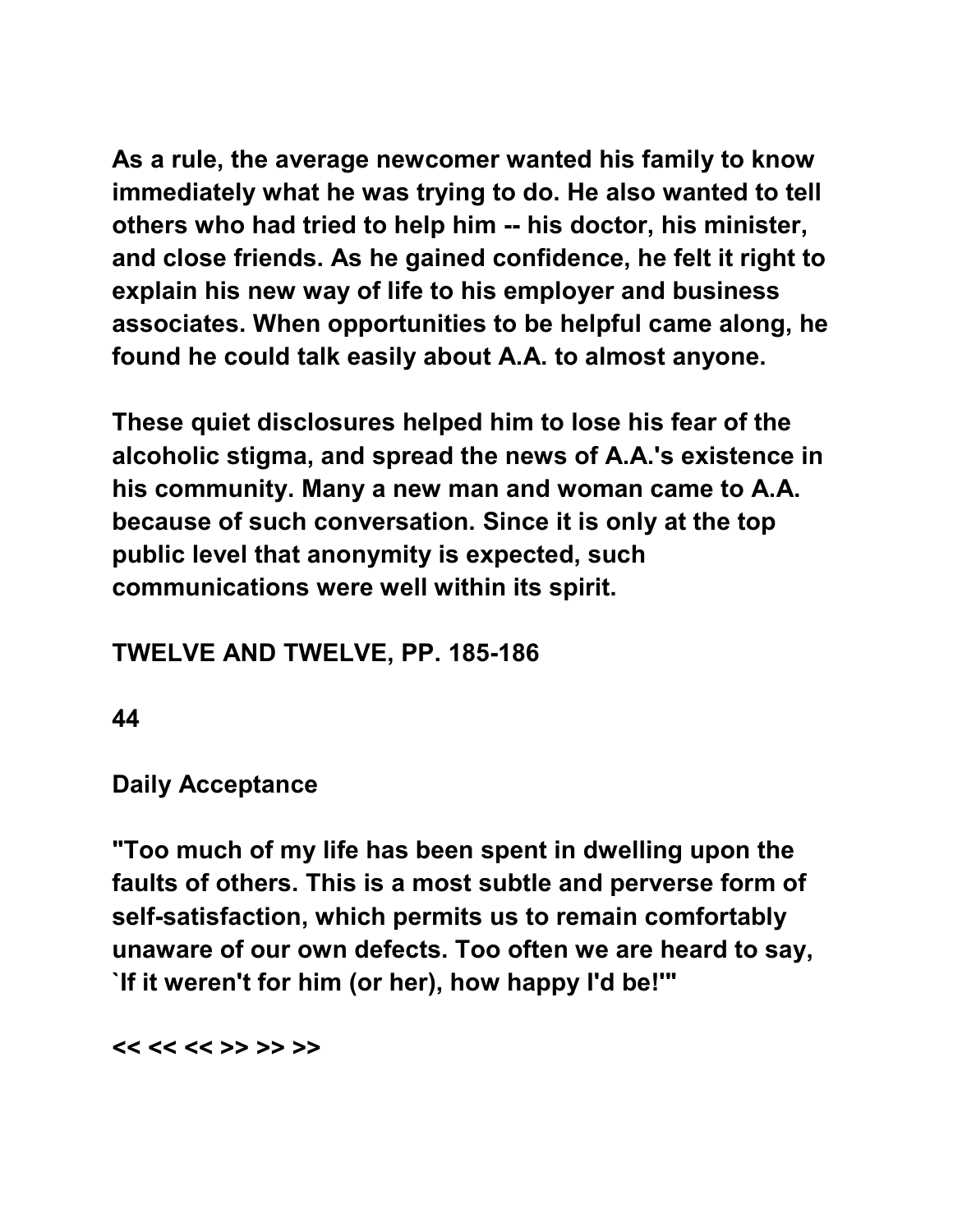**Our very first problem is to accept our present circumstances as they are, ourselves as we are, and the people abour us as they are. This is to adopt a realistic humility without which no genuine advance can even begin. Again and again, we shall need to return to that unflattering point of departure. This is an exercise in acceptance that we can profitably practice every day of our lives.** 

**Provided we strenuously avoid turning these realistic surveys of the factsof life into unrealistic alibis for apathy of defeatism, they can be sure foundation upon which increased emotional health and therefore spiritual progress can be built.** 

- **1. LETTER, 1966 2. GRAPEVINE, MARCH 1962**
- **45**

**Our Companions** 

**Today, the vast majority of us welcome any new light that can be thrown on the alcoholic's mysterious and baffling malady. We welcome new and valuable knowledge whether it issues from a test tube, from a psychiatrist's couch, or from revealing social studies. We are glad of any kind of education that accurately informs the public and changes its age-old attitude toward the drunk.** 

**More and more we regard all who labor in the total field of**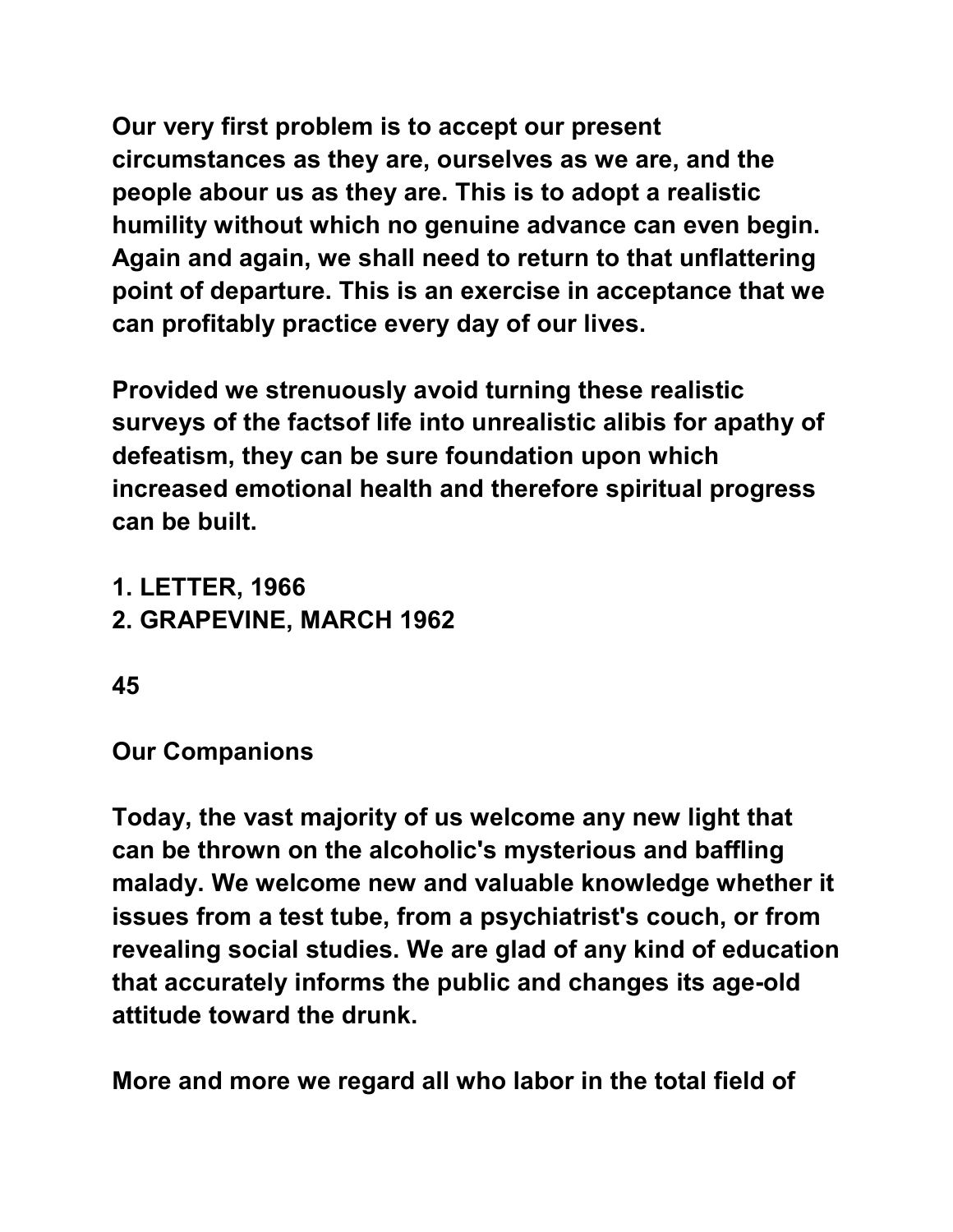**alcoholism as our companions on a march from darkness into light. We see that we can accomplish together what we could never accomplish in separation and in rivalry.** 

**GRAPEVINE, MARCH 1958** 

**46** 

**True Ambition -- and False** 

**We have had a much keener look at ourselves and those about us. We have seen that we were prodded by unreasonable fears oranxieties into making a life business of winning fame, money, and what we thought was leadership. So false pride became the reverse side of that ruinous coin marked "Fear." We simply had to be Number One people to cover up our deep-lying inferiorities.** 

**<< << << >> >> >>** 

**True ambition is not what we thought it was. True ambition is the profound desire to live usefully and walk humbly under the grace of God.** 

**TWELVE AND TWELVE 1. P. 123 2. PP. 124-125**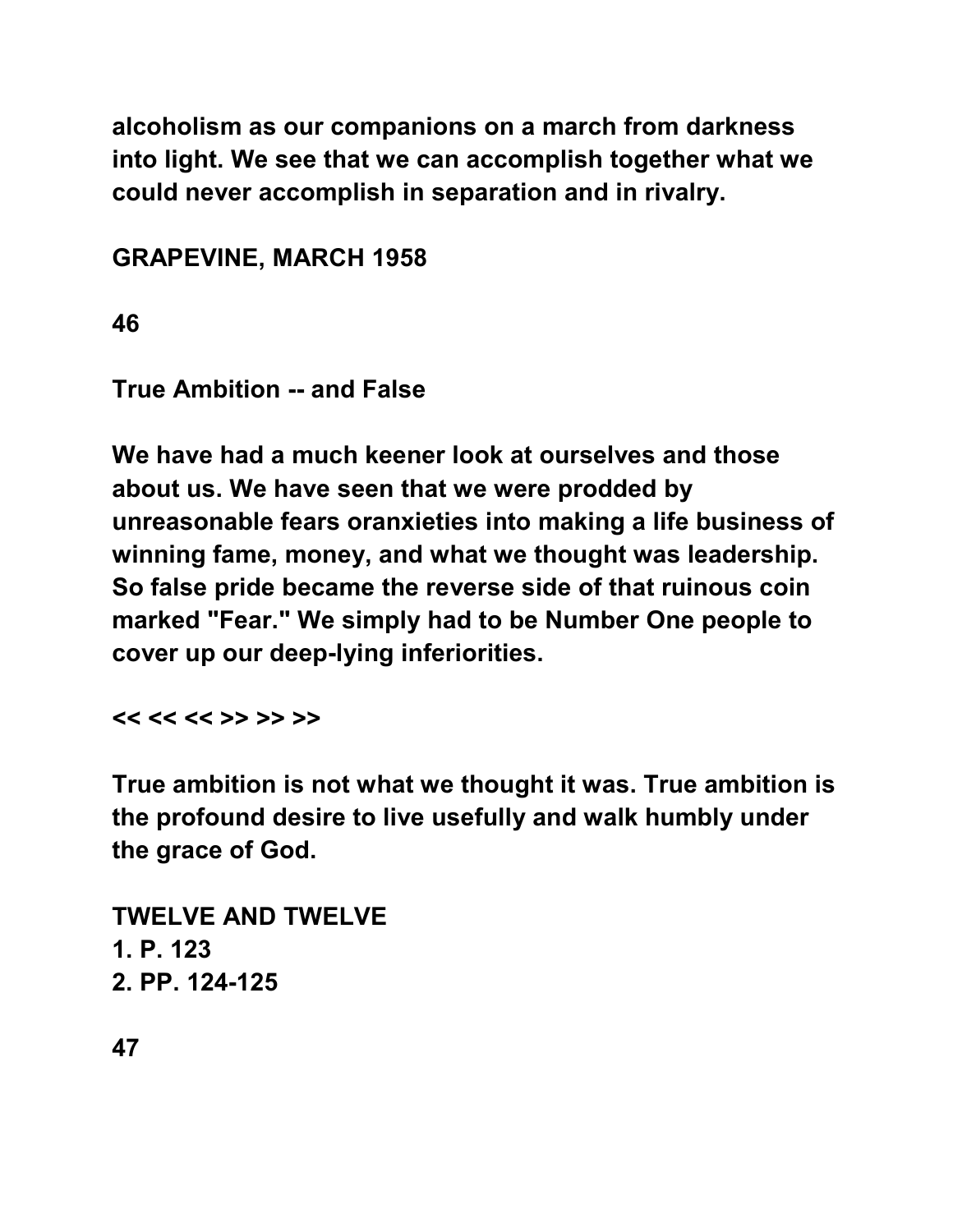**Seeing is Believing**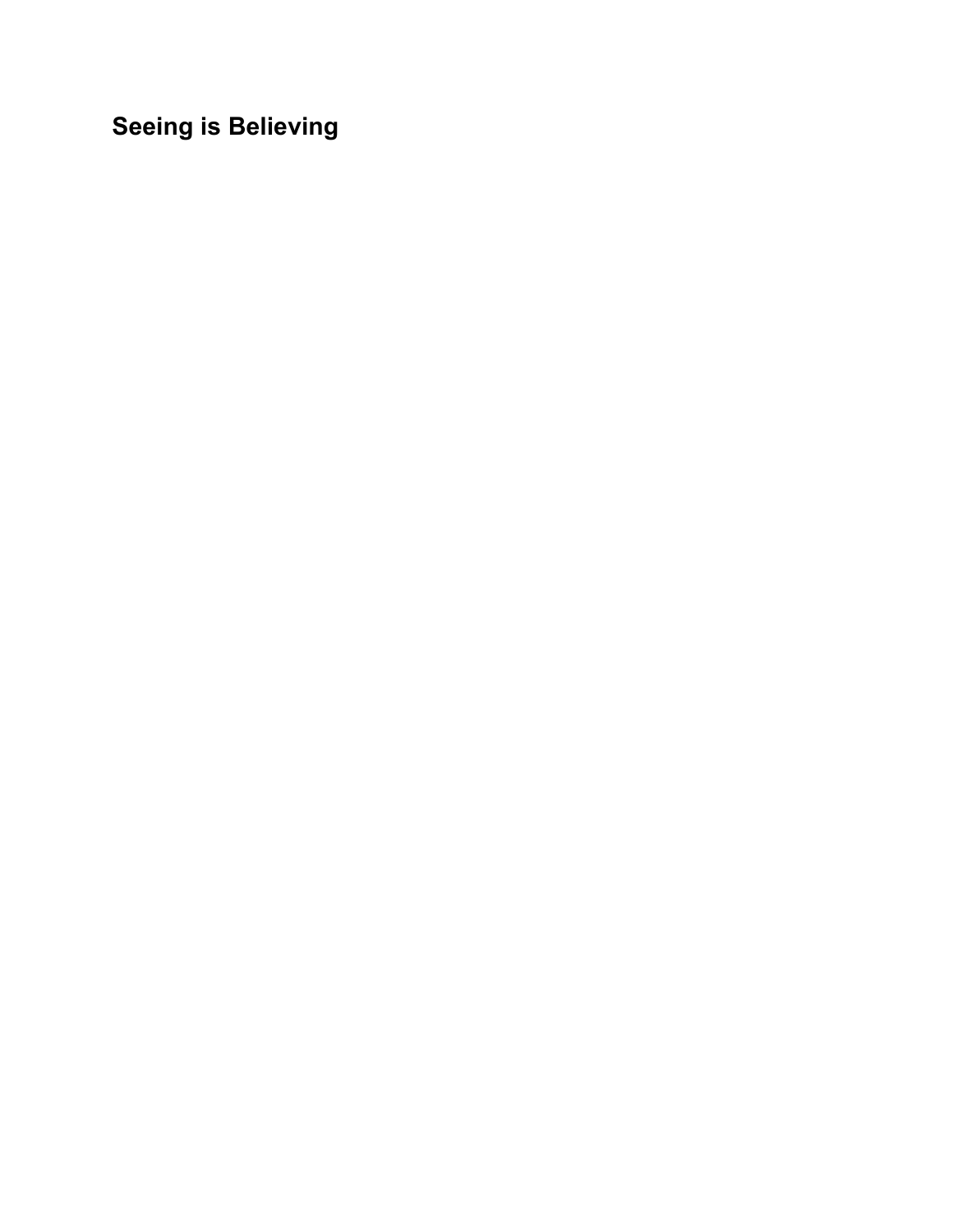**admission and correction of errors -- now.** 

**TWELVE AND TWELVE, PP. 88-89** 

**49** 

**Out of Defeat...Strenght** 

**If we are planning to stop drinking, there must be no reservation of any kind, nor any lurking notion that some day we will be immune to alcohol.** 

**<< << << >> >> >>** 

**Such is the paradox of A.A. regeneration: strength arising out of complete defeat and weakness, the loss of one's old life as a condition for finding a new one.** 

**1. ALCOHOLICS ANONYMOUS, P. 33 2. A.A. COMES OF AGE, P. 46** 

**50** 

**A.A.: Benign Anarchy and Democracy** 

**When we come into A.A. we find a greater personal freedom than any other society knows. We cannot be compelled to do anything. In that sense our Society is a benign anarchy. The word "anarchy" has a bad meaning to most of us. But I think that the idealist who first advocated the concept felt that if**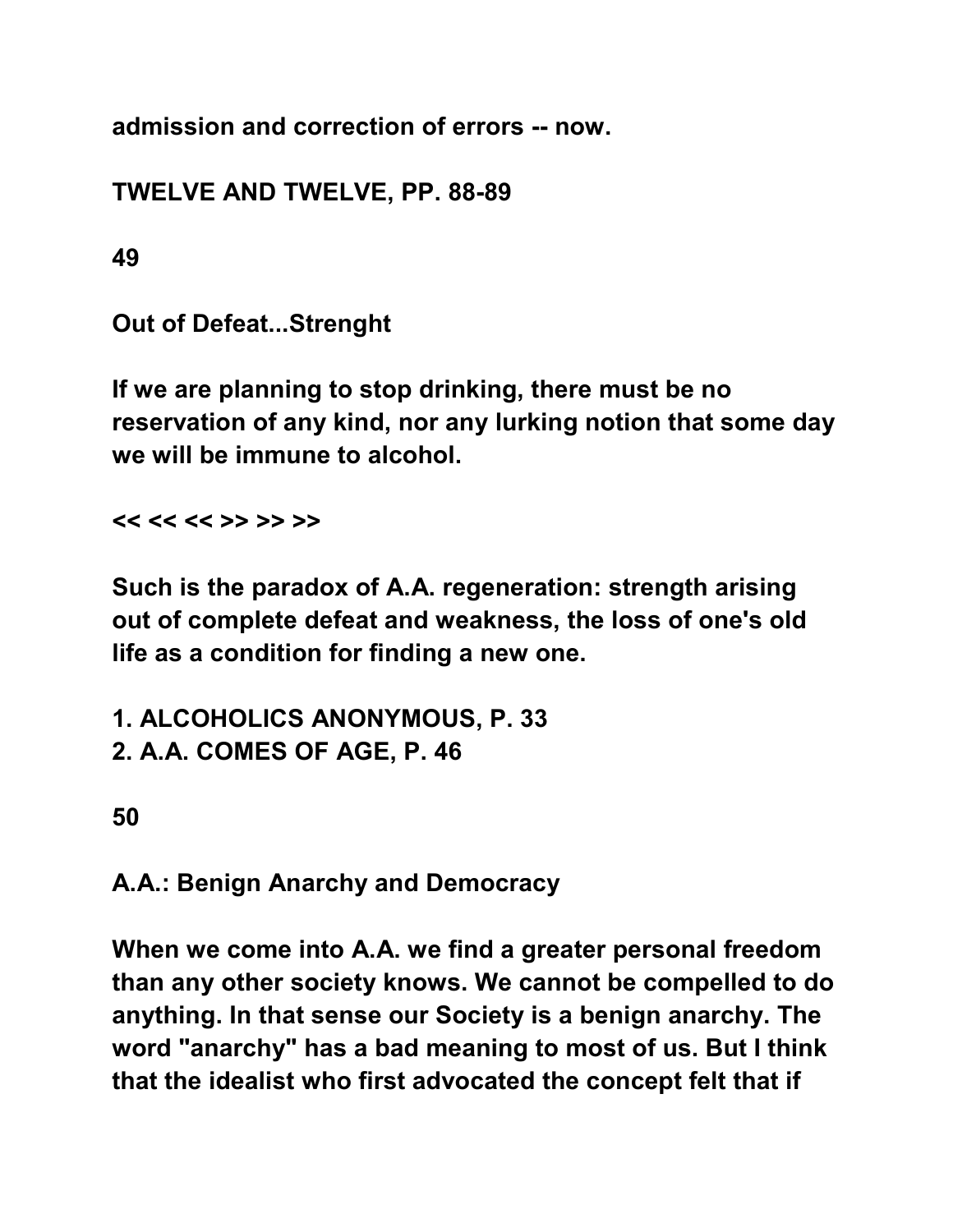**only men were granted absolute liberty, and were compelled to obey no one, they would then voluntarily associate themselves in the common interest. A.A. is an association of the benign sort he envisioned.** 

**But when we had to go into action -- to function as groups - we discovered that we also had to become a democracy. As our oldtimers retired, we therefore began to elect our trusted servants by majority vote. Each group in this sense became a town meeting. All plans for group action had to be approved by the majority. This meant that no single individual could appoint himself to act for his group or for A.A. as a whole. Neither dictatorship nor paternalism was for us.** 

# **A.A. COMES OF AGE, PP. 224-225**

**51** 

**The Coming of Faith** 

**In my own case, the foundation stone of freedom from fear is that of faith: a faith that, despite all worldly appearances to the contrary, causes me to believe that I live in a universe that makes sense.** 

**To me, this means a belief in a Creator who is all power, justice, and love; a God who intends for me a purpose, a meaning, and a destiny to grow, however little and haltingly, toward His own likeness and image. Before the coming of**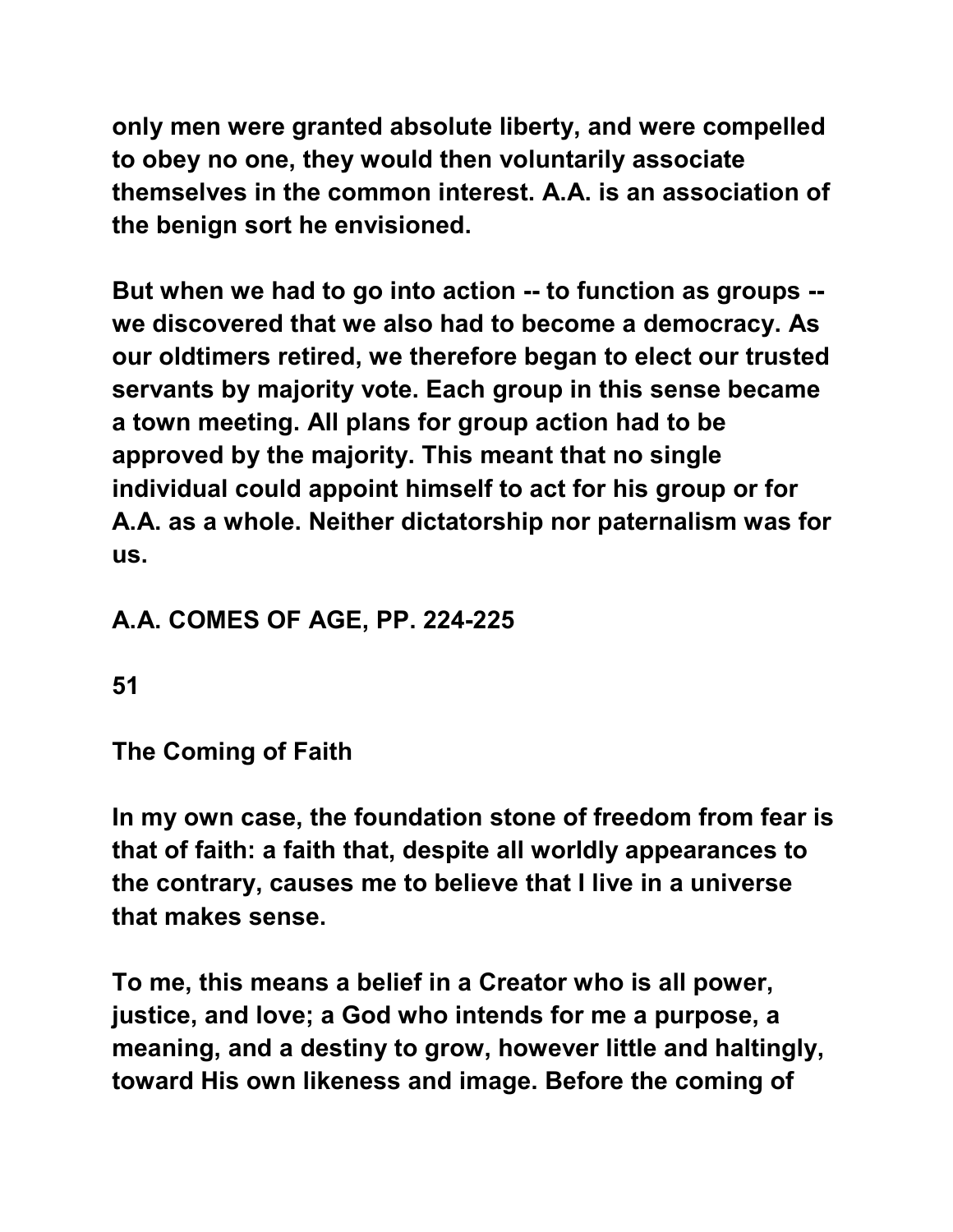**faith I had lived as an alien in a cosmos that too often seemed both hostile and cruel. In it there could be no inner security for me.** 

**<< << << >> >> >>** 

**"When I was driven to my knees by alcohol, I was made ready to ask for the gift of faith. And all was changed. Never again, my pains and problems notwithstanding, would I experience my former desolation. I saw the universe to be lighted by God's love; I was alone no more."** 

```
1. GRAPEVINE, JANUARY 1962 
2. LETTER, 1966
```
**52** 

**To Guard Against a Slip** 

**Suppose we fall short of the chosen ideal and stumble? Does this mean we are going to get drunk? Some people tell us so. But this is only a half-truth.** 

**It depends on us and on our motives. If we are sorry for what we have done, and have the honest desire to let God take us to better things, we believe we will be forgiven and will have learned our lesson. If we are not sorry, and our conduct continues toharm others, we are quite sure to drink. These are facts out of our experience.**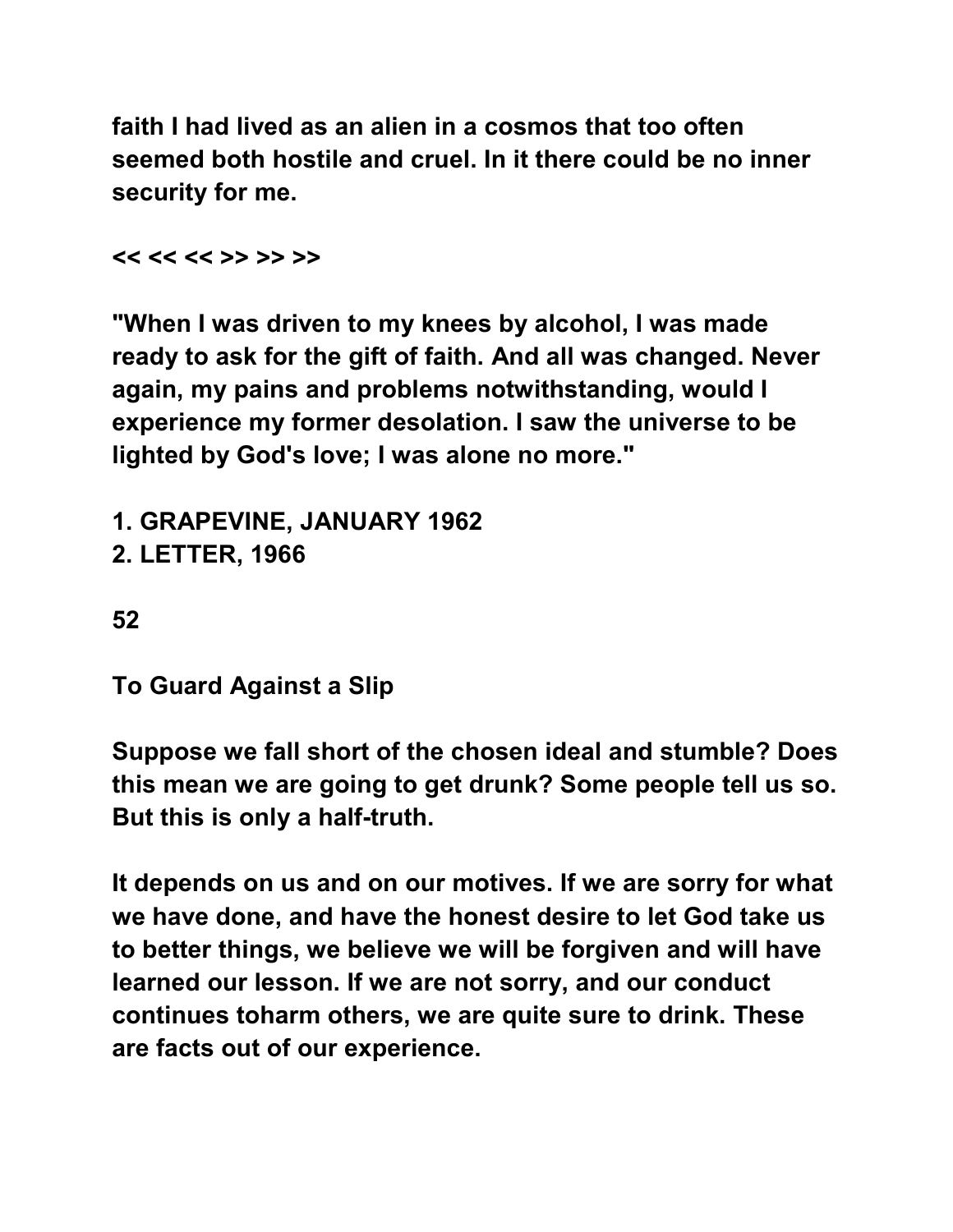## **ALCOHOLICS ANONYMOUS, P. 70**

**53** 

**"Loners" -- but Not Alone** 

**What can be said of many A.A. members who, for a variety of reasons, cannot have a family life? At first many of these feel lonely, hurt, and left out as they witness so much domestic happiness about them. If they cannot have this kind of happiness, can A.A. offer them satisfactions of similar worth and durability?** 

**Yes -- whenever they try hard to seek out these satisfactions. Surrounded by so many A.A. friends, the co-called loners tell us they no longer feel alone. In partnership with others - women and men -- they can devote themselves to any number of ideas, people, and constructive projects. They can participate in enterprises which would be denied to family men and women. We daily see such members render prodigies of service, and receive great joys in return.** 

**TWELVE AND TWELVE, P. 120** 

**54** 

**To Deepen Our Insight** 

**It is necessary that we extricate from an examination of our personal relations every bit of information about ourselves**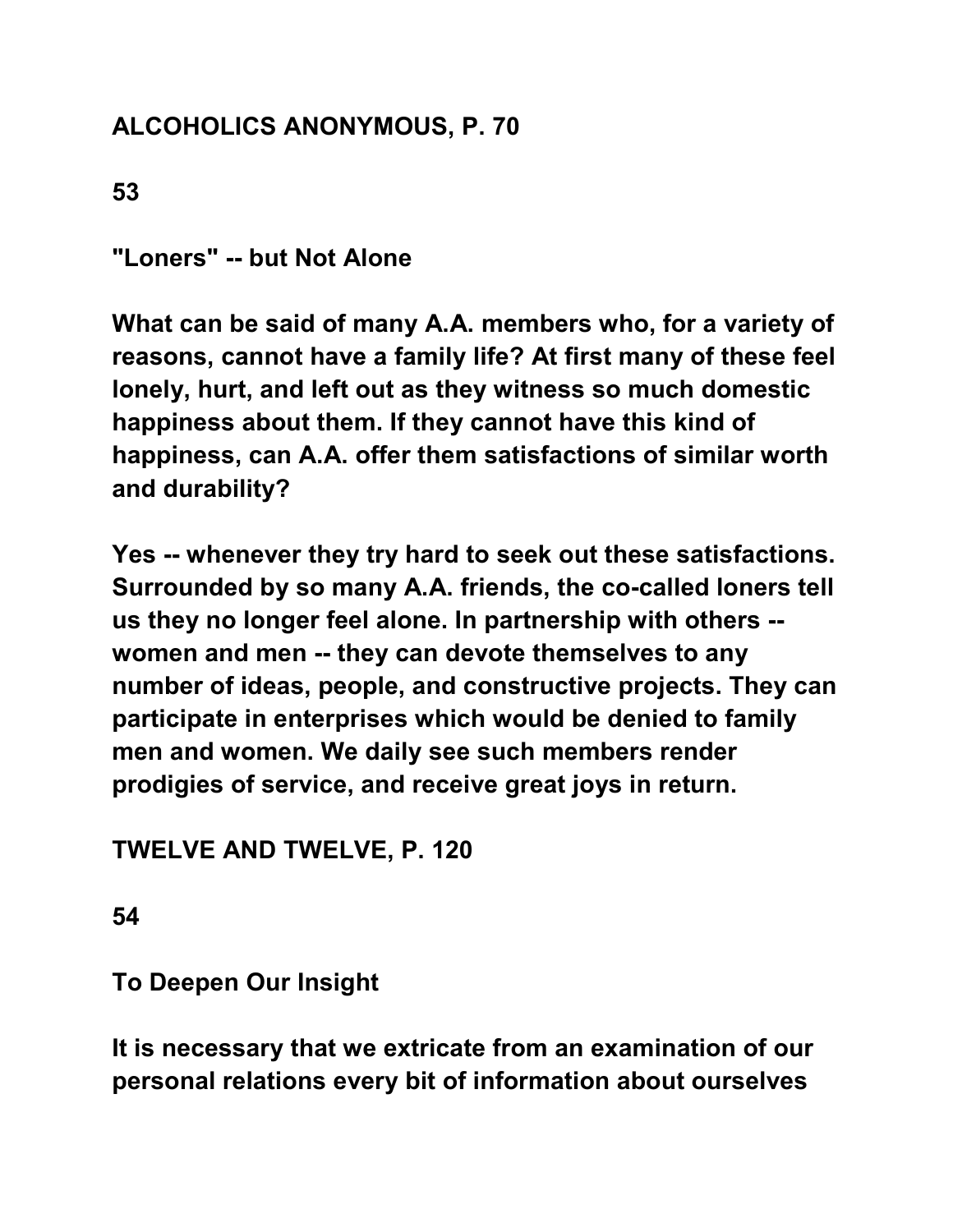**and our fundamental difficulties that we can. Since defective relations with other human beings have nearly always been the immediate cause of our woes, including our alcoholism, no field of investigation could yield more satisfying and valuable rewardsthan this one.** 

**Calm, thoughtful reflection upon personal relations can deepen our insight. We can go far beyond those things which were superficially wrong with us, to see those flaws which were basic, flaws which sometimes were responsible for the whole pattern of our lives. Thoroughness, we have found, will pay -- and pay handsomely.** 

**TWELVE AND TWELVE, P. 80**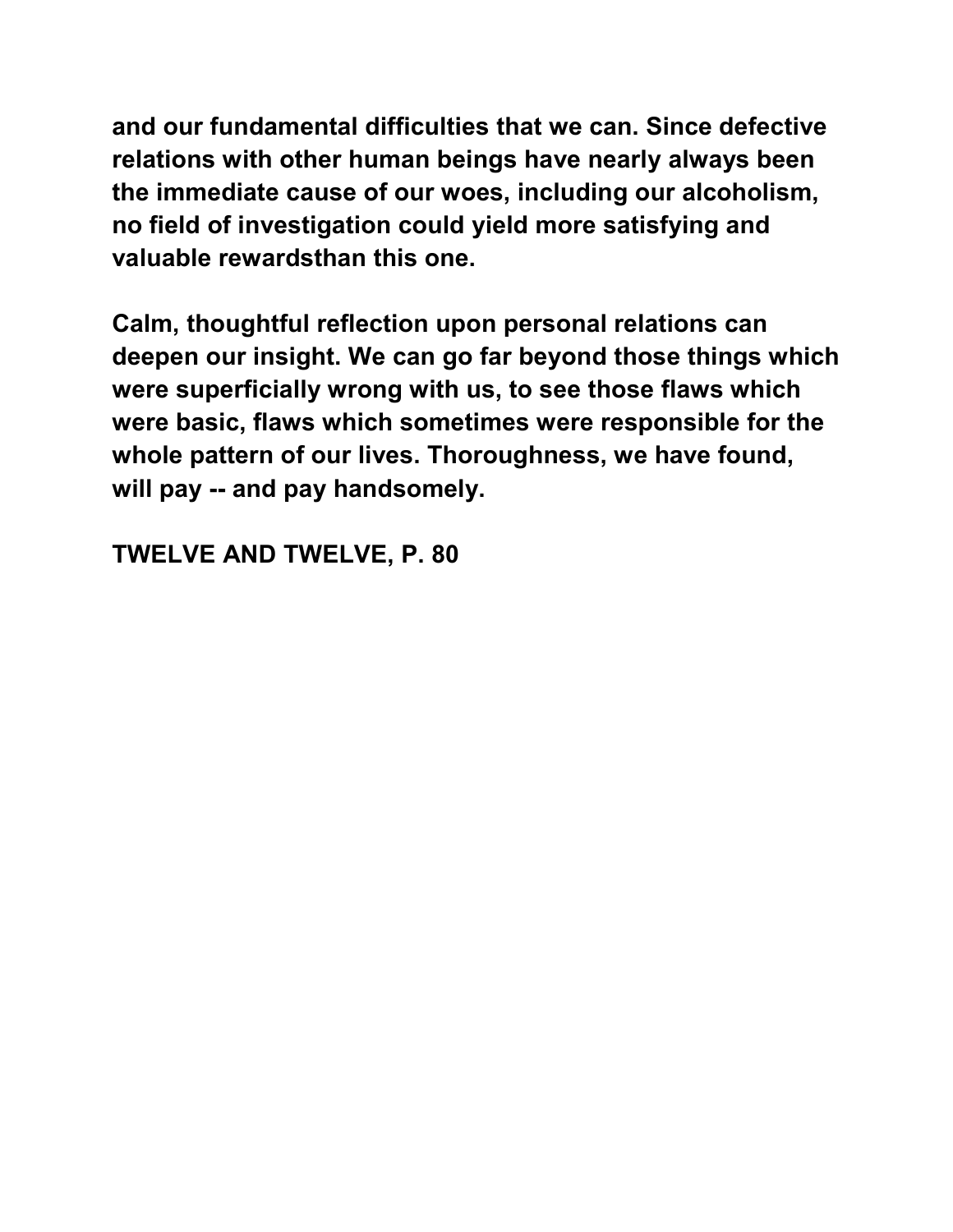#### **Seeking Guidance**

**"Man is supposed to think, and act. He wasn't made in God's image to be an automaton.** 

**"My own formula along this lines runs as follows: First, think through every situation pro and con, praying meanwhile that I be not inluened by ego considerations. Afirm t hat I would like to do God's will.** 

**"Then, having turned the problem over in this fashion and gettin no conclusive orcompelling answer, I wait f or further guidane, which may come into mind directly or thro ugh other people or through circumstances.** 

**"If I feel I cant wait, and still get no definite indication, Irepeat the first measure several times, try to pick out the best course, and then proceed to act. I know if I am wrong, the heavens wont fall. Alesson will be learned, i n any case."** 

**LETTR, 1950** 

**56** 

**Facing Criticism** 

**Sometimes, we register surprise, shock, and anger when** 

**55**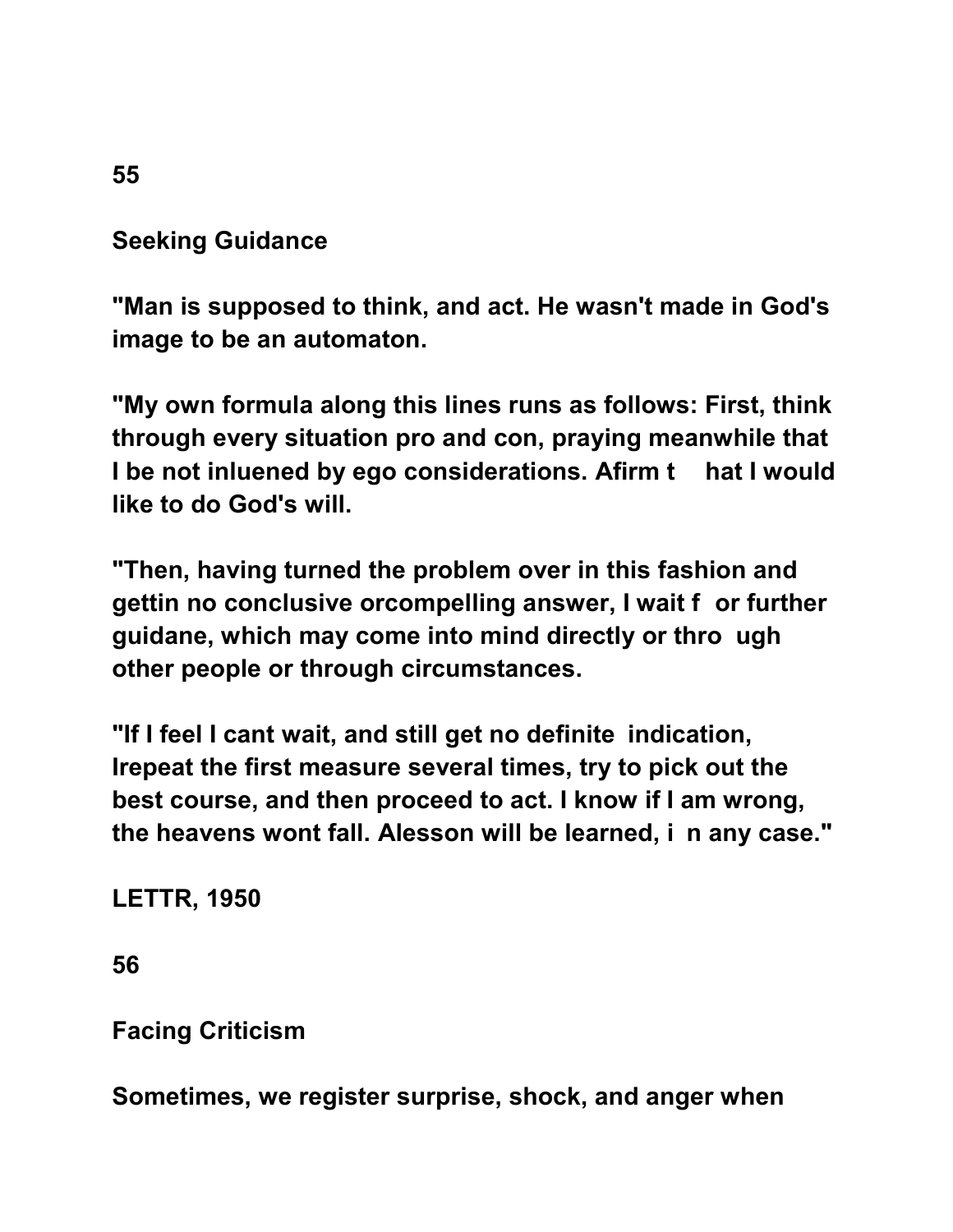**people find fault with A.A. We are apt to be disturbed to such an extent that we cannot benefit by constructive criticism.** 

**This sort of resentment makes no friends and achieves no constructive purpose. Certainly, this is an area in which we can improve.** 

**<< << << >> >> >>** 

**It is evident that the harmony, security, and future effectiveness of A.A. will depend largely upon our maintenance of a thoroughly nonaggressive and pacific attitude in all our public relations. This is an exacting assignment, because in our drinking days we were prone to anger, hostility, rebellion, and aggression. And, even though we are now sober, the old patterns of behaviour are to a degree still with us, always threatening to explode on any good excuse.** 

**But we now know this, and therefore I feel confident that in the conduct of our public affairs we shall always find the grace to exert restraint.** 

**1. GRAPEVINE, JULY 1965 2. TWELVE CONCEPTS, P. 71** 

**57** 

**Better than Gold**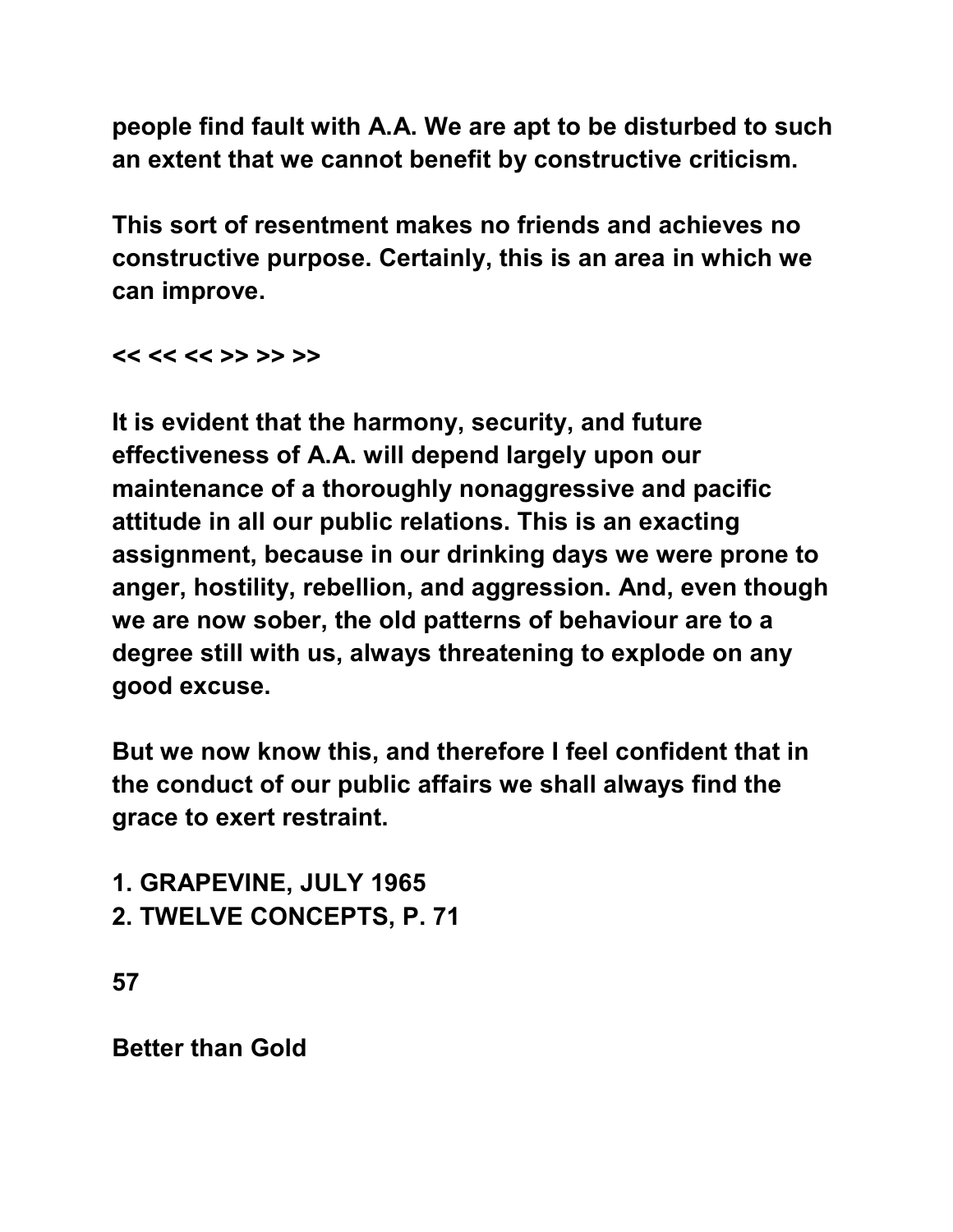**As newcomers, many of us have indulged in spiritual intoxication. Like a gaunt prospector, belt drawn in over the last ounce of food, we saw our pick strike gold. Joy at our release from a lifetime of frustration knew no bounds.** 

**The newcomer feels he has struck something better than gold. He may not see at once that he has barely scratched a limitless lode** 

**which will pay dividends only if he mines it for the rest of his life and insists on giving away the entire product.**

**ALCOHOLICS ANONYMOUS, PP. 128-129** 

**58** 

**Righteous Indignation** 

**"The positive value of righteous indignation is theoretical - especially for alcoholics. It leaves every one of us open to the rationalization that we may be as angry as we like provided we can claim to be righteous about it."** 

**<< << << >> >> >>** 

**When we harbored grudges and planned revenge for defeats, we were really beating ourselves with the club of anger we had intended to use on others. We learned that if we were seriously disturbed, our very first need was to quiet that disturbance, regardless of who or what we thought caused it.**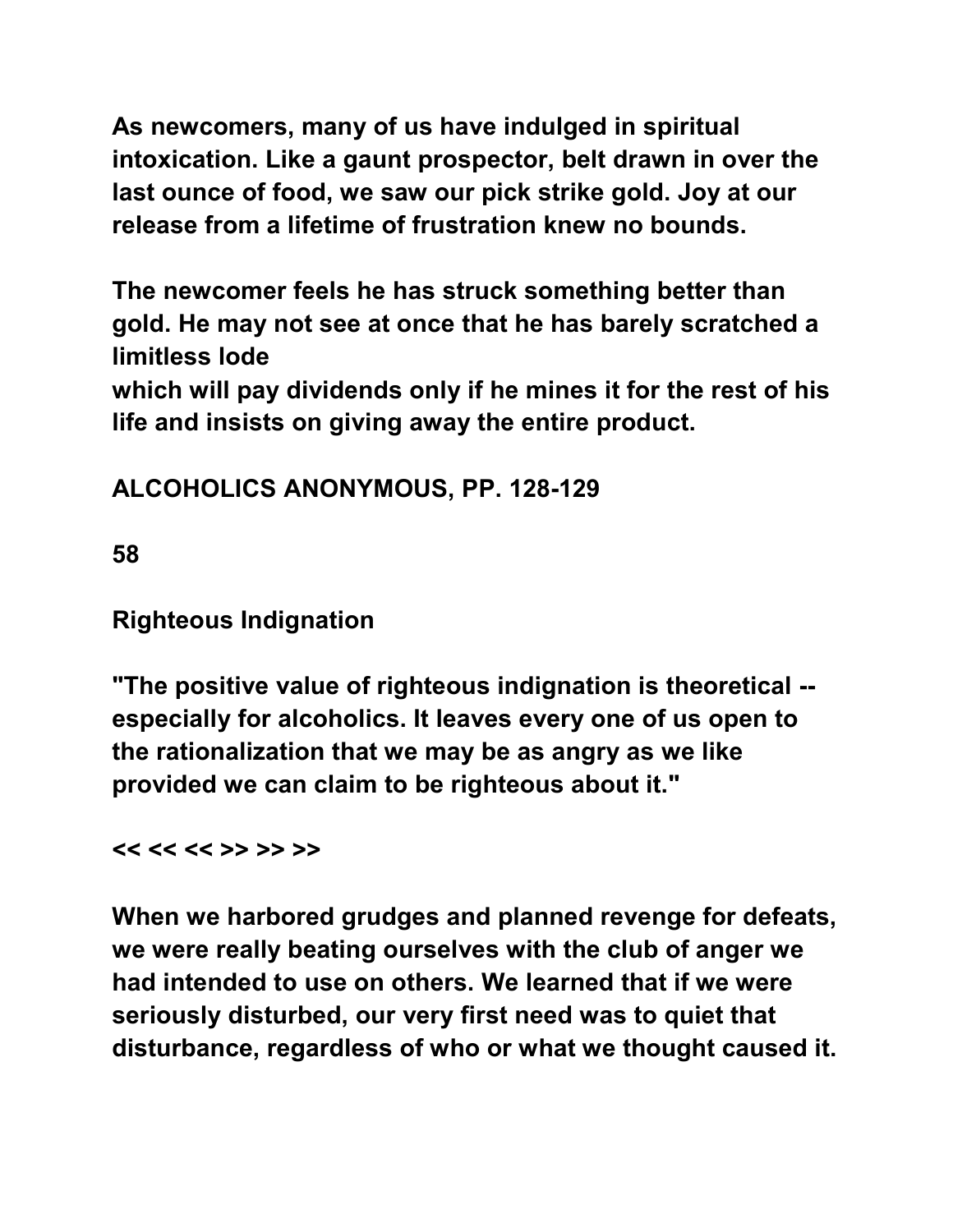# **1. LETTER, 1954 2. TWELVE AND TWELVE, P. 47**

**59** 

**Conviction and Compromise** 

**One qualification for a useful life is give-and-take, the ability to compromise cheerfully. Compromise comes hard to us "all or nothing" drunks. Nevertheless, we must never lose sight of the fact that progress is nearly always characterized by a series of improving compromises.** 

**Of course, we cannot always compromise. There are circumstances in which it is necessary to stick flat-footed to one's convictions until the issue is resolved. Deciding when to compromise and when not to compromise always calls for the most careful discrimination.** 

**TWELVE CONCEPTS, PP. 42-43** 

**60** 

**Brain Power Alone?** 

**To the intellectually self-sufficient man or woman, many A.A.'s can say, "Yes, we were like you -- far too smart for our own good. We loved to have people call us precocious. We used our education to blow ourselves up into prideful balloons, though we were careful to hide this from others.**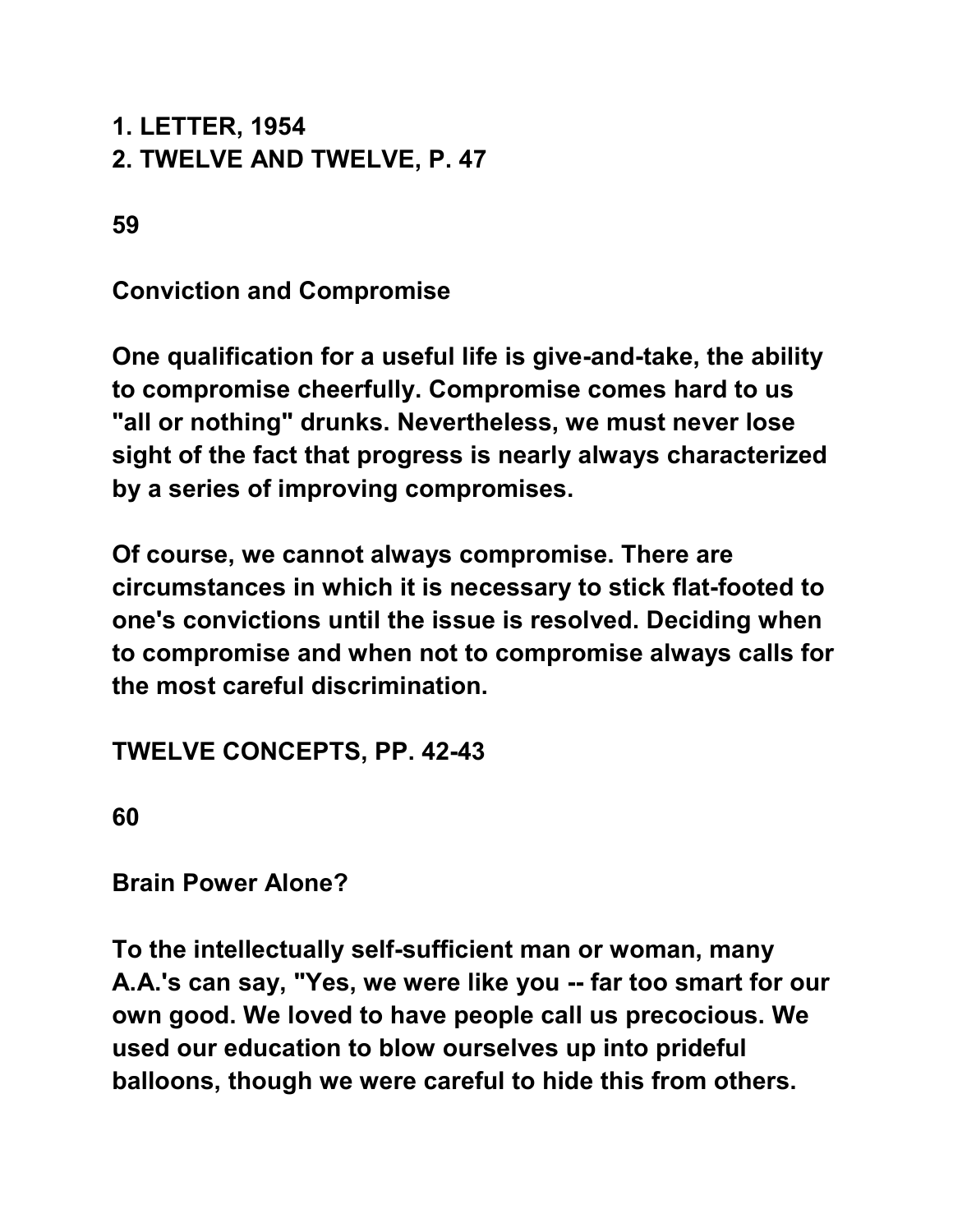**Secretly, we felt we could float above the rest of folks on our brain power alone.** 

**"Scientific progress told us there was nothing man couldn't do. Knowledge was all powerful. Intellect could conquer nature. Since we were brighter than most folks (so we thought), the spoils of victory would be ours for the thinking. The god of intellect displaced the God of our fathers.**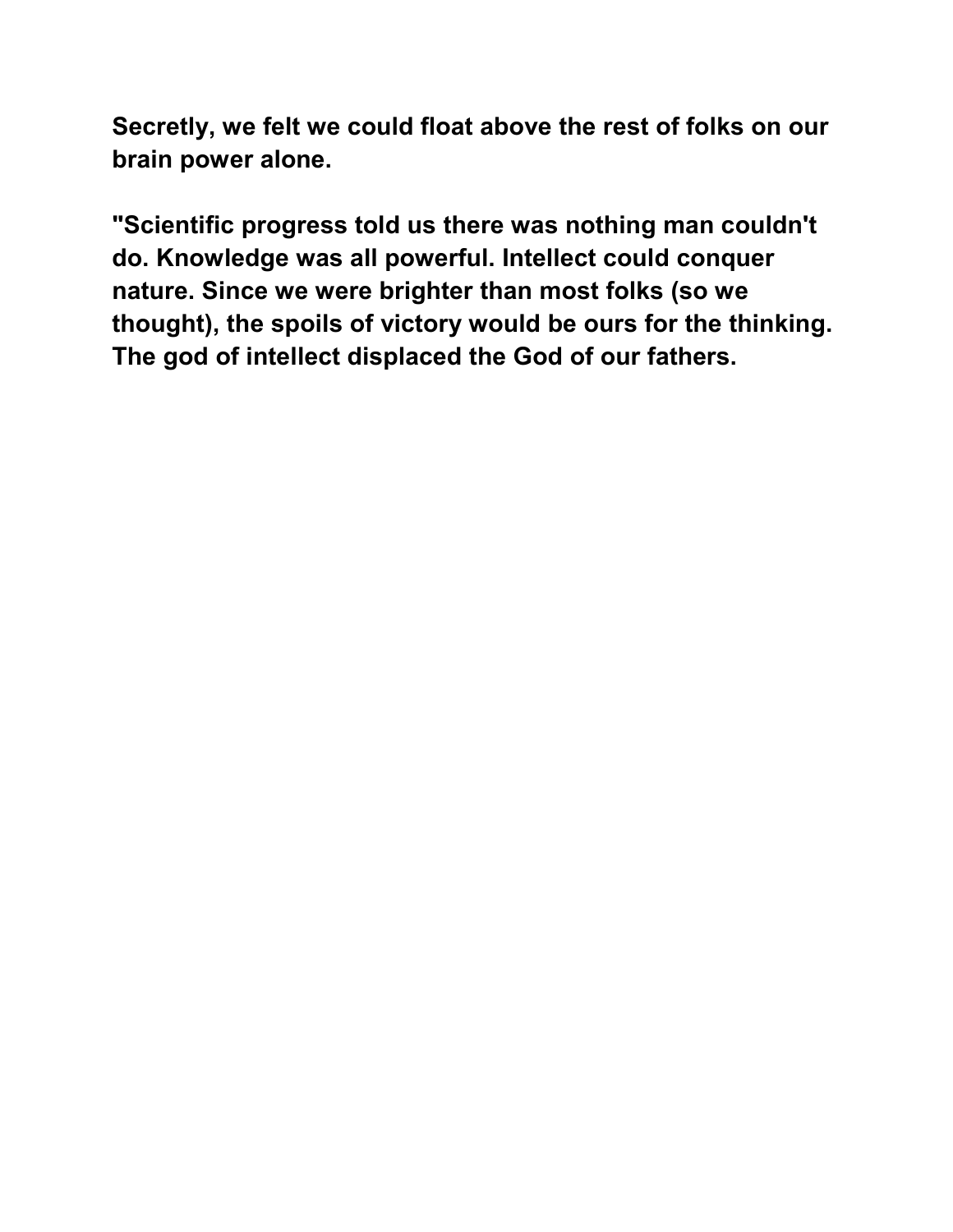**grace to deal constructively with whatever fears remain.** 

### **1. ALCOHOLICS ANONYMOUS, PP. 67-68 2. GRAPEVINE, JANUARY 1962**

**62** 

# **A Different Swinging Door**

**When a drunk shows up among us and says that he doesn't like the A.A. principles, people, or service management, when he declares that he can do better elsewhere -- we are not worried. We simply say, "Maybe your case really is different. Why don't you try something else?"** 

**If an A.A. member says he doesn't like his own group, we are not disturbed. We simply say, "Why don't you try another one? Or start one of your own."** 

**To those who wish to secede from A.A. altogether, we extent a cheerful invitation to do just that. If they can do better by other means, we are glad. If after a trial they cannot do better, we know they face a choice: They can go mad or die or they return to A.A. The decision is wholly theirs. (As a matter of fact, most of them do come back.)** 

**TWELVE CONCEPTS, PP. 74-75**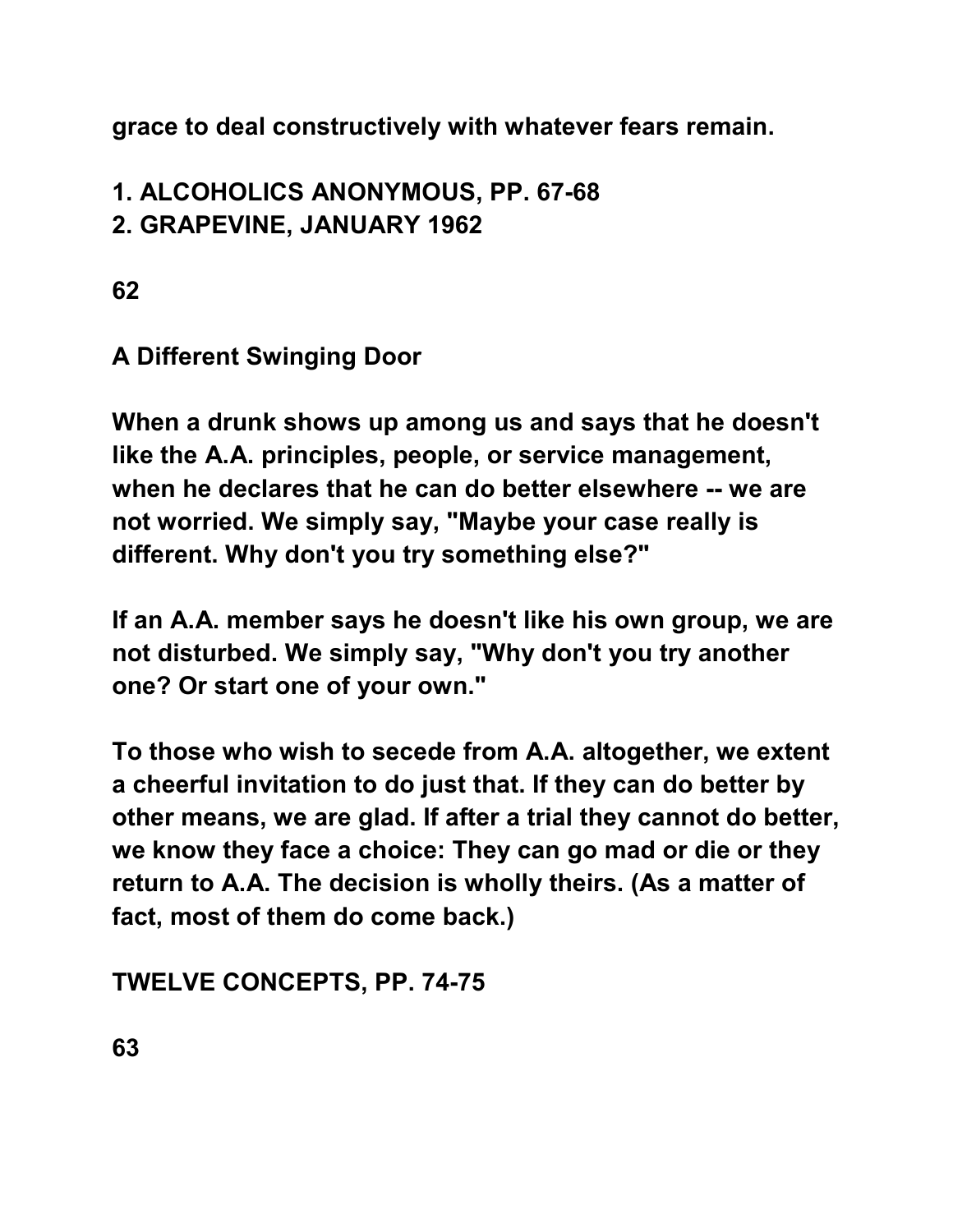**Free of Dependence** 

**I asked myself, "Why can't the Twelve Steps work to release me from this unbearable depression?" By the hour, I stared at the St. Francis Prayer: "It is better to comfort than to be comforted."** 

**Suddenly I realized what the answer might be. My basic flaw had always been dependence on people or circumstances to supply me with prestige, security, and confidence. Failing to get these things according to my perfectionist dreams and specifications, Ifought for them. And when defeat came, so did my depression.** 

**Reinforced by what grace I could find in prayer, I had to exert every ounce of will and action to cut off these faulty emotional dependencies upon people and upon circumstances. Then only could I be free to love as Francis had loved.** 

## **GRAPEVINE, JANUARY 1958**

**64** 

**Search for Motives** 

**Some of us clung to the claim that when drinking we never hurt anybody but ourselves. Our families didn't suffer, because we always paid the bills and seldom drank at home. Our business associates didn't suffer, because we were**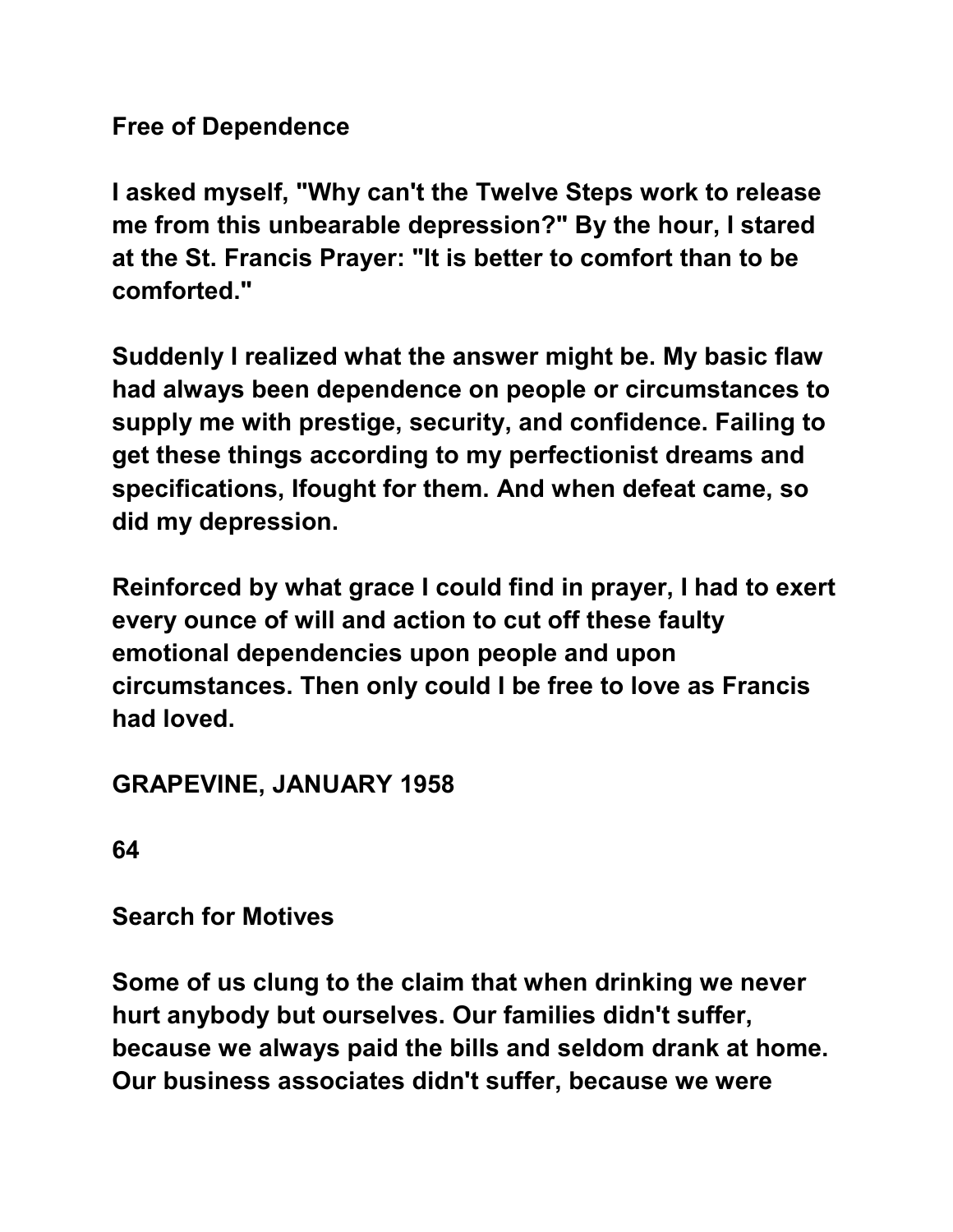**usually on the job. Our reputations didn't suffer, because we were certain fewknew of our drinking. Those who did would sometimes assure us that, after all, a lively bender was only a good man's fault. What real harm, therefore, had we done? No more, surely, than we could easily mend with a few casual apologies.** 

**This attitude, of course, is the end result of purposeful forgetting. It is an attitude which can be changed only by deep and honest search of our motives and actions.** 

**TWELVE AND TWELVE, P. 79** 

**65** 

### **Growth by the Tenth Step**

**In the years ahead A.A. will, of course, make mistakes. Experience has taught us that we need have no fear of doing this, providing that we always remain willing to admit our faults and to correct them promptly. Our growth as individuals has depended upon this healthy process of trial and error. So will our growth as a fellowship.** 

**Let us always remember that any society of men and women that cannot freely correct its own faults must surely fall into decay if not into collapse. Such is the universal penalty for the failure to go on growing. Just as each A.A. must continue to take his moral inventory and act upon it, so must our whole Society if we are to survive and if we are to serve**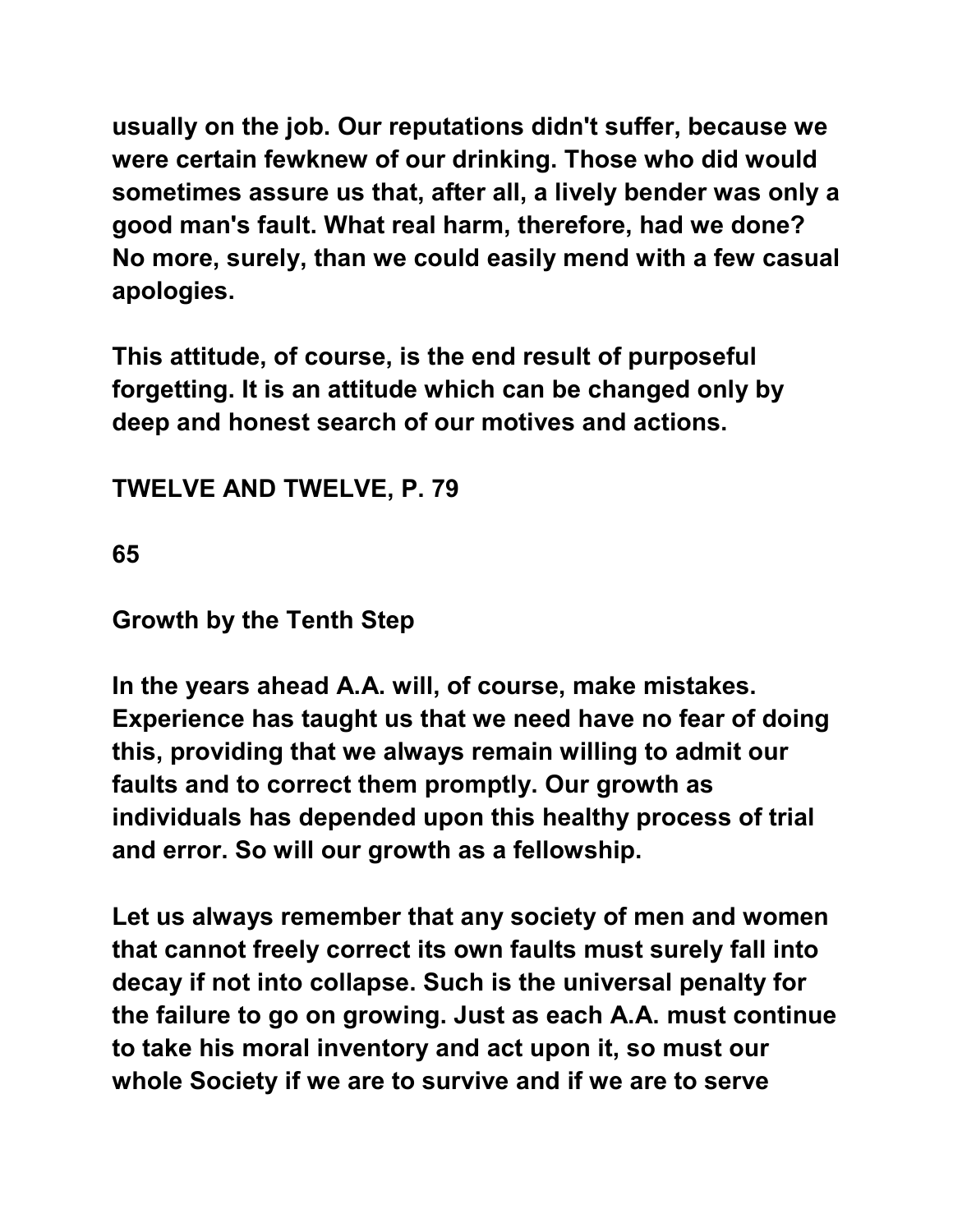**usefully and well.** 

**A.A. COMES OF AGE, P. 231** 

**66** 

**For Emergencies Only?** 

**Whether we had been believers or unbelievers, we began to get over the idea that the Higher Power was a sort of bushleague pinch hitter, to be called upon only in an emergency.** 

**The notion that we would still live our own lives, God helping a little now and then, began to evaporate. Many of us who hadthought ourselves religious awoke to the limitations of this attitude. Refusing to place God first, we had deprived ourselves of His help.** 

**But now the words "Of myself I am nothing, the Father doeth the works" began to carry bright promise and meaning.** 

**TWELVE AND TWELVE, P. 75** 

**67** 

**Thousands of "Founders"** 

**"While I thank God that I was privileged to be an early member of A.A., I honestly wish that the word `founder' could be eliminated from the A.A. vocabulary.**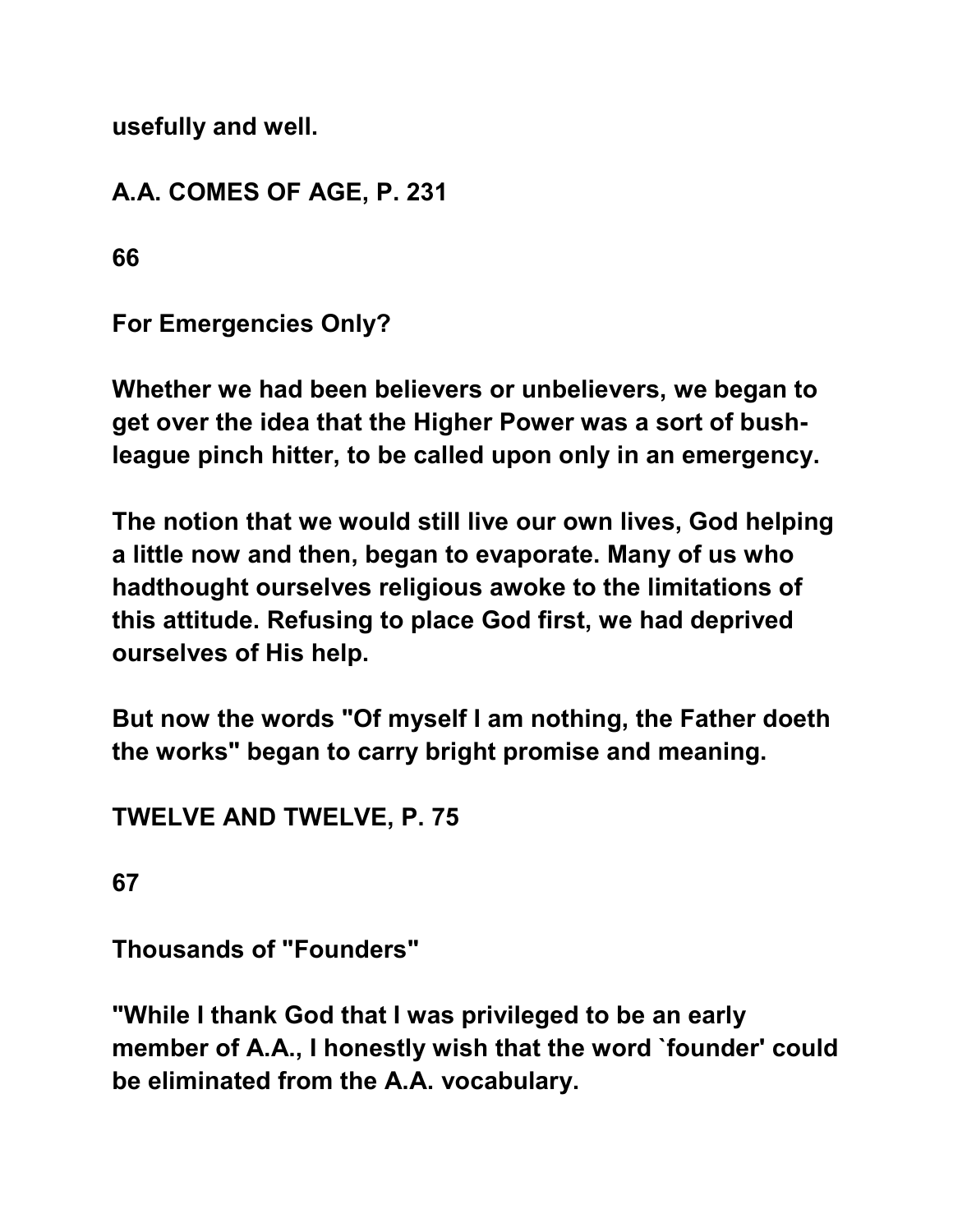**"When you get right down to it, everyone who has done any amount of successful Twelfth Step work is bound to be the founder of a new life for other alcoholics."** 

**<< << << >> >> >>** 

**"A.A. was not invented! Its basics were brought to us through the experience and wisdom of many great friends. We simply borrowed and adapted their ideas."** 

**<< << << >> >> >>** 

**"Thankfully, we have accepted the devoted services of many nonalcoholics. We owe our very lives to the men and women of medicine and religion. And, speaking for Dr. Bob and myself, I gratefully declare that had it not been for our wives, Anne and Lois, neither of us could have lived to see A.A.'s beginning."** 

**1. LETTER, 1945 2. LETTER, 1966 3. LETTER, 1966** 

**68** 

**Renew Your Effort** 

**"Though I know how hurt and sorry you must be after this slip, please do not worry about a temporary loss of your**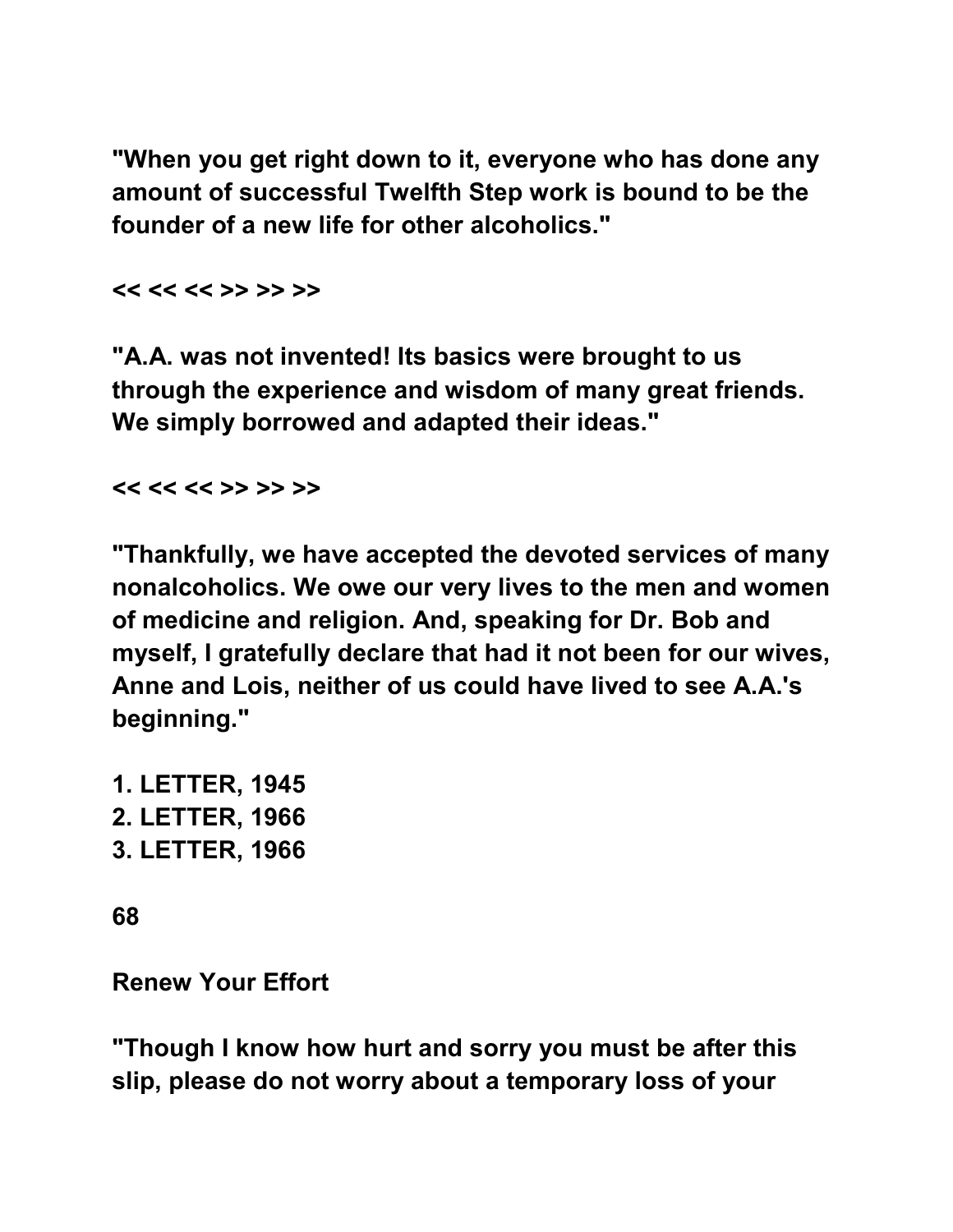**inner peace. As calmly as you can, just renew your effort on the A.A. program, especially those parts of it which have to do with meditationand self-analysis.** 

**"Could I also suggest that you look at excessive guilt for what it is? Nothing but a sort of reverse pride. A decent regret for what has happened is fine. But guilt -- no.** 

**"Indeed, the slip could well have been brought about by unreasonable feelings of guilt because of other moral failures, so called. Surely, you ought to look into this possibility. Even here you should not blame yourself for failure; you can be penalized only for refusing to try for better things."** 

**LETTER, 1958** 

**69** 

**Giving Without Demand** 

**Watch any A.A. of six months workingwith a Twelfth Step prospect. If the newcomer says, "To the devil with you," the twelfth-stepper only smiles and finds another alcoholic to help. He doesn't feel frustrated or rejected. If this next drunk responds, and in turn starts to give love and attention to other sufferers, yet gives none back to him, the sponsor is happy about it anyway. He still doesn't feel rejected; instead he rejoices that his former prospect is sober and happy.**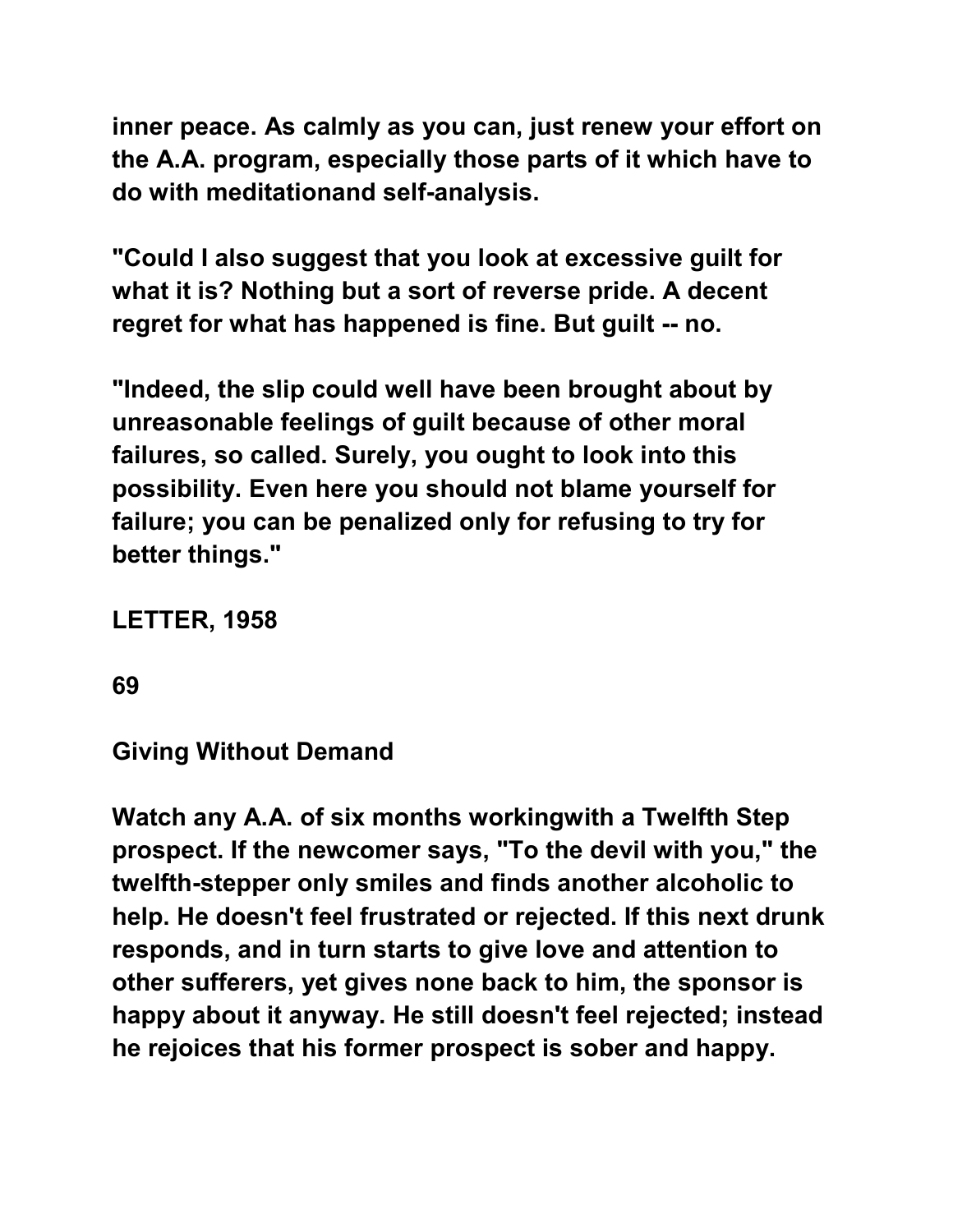**And he well knows that his own life has been made richer, as an extra dividend of giving to another without any demand for a return.** 

**GRAPEVINE, JANUARY 1958** 

**70** 

**Truth, the Liberator** 

**How truth makes us free is something that we A.A.'s can well understand. It cut the shackles that once bound us to alcohol. It continues to release us from conflicts and miseries beyond reckoning; it banishes fear and isolation. The unity of our Fellowship, the love we cherish for each other, the esteem in which the world holds us -- all of these are products of the truth which, under God, we have been privileged to perceive.** 

**<< << << >> >> >>** 

**Just how and when we tell the truth -- or keep silent -- can often reveal the difference between genuine integrity and none at all.** 

**Step Nine emphatically cautions us against misusing the truth when it states: "We made direct amends to such people wherever possible, except when to do so would injure them or others." Because it points up the fact that the truth can be used to injure as well as to heal, this valuable principle**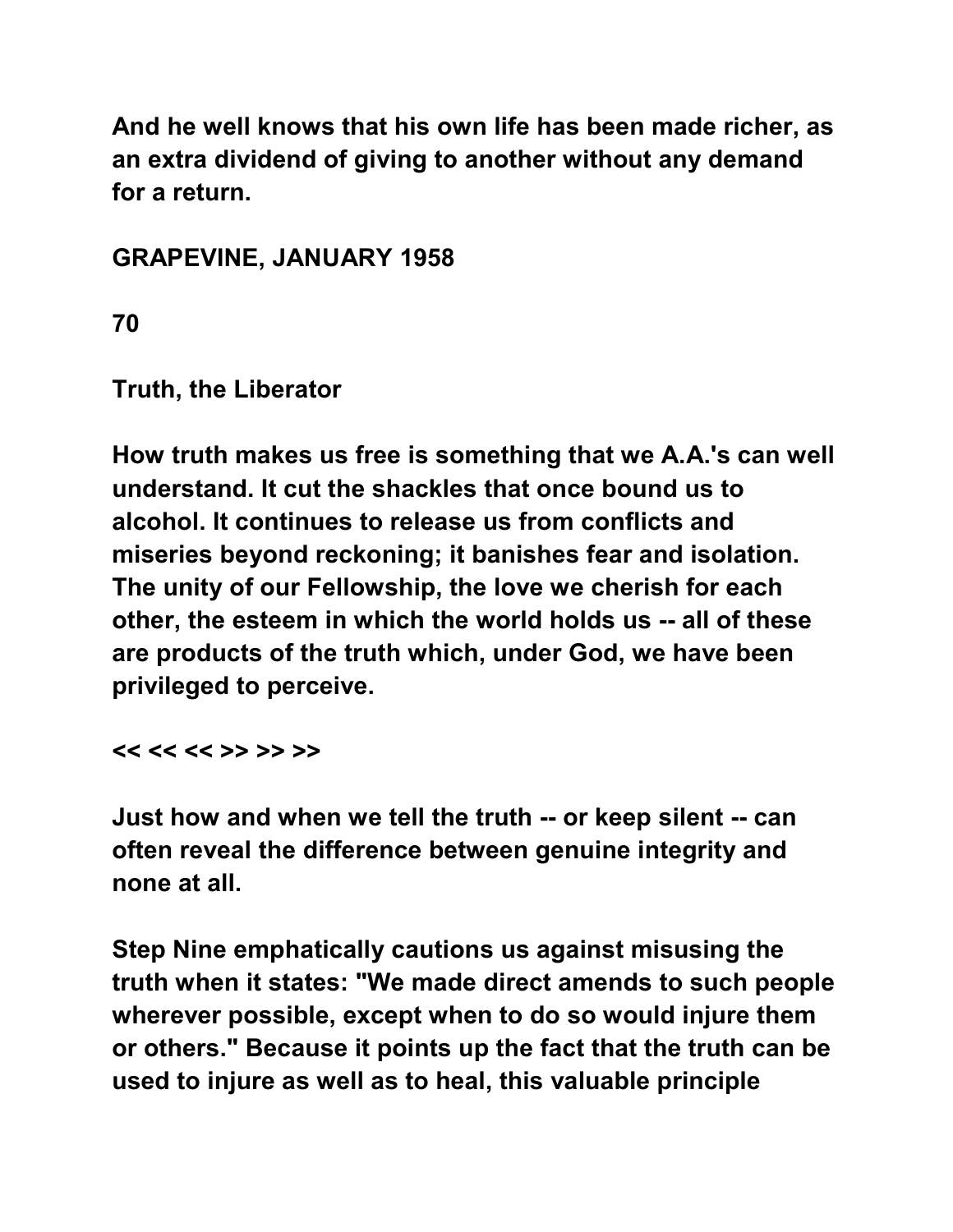**certainly has a wide-ranging application to the problem of the developing integrity.** 

# **GRAPEVINE, AUGUST 1961**

**71** 

**"How Can You Roll with a Punch?"** 

**On the day that the calamity of Pearl Harbor fell upon our country, a great friend of A.A. was walking alone a St. Louis street. Father Edward Dowling was not an alcoholic, but he had been one of the founders of the struggling A.A. group in his city. Because many of his usually sober friends had already taken to their bottles that they might blot out the implications of the Pearl Harbor disaster, Father Ed was anguished by the thought that his cherished A.A. group would probably do the same.** 

**Then a member, sober less than a year, stepped alongside and engaged Father Ed in a spirited conversation -- mostly about A.A. Father Ed saw, with relief, that his companion was perfectly sober.** 

**"How is it that you have nothing to say about Pearl Harbor? How can you roll with a punch like that?"** 

**"Well," replied the yearling, "each of us in A.A. has already had his own private Pearl Harbor. So why should we drunks crack up over this one?"**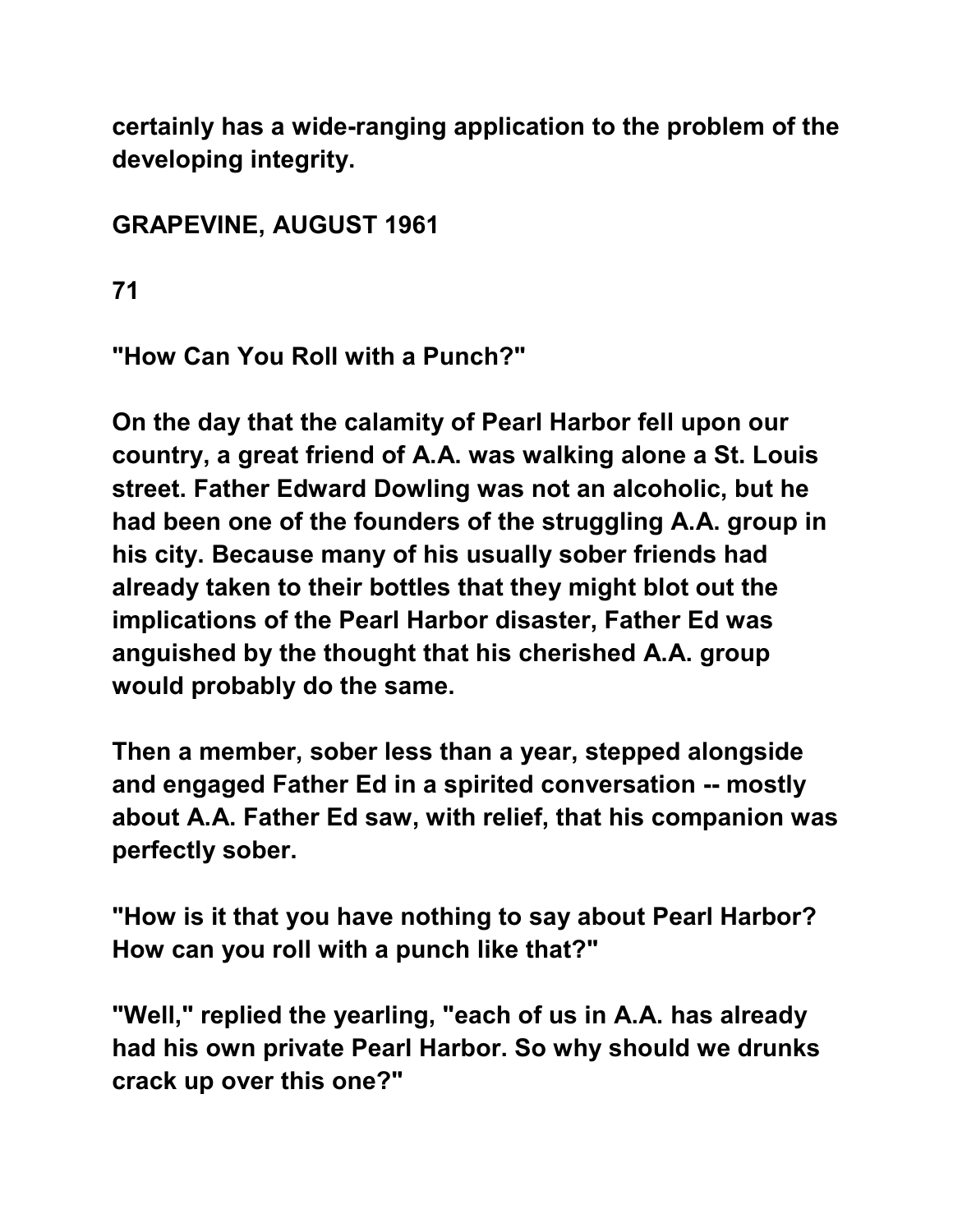## **GRAPEVINE, JANUARY 1962**

**72** 

**Dependence -- Unhealthy or Healthy** 

**"Nothing can be more demoralizing than a clinging and abject dependence upon another human being. This often amounts to the demand for a degree of protection and love that no one could possibly satisfy. So our hoped-for protectors finally flee, and once more we are left alone - either to grow up or to disintegrate."** 

**<< << << >> >> >>** 

**We discovered the best source of emotional stability to be God Himself. We found that dependence upon His perfect justice, forgiveness, and love was healthy, and that it would work where nothing else would.** 

**If we really depended upon God, we couldn't very well play God to our fellows, nor would we feel the urge to rely wholly on human protection and care.** 

**1. LETTER, 1966 2. TWELVE AND TWELVE, P. 116** 

**73**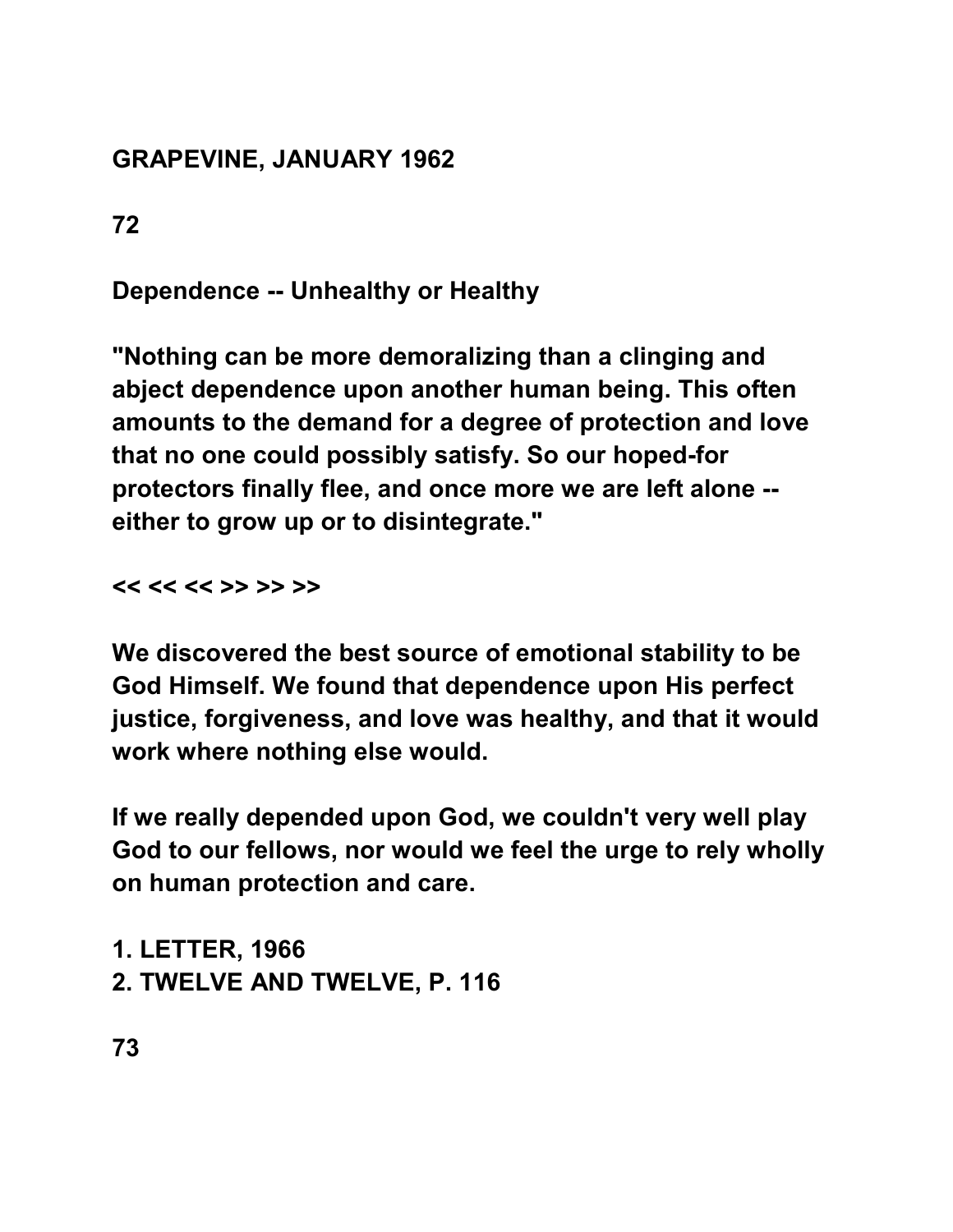#### **Two-Way Tolerance**

**"Your point of view was once mine. Fortunately, A.A. is constructed so that we need not debate the existence of God; but for best results, most of us must depend upon a Higher Power. You say the group is your Higher Power, and no rightminded A.A. would challenge your privilege to believe precisely that way. We should all be glad that good recoveries can be made even on this limited basis.** 

**"But turnabout is fair play. If you would expect tolerance for your point of view, I am sure you would be willing to reciprocate. I try to remember that, down through the centuries, lots of brighter people than I have been found on both sides of this debate about belief. For myself, of late years, I am finding it much easier to believe that God made man, than that man made God."** 

**LETTER, 1950** 

**74** 

**Breach the Walls of Ego** 

**People who are driven by pride of self unconsciously blind themselves to their liabilities. Newcomers of this sort scarcely need comforting. The problem is to help them discover a chink in the walls their ego has built, through which the light of reason can shine.**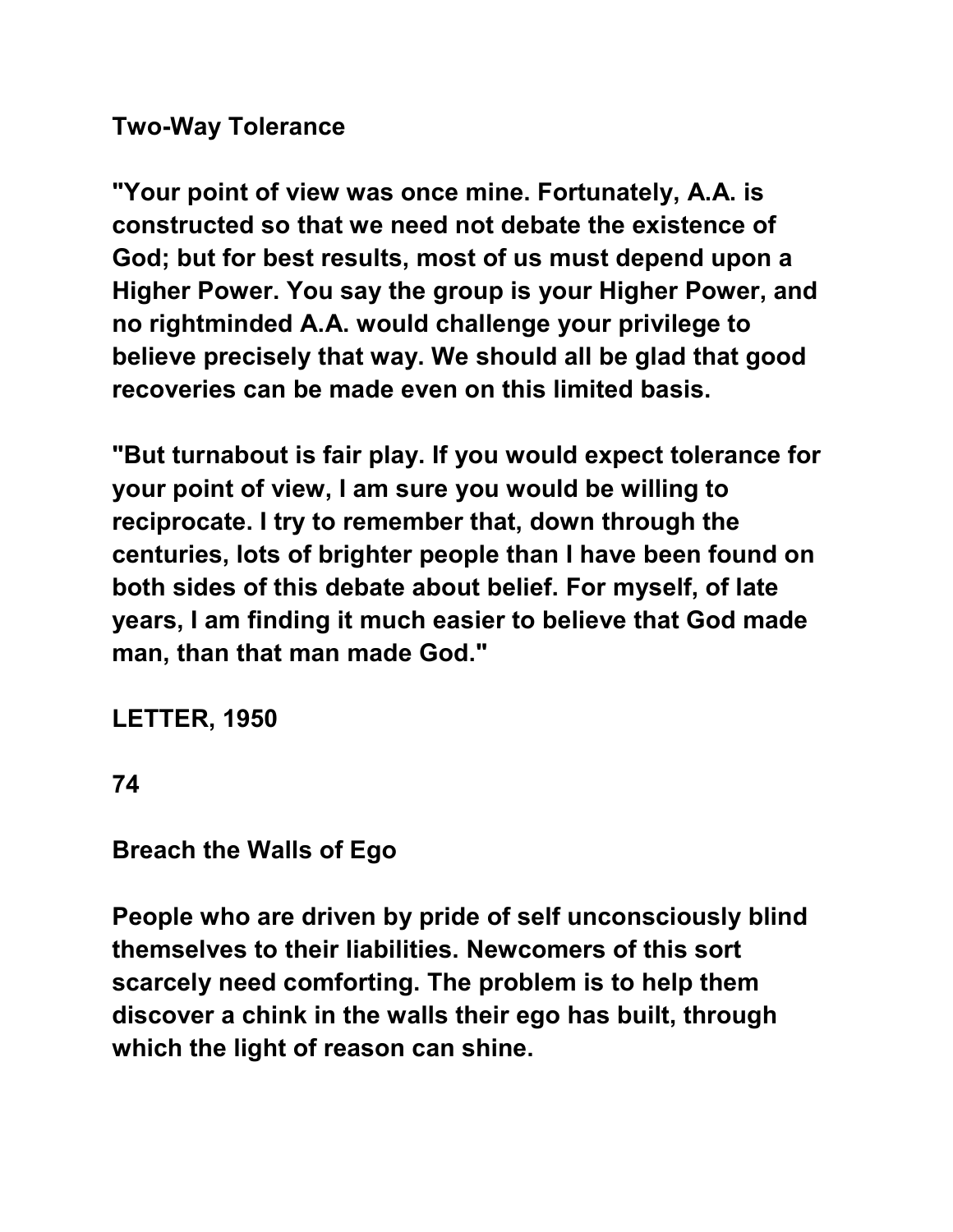**<< << << >> >> >>** 

**The attainment of greater humility is the foundation principle of each of A.A.'s Twelve Steps. For without some degree of humility, no alcoholic can stay sober at all.** 

**Nearly all A.A.'s have found, too, that unless they develop much more of this precious quality than may be required just for sobriety, they still haven't much chance of becoming truly happy. Without it, they cannot live to much useful purpose, or, in adversity, be able to summon the faith that can meet any emergency.** 

**TWELVE AND TWELVE 1. P. 46 2. P. 70** 

**75** 

**Losing Financial Fears** 

**When ajob still looked like a mere means of getting money rather than an opportunity for service, when the acquisition of money for financial independence looked more important than a right dependence upon God, we were the victims of unreasonable fears. And these were fears which would make a serene and useful existence, at any financial level, quite impossible.** 

**But as time passed we found that with the help of A.A.'s**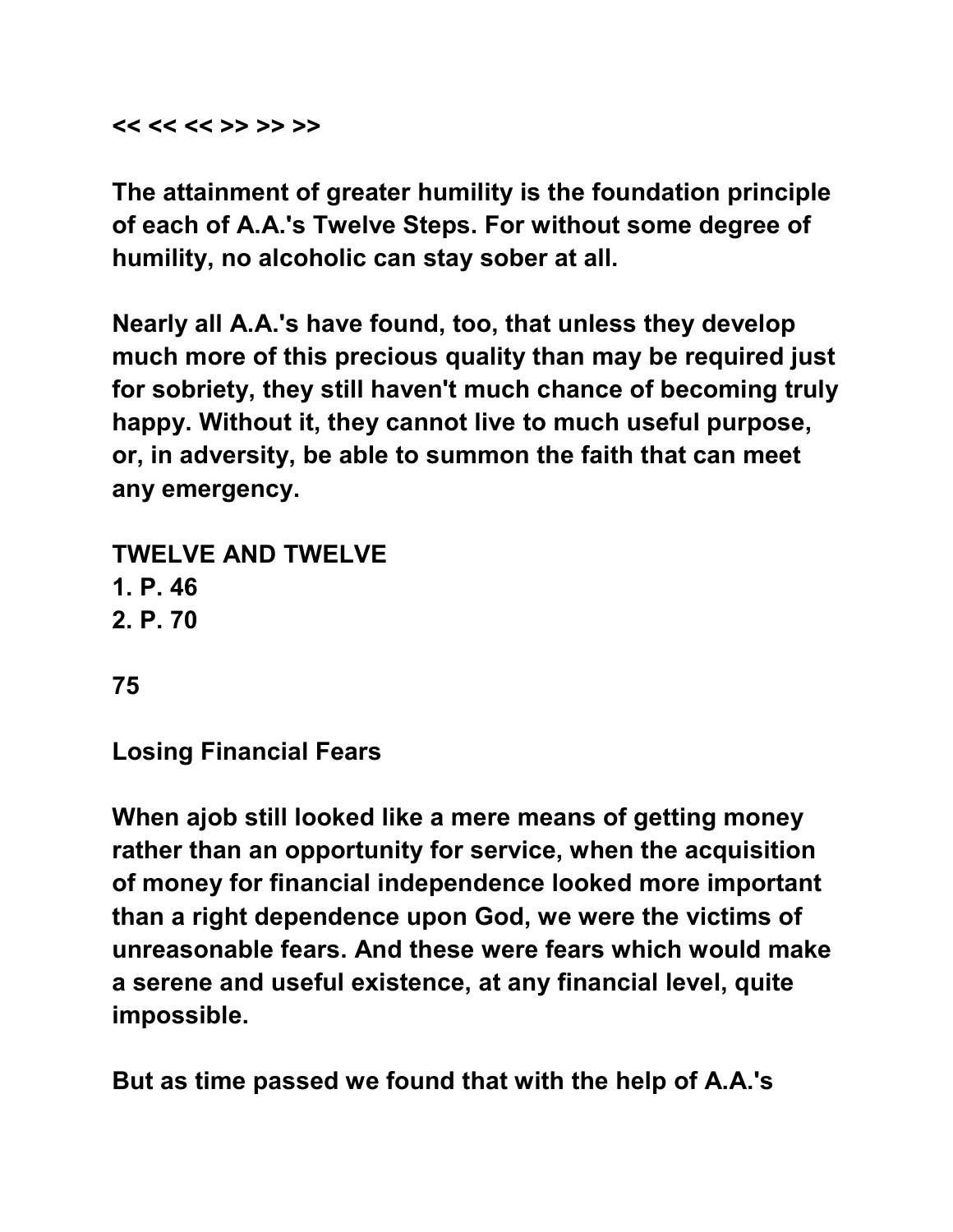**Twelve Steps we could lose those fears, no matter what our material prospects were. We could cheerfully perform humble labor without worrying about tomorrow. If our circumstances happened to be good, we no longer dreaded a change for the worse, for we had learned that these troubles could be turned into great values, for ourselves and for others.** 

# **TWELVE AND TWELVE, PP. 121-122**

**76** 

**Only God Is Unchanging** 

**"Change is the characteristic of all growth. From drinking to sobriety, from dishonesty to honesty, from conflict to serenity, from hate to love, from childish dependence to adult responsibility -- all this and infinitely more represent change for the better.** 

**"Such changes are accomplished by a belief in and a prectice of sound principles in favor of good ones that work. Even good principles can sometimes be displaced by the discovery of still better ones.** 

**"Only God is unchanging; only He has all the truth there is."** 

**LETTER, 1966** 

**77**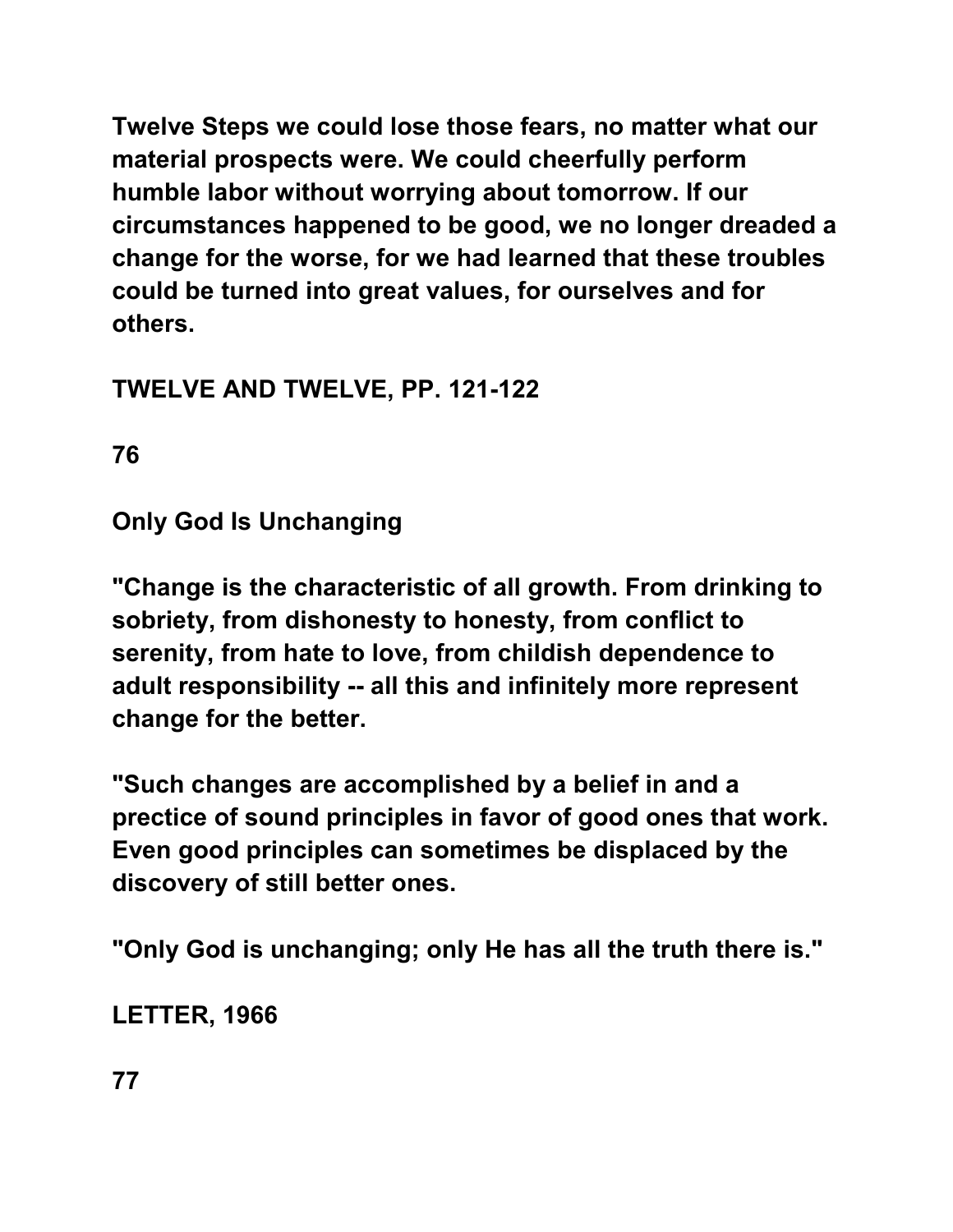### **R.S.V.P. -- Yes or No?**

**Usually, we do not avoid a place where there is drinking -- if we have a legitimate reason for being there. That includes bars, night clubs, dances, receptions, weddings, even plain ordinary parties.** 

**You will note that we made an important qualification. Therefore, ask yourself, "Have I any good social, business, or personal reason for going to this place? Or am I expecting to steal a little vicarious pleasure from the atmosphere?" Then go or stay away, whichever seems better. But be sure you are on solid spiritual ground before you start and that your motive in going is thoroughly good. Do not think of what you will get out of the occasion. Think of what you can bring to it.** 

**If you are shaky, you had better work with another alcoholic instead!** 

## **ALCOHOLICS ANONYMOUS, PP. 101-102**

**78** 

**Clearing a Channel** 

**During the day, we can pause where situations must be met and decisions made, and renew the simple request "Thy will, not mine, be done."**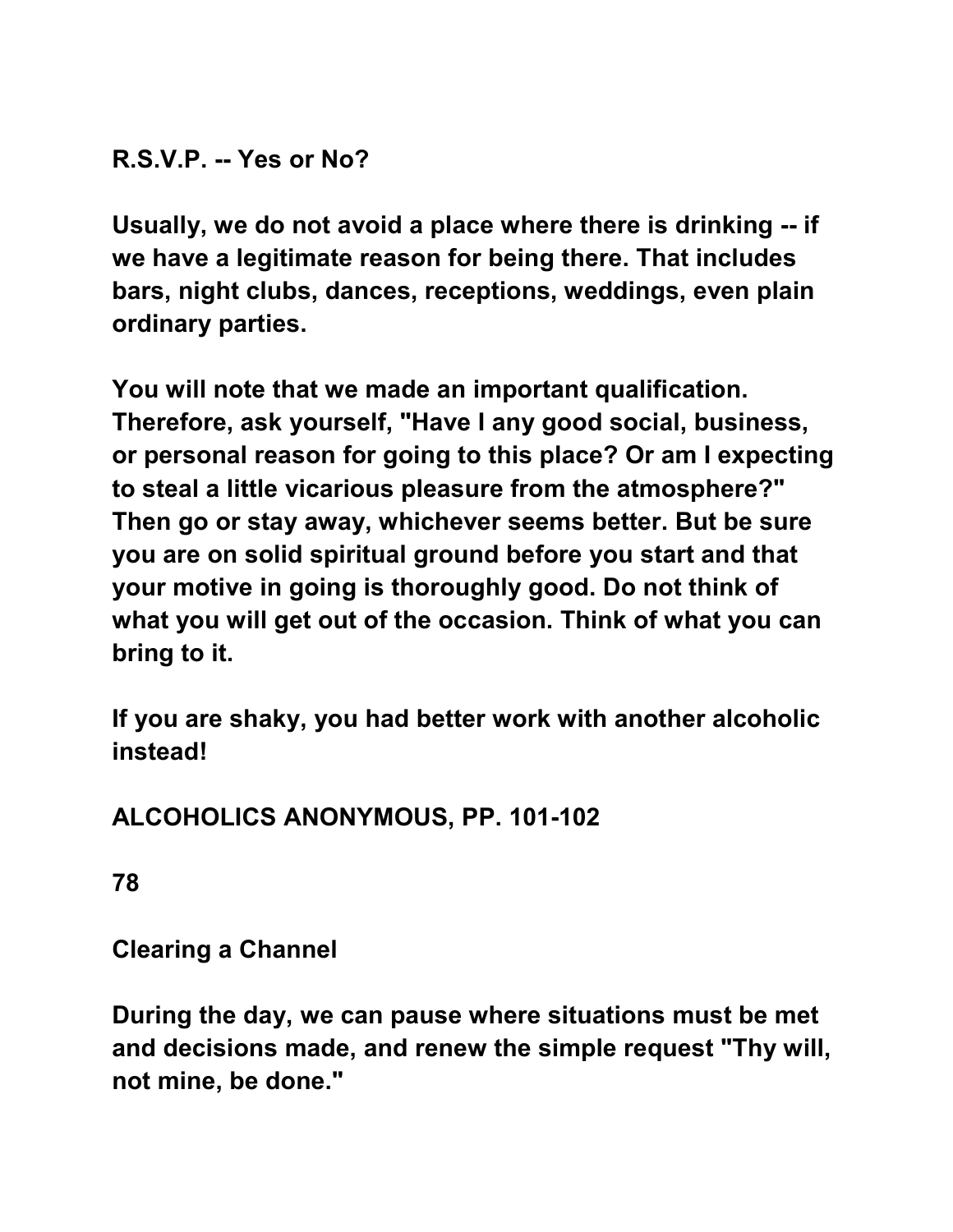**If at these points our emotional disturbance happens to be great, we will more surely keep our balance provided we remember, and repeat to ourselves, a particular prayer or phrase that has appealed to us in our reading or meditation. Just saying it over and over will often enable us to clear a channel choked up with anger, fear, frustration, or misunderstanding, and permit us to return to the surest help of all -- our search for God's will, not our own, inthe moment of stress.** 

### **TWELVE AND TWELVE, PP. 102-103**

**79** 

#### **Whose Responsibility?**

**"An A.A. group, as such, cannot take on all the personal problems of its members, let alone those of nonalcoholics, in the world around us. The A.A. group is not, for example, a mediator of domestic relations, nor does it furnish personal financial aid to anyone.** 

**"Though a member may sometimes be helped in such matters by his friends in A.A., the primary responsibility for the solutions of all his problems of living and growing rests squarely upon the individual himself. Should an A.A. group attempt this sort of help, its effectiveness and energies would be hopelessly dissipated.**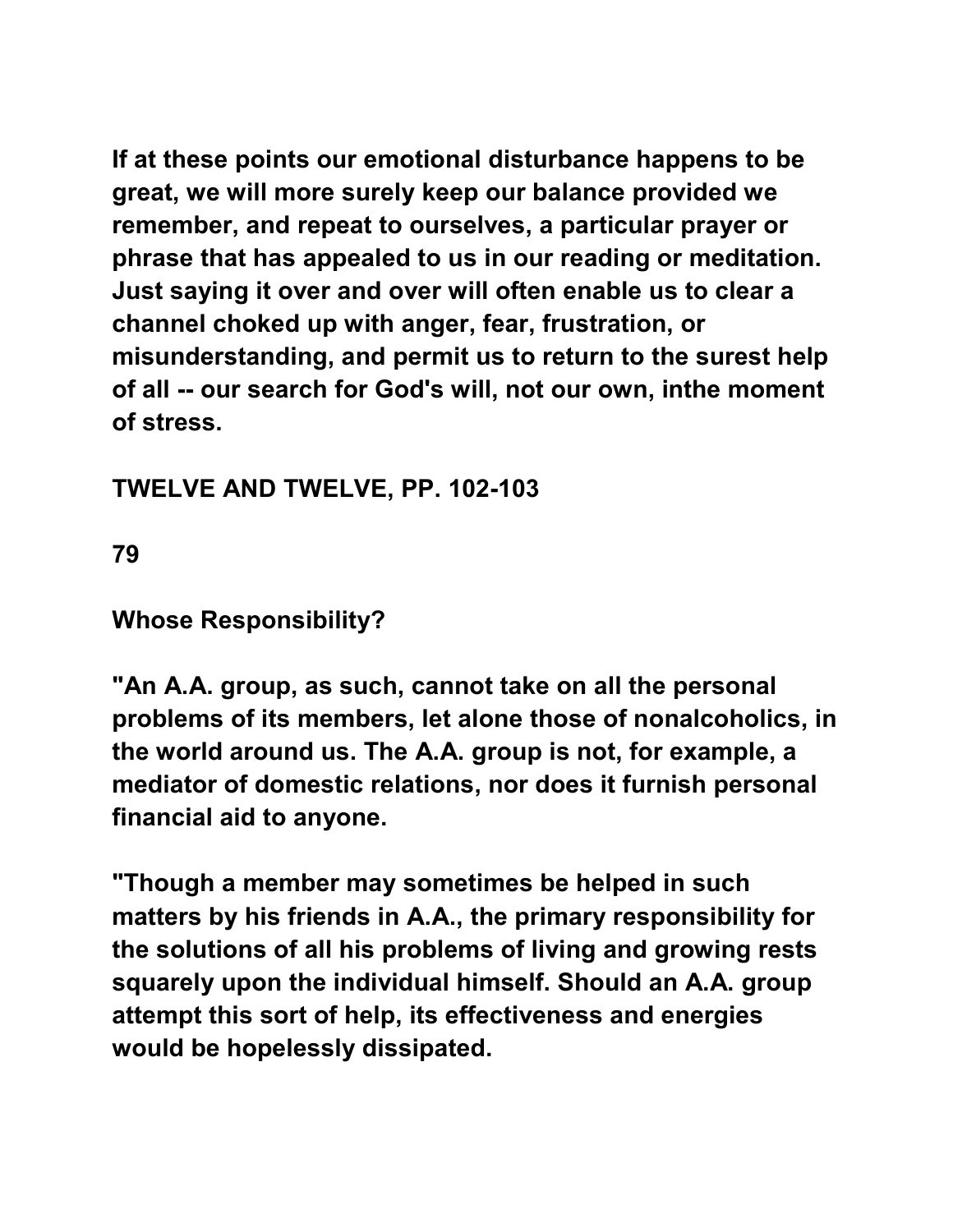**"This is why sobriety -- freedom from alcohol -- through the teaching and practice of A.A.'s Twelve Steps, is the sole purpose of the group. If we don't stick to this cardinal principle, we shall almost certainly collapse. And if we collapse we cannot help anyone."** 

**LETTER, 1966** 

**80** 

**Debits and Credits** 

**Following a gossip binge, we can well ask ourselves these questions: "Why did we say what we did? Were we only trying to be helpful and informative? Or were we not trying to feel superior by confessing the other fellow's sins? Or, because of fear and dislike, were we not really aiming to damage him?"** 

**This would be an honest attempt to examine ourselves, rather than the other fellow.** 

**<< << << >> >> >>** 

**Inventory-taking is not always done in red ink. It's a poor day indeed when we haven't done something right. As a matter of fact, the eaking hours are usually well filled with things that are constructive. Good intentions, good thoughts, and good acts are there for us to see.**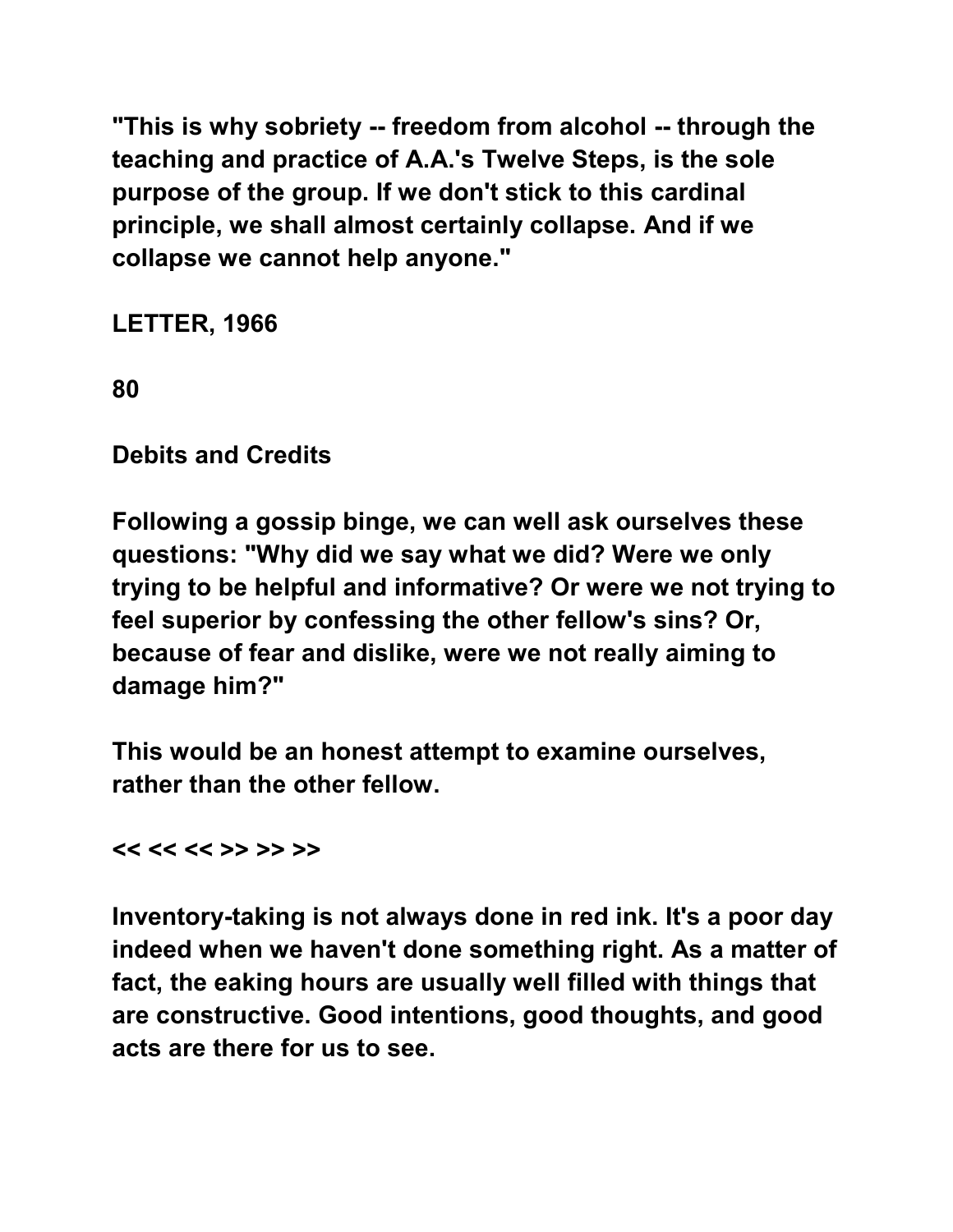**Even when we have tried hard and failed, we may chalk that up as one of the greatest credits of all.** 

**1. GRAPEVINE, AUGUST 1961 2. TWELVE AND TWELVE, P. 93**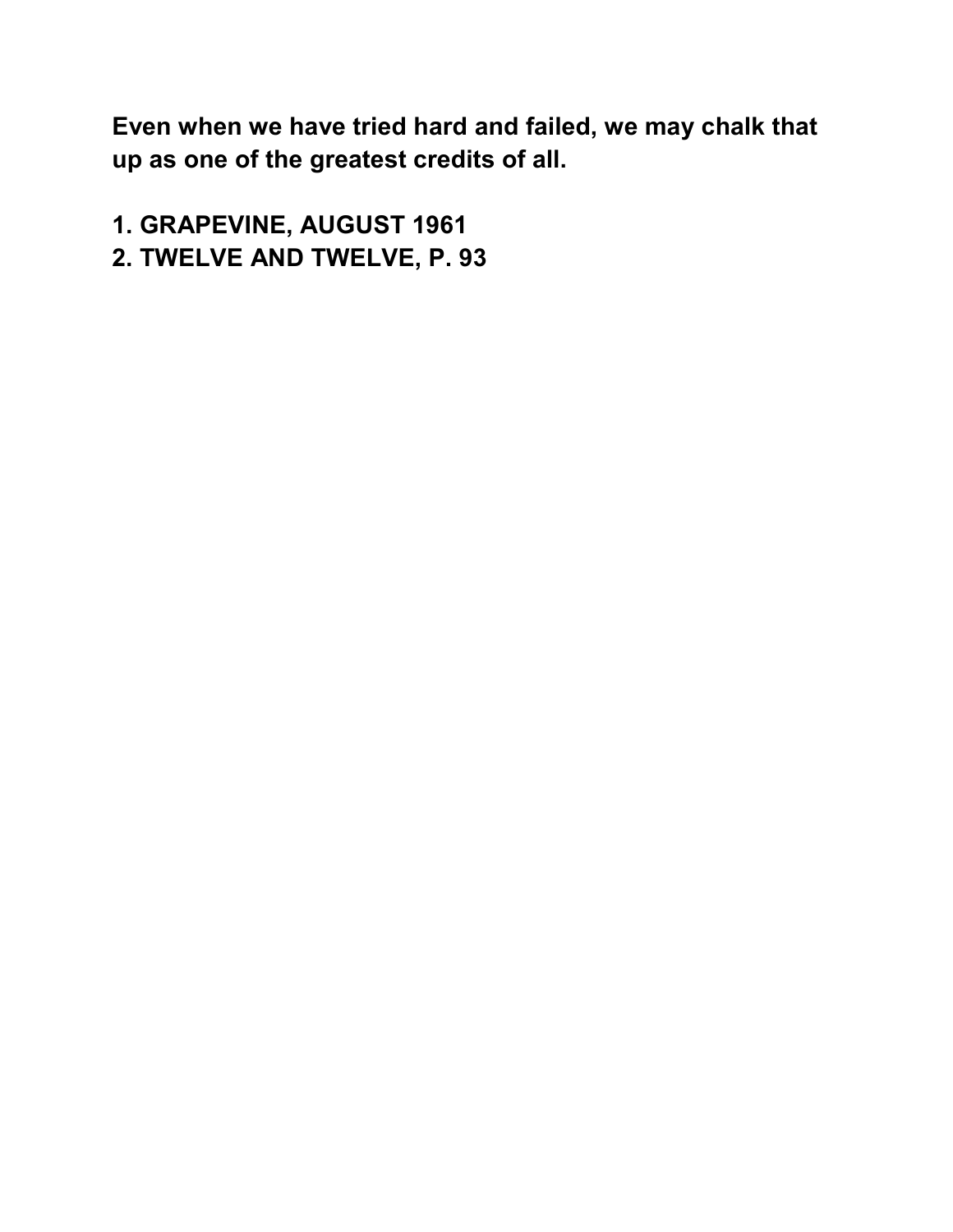**"Selfish?"** 

**"I can see why you are disturbed to hear some A.A. speakers say, `A.A. is a selfish program.' The word `selfish' ordinarily implies that one is acquisitive, demanding, and thoughtless of the welfare of others. Of course, the A.A. way of life does not at all imply such undesirable traits.** 

**"What do these speakers mean? Well, any theologian will tell you that the salvation of his own soul is the highest vocation that a man can have. Without salvation -- however we may define this -- he will have little or nothing. For us if A.A., there is even more urgency.** 

**"If we cannot or will not achieve sobriety, then we become truly lost, right in the here and now. We are of no value to anyone, including ourselves, until we find salvation from alcohol. Therefore, our own recovery and spiritual growth have to come first-- a right and necessary kind of selfconcern."** 

**LETTER, 1966** 

**82** 

**Trouble Becomes an Asset**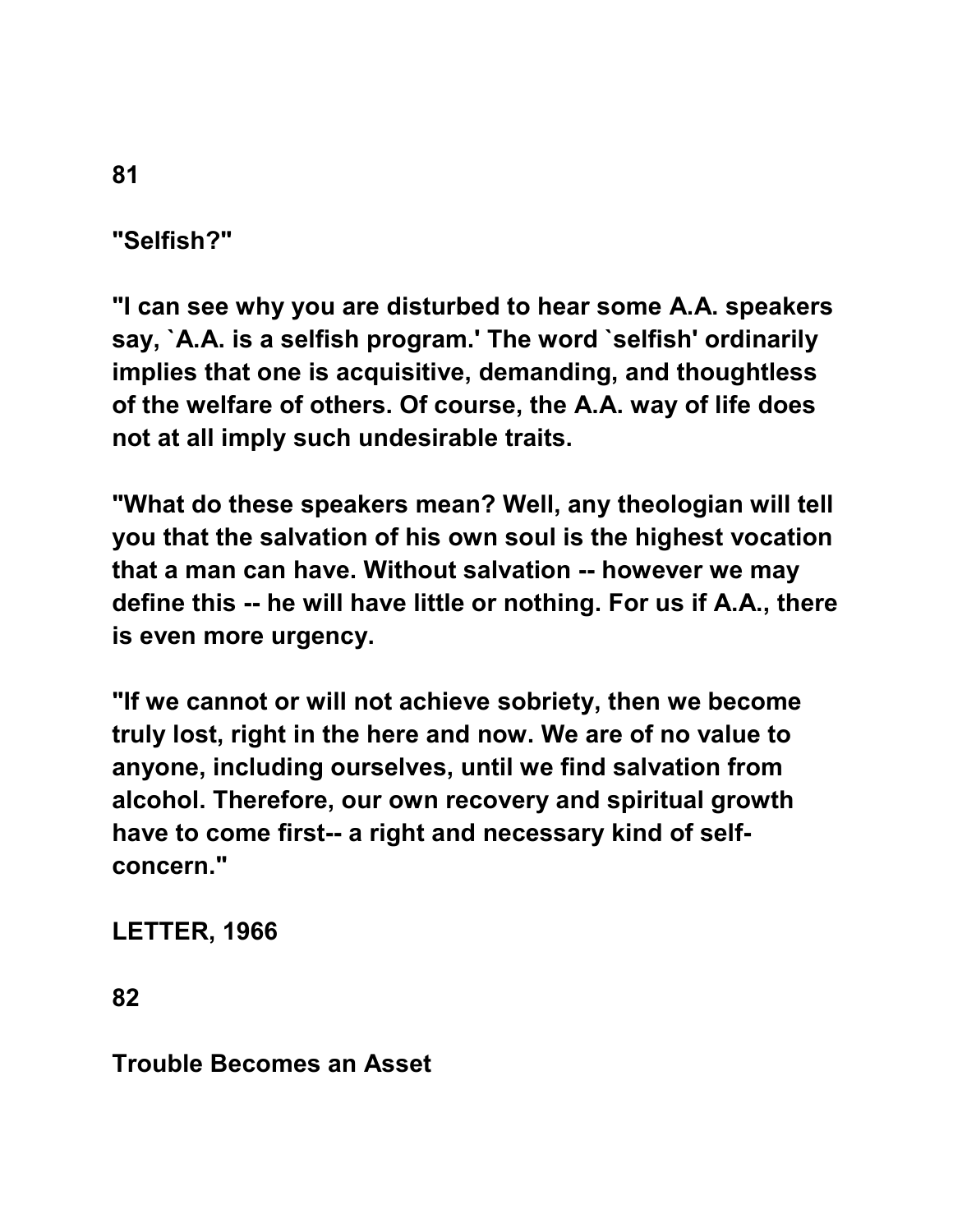**"I think that this particular General Service Conference holdspromise and has been filled with progress -- because it has had trouble. And it has converted that trouble into an asset, into some growth, and into a great promise.** 

**"A.A. was born out of trouble, one of the most serious kinds of trouble that can befall an individual, the trouble attendant upon this dark and fatal malady of alcoholism. Every single one of us approached A.A. in trouble, in impossible trouble, in hopeless trouble. And that is why we came.** 

**"If this Conference was ruffled, if individuals were deeply disturbed -- I say, `This is fine.' What parliament, what republic, what democracy has not been disturbed? Friction of opposing viewpoints is the very modus operandi on which they proceed. Then what should we be afraid of?"** 

**TALK, P. 1958** 

**83** 

**We Cannot Live Alone** 

**All of A.A.'s Twelve Steps ask us to go contrary to our natural desires; they all deflate our egos. When it comes to ego deflation, few Steps are harder to take than the Fifth. Scarcely any Step is more necessary to long time sobriety and peace of mind.** 

**A.A. experience has taught us we cannot live alone with our**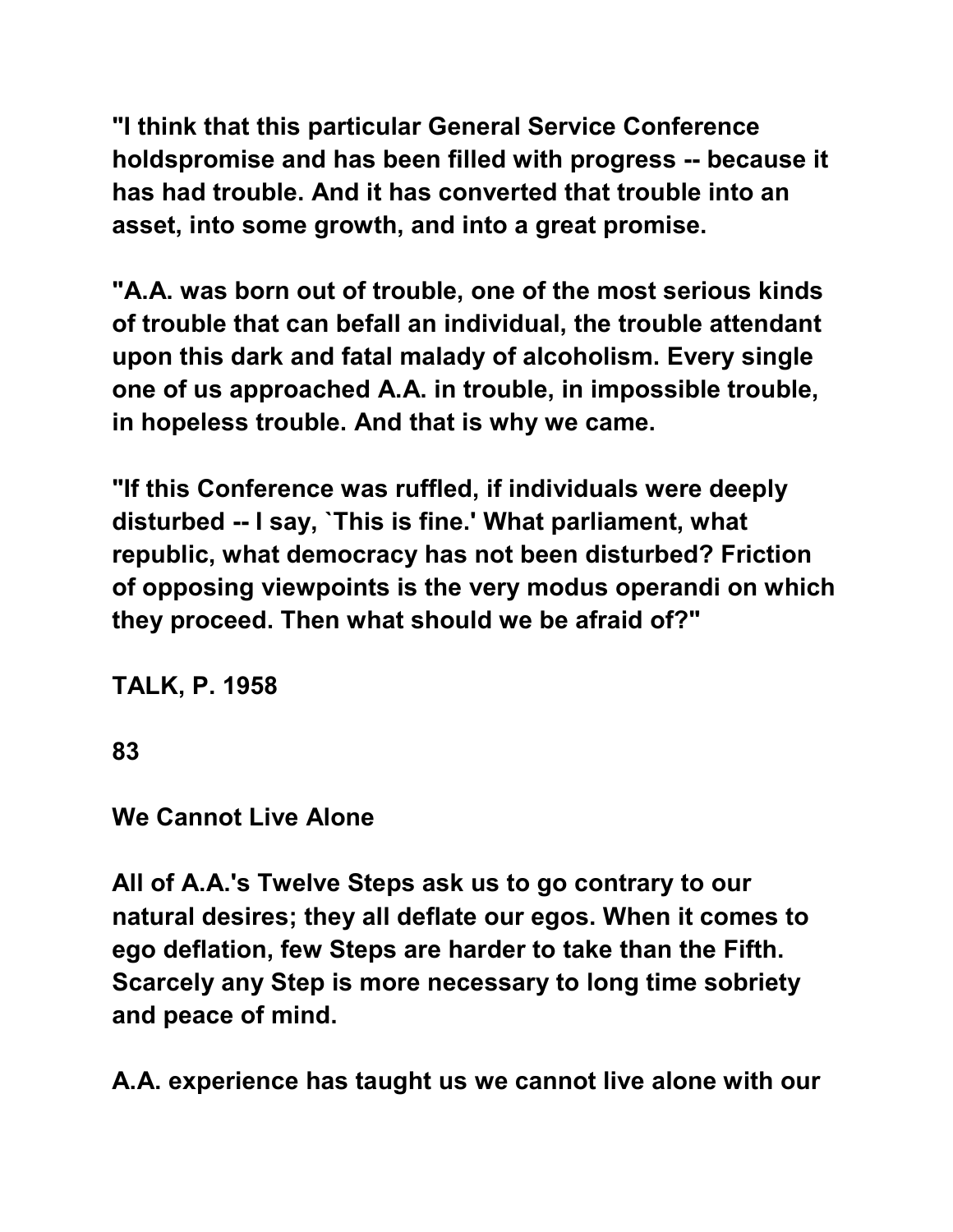**pressing problems and the character defects which cause or aggrevate them. If Step Four has revealed in stark relief those experiences we'd rather not remember, then the need to quit living by ourselves with those tormenting ghosts of yesterday gets more urgent than ever. We have to talk to somebody about them.** 

**<< << << >> >> >>** 

**We cannot wholly rely on friends to solve all our difficulties. A good adviser will never do all our thinking for us. He knows that each final choice must be ours. He will therefore help to eliminate fear, expediency, and self-deception, so enabling us to make choices which are loving, wise, and honest.** 

**1. TWELVE AND TWELVE, P. 55** 

**2. GRAPEVINE, AUGUST 1961** 

**84** 

**Benefits of Responsibilty** 

**"Happily, A.A.'s per capita expenses are very low. For us to fail to meet them would be to evade a responsibility beneficial for us.** 

**"Most alcoholics have said they had no troubles that money would not cure. We are a group that, when drinking, always held out a hand for funds. So when we commence to pay our**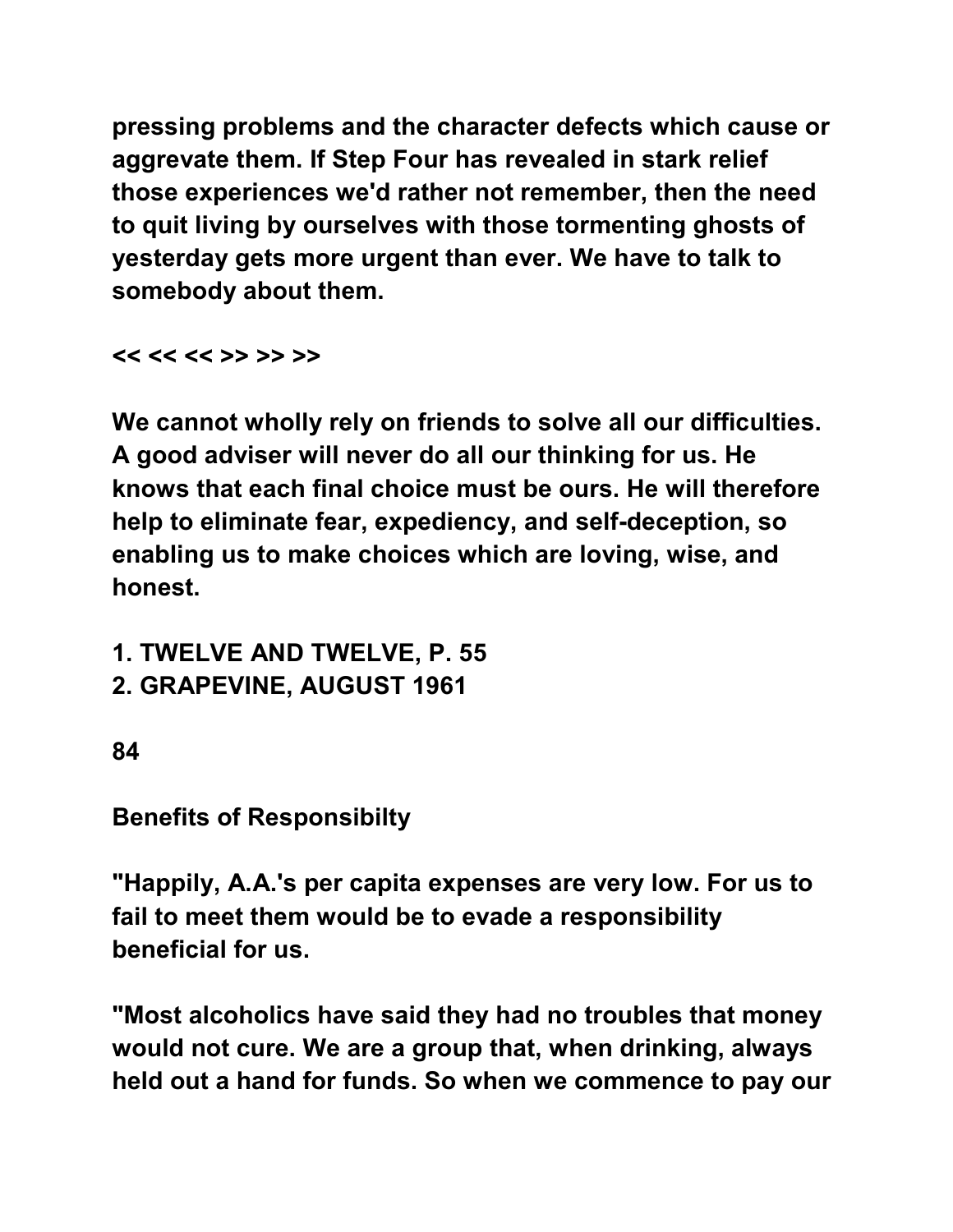**own service bills, this is a healthy change."** 

**<< << << >> >> >>** 

**"Because of drinking, my friend Henry had lost a highsalaried job. There remained a fine house -- with abudget three times his reduced earnings.** 

**"He could have rented the house for enough to carry it. But no! Henry said he knew that God wanted him to live there, and He would see that the costs were paid. So Henry went on running up bills andglowing with faith. Not surprisingly, his creditors finally took over the place.** 

**Henry can laugh about it now, having learned that God more often helps those who are willing to help themselves."** 

**1. LETTER, 1960 2. LETTER, 1966** 

**85** 

**Life Is Not a Dead End** 

**When a man or a woman has a spiritual awakening, the most important meaning of it is that he has now become able to do, feel, and believe that which he could not do before on his unaided strength and resources alone. He has been granted a gift which amounts to a new state of consciousness and being.**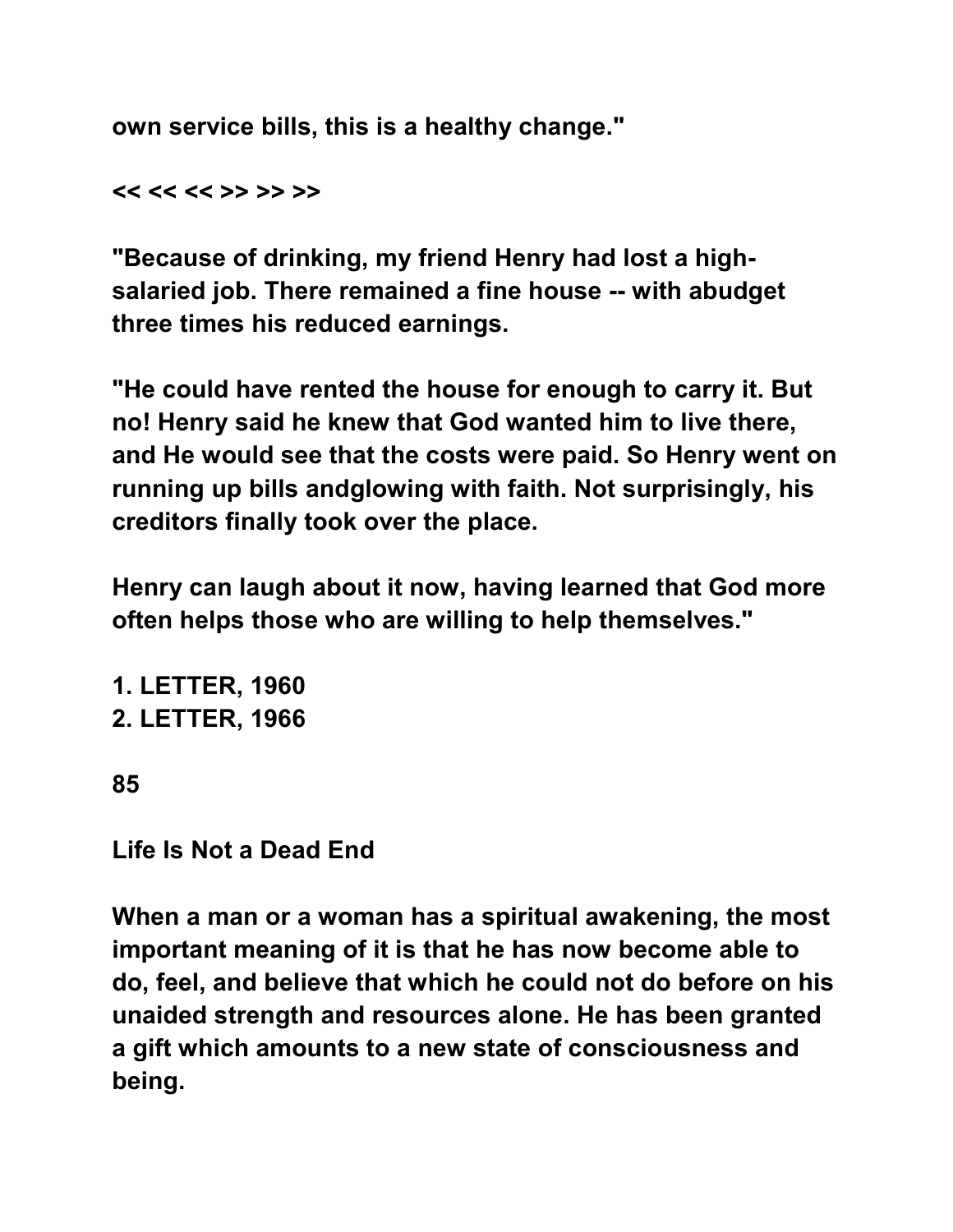**He has been set on a path which tells him he is really going somewhere, that life is not a dead end, not something to be endured or mastered. In a very real sense he has been transformed, because he has laid hold of a source of strength which he had hitherto denied himself.** 

## **TWELVE AND TWELVE, PP. 106-107**

**86** 

**Room for Improvement** 

**We have come to believe that A.A.'s recovery Steps and Traditions represent the approximate truths which we need for our particular purpose. The more we practice them, the more we like them. So there is little doubt that A.A. principles will continue to be advocated in the form they stand now.** 

**If our basis are so firmly fixed as all this, then what is there left to change or to improve?** 

**The answer will immediately occur to us. While we need not alter our truths, we can surely improve their application to ourselves, to A.A. as a whole, and to our relation with the world around us. We can constantly step up the practice of "these principles in all our affairs."** 

**GRAPEVINE, FEBRUARY 1961**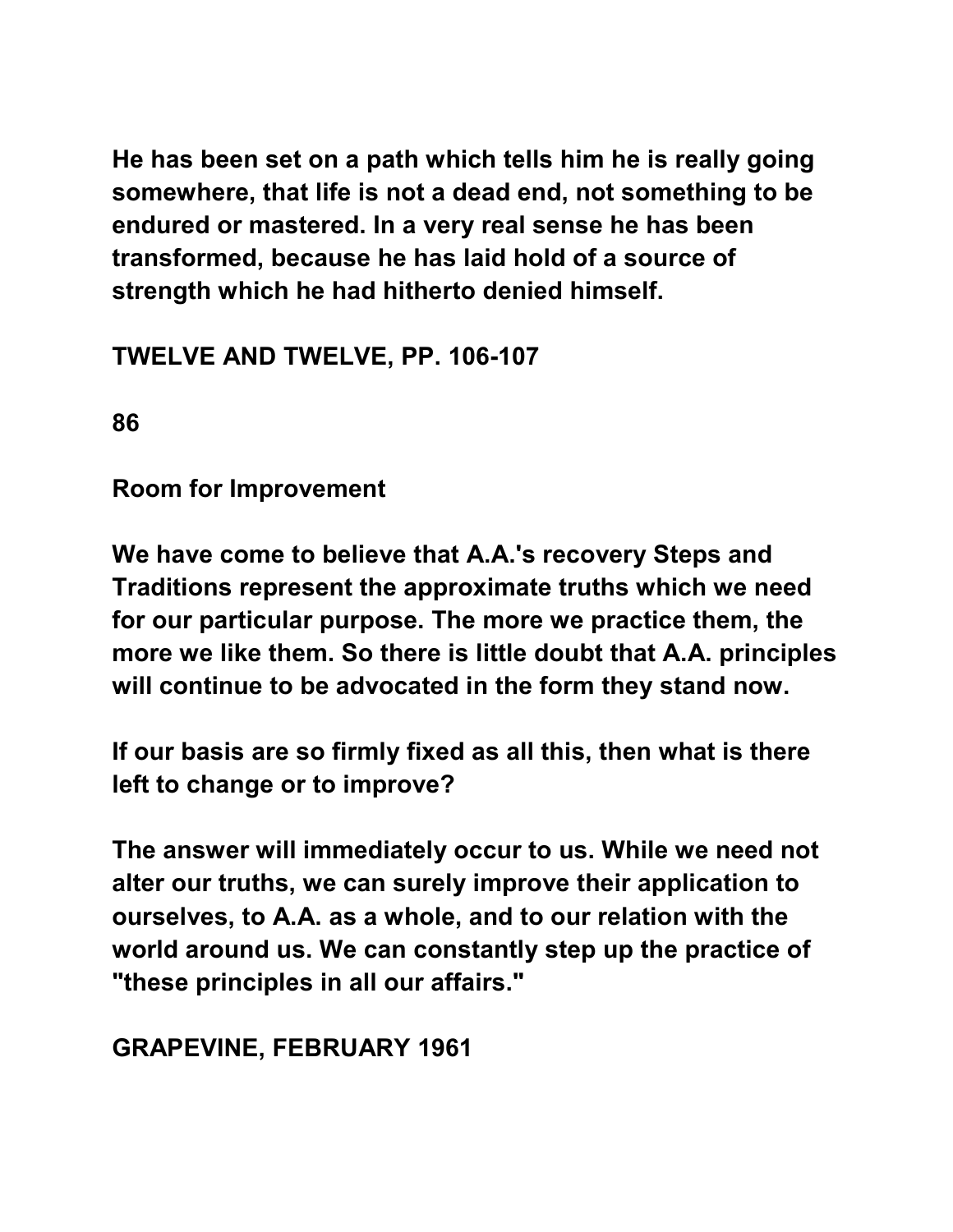**Keystone of the Arch** 

**Faced with alcoholic destruction, we soon became as openminded on spiritual matters. In this respect alcohol was a great persuader. It finally beat us into a state of reasonableness.** 

**<< << << >> >> >>** 

**We had to quit playing God. It didn't work. We decided that hereafter, in this drama of life, God was going to be our Director. He would be the Principal; we, His agents.** 

**Most good ideas are simple, and this concept was the keystone of the new and triumphal arch through which we passed to freedom.** 

**ALCOHOLICS ANONYMOUS 1. P. 48 2. P. 62** 

**88** 

**Will Power and Choice** 

**"We A.A.'s know the futility of trying to break the drinking obsession by will power alone. However, we do know that it takes great willingness to adopt A.A.'s Twelve Steps as a way** 

**87**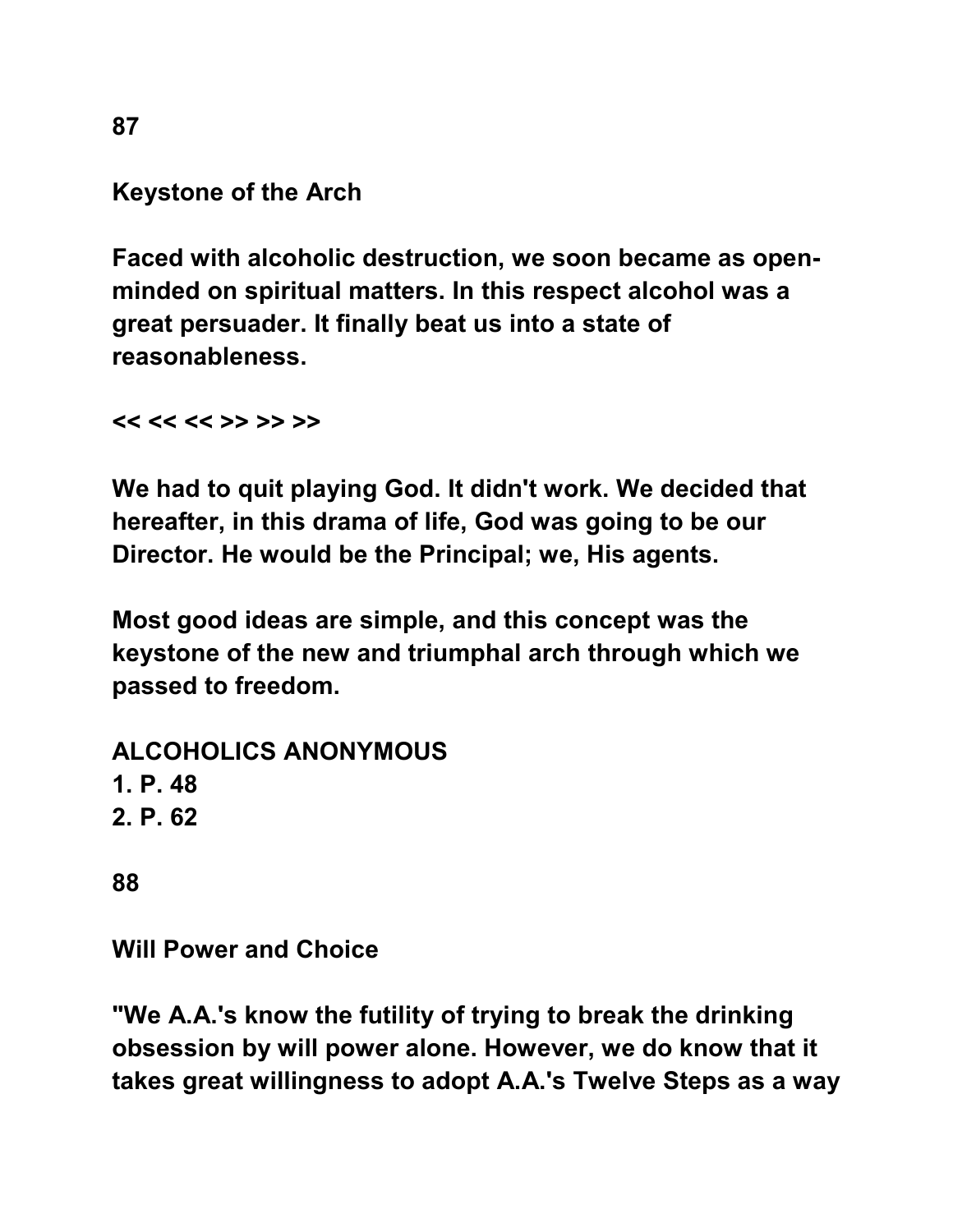**of life that can restore us to sanity.** 

**"No matter how grievious the alcohol obsession, we happily find that other vital choices still be made. For example, we can choose to admitthat we are personally powerless over alcohol; that dependence upon a `Higher Power' is a necessity, even if this be simply dependence upon an A.A. group. Then we can choose to try for a life of honesty and humility, of selfless service to our fellows and to `God as we understand Him.'** 

**"As we continue to make these choices and so move toward these high aspirations, our sanity returns and the compulsion to drink vanishes."** 

**LETTER, 1966** 

**89** 

**Review the Day** 

**When we retire at night, we constructively review our day. Were we resentful, selfish, dishonest or afraid? Do we owe an apology? Have we kept something to ourselves which should be discussed with another person at once? Were we kind and loving toward all? What could we have done better? Were we thinking of ourselves most of the time? Or were we thinking of what we could do for others, of what we could pack into the stream of life?**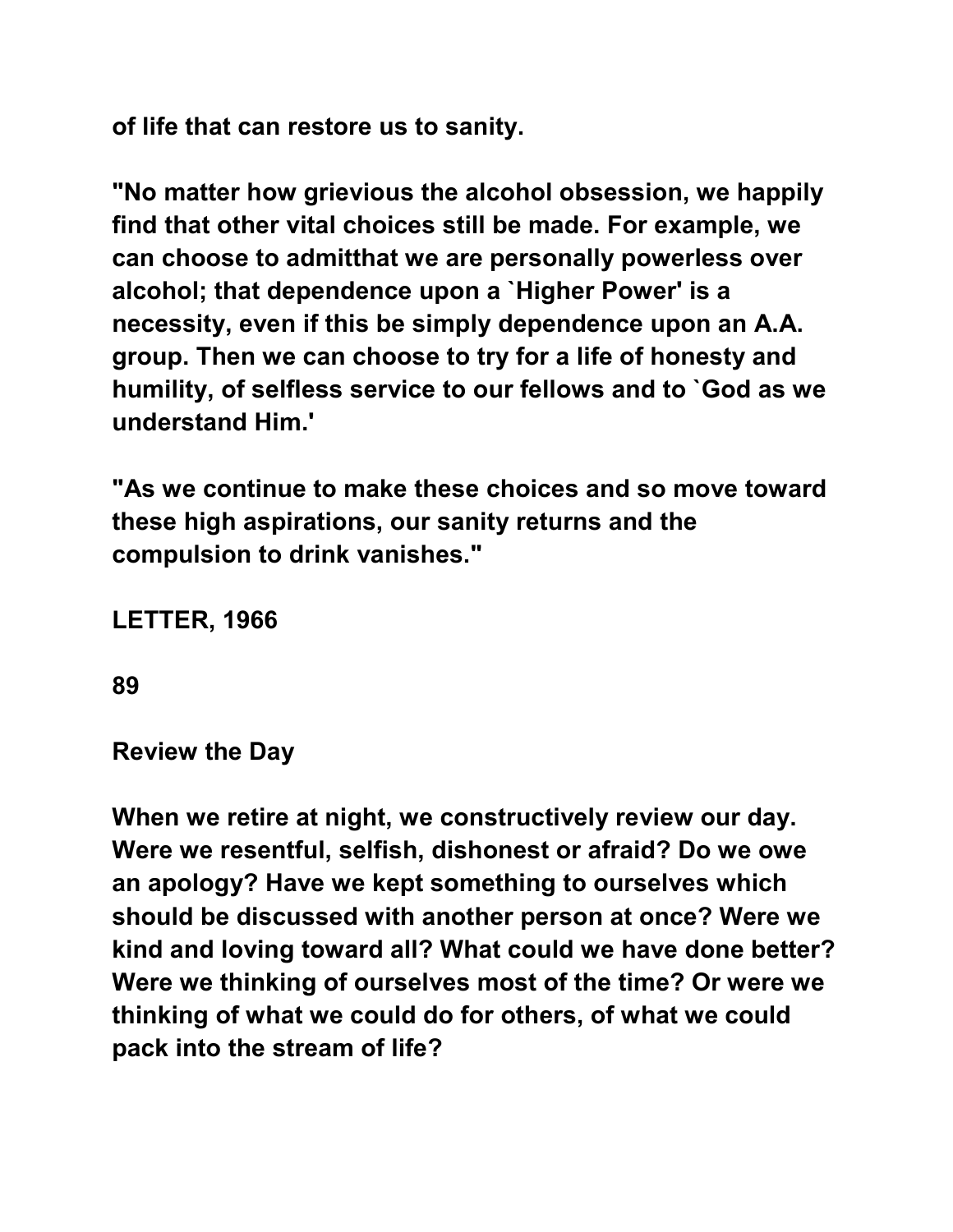**We must be careful not to drift into worry, remorse or morbid reflections, for that would diminish our usefulness to ourselves and to others. After making our review we ask God's forgiveness and inquire what corrective measures should be taken.** 

**ALCOHOLICS ANONYMOUS, P. 86** 

**90** 

**To Watch Loneliness Vanish** 

**Almost without exception, alcoholics are tortured by loneliness. Even before our drinking got bad and people began to cut us off, nearly all of us suffered the feeling that we didn't quite belong. Either we were shy, and dared not draw near others, or wewere noisy good fellows constantly craving attention and companionship, but rarely getting it. There was always that mysterious barrier we could neither surmount nor understand.** 

**That's one reason we loved alcohol too well. But even Bacchus betrayed us; we were finally struck down and left in terrified isolation.** 

**<< << << >> >> >>** 

**Life takes on new meaning in A.A. To watch people recover, to see them help others, to watch loneliness vanish, to see a fellowship grow up about you, to have a host of friends -- this**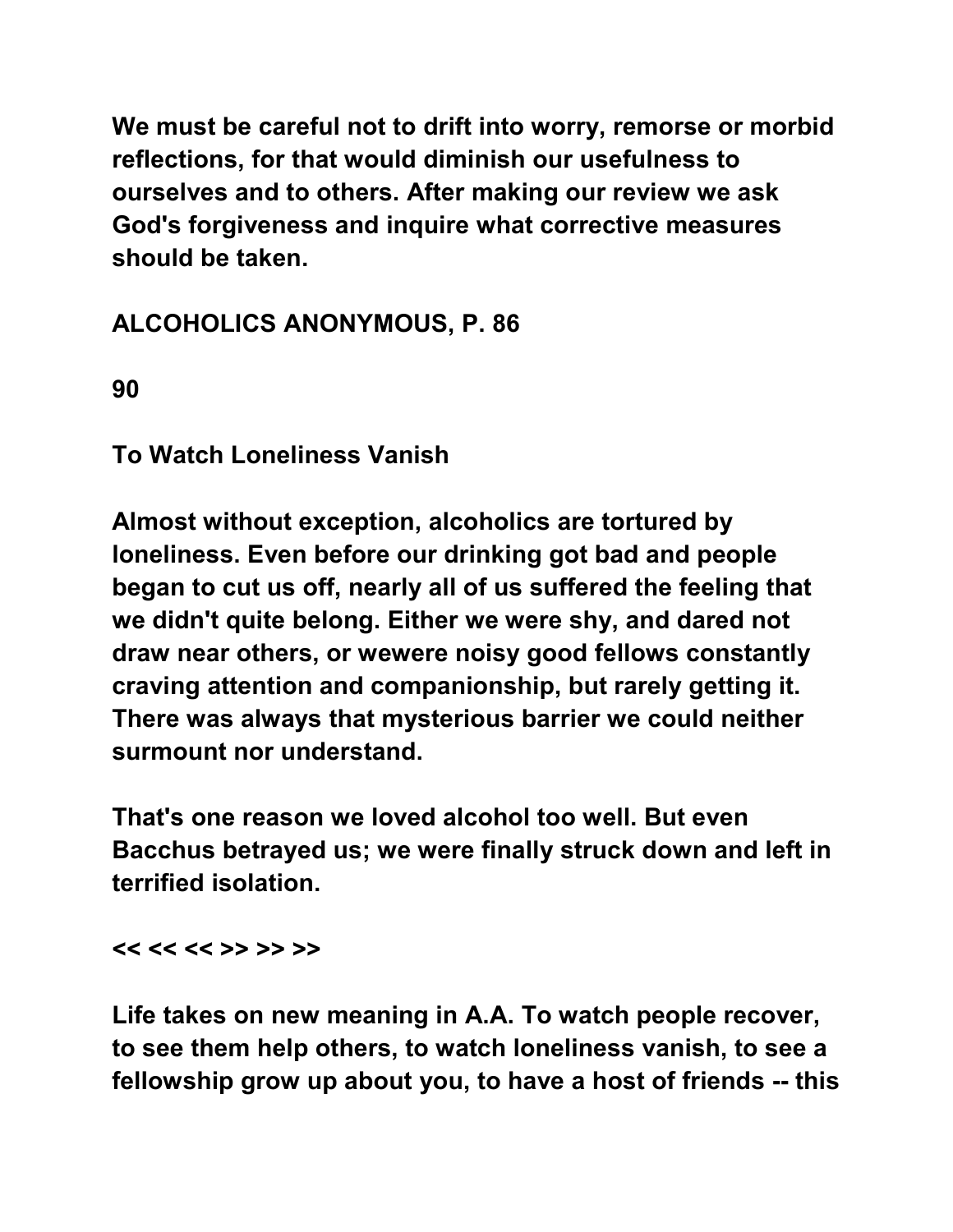**is an experience not to be missed.** 

# **1. TWELVE AND TWELVE, P. 57 2. ALCOHOLICS ANONYMOUS, P. 89**

**91** 

**Courage and Prudence** 

**When fear persisted, we knew it for what it was, and we became able to handle it. We began to see each adversity as a God-given opportunity to develop the kind of courage which is born of humility, rather than of bravado.** 

**<< << << >> >> >>** 

**Prudence is a workable middle ground, a channel of clear sailing between the obstacles of fear on the one side and of recklessness on the other. Prudence in practice creates a definite climate, the only climate in which harmony, effectiveness, and consistent spiritual progress can be achieved.** 

**<< << << >> >> >>** 

**"Prudence is rational concern without worry."** 

**1. GRAPEVINE, JANUARY 1962 2. TWELVE CONCEPTS, P. 65 3. TALK, 1966**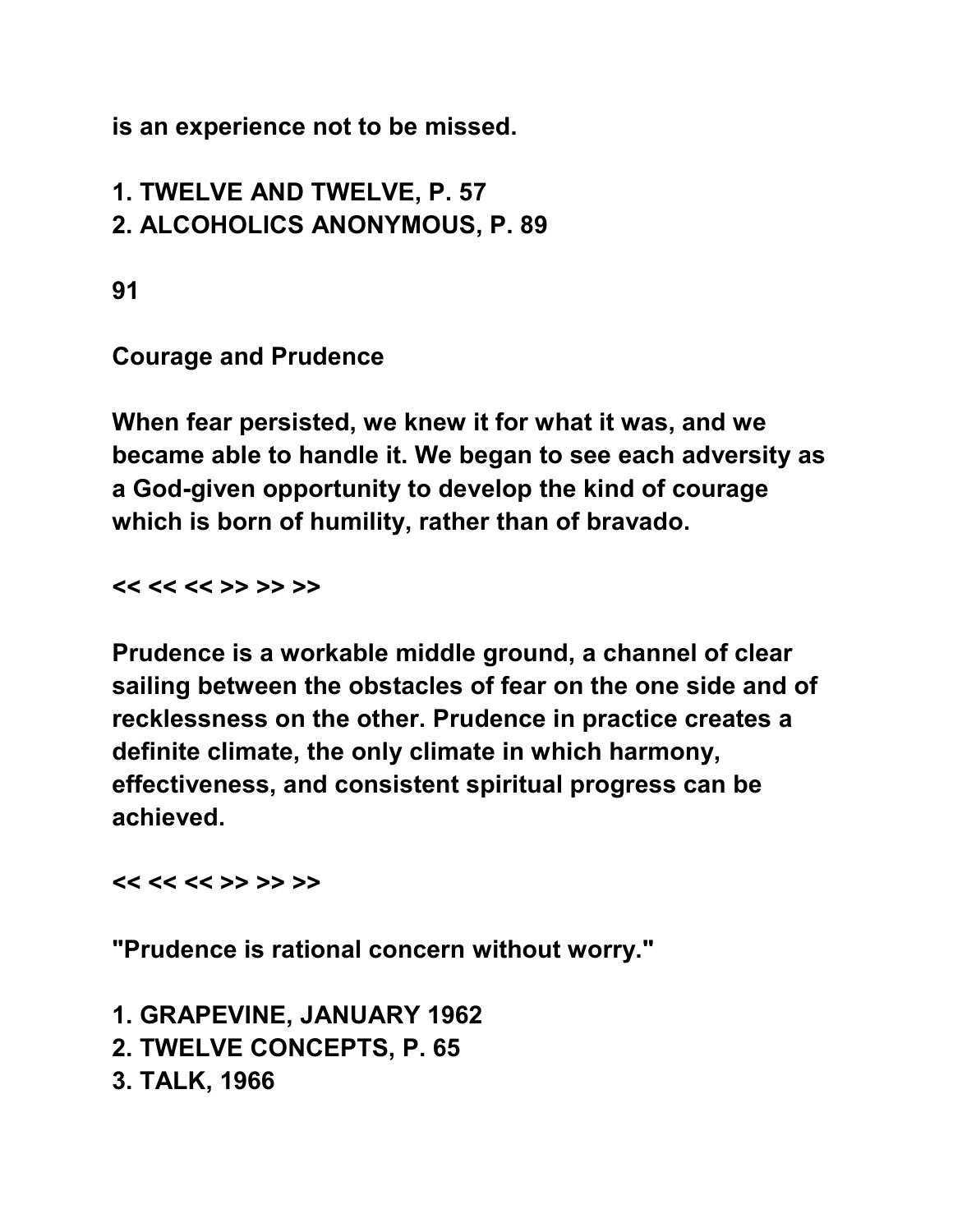## **Walking Toward Serenity**

**"When I was tired and couldn't concentrate, I used to fall back on an affirmation toward life that took the form of simple walking and deep breathing. I sometimes told myself that I couldn't do even this -- that I was to weak. But I learned that this was the point at which I could not give in without becoming still more depressed.** 

**"So I would set myself a small stint. I would determine to walk a quarter of a mile. And I would concentrate by counting my breathing -- say, six steps to each slow inhalation and four to each exhalation. Having done the quarter-mile, I found that I could go on, maybe a half-mile more. Then another half-mile, and maybe another.** 

**"This was encouraging. The false sense of physical weakness would leave me (this feeling being so characteristic of depressions). The walking and especially the breathing were powerful affirmations toward life and living and away from failure and death. The counting represented a minimum discipline in concentration, to get some rest from the wear and tear of fear and guilt."** 

**LETTER, 1960** 

**92**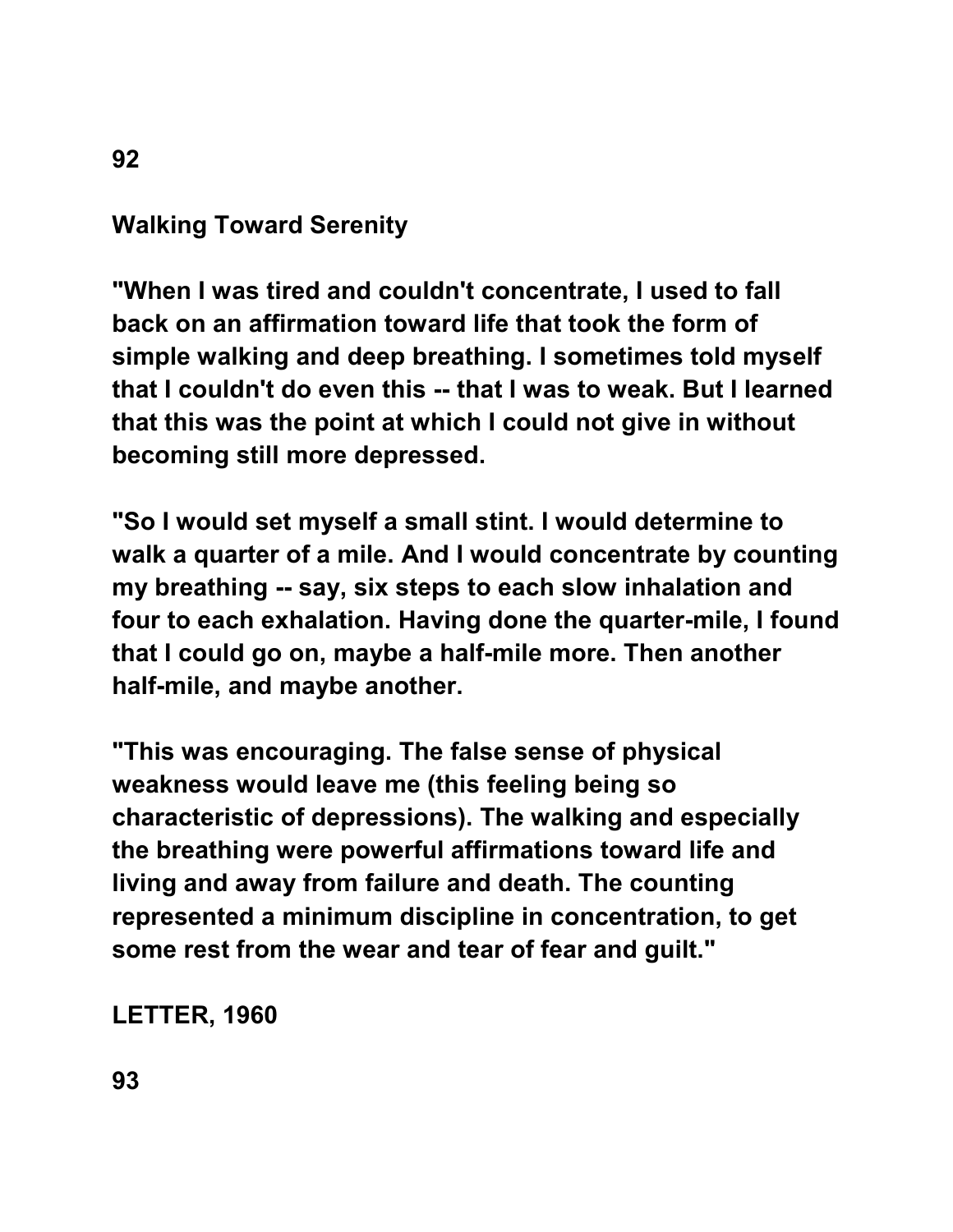**Atmosphere of Grace** 

**Those of us who have come to make regular use of prayer would no more do without it than we would refuse air, food, or sunshine. And for the same reason. When we refuse air, light, or food, the body suffers. And when we turn away from meditation and prayer, we likewise deprive our minds, our emotions, and our intuitions of vitally needed support.** 

**As the body can fail its purpose for lack of nourishment, so can the soul. We all need the light of God's reality, the nourishment of His strenth, and the atmosphere of His grace. To an amazing extent the facts of A.A. life confirm this ageless truth.** 

### **TWELVE AND TWELVE, PP. 97-98**

**94** 

**". . . In All Our Affairs** 

**"The chief purpose of A.A. is sobriety. We all realize that without sobriety we have nothing.** 

**"However, it is possible to expand this simple aim into a great deal of nonsense, so far as the individual member is concerned. Sometimes we hear him say, in effect, `Sobriety is my sole responsibility. After all, I'm a pretty fine chap, expect for my drinking. Give me sobriety, and I've got it**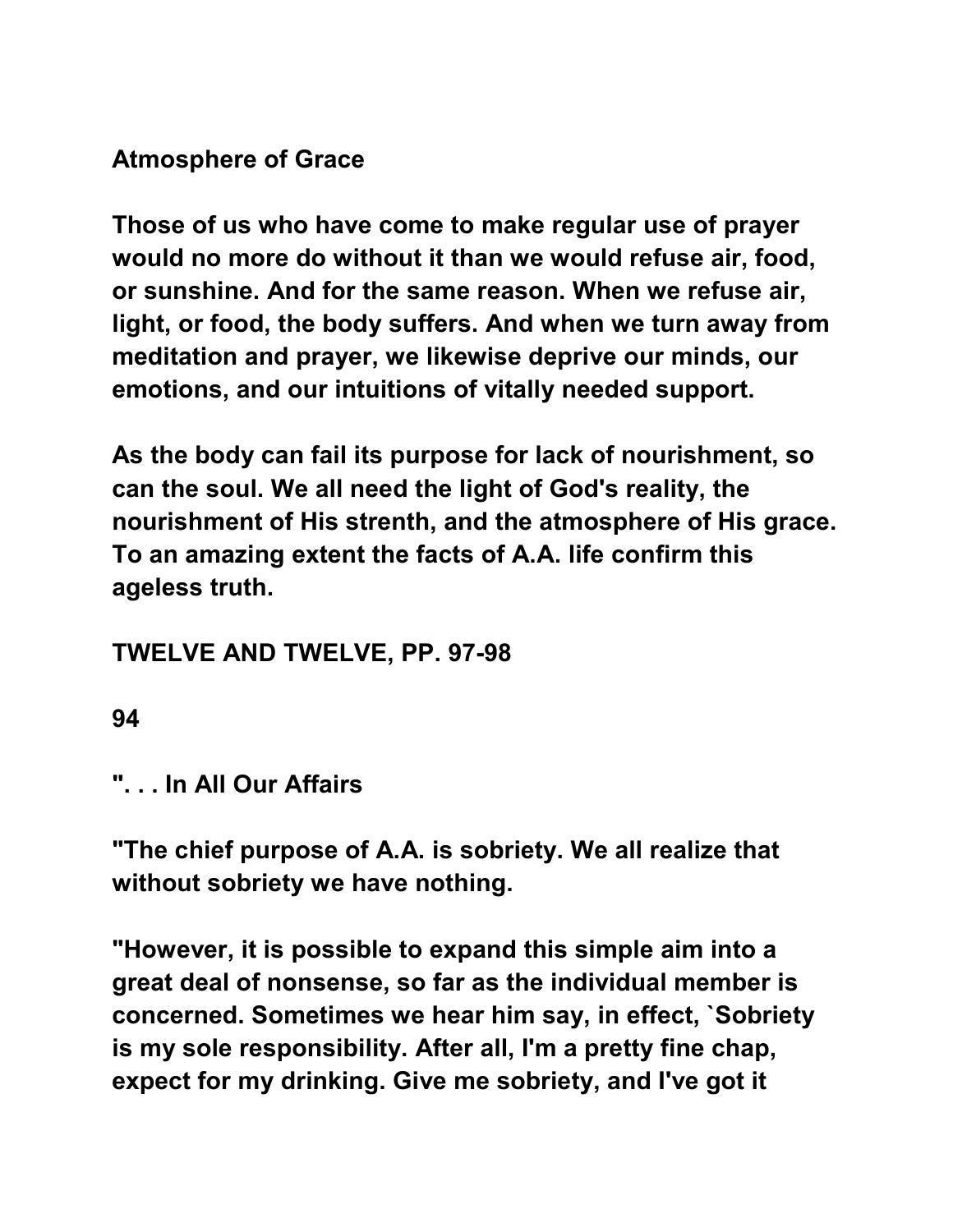**made!'** 

**"As long as our friend clings to this comfortable alibi, he will make so little progress with his real life problems and responsibilities that he stands in a fair way to get drunk again. This is why A.A.'s Twelfth Step urges that we `practice these principles in all our affairs.' We are not living just to be sober; we are living to learn, to serve, and to love."** 

**LETTER, 1966** 

**95** 

**Spiritual Kindetgarten** 

**"We are only operating a spiritual kindergarten in which people are enabled to get over drinking and find the grace to go on living to a better effect. Each man's theology has to be his own quest, his own affair."** 

**<< << << >> >> >>** 

**When the Big Book was planned, some members thought that it ought to be Christian in doctrinal sense. Others had no objection to the use of the word "God", but wanted to avoid doctrinal issues. Spirituality, yes. Religion, no. Still others wanted a psychological book, to lure the alcoholic in. Once in, he could take God or leave Him alone as he wished.** 

**To the rest of us this was shocking, but happily we listened.**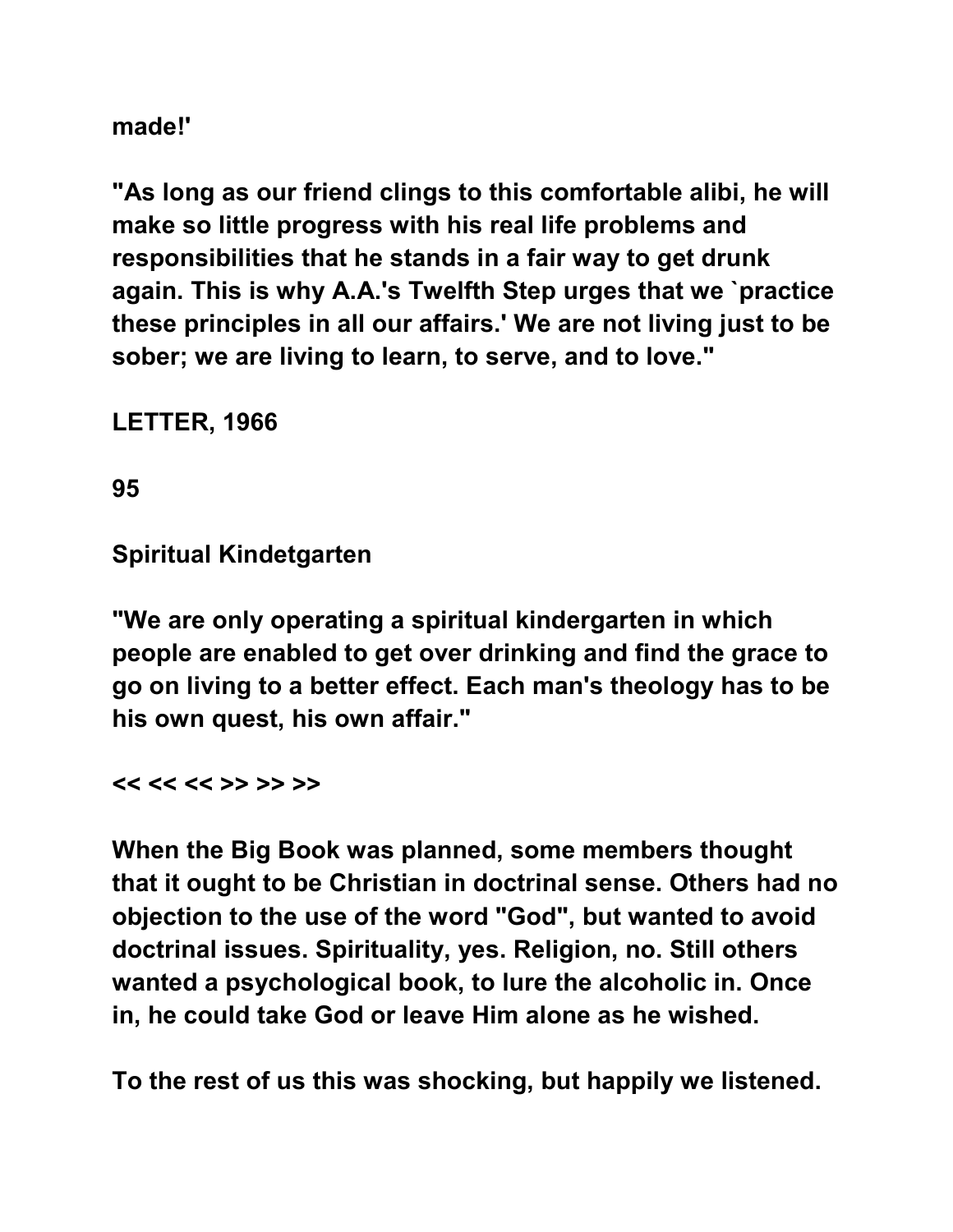**Our group conscience was at work to construct the most acceptable and effective book possible.** 

**Every voice was playing its appointed part. Our atheists and agnostics widened our gateway so that all who suffer might pass through, regardless of their belief or lack of belief.** 

**1. LETTER, 1954 2. A.A. COMES OF AGE, PP. 162, 163, 167** 

**96** 

**When Defects Are Less than Deadly** 

**Practically everybody wishes to be rid of his most glaring and destructive handicaps. No one wants to be so proud that he is scorned as a braggart, nor so greedy that he is labeled a thief. No one wants to be angry enough to murder, lustful enough to rape, gluttonous enough to ruin his health. No one wants to be agonized by chronic envy or paralyzed by sloth.** 

**Of course, most human beings don't suffer these defects at these rock-bottom levels, and we who have escaped such extremes are apt to congratulate ourselves. Yet can we? After all, hasn't it been self-interest that has enabled most of us to escape? Not much spiritual effort is involved in avoiding excesses which will bring us punishment anyway. But when we face up to the less violent aspects of these very same defects, where do we stand then?**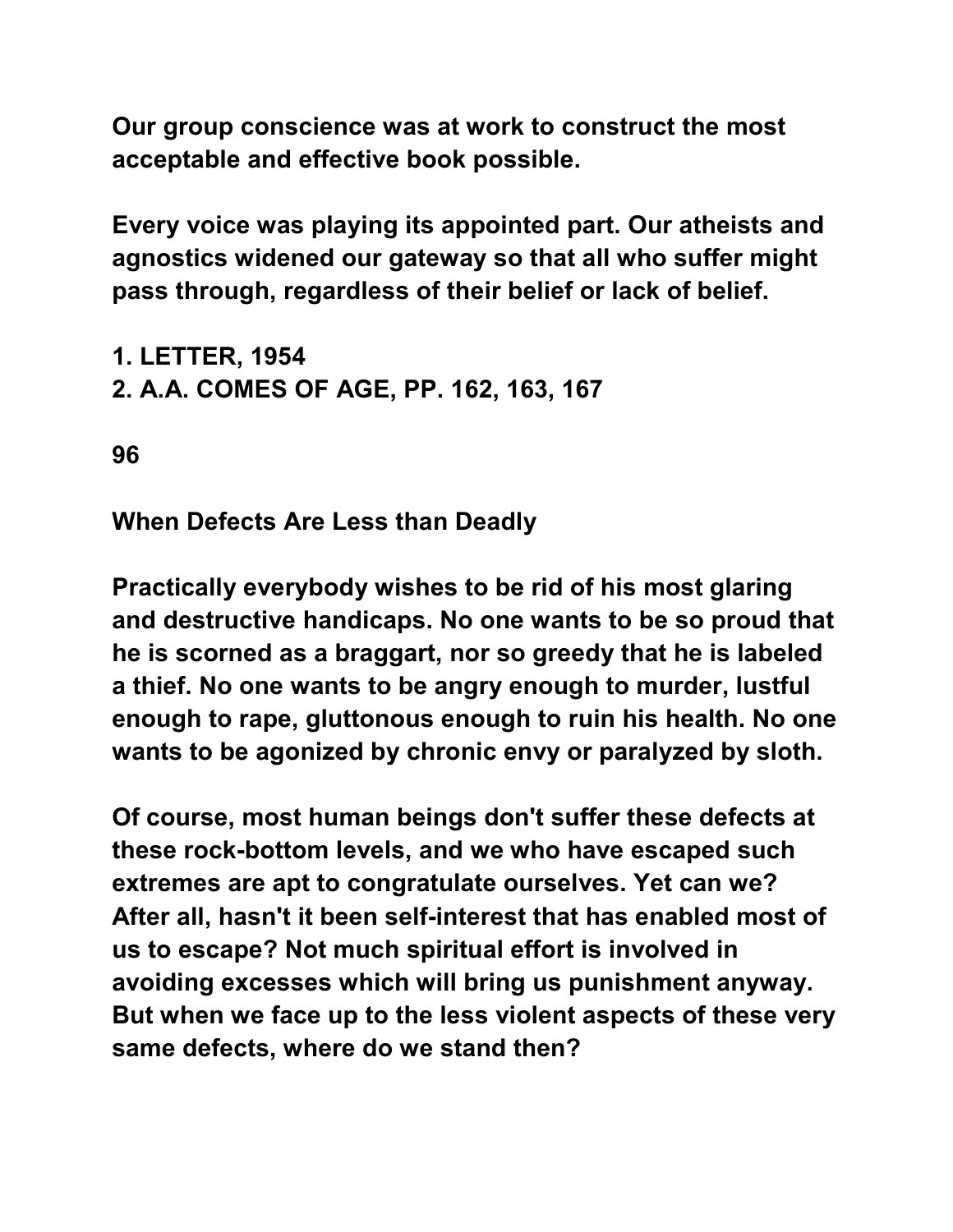### **TWELVE AND TWELVE, P. 66**

**97** 

**Self-Respect Through Sacrifice** 

**At the beginning we sacrificed alcohol. We had to, or it would have killed us. But we couldn't get rid of alcohol unless we made other sacrifices. We had to toss self-justification, selfpity, and anger right out the window. We had to quit the crazy contest for personal prestige and big bank balances. We had to take personal responsibility for our sorry slate and quit blaming others for it.** 

**Were these sacrifices? Yes, they were. To gain enough humility and self-respect to stay alive at all, we had to give up what had really been our dearest possesions -- our ambition and our illegitimate pride.** 

### **A.A. COMES OF AGE, P. 287**

**98** 

**Anger -- Personal and Group Enemy** 

**"As the book `Alcoholics Anonymous' puts it, `Resentment is the Number One offender'. It is a primary cause of relapses into drinking. How well we of A.A. know that for us `to drink is eventually to go mad or die'.**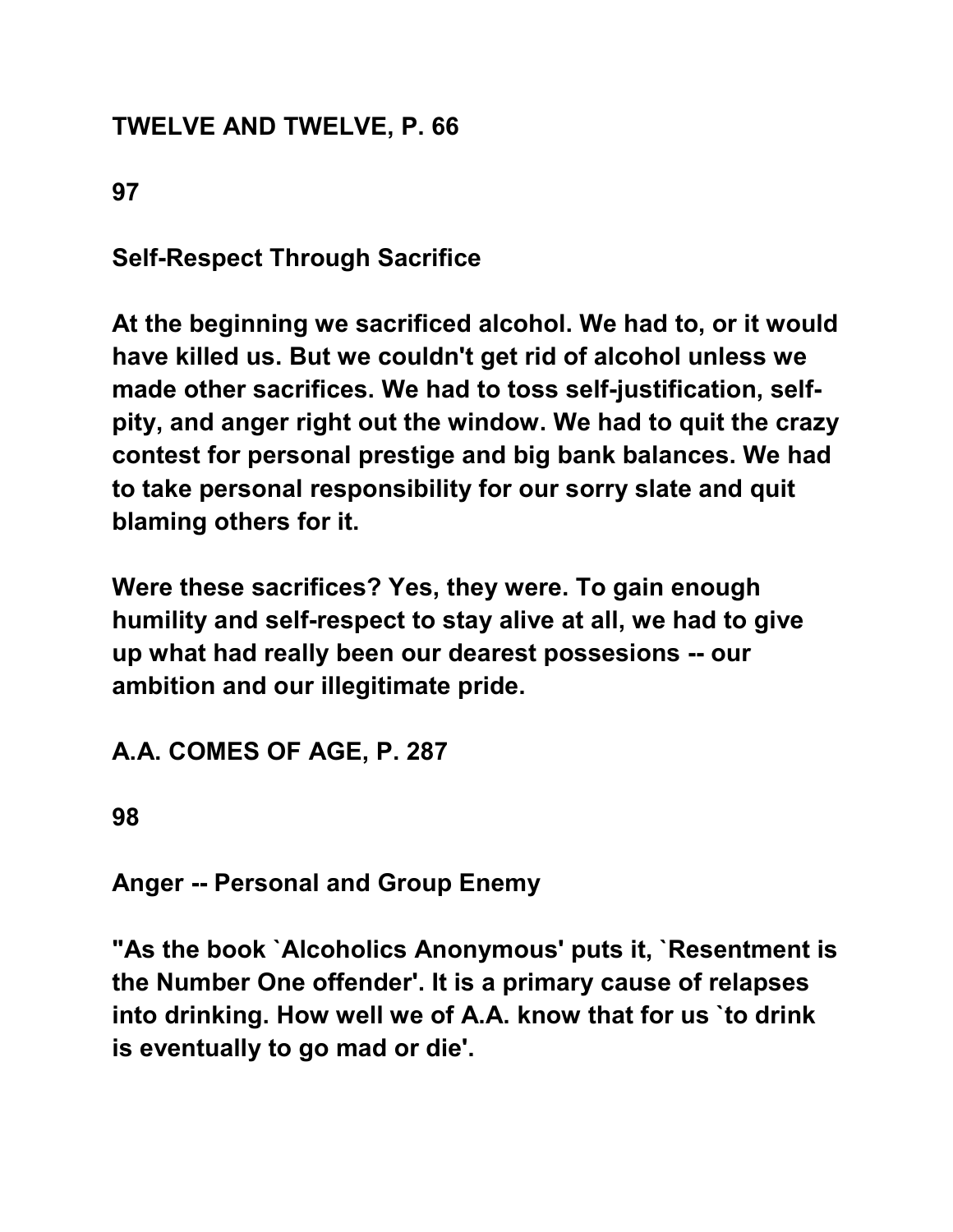**"Much the same penalty overhangs every A.A. group. Given enough anger, both unity and purpose are lost. Given still more `righteous' indignation, the group can disintegrate; it can actually die. This is why we avoid controversy. This is why we prescribe no punishments for any misbehavior, no matter how grievous. Indeed, no alcoholic can be deprived of his membership for any reason whatever.** 

**"Punishment never heals. Only love can heal."** 

**LETTER, 1966** 

**99** 

#### **The "Slipper" Needs Understanding**

**"Slips can often be charged to rebellion; some of us are more rebellious than others. Slips may be due to the illusion that one can be `cured' of alcoholism. Slips can also be charged to carelessness and complacency. Many of us fail to ride out these periods sober. Things go fine for two or three years -- then the member is seen no more. Some of us suffer extreme guilt because of vices or practices that we can't or won't let go of. Too little self-forgiveness and too little prayer -- well, this combination adds up to slips.** 

**"Then some of us are far more alcohol-damaged than others. Still others encounter a series of calamities and cannot seem to find the spiritual resources to meet them. There are those of us who are physically ill. Others are subject to more or**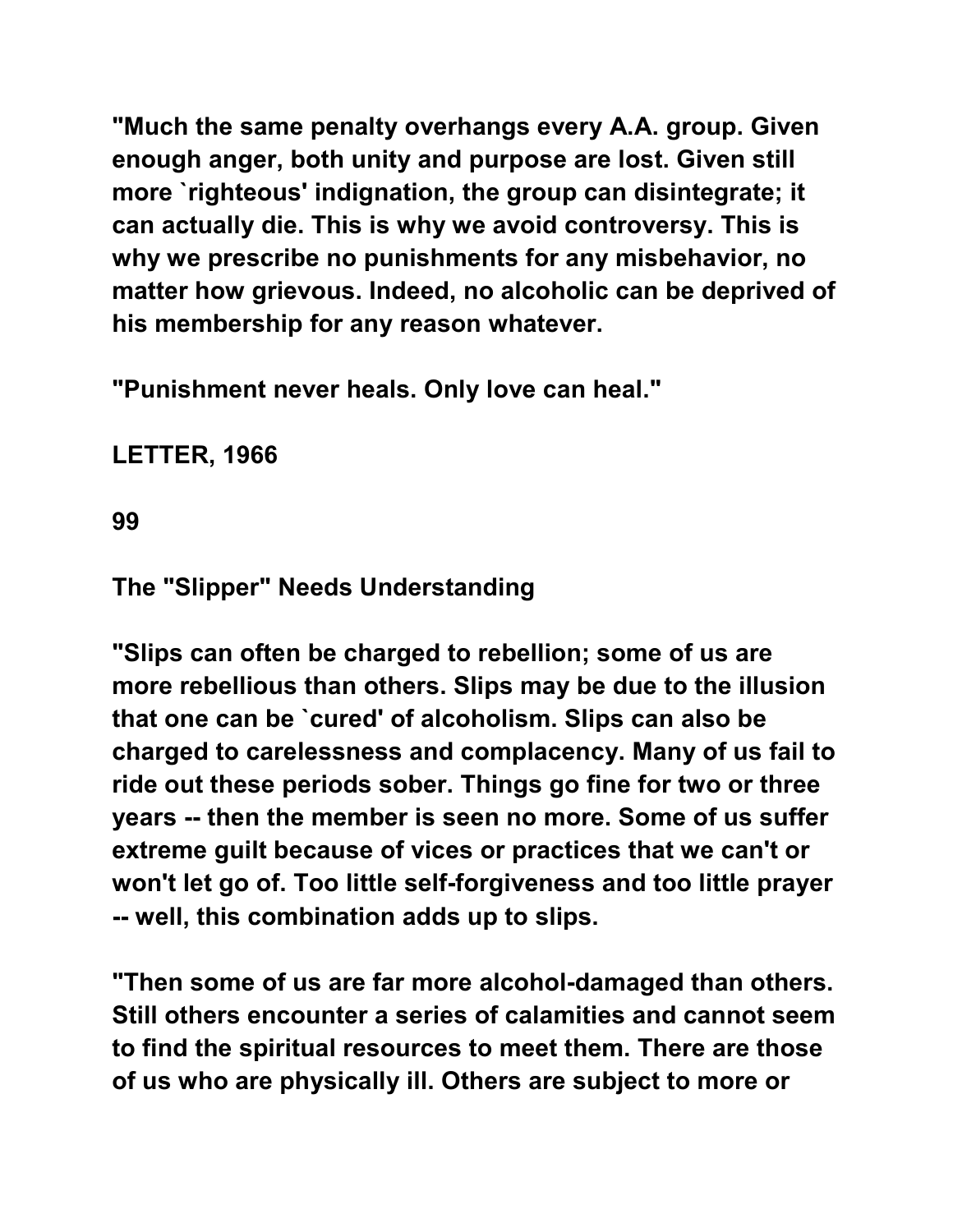**less continuous exhaustion,anxiety, and depression. These conditions often play a part in slips -- sometimes they are utterly controlling."** 

**TALK, 1960** 

**100** 

**The Forgotten Mountain** 

**When I was a child, I acquired some of the traits that had a lot to do with my insatiable craving for alcohol. I was brought up in a little town in Vermont, under the shadow of Mount Aeolus. An early recollection is that of looking up at this vast and mysterious mountain, wondering what it meant and whether I could ever climb that high. But I was presently distraced by my aunt who, as a fourth-birthday present, made me a plate of fudge. For the next thirty-five years I pursued the fudge of life and quite forgot about the mountain.** 

**<< << << >> >> >>** 

**When self-indulgence is less than ruinous, we have a milder word for it. We call it "taking our comfort."** 

**1. A.A. COMES OF AGE, PP. 52-53 2. TWELVE AND TWELVE, P. 67** 

**101**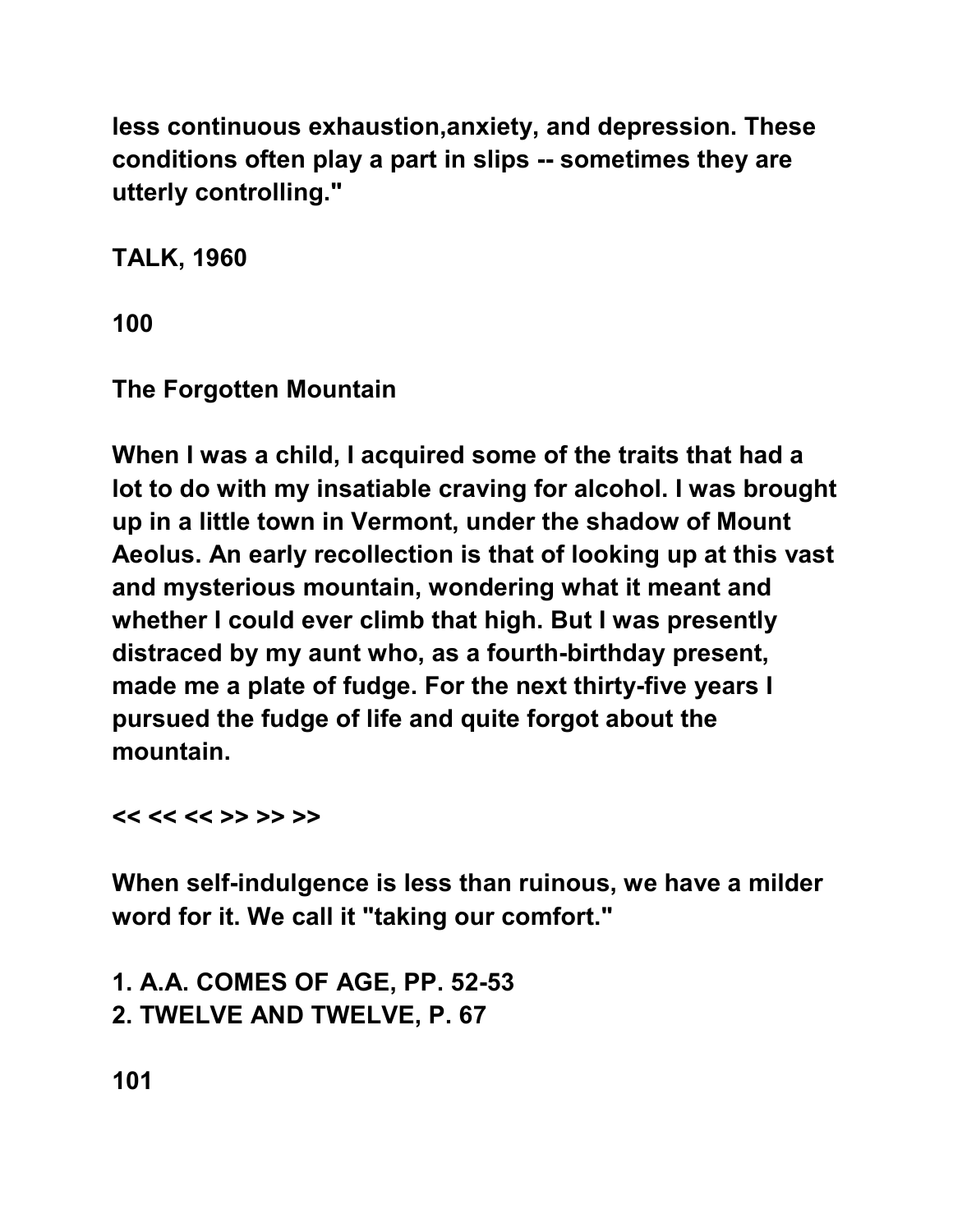**"The Spiritual Angle"** 

**How often do we sit in A.A. meetings and hear the speaker declare, "But I haven't yet got the spiritual angle." Prior to this statement, he has described a miracle of transformation which has occurred in him -- not only his release from alcohol, but a complete change in his whole attitude toward life and the living of it.** 

**It is apparent to everyone else present that he has received a great gift, and that this gift is all out of proportion to anything that may be expected from simple A.A. participation. So we in the audience smile and say to ourselves, "Well, that guy is just reeking with the spiritual angle -- except that he doesn't seem to know it yet!"** 

**GRAPEVINE, JULY 1962** 

**102** 

**Healing Talk** 

**When we consult an A.A. friend, we should not be reluctant to remind him of our need for full privacy. Intimate communication is normally so free and easy among us that an A.A. adviser may sometimes forget when we expect him to remain silent. The protective sanctity of this most healing of human relations ought never be violated.**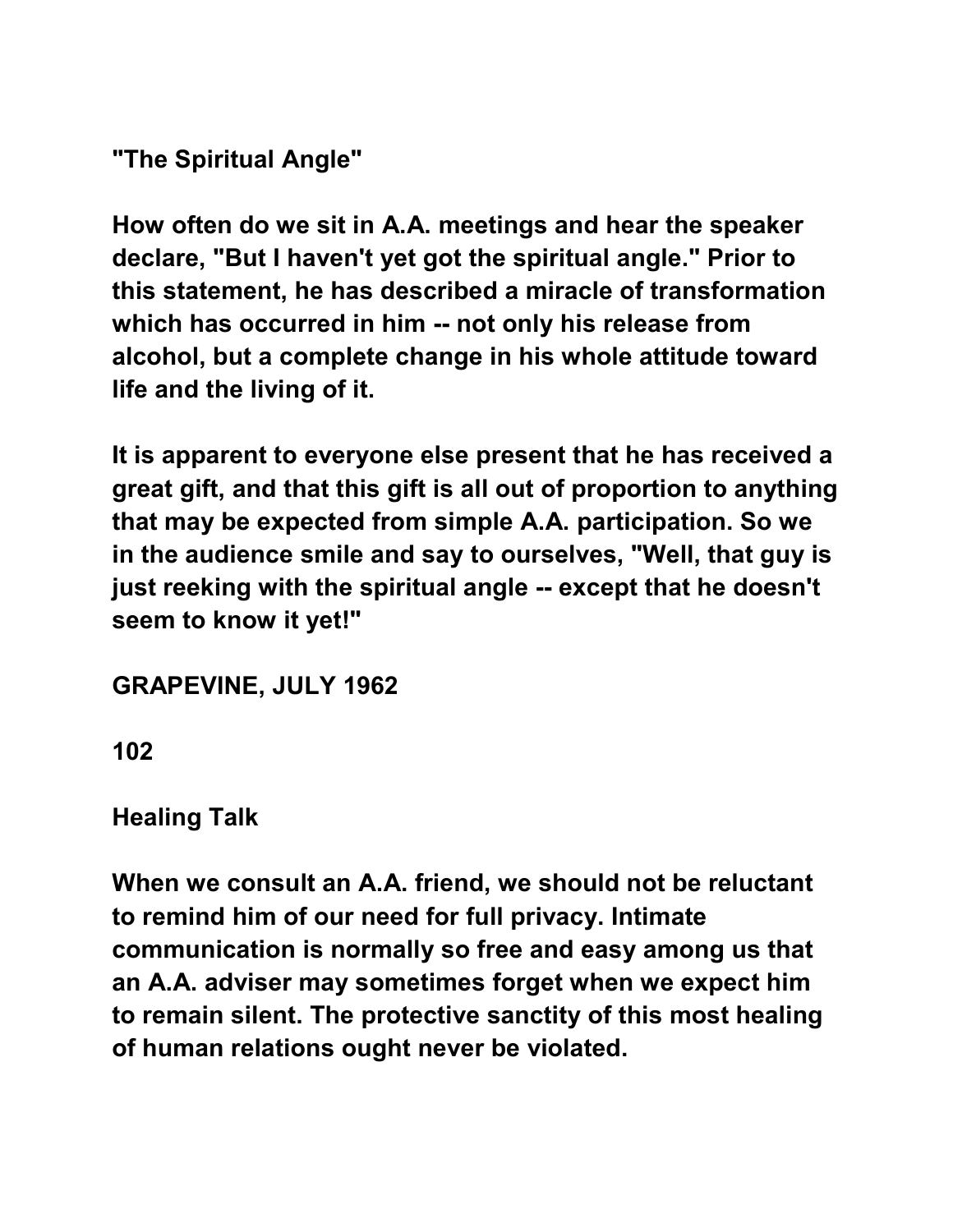**Such privileged communications have priceless advantages. We find in them the perfect opportunity to be as honest as we know how to be. We do not have to think of the possibility of damage to other people, nor need we fear ridicule or condemnation. Here,too, we have the best possible chance of spotting self-deception.** 

**GRAPEVINE, AUGUST 1961** 

**103** 

**Principles Before Expediency** 

**Most of us thought good character was desirable. Obviously, good character was something one needed to get on with the business of being self-satisfied. With a proper display of honesty and morality, we'd stand a better chance of getting what we really wanted. But whenever we had to choose between character and comfort, character-building was lost in the dust of our chase after what we thought was happiness.** 

**Seldom did we look at character-building as something desirable initself. We never thought of making honesty, tolerance, and true love of man and God the daily basis of living.** 

**<< << << >> >> >>** 

**How to translate a right mental conviction into a right**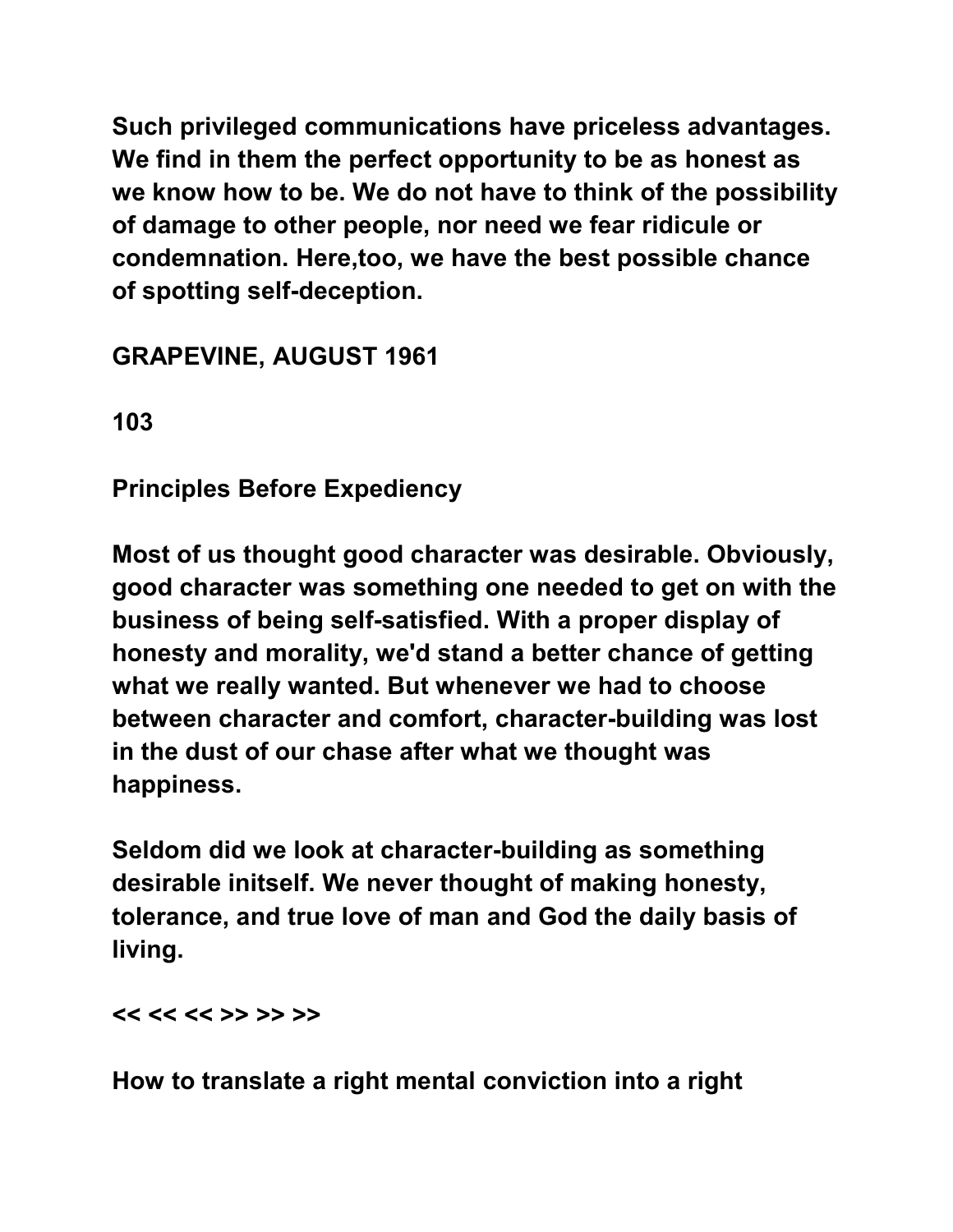**emotional result, and so into easy, happy, and good living, is the problem of life itself.** 

**1. TWELVE AND TWELVE, PP. 71-72 2. GRAPEVINE, JANUARY 1958** 

**104** 

**Our New Employer** 

**We had a new Employer. Being all powerful, He provided what we needed, if we kept close to Him and performed His work well.** 

**Established on such a footing we became less and less interested in ourselves, our little plans and designs. More and more we became interested in seeing what we could contribute to life.** 

**As we felt new power flow in, as we enjoyed peace of mind, as we discovered we could face life successfully, as we became conscious of His presence, we began to lose our fear of today, tomorrow or the hereafter. We were reborn.** 

**ALCOHOLICS ANONYMOUS, P. 63** 

**105** 

**Move Ahead**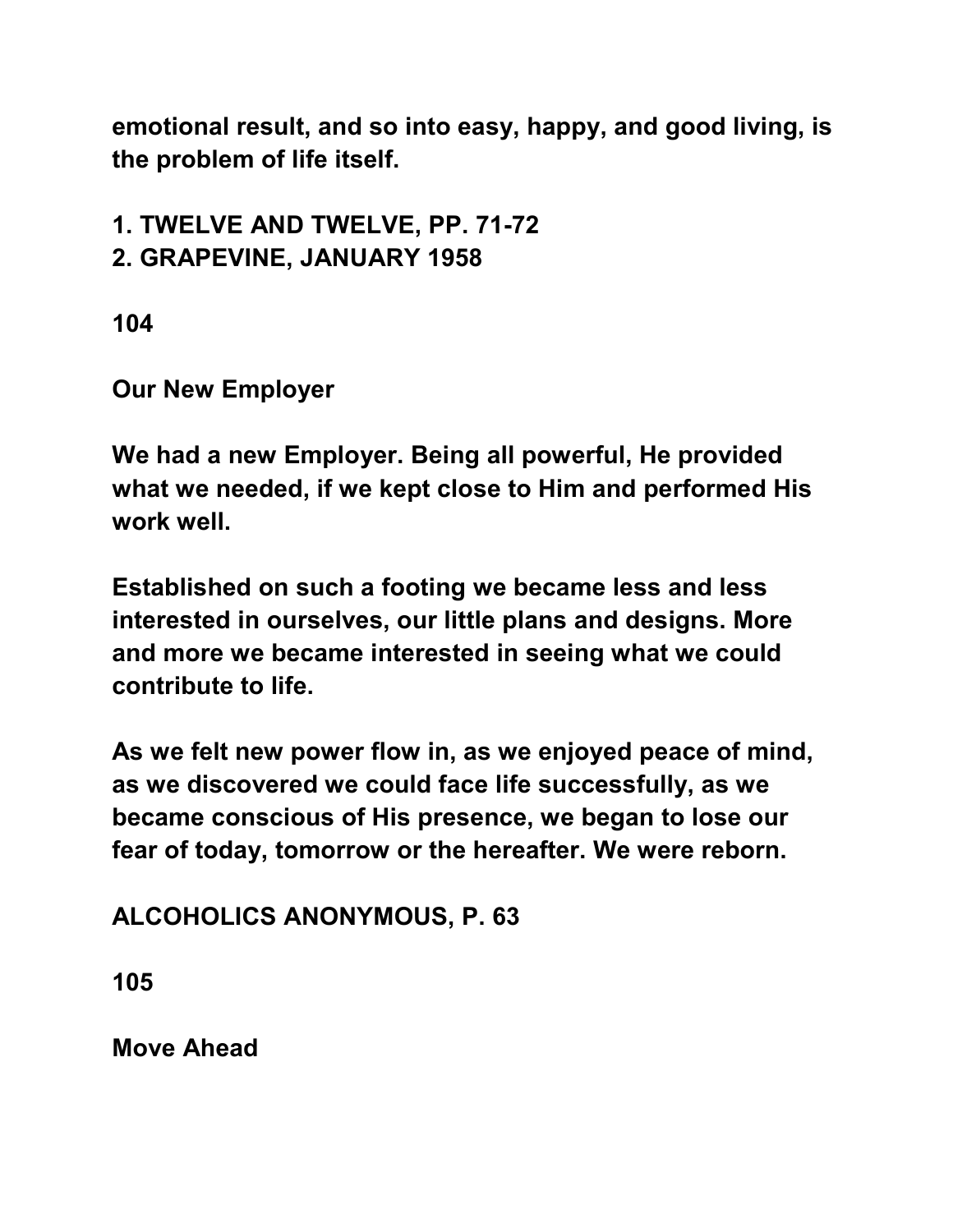**To spend too much time on any one alcoholic is to deny some otheran opportunity to live and be happy. One of our Fellowship failed entirely with his first half-dozen prospects. He often says that if he had continued to work on them, he might have deprived many others, who have since recovered, of their chance.** 

**<< << << >> >> >>** 

**"Our chief responsibility to the newcomer is an adequate presentation of the program. If he does nothing or argues, we do nothing but maintain our own sobriety. If he starts to move ahead, even a little, with an open mind, we then break our necks to help in every way we can."** 

**1. ALCOHOLICS ANONYMOUS, P. 96 2. LETTER, 1942** 

**106** 

**"Perfect" Humility** 

**For myself, I try to seek out the truest definition of humility that I can. This will not be the perfect definition, because I shall always be imperfect.** 

**At this writing, I would choose one like this: "Absolute humility would consist of a state of complete freedom from myself, freedom from all the claims that my defects of character now lay so heavily upon me. Perfect humility would**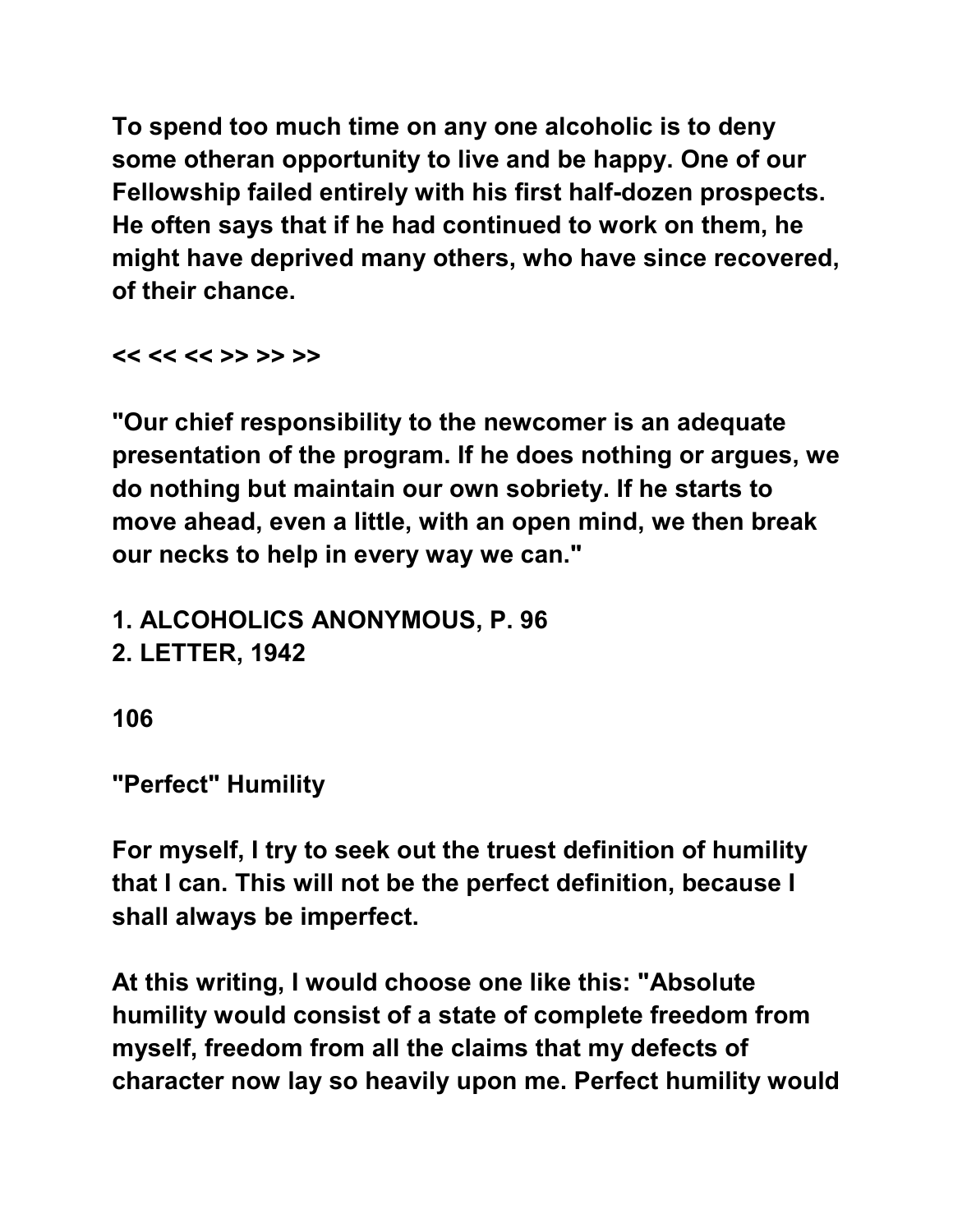**be a full willingness, in all times and places, to find and to do the will of God."** 

**When I mediate upon such vision, I need not be dismayed because I shall never attain it, nor need I swell with presumption that one of these days its virtues shall be mine.** 

**I only need to dwell on the vision itself, letting it grow and ever more fill my heart. This done, I can compare it with my last-taken personal inventory. Then I get a sane and healthy idea of where I stand on the highway to humility. I see that my journey toward God has scarce begun.** 

**As I thus get down to my right size and stature, my selfconcern and importance become amusing.** 

**GRAPEVINE, JUNE 1961** 

**107** 

**Two Kinds of Pride** 

**The prideful righteousness of "good people" may often be just as destructive as to dglaring sins of those who are supposedly not so good.** 

**<< << << >> >> >>** 

**We loved to shout to ddamaging fact toat millions of the "good men of religion" wer dstillkilling one anoth er off in the**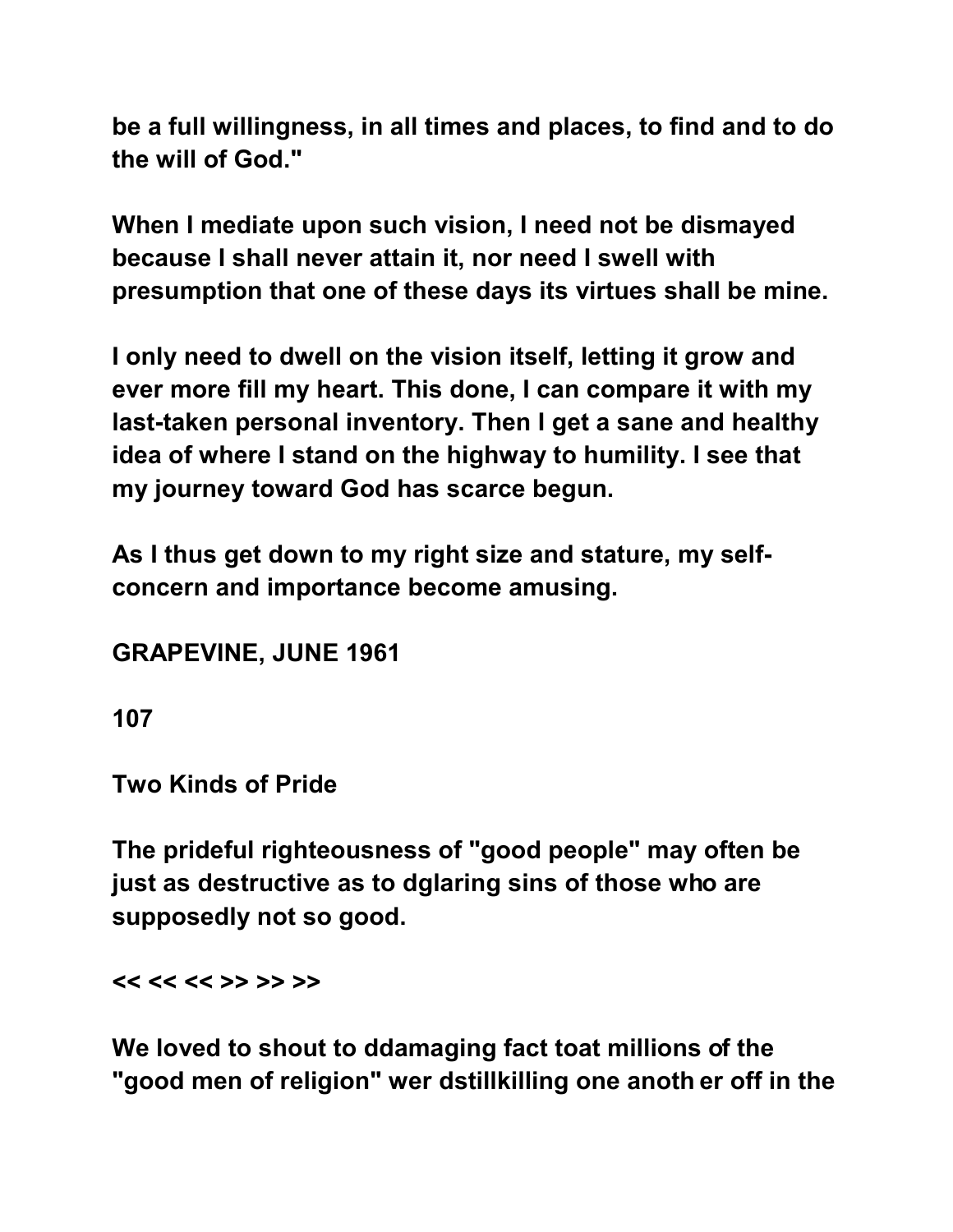**name of God. This all meant, of course, that we had substituted negative for positive thinking.** 

**After we came to A.A., we had to recognize that this trait had been an ego-feeding proposition. In belaboring the sins of some religious people, we could feel superior to all of them. Moreover, we could avoid looking at some of our own shortcomings.** 

**Self-righteousness, the very thing that we had contemptuously condemned in others, was our own besetting evil. This phony form of respectability was our undoing, so far as faith was concerned. But finally, driven to A.A., we learned better.** 

**1. GRAPEVINE, AUGUST 1961 2. TWELVE AND TWELVE, P. 30** 

**108** 

### **Learn in Quiet**

**In 1941, a news clipping was called to our attention by a New York member. In an obituary notice from a local paper, there appeared these words: "God grant us the serenity to accept the things we cannot change, the courage to change the things we can, and the wisdom to know the difference."** 

**Never had we seen so much A.A. in so few words. With amazing speed the Serenity Prayer came into general use.**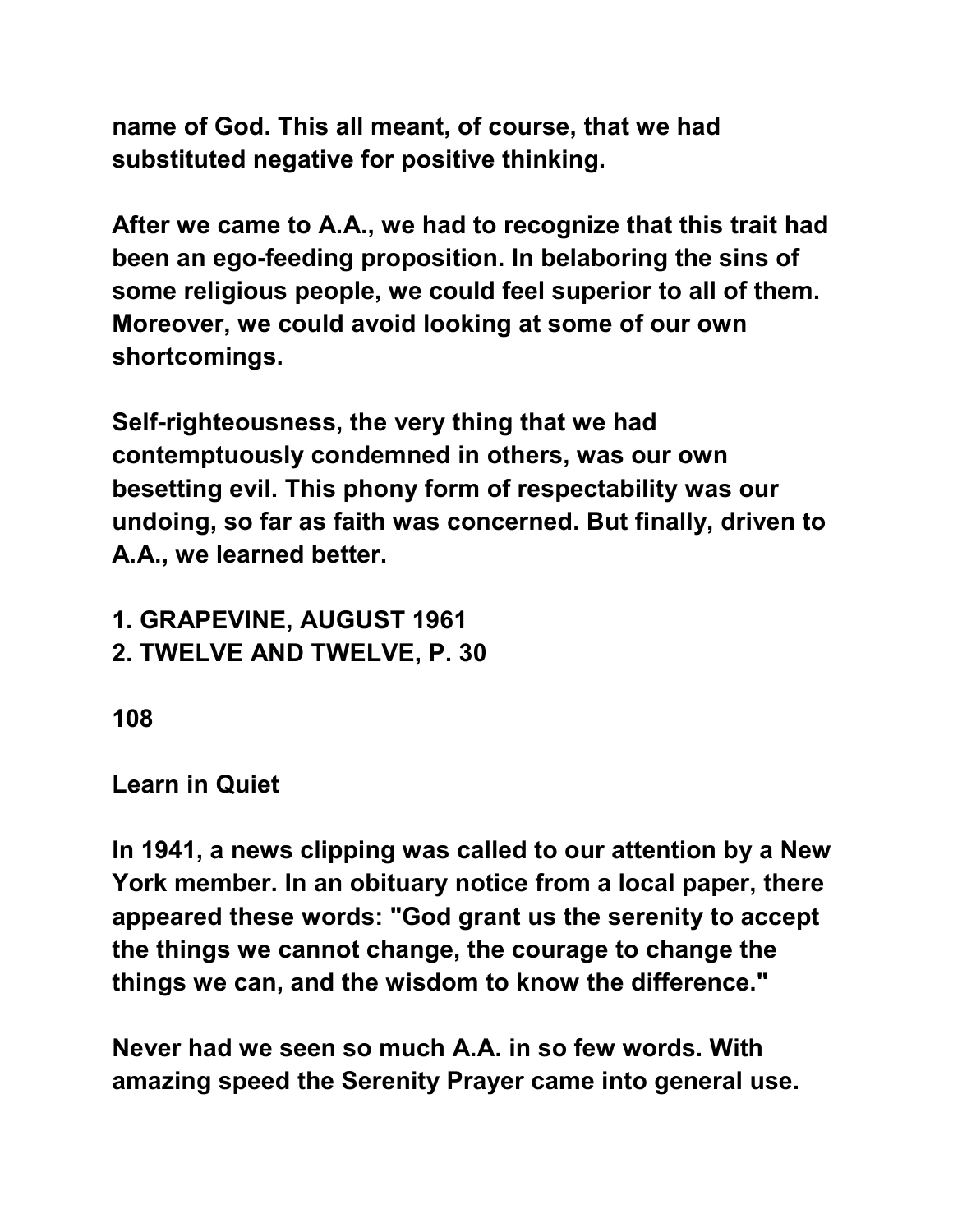**<< << << >> >> >>** 

**In meditation, debate has no place. We rest quietly with the thoughts or prayers of spiritually centered people who understand, so that we may experience and learn. This is the state of being that so often discovers and deepens a conscious contact with God.** 

**1. A.A. COMES OF AGE, P. 196 2. TWELVE AND TWELVE, PP. 100-101** 

**109** 

**Freedom Through Acceptance** 

**We admitted we couldn't lick alcohol with our own remaining resources, and so we accepted the further fact that dependence upon a Higher Power (if only our A.A. group) could do this hitherto impossible job. The moment we were able to accept these facts fully, our release from the alcohol compulsion had begun.** 

**For most of us, this pair of acceptances had required a lot of exertion to achieve. Our whole treasured philosophy of selfsufficiency had to be cast aside. This had not been done with sheer will power; it came instead as the result of developing the willingness to accept these new facts of living.** 

**We neither ran nor fought. But accept we did. And then we**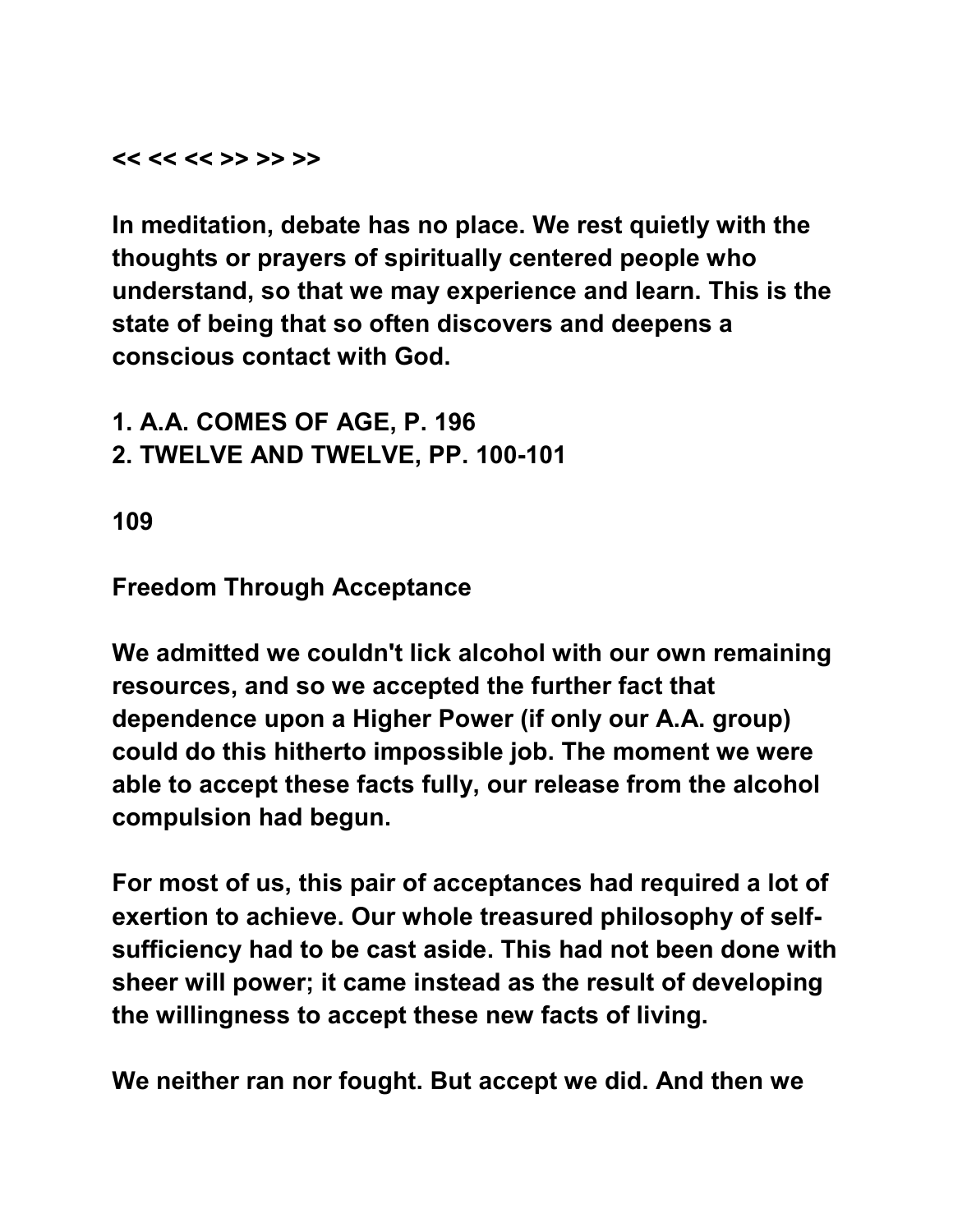**began to be free.** 

**GRAPEVINE, MARCH 1962** 

**110** 

**Trouble: Constructive or Destructive?** 

**"There was a time when we ignored trouble, hoping it would go away. Or, in fear and in depression, we ran from it, but found it was still with us. Often, full of unreason, bitterness, and blame, we fought back. These mistaken attitudes, powered by alcohol, guaranteed our destruction, unless they were altered.** 

**"Then came A.A. Here we learned that trouble was really a fact of life for everybody -- a fact that had to be understood and dealt with. Surprisingly, we found that our troubles could, under God's grace, be converted into unimagined blessings.** 

**"Indeed, that was the essence of A.A. itself: trouble accepted, trouble squarely faced with calm courage, trouble lessened and often transcended. This was the A.A. story, and we became a part of it. Such demonstration became our stock in trade for the next sufferer."** 

**LETTER, 1966**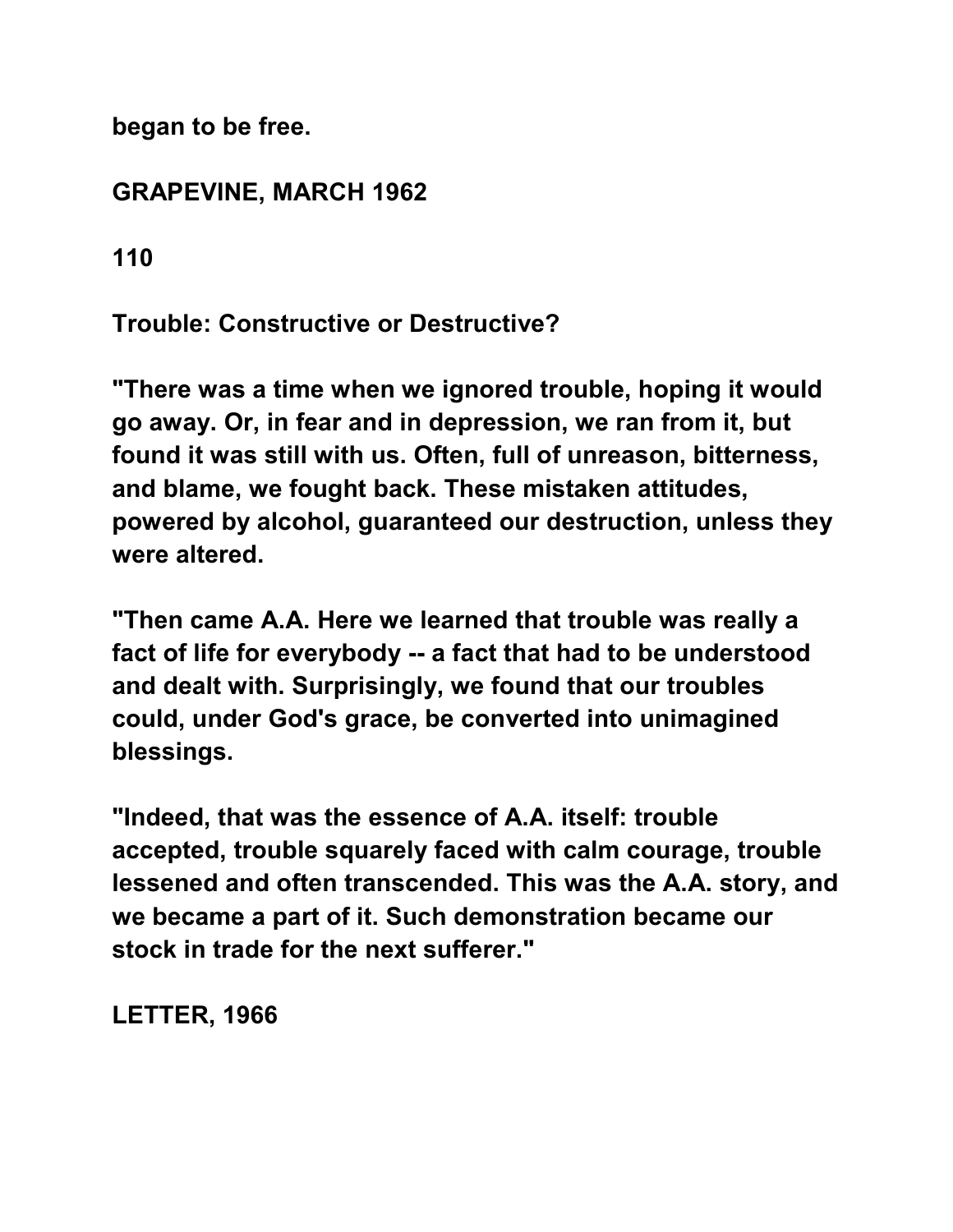**Surveying the Past** 

**We should make an accurate and really exhaustive surveyof our past life as it has affected other people. In many instances we shall find that, though the harm done to others has not been great, we have nevertheless done ourselves considerable injury.** 

**Then, too, damaging emotional conflicts persist below the level of consciouness, very deep, sometimes quite forgotten. Therefore, we should try hard to recall and review those past events which originally induced these conflicts and which continue to give our emotions violent twists, thus discoloring our personalities and altering our lives for the worse.** 

**<< << << >> >> >>** 

**"We reacted more strongly to frustration than normal people. By reliving these episodes and discussing them in strict confidence with somebody else, we can reduce their size and therfore their potency in the unconscious."** 

**1. TWELVE AND TWELVE, PP. 79-80 2. LETTER, 1957** 

**112**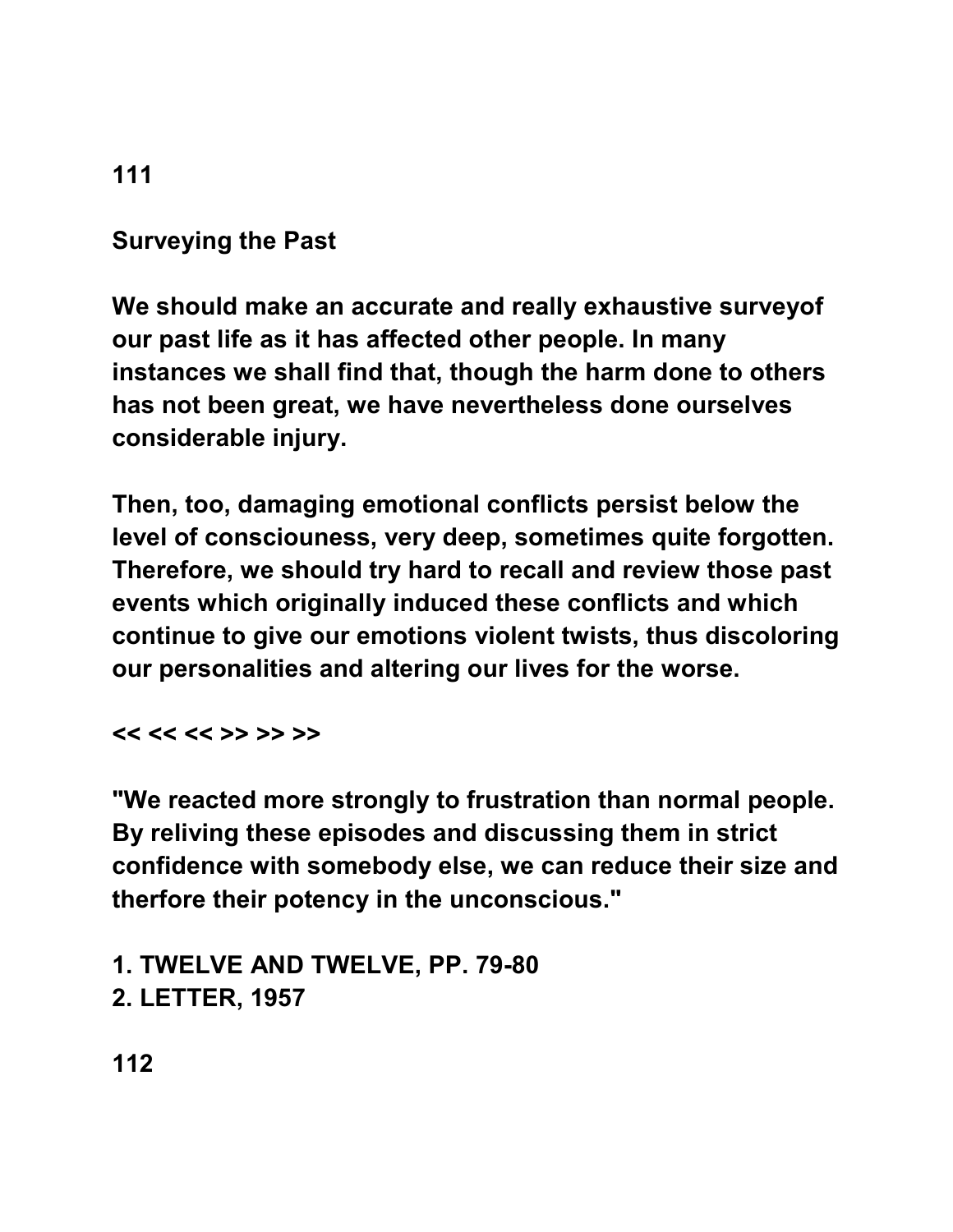**Complete Security?** 

**Upon entering A.A., the spectacle of years of waste threw us into panic. Financial importance was no longer our principal aim; we now clamored for material secutity.** 

**Even when we re-established in our business, terrible fears often continued to haunt us. This made us misers and pennypinchers all over again. Complete financial security we must have -- or else.** 

**We forgot that most alcoholics in A.A. have an earning power considerably above average; we forgot the immense good will of our brother A.A.'s who were only too eager to help us to better jobs when we deserved them; we forgot the actual or potential financial insecurity of every human being in the world. And, worst of all, we forgot God. In money matters we had faith only in ourselves, and not too much of that.** 

### **TWELVE AND TWELVE, PP. 120-121**

**113** 

**To Be Fair-Minded** 

**Too often, I think, we have deprecated and even derided projects of our friends in the field of alcoholism just because we do not always see eye to eye with them.** 

**We should very seriously ask ourselves how many**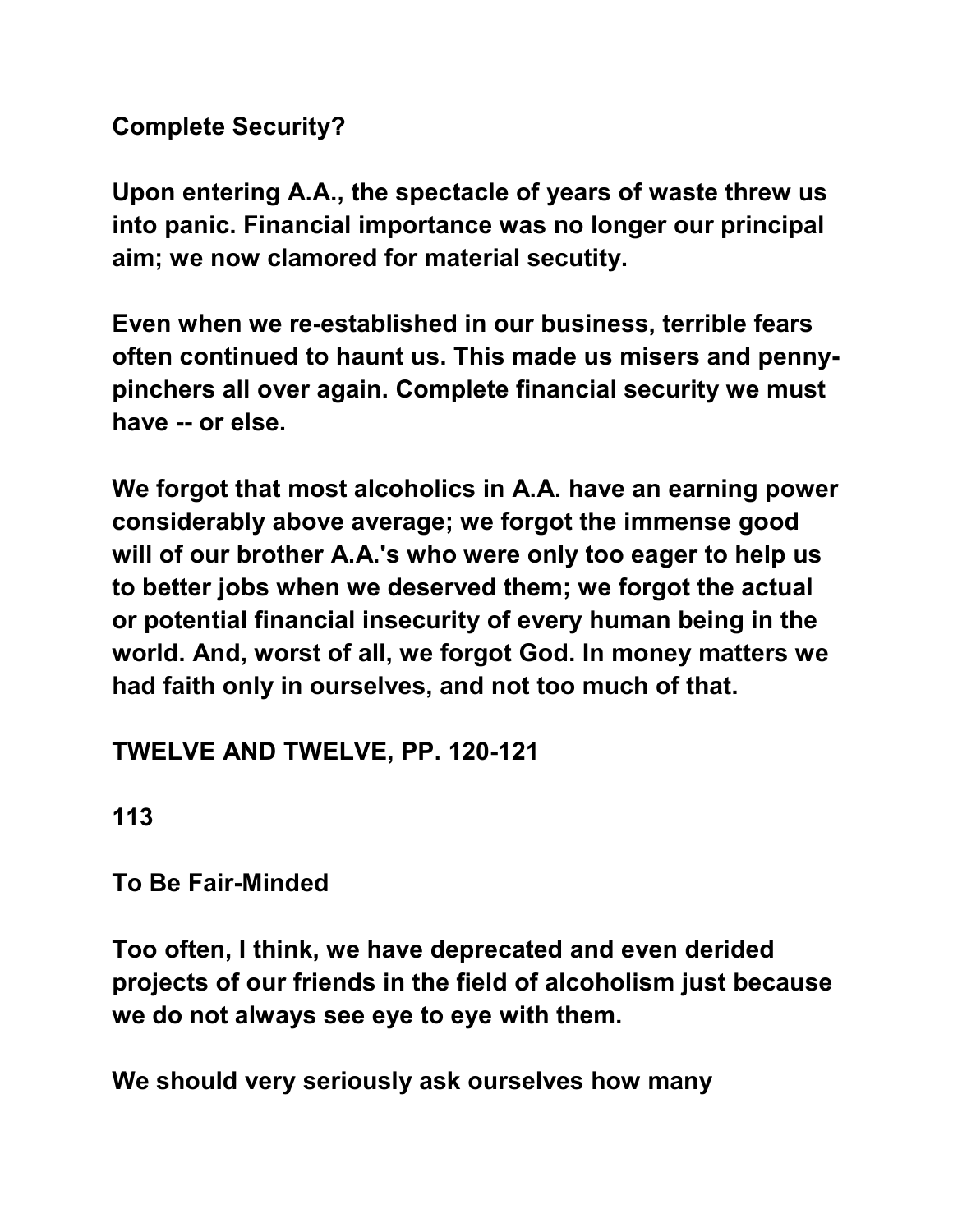**alcoholics have gone on drinking simply because we have failed to cooperate in good spirit with these many agencies - whether they be good, bad, or indifferent. No alcoholic should go mad or die merely because he did not come straight to A.A. at the beginning.** 

**<< << << >> >> >>** 

**Our first objective will be the development of self-restraint. This carries a top-priority rating. When we speak or act hastily or rashly, the ability to be fair-minded and tolerant evaporates on the spot.** 

**1. GRAPEVINE, JULY 1965 2. TWELVE AND TWELVE, P. 91** 

**114** 

**No Personal Power** 

**"At first, the remedy for my personal difficulties seemed so obvious that I could not imagine any alcoholic turning the proposition down were it properly presented to him. Believing so firmly that Christ can do anything, I had the unconscious conceit to suppose that He would do everything through me -- right thenand in the manner I chose. After six long months, I had to admit that not a soul had surely laid hold of the Master -- not excepting myself.** 

**"This brought me to the good healthy realization that there**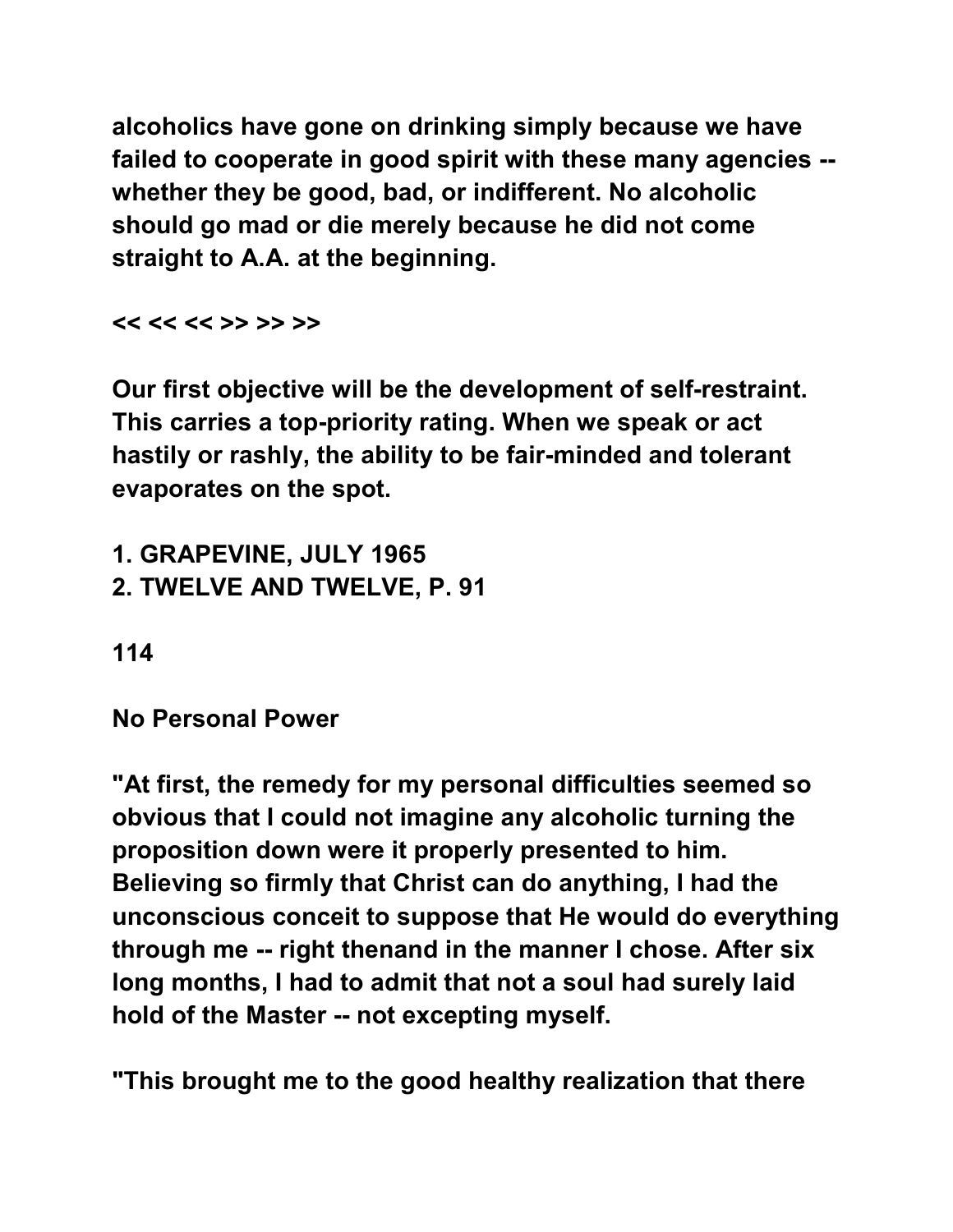**were plenty of situations left in the world over whichI had no personal power -- that if I was so ready to admit that to be the case with alcohol, so I must make the same admission with respect to much else. I would have to be still and know that He, not I, was God."** 

**LETTER, 1940** 

**115** 

**Essence of Growth** 

**Let us never fear needed change. Certainly we have to discriminate between changes for worse and changes for better. But once a need becomes clearly apparent in an individual, in a group, or in A.A. as a whole, it has long since been found out that we cannot stand still and look the other way.** 

**The essence of all growth is a willingness to change for the better and then an unremitting willingness to shoulder whatever responsibilty this entails.** 

**GRAPEVINE, JULY 1965** 

**116** 

**Each Man's Vision** 

**"Beyond a Higher Power, as each of us may vision Him, A.A.**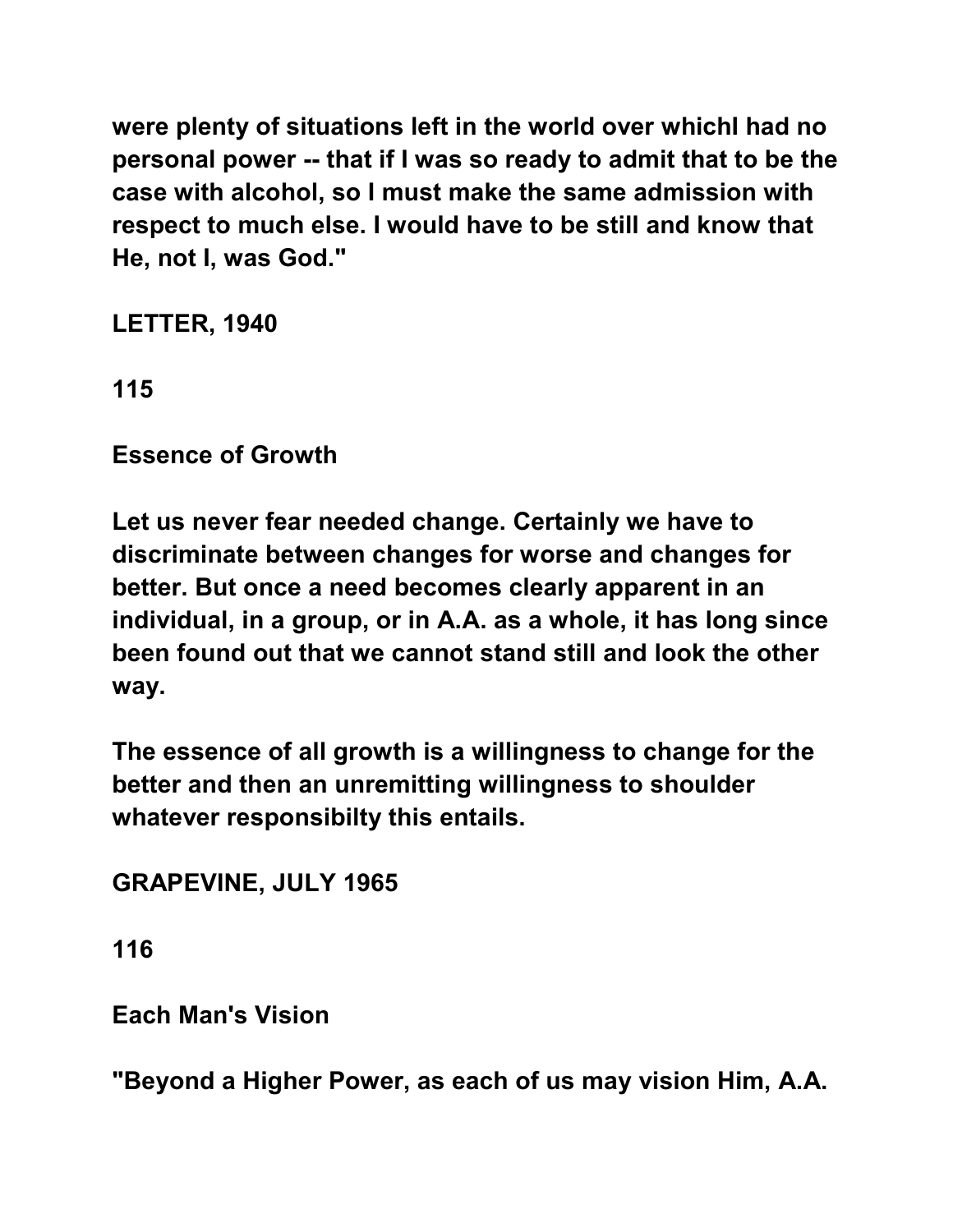**must never, as a society, enter the field of dogma or theology. We can never become a religion in that sense, lest we kill our usefulness by getting bogged down in theological contention."** 

**<< << << >> >> >>** 

**"The really amazing fact about A.A. is that all religions see in our program a resemblance to themselves. For example, Catholic theologians declare our Twelth Step to be in exact accord with their Ignatian Exercises for Retreat, and, though our book reeks of sin, sickness, and death, the Christian Science Monitor has often praised it editorially. "Now, looking through Quaker eyes, you, too, see us favorably. What happy circumstances, these!"** 

**1. LETTER, 1954 2. LETTER, 1950** 

**117** 

**The Sense of Belonging** 

**Perhaps one of the greatest rewards of meditation and prayer is the sense of belonging that comes to us. We no longer live in a completely hostile world. We are no longer lost and frightened and purposeless.** 

**The moment we catch even a glimpse of God's will, the moment we begin to see truth, justice, and love as the real**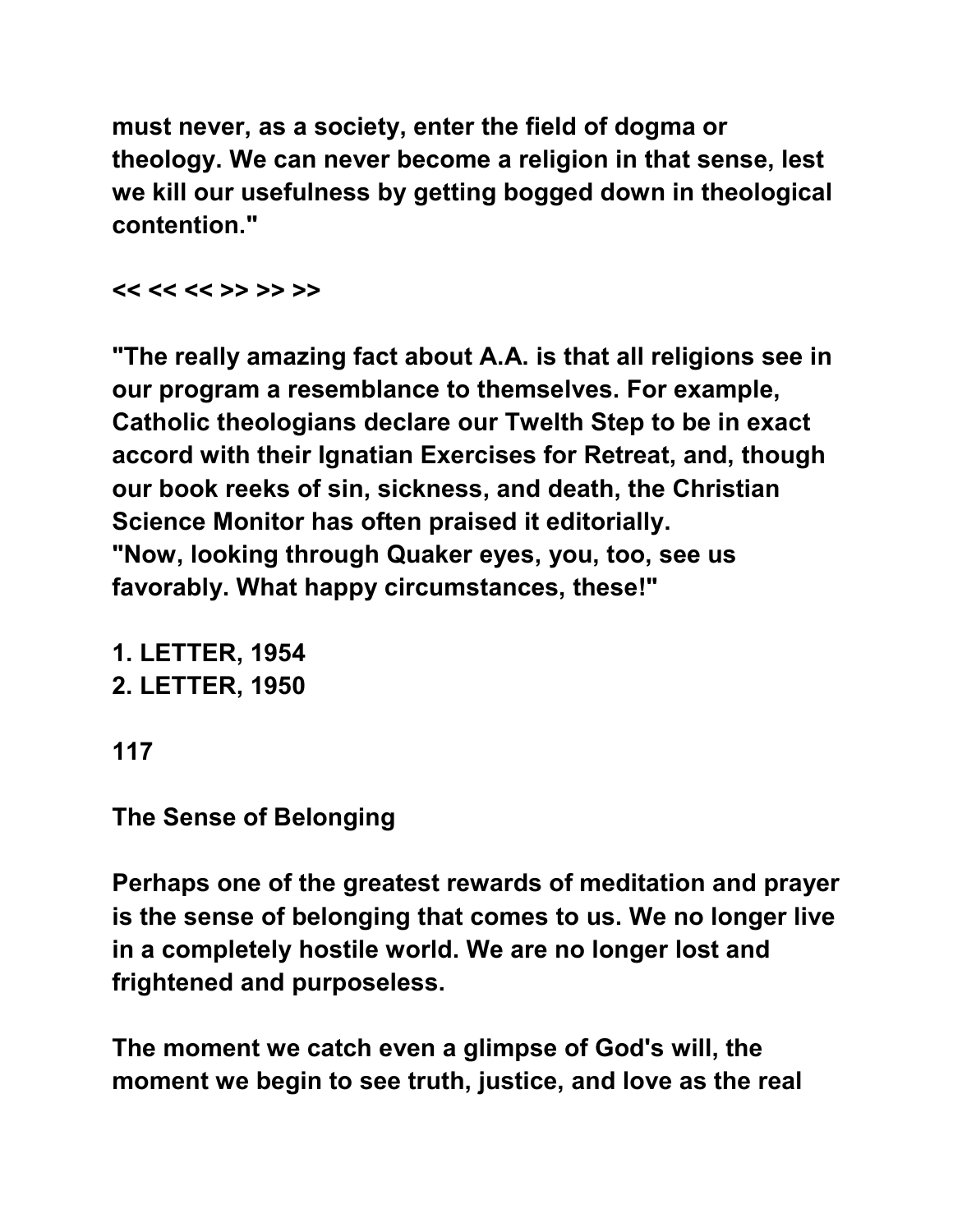**and eternal things in life, we are no longer deeply disturbed by all the seeming evidence to the contrary that surrounds us in purely human affairs. We know that God lovingly watches over us. We know that when we turn to Him, all will be well with us, here and hereafter.** 

**TWELVE AND TWELVE, P. 105** 

**118** 

**Prelude to the Program** 

**Few people will sincerely try to practice the A.A. program unless they have "hit bottom", for practicing A.A.'s Steps means the adoption of attitudes and actions that almost no alcoholic who is still drinking can dream of taking. The average alcoholic, self-centered in the extreme, doesn't care for this prospect -- unless he has to do these things in order to stay alive himself.** 

**<< << << >> >> >>** 

**We know that the newcomer has to "hit bottom"; otherwise, not much can happen. Because we are drunks who understand him, we can use at depth the nutcracker of theobsession-plus-the-allergy as a tool of such power that it can shatter his ego. Only thus can he be convinced that on his own unaided resources he has little or no chance.** 

**1. TWELVE AND TWELVE, P. 24**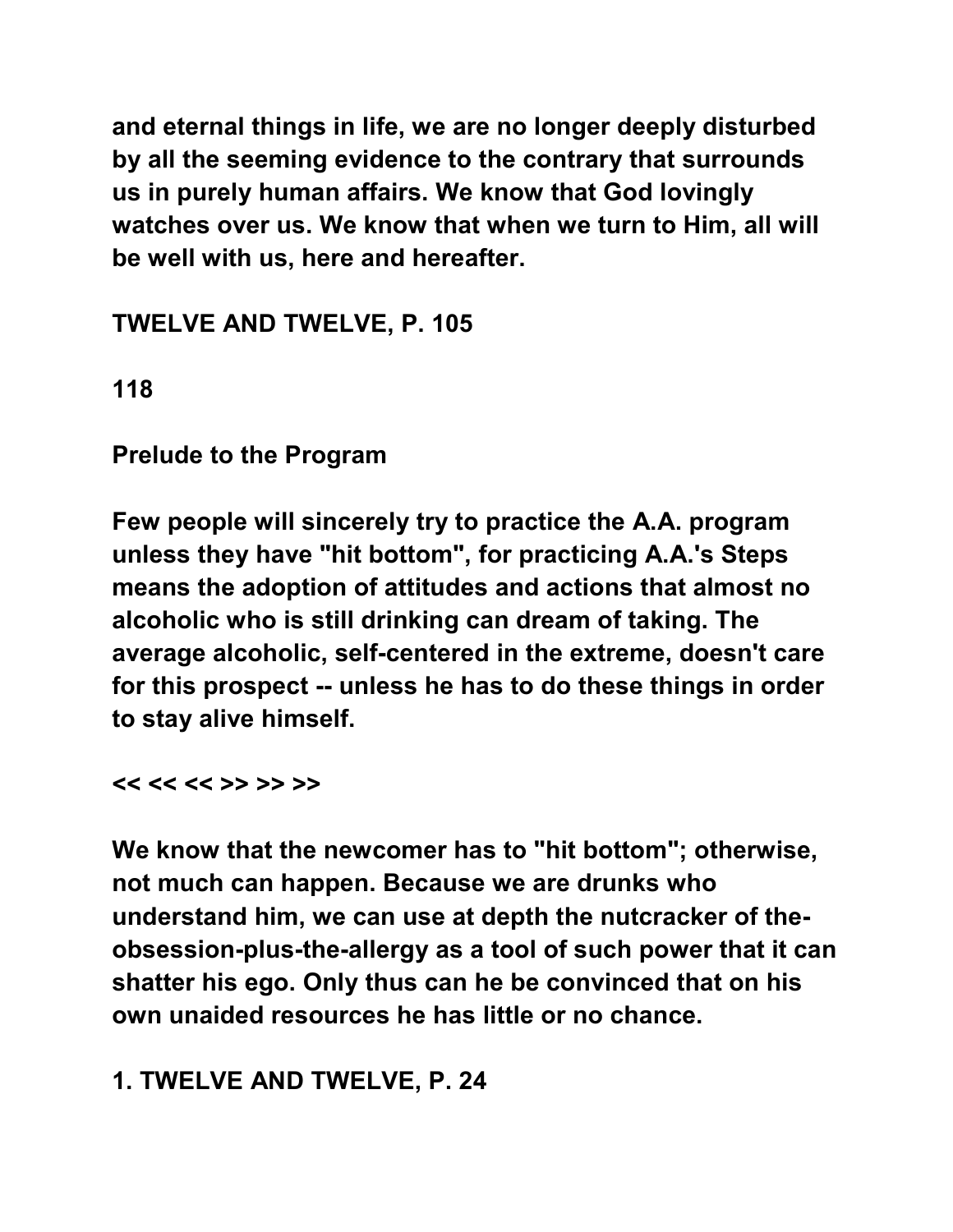#### **2. A.A. TODAY, P. 8**

## **119**

**On The Broad Highway** 

**"I now realize that my former prejudice against clergymen was blind and wrong. They have kept alive through the centuries a faith which might have been extinguished entirely. They pointed out the road to me, but I did not even look up, I was so full of prejudice and self-concern.** 

**"When I did open my eyes, it was because I had to. And the man who showed me the truth was a fellow sufferer and a layman. Through him, I saw at last, and I stepped from the abyss to solid ground, knowing at once that my feet were on the broad highway ifI chose to walk."** 

**LETTER, 1940** 

**120** 

#### **Word of Mouth**

**"In my view, there isn't the slightest objection to groups who wish to remain strictly anonymous, or to people who think they would not like their membership in A.A. known at all. That is their business, and this is a very natural reaction.** 

**"However, most people find that anonymity to this degree is**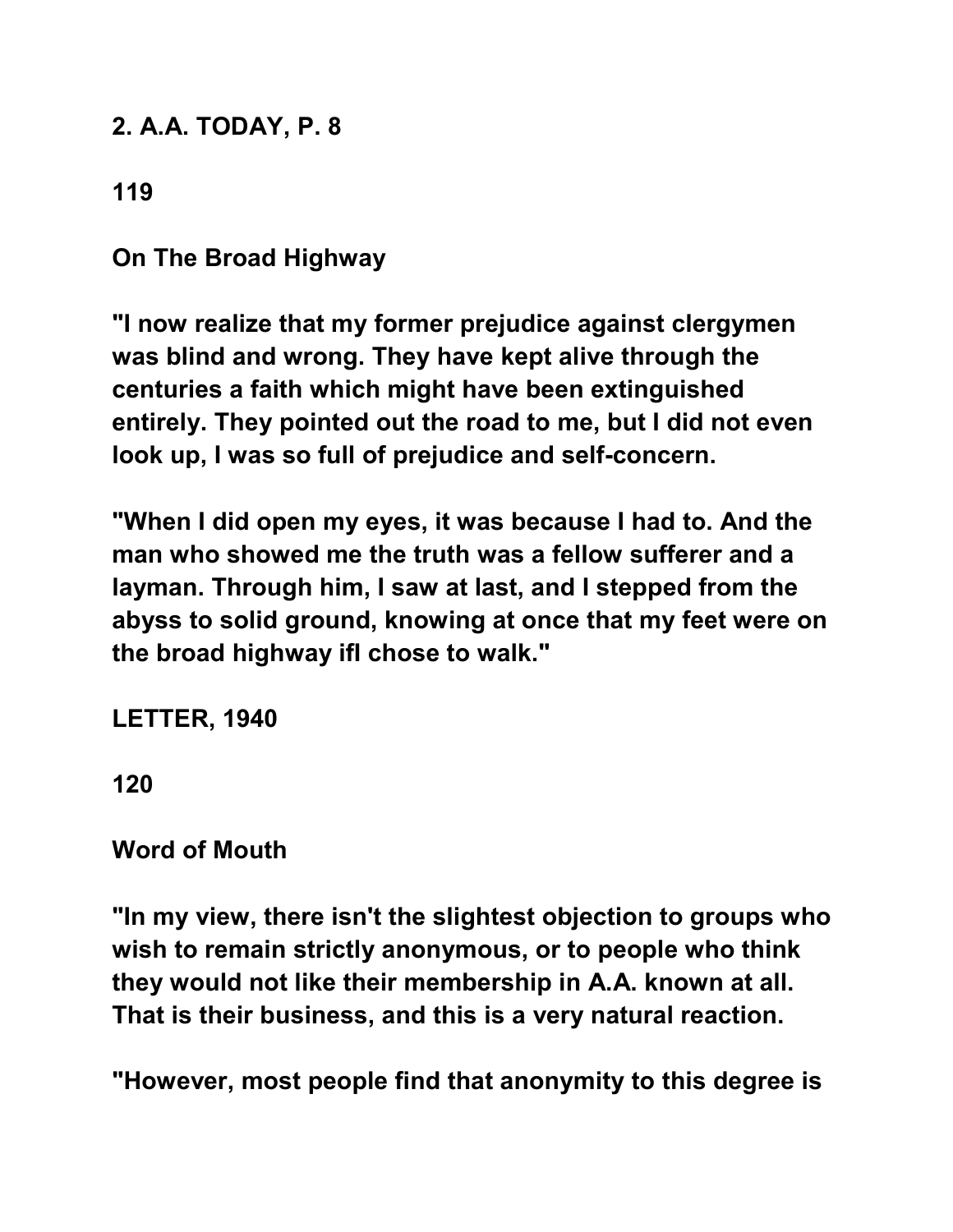**not necessary, or even desirable. Once one is fairly sober, and sure of this, there seems no reason for failing to talk about A.A. membership in the right places. This has a tendency to bring inother people. Word of mouth is one of our most important communications.** 

**"So we should criticize neither the people who wish to remain silent, nor even the people who wish to talk too much about belonging to A.A., provided they do not so at the public level and thus compromise our whole Society."** 

**LETTER, 1962** 

**121** 

**We are Not Fighting** 

**We have ceased fighting anything or anyone -- even alcohol. For by this time sanity has returned. We can now react sanely and normally, and we will find that this has happened automatically. We see that this new attitude toward liquor is really a gift of God.** 

**That is the miracle of it. We are not fighting it, neither are we avoiding temptation. We have not even sworn off. Instead, the problem has been removed. It does not exist for us. We are neither cocky nor are we afraid.** 

**That how we react -- so long as we keep in fit spiritual condition.**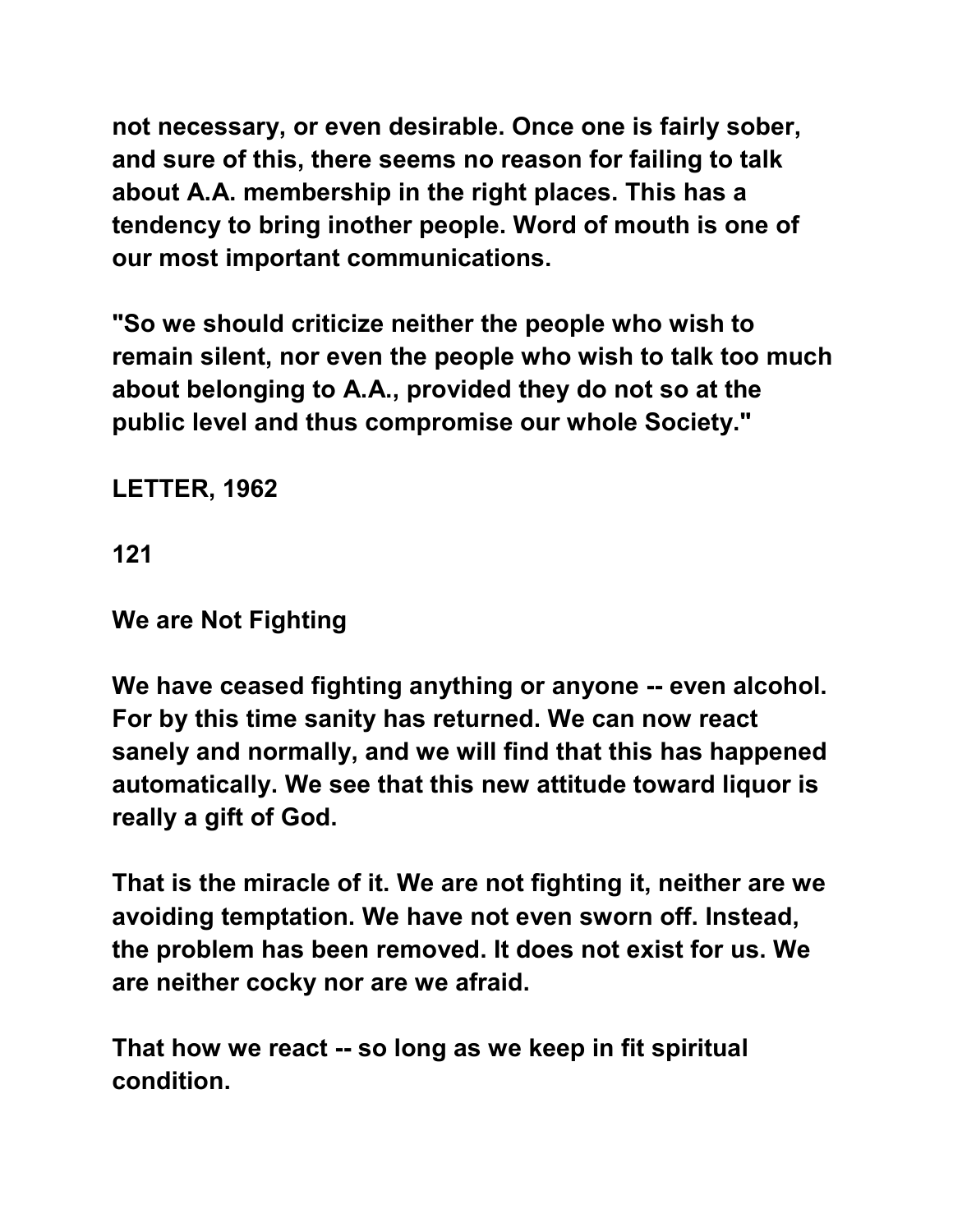## **ALCOHOLICS ANONYMOUS, PP. 84-85**

**122** 

**Defects and Repairs** 

**No matter how much one wishes to try, exactly how can he turn his will and his own life over to the care of whatever God he thinks there is?** 

**A beginning, even the smallest, is all that is needed. Once we have placed the key of willingness in the lock and have placed the key of willingness in the lock and have the door ever so slightly open, we find we can always open it some more.** 

**Though self-will may slam it shut again, as it frequently does, it will always respond the moment we again pick up the key of willingness.** 

**TWELVE AND TWELVE, P. 35** 

**123** 

**The New A.A. and His Family** 

**When alcoholism strikes, very unnatural situations may develop which work against marriage partnership and compatible union. If the man is affected, the wife must**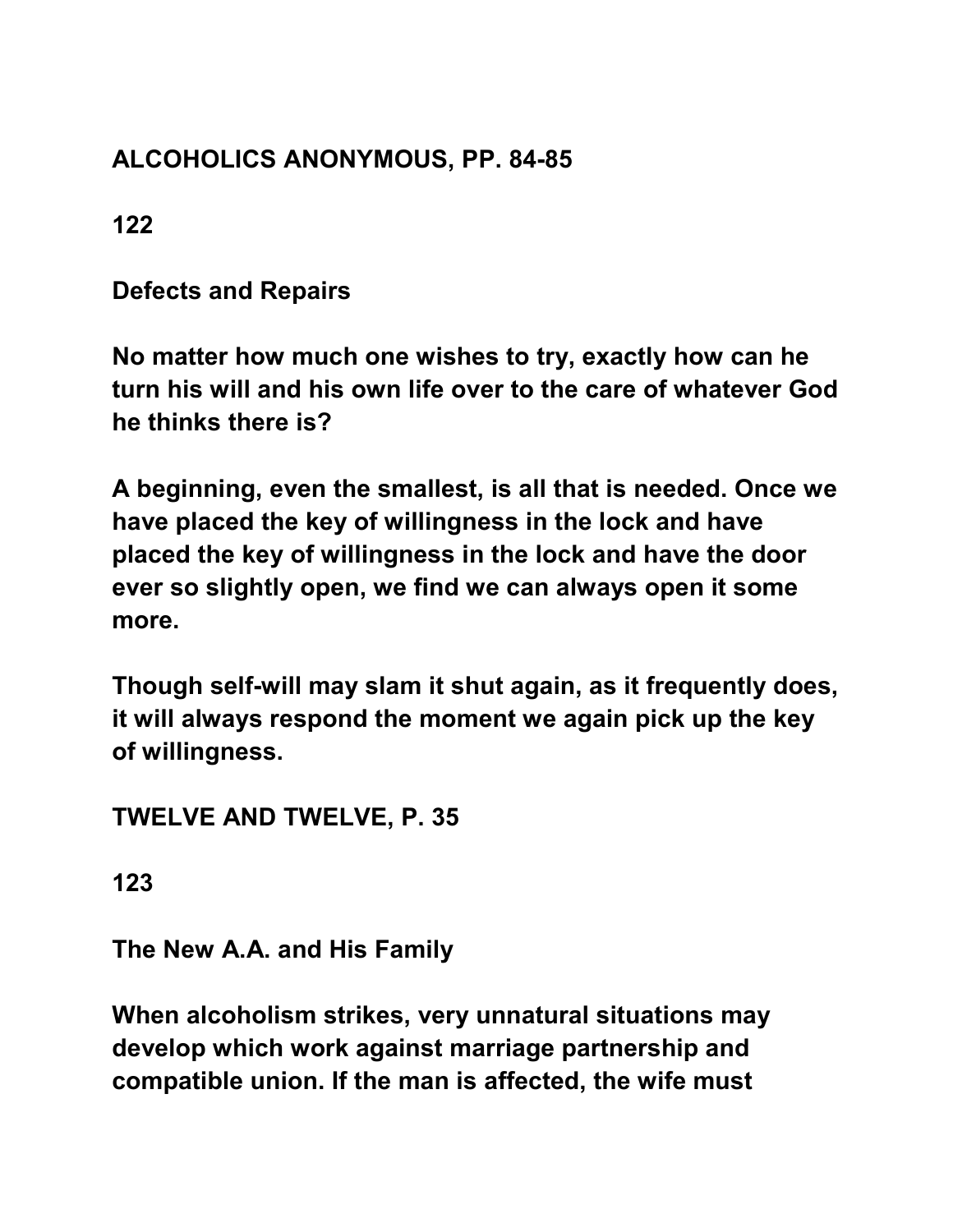**become the head of the house, often the breadwinner. As matters get worse, the husband becomes a sick and irresponsible child who needs to be looked after and extricated from endless scrapes and impasses. Very gradually, usually without any realization of the fact, the wife is forced to become the mother of an erring boy, and the alcoholic alternately loves and hates her maternal care.** 

**Under the influence of A.A.'s Twelve Steps, these situations are often set right.** 

**<< << << >> >> >>** 

**Whether the family goes on a spiritual basis or not, the alcoholic member has to if he would recover. The others must be convinced of his new status beyond the shadow of a doubt. Seeing is believing to most families who have lived with a drinker.** 

**1. TWELVE AND TWELVE, PP. 117-118 2. ALCOHOLICS ANONYMOUS, P. 135** 

**124** 

**Freedom to Choose** 

**Looking back, we see that our freedom to choose badly was not, after all, a very real freedom.** 

**When we chose because we "must", this was not a free**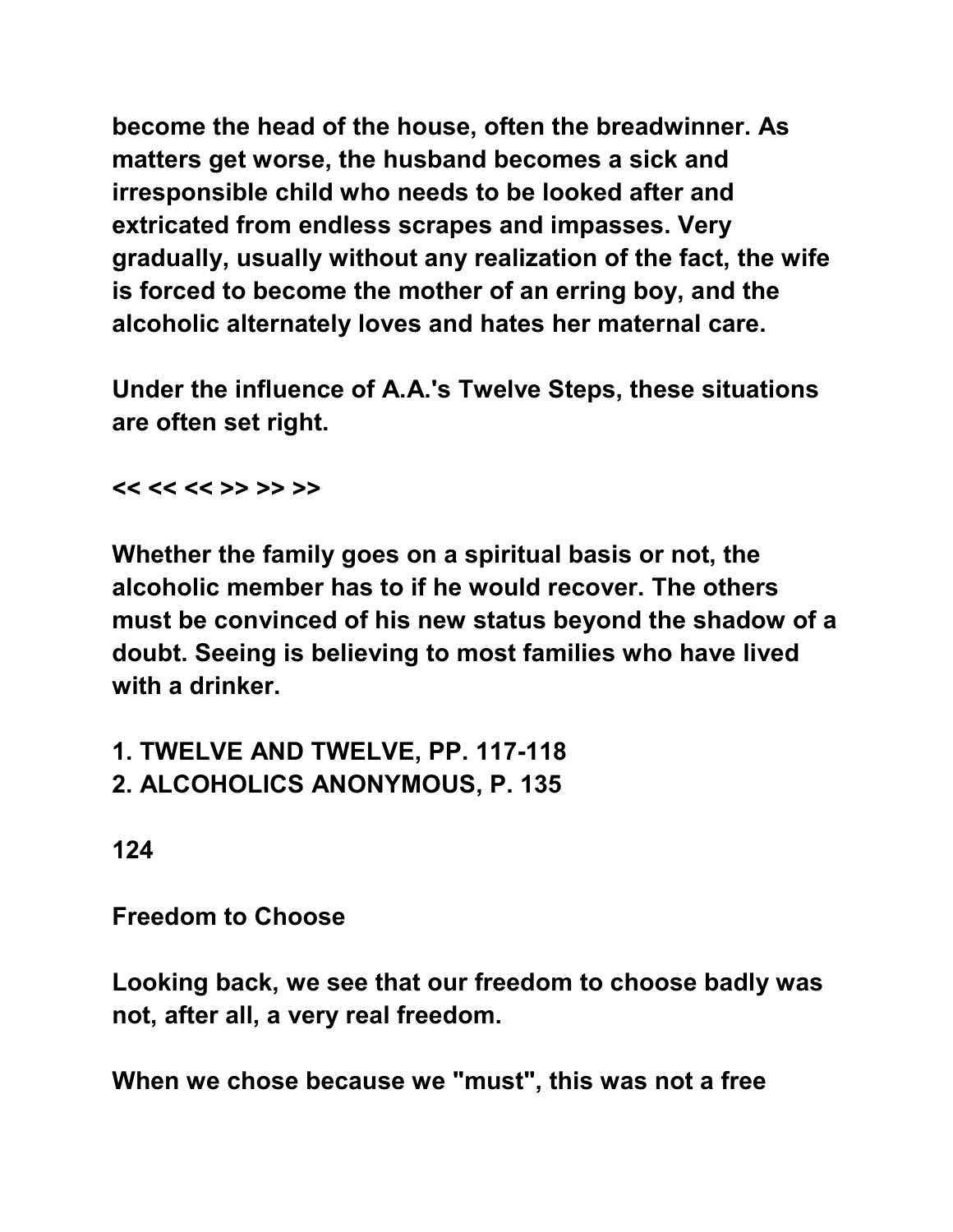**choice, either. But it got us started in the right direction.** 

**When we chose because we "ought to", we were really doing better. This time we were earning some freedom, making ourselves ready for more.** 

**But when, now and then, we could gladly make right choices without rebellion, hold-out, or conflict, then we had our first view of what perfect freedom under God's will could be like.** 

**GRAPEVINE, MAY 1960** 

**125** 

**Look Beyond the Horizon** 

**My workshop stands on a hill back of our home. Looking over the valley, I see the village community house where our local group meets. Beyond the circle of my horizon lies the whole world of A.A.** 

**<< << << >> >> >>** 

**The unity of A.A. is the most cherished quality our Society has. Our lives, the lives of all to come, depend squarely upon it. Without unity, the heart of A.A. would cease to beat; our world arteries would no longer carry the life-giving grace of God.** 

**1. A.A. TODAY, P. 7**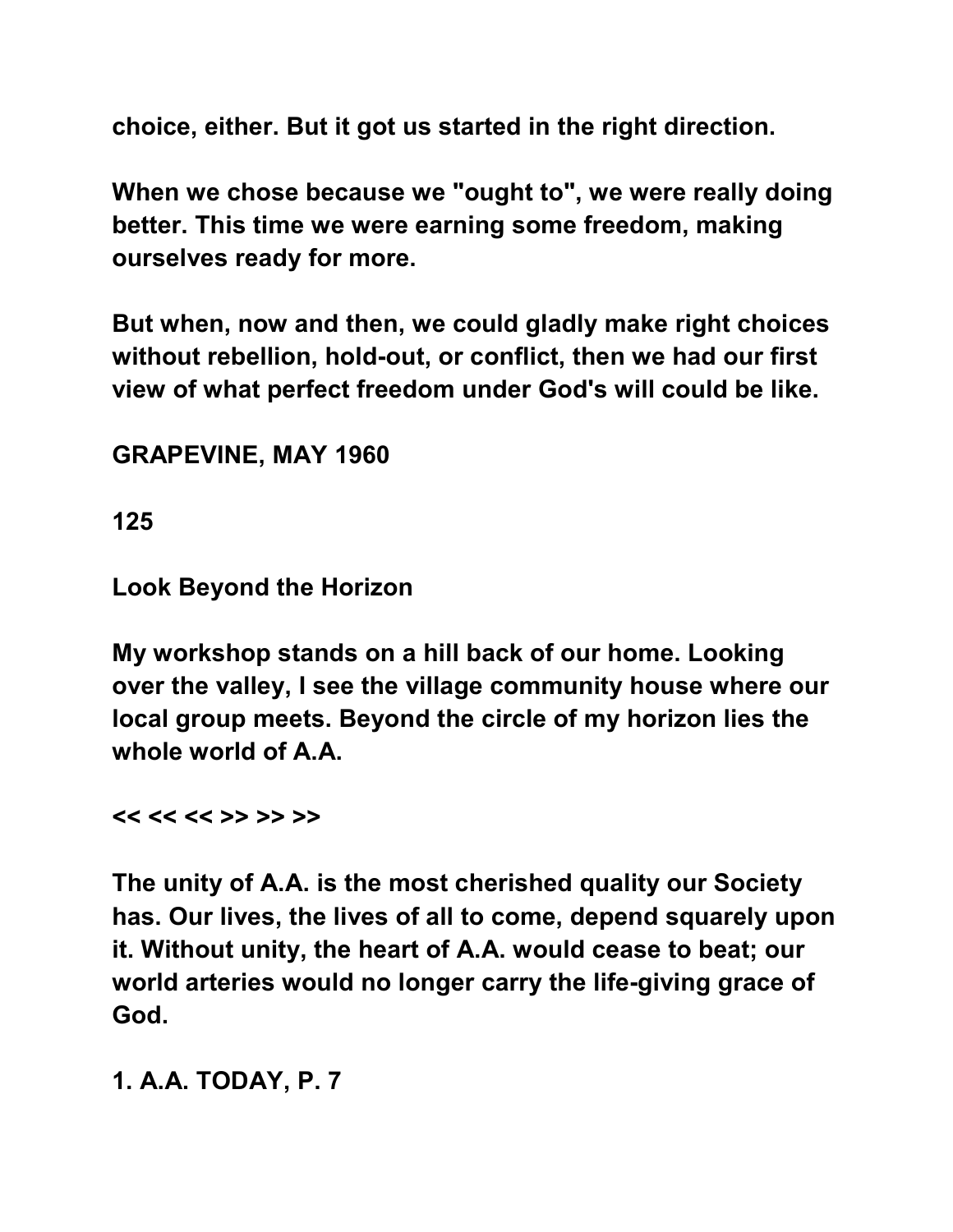### **2. TWELVE AND TWELVE, P. 129**

**126** 

**"Admitted to God . . ."** 

**Provided you hold back nothing in taking the Fifth Step, your sense of relief will mount from minute to minute. The dammed-up emotions of years break out of their confinement, and miraculously vanish as soon as they are exposed. As the pain sunsides, a healing tranquillity takes its place. And when humility and serenity are so combined, something else of great moment is apt to occur.** 

**Many an A.A., once agnostic or atheist, tells us that it was during this stage of Step Five that he first actually felt the presence of God. And even those who already had faith often become conscious of God as they never were before.** 

**TWELVE AND TWELVE, P. 62** 

**127** 

**Persistence in Prayer** 

**We often tend to slight serious meditation and prayer as something not really necessary. To be sure, we feel it is something that might help us to meet an occasional emergency, but at first many of us are apt to regard it as a somewhat mysteriousskill of clergymen, from which we may**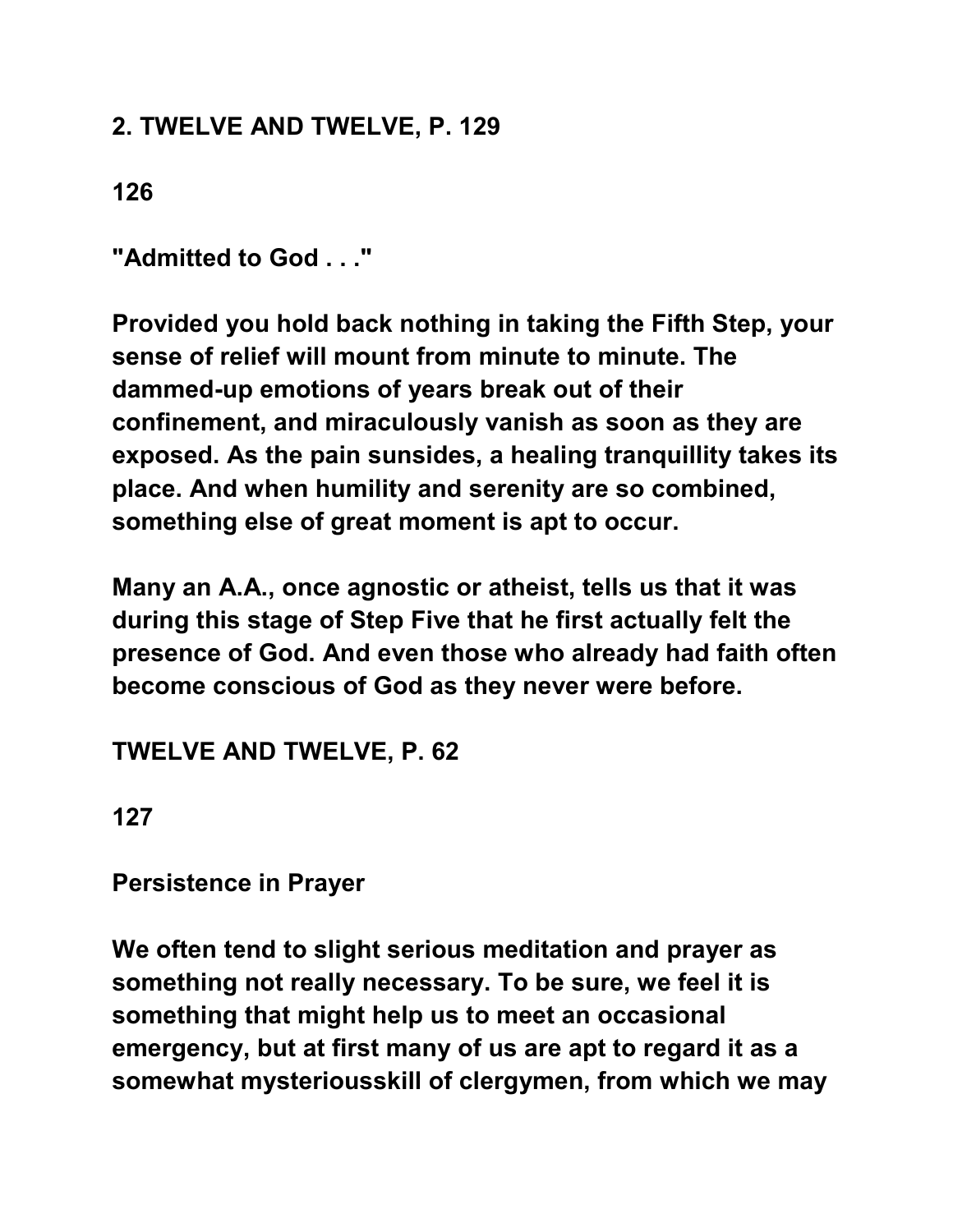**hope to get a secondhand benefit.** 

**<< << << >> >> >>** 

**In A.A. we have found that the actual good results of prayer are beyond question. They are matters of knowledge and experience. All those who have persisted have found strength not ordinarily their own. They have found wisdom beyond their usual capability. And they have increasingly found a peace of mind which can stand firm in the face of difficult circumstances.** 

**TWELVE AND TWELVE 1. P. 96 2. P. 104** 

**128** 

**Back to Work** 

**It is possible for us to use the alleged dishonesty of other people as a plausible excuse for not meeting our own obligations.** 

**Once, some prejudiced friends exhorted me never to go back to Wall Street. They were sure that the rampant materialism and double-dealing down there would stunt my spiritual growth. Because this sounded so high-minded, I continued to stay away from the only business that I knew.**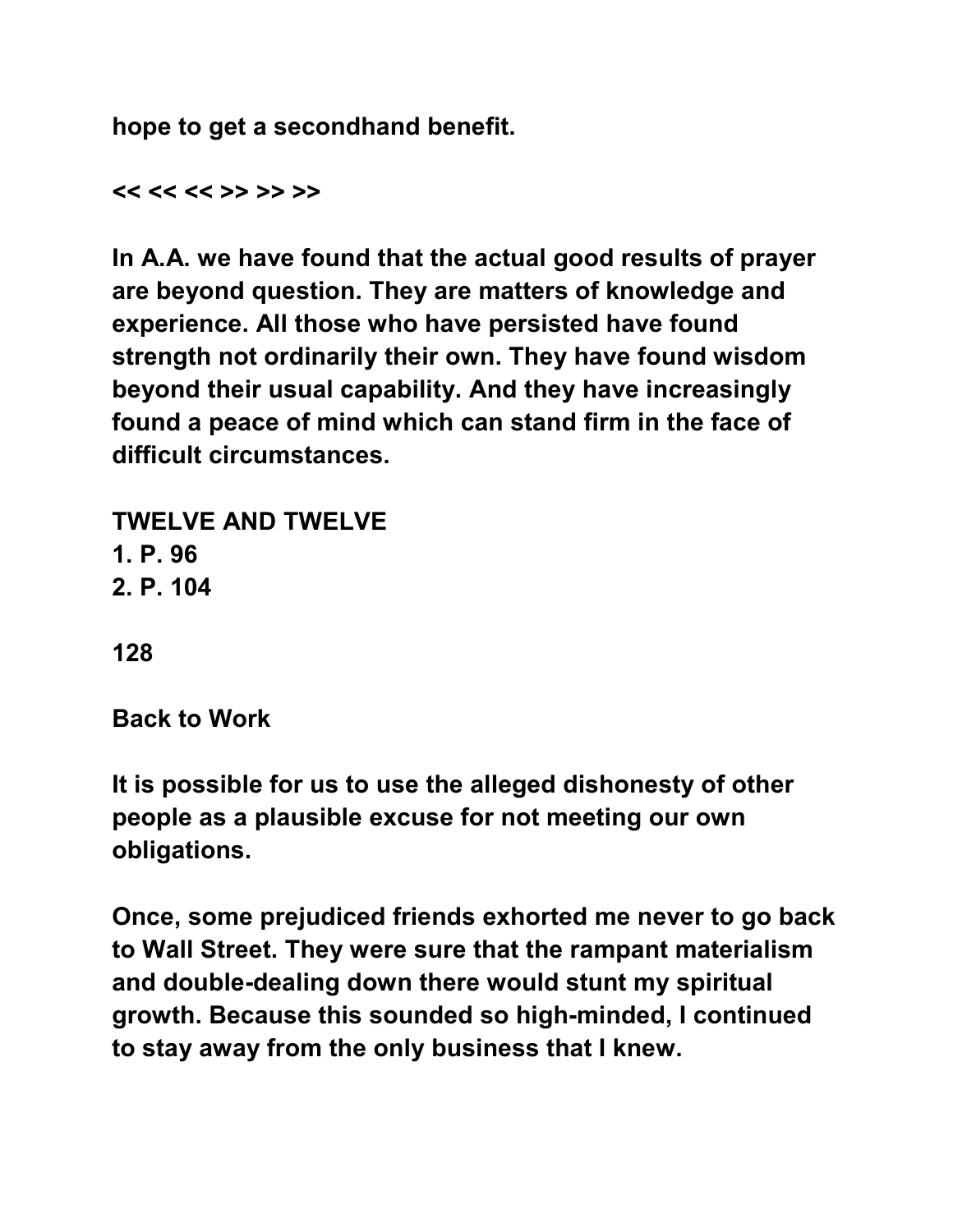**When, finally, my household went broke, I realized I hadn't been able to face the prospect of going back to work. So I returned to Wall Street, and I have ever since been glad that I did. I needed to rediscover that there are many fine people in New York's financial district. Then, too, I needed the experience of staying sober in the very surroundings where alcohol had cut me down.** 

**A Wall Street business trip to Akron, Ohio, first brought me face to face with Dr. Bob. So the birth of A.A. hinged on my effort to meet my bread-and-butter responsibilities.** 

**GRAPEVINE, AUGUST 1961** 

**129** 

**The Way of Strength** 

**We need not apologize to anyone for depending upon the Creator. We have good reason to disbelieve those who think spirituality is the way of weakness. For us, it is the way of strength.** 

**The verdict of the ages is that men of faith seldom lack courage. They trust their God. So we never apologize for our belief in Him. Instead, we try to let Him demonstrate, through us, what He can do.** 

**ALCOHOLICS ANONYMOUS, P. 68**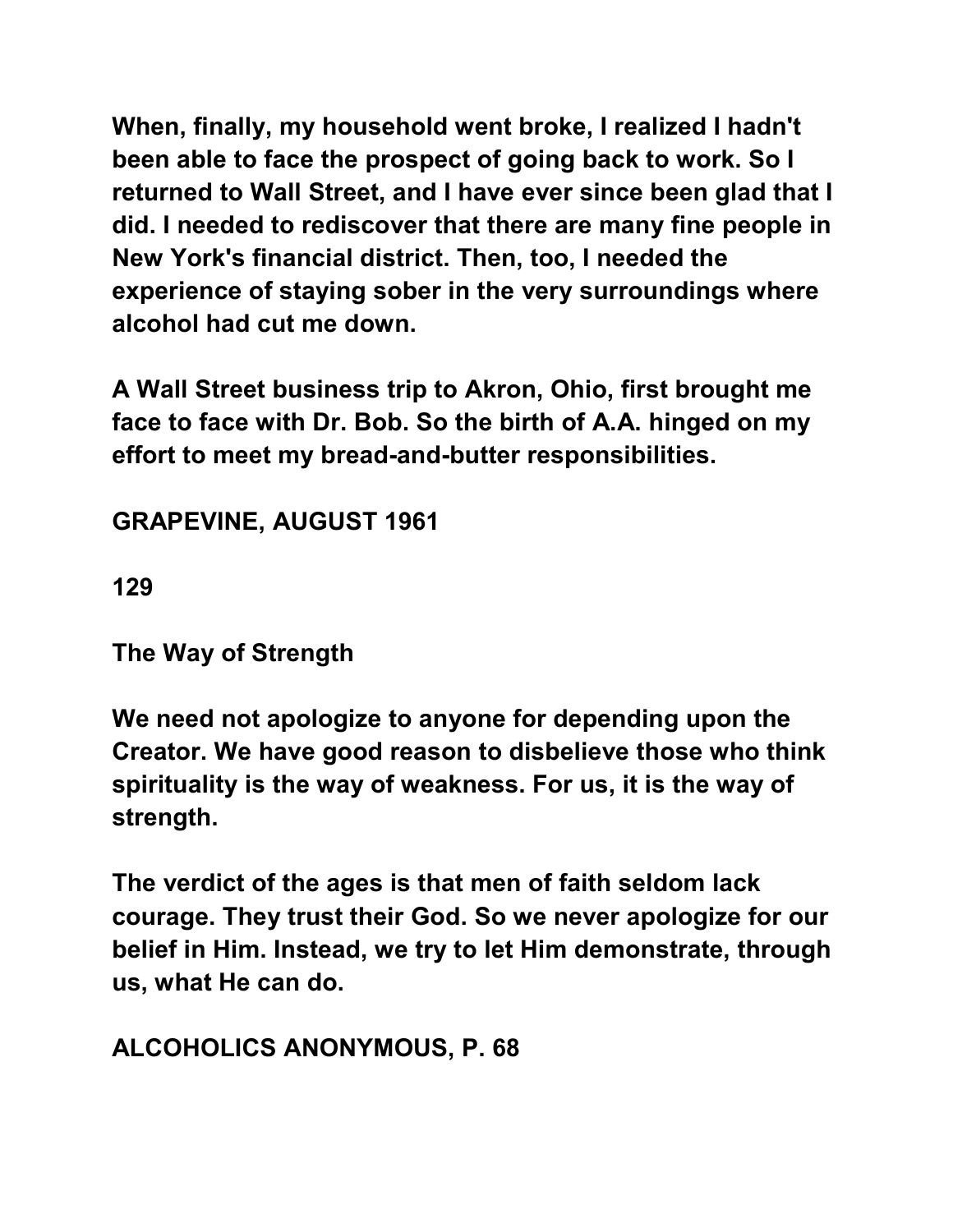#### **Our Problem Centers in the Mind**

**We know that while the alcoholic keeps away from drink, he usually reacts much like other men. We are equally positive that once he takes any alcohol whatever into his system, something happens, in both the bodily and mental sense, which makes it virtually impossible for him to stop. The experience of any alcoholic will abundantly confirm this.** 

**These observations would be academic and pointless if our friend never took the first drink, thereby setting the terrible cycle in motion. Therefore, the main problem of the alcoholic centers in his mind, rather than in his body.** 

# **ALCOHOLICS ANONYMOUS, PP. 22-23**

**131** 

#### **Obstacles in Our Path**

**We live in a world riddled with envy. To a greater or lesser degree, everybody is infected with it. From this defect we must surely get a warped yet definite satisfaction. Else why would we consume so much time wishing for what we have not, rather than working for it, or angrily looking for attributes we shall never have, instead of adjusting to the fact, and accepting it?**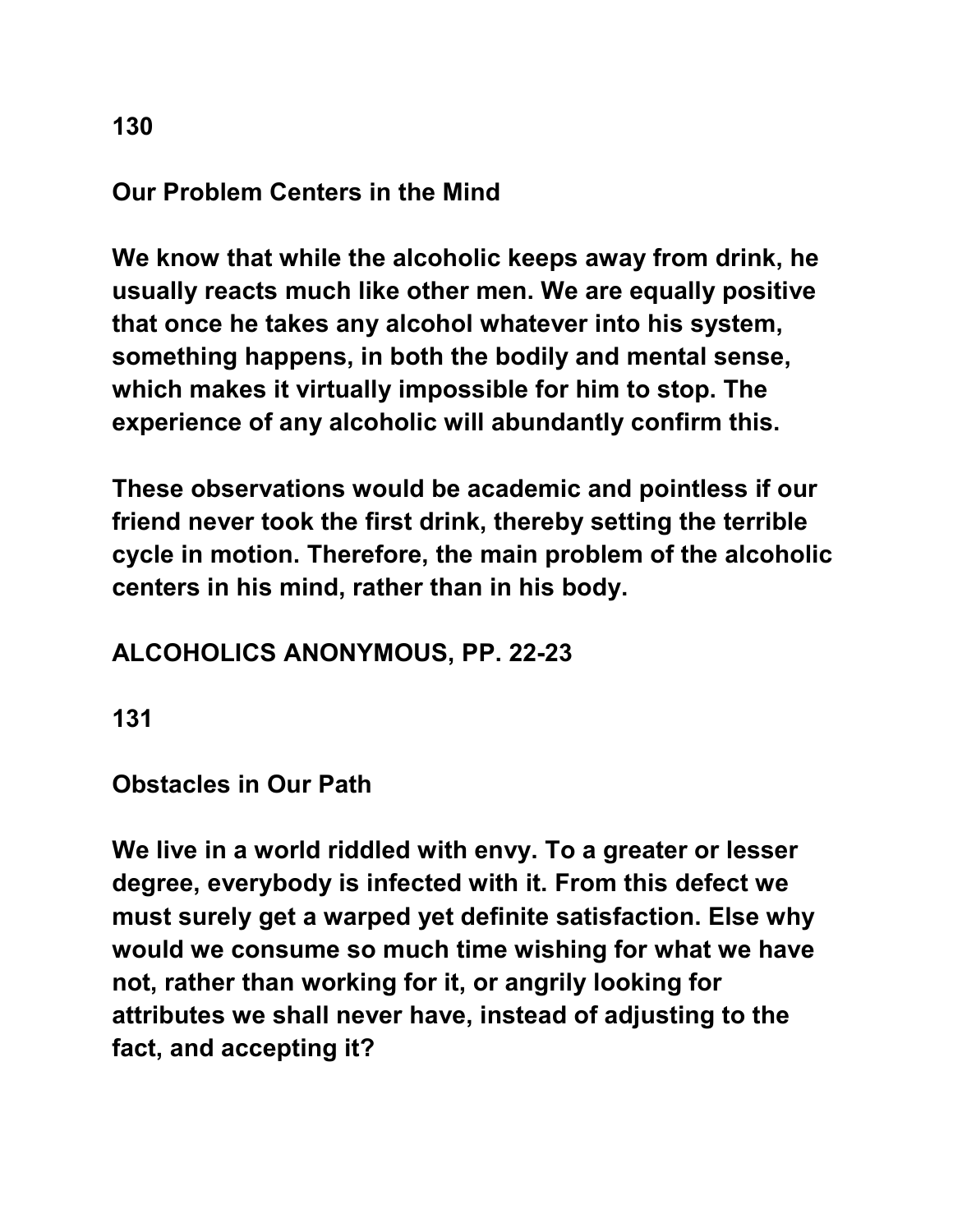**<< << << >> >> >>** 

**Each of us would like to live at peace with himself and with his fellows. We would like to be assured that the grace of God can do for us what we cannot do for ourselves.** 

**We have seen that character defects based upon shortsighted or unworthy desires are the obstacles that block our path toward these objectives. We now clearly see that we have been making unreasonable demands upon ourselves, upon others, and upon God.** 

**TWELVE AND TWELVE 1. P. 67 2. P. 76** 

**132** 

**Spot-Checking** 

**A spot-check inventory taken in the midst of disturbancescan be of very great help in quieting stormy emotions. Today's spot check finds its chief application to situations which arise in each day's march. The consideration of long-standing difficulties had better be postponed, when possible, to times deliberately set aside for that purpose.** 

**The quick inventory is aimed at our daily ups and downs, especially those where people or new events throw us off**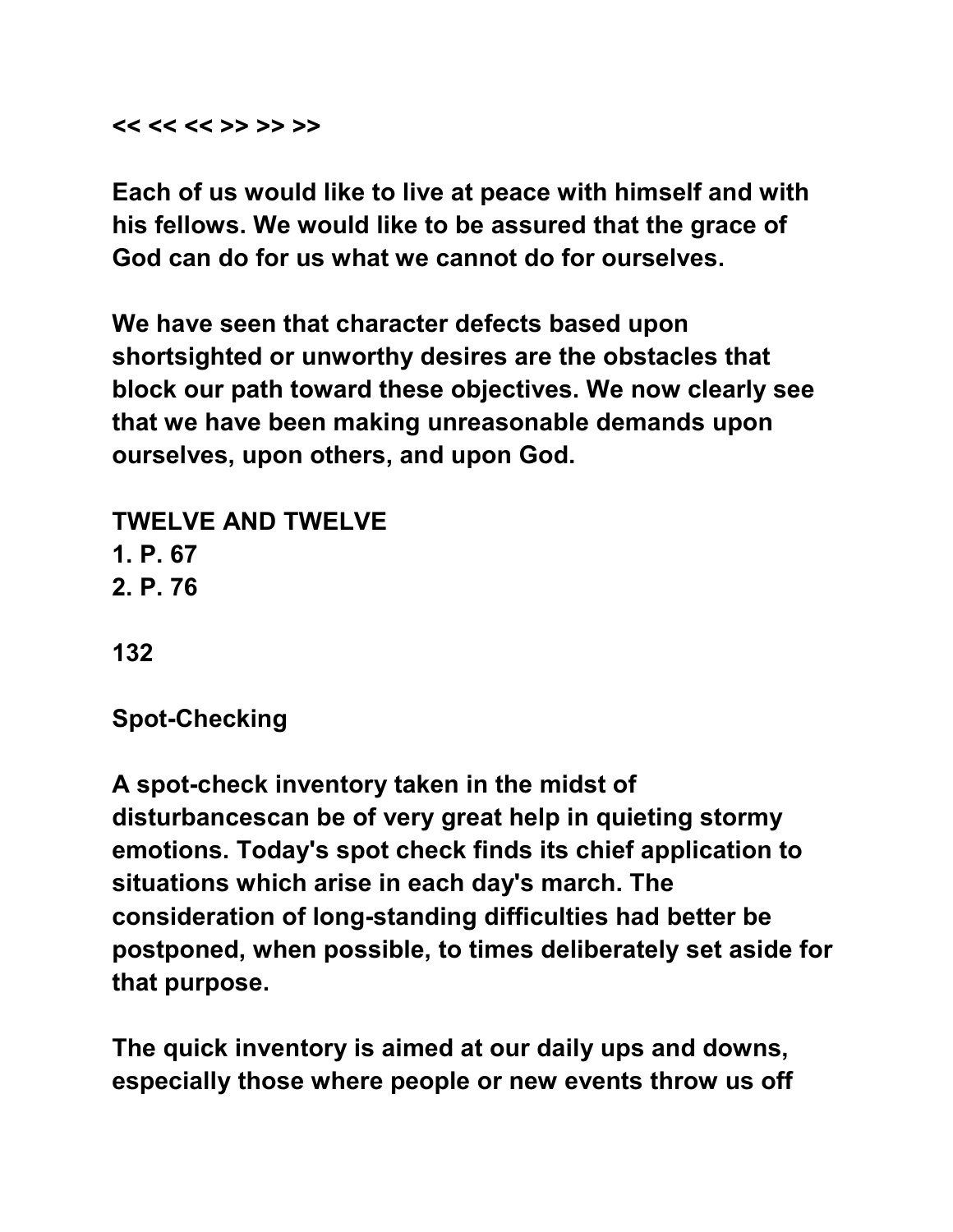**balance and tempt us to make mistakes.** 

# **TWELVE AND TWELVE PP. 90-91**

**133** 

**"Privileged People"** 

**I saw that I had been living too much alone, too much aloof from my fellows, and too deaf to that voice within. Instead of seeing myself as a simple agent bearing the message of experience, I had thought of myself as a founder of A.A.** 

**How much better it would have been had I felt gratitude rather than self-satisfaction -- gratitude that I had once suffered the pains of alcoholism, gratitude that a miracle of recovery had been worked upon me from above, gratitude for the privilege of serving my fellow alcoholics, and gratitude for those fraternal ties which bound me ever closer to them in a comradeship such as few societies of men have ever known.** 

**Truly did a clergyman say to me, "Your misfortune has become your good fortune. You A.A.'s are a privileged people."** 

**GRAPEVINE, JULY 1946** 

**134**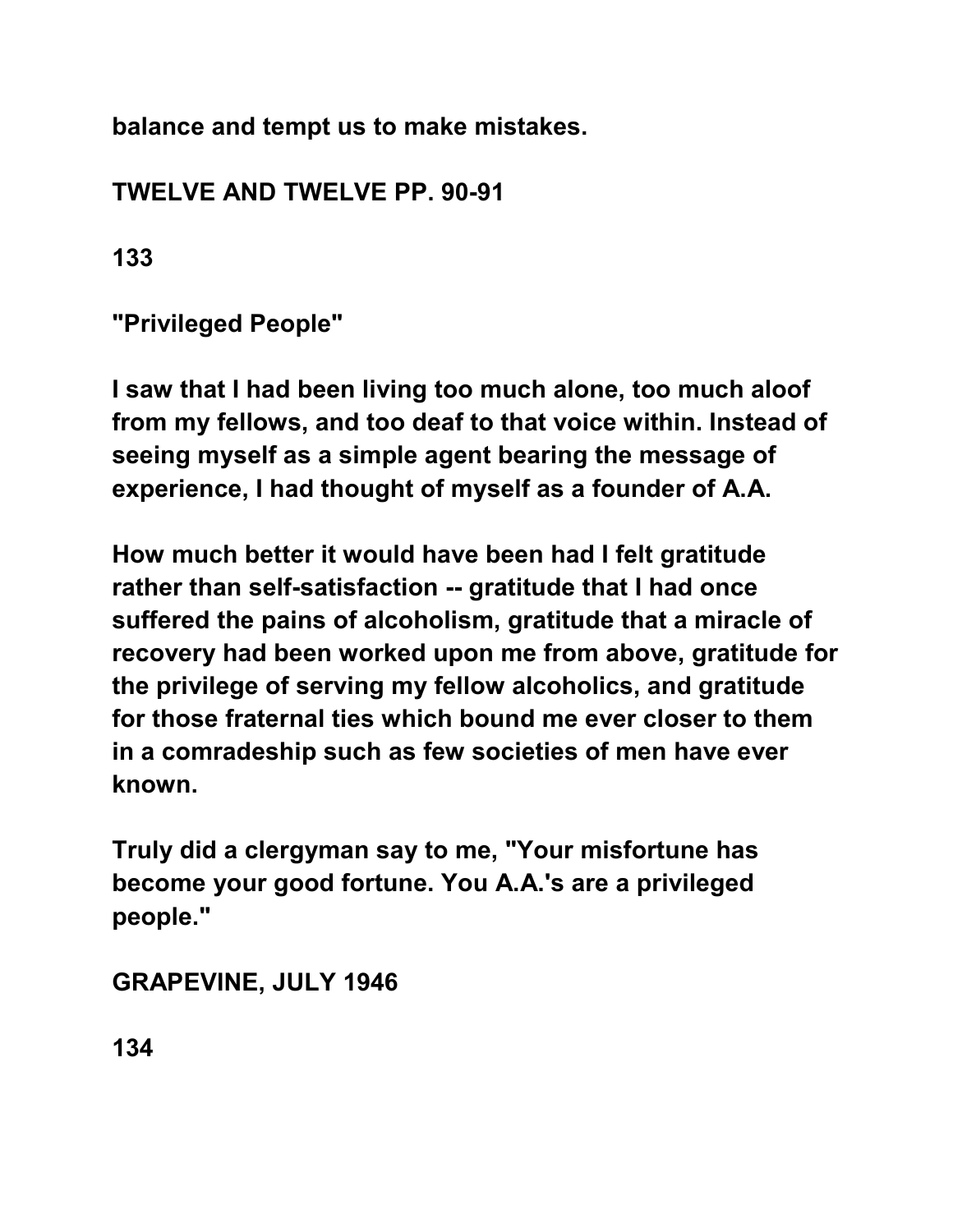**The Individual's Rights** 

**We believe there isn't a fellowship on earth which devotes more care to its individual members; surely there is none which more jealously guards the individual's right to think, talk, and act as he wishes. No A.A. can compel another to do anything; nobody can be punished or expelled.** 

**Our Twelve Steps to recovery are suggestions; the Twelve Traditions which guarantee A.A.'s unity contain not a single "Don't." They repeatedly say, "We ought..." but never "You must!"** 

**<< << << >> >> >>** 

**"Though it is traditional that our Fellowship may not coerce anyone, let us not suppose even for an instant that we are not under constraint. Indeed, we are under enormous coercion -- the kind that comes in bottles. Our formertyrant, King Alcohol, always stands ready again to clutch us to him.** 

**"Therefore, freedom from alcohol is the great `must' that has to be achieved, else we go mad or die."** 

**1. TWELVE AND TWELVE, P. 129 2. LETTER, 1966** 

**135** 

**Victory in Defeat**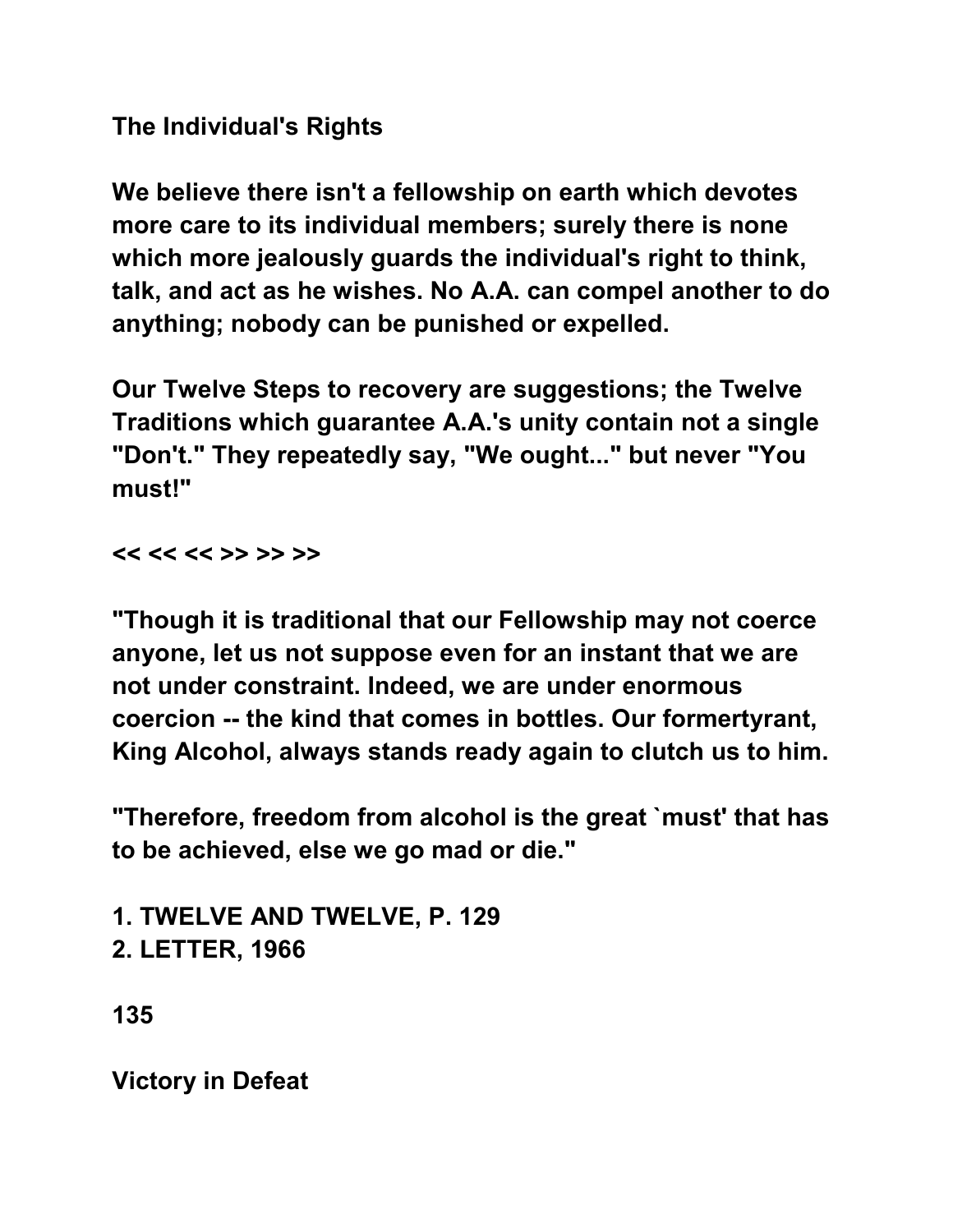**Convinced I never could belong, and vowing I'd never settle for any second-rate status, I felt I simply had to dominate in everything I chose to do: work or play. As this attractive formula for the good life began to succeed, according to my then specifications of success, I became deliriously happy.** 

**But when an undertaking occasionally did fail, I was filled with resentment and depression that could be cured only by the next triumph. Very early, therfore, I came to value everything in terms of victory or defeat -- "all or nothing." The only satisfaction I knew was to win.** 

**<< << << >> >> >>** 

**Only through utter defeat are we able to take our first steps toward liberation and strength. Our admissions of personal powerlessness finally turn out to be firm bedrock upon which happy and purposeful lives may be built.** 

**1. GRAPEVINE, JANUARY 1962 2. TWELVE AND TWELVE, P. 21** 

**136** 

**Giving Up Defects** 

**Looking at those defects we are unwilling to give up, we ought to erase the hard and fast lines that we have drawn. Perhaps in some cases we shall say, "This I cannot give up**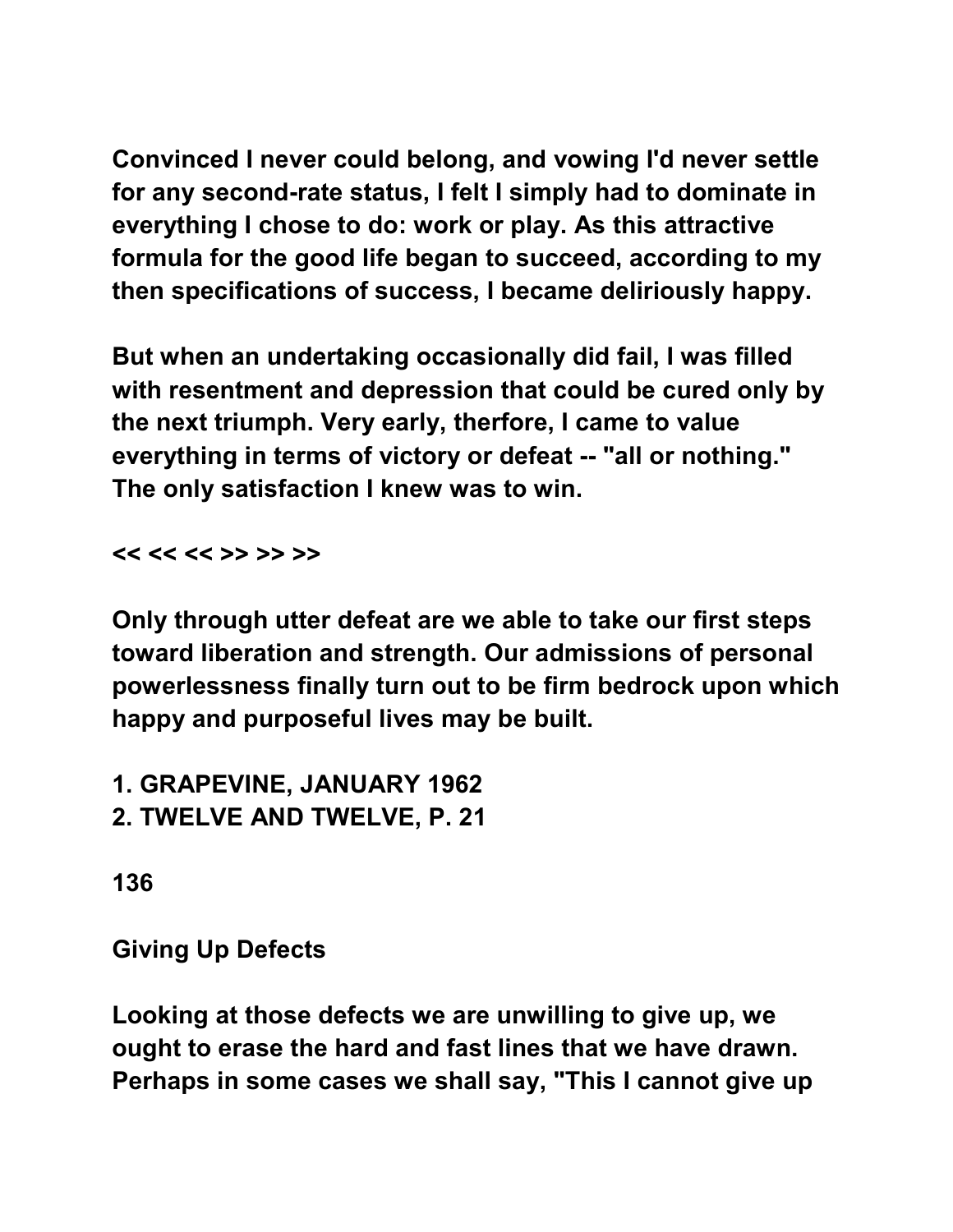**yet...." But we should not say to ourselves, "This O will never give up!"** 

**The moment we say, "No, never!" our minds close against the grace of God. Such rebellion my be fatal. Instead, we should abandon limited objectives and begin to move towards God's will for us.** 

### **TWELVE AND TWELVE, PP. 68-69**

**137** 

**Beyond Agnosticism** 

**We of agnostic temperament found that as soon as we were able to lay aside prejudice and express even a willingness to believe in a Power greater than ourselves, we commenced to get results, even though it was impossible for any of us to fully define or comprehend that Power, which is God.** 

**<< << << >> >> >>** 

**"Many people soberly assure me that man has no better place in the universe than that of another competing organism, fighting its way through life only to perish the end. Hearing this, I feel that I still prefer to cling to the so-called illusion of religion, which in my own experience has meaningfully told me something very different."** 

# **1. ALCOHOLICS ANONYMOUS, P. 46**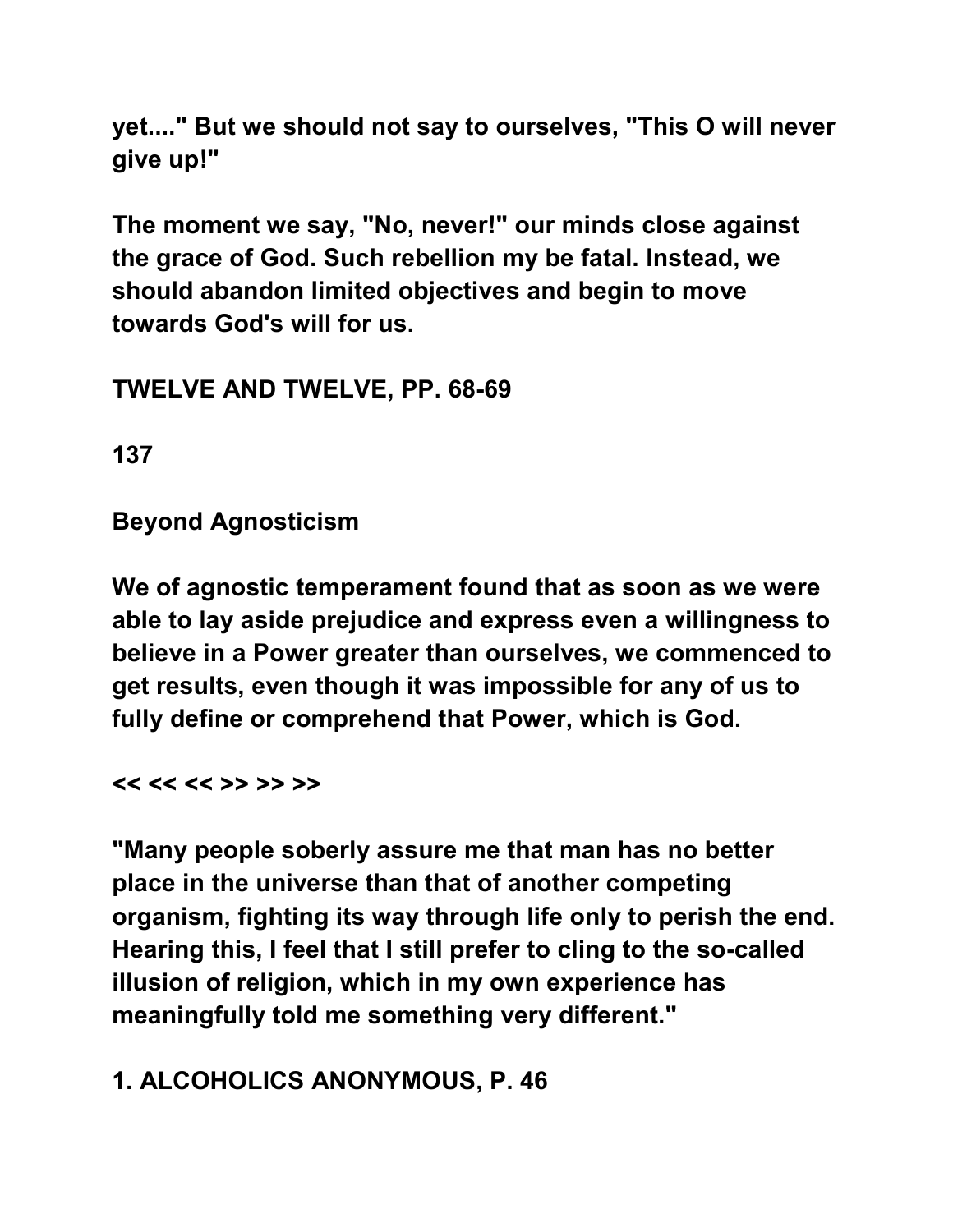#### **2. LETTER, 1946**

## **138**

**Two Roads for the Oldtimer** 

**The founders of many groups ultimately divide into two classes known in A.A. slang as "elder statesmen" and "bleeding deacons."** 

**The elder statesmen sees the wisdom of the group's decision to run itself and holds no resentment over his reduced status. His judgment, fortified by considerable experience, is sound; he is willing to sit quietly on the side lines patiently awaiting developments.** 

**The bleeding deacon is just as surely convinced that the group cannot get along without him. He constantly connives for re-election to office and continues to be consumed with self-pity. Nearly every oldtimer in our Society has gone through this process in some degree. Happily, most of them survive and live to become elder statesmen. They become the real and permanent leadership of A.A.** 

**TWELVE AND TWELVE, P. 135** 

**139** 

**Basis of All Humility**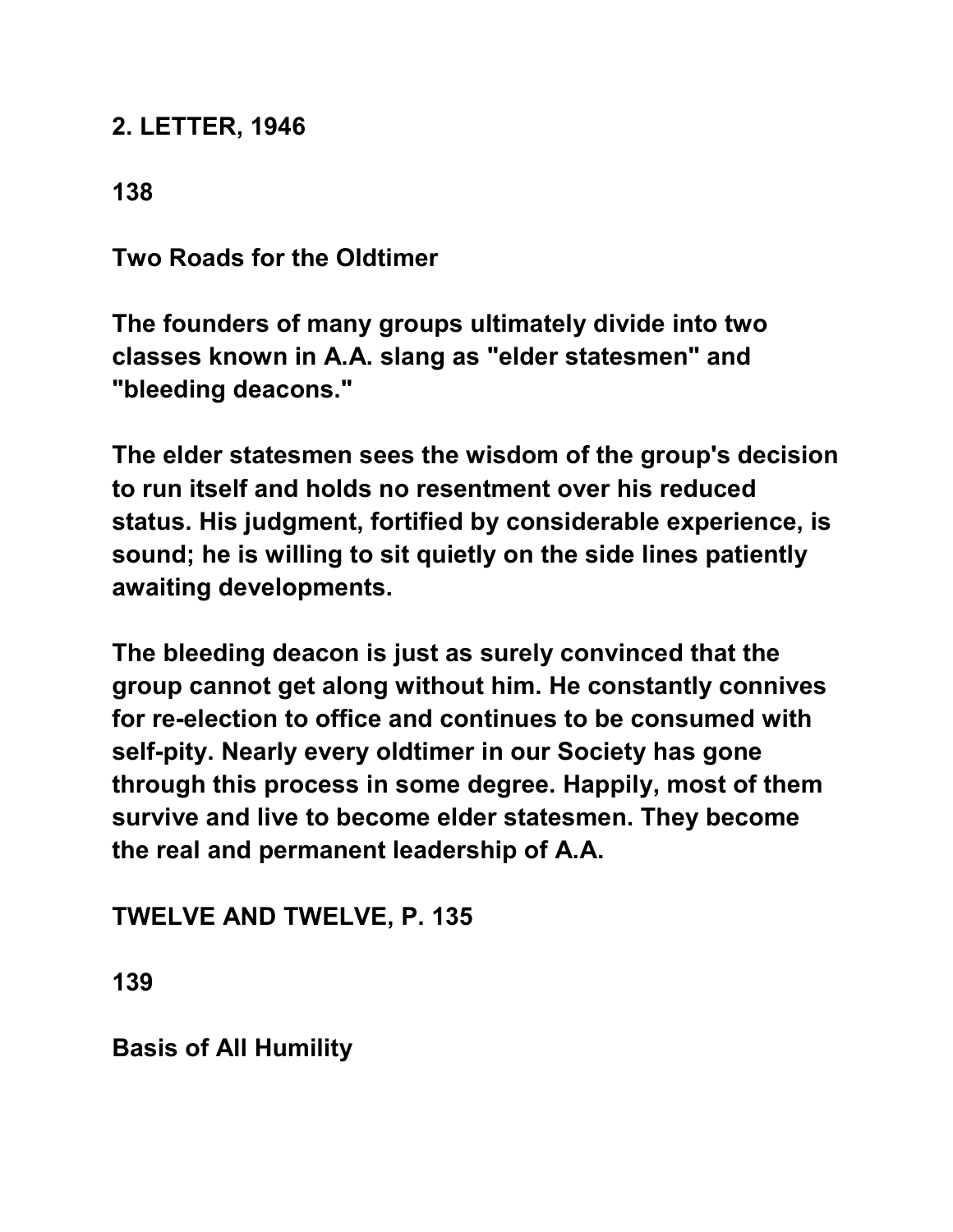**For just so long as we were convinced that we could live exclusively by our own individual strength and intelligence, for just that long was a working faith in a Higher Power impossible.** 

**This was true even when we believed that God existed. We could actually have earnest religious beliefs which remained barren because we were still trying to play God ourselves. As long as we placed self-reliance first, a genuine reliance upon a Higher Power was out of the question.** 

**That basic ingredient of all humility, a desire to seek and do God's will, was missing.** 

**TWELVE AND TWELVE, P. 72** 

**140** 

**Defects and Repairs** 

**More than most people, the alcoholic leads a double life. He is very much the actor. To the outer world he presents his stage character. This is the one he likes his fellows to see. He wants to enjoy a certain reputation, but knows in his heart he doesn't deserve it.** 

**<< << << >> >> >>** 

**Guilt is really the reserve side of the coin of pride. Guilt aims at self-destruction, and pride aims at the destruction of**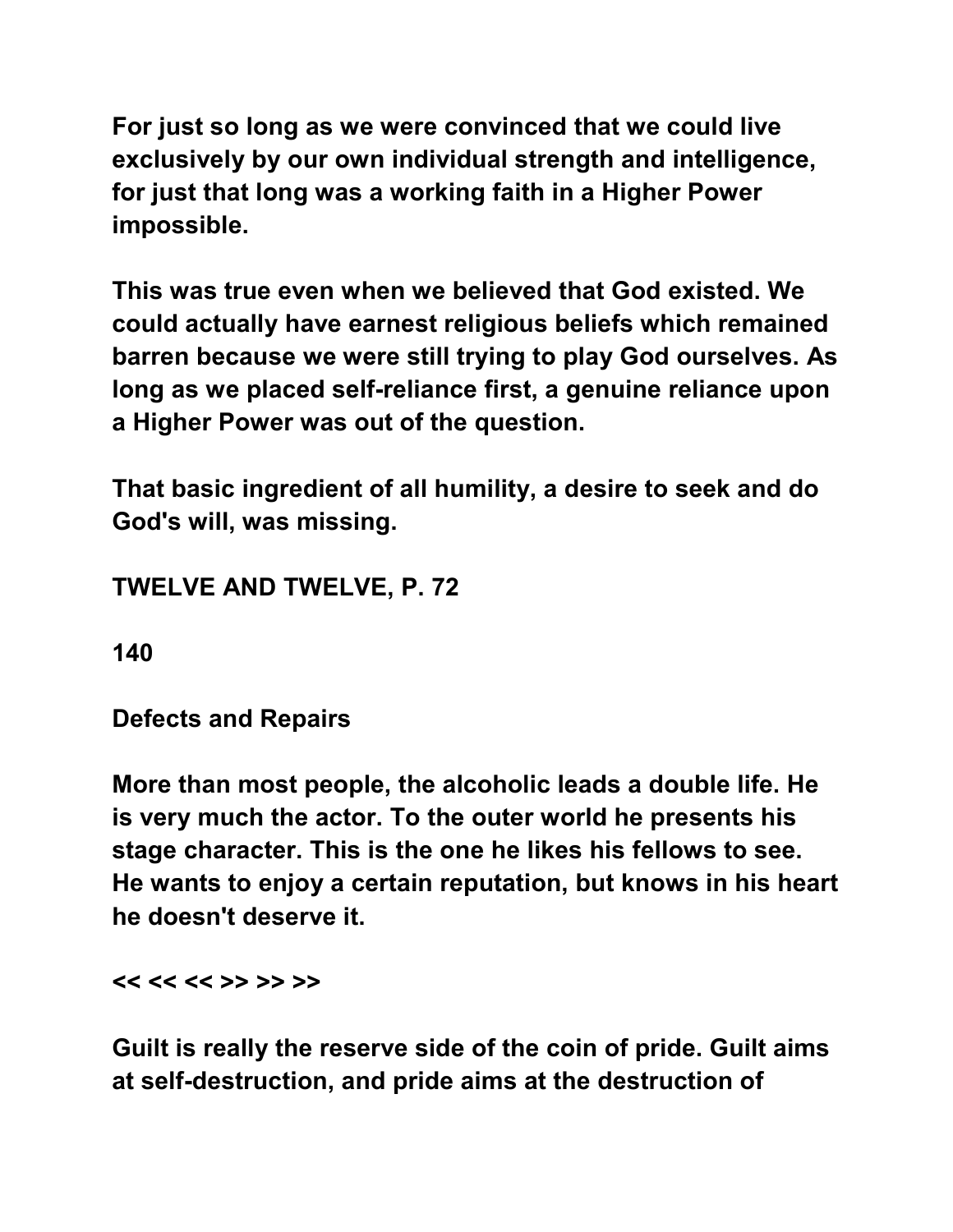**others.** 

**<< << << >> >> >>** 

**"The moral inventory is a cool examination of the damages that occurred to us during life and a sincere effort to look at them in a true perspective. This has the effect of taking the ground glass out of us, the emotional substance that still cuts and inhibits."** 

**1. ALCOHOLICS ANONYMOUS, P. 73 2. GRAPEVINE, JUNE 1961 3. LETTER, 1957**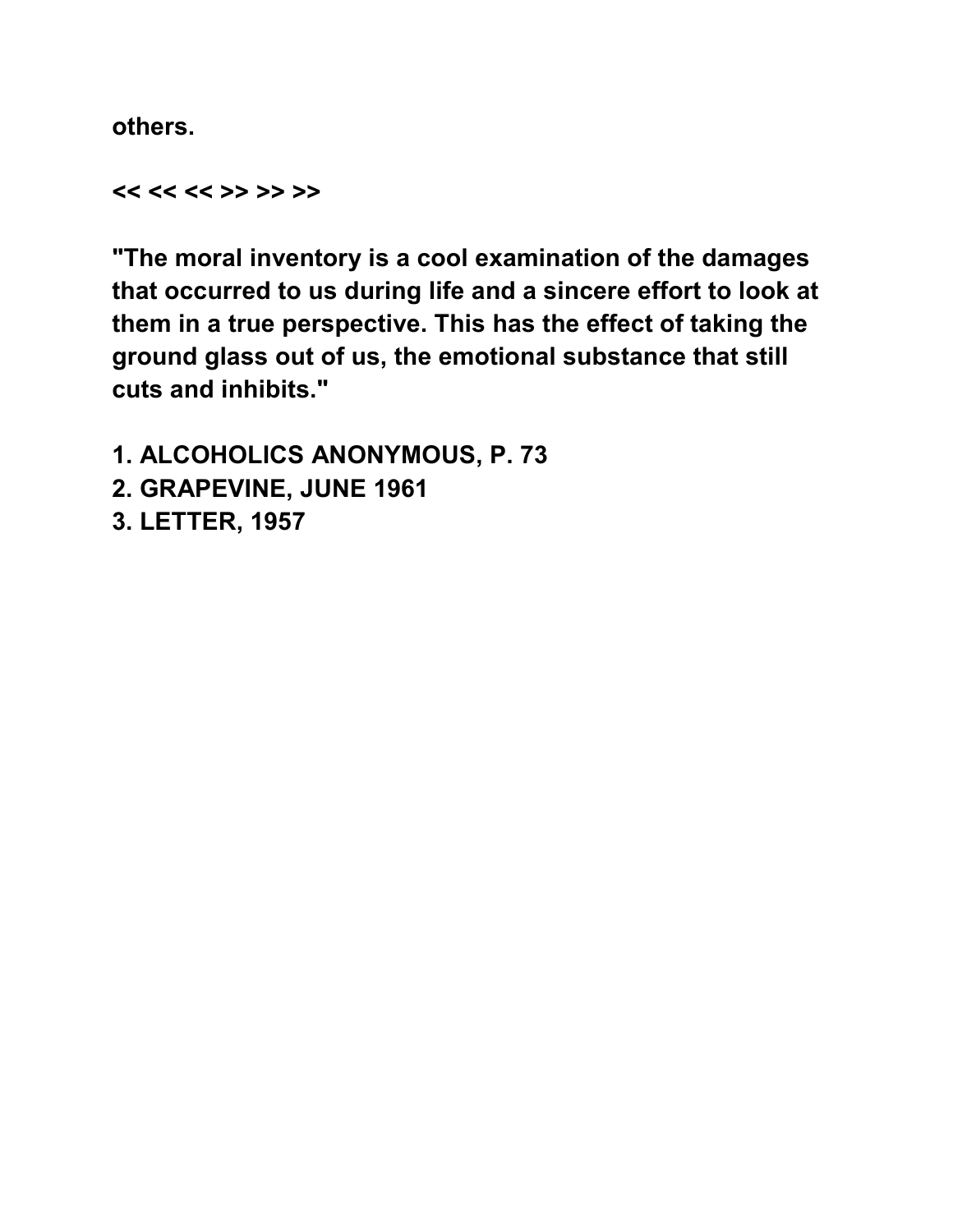## **"Restore Us to Sanity"**

**Few indeed are the practicing alcoholics who have any idea how irrational they are, or, seeing their irrationality, can bear to face it. For example, some will be willing to term themselves "problem drinkers," but cannot endure the suggestion that they are in fact mentally ill.** 

**They are abettet in this blindness by a world which does not understand the difference between sane drinking and alcoholism. "Sanity" is defined as "soundness of mind". Yet no alcoholic, soberly analyzing his destructive behavior, whether the destruction fell on the dining-room furniture or his own moral fiber, can claim "soundness of mind" for himself.** 

#### **TWELVE AND TWELVE, PP. 32-33**

**142** 

#### **God-Given Instincts**

**Creation gave us instincts for a purpose. Without them we wouldn't be complete human beings. If men and women didn't exert themselves to be secure in their persons, made no effort to harvest food or construct shelter, there would be no survival. If they didn't reproduce, the earth wouldn't be**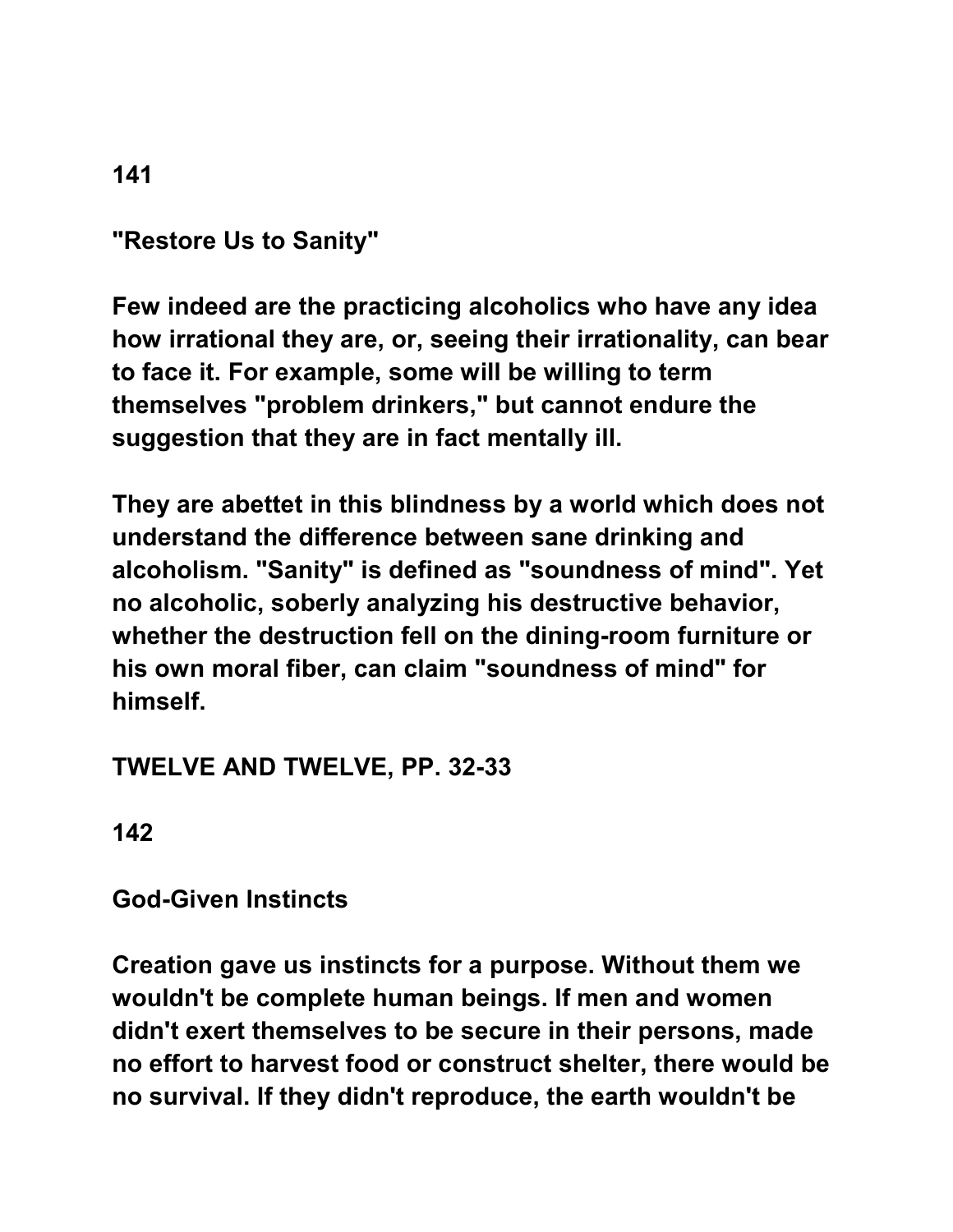**populated. If there were no social instinct, there would be no society.** 

**Yet these instincts, so necessary for our existence, often far exceed their proper functions. Powerfully, blindly, many times subtly, they drive us, dominate us, and insist upon ruling our lives.** 

**<< << << >> >> >>** 

**We tried to shape a sane ideal for our future sex life. We subjected each relation to this test: Was it selfish or not? We asked God to mold our ideals and help us to live up to them. We remembered always that our sex powers were God-given and therefore good, neither to be used lightly or selfishly nor to be despised and loathed.** 

**1. TWELVE AND TWELVE, P. 42 1. ALCOHOLICS ANONYMOUS, P. 69** 

**143** 

**A.A.'s School of Life** 

**Within A.A., I suppose, we shall always quarrel a good bit. Mostly, I think, about how to do the greatest good for the greatest number of drunks. We shall have our childish spats and snits over small questions of money management and who is going to run our groups for the next six months. Any bunch of growing children (and that is what we are) would**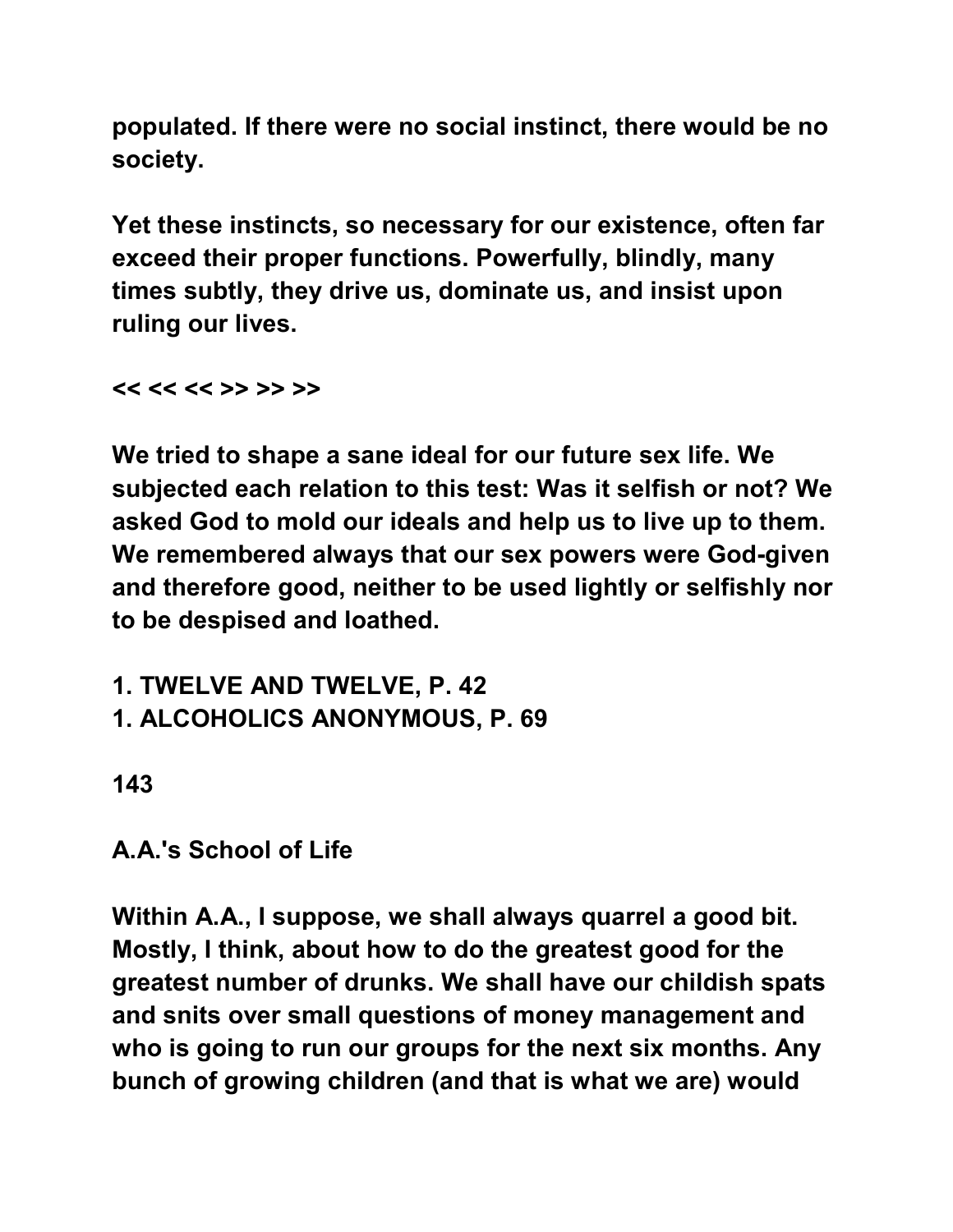**hardly be in character if they did less.** 

**These are the growing pains of infancy, and we actually thrive on them. Surmounting such problems, in A.A.'s rather rugged school of life, is a healthy exercise.** 

**A.A. COMES OF AGE, P. 233** 

**144** 

**Blind Trust?** 

**"Most surely, there can be no trust where there is no love, nor can be real love where distrust holds malign sway.** 

**"But does trust require that we be blind to other people's motives or, indeed, to our own? Not at all; this would be folly. Most certainly, we should assess the capacity for harm as well as the capability for good in every person that we would trust. Such a private inventory can reveal the degree of confidence we should extend in any given situation.**

**"However, this inventory needs to be taken in a spirit of understanding and love. Nothing can so much bias our judgment as the negative emotions of suspicion, jealousy, or anger.** 

**"Having vested our confidence in another person, we ought to let him know of our full support. Because of this, more often than not he will respond magnificently, and far beyond**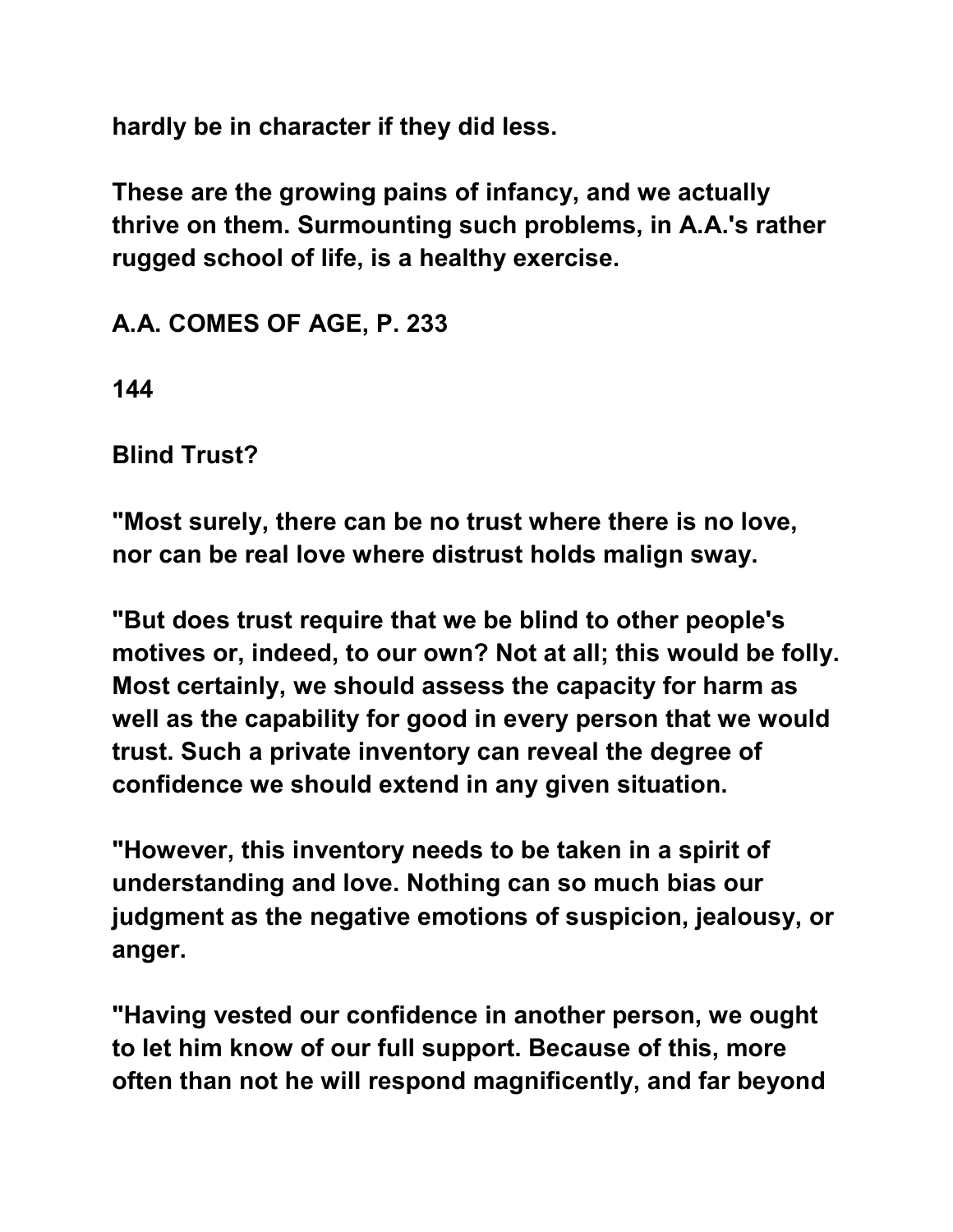**our first expectations."** 

**LETTER, 1966** 

**145** 

**To Take Responsibility** 

**Learning how to live in the greatest peace, partnership, and brotherhood with all men and women, of whatever description, is a moving and fascinating adventure.**

**But every A.A. has found that he can make little headway in this new adventure of living until he first backtracks and really makes an accurate and unsparingsurvey of the human wreckage he has left in his wake.** 

**<< << << >> >> >>** 

**The readiness to take the full consequences of our past acts, and to take responsibility for the well-being of others at the same time, is the very spirit of Step Nine.** 

**TWELVE AND TWELVE 1. P. 77 2. P. 87 146** 

**"Do as I Do . . ."**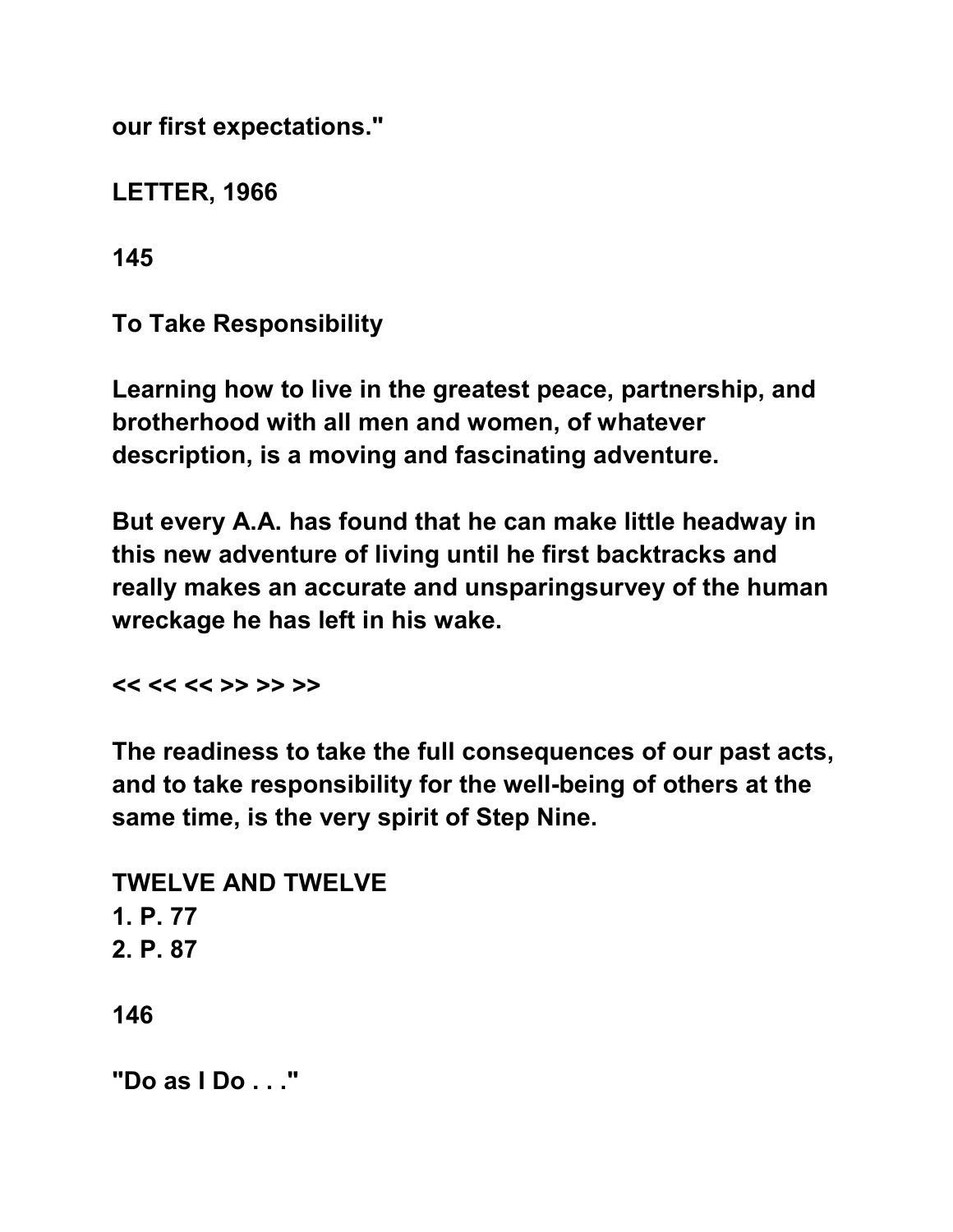**Perhaps more often than we think, we make no contact at depth with alcoholics who are suffering the dilemma of no faith.** 

**Certainly none are more sensitive to spiritual cocksureness, pride, and aggression than they are. I'm sure this is something we too often forget.** 

**In A.A.'s first years, I all but ruined the whole undertaking with this sort of unconscious arrogance. God as I understood Him had to be for everybody. Sometimes my aggression was subtle and sometimes it was crude. But either way it was damaging -- perhaps fatally so -- to numbers of nonbelievers.** 

**Of course this sort of thing isn't confined to Twelfth Step work. It is very apt to leak out into our relations with everybody. Even now, I catch myself chanting that same old barrier-building refrain: "Do as I do, believe as I do -- or else!"** 

**GRAPEVINE, APRIL 1961** 

**147** 

**A.A. -- the Lodestar** 

**We can be grateful for every agency or method that tries to solve the problem of alcoholism -- whether of medicine,**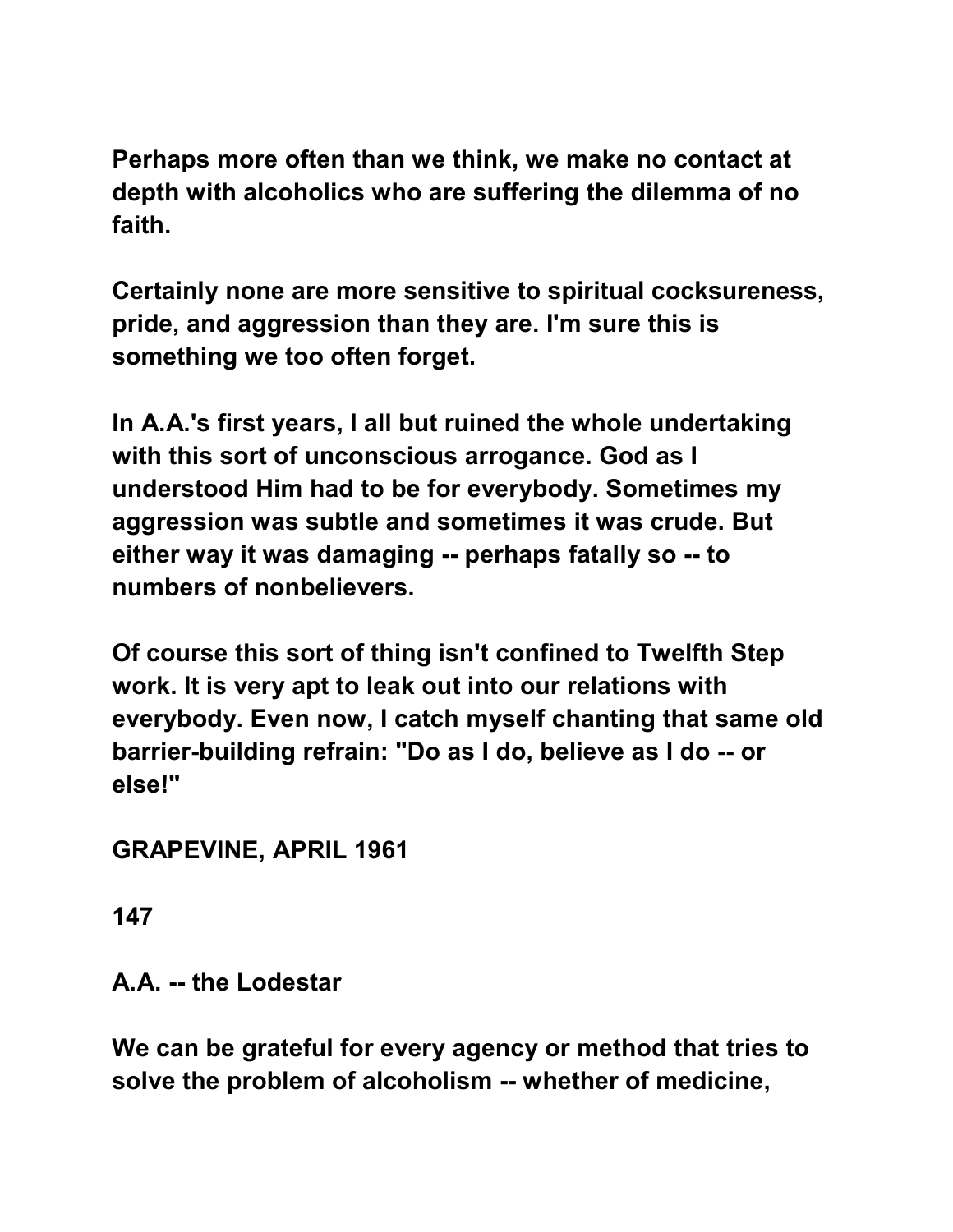**religion, education, or research. We can be open-minded toward all such efforts and we can be sympathetic when the ill-advised ones fail. We can remember that A.A. itself ran for years on "trial and error."** 

**As individuals, we can and should work with those that promise success -- even a little success.** 

**<< << << >> >> >>** 

**Every one of the pioneers in the total field of alcoholism will generously say that had it not been for the living proof of recovery in A.A., they could not have gone on. A.A. was the lodestar of hope and help that kept them at it.** 

**GRAPEVINE, MARCH 1958 3. LETTER, 1957** 

**148** 

**More than Comfort** 

**When I am feeling depressed, I repeat to myself statements such as these: "Pain is the touchstone of progress." . . . "Fear no evil." . . . "This, too, will pass." . . . "This experience can be turned to benefit."** 

**These fragments of prayer bring far more than mere comfort. They keep me on the track of right acceptance; they break up my compulsive themes of guilt, depression, rebellion, and**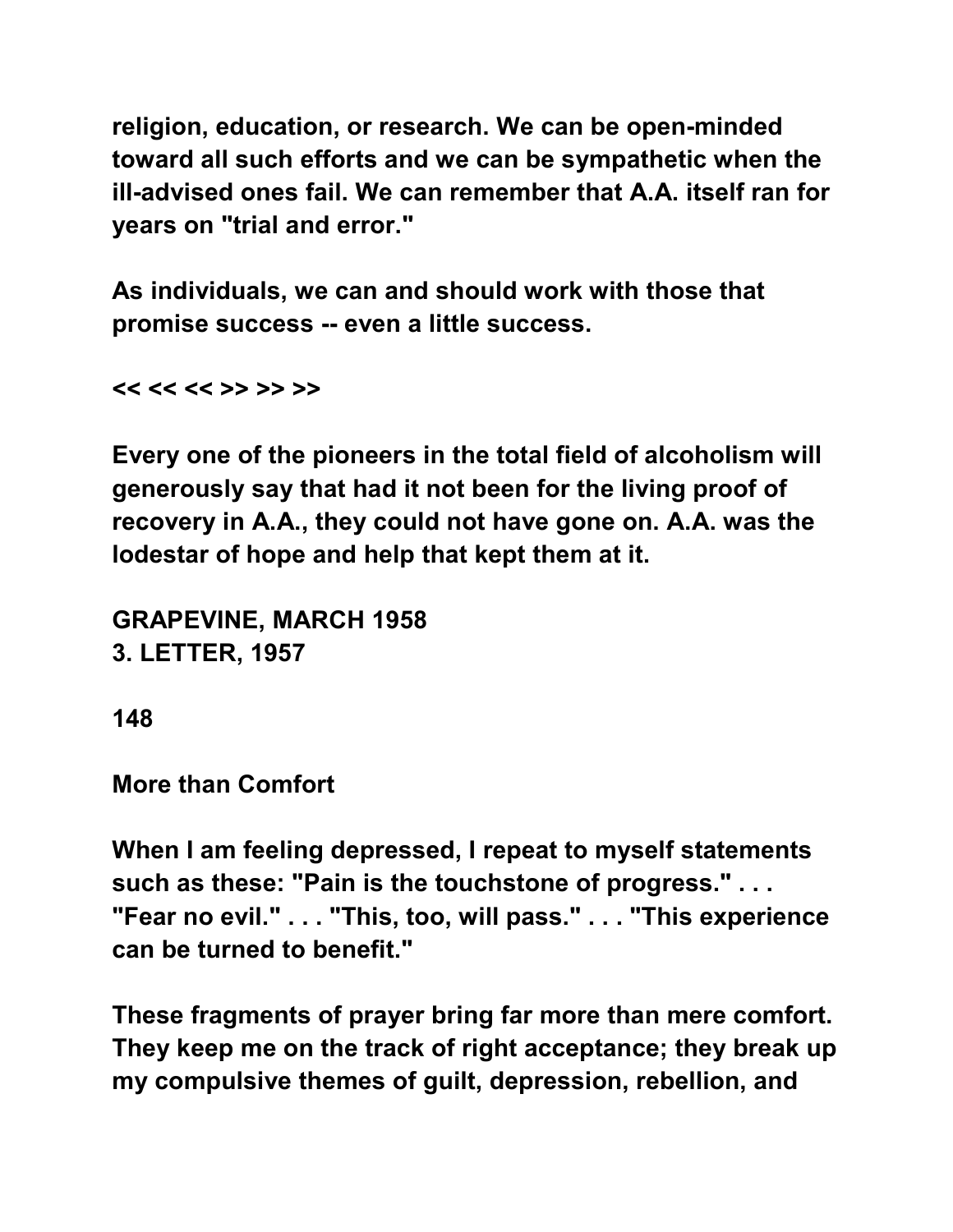**pride; and sometimes they endow me with the courage to change the things I can, and the wisdom to know the difference.** 

**GRAPEVINE, MARCH 1962** 

**149** 

**Guide to a Better Way** 

**Almost none of us liked the self-searching, the leveling of our pride, the confession of shortcomings which the Steps require. But we saw that the program really worked in others, and we had come to believe in the hopelessness of life as we had been living it.** 

**When, therefore, we were approached by those in whom the problem had been solved, there was nothing left for us but to pick up the simple kit of spiritual tools laid at our feet.** 

**<< << << >> >> >>** 

**Implicit throughout A.A.'s Traditions is the confession that our Fellowship has its sins. We admit that we have character defects as a society and that these defects threaten us continually. Our Traditions are a guide to better ways of working and living, and they are to group survival and harmony what A.A.'s Twelve Steps are to each member's sobriety and peace of mind.**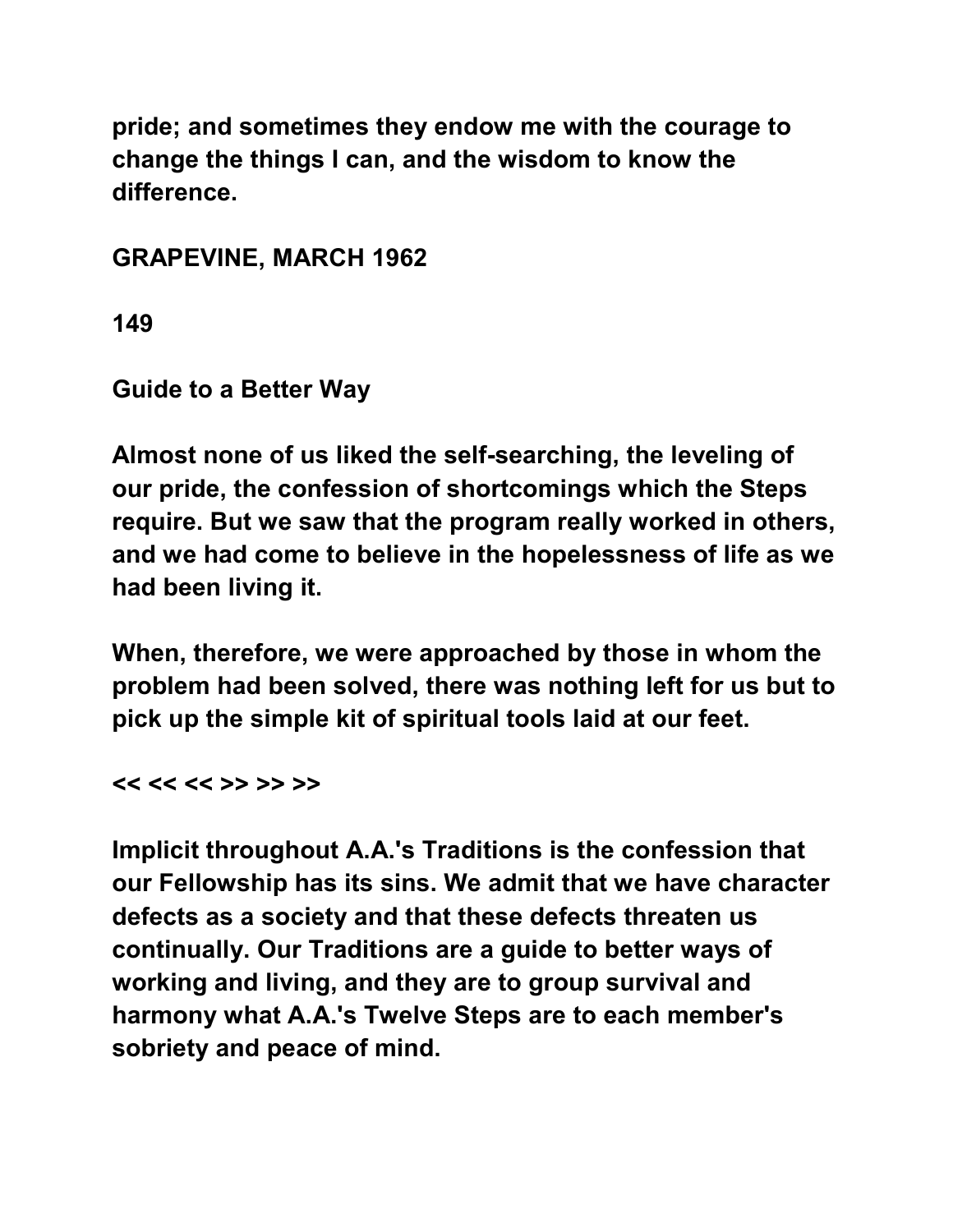## **1. ALCOHOLICS ANONYMOUS, P. 25 2. A.A. COMES OF AGE, P. 96**

**150** 

**No Boundaries** 

**Meditation is something which can always be further developed. It has no boundaries, of width or height or depth. Aided by such instruction and example as we can find, it is essentially an individual adventure, something which each one of us works out in his own way. But its object is always the same: to improve our conscious contact with God, with His grace, wisdom, and love.** 

**And let's always remember that meditation is in reality intensly practical. One of its first fruits is emotional balance. With it we can broaden and deepen the channel between ourselves and God as we understand Him.** 

#### **TWELVE AND TWELVE, PP. 101-102**

**151** 

**Start by Forgiving** 

**The moment we ponder a twisted or broken relationship with another person, our emotions go on the defensive. To escape looking at the wrongs we have done another, we resentfully focus on the wrong he has done us. Triumphantly**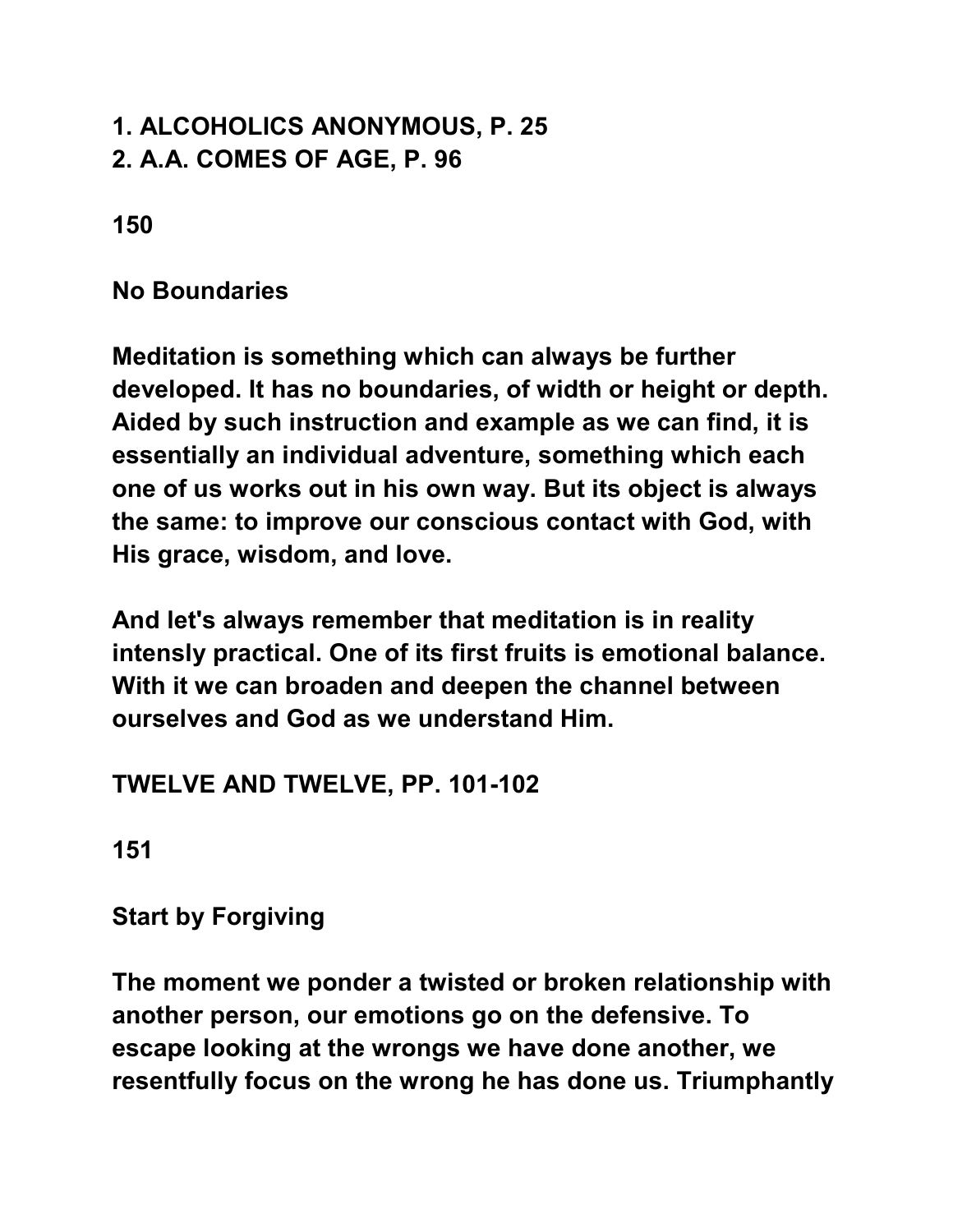**we seize upon his slightest misbehavior as the perfect excusefor minimizing or forgetting our own.** 

**Right here we need to fetch ourselves up sharply. Let's remember that alcoholics are not only ones bedeviled by sick emotions. In many instances we are really dealing with fellow sufferers, people whose woes we have increased.** 

**If we are about to ask forgiveness for ourselves, why shouldn't we start out by forgiving them, one and all?** 

**TWELVE AND TWELVE, P. 78** 

**152** 

**Miraculous Power** 

**Deep down in every man, woman, and child, is the fundamental idea of God. It may be obscured by calamity, by pomp, by worship of other things, but in some form or other it is there. For faith in a Power greater than ourselves, and miraculous demonstrations of that Power in human lives, are facts as old as man himself.** 

**<< << << >> >> >>** 

**"Faith may often be given through inspired teaching or a convincing personal example of its fruits. It may sometimes be had through reason. For instance, many clergymen believe that St. Thomas Auinas actually proved God's**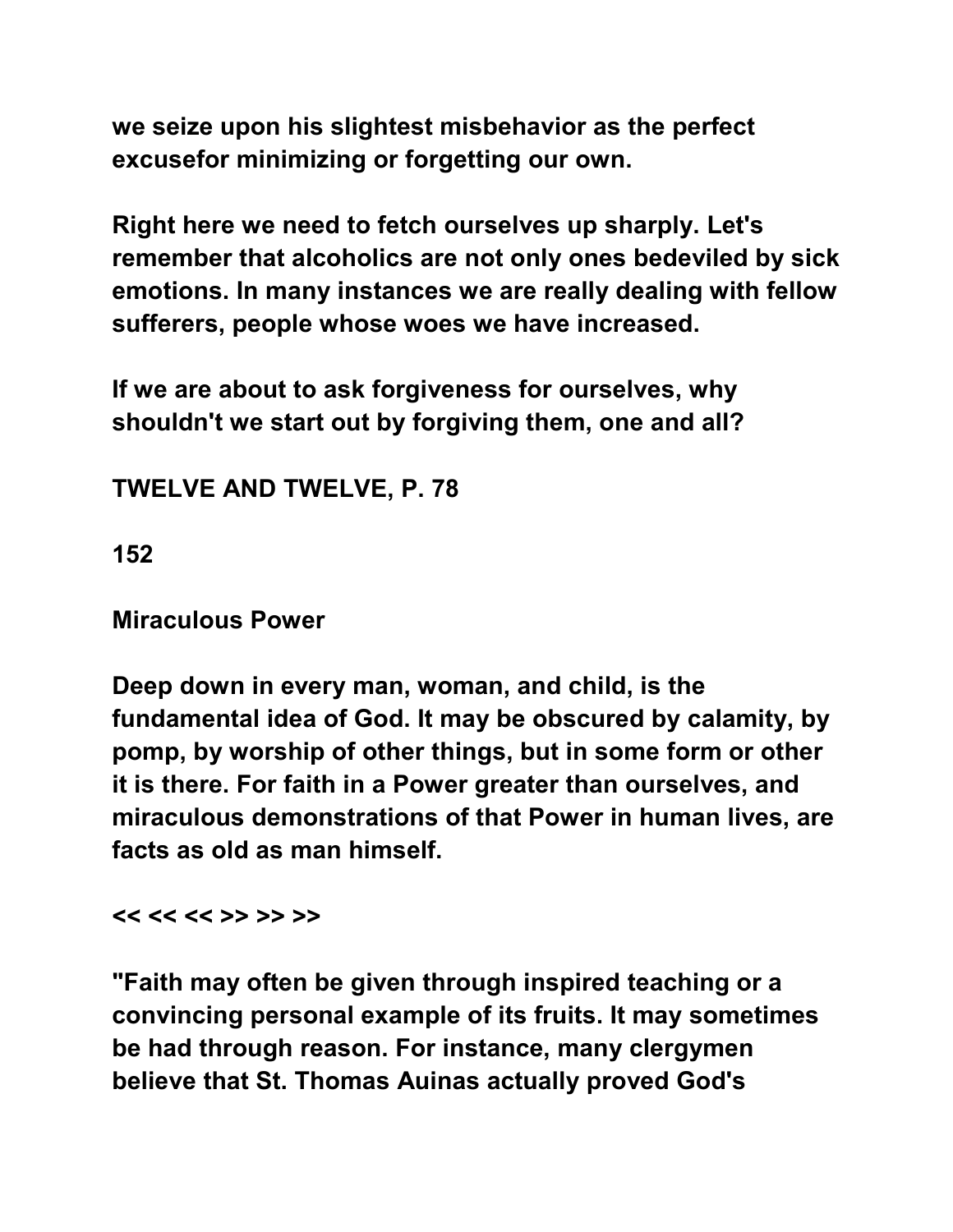**existence by sheer logic. But what can one do when all these channels fail? This was my own grievous dilemma.** 

**"It was only when I came fully to believe I was powerless over alcohol, only when I appealed to a God who just might exist, that I experienced a spiritual awakening. This freedomgiving experience came first, and then faith followed afterward -- a gift indeed!"** 

**1. ALCOHOLICS ANONYMOUS, P. 55 2. LETTER, 1966** 

**153** 

### **Without Anger**

**Suppose A.A. falls under sharp public attack or heavy ridicule, having little or no justification in fact. Our best defense in these situations would be no defense whatever - namely, complete silence at the public level. If in good humor we let unreasonable critics alone, they are apt to subside the more quickly. If their attacks persist and it is plain that they are misinformed, it may be wise to communicate with them privately in a temperate and informative way.** 

**If, however, a given criticism of A.A. is partly or wholly justified, it may be well to acknowledge this privately to the critics, together with our thanks.** 

**But under no conditions should we exhibit anger or any**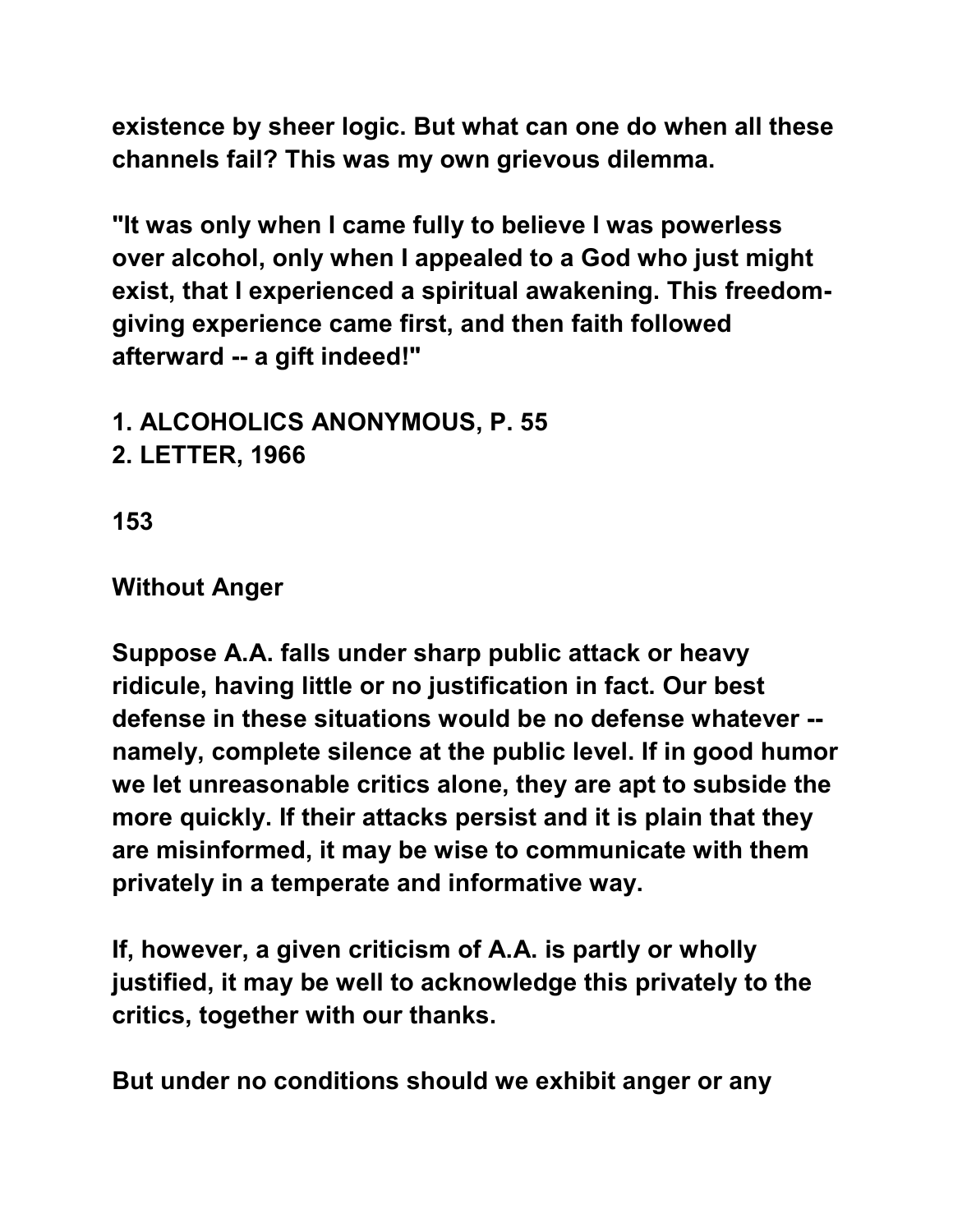**punitive intent.** 

**<< << << >> >> >>** 

**What we must recognize is that we exult in some of our defects. Self-righteous anger can be very enjoyable. In a perverse way we can actuallytake satisfaction from the fact that many people annoy us; it brings a comfortable feeling of superiority.** 

**1. TWELVE CONCEPTS, P. 74 2. TWELVE AND TWELVE, P. 66-67** 

**154** 

**Relapses -- and the Group** 

**An early fear was that of slips or relapses. At first nearly every alcoholic we approached began to slip, if indeed he sobered up at all. Others would stay dry six months or maybe a year and then take a skid. This was always a genuine catastrophe. We would all look at each other and say, "Who next?"** 

**Today, though slips are a very serious difficulty, as a group we take them in stride. Fear has evaporated. Alcohol always threatens the individual, but we know that it cannot destroy the common welfare.** 

**<< << << >> >> >>**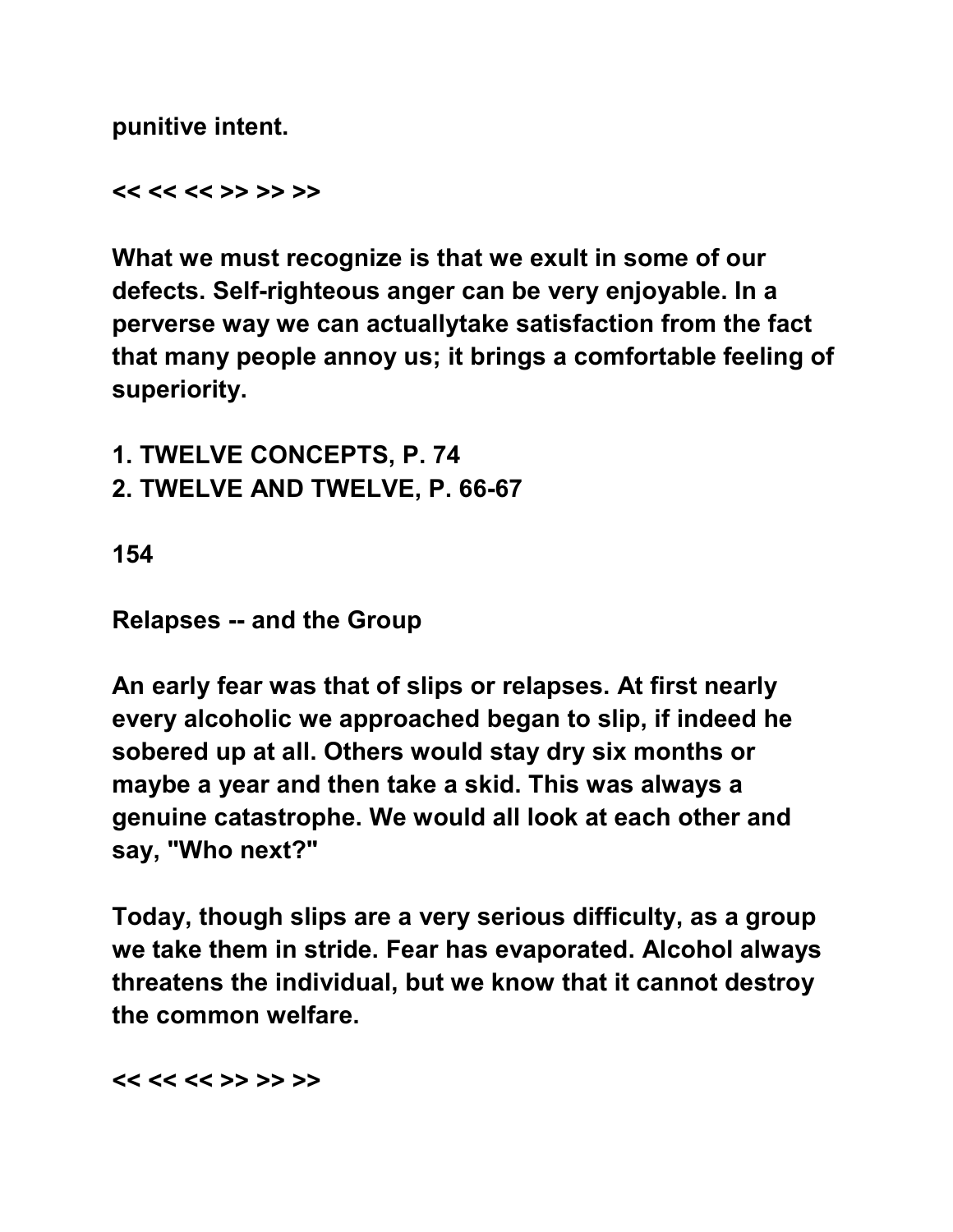**"It does not seem to pay to argue with `slippers' about the proper method of getting dry. After all, why should people who are drinking tell people who are dry how it should be done?** 

**"Just kid the boys along -- ask them if they are having fun. If they are too noisy or troublesome, amiably keep out of their way."** 

**1. A.A. COMES OF AGE, P. 97 2. LETTER, 1942** 

**155** 

**Built by the One and the Many** 

**We give thanks to our Heavenly Father, who, through so many friends and through so many means and channels, has allowed us to construct this wonderful edifice of the spirit in which we are now dwelling -- this cathedral whose foundations already rest upon the corners of the earth.** 

**On its great floor we have inscribed our Twelve Steps of recovery. On the side walls, the buttresses of the A.A. Traditions have been set in place to contain us in unity for as long as God may will it so. Eager hearts and hands have lifted the spire of our cathedral into its place. That spire bears the name of Service. May it ever point straight upward toward God.**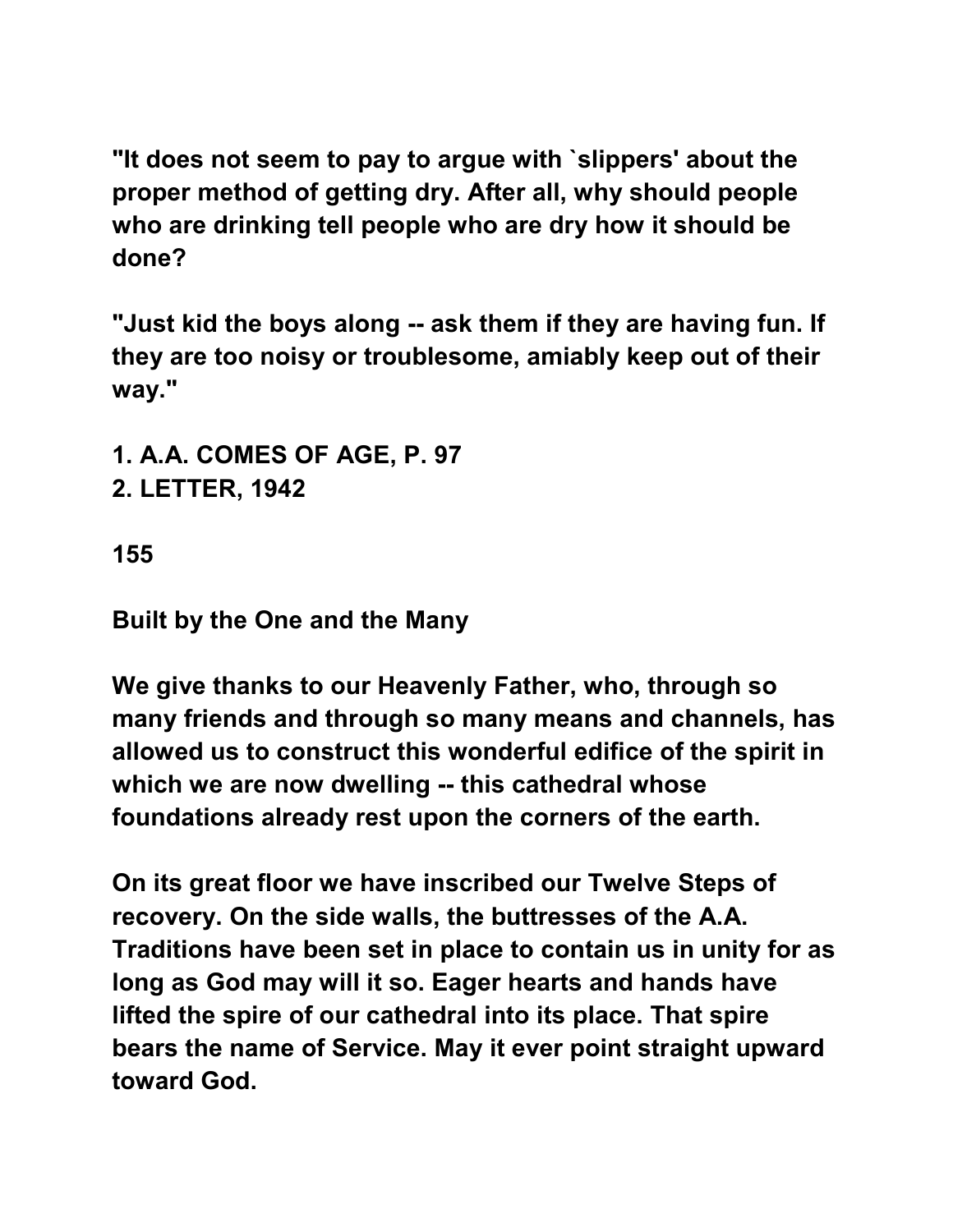**<< << << >> >> >>** 

**"It's not only to the few that we owe the remarkable developments in our unity and in our ability to carry A.A.'s message everywhere. It is to the many; indeed, it is to the labors of all of us that we owe these prime blessings."** 

**1. A.A. COMES OF AGE, P. 234 2. TALK, 1959** 

**156** 

**Perception of Humility** 

**An improved perception of humility starts a revolutionary change in our outlook. Our eyes begin to open to the immense values which have come straight out of painful egopuncturing. Until now, our lives have been largely devoted to running from pain and problems. Escape via the bottle was always our solution.** 

**Then, in A.A., we looked and listened. Everywhere we saw failure and misery transformed by humility into priceless assets.** 

**<< << << >> >> >>** 

**To those who have made progress in A.A., humility amounts to a clear recognition of what and who we really are, followed**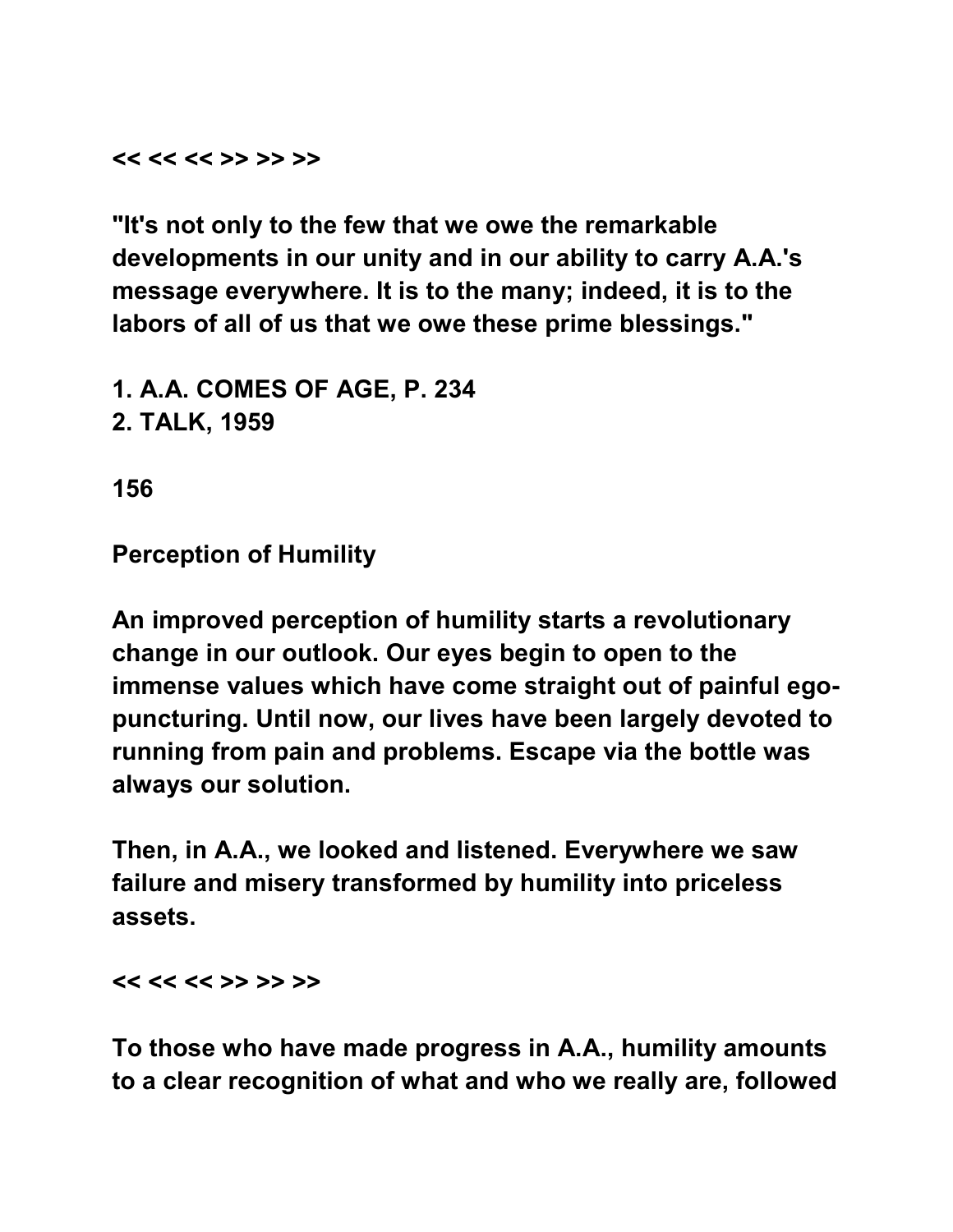**by a sincere attempt to become what we could be.** 

```
TWELVE AND TWELVE 
1. PP. 74-75 
2. P. 58
```
**157** 

**Imagination Can Be Constructive** 

**We recall, a little ruefully, how much store we used to set by imagination as it tried to create reality out of bottles. Yes, we reveled in that sort of thinking, didn't we? And, though sober nowadays, don't we often try to do much the same thing?** 

**Perhaps our trouble was not that we used our imagination. Perhaps the real trouble was our almost total inability to point imagination toward the right objectives. There's nothing the matter with truly constructive imagination; all sound achievements rests upon it. After all, no man can build a house until he first visions a plan for it.** 

**TWELVE AND TWELVE, P. 100** 

**158** 

**Tolerance in Practice** 

**"We found that the principles of tolerance and love had to be emphasized in actual practice. We can never say (or**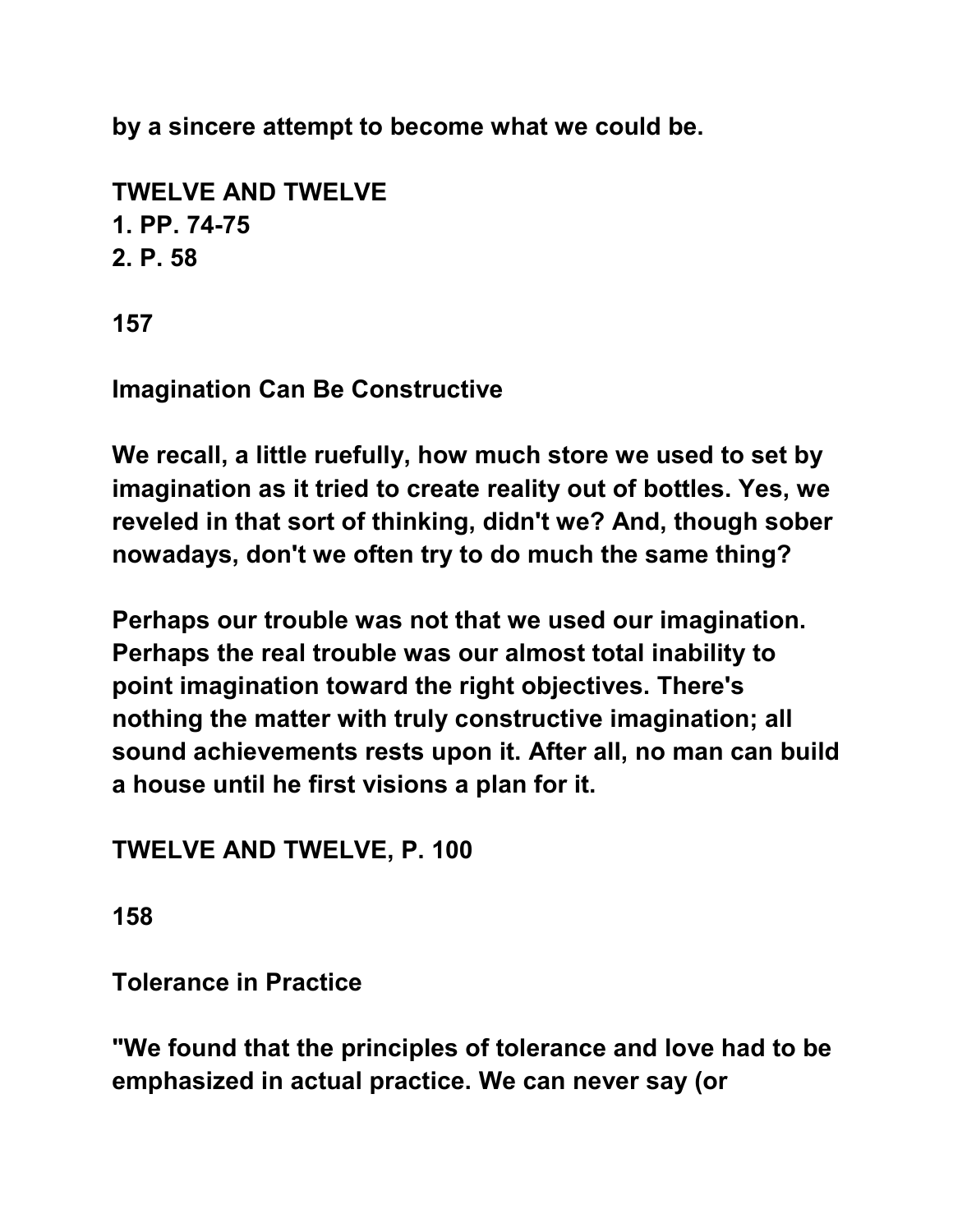**insinuate) to anyone that he must agree to our formula or be excommunicated. The atheist may stand up in an A.A. meeting still denying the Deity, yet reporting how vastely he has been changed in attitude and outlook. Much experience tells us he will presently change his mind about God, but nobody tells him he must do so.** 

**"In order to carry the principle of inclusiveness and tolerance still further, we make no religious requirement of anyone. All people having an alcoholic problem who wish to get rid of it and so make a happy adjustment with the circumstances of their lives, become A.A. members by simply associating with us. Nothing but sincerity is needed. But we do not demand even this.** 

**"In such an atmosphere the orthodox, the unorthodox, and the unbeliever mix happily and usefully together. An opportunity for spiritual growth is open to all."** 

**LETTER, 1940** 

**159** 

**Between the Extremes** 

**"The real question is whether we can learn anything from our experiences upon which we may grow and help others to grow in the likeness and image of God.** 

**"We know that if we rebel against doing that which is**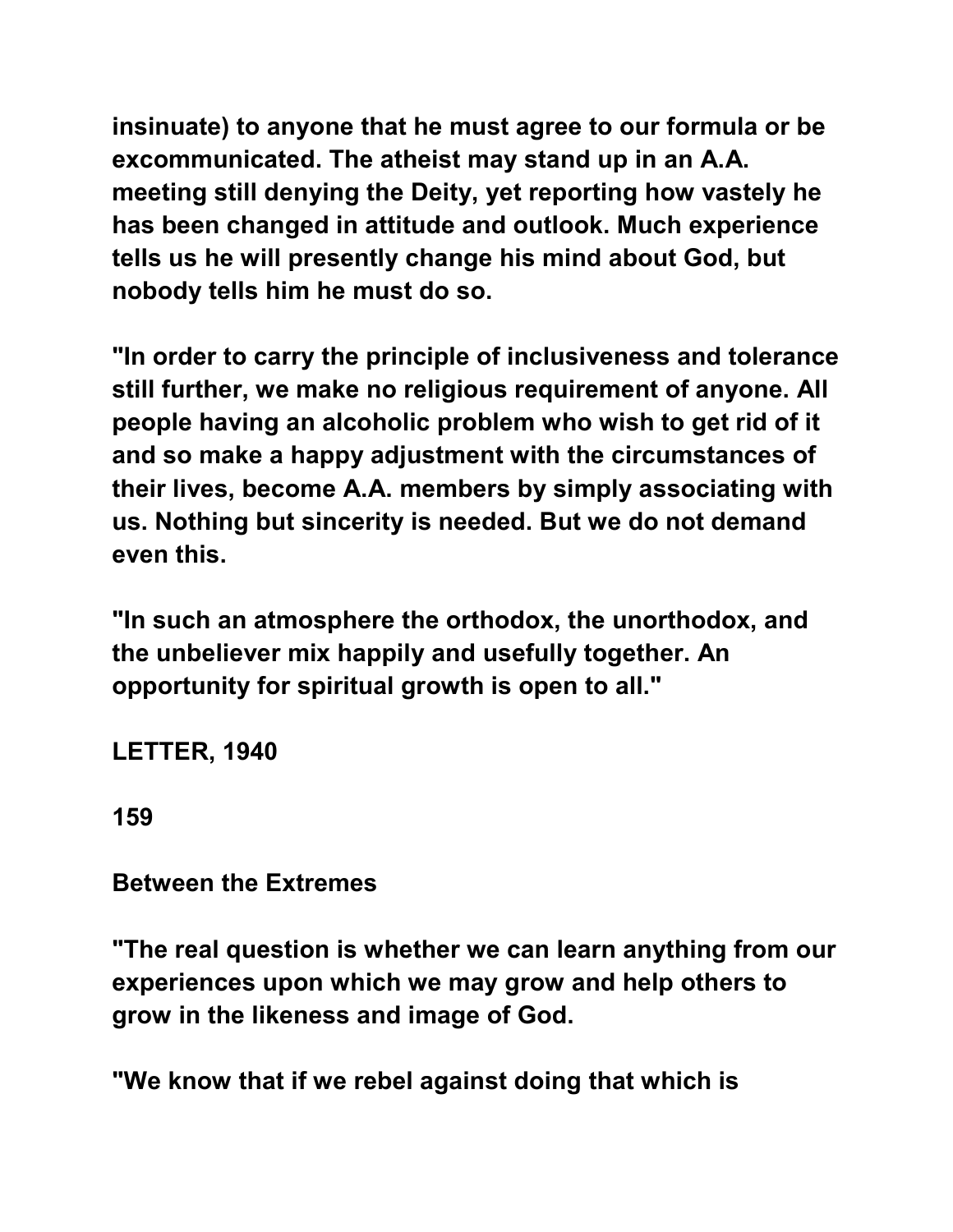**reasonably possible for us, then we will be penalized. And we will be equally penalized if we presume in ourselves a perfection that simply is not there.** 

**"Apparently, the course of relative humility and progress will have to lie somewhere between these extremes. In our slow progress away from rebellion, true perfection is doubtless several millennia away."** 

**LETTER, 1959** 

**160** 

**The Rationalizers and the Self-Effacing** 

**We alcoholics are the biggest rationalizers in the world. Fortified with the excuse that we are doing great things for A.A., we can, through broken anonymity, resume our old and disastrous pursuit of personal power and prestige, public honors, and money -- the same implacable urges that, when frustrated, once caused us to drink.** 

**<< << << >> >> >>** 

**Dr. Bob was essentially a far more humble person than I, and anonymity came rather easily to him. When it was sure that he was mortally afflicted, some of his friends suggested that there should be a monument erected in honor of him and his wife, Anne -- befitting a founder and his lady. Telling me about this, Dr. Bob grinned broadly and said, "God bless 'em.**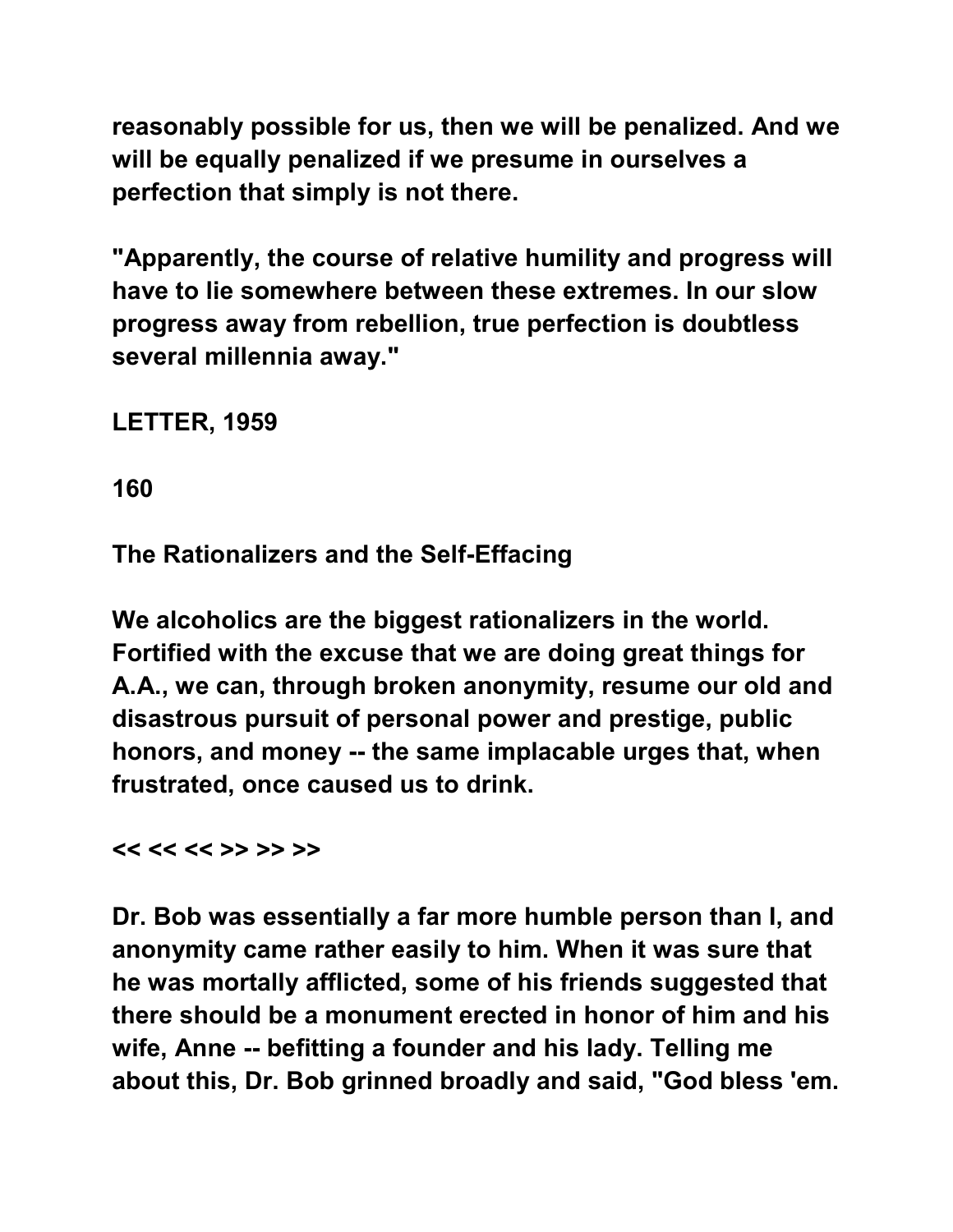**They mean well. But let's you and me get buried just likeother folks."** 

**In the Akron cementery where Dr. Bob and Anne lie, the simple stone says not a word about A.A. This final example of self-effacement is of more permanent worth to A.A. than any amount of public attention or any great monument.** 

**A.A. COMES OF AGE 1. PP. 292-293 2. PP. 136-137** 

**161** 

**Whose Inventory?** 

**We do not relate intimate experiences of another member unless we are sure he would approve. We find it better, when possible, to stick to our own stories. A man may criticize or laugh at himself and it will affect others favorably, but criticism or ridicule aimed at someone else often produces the contrary effect.** 

**<< << << >> >> >>** 

**A continous look at our assets and liabilities, and a real desire to learn and grow by this means are necessities for us. We alcoholics have learned this the hard way. More experienced people, of course, in all times and places have practiced unsparing self-survey and criticism.**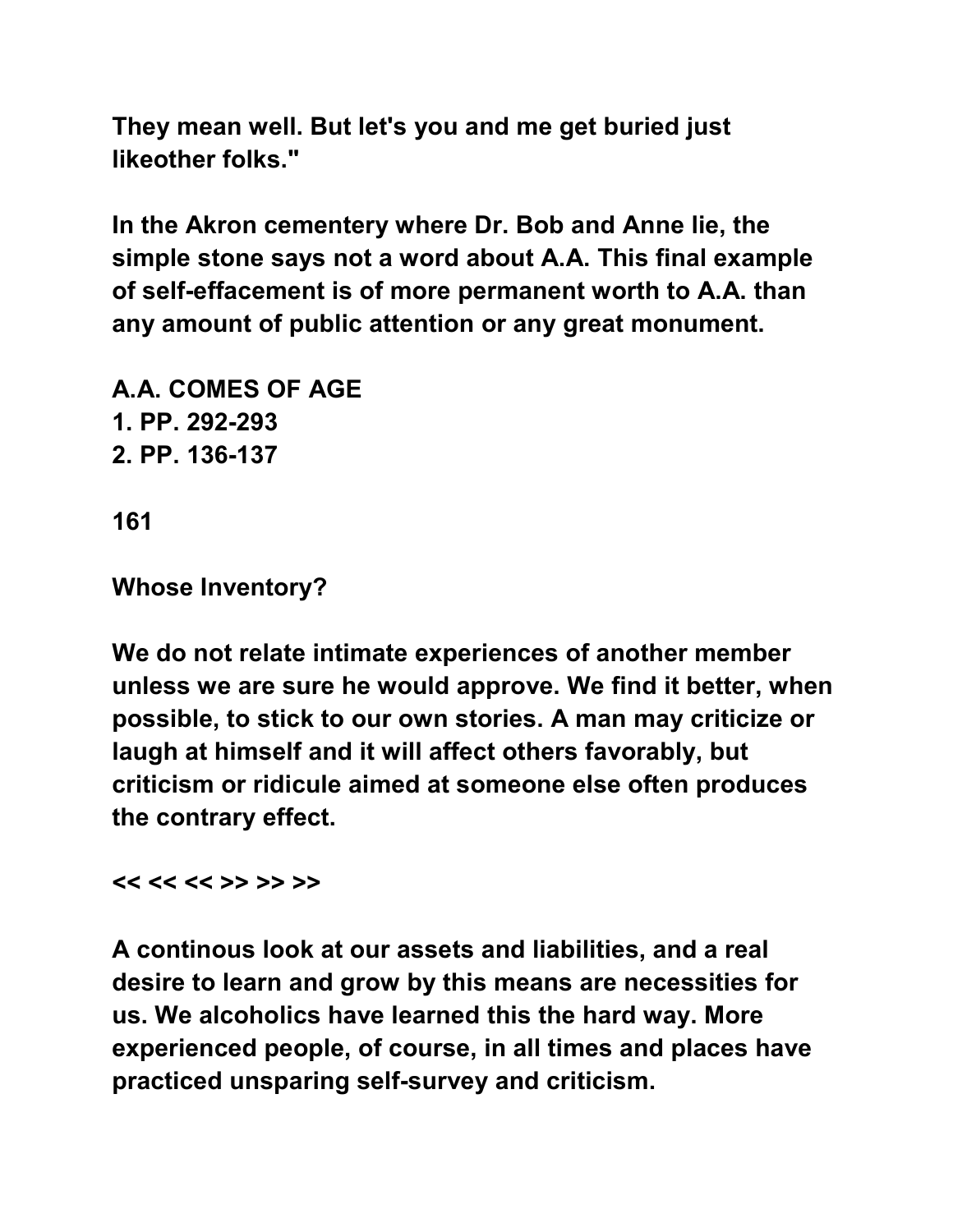### **1. ALCOHOLICS ANONYMOUS, P. 125 2. TWELVE AND TWELVE, P. 88**

**162** 

**"Lets Keep It Simple"** 

**"We need to distinguish sharply between spiritual simplicity and functional simplicity.** 

**"When we say that A.A. advocates no theological propositon except God as we understand Him, we geatly simplify A.A. life by avoiding conflict and exclusiveness.** 

**"But when we get into questions of action by groups, by areas, and by A.A. as a whole, we find that we must to some extent organize to carry the message -- or else face chaos. And chaos is not simplicity."** 

**<< << << >> >> >>** 

**I learned that the temporary or seeming good can often be the deadly enemy of the permanent best. When it comes to survival for A.A., nothing short of our best will be good enough.** 

**1. LETTER, 1966 2. A.A. COMES OF AGE, P. 294**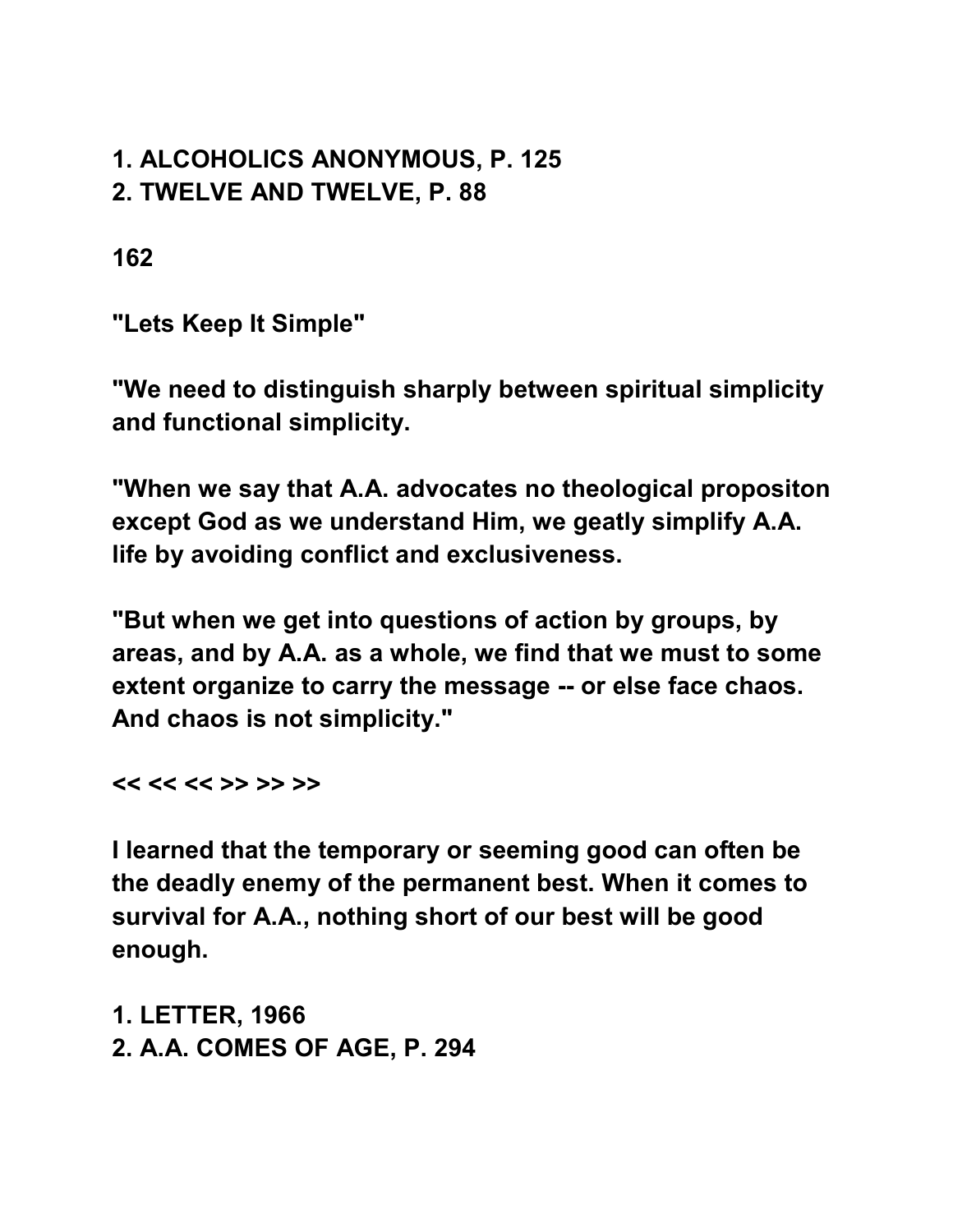**Release and Joy** 

**Who can render an account of all the miseries that once were ours, and who can estimate the release and joy that the later years have brought to us? Who can possibly tell the vast consequences of what God's work through A.A. has already set in motion?** 

**And who can penetrate the deeper mystery of our wholesale deliverance from slavery, a bondage to a most hopeless and fatal obsession which for centuries possesed the minds and bodies od men and women like ourselves?** 

**<< << << >> >> >>** 

**We think cheerfulness and laughter make for usefulness. Outsiders are sometimes shocked when we burst into merriment over a seemingly tragic experience out of the past. But why shouldn't we laugh? We have recovered, and have helped others to recover. What greater cause could there be for rejoycing thanthis?** 

**1. A.A. COMES OF AGE, PP. 44-45 2. ALCOHOLICS ANONYMOUS, P. 132** 

**164** 

**A Saving Principle** 

**163**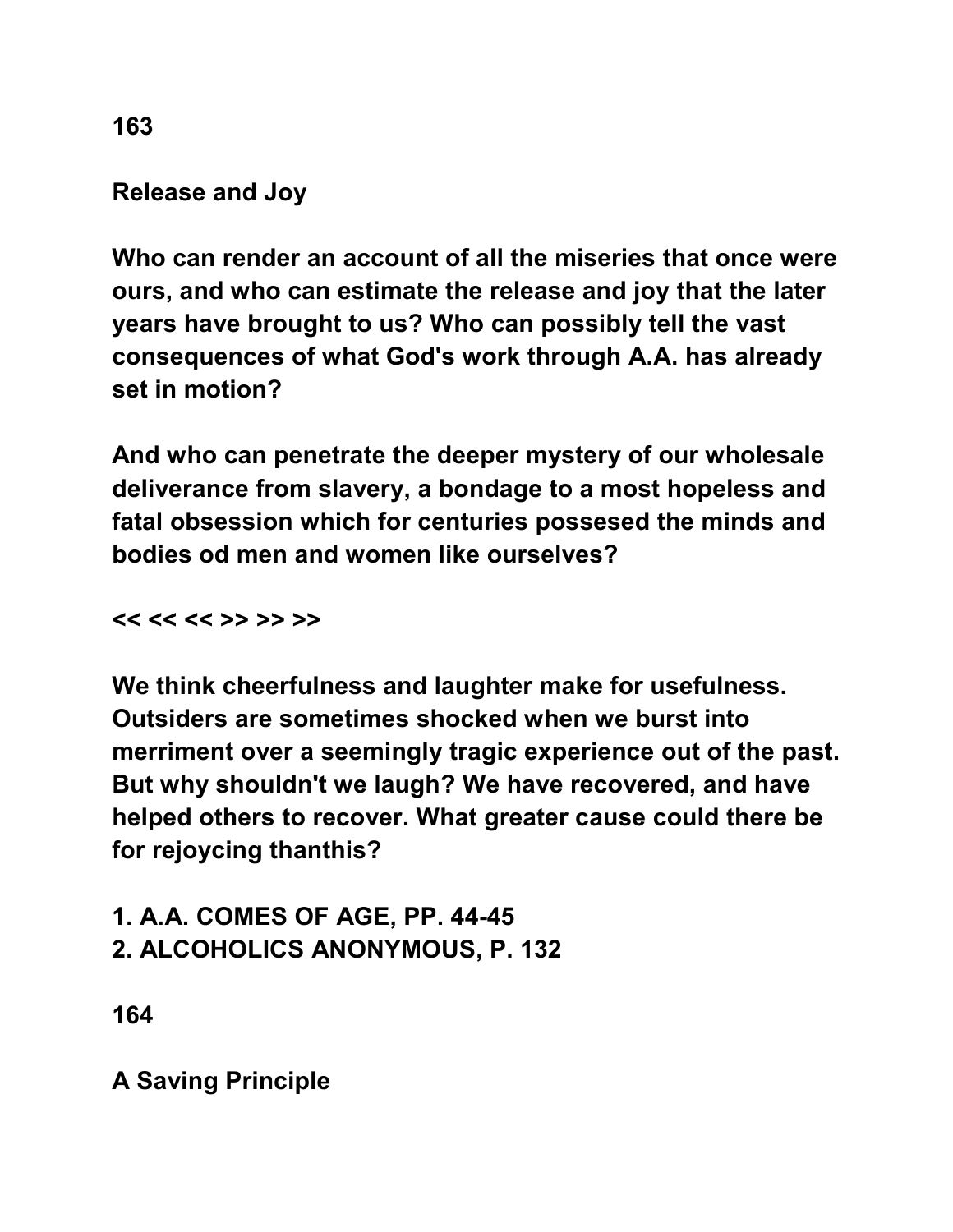**The practice of admitting one's defects to another person is, of course, very ancient. It has been validated in every century, and it characterizes the lives of all spiritually centered and truly religious people.** 

**But today religion is by no means the sole advocate of this saving principle. Psychiatrists and psychologists point out the deep need every human being has for practical insight and knowledge of his own personality flaws and for a discussion of them withan understanding and trustworthy person.** 

**So far as alcoholics are concerned, A.A. would go even further. Most of us would declare that without a fearless admission of our defects to another human being, we could not stay sober. It seems plain that the grace of God will not enter to expel our destructive obsessions until we are willing to try this.** 

## **TWELVE AND TWELVE, PP. 56-57**

**165** 

**"Success" in Twelfth-Stepping** 

**"We now see that in twelth-stepping the immediate results are not so important. Some people start out working with others and have immediate success. They are likely to get crocky. Those of us who are not so successful at first get**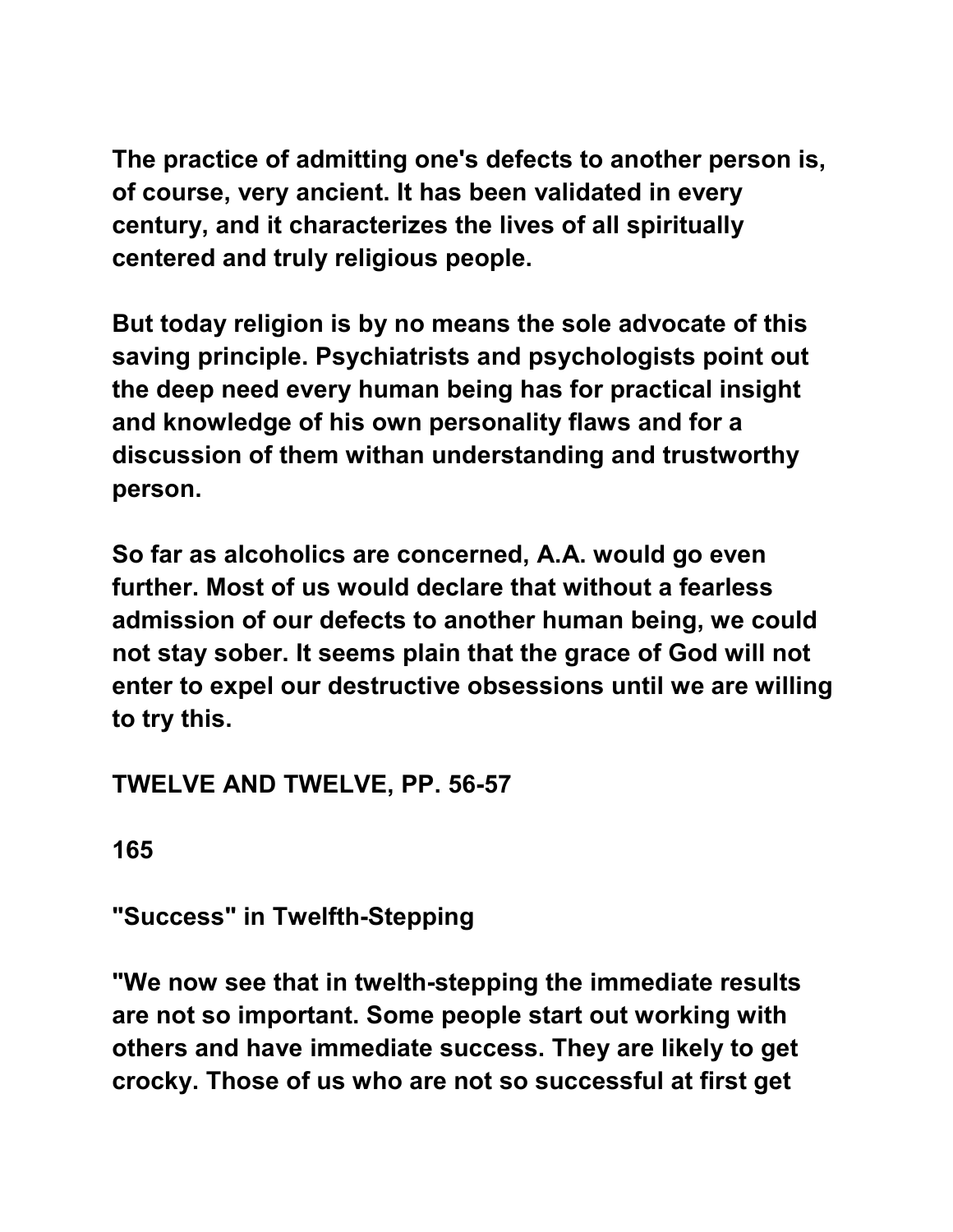**depressed.** 

**"As a matter of fact, the successful worker differs from the unsuccessful only in being lucky about his prospects. He simply hits newcomers who are ready and able to stop at once. Given the same prospects, the seemingly unsuccessful person would have produced almost the same results. You have to work ona lot of newcomers before the law of averages commences to assert itself."** 

**<< << << >> >> >>** 

**All true communication must be founded on mutual need. We saw that each sponsor would have to admit humbly his own needs as clearly as those of his prospect.** 

**1. LETTER, 1942 2. A.A. TODAY, P. 10** 

**166** 

**Fear No Evil** 

**Though we of A.A. find ourselves living in a world characterized by destructive fears as never before in history, we see great areas of faith, and tremendous aspirations toward justice and brotherhood. Yet no prophet can presume to say whether the world outcome will be blazing destruction or the beginning, under God's intention, of the brightest era yet known to mankind.**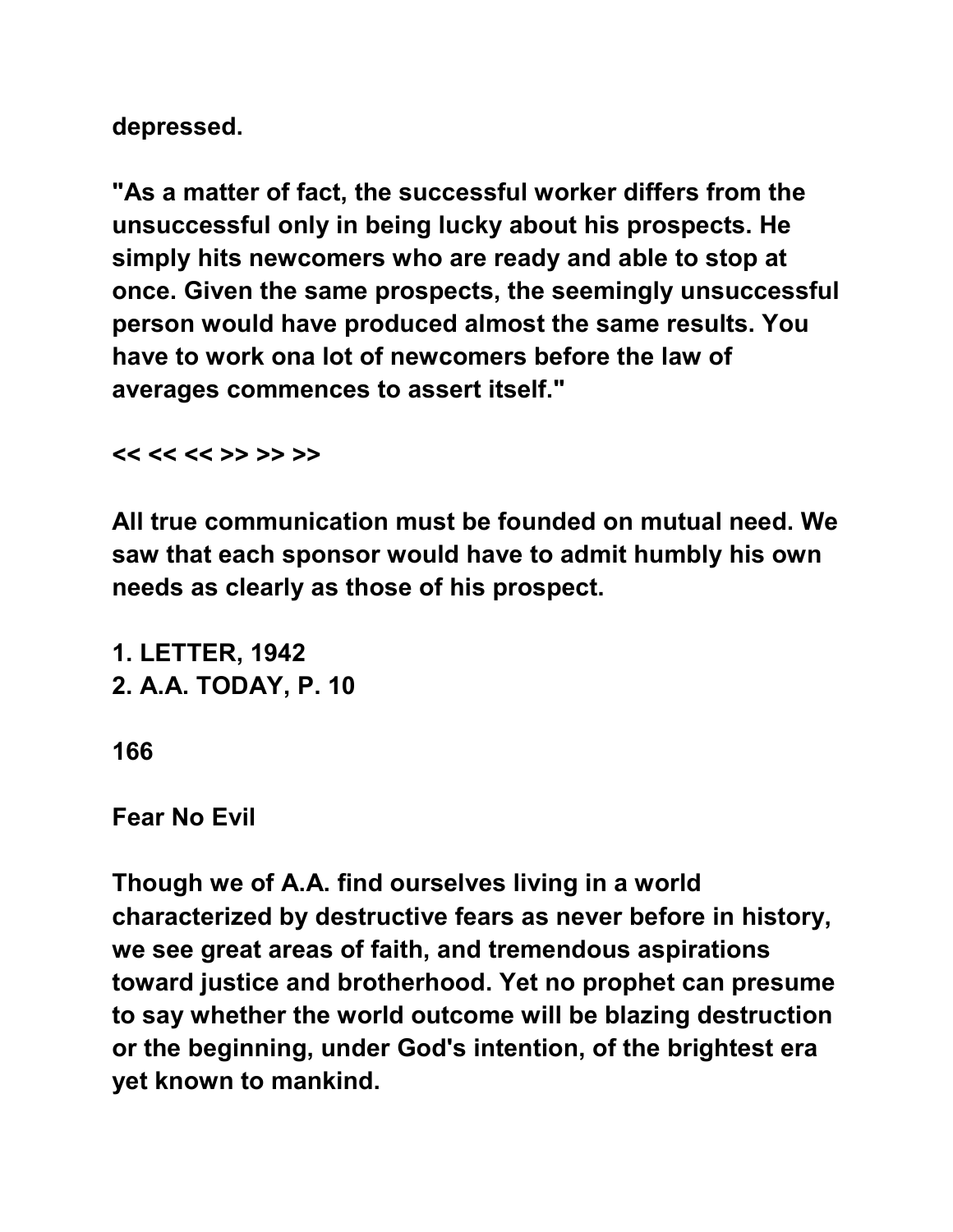**I am sure we A.A.'s will comprehend this scene. In microcosm, we have experienced this identical state of terrifying uncertainty, each in his own life. In no sense pridefully, we can say that we do not fear the world outcome, whichever course it may take. This is because we have been enabled to deeply feel and say, "We shall fearno evil -- Thy will, not ours, be done."** 

## **1. GRAPEVINE, JANUARY 1962**

**167** 

**Progress Rather than Perfection** 

**On studying the Twelve Steps, many of us exclaimed, "What an order! I can't go through with it." Do not be discouraged. No one among us has been able to maintain anything like perfect adherence to these principles. We are not saints.** 

**The point is, that we are willing to grow along spiritual lines. The principles we have set down are guides to progress. We claim spiritual progress rather than spiritual perfection.** 

**<< << << >> >> >>** 

**"We recovered alcoholics are not so much brothers in virtue as we are brothers in our defects, and in our common strivings to overcome them."**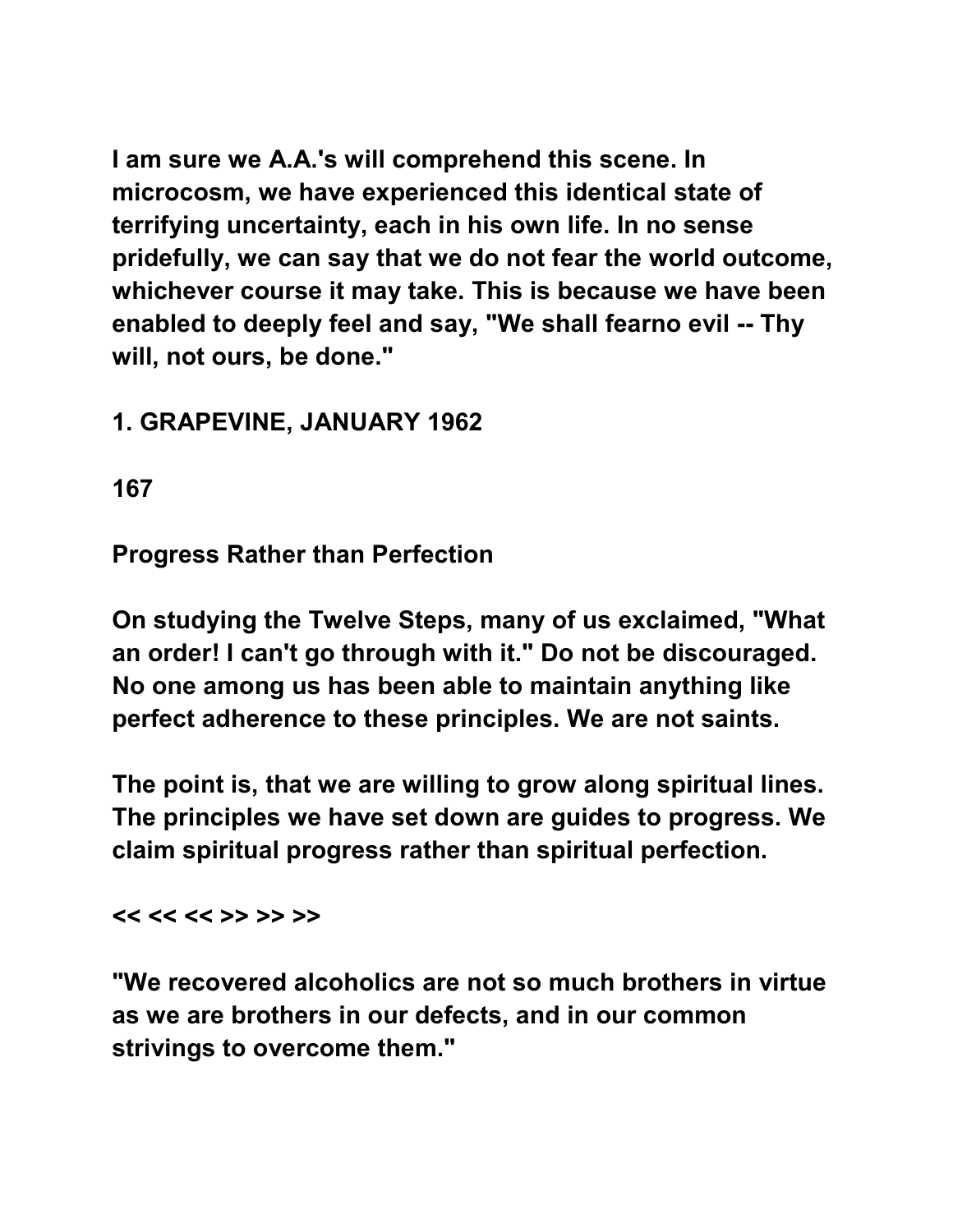# **1. ALCOHOLICS ANONYMOUS, P. 60 2. LETTER, 1946**

### **168**

## **Accepting God's Gifts**

**"Though many theologians hold the sudden spiritual experiences amount to a special distinction, if not a divine appointment of some sort, I question this view. Every human being, no matter what his attributes for good or evil, is a part of the divine spiritual economy. Therefore, each of us has his place, and I cannot see that God intends to exalt one over another.** 

**"So it is necessary for all of us to accept whatever positive gifts we receive with a deep humility, always bearing in mind that our negative attitudes were first necessary as a means of reducing us to such a state that we would be ready for a gift of the positive ones via the conversion experience. Your own alcoholism and the immense deflation that finally resulted are indeed the foundationupon which your spiritual experiences rests."** 

**LETTER, 1964** 

**169** 

**Learning Never Ends**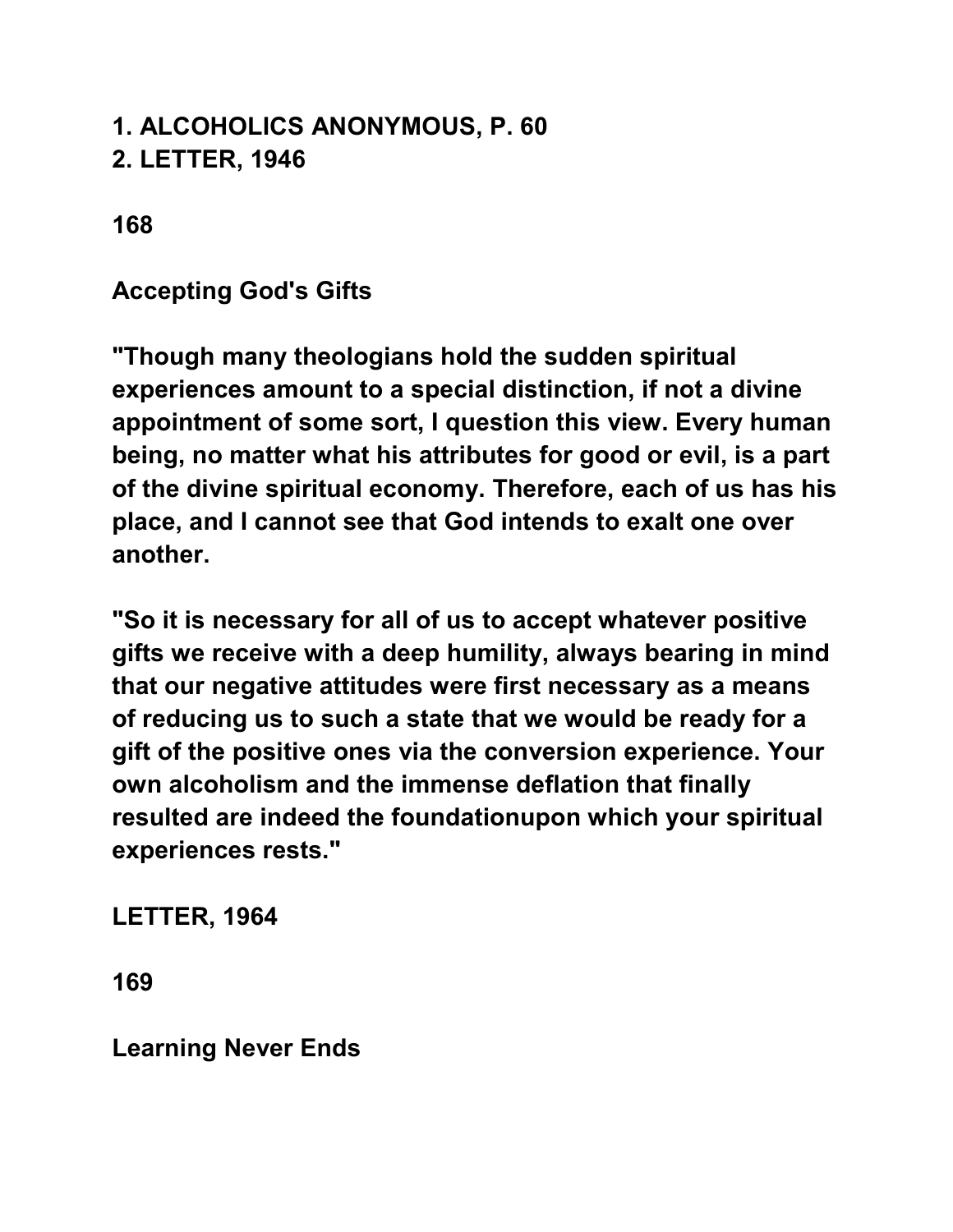**"My experience as an oldtimer has to some degree paralleled your own and that of many others. We all find that the time comes when we are not allowed to manage and conduct the functional affairs of groups, areas, or, in my case, A.A. as a whole. In the end we can only be worth as much as our spiritual example has justified. To that extent, we become useful symbols -- and that's just about it."** 

**<< << << >> >> >>** 

**"I have become a pupil of the A.A. movement rather than the teacher I once thought I was."** 

**1. LETTER, 1964 2. LETTER, 1949** 

**170** 

#### **Whose Will?**

**We have seen A.A.'s ask with much earnestness and faith for God's explicit guidance on matters ranging all the wayfrom a shattering domestic or financial crisis to a minor personal fault, like tardiness. A man who tries to run his life rigidly by this kind of prayer, by this self-serving demand of God for replies, is a particularly disconcerting individual. To any questioning or criticism of his actions, he instantly proffers his reliance upon prayer for guidance in all matters great or small.**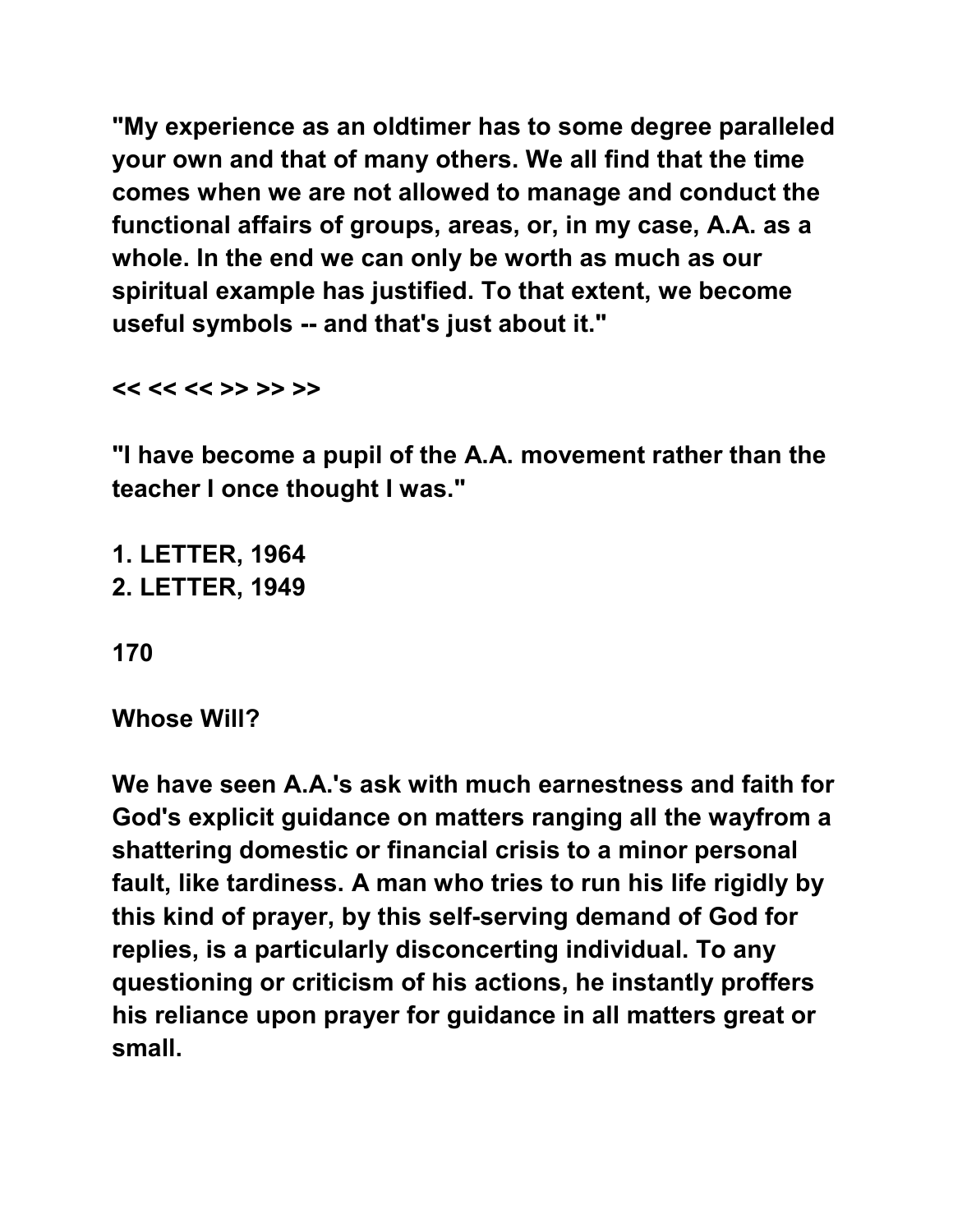**He may have forgotten the possibility that his own wishful thinking and the human tendency to rationalize have distorted his so-called guidance. With the best of intentions, he tends to force his will into all sorts of situations and problems with the comfortable assurance that he is acting under God's specific direction.** 

**TWELVE AND TWELVE, PP. 103-104**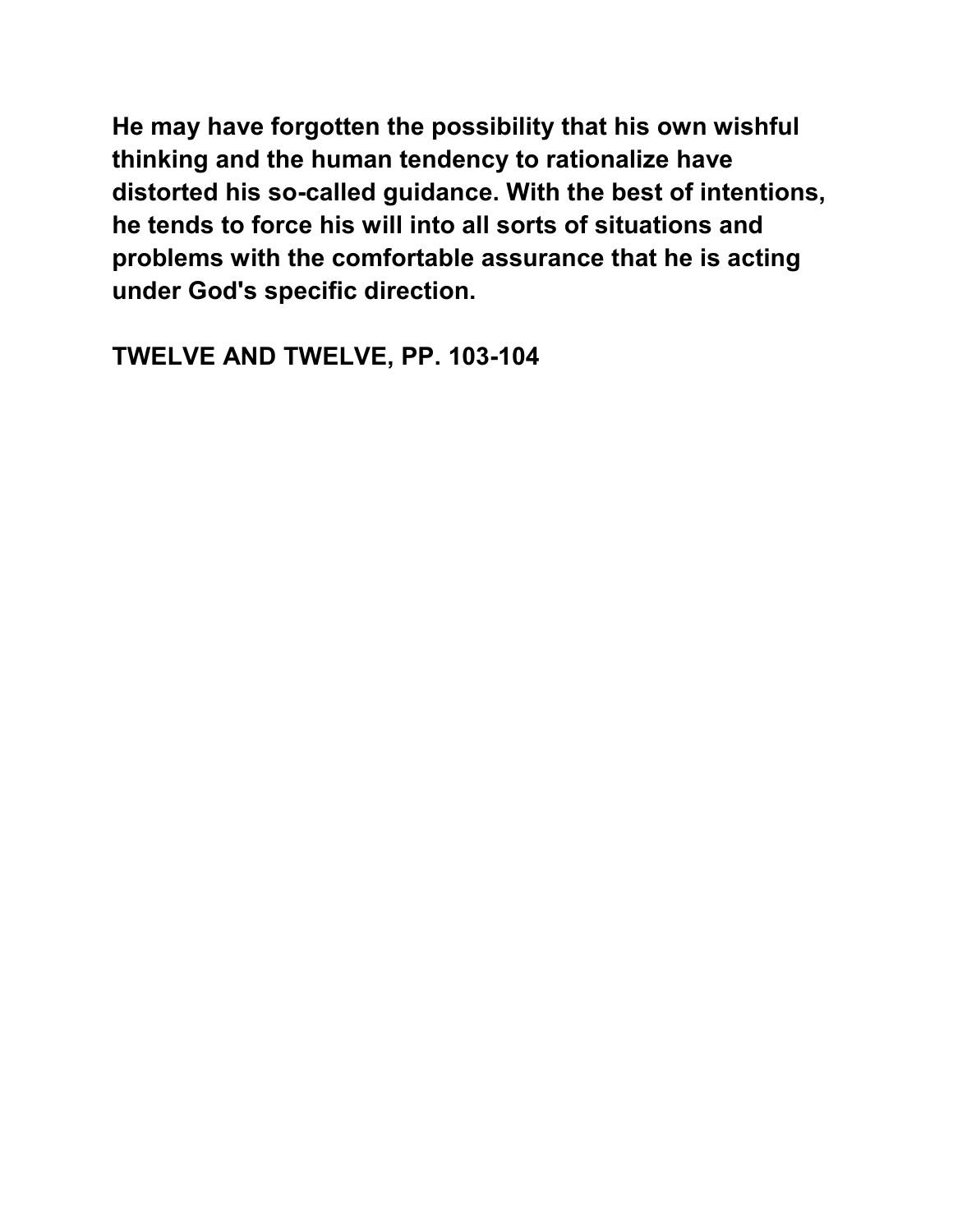### **Dividends and Mysteries**

**"The A.A. preoccupation with sobriety is sometimes misunderstood. To some, this single virtue appears to be the sole dividend of our Fellowship. We are thought to be driedup drunks who otherwise have changed little, or not at all, for the better. Such a surmise widely misses the truth. We know that permanent sobriety can be attained only by a most revolutionary change in the life and outlook of the individual -- by a spiritual awakening that can banish the desire to drink."** 

**<< << << >> >> >>** 

**"You are asking yourself, as all of us must: `Who am I?' ... `Where am I?' ... `Whence do I go?' The process of enlightenment is usually slow. But, in the end, our seeking always brings a finding. These great mysteries are, after all, enshrined in complete simplicity. The willingness to grow is the essence of all spiritual development."** 

**1. LETTER, 1966 2. LETTER, 1955** 

**172** 

**This Matter of Honesty**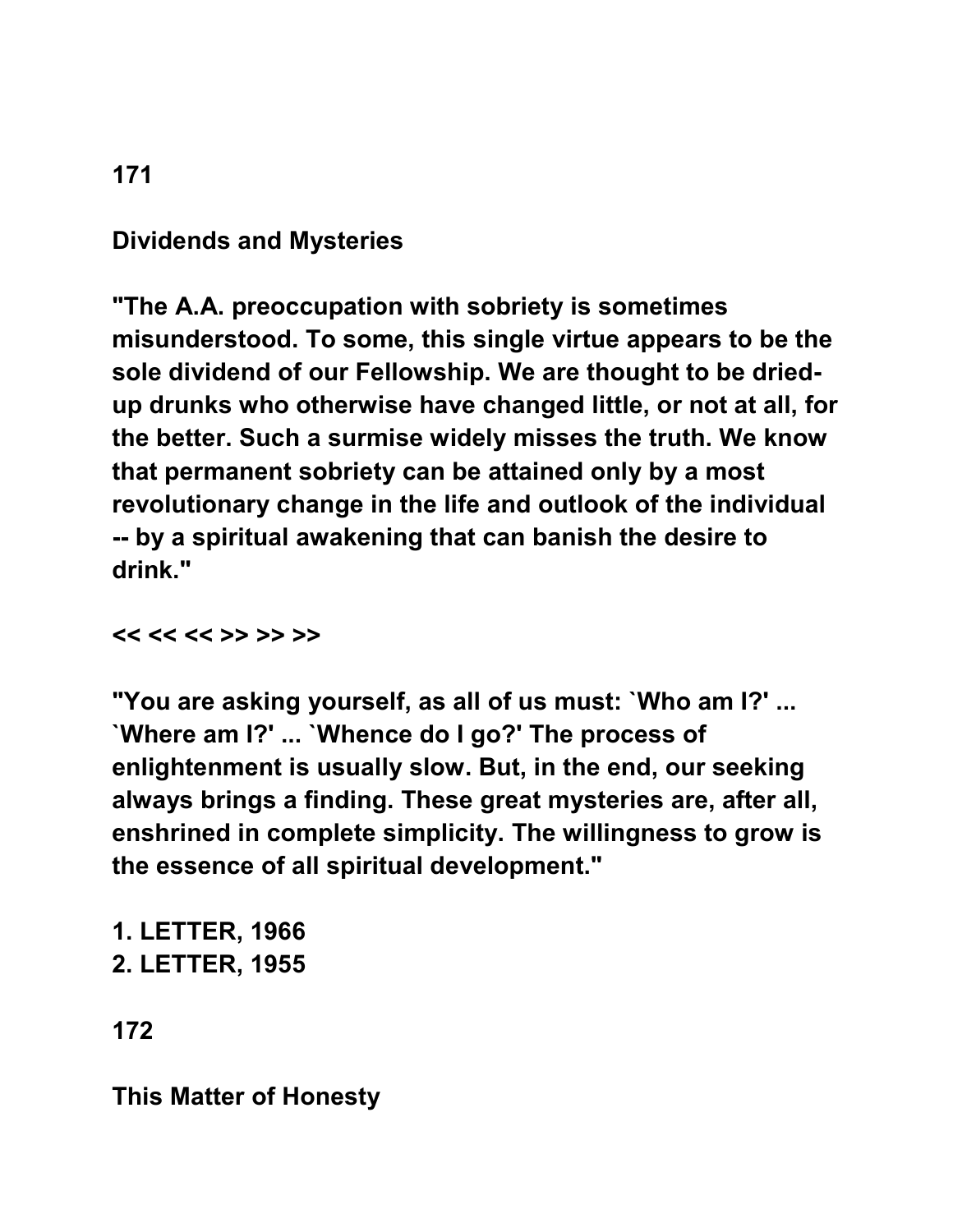**"Only God can fully know what absolute honesty is. Therefore, each of us has to conceive what this great ideal may be -- to the best of our ability.** 

**"Fallible as we all are, and will be in this life, it would be presumption to suppose that we could ever really achieve absolute honesty. The best way we can do is to strive for a better quality of honesty.** 

**"Sometimes we need to place love ahead of indiscriminate `factual honesty'. We cannot, under the guise of `perfect honesty', cruelly and unnecessarily hurt others. Always one must ask, `What is the best and most loving thing I can do?'"** 

**LETTER, 1966** 

**173** 

**Roots of Reality** 

**We started upon a personal inventory, Step Four. A business which takes no regular inventory usually goes broke. Taking a commercial inventory is a fact-finding and a fact-facing process. It is an effort to discover the truth about the stock in trade. One object is to disclose damaged or unsalable goods, to get rid of them promptly and without regret. If the owner of the business is to be successful, he cannot fool himself about values.**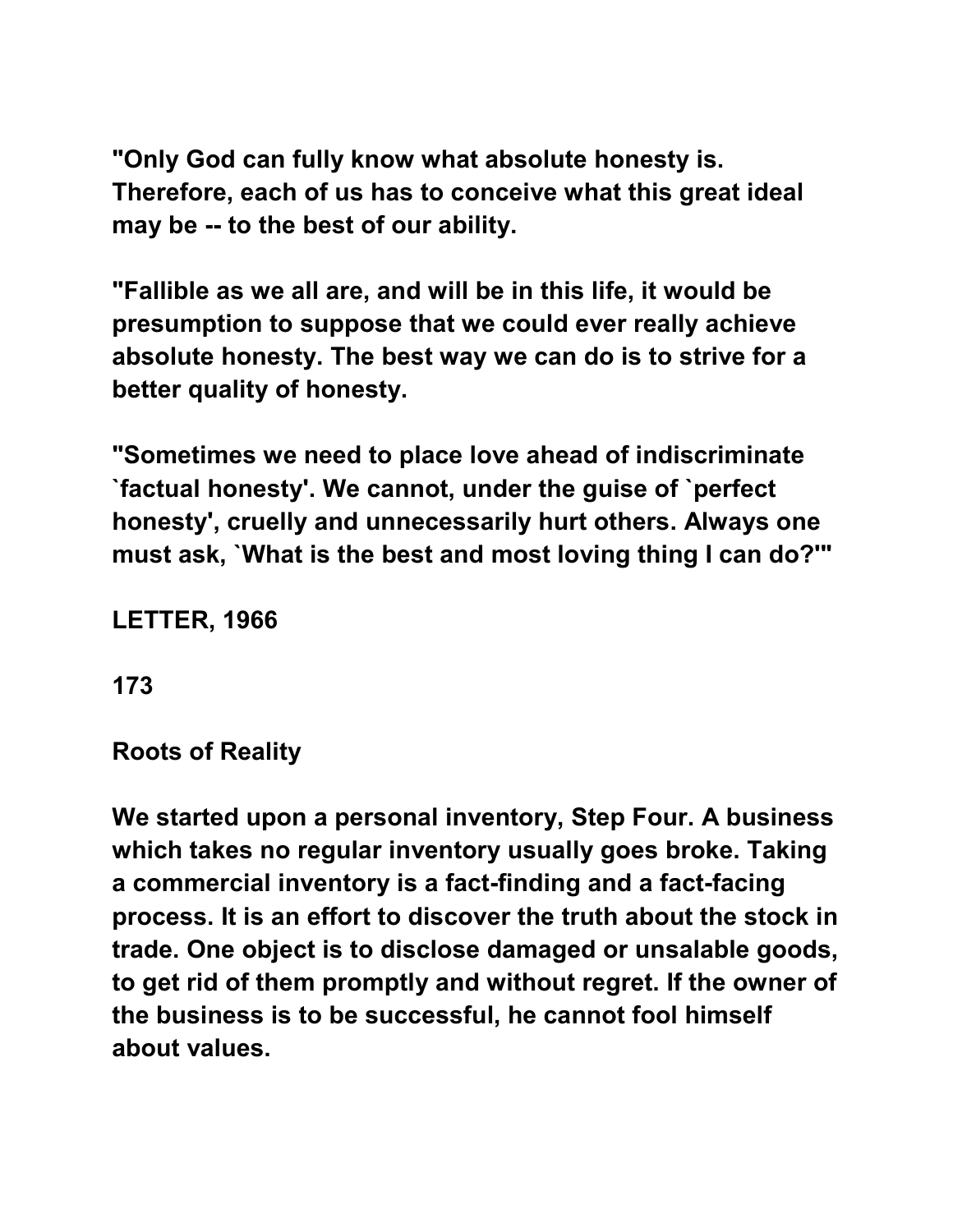**We did exactly the same thing with our lives. We had to take stock honestly.** 

**<< << << >> >> >>** 

**"Moments of perception can build into a lifetime of spiritual serenity, as I have excellent reason to know. Roots of reality, supplanting the neurotic underbrush, will hold fast despite the high winds of the forces which would destroy us, or which we would use to destroy ourselevs.** 

**1. ALCOHOLICS ANONYMOUS, P. 64 2. LETTER, 1949** 

**174** 

**Constructive Forces** 

**Mine was exactly the kind of deep-seated block we so often see today in new people who say they are atheistic or agnostic. Their will to disbelieve is so powerful tha apparently they prefer a date with the undertaker to an openminded and experimental quest for God.** 

**Happily for me, and for most of my kind who have since come along in A.A., the constructive forces brought to bear in our Fellowship have nearly always overcome this colossal obstinacy. Beaten into complete defeat by alcohol, confronted by the living proof of release, and surrounded by those who can speak to us from the heart, we have finally**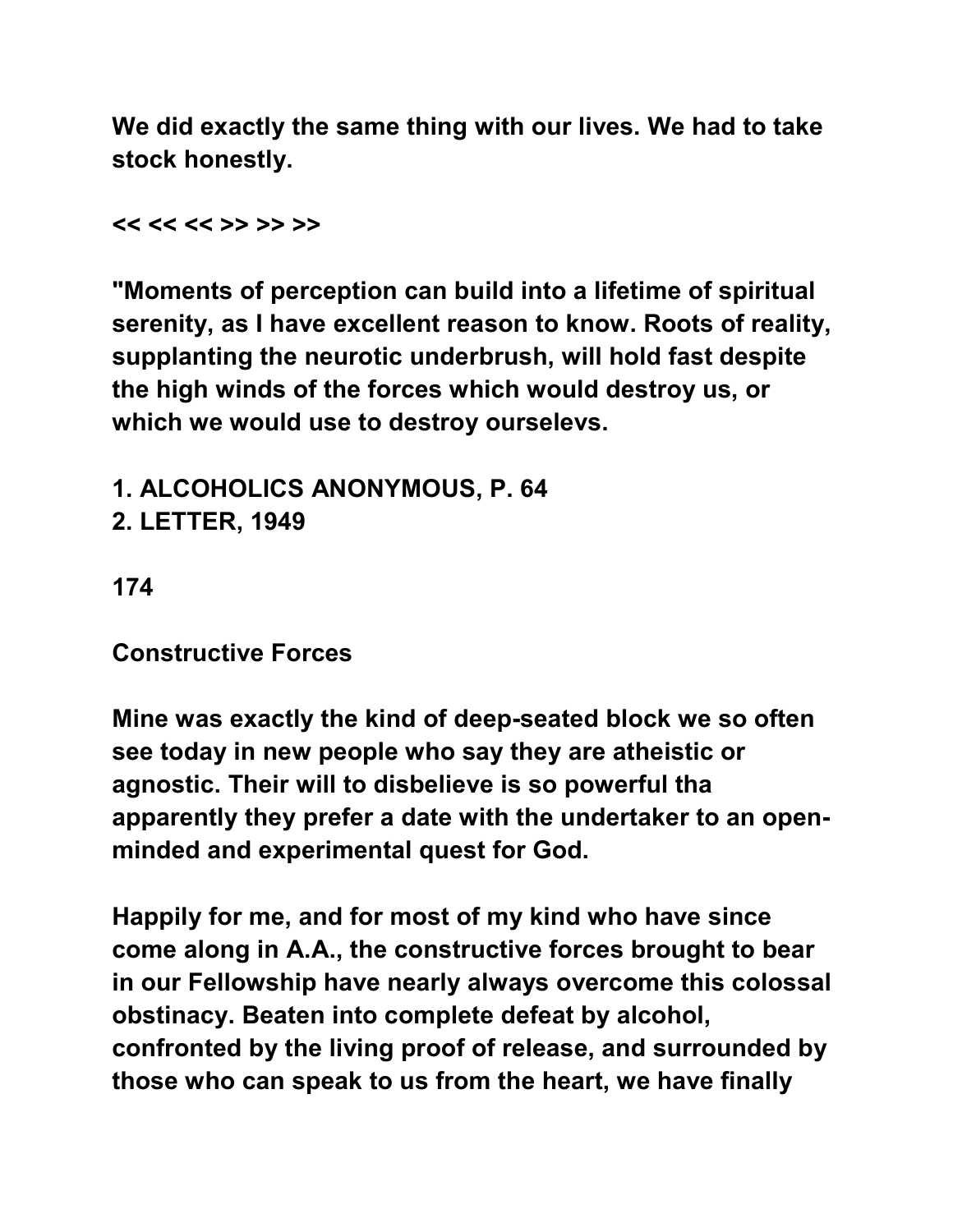**surrendered.** 

**And then, paradoxically, we have found ourselves in a new dimension, the real world of spirit and faith. Enough willingness, enough open-mindedness -- and there it is!** 

**A.A. TODAY, P. 9** 

**175** 

**Aspects of Tolerance** 

**All kinds of people have found their way into A.A. Not too long ago, I sat talking in my office with a member who bears the title Countess. That same night, I went to an A.A. meeting. It was winter, and there was a mild-looking little gent taking the coats. I said, "Who's that?"** 

**And somebody answered, "Oh, he's been around for a long time. Everybody likes him. He used to be one of Al Capone's mob." That's how universal A.A. is today.** 

**<< << << >> >> >>** 

**We have no desire to convince anyone that there is only one way by which faith canbe acquired. All of us, whatever our race, creed, or color are the children of a living Creator, with whom we may form a relationship upon simple and understandable terms as soon as we are willing and honest enough to try.**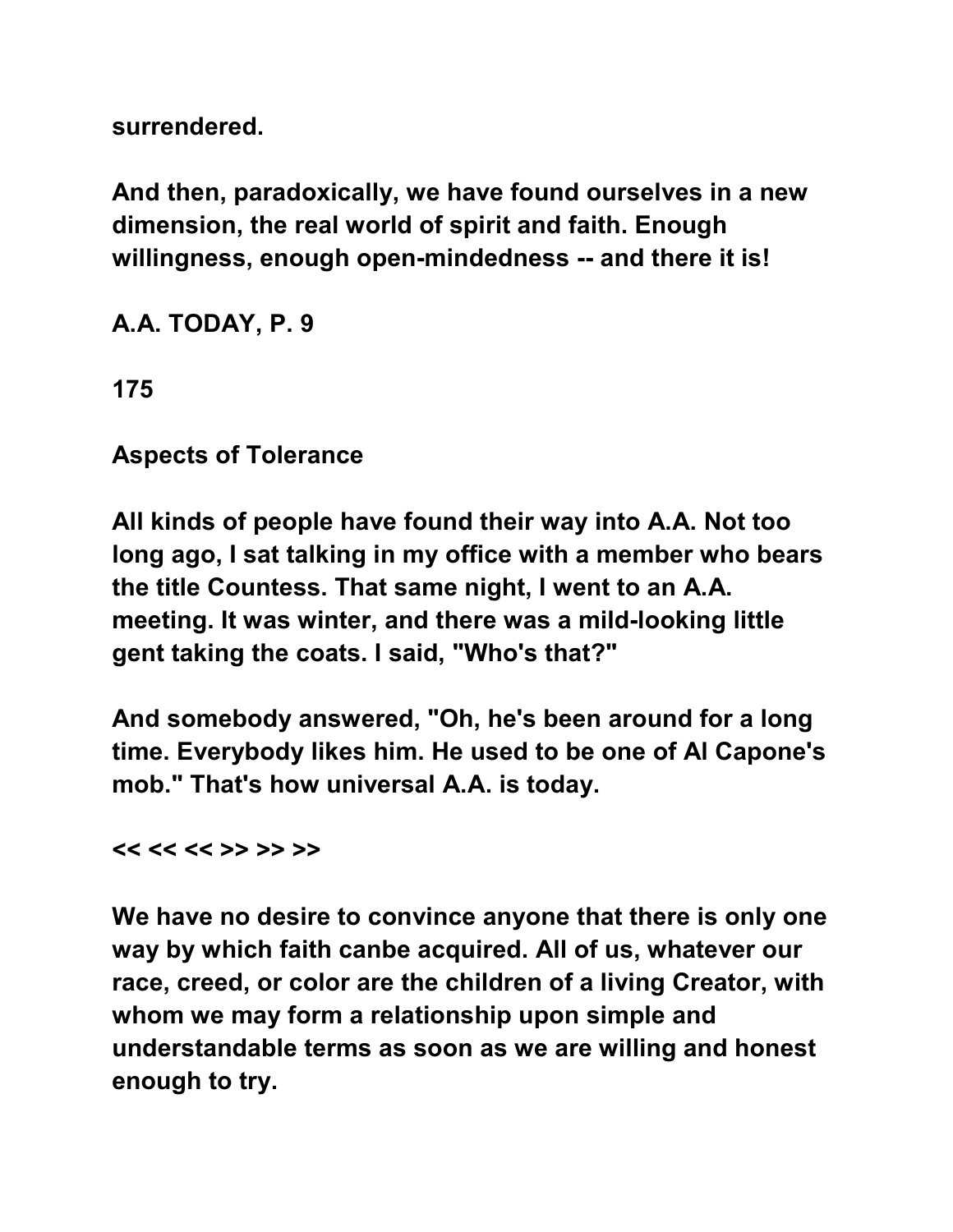### **1. A.A. COMES OF AGE, P. 102 2. ALCOHOLICS ANONYMOUS, P. 28**

**176** 

**Domination and Demand** 

**The primary fact that we fail to recognize is our total inability to form a true partnership with another human being. Our egomania digs two disastrous pitfalls. Either we insist upon dominating the people we know, or we depend upon them far too much.** 

**If we lean too heavily on people, they will sooner or later fail us, for they are human, too, and cannot possibly meet our insecurity grows and festers.** 

**When we habitually try to manipulate others to our own willful desires, they revolt, and resist us heavily. Then we develop hurt feelings, a sense of persecution, and a desire to retaliate.** 

**<< << << >> >> >>** 

**My dependency meant demand -- a demand for the possession and control of the people and the conditions surrounding me.** 

#### **1. TWELVE AND TWELVE, P. 53**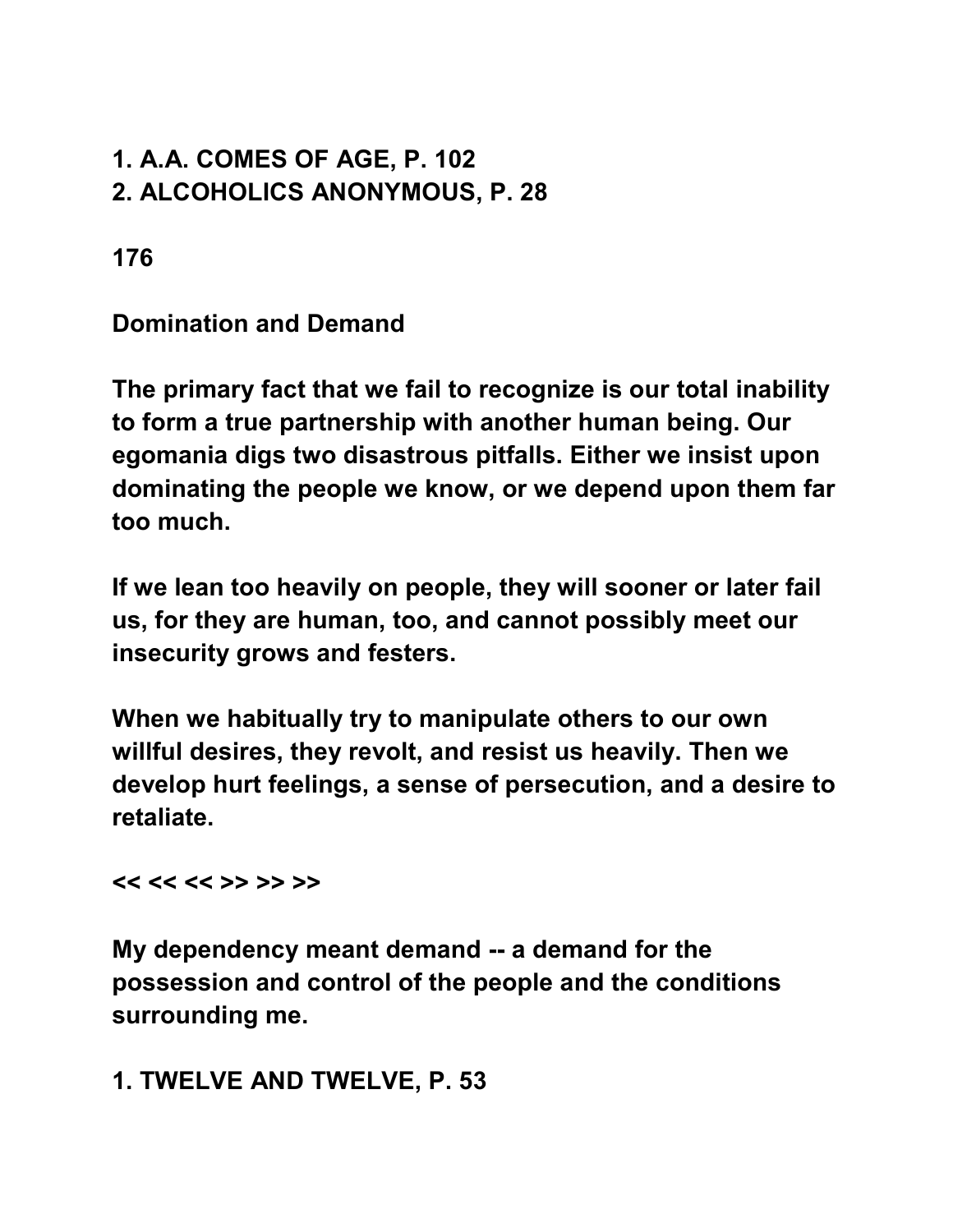### **2. GRAPEVINE, JANUARY 1958**

**177** 

**Money -- Before and After** 

**In our drinking time, we acted as if the money supply were inexhaustible, though between binges we'd sometimes go to the other extreme and become miserly. Without realizing it, we were just accumulating funds for the next spree. Money was the symbol of pleasure and self-importance. As our drinking became worse, money was only an urgent requirement which could supply us with the next drink and the temporary comfort of oblivion it brought.** 

**<< << << >> >> >>** 

**Although financial recovery is on the way for many of us, we found we could not place money first. For us, material wellbeing always follows spiritual progress; it never precedes.** 

**1. TWELVE AND TWELVE, P. 120 2. ALCOHOLICS ANONYMOUS, P. 127** 

**178** 

**Down to Earth** 

**Those of us who have spent much time in the world of spiritual make-believe have eventually seen the childishness**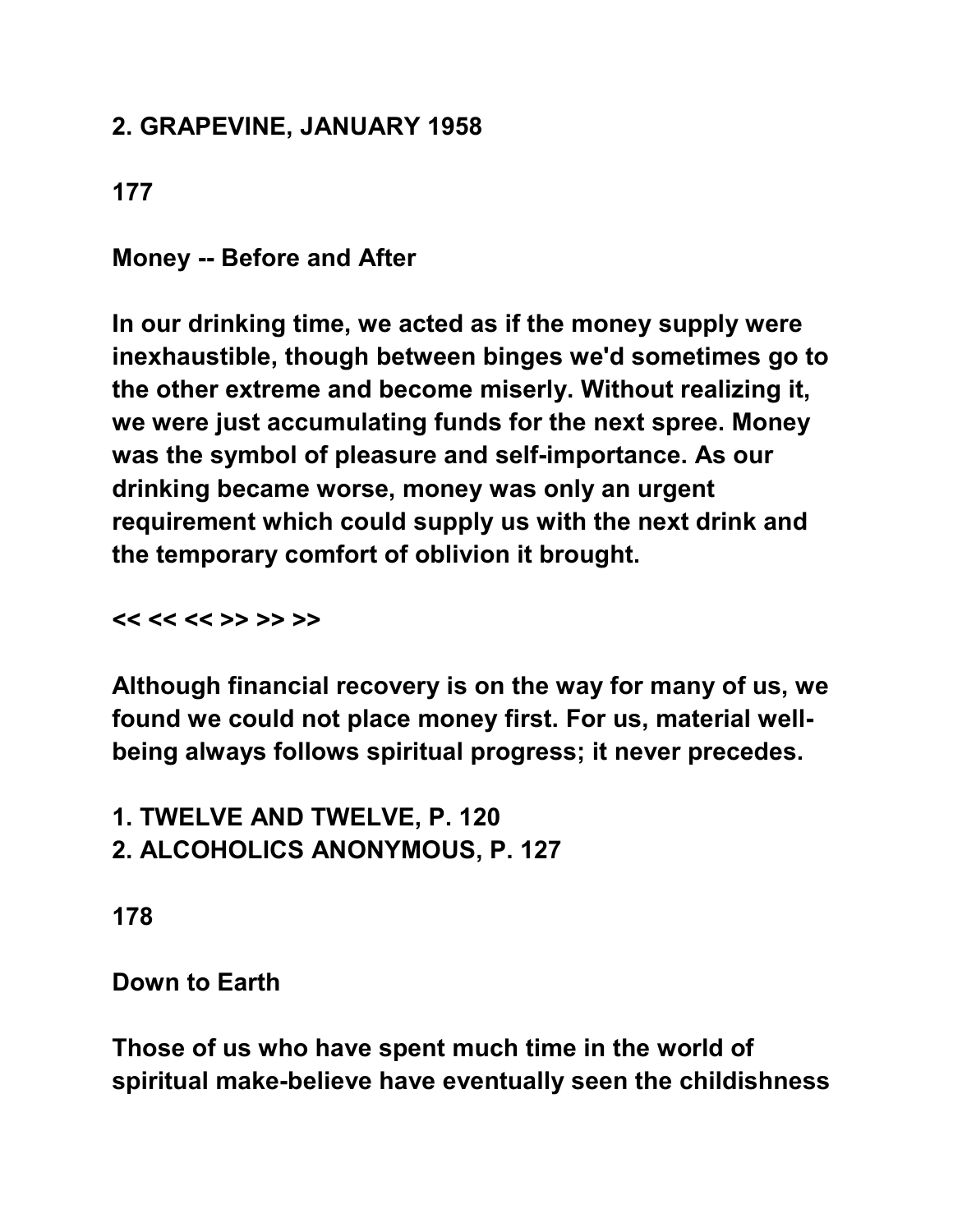**of it. This dream world has been replaced by a great sense of purpose, accompanied by a growing consciousness of the power of God in our lives.** 

**We have come to believe He would like us to keep our heads in the clouds with Him, but that our feet ought to be firmly planted on earth. That is where our fellow travelers are, and that is where our work must be done. These are the realities for us. We have found nothing incompatible between a powerful spiritual experience and a life of sane and happy usefulness.** 

**ALCOHOLICS ANONYMOUS, P. 130** 

**179** 

**Coping with Anger** 

**Few people have been more victimized by resentment than have we alcoholics. A burst of temper could spoil a day, and a well-nursed grudge could make us miserably ineffective. Nor were we ever skillful in separating justified from unjustified anger. As we saw it, our wrath was always justified. Anger, that occasional luxury of more balanced people, could keep us on an emotional jag indefinitely. These "dry benders" often led straight to the bottle.** 

**<< << << >> >> >>** 

**Nothing pays off like restraint of tongue and pen. We must**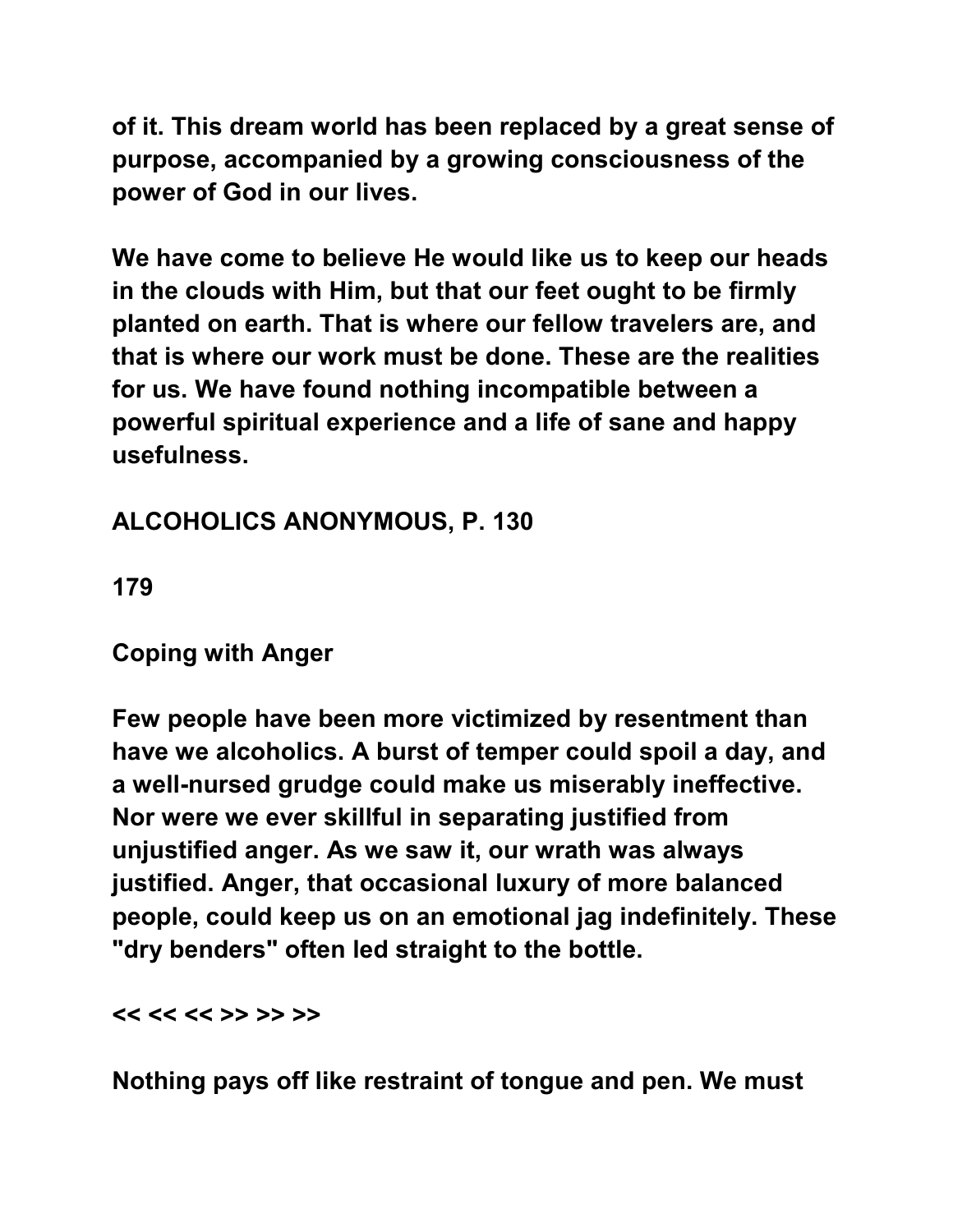**avoid quick-tempered criticism, furious power-driven argument, sulking, and silent scorn. These are emotional booby traps baited with pride and vengefulness. When we are tempted by the bait, we should train ourselves to step back and think. We can neither think nor act to good purpose until the habit of self-restraint has become automatic.** 

**TWELVE AND TWELVE 1. P. 90 2. P. 91** 

**180** 

**Community Problem** 

**The answer to the problem of alcoholism seems to be in education -- education in schoolrooms, in medical colleges, among clergymen and employers, in families, and in the public at large. From cradle to grave, the drunk and the potential alcoholic will have to be completely surrounded by a true and deep understanding and by a continuous barrage of information.** 

**This means factual education, properly presented. Heretofore, much of this education has attacked the immorality of drinking rather than the illness of alcoholism.** 

**Now who is going to do all this education? Obviously, it is both a community job and a job for specialists. Individually, we A.A.'s can help, but A.A. as such cannot, and should not,**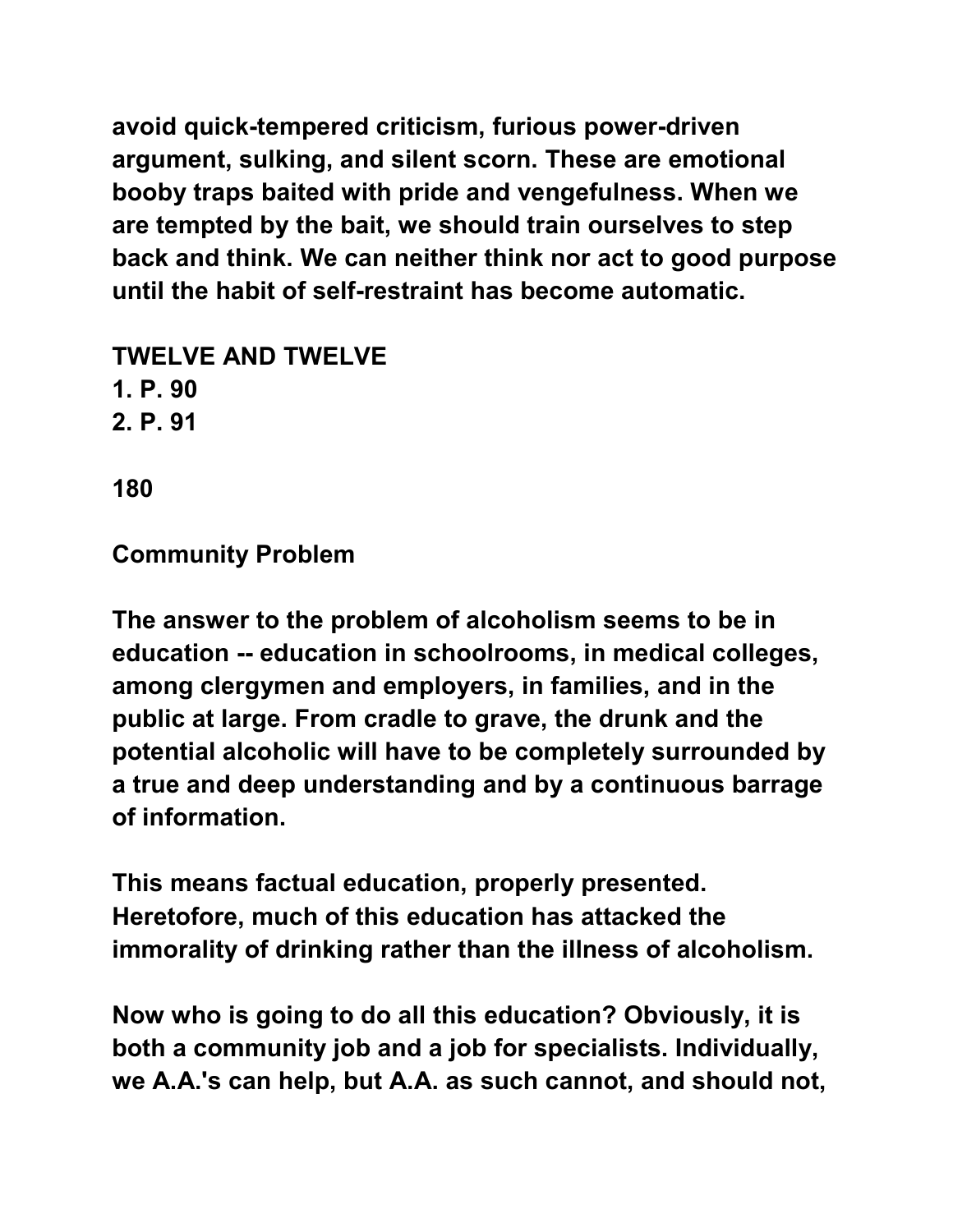**get directly into this field. Therefore, we must rely on other agencies, on outside friends and their willingness to supply great amounts of money and effort.** 

**GRAPEVINE, MARCH 1958** 

**181** 

**Imaginary Perfection** 

**When we early A.A.'s got our first glimmer of how spiritually prideful we could be, we coined this expression: "Don't try to be a saint by Thursday!"** 

**That oldtime admonition may look like another of those handy alibis that can excuse us from trying for our best. Yet a closer view reveals just the contrary. This is our A.A. way of warning against pride-blindness, and the imaginary perfections that we do not possess.** 

**<< << << >> >> >>** 

**Only Step One, where we made the 100 per cent admission that we were powerless over alcohol, can be practiced with absolute perfection. The remaining eleven Steps state perfect ideals. They are goals toward which we look, and the measuring sticks by which we estimate our progress.**

**1. GRAPEVINE, JUNE 1961 2. TWELVE AND TWELVE, P. 68**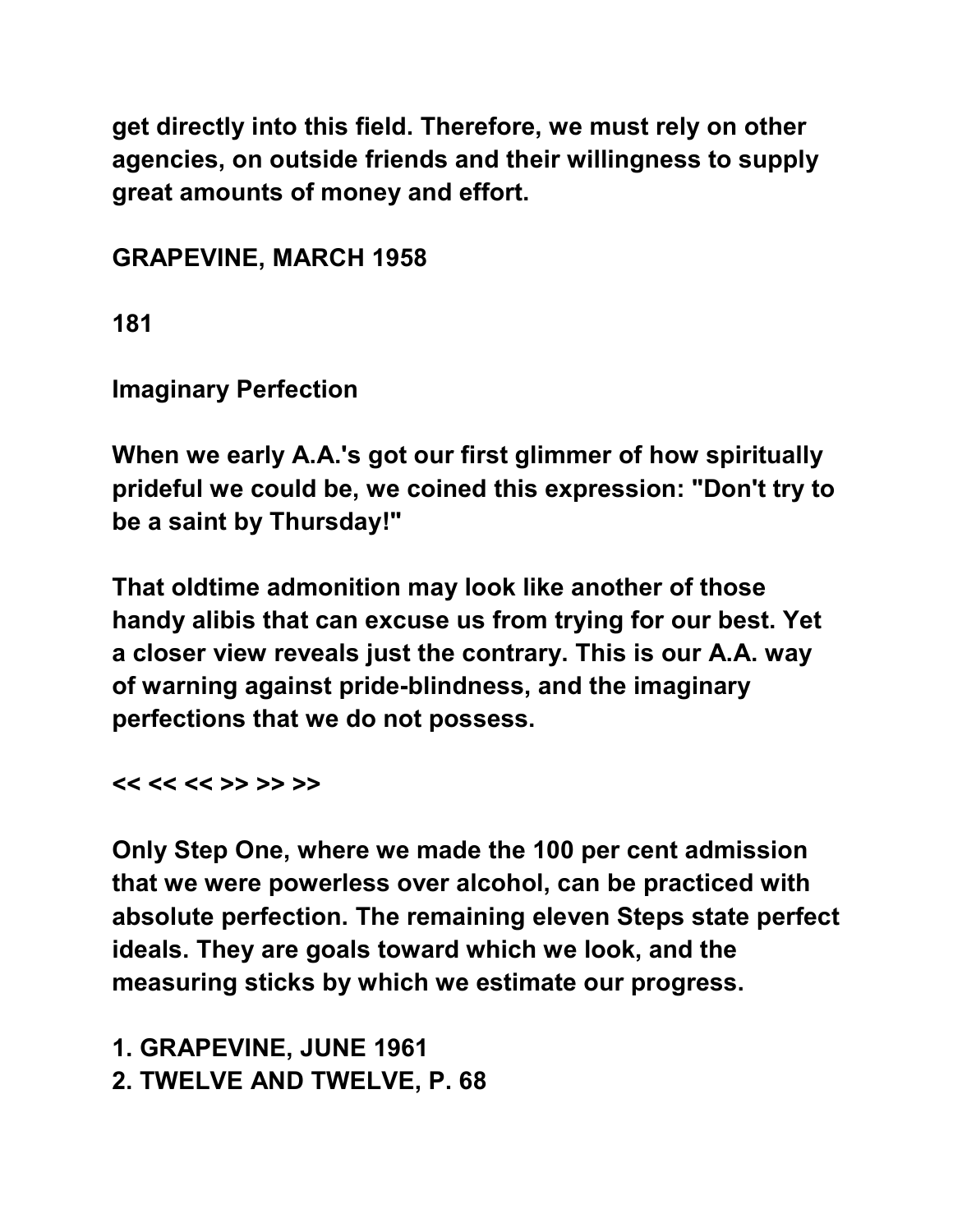# **The Reality of Spiritual Experiences**

**"Perhaps you raise the question of hallucination versus the divine imagery of a genuine spiritual experience. I doubt if anyone has authoritatively defined what an hallucination really is. However, it is certain that all recipients of spiritual experiences declare for their reality. The best evidence of that reality is in the subsequent fruits. Those who receive these gifts of grace are very much changed people, almost invariably for the better. This can scarcely be said of those who hallucinate.** 

**"Some might think me presumptuous when I say that my own experience is real. Nevertheless, I can surely report that in my own life and in the lives of countless others, the fruits of that experience have been real, and the benefactions beyond reckoning."** 

**TALK 1960** 

**183** 

#### **A Viewer-with-Alarm**

**"I went through several fruitless years in a state called `viewing with alarm for the good of the movement'. I thought it was up to me to be always `correcting conditions'. Seldom**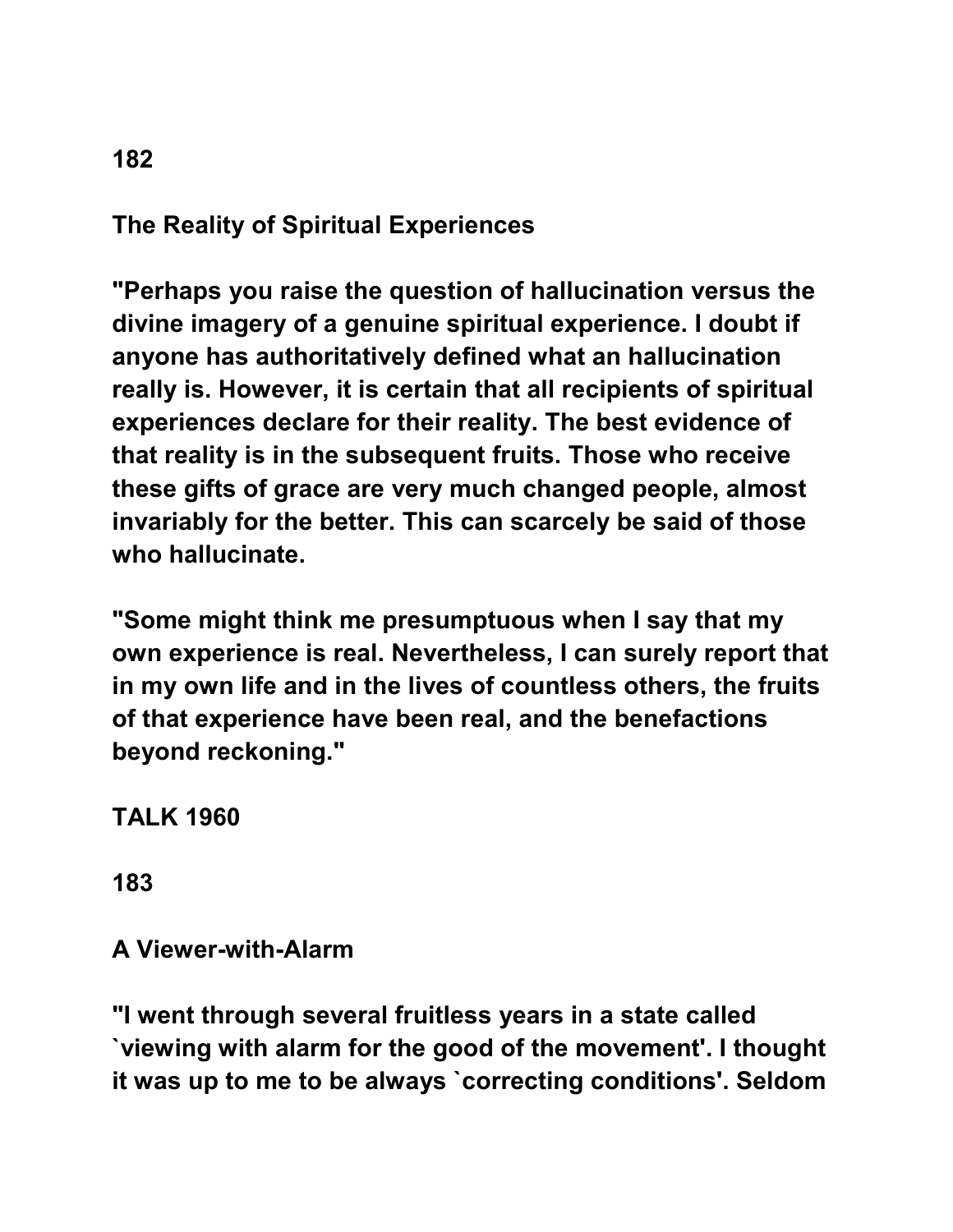**had anybody been able to tell me what I ought to do, and nobody had ever succeeded in effectively telling me what I must do. I had to learn the hard way out of my own experience.** 

**"When setting out to `check' others, I found myself often motivated by fear of what they were doing, selfrighteousness, and even downright intolerance. Consequently, I seldom succeeded in correcting anything. I just raised barriers of resentment thatcut off any suggestion, example, understanding, or love."** 

**<< << << >> >> >>** 

**"A.A.'s often say, `Our leaders do not drive by mandate; they lead by example.' If we would favorable affect others, we ourselves need to practice what we preach -- and forget the `preaching,' too. The quiet good example speaks for itself."** 

**1. LETTER, 1945 2. LETTER, 1966** 

**184** 

**Meeting Adversity** 

**"Our spiritual and emotional growth in A.A. does not depend so deeply upon success as it does upon our failures and setbacks. Ifyou will bear this in mind, I think that your slip will have the effect of kicking you upstairs, instead of down.**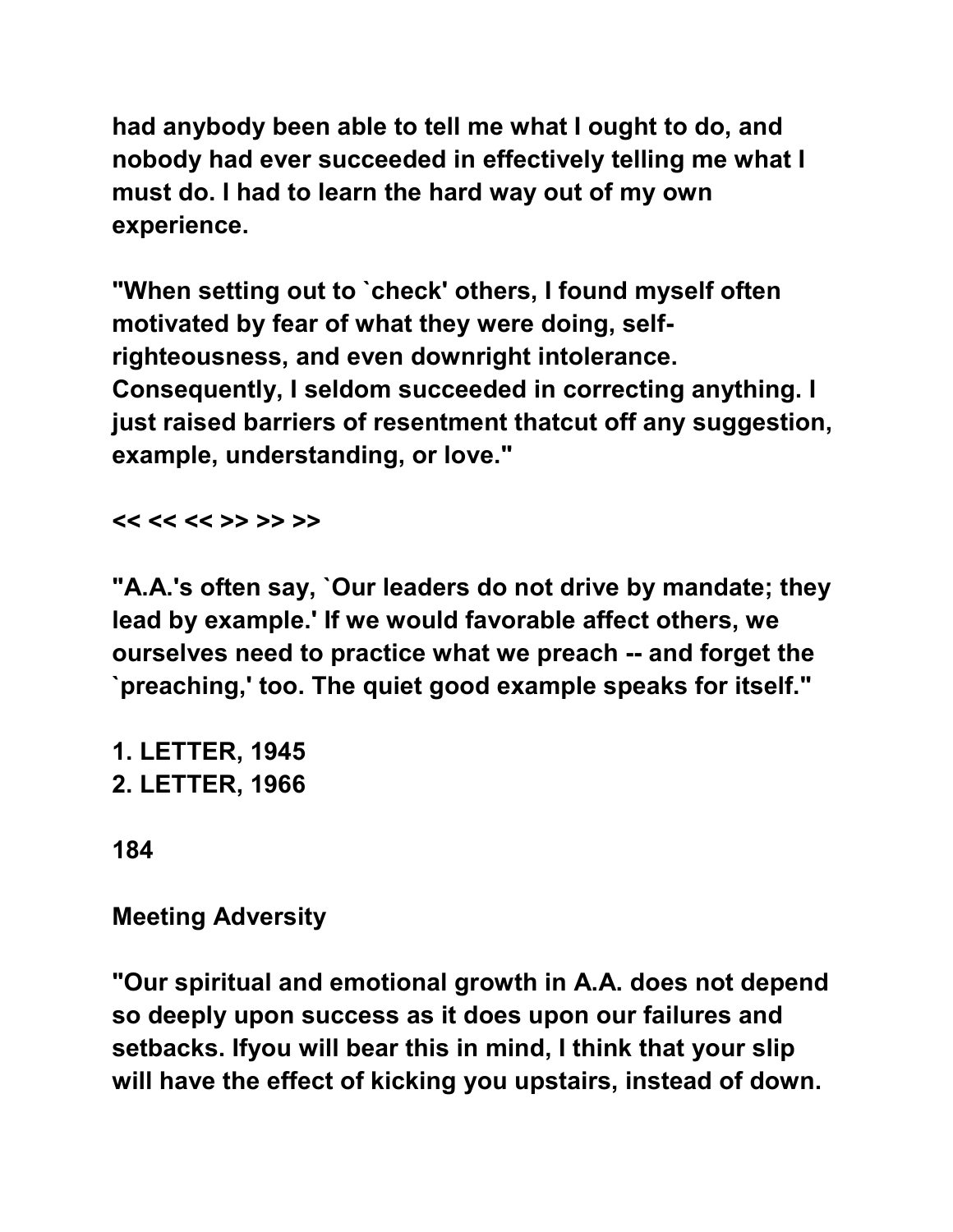**"We A.A.'s have had no better teacher than Old Man Adversity, except in those cases where we refuse to let him teach us."** 

**<< << << >> >> >>** 

**"Now and then all of us fall under heavy criticism. When we are angered and hurt, it's difficult not to retaliate in kind. Yet we can restrain ourselves and then probe ourselves, asking whether our critics were really right. If so, we can admit our defects to them. This usually clears the air for mutual understanding.** 

**"Suppose our critics are being unfair. Then we can try to calm persuasion. If they continue to rant, it is still possible for us -- in our hearts -- to forgive them. Maybe a sense of humour can be our saving grace -- thus we can both forgive and forget."** 

**1. LETTER, 1958 2. LETTER, 1966** 

**185** 

#### **Boomerang**

**When I was ten, I was tall and gawky, and smaller kids could push me around in quarrels. I remember being very depressed for a year ormore, and then I began to develop a**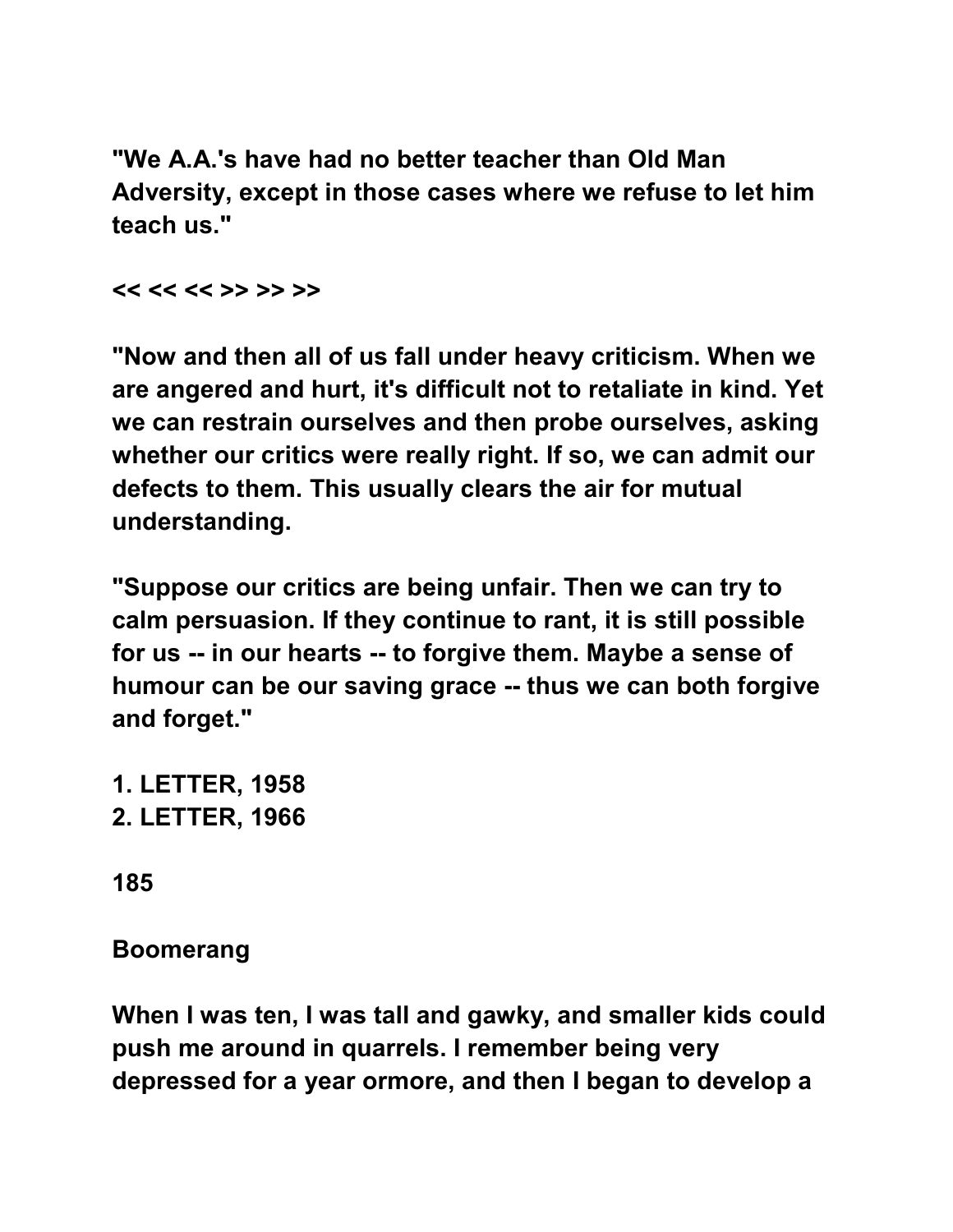**fierce resolve to win.** 

**One day, my grandfather came along with a book about Australia and told me, "This book says that nobody but an Australian bushman knows how to make and throw the boomerang."** 

**"Here's my chance," I thought. "I will be the first man in America to make and throw a boomerang." Well, any kid could have had a notion like that. It might have lasted two days or two weeks. But mine was a power drive that kept on for six months, till Imade a boomerang that swung around the church yard in front of the house and almost hit my grandfather in the head when it came back.** 

**Emotionally, I had begun the fashioning of another sort of boomerang, one that almost killed me later on.** 

**A.A. COMES OF AGE, P. 53** 

**186** 

**"The Only Requirement . . ."** 

**In Tradition Three, A.A. is really saying to every serious drinker, "You are an A.A. member if you say so. You can declare yourself in; nobody can keep you out. No matter how grave your emotional complications -- even your crimes-- we don't want to keep you out. We just want to be sure that you get the same chance for sobriety that we've had."**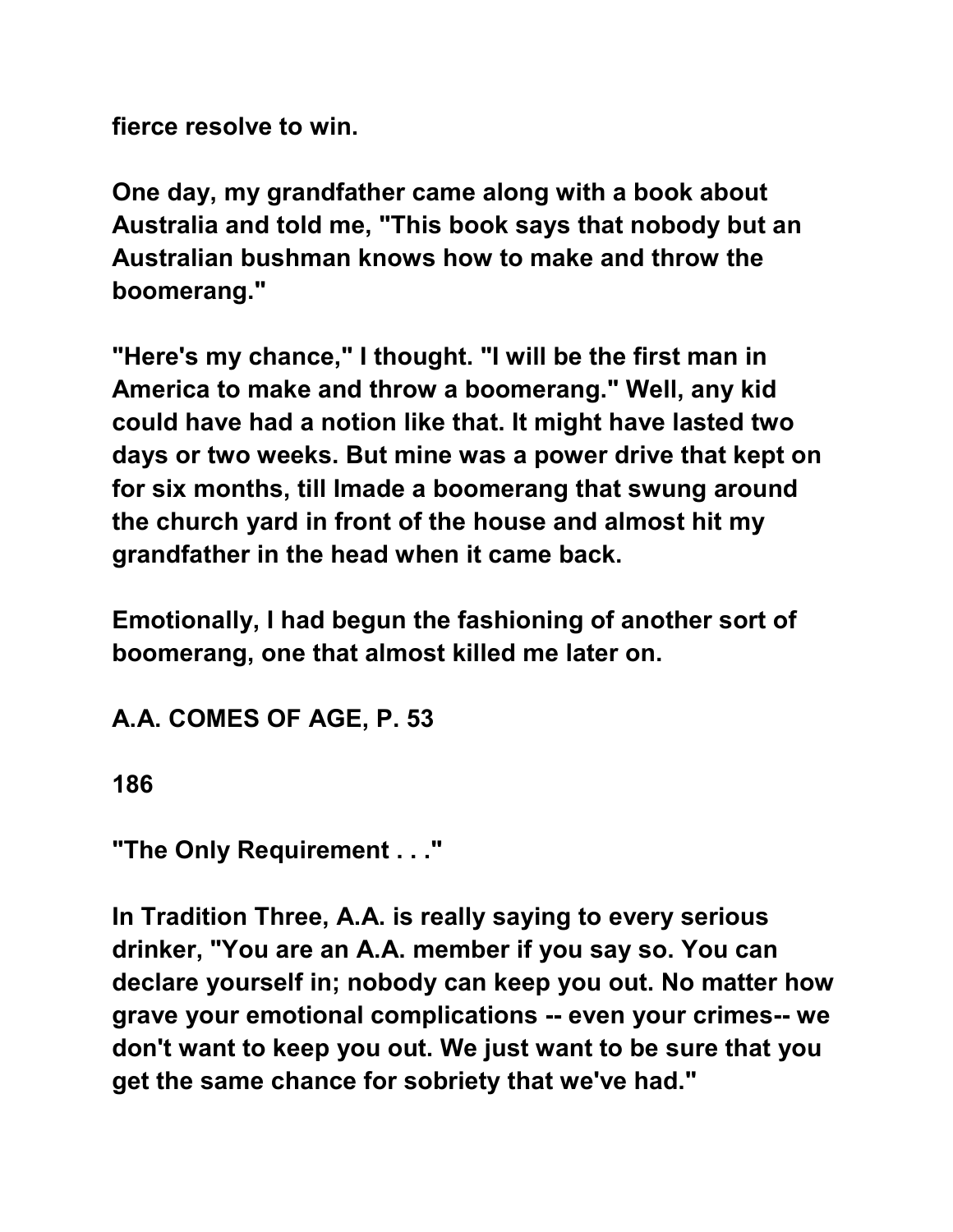**<< << << >> >> >>** 

**We do not wish to deny anyone his chance to recover from alcoholism. We wish to be just as inclusive as we can, never exclusive.** 

**1. TWELVE AND TWELVE, P. 139 2. GRAPEVINE, AUGUST 1946** 

**187** 

**Talk or Action?** 

**In making amends, it is seldom wise to approach an individual, who still smarts from our injustice to him, and announce that we have gone religious. This might be called leading with the chin. Why lay ourselves open to being branded fanatics or religious bores? If we do this, we may kill a future opportunity to carry a beneficial message.**

**But the man who hears our amends is sure to be impressed with a sincere desire to set right a wrong. He is going to be more interested in a demonstration of good will than in our talk of spiritual discoveries.** 

**ALCOHOLICS ANONYMOUS, P. 77** 

**188**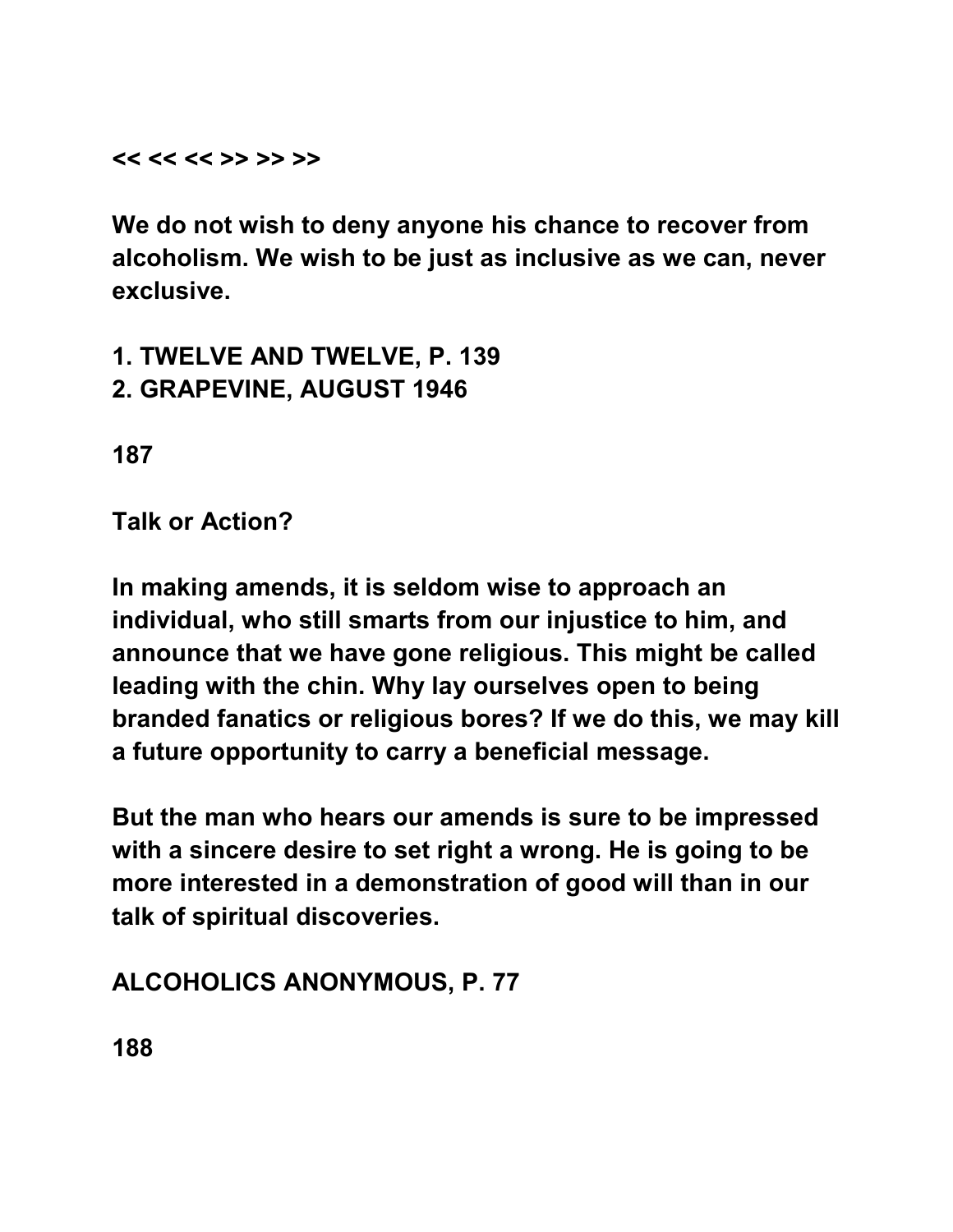### **To Survive Trials**

**In our belief, any scheme of combating alcoholism which proposes wholly to shield the sick man from temptation is doomed to failure. If the alcoholic tries to shield himself he may succeed for a time, but he usually winds up with a bigger explosion than ever. We have tried these methods. These attempts to do the impossible have always failed. Release from alcohol, and not flight from it, is our answer.** 

#### **<< << << >> >> >>**

**"Faith without works is dead." And how appallingly true for the alcoholic! For if an alcoholic fails to perfect and enlarge his spiritual life through work and self-sacrifice for others, he cannot survive the certain trials and low spots ahead. If he does not work, he will surely drink again, and if he drinks, he will surely die. Then faith will be dead indeed.** 

**ALCOHOLICS ANONYMOUS 1. P. 101 2. PP. 14-15** 

**189** 

#### **Experimenters**

**We agnostics liked A.A. all right, and were quick to say that it had done miracles. But we recoiled from meditation and prayer as obstinately as the scientist who refused to perform**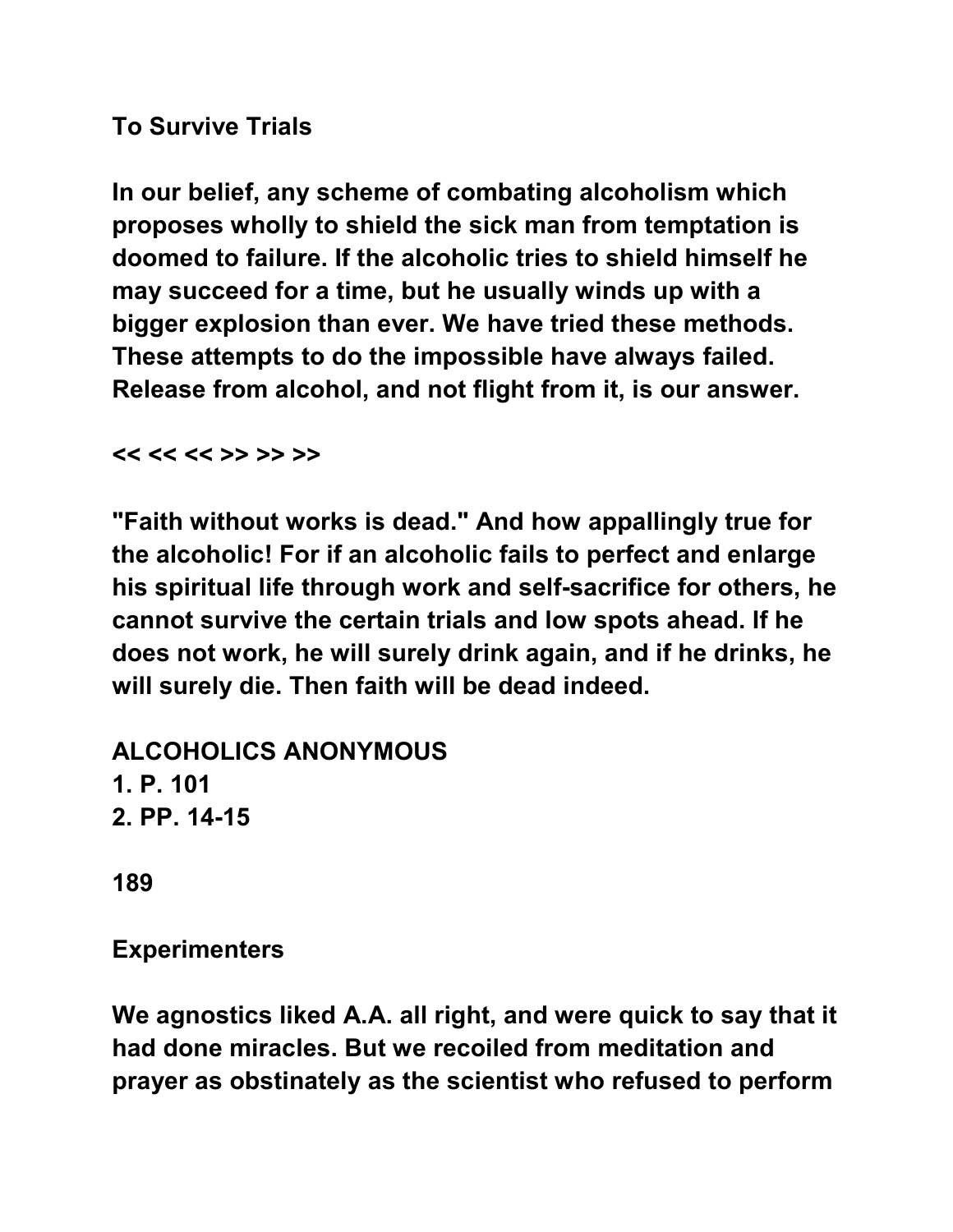**a certain experiment lest it prove his pet theory wrong.** 

**When we finally did experiment, and unexpected results followed, we felt different; in fact, we knew different; and so we were sold on meditation and prayer. And that, we have found, can happen to anybody who tries. It has been well said that "Almost theonly scoffers at prayer are those who never tried it enough."** 

#### **TWELVE AND TWELVE, P. 97**

**190** 

**The A.A. Way in the Home\*** 

**Though an alcoholic does not respond, there is no reason why you should neglect his family. You should continue to be friendly to them, explaining A.A.'s concept of alcoholism and its treatment. If they accept this and also apply our principles to their problems, there is a much better chance that the head of the family will recover. And even though he continues to drink, the family will find life more bearable.** 

**<< << << >> >> >>** 

**Unless a new member's family readily expresses a desire to live upon spiritual principles, we think he ought not to urge them. They will change in time. His better behavior will usually convince them far more than his words.**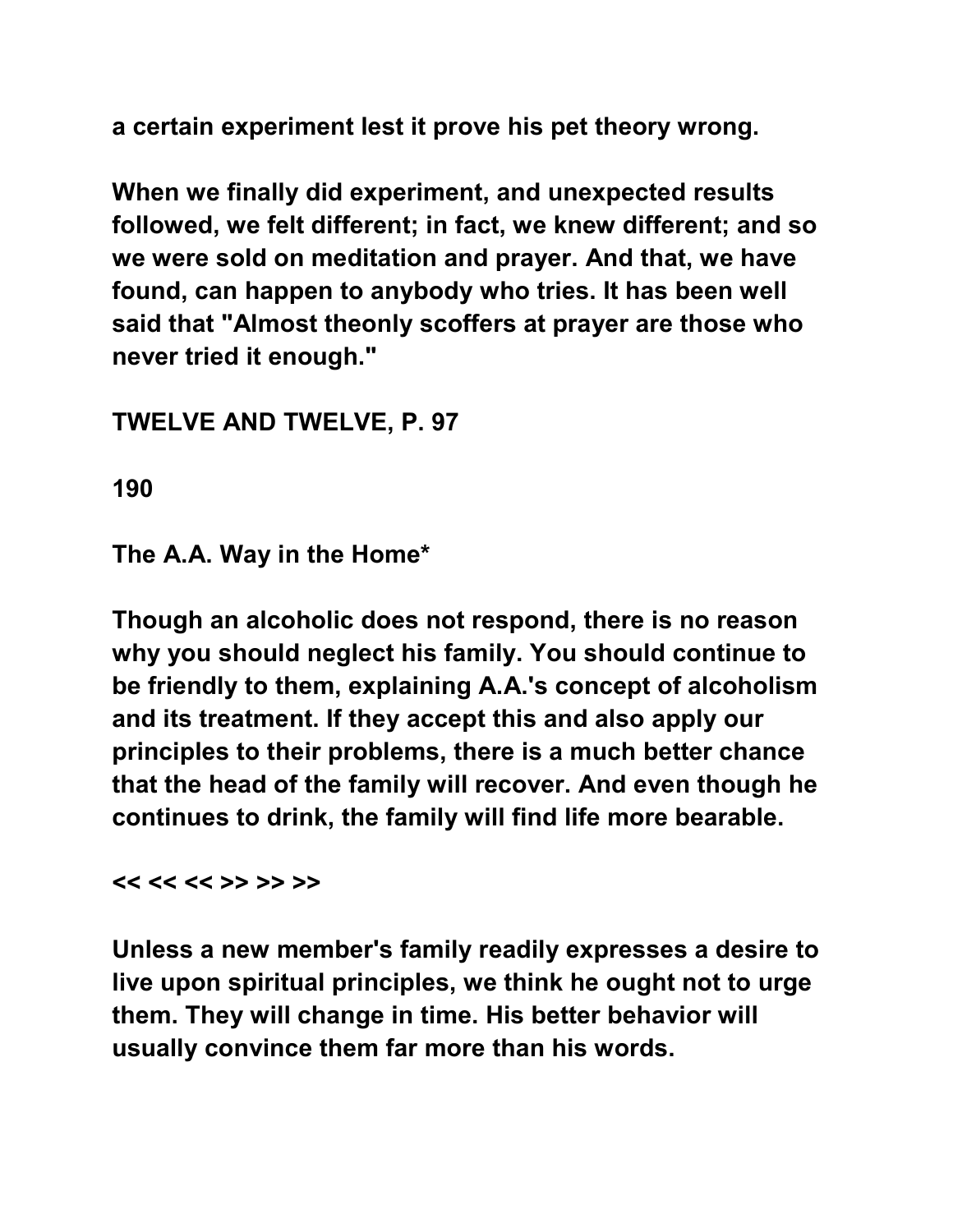#### **ALCOHOLICS ANONYMOUS 1. P. 97 2. P. 83**

**\* Today, the initiation of the A.A. way of life in the home is the central purpose of the Al-Anon Family Groups, of which there are (as of 1978) about 15,300 throughout the world. These are composed of wives, husbands, and relatives of alcoholics. In restoring families to the good life, Al-Anon's success has been enormous.** 

**191** 

**The Beginning of Humility** 

**"There are few absolute inherent in the Twelve Steps. Most Steps are open to interpretation, based on the experience and outlook of the individual.** 

**"Consequently, the individual is free to start the Steps at whatever point he can, or will. God, as we understand Him, may be defined as a `Power greater...' or the Higher Power. For thousands of members, the A.A. group itself has been a `Higher Power' in the beginning. This acknowledgment is easy to make if a newcomer knows that most of the members are sober and he isn't.** 

**"His admission is the beginning of humility -- at least the newcomer is willing to disclaim that he himself is God. That's**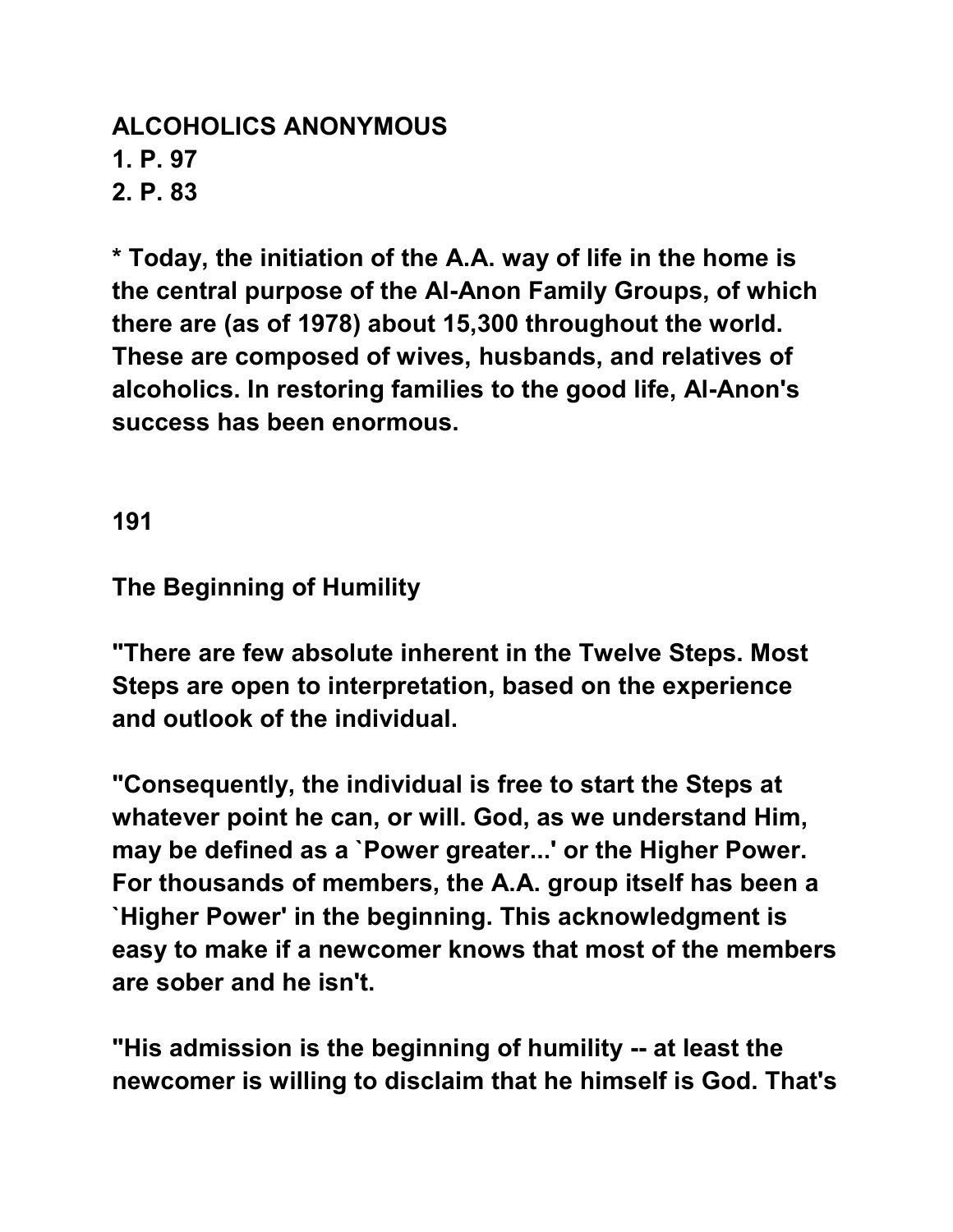**all the start he needs. If, following this achievement, he will relax and practice as many of the Steps as he can, he is sure to grow spiritually."** 

**LETTER, 1966** 

**192** 

**Carrying the Message** 

**The wonderful energy the Twelfth Step releases, by which it carries our message to the next suffering alcoholic and finally translates the Twelve Steps into action upon all our affairs, is the payoff, the magnificent reality of A.A.** 

**<< << << >> >> >>** 

**Never talk down to an alcoholic from any moral or spiritual hilltop; simply lay out the kit of spiritual tools for his inspection. Show him how they worked with you. Offer him friendship and fellowship.** 

**1. TWELVE AND TWELVE, P. 109 2. ALCOHOLICS ANONYMOUS P. 95** 

**193** 

**The Spiritual Alibi** 

**Our first attempts at inventories are apt to prove very**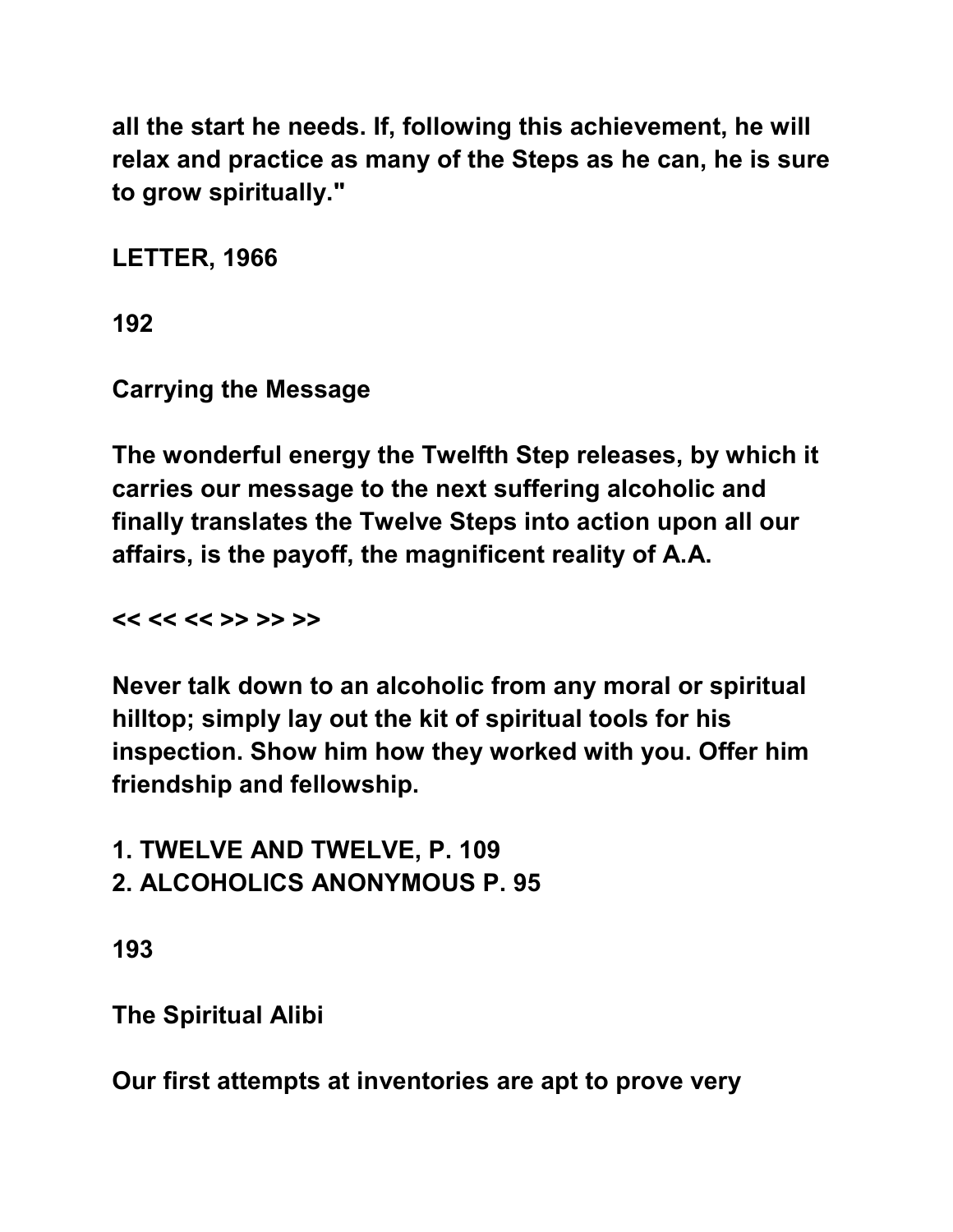**unrealistic. I used to be a champ at unrealistic self-appraisal. On certain occasions, I wanted to look only at the part of my life which seemed good. Then I would greatly exaggerate whatever virtues I supposed I had attained. Next I would congratulate myself on the grand job I was doing in A.A.** 

**Naturally this generated a terrible hankering for still more "accomplishments," and still more approval. I was falling straight back into the pattern of my drinking days. Here were the same old goals -- power, fame, and applause. Besides, I had the best alibi known -- the spiritual alibi. The fact that I really did have a spiritual objective made this utter nonsense seem perfectly right.** 

# **GRAPEVINE, JUNE 1961**

**194** 

**The Obsession and the Answer** 

**The idea is somehow, some day, he will control and enjoy his drinking is the great obsession of every abnormal drinker. The persistence of this illusion is astonishing. Many pursue it into the gates of insanity or death.** 

**<< << << >> >> >>** 

**Alcoholism, not cancer, was my illness, but what was the difference? Was not alcoholism also a consumer of body and mind? Alcoholism took longer to do its killing, but the result**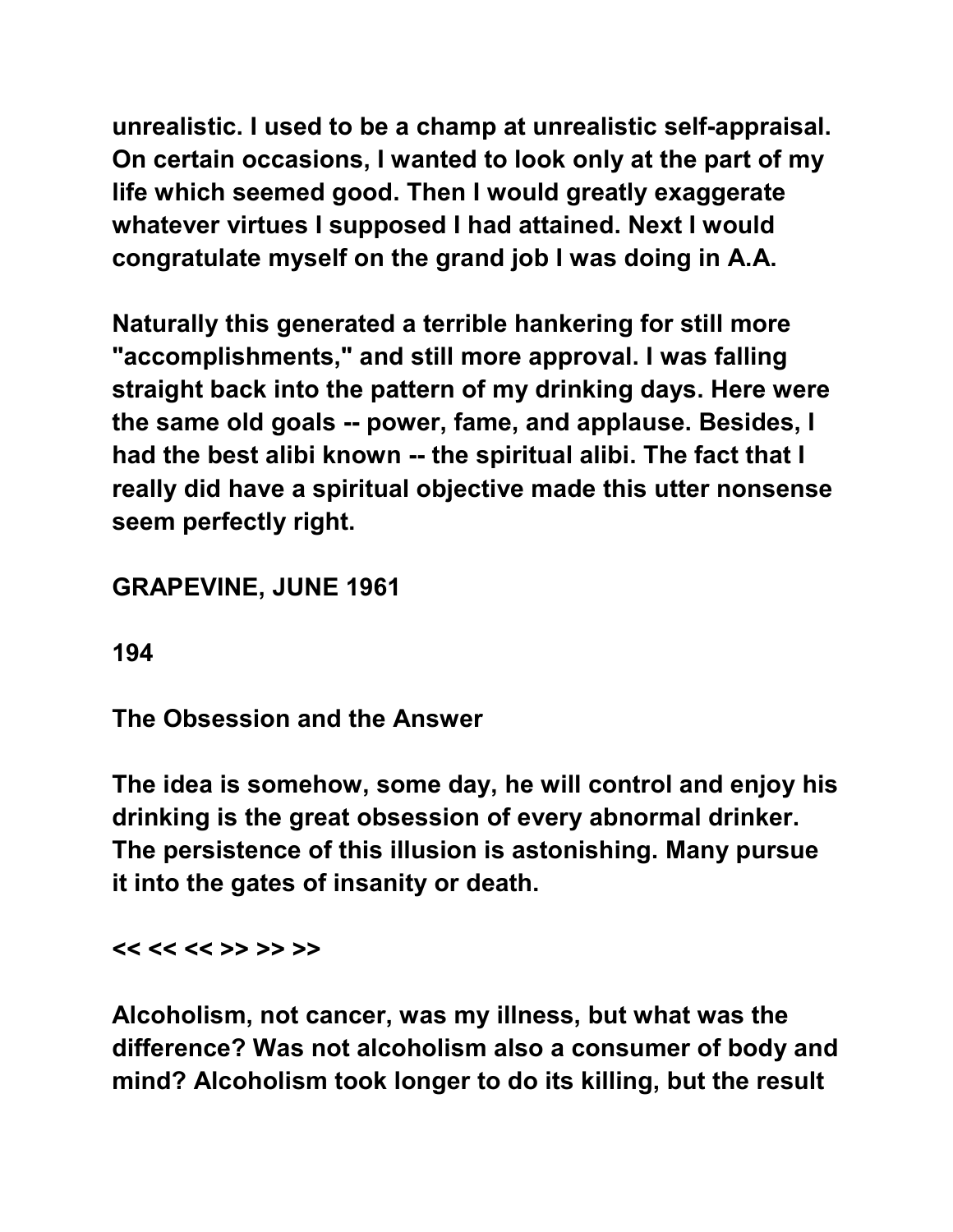**was the same. So, I decided, if there was a great Physician who could cure the alcoholic sickness, I had better seek Him at once.** 

**1. ALCOHOLICS ANONYMOUS, P. 30** 

**2. A.A. COMES OF AGE, P. 61** 

**195** 

**The Language of the Heart** 

**Why, at this particular point in history, has God chosen to communicate His healing grace to so many of us? Every aspect of this global unfoldment can be related to a single crucial word. The word is "communication". There has been a lifesaving communication among ourselves, with the world around us, and with God.** 

**>From the beginning, communication in A.A. has been no ordinary transmission of helpful ideas and attitudes. Because our common means of deliverance are effective for ourselves only when constantly carried to others, our channels of contact have always charged with the language of the heart.** 

**A.A. COMES OF AGE, PP. 7-8** 

**196** 

**Antidote for Fear**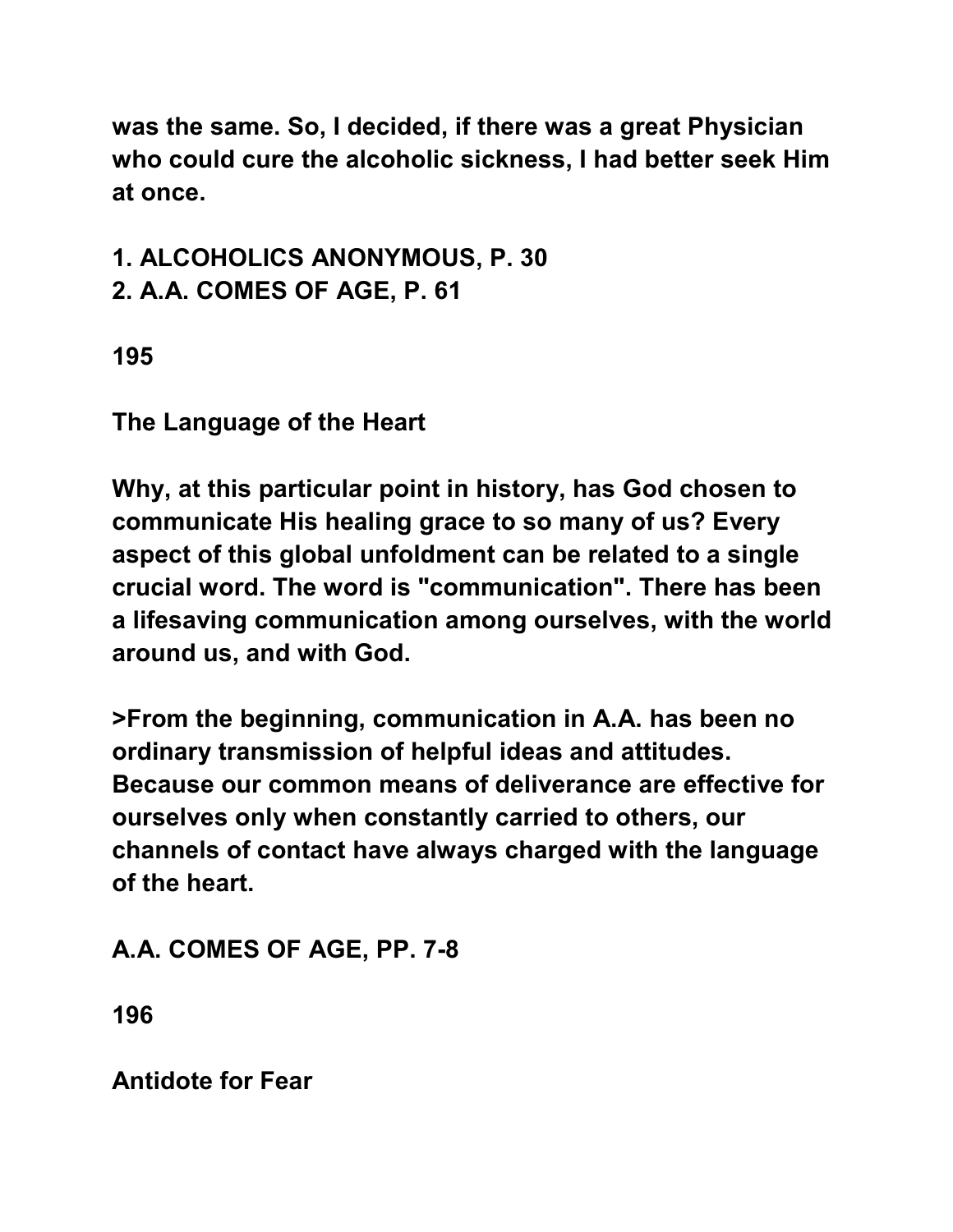**When our failings generate fear, we then have soul-sickness. This sickness, in turn, generates still more character defects.** 

**Unreasonable fear that our instincts will not be satisfied drives us to covet the possessions of others, to lust for sex and power, to become angry when our instinctive demands are threatened, to be envious when the ambitions of others seem to be realized while ours are not. We eat, drink, and grab for more of everything than we need, fearing we shall never have enough. And, with genuine alarm at the prospect at work, we stay lazy. We loaf and procrastinate, or at best work grudgingly and under half steam.** 

**These fears are the termites that ceaselessly devour the foundations of whatever sort of life we try to build.** 

**<< << << >> >> >>** 

**As faith grows, so does inner security. The vast underlying fear of nothingness commences to subside. We of A.A. find that our basic antidote for fear is a spiritual awakening.** 

**1. TWELVE AND TWELVE, P. 49** 

**2. GRAPEVINE, JANUARY 1962** 

**197** 

**Where Rationalizing Leads**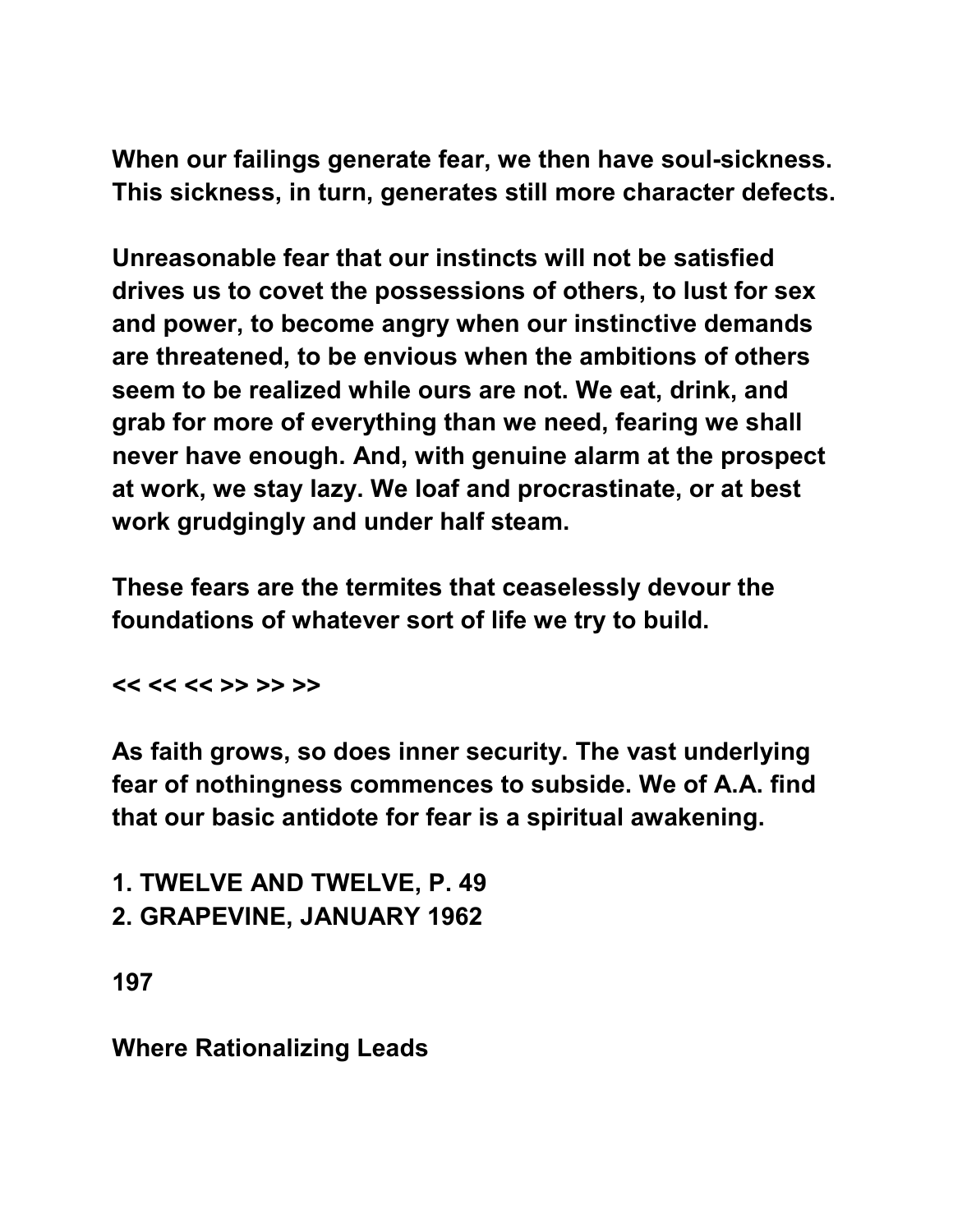**"You know what our genius for rationalization is. If, to ourselves, we fully justify one slip, then our rationalizing propensities are almost sure to justify another one, perhaps with a different set of excuses. But one justification leads to another and presently we are back on the bottle full-time."** 

**<< << << >> >> >>** 

**Experience shows, all too often, that even the "controlled" pill-taker may get out of control. The same crazy rationalizations that once characterized his drinking begin to blight his existence. He thinks that if pills can cure insomnia so may they cure his worry.** 

**Our friends the doctors are seldom directly to blame for the dire results we so often experience. It is much too easy for alcoholics to buy these dangerous drugs, and once possessed of them the drinker is often likely to use them without any judgement whatever.** 

**1. LETTER 1959 2. GRAPEVINE, NOVEMBER 1945** 

**198** 

**Tell the Public?** 

**"A.A.'s of worldly prominence sometimes say, `If I tell the public that I am in Alcoholics Anonymous, then that will bring in many others.' Thus they express the belief that our**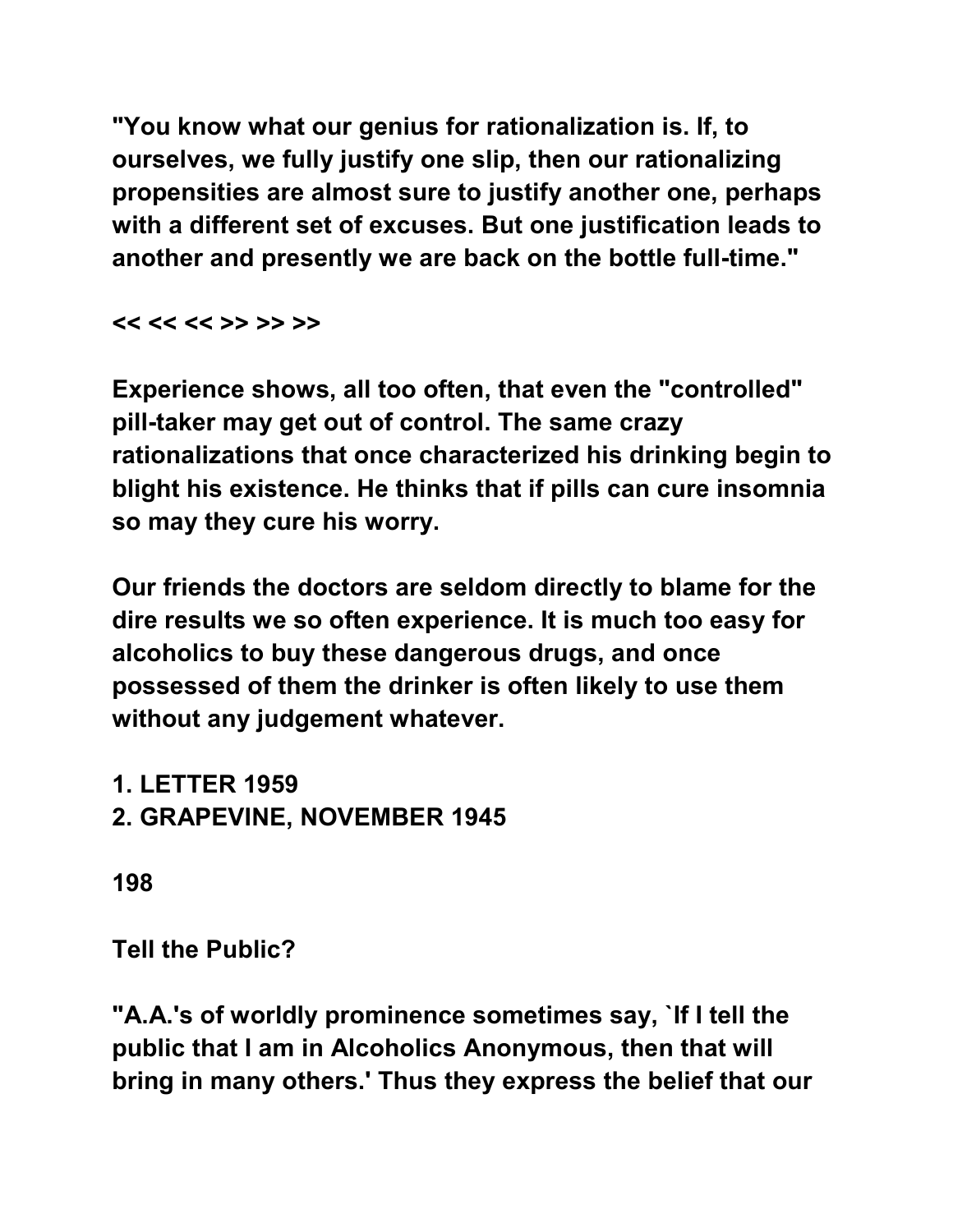**anonymity Tradition is wrong -- at least for them.** 

**"They forget that, during their drinking days, prestige and the achievement of worldly ambition were their principal aims. They do not realize that, by breaking anonymity, they are unconsciously pursuing those old and perilous illusions once more. They forget that the keeping of one's anonymity often means a sacrifice of one's desire for power, prestige, and money. They do not see that if these strivings became general in A.A., the course of our whole history would be changed; that we would be sowing the seeds of our own destruction as a society.** 

**"Yet I can happily report that while many of us are tempted - and I have been one -- few of us in America actually break our anonymity at the public-media level."** 

**LETTER, 1958** 

**199** 

# **Arrogance and Its Opposite**

**A very tough-minded prospect was taken to his first A.A. meeting, where two speakers (or maybe lecturers) themed their talks on "God as I understand Him." Their attitude oozed arrogance. In fact, the final speaker got far overboard on his personal theological convictions.** 

**Both were repeating my performance of years before. Implicit**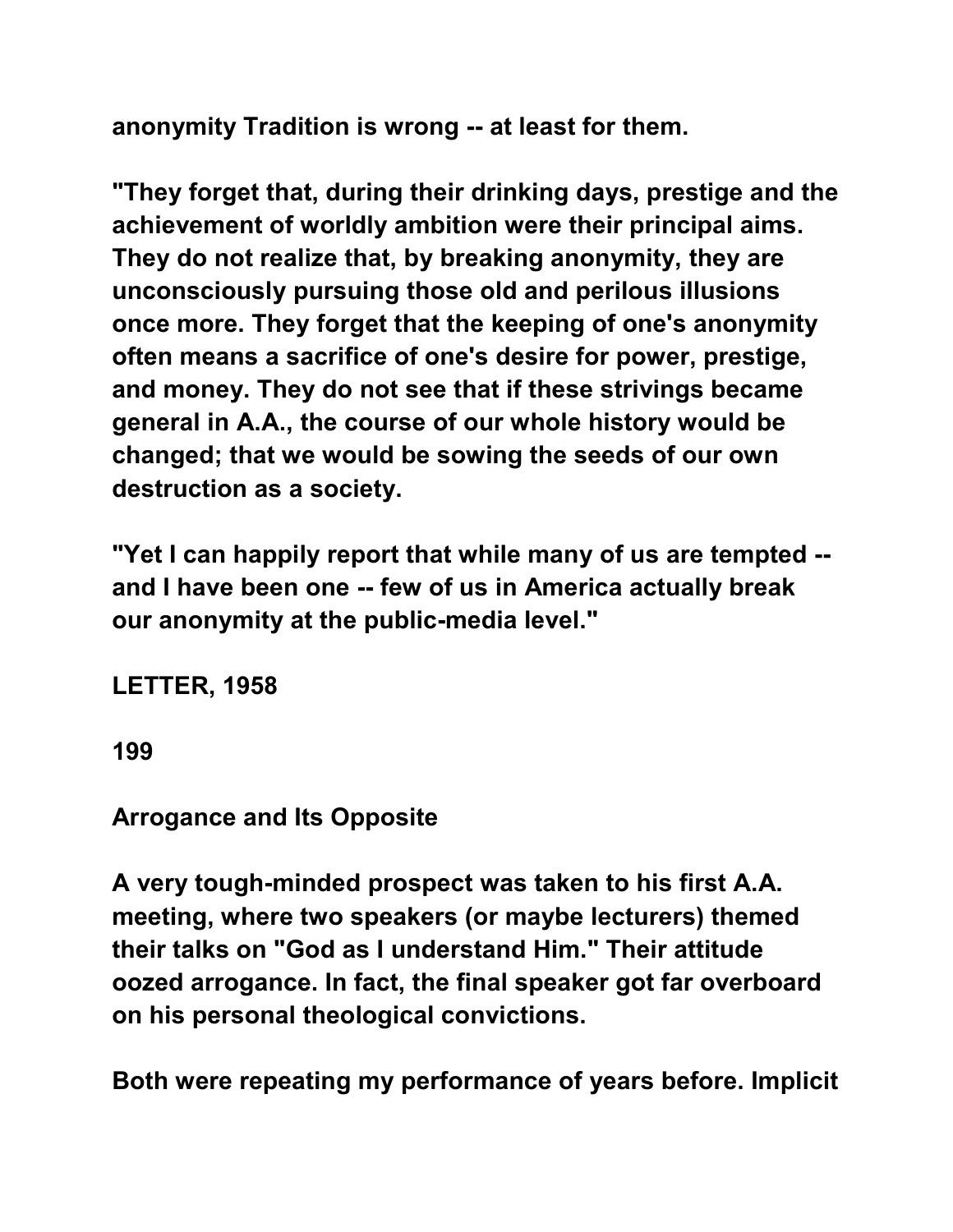**in everything they said was the same idea: "Folks, listen to us. We have the only true brand of A.A. -- and you'd better get it!"** 

**The new prospect said he'd had it -- and he had. His sponsor protested that this wasn't real A.A. But it was to late; nobody could touch him after that.** 

**<< << << >> >> >>** 

**I see "humility for today" as a safe and secure stance midway between violent emotional extremes. It is a quiet place where I can keep enough perspective and enough balance to take my next small step up the clearly marked road that points toward eternal values.** 

**GRAPEVINE 1. APRIL, 1961 2. JUNE, 1961** 

**200** 

**Source of Strength** 

**When World War II broke out, our A.A. dependence on a Higher Power had its first major test. A.A.'s entered the services and were scattered all over the world.** 

**Would they be able to take discipline, stand up under fire, and endure the monotony and misery of war? Would the kind**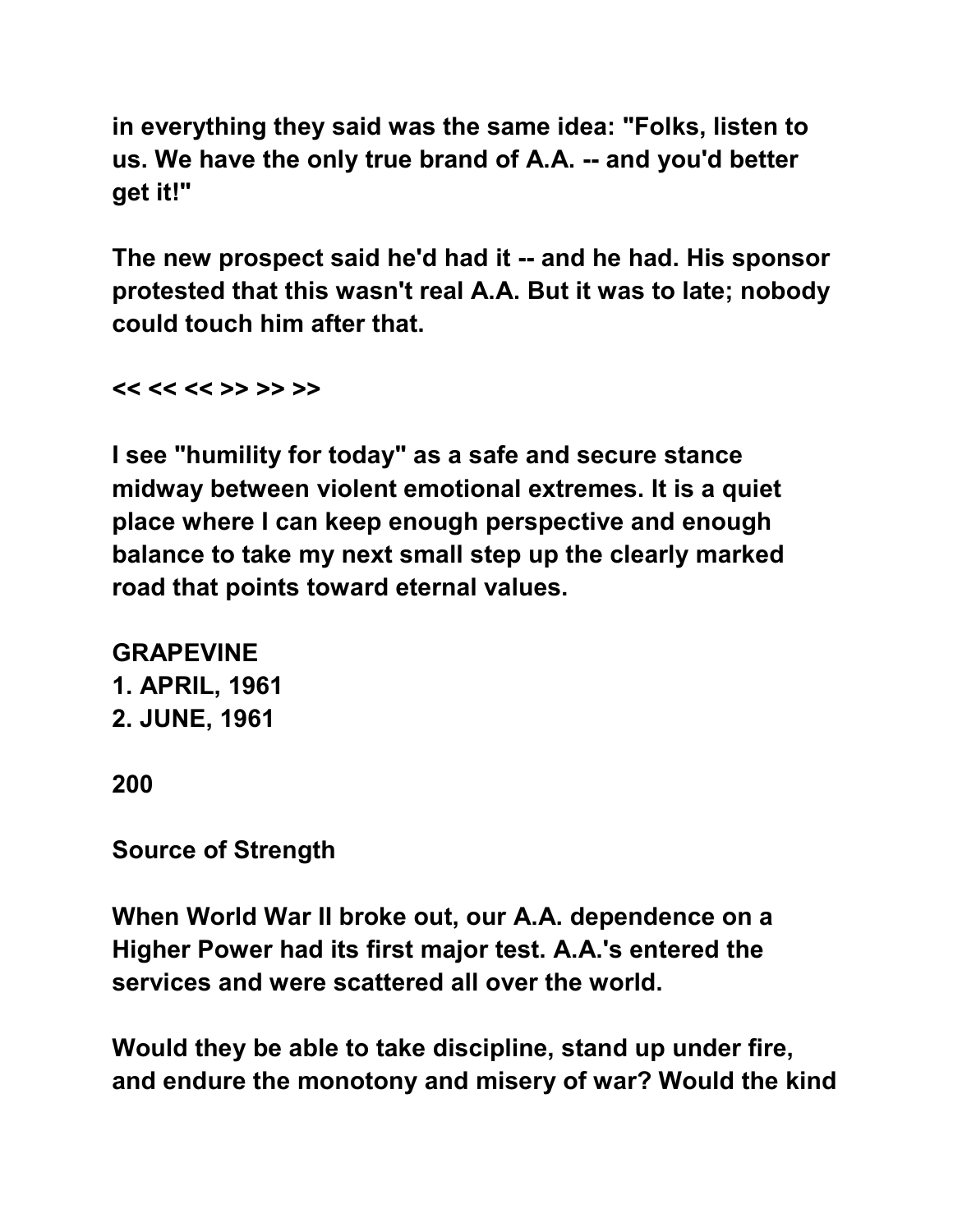**of dependence they had learned in A.A. carry them through?** 

**Well, it did. They had even fewer alcoholic lapses or emotional binges than A.A.'s safe at home did. They were just as capable of endurance and valor as any other soldiers. Whether in Alaska or on the Salerno beachhead, their dependence upon a Higher Power worked.** 

**Far from being a weakness, this dependence was their chief source of strength.** 

**TWELVE AND TWELVE, PP. 38-39**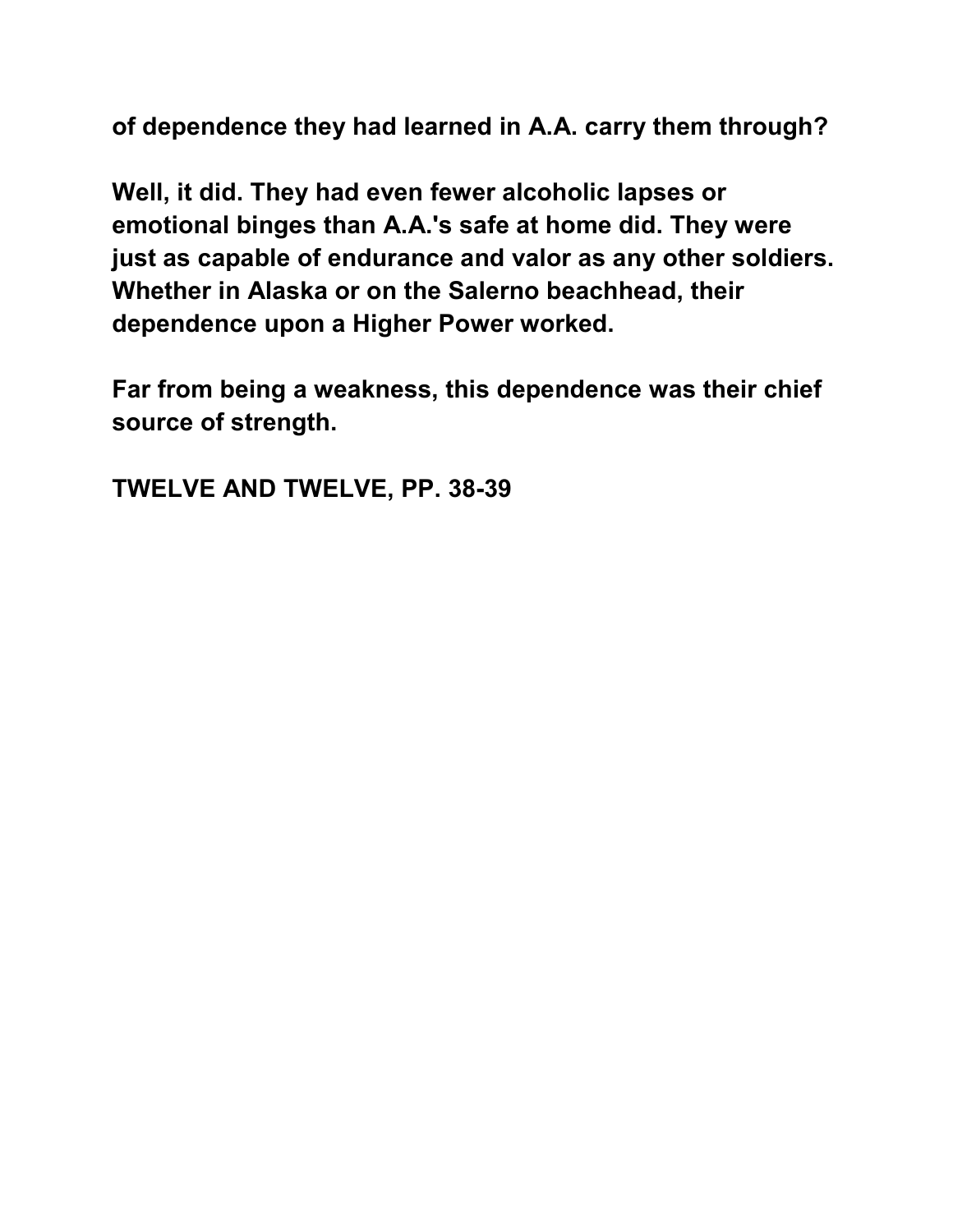**Unlimited Choice** 

**Any number of alcoholics are bedeviled by the dire conviction that if ever they go nearA.A. they will be pressured to conform to some particular brand of faith or theology.** 

**They just don't realize that faith is never an imperative for A.A. memberships; that sobriety can be achieved with an easily acceptable minimum of it, and that our concepts of a Higher Power and God -- as we understand Him -- afford everyone a nearly unlimited choice of spiritual belief and action.** 

**<< << << >> >> >>** 

**In talking to a prospect, stress the spiritual feature freely. If the man be agnostic or atheist, make it emphatic that he does not have to agree with your conception of God. He can choose any conception he likes, provided it makes sense to him.** 

**The main thing is that he be willing to believe in a Power greater than himself and that he live by spiritual principles.** 

**1. GRAPEVINE, APRIL 1961 2. ALCOHOLICS ANONYMOUS, P. 93**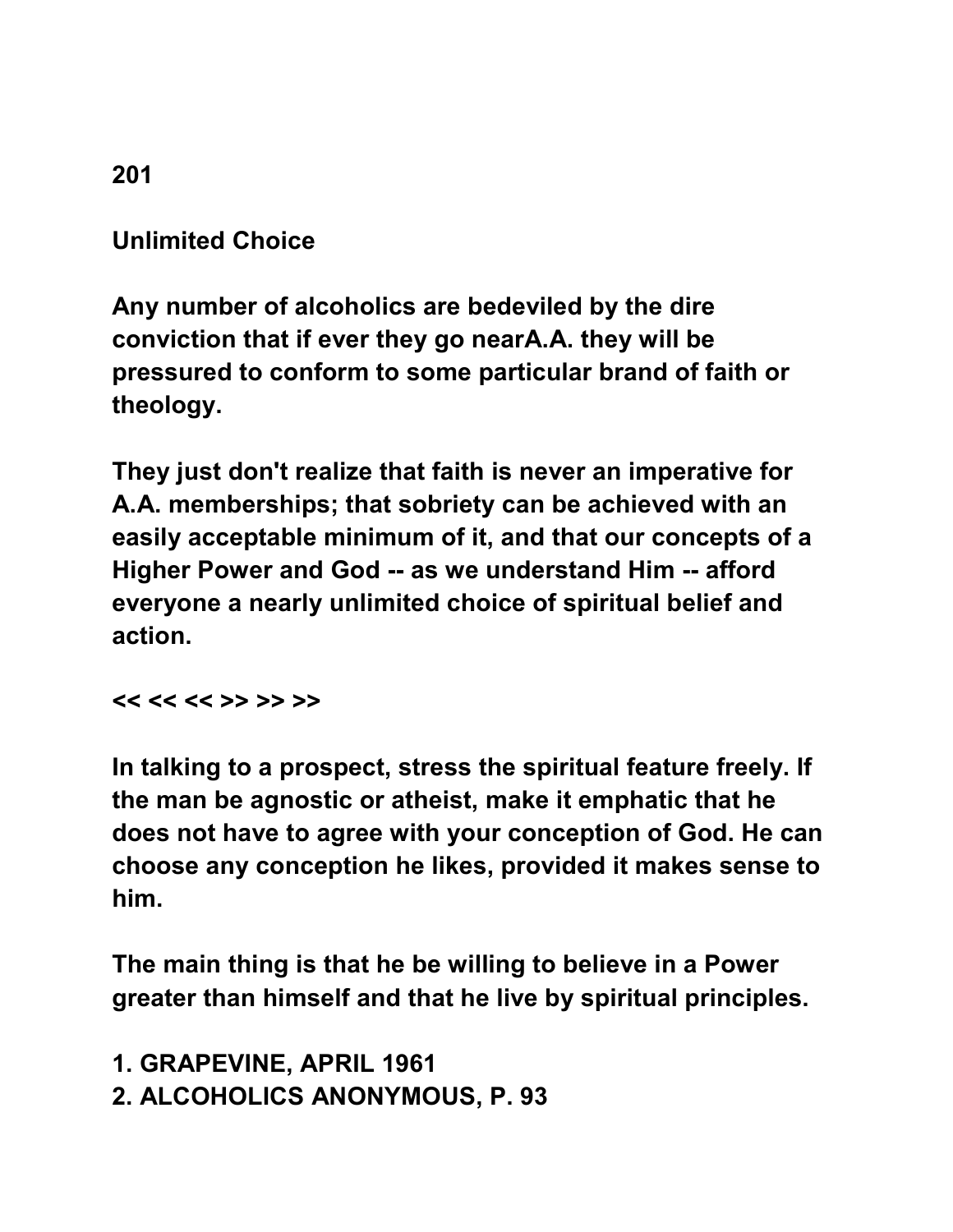## **The Hour of Decision**

**"Not all large decisions can be well made by simply listing the pros and cons of a given situation, helpful and necessary as this process is. We cannot always depend on what seems to us to be logical. When there is doubt about our logic, we wait upon God and listen for the voice of intuition. If, in meditation, that voice is persistent enough, we may well gain sufficient confidence to act upon that, rather than upon logic.** 

**"If after an exercise of these two disciplines, we are still uncertain, then we should ask for further guidance and, when possible, defer important decisions for a time. By then, with more knowledge of our situation, logic and intuition maywell agree upon a right course.** 

**"But if the decision must be now, let us not evade it through fear. Right or wrong, we can always profit from the experience."** 

**LETTER, 1966** 

**203** 

**True Tolerance** 

**Gradually we began to be able to accept the other fellow's**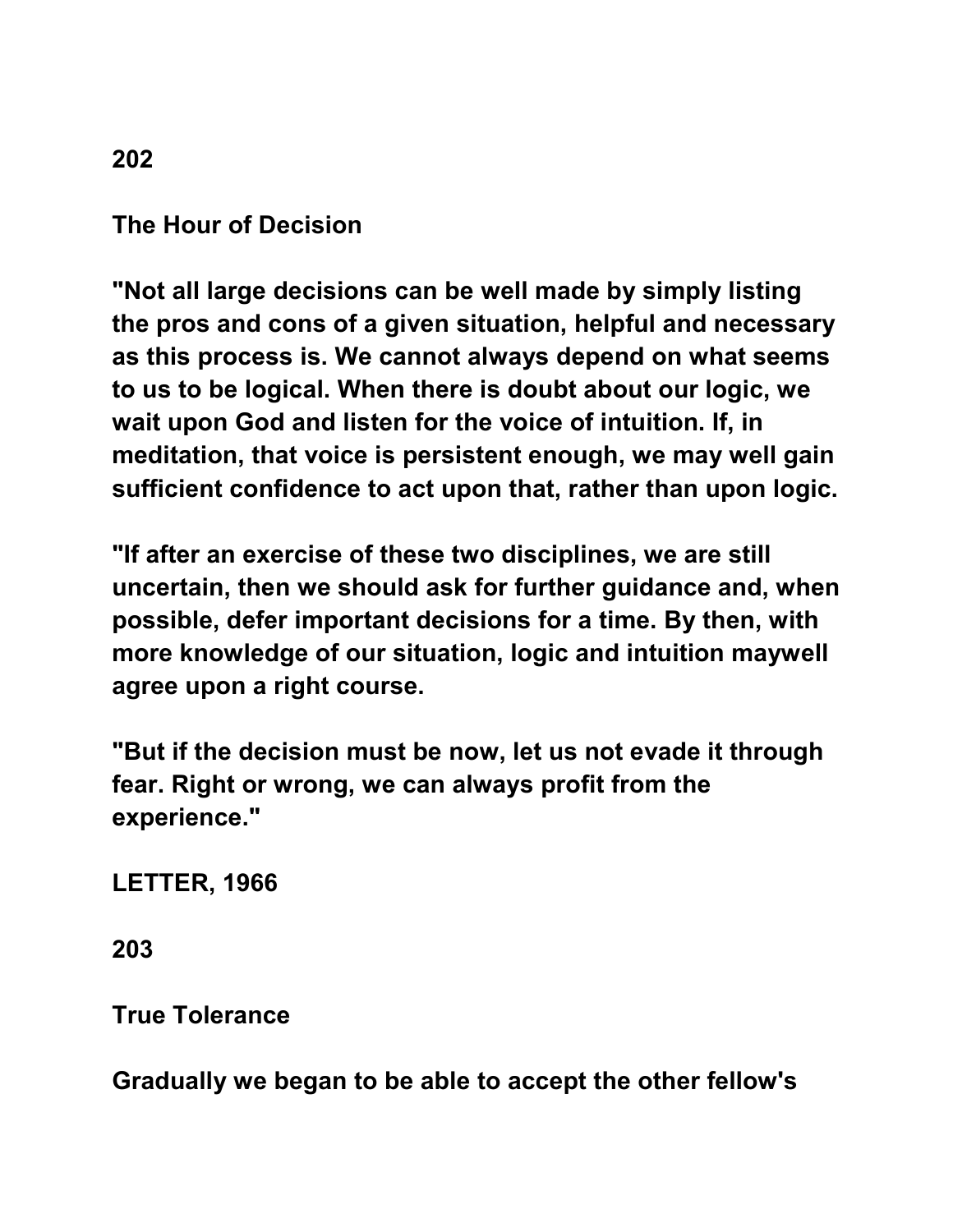**sins as well as his virtues. We coined the potent and meaningful expression "Let us always love the best in others -- and never fear their worst."** 

#### **<< << << >> >> >>**

**Finally, we begin to see that all people, including ourselves, are to some extent emotionally ill as well as frequently wrong. When this happens, we approach true tolerance and we see what real love for our fellows actually means.** 

**1. GRAPEVINE, JANUARY 1962 2. TWELVE AND TWELVE, P. 92** 

**204** 

**The Building of Character** 

**Since most of us are born with an abundance of natural desires, it isn't strange that we often let these far exceed their intended purpose. When they drive us blindly, or we willfully demand that they supply us with more satisfactions or pleasures than are possible or due to us, that is the point at which we depart from the degree of perfection that God wishes for us here on earth. That is the measure of our character defects, or, if you wish, of our sins.** 

**If we ask, God will certainly forgive our derelictions. But in no case does He render us white as snow and keep us that way without our cooperation. That is something we are**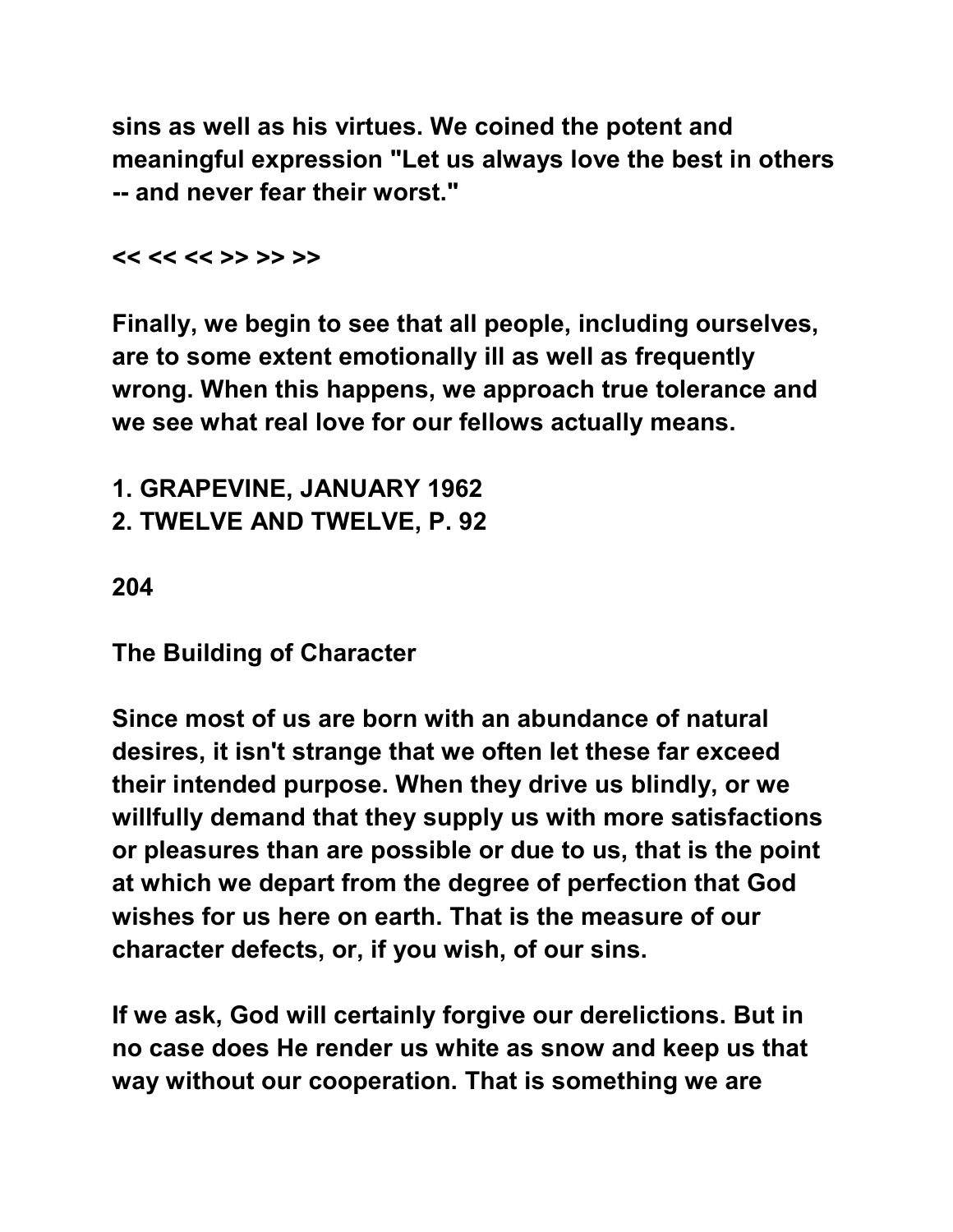**supposed to be willing to work toward ourselves. He asks only that we try as best we know how to make progress in the building of character.** 

**TWELVE AND TWELVE, P. 65** 

**205** 

**Virtue and Self-Deception** 

**I used to take comfort from an exaggerated belief in my own honesty. My New England kinfolk had taught me the sanctity of all business commitments and contracts, saying, "A man's word is his bond." After this rigorous conditioning, business honesty always came easy; I never flim-flammed anyone.** 

**However, this small fragment of readily won virtue did produce some interesting liabilities. I never failed to whip up a fine contempt for those of my fellow Wall Streeters who were prone to shortchange their customers. This was arrogant enough, but the ensuing self-deception proved even worse.** 

**My prized business honesty was presently converted into a comfortable cloak under which I could hide the many serious flaws that beset other departments of my life. Being certain of this one virtue, it was easy to conclude that I had them all. For years on end, this prevented me from taking a good look at myself.**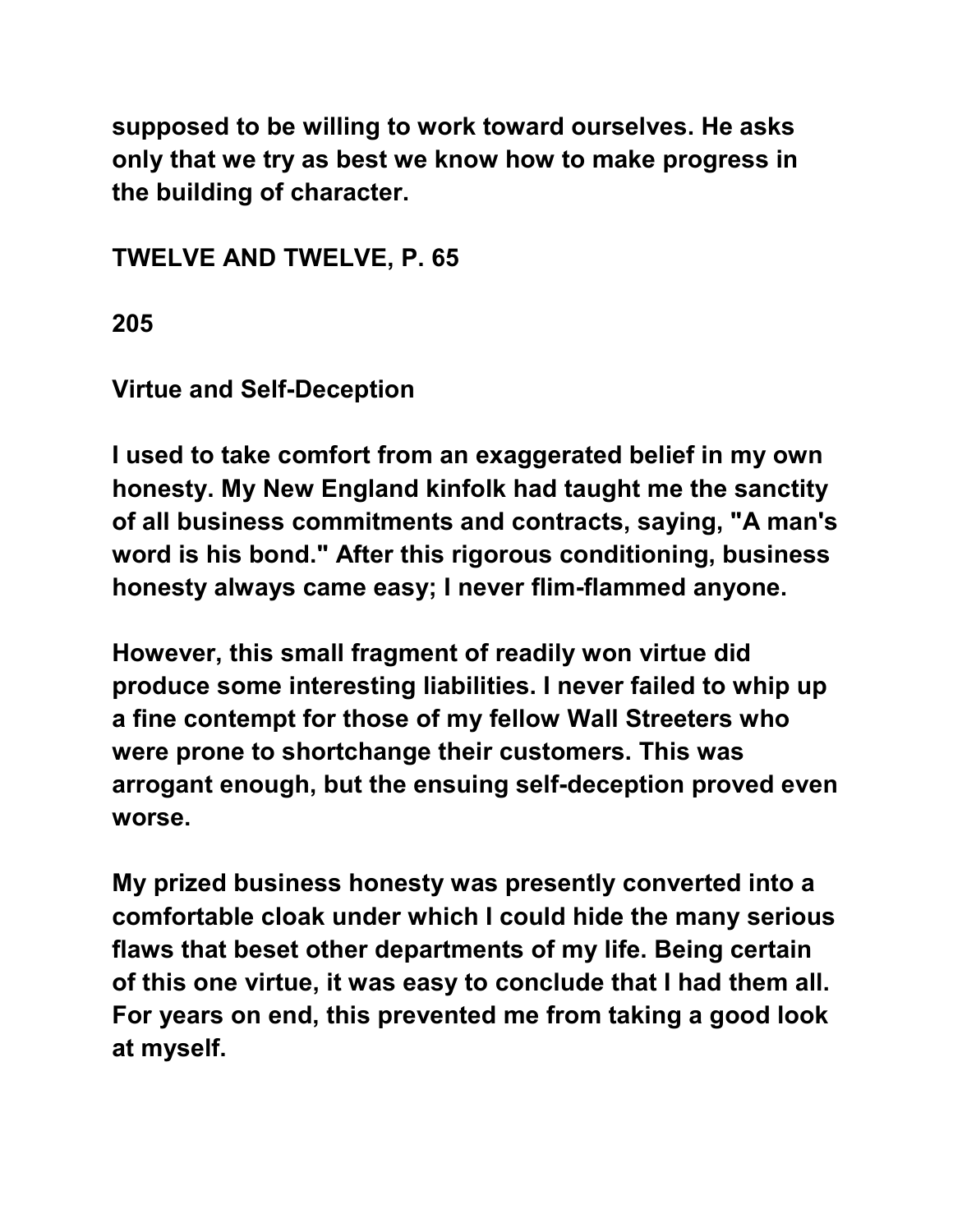## **GRAPEVINE, AUGUST 1961**

# **206**

**Praying for Others** 

**While prayingsincerely, we still may fall into temptation. We form ideas as to what we think God's will is for other people. We say to ourselves, "This one ought to be cured of his fatal malady" or "That one ought to be relieved of his emotional pain," and we pray for these specific things.** 

**Such prayers, of course, are fundamentally good acts, but often they are based upon a supposition that we know God's will for the person for whom we pray. This means that side by side with an earnest prayer there can be a certain amount of presumption and conceit in us.** 

**It is A.A.'s experience that particularly in these cases we ought to pray that God's will, whatever it is, be done for others as well as for ourselves.** 

**TWELVE AND TWELVE, P. 104** 

**207** 

**The Fellowship's Future** 

**"It seems proved that A.A. can stand on its own feet anywhere and under any conditions. It has outgrown any**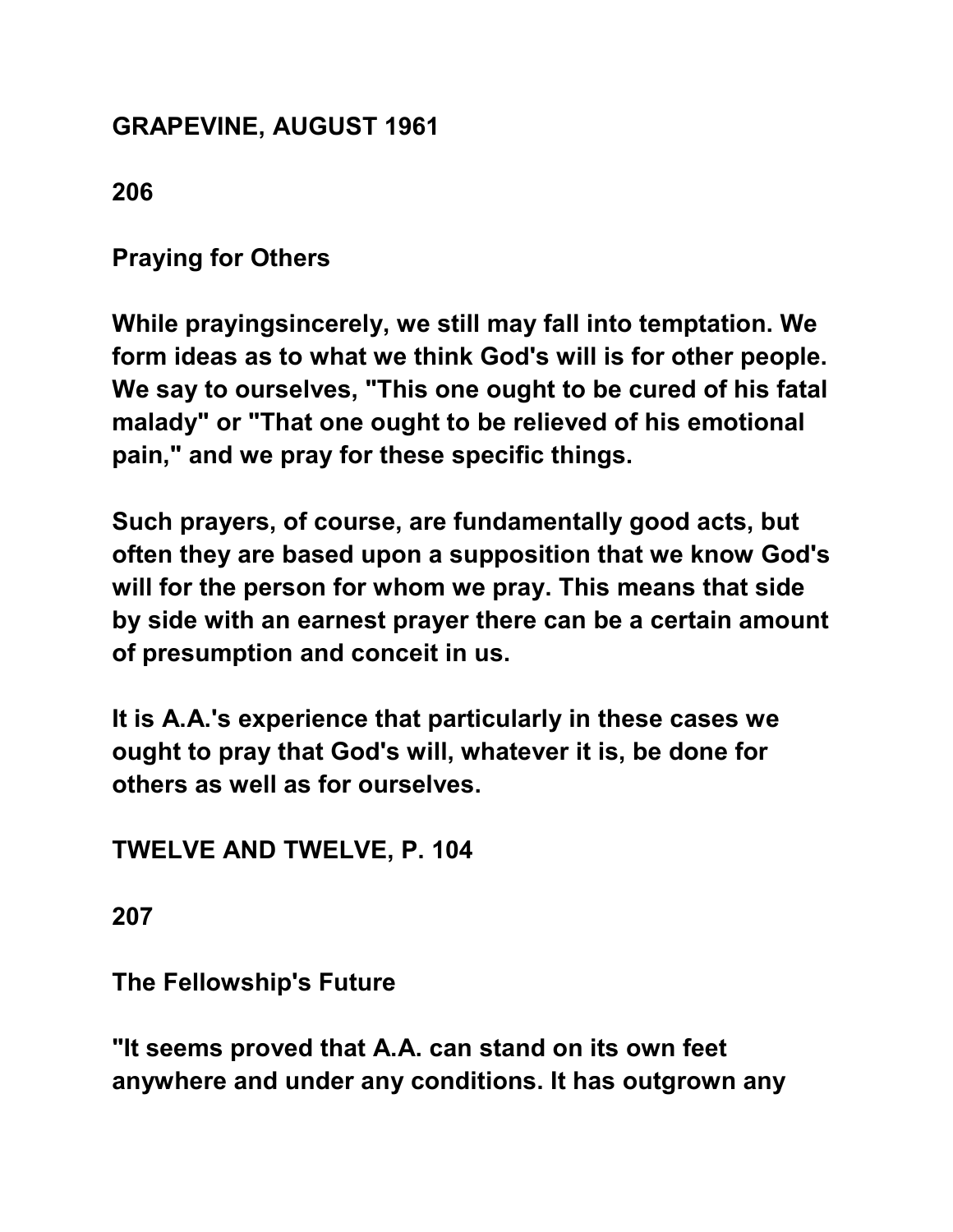**dependence it might once have had upon the personalities or efforts of a few of the older members like me. New, able, and vigorous people keep coming to the surface, turning up where they are needed. Besides, A.A. has reached enough spiritual maturity to know that its final dependence is upon God."** 

**<< << << >> >> >>** 

**Clearly, our first duty to A.A.'s future is to maintain in full strength what we now have. Only the most vigilant caretaking can assure this. Never should we be lulled into complacent self-satisfaction by the wide acclaim and success that are everywhere ours. This is the subtle temptation which could render us stagnant today, perchance disintegrate us tomorrow. We have always rallied to meet and transcend failure and crisis. Problems have been our stimulants. How well, though, shall we be able to meet the problems of success?** 

**1. LETTER, 1940 2. A.A. TODAY, P. 106** 

**208** 

**Reason -- a Bridge to Faith** 

**We were squarely confronted with the question of faith. We couldn't duck the issue. Some of us had already walked along the bridge of reason toward the desired shore of faith,**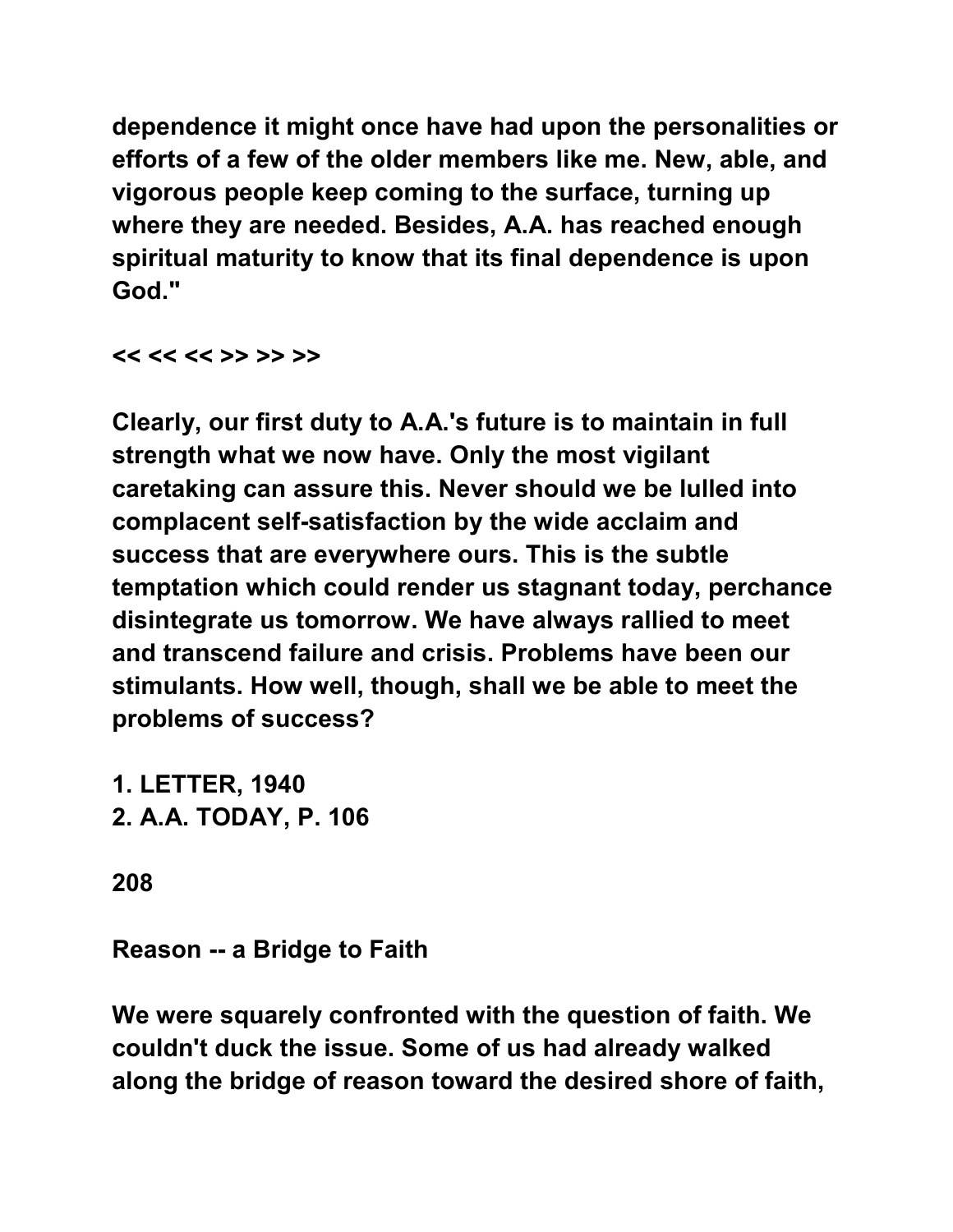**where friendly hands had stretched out in welcome. We were grateful that reason had brought us so far. But, somehow, we couldn't quite step ashore. Perhaps we had been relying too heavily on Reason that last mile, and we did not like to lose our support.** 

**Yet without knowing it, had we not been brought to where we stood by a certain kind of faith? For did we not believe in our own reasoning? Did we not have confidence in our ability to think? What was that but a sort of faith? Yes, we had been faithful, abjectly faithful to the god of reason. So, in one way or another, we discovered that faith had been involved all the time!** 

# **ALCOHOLICS ANONYMOUS, PP. 53-54**

**209** 

**Never the Same Again** 

**It was discovered that when one alcoholic had planted in the mind of another the true nature of his malady, that person could never be the same again. Following every spree, he would say to himself, "Maybe those A.A.'s were right." After a few such experiences, often before the onset of extreme difficulties, he would return to us convinced.** 

**<< << << >> >> >>** 

**In the first years, those of us who sobered up in A.A. had**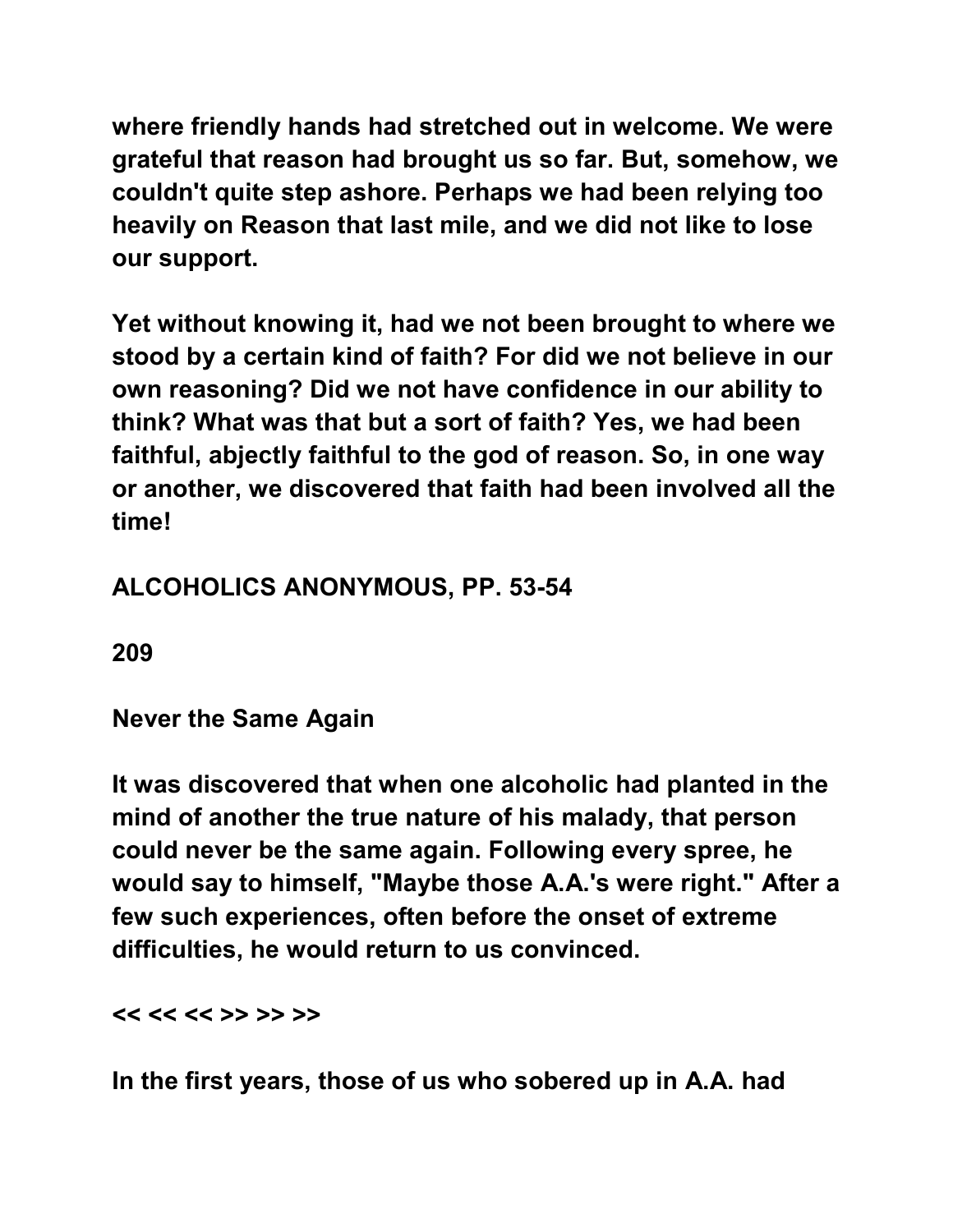**been grim and utterly hopeless cases. But then we began to have success with milder alcoholics and even some potential alcoholics. Younger folks appeared. Lots of people turned up who still had jobs, homes, health, and even good social standing.** 

**Of course, it was necessary for these newcomers to hit bottom emotionally. But they did not have to hit every possible bottom in order to admit that they were licked.** 

**1. TWELVE AND TWELVE, P. 23-24** 

**2. A.A. COMES OF AGE, P. 199** 

**210** 

**Out of Bondage** 

**At Step Three, many of us said to our Maker, as we understood Him: "God, I offer myself to Thee -- to build with me and to do with me as Thou wilt. Relieve me of the bondage of self, that I may better do Thy will. Take away my difficulties, that transcendence over them may bear witness to those I would help of Thy Power, Thy Love, and Thy Way of life. May I do Thy will always!"** 

**We thought well before taking this Step, making sure we were ready. Then we could commence to abandon ourselves utterly to Him.** 

**ALCOHOLICS ANONYMOUS, P. 63**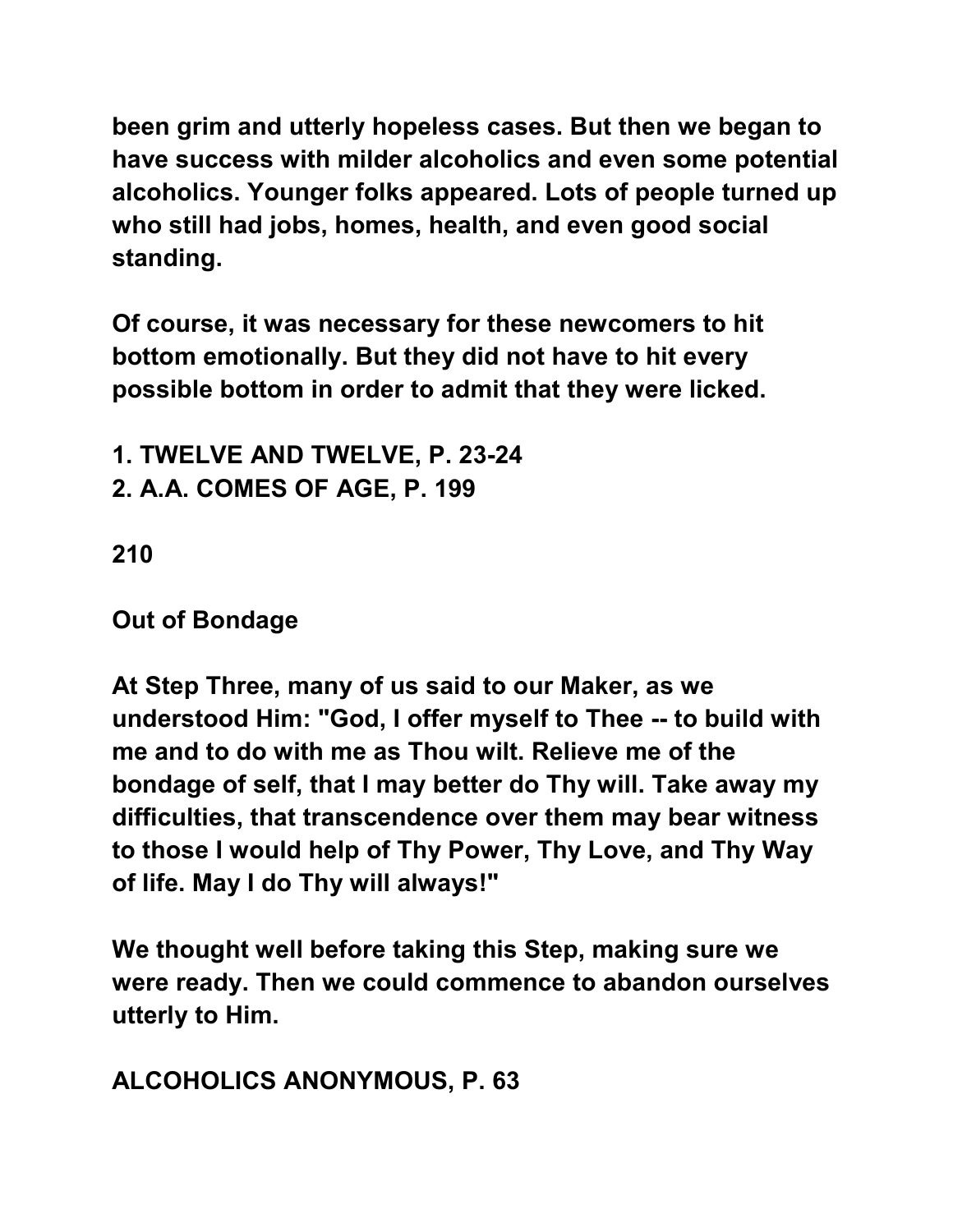# **Reaching for Humility**

**We saw we needn't always be bludgeoned and beaten into humility. It could come quite as much from our voluntary reaching for it as it could from unremitting suffering.** 

**<< << << >> >> >>** 

**"We first reach for a little humility, knowing that we shall perish of alcoholism if we do not. After a time, though we may still rebel somewhat, we commence to practice humility because this is the right thing to do. Then comes the day when, finally freed in large degree from rebellion, we practice humility because we deeply want it as a way of life."** 

**1. TWELVE AND TWELVE, P. 75 2. LETTER, 1966** 

## **212**

**Faith and Action** 

**Your prospect's religious education and training may be far superior to yours. In that case, he is going to wonder how you can add anything to what he already knows.** 

**But he will be curious to learn why his own convictions have** 

**211**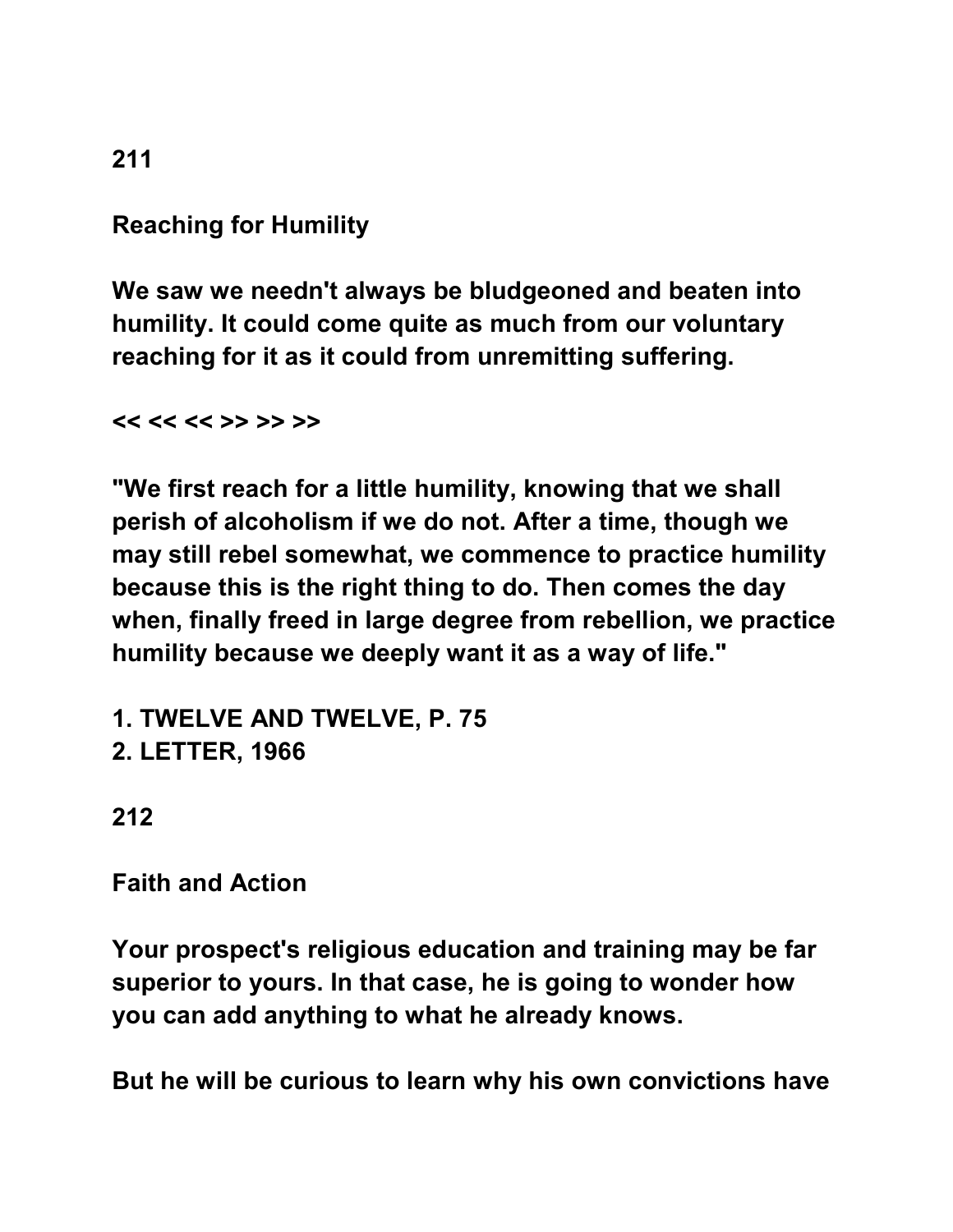**not worked and why yours seem to work so well. He may be an example of the truth that faith alone is insufficient. To be vital, faith must be accompanied by self sacrifice and unselfish, constructive action.** 

**Admit that he probably knows more about religion than you do, but remind him that, however deep his faith and knowledge, these qualities could not have served him well, or he would not be asking your help.** 

**<< << << >> >> >>** 

**Dr. Bob did not need me for his spiritual instruction. He had already had more of that than I. What he did need, when we first met, was the deflation at depth and the understanding that only one drunk can give to another. What I needed was the humility of self-forgetfulness and the kinship with another human being of my own kind.** 

**1. ALCOHOLICS ANONYMOUS, P. 93 2. A.A. TODAY, P. 10** 

**213** 

**Complete the Housecleaning** 

**Time after time, newcomers have tried to keep to themselves shoddy facts about their lives. Trying to avoid the humbling experience of the Fifth Step, they have turned to easier methods. Almost invariably they got drunk. Having**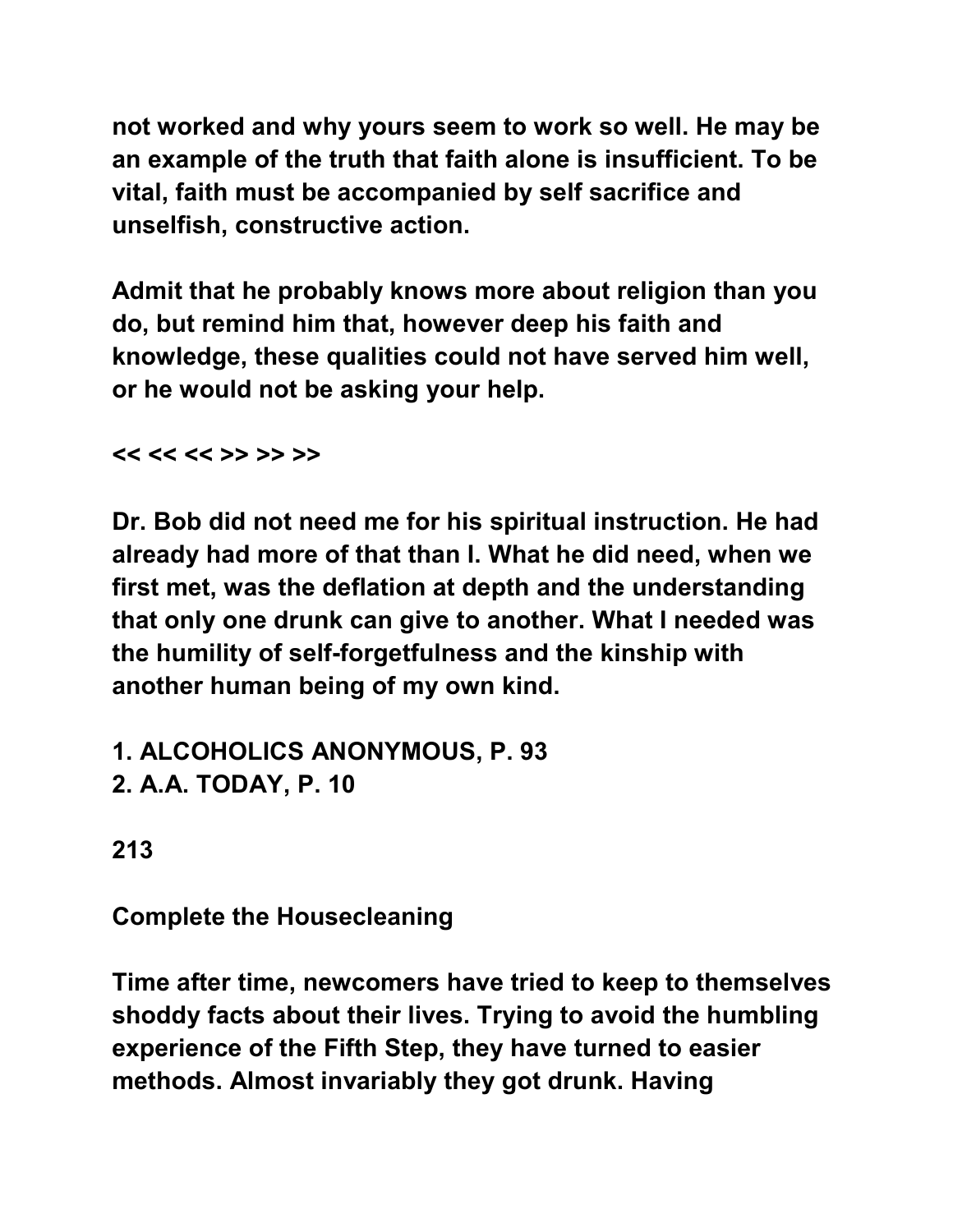**persevered with the rest of the program, they wondered why they fell.** 

**We think the reason is that they never completed their housecleaning. They took inventory all right, but hung on to some of the worst items in stock. They only thought they had lost their egoism and fear; they only thought they had humbled themselves. But they had not learned enough of humility, fearlessness and honesty, in the sense we find it necessary, until they told someone else all their life story.** 

# **ALCOHOLICS ANONYMOUS, PP. 72-73**

**214** 

# **Only Try**

**In my teens, I had to be an athlete because I was not an athlete. I had to be a musician because I could not carry a tune. I had to be the president of my class in boarding school. I had to be first in everything because in my perverse heart I felt myself the least of God's creatures. I could not accept my deep sense of inferiority, and so I strove to become captain of the baseball team, and I did learn to play the fiddle. Lead I must -- or else. This was the "all or nothing" kind of demand that later did me in.** 

**<< << << >> >> >>** 

**"I'm glad you are going to try that new job. But make sure**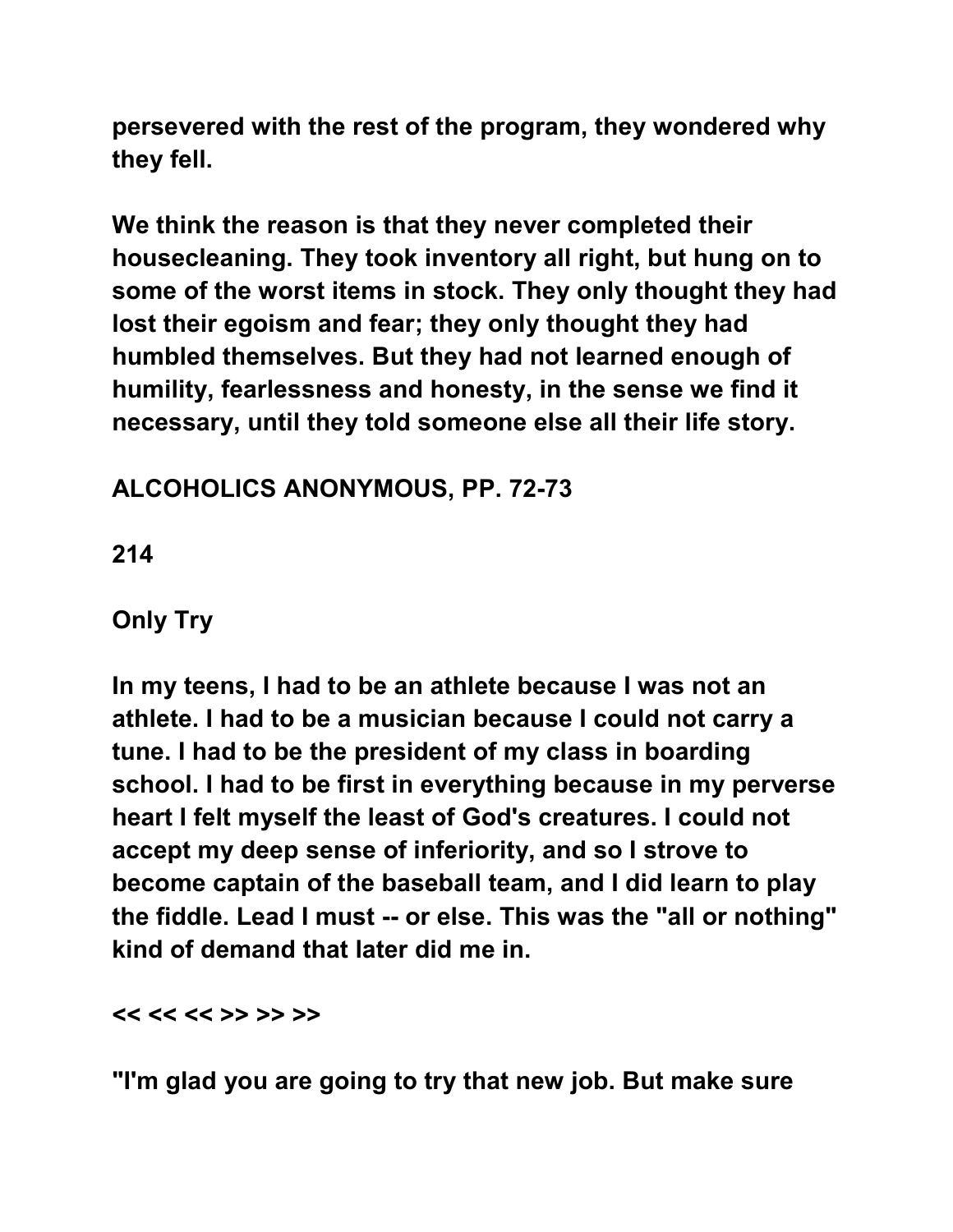**that you are only going to `try'. If you approach the project in the attitude that `I must succeed, I must not fail, I cannot fail,' then you guarantee a drinking relapse. But if you look at the venture as a constructive experiment only, then all should go well."** 

**1. A.A. COMES OF AGE, P. 53 2. LETTER, 1958** 

**215** 

**Constructive Workouts** 

**There are those in A.A. whom we call "destructive" critics. They power-drive, they are "politickers," theymake accusation to gain their ends -- all for the good of A.A., of course! But we have learned that these folks need not be really destructive.** 

**We ought to listen carefully to what they say. Sometimes they are telling the whole truth; at other times, a little truth. If we are within their range, the whole truth, the half truth, or no truth at all can prove equally unpleasant to us. If they have got the whole truth, or even little truth, then we had better thank them and get on withour respective inventories, admitting we were wrong. If they are talking nonsense, we can ignoreit, or else try to persuade them. Failing this, we can be sorry they are too sick to listen, and we can try to forget the whole business.**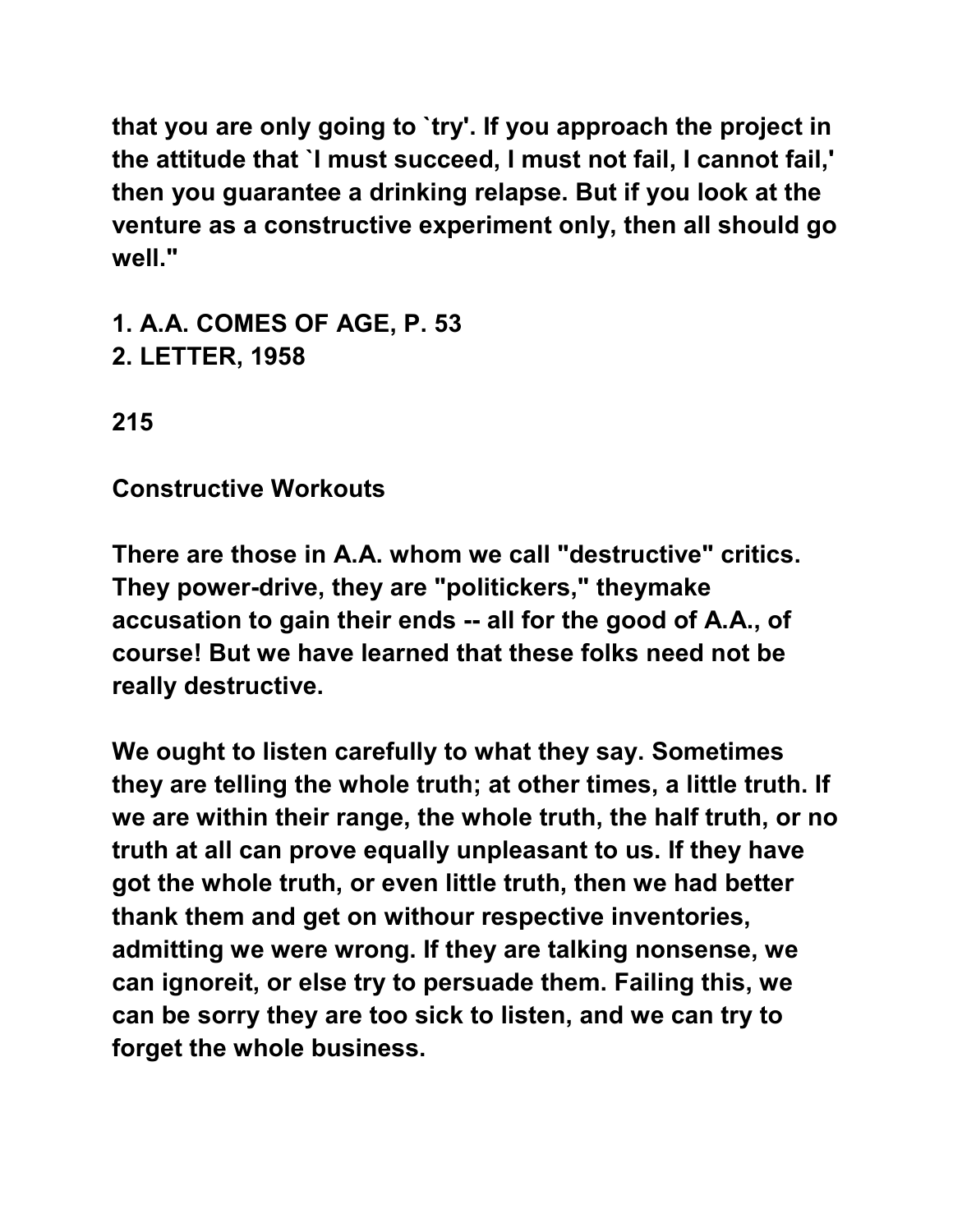**There are few better means of self-survey and of developing patience than the workouts these usually well-meaning but erratic members so often afford us.** 

**TWELVE CONCEPTS, P. 43** 

**216** 

**After the "Honeymoon"** 

**"For most of us, the first years of A.A. are something like a honeymoon. There is a new and potent reason to stay alive, joyful activity aplenty. For a time, we are diverted from the main life problems. That is all to the good.** 

**"But when the honeymoon has worn off, we are obliged to take our lumps, like other people. This is where the testing starts. Maybe the group has pushed us onto the side lines. Maybe difficulties have intensified at home, or in the world outside. Then theold behavior patterns reappear. How well we recognize and deal with them reveals the extent of our progress."** 

**<< << << >> >> >>** 

**The wise have always known that no one can make much of his life until self-searching becomes a regular habit, until he is able to admit and accept what he finds, and until he patiently and persistently tries to correct what is wrong.**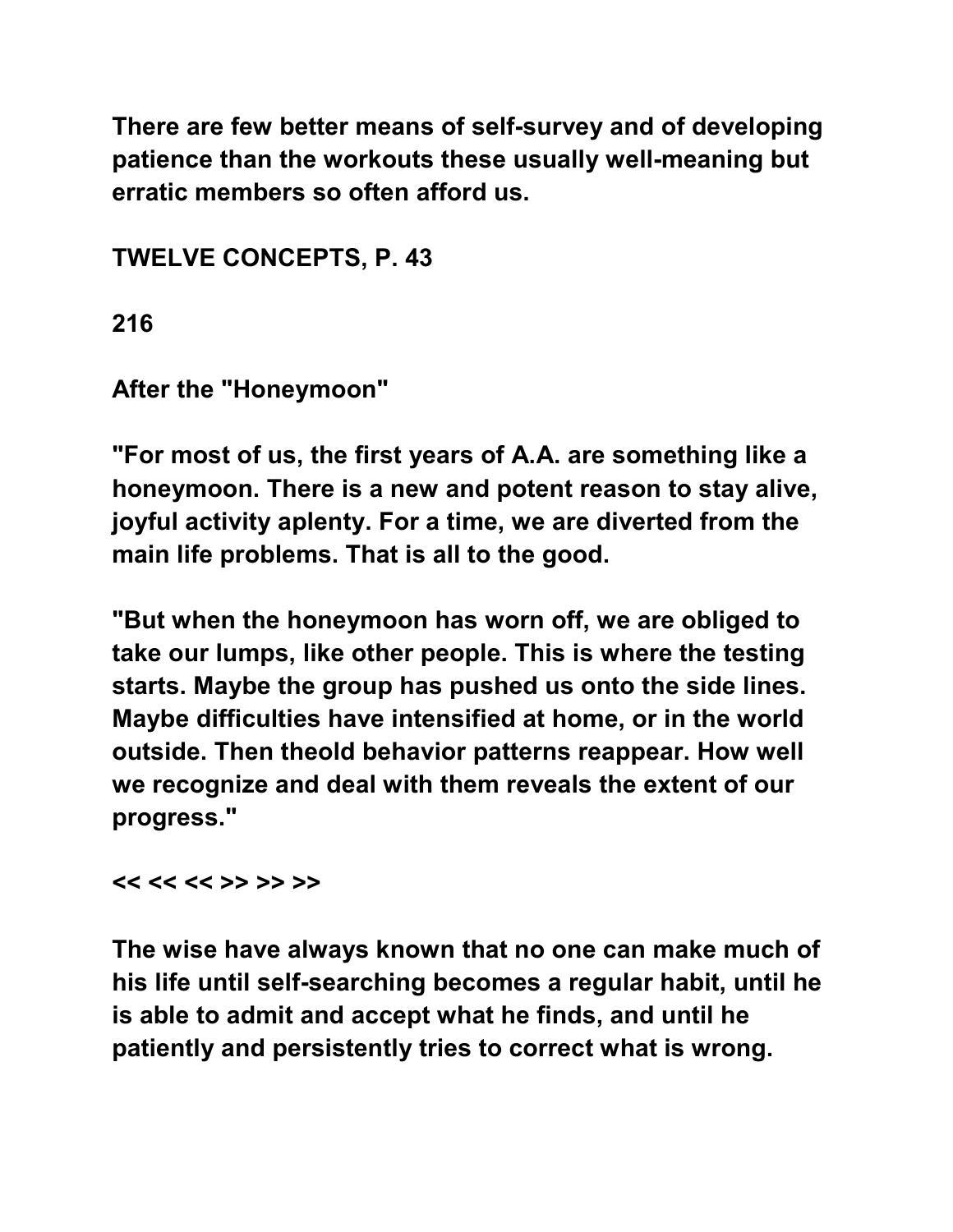**1. LETTER, 1954 2. TWELVE AND TWELVE, P. 88** 

**217** 

**Hope Born from Hopelessness** 

**Letter to Dr. Carl Jung:** 

**"Most conversion experiences, whatever their variety, do have a common denominator of ego collapse at depth. The individual faces an impossible dilemma.** 

**"In my case the dilemma had been created by my compulsive drinking, and the deep feeling of hopelessness had been vastly deepened by my doctor. It was deepened still more by my alcoholic friend when he acquainted me with your verdict of hopelessness respecting Rowland H.** 

**<note: the following is "The Message" !!!>** 

**"In the wake of my spiritual experience there came a vision of a society of alcoholics. If each sufferer were to carry the news of the scientifc hopelessness of alcoholism to each new prospect, he might be able to lay every newcomer wide open to a transforming spiritual experience. This concept proved to be the foundation of such success as A.A. has since achieved."** 

**GRAPEVINE, JANUARY 1963**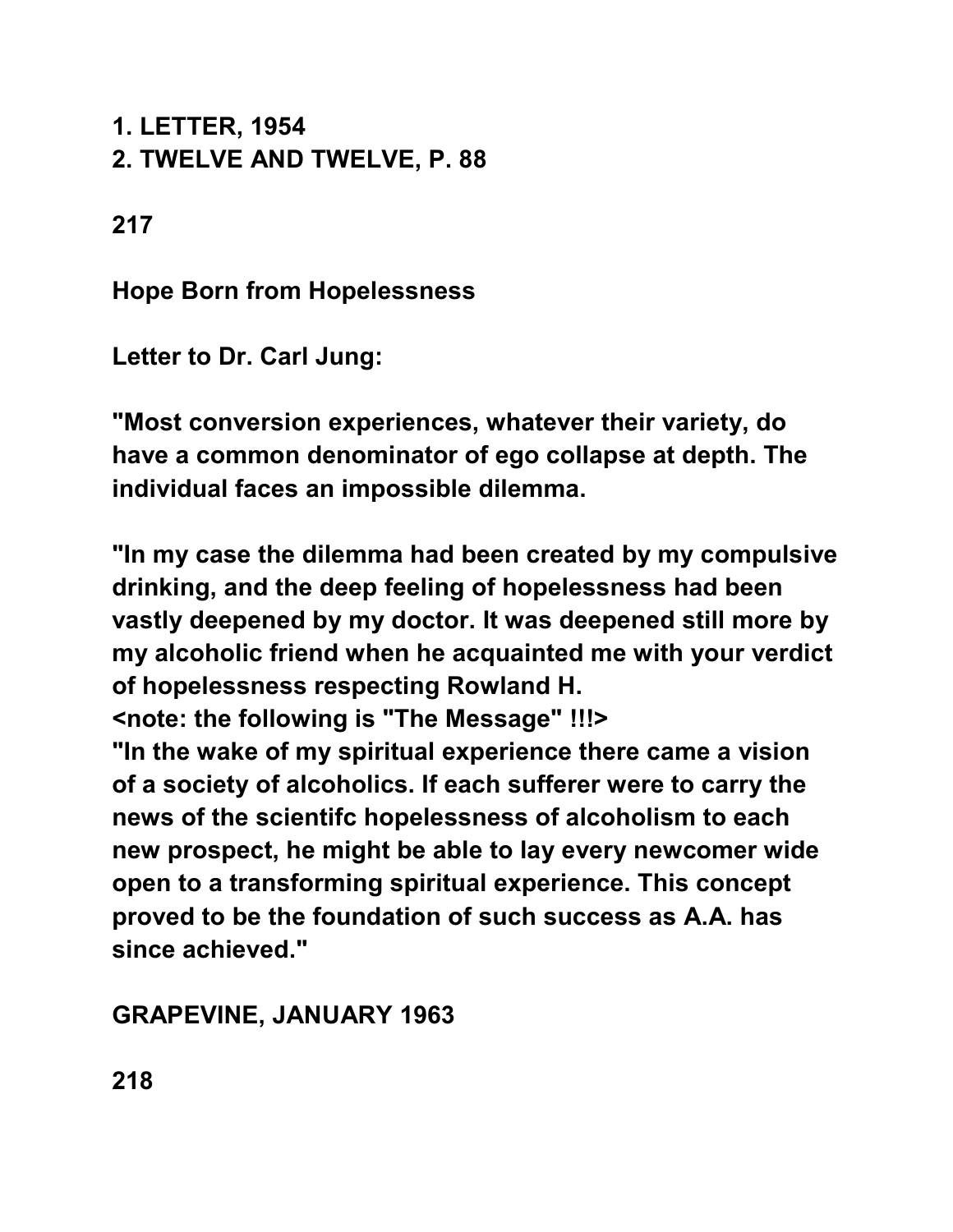## **Happy -- When We're Free**

**For most normal folks, drinking means release from care, boredom and worry. It means joyous intimacy with friends and a feeling that life is good.** 

**But not so with us in those last days of heavy drinking. The old pleasures were gone. There was an insistent yearning to enjoy life as we once did and a heartbreaking delusion that some new miracle of control would enable us to do it. There was always one more attempt -- and one more failure.** 

**<< << << >> >> >>** 

**We are sure God would like us to be happy, joyous, and free. Hence, we cannot subscribe to the belief that this life necessarily has to be a vale of tears, though it once was just that for many of us. But it became clear that most of the time we had madeour own misery.** 

**ALCOHOLICS ANONYMOUS 1. P. 151 2. P. 133** 

**219** 

## **Willing to Believe**

**Do not let any prejudice you may have against spiritual terms**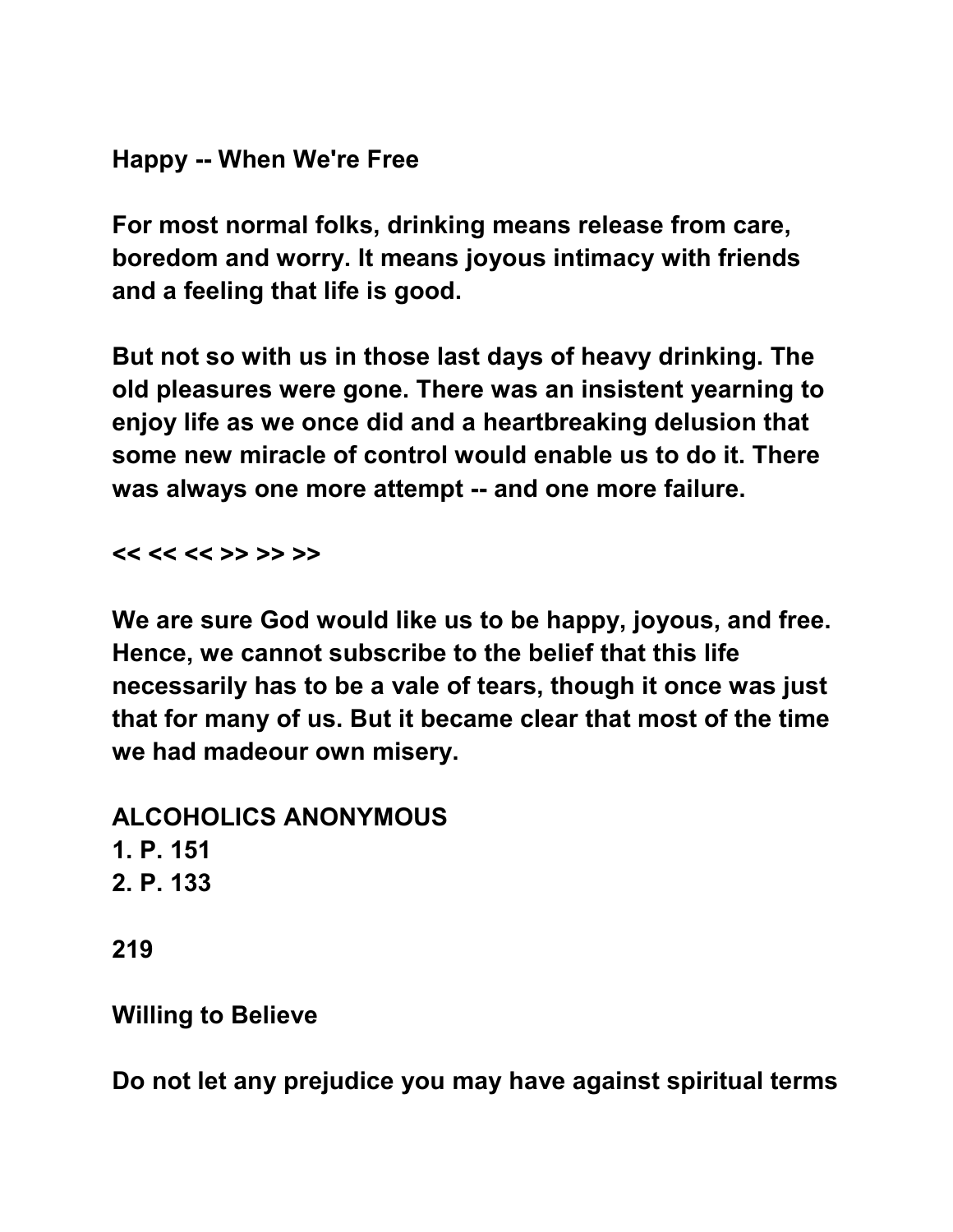**deter you from honestly asking yourself what they might mean to you. At the start, this was all we needed to commence spiritual growth, to effect our first conscious relation with God as we understood Him. Afterward, we found ourselves accepting many things which had seemed entirely out of reach. That was growth. But if we wished to grow we had to begin somewhere. So we used our own conceptions of God, however limited they were.** 

**Weneeded to ask ourselves but one short question: "Do I now believe, or am I even willing to believe, that there is a Power greater than myself?" As soon as a man can say that he does believe, or is willing to believe, we emphatically assure him that he ison his way.** 

# **ALCOHOLICS ANONYMOUS, P. 47**

**220** 

#### **In Partnership**

**As we made spiritual progress, it became clear that, if we ever were to feel emotionally secure, we would have to put our lives on a give-and-take basis; we would have to develop the sense of being in partnership or brotherhood with all those around us. We saw that we would need to give constantly of ourselves without demand for repayment. When we persistently did this, we gradually found that people were attracted to us as never before. And even if they failed us, we could be understanding and not too seriously**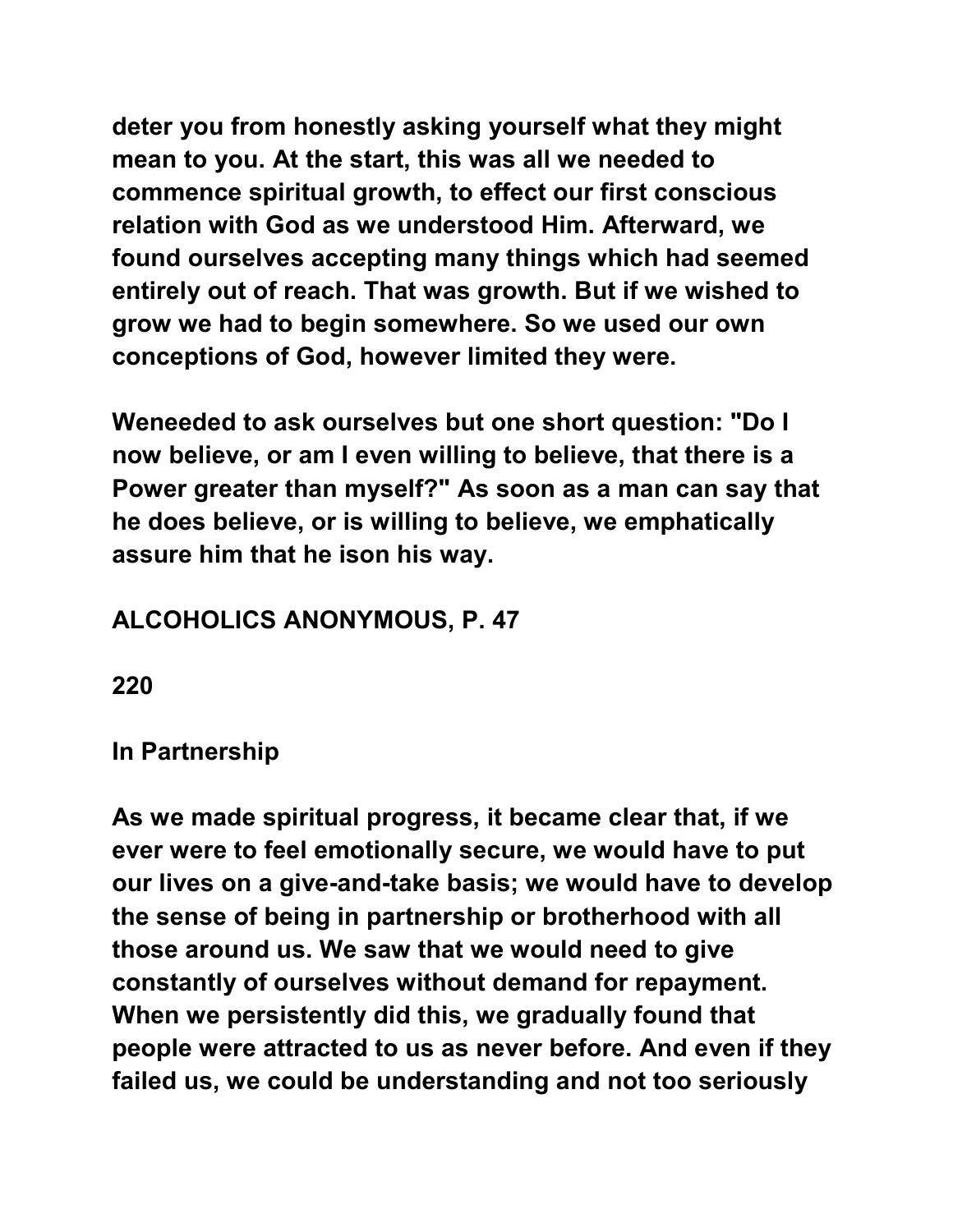**affected.** 

**<< << << >> >> >>** 

**The unity, the effectiveness, and even the survival of A.A. will always depend upon our continued willingness to give up some of our personal ambitionsand desires for the common safety and welfare. Just as sacrifice means survival for the individual alcoholic, so does sacrifice mean unity and survival for the group and for A.A.'s entire Fellowship.** 

**1. TWELVE AND TWELVE, PP. 115-116 2. A.A. COMES OF AGE, PP. 287-288** 

**221** 

**God Will Not Desert Us** 

**"Word comes to me that you are making a magnificent stand in adversity -- this adversity being the state of your health. It gives me a chance to express my gratitude for your recovery in A.A. and especially for the demonstration of its principles you are now so inspringly giving to us all.** 

**"You will be glad to know that A.A.'s have an almost unfailing record in this respect. This, I think, is because we are so aware that God will not desert us when the chips are down; indeed, He did not when we were drinking. And so it should be with the remainder of life.**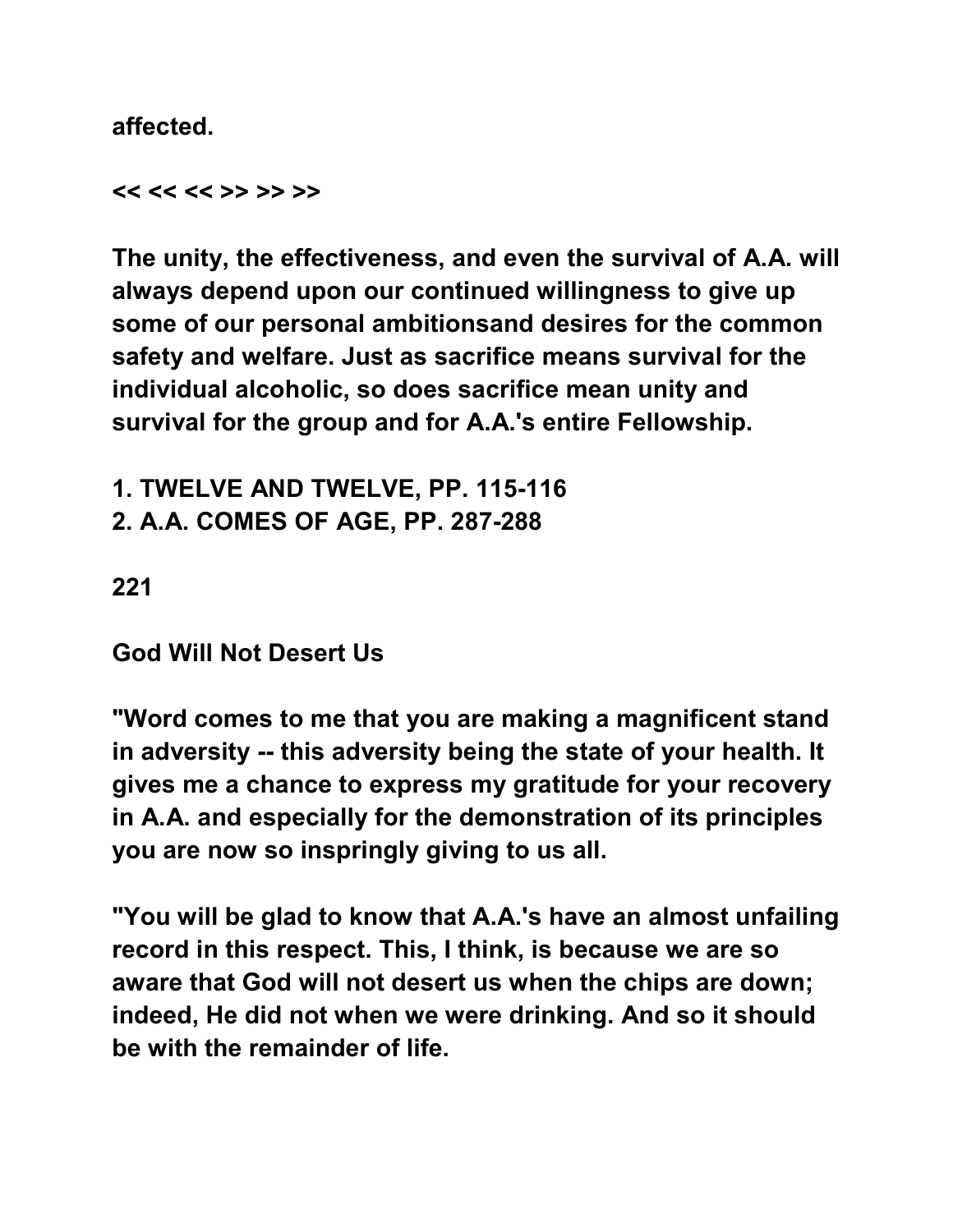**"Certainly, He does not plan to save us from all troubles and adversity. Nor, in the end, does He save us from so-called death -- since this is but an openingof a door into a new life, where we shall dwell among His many mansions. Touching these things I know you have a most confident faith."** 

**LETTER, 1966** 

**222** 

**Who Is to Blame?** 

**At Step Four we resolutely looked for our own mistakes. Where had we been selfish, dishonest, self-seeking and frightened? Though a given situation had not been entirely our fault, we often tried to cast the whole blame on the other person involved.** 

**We finally saw that the inventory should be ours, not the other man's. So we admitted our wrongs honestly and became willing to set these matters straight.** 

**ALCOHOLICS ANONYMOUS, P. 67** 

**223** 

**One Fellowship -- Many Faiths** 

**As a society we must never become so vain as to suppose that we are authors and inventors of a new religion. We will**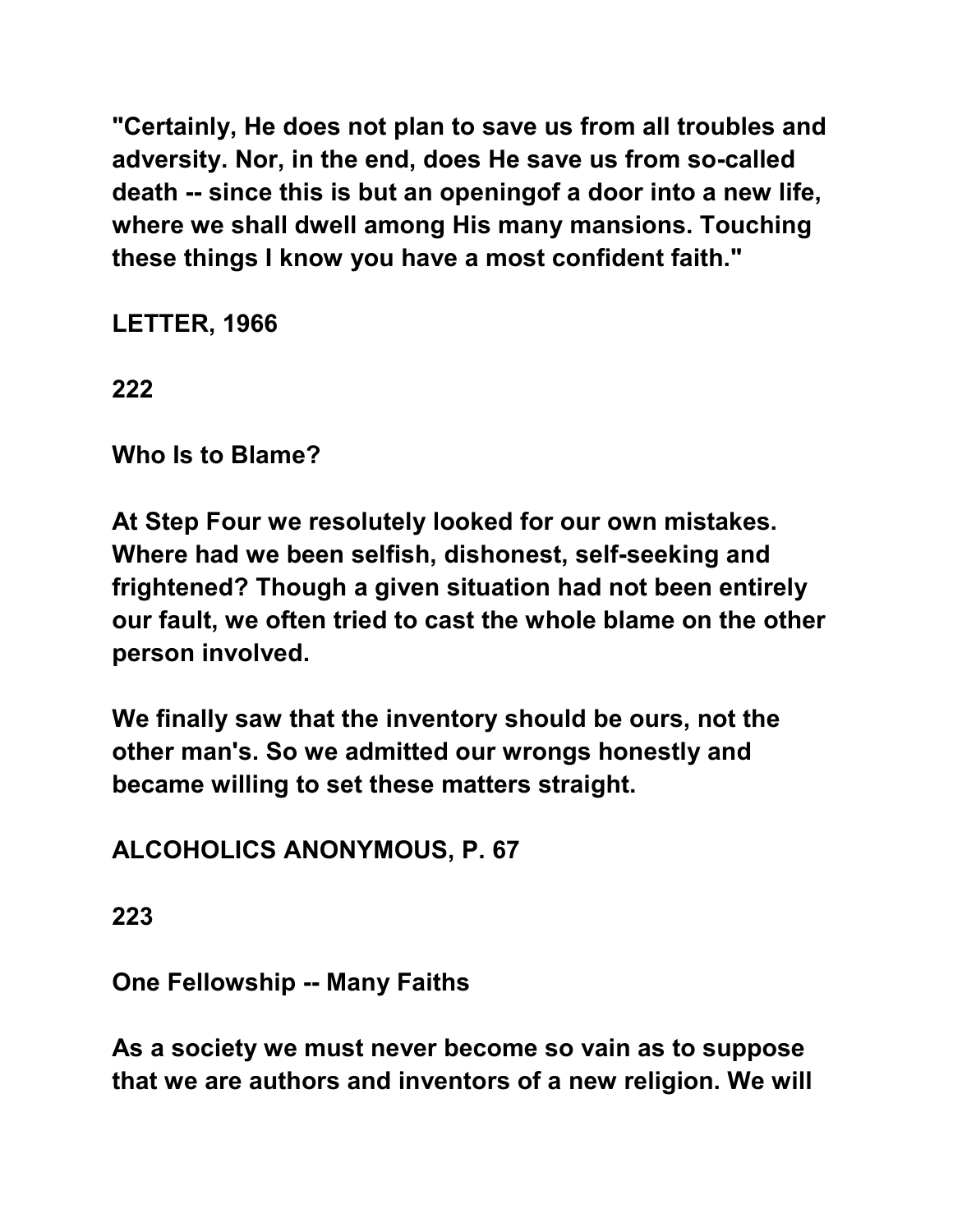**humbly reflect that every one of A.A.'s principles has been borrowed from ancient sources.** 

**<< << << >> >> >>** 

**A minister in Thailand wrote, "We took A.A.'s Twelve Steps to the largest Buddhist monastry in this province, and the head priest said, `Why,these Steps are fine! For us Buddhists, it might be slightly more acceptable if you had inserted the word `good' in your Steps instead of `God'. Nevertehless, you say that it is God as you understand Him, and that must certainly include the good. Yes, A.A.'s Twelve Steps will surely be accepted by Buddhists around here.'"** 

**<< << << >> >> >>** 

**St. Louis oldtimers recall how Father Edward Dowling helped start their group; it turned out to be largely Protestant, but this fazed him not a bit.** 

**A.A. COMES OF AGE 1. P. 231 2. P. 81 3. P. 37** 

**224** 

**Leadership in A.A.** 

**No society can function well without able leadership at all its**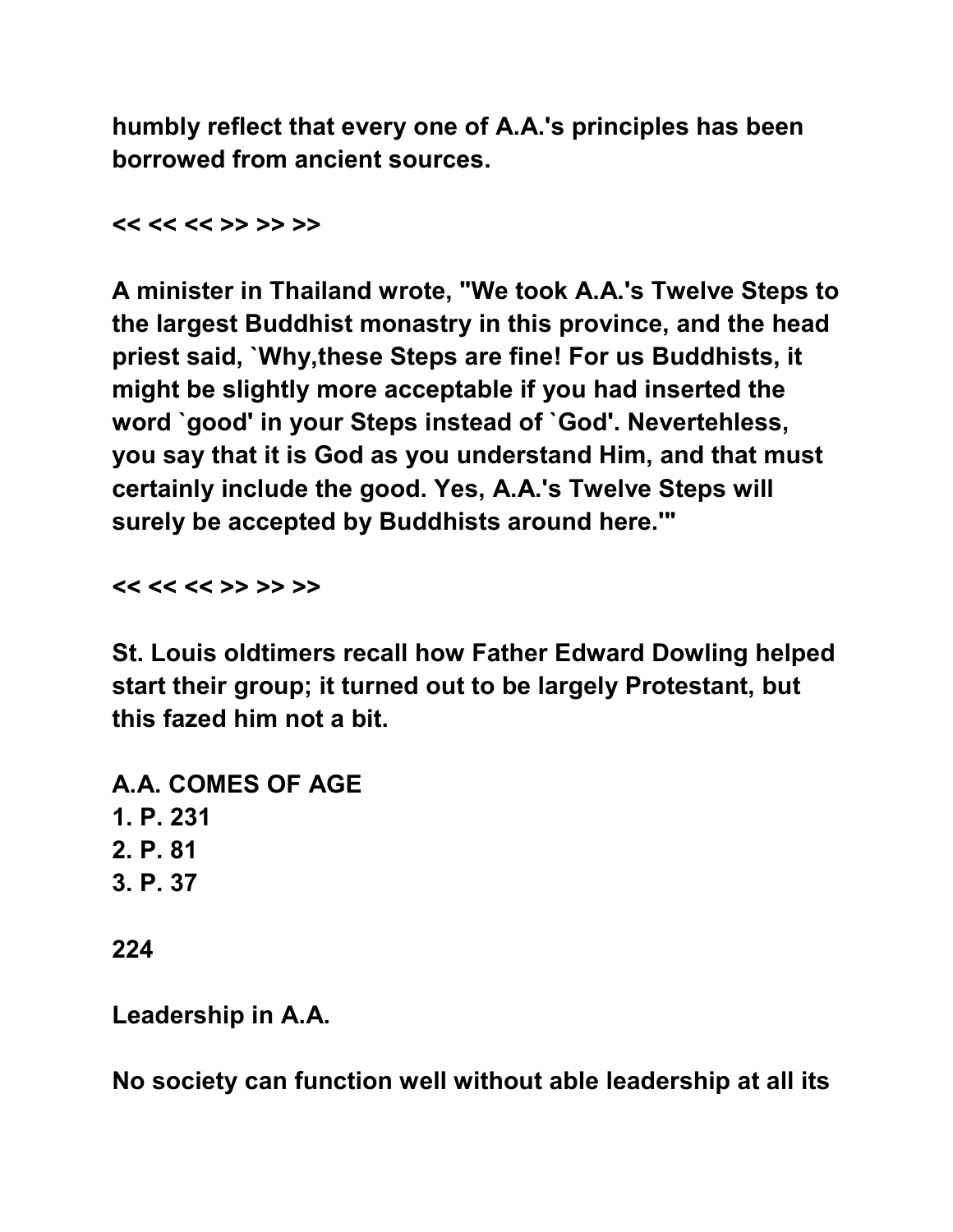**levels, and A.A. can be no exception. But we A.A.'s sometimes cherish the thought that we can do without much personal leadership at all. We are apt to warp the traditional idea of "principles before personalities" around to such a point that there would be no "personality" in leadership whatever. This would imply rather faceless robots trying to please everybody.** 

**A leader in A.A. service is a man (or woman) who can personally put principles, plans, and policies into such dedicated and effective action that the rest of us naturally want to back him up and help him with his job. When a leader powerdrives us badly, we rebel; but when he too meekly becomes an order-taker and he exercises no judgement of his own -- well, he really isn't a leader at all.** 

# **TWELVE CONCEPTS, PP. 41, 42**

**225** 

**The Answer in the Mirror** 

**While drinking, we were certain that our intelligence, backed by will power,could rightly control our inner lives and guarantee us success in the world around us. This brave philosophy, wherein each man played God, sounded good in the speaking, but it still had to meet the acid test: How well did it actually work? One good look in the mirror was answer enough.**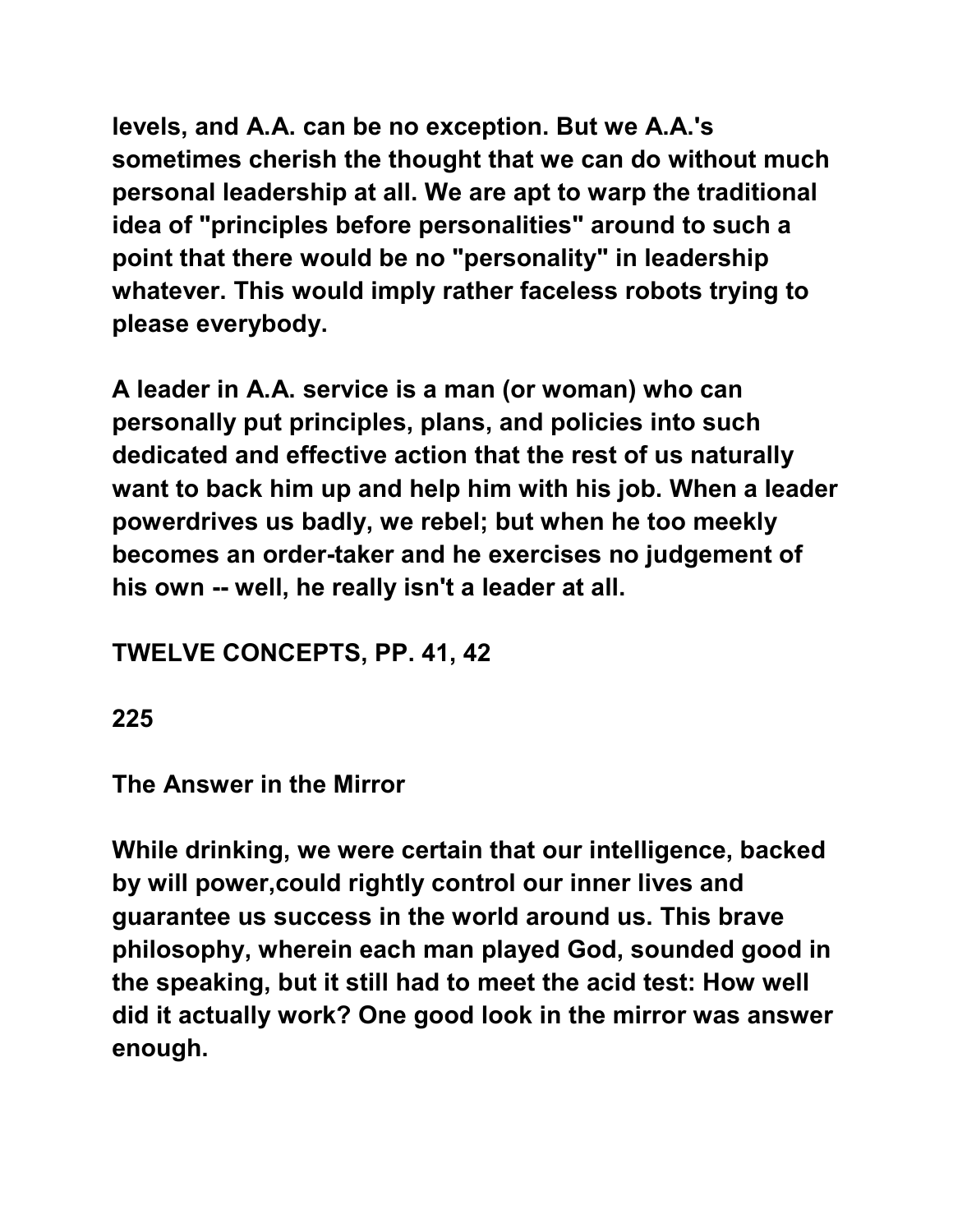#### **<< << << >> >> >>**

**My spiritual awakening was electrically sudden and absolutely convincing. At once, I became a part -- if only a tiny part -- of a cosmos that was ruled by justice and love in the person of God. No matter what had been the consequences of my own willfulness and ignorance, or those of my fellow travelers on earth, this was still the truth. Such was the new and positive assurance, and this has never left me.** 

**1. TWELVE AND TWELVE, P. 37 2. GRAPEVINE, JANUARY 1962** 

#### **226**

**Humility for the Fellowship, Too** 

**We of A.A. sometimes brag of the virtues of our Fellowship. Let us remember that few of these are actually earned virtues. We were forced into them, to begin with, by the cruel lash of alcoholism. We finally adopted them, not because we wished to, but because we had to.** 

**Then, as time confirmed the seeming rightness of our basic principles, we began to conform because it was right to do so. Some of us, notably myself, conformed even then with reluctance.** 

**But at last we came to a point where we stood willing to**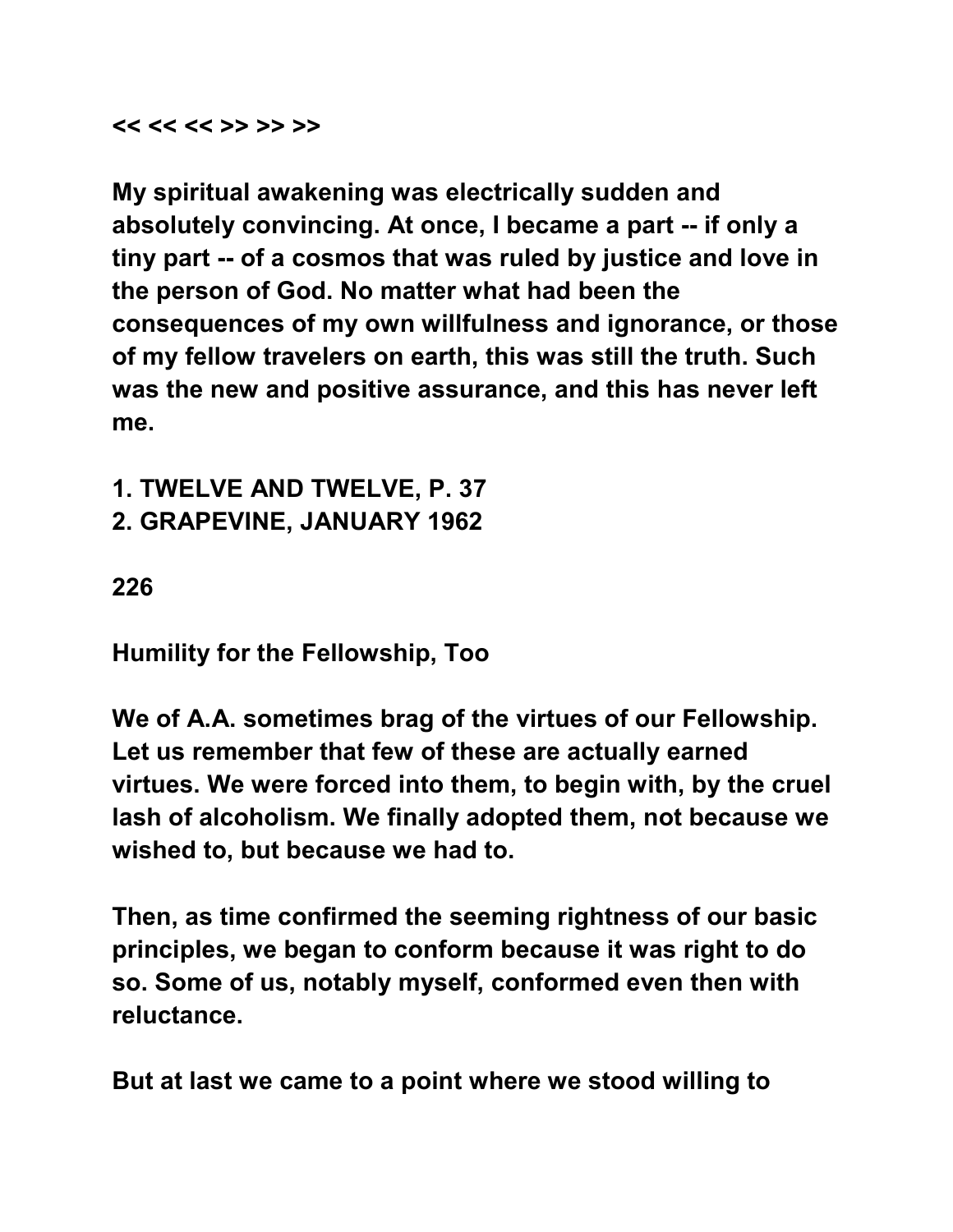**conform gladly to the principles which experience, under the grace of God, had taught us.** 

**A.A. COMES OF AGE, P. 224** 

**227** 

**Is Sobriety Enough?** 

**The alcoholic is like a tornado rearing his way throughthe lives of others. Hearts are broken. Sweet relationships are dead. Affections have been uprooted. Selfish and inconsiderate habits have kept the home in turmoil.**

**We feel a man is unthinking when he says that sobriety is enough. He is like the farmer who came up out of his cyclone cellar to find his home ruined. To his wife, he remarked, "Don't see anything the matter here, Ma. Ain't it grand the wind stopped blowin'?"** 

**<< << << >> >> >>** 

**We ask ourselves what we mean when we say that we have "harmed" other people. What kinds of "harm" do people to one another, anyway? To define the word "harm" in a practical way, we might call it the result of instincts in collision, which cause physical, mental, emotional, or spiritual damage to those about us.** 

# **1. ALCOHOLICS ANONYMOUS, P. 82**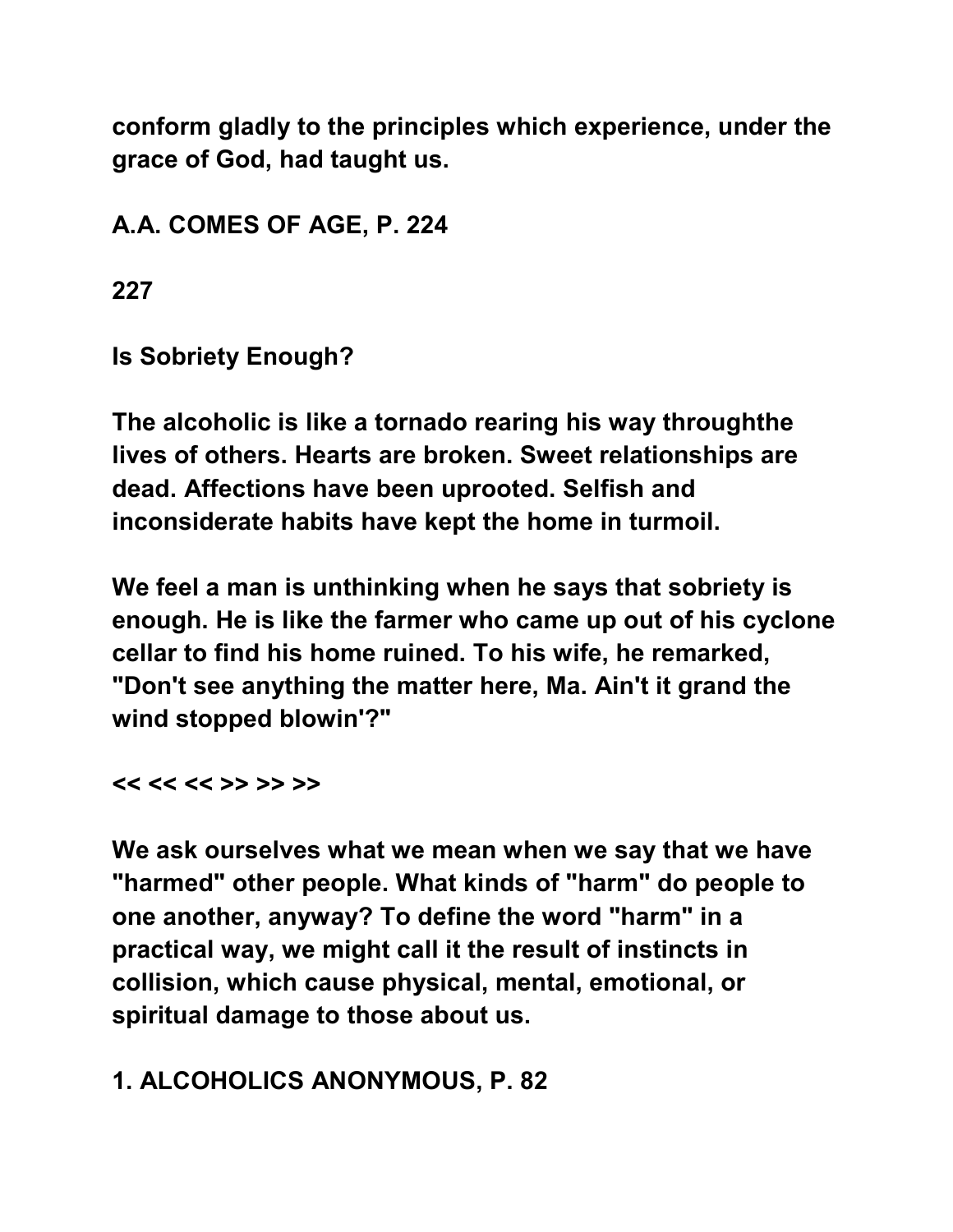# **2. TWELVE AND TWELVE, P. 80**

# **228**

**The Beginning of True Kinship** 

**When we reached A.A., and for the first time in our lives stood among people who seemed to understand, the sense of belonging was tremendously exciting. We thought the isolation problem had been solved.** 

**But we soon discovered that, while we weren't alone any more in a social sense, we still suffered many of the old pangs of anxious apartness. Until we had talked with complete candor of our conflicts, and had listened to someone else do the same thing, we still didn't belong.** 

**Step Five was the answer. It was the beginning of true kinship with man and God.** 

**TWELVE AND TWELVE, P. 57** 

**229** 

**Day of Homecoming** 

**"As sobriety means long life and happiness for the individual, so does unity mean exactly the same thing to our Society as a whole. Unified we live; disunited we shall perish."**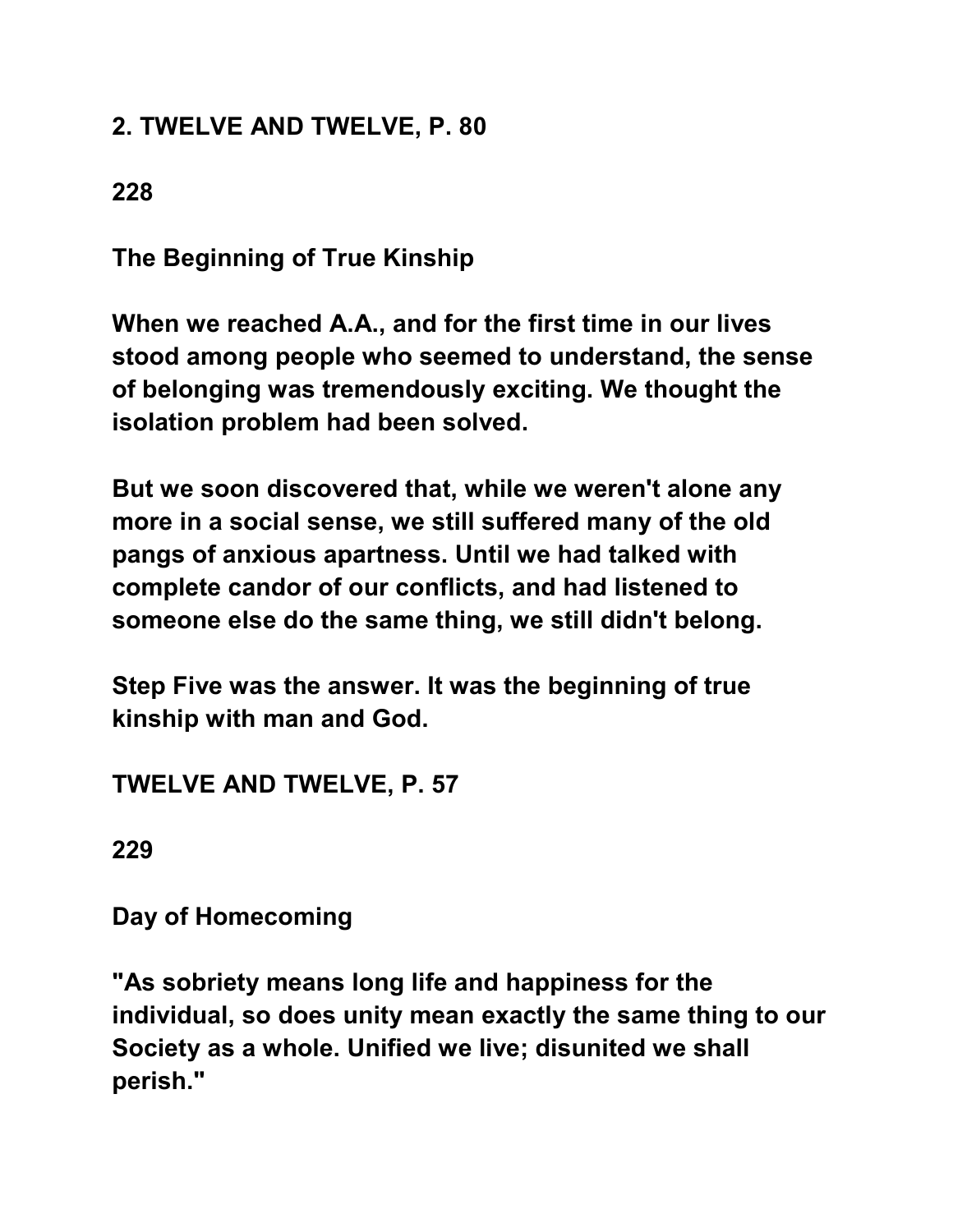**<< << << >> >> >>** 

**"We must think deeply of all those sick ones still to come to A.A. As they try to make their return to faith and to life, we want them to find everything in A.A. that we have found, and yet more, if that be possible. No care, no vigilance, no effort to preserve A.A.'s constant effectiveness and spiritual strength will ever be too great to hold us in full readiness for the day of their homecoming."** 

**1. LETTER, 1949 2. TALK, 1959** 

**230** 

**Love Everybody?** 

**Not many people can truthfully assert that they love everybody. Most of us must admit that we have loved but a few; that we have been quite indifferent to the many. As for the remainder -- well, we have really disliked or hated them.** 

**We A.A.'s find we need something much better than this in order to keep our balance. The idea that we can be possessively loving of a few, can ignore the many, and can continue to fear or hate anybody at all, has to be abandoned, if only a little at a time.** 

**We can try to stop making unreasonable demands upon**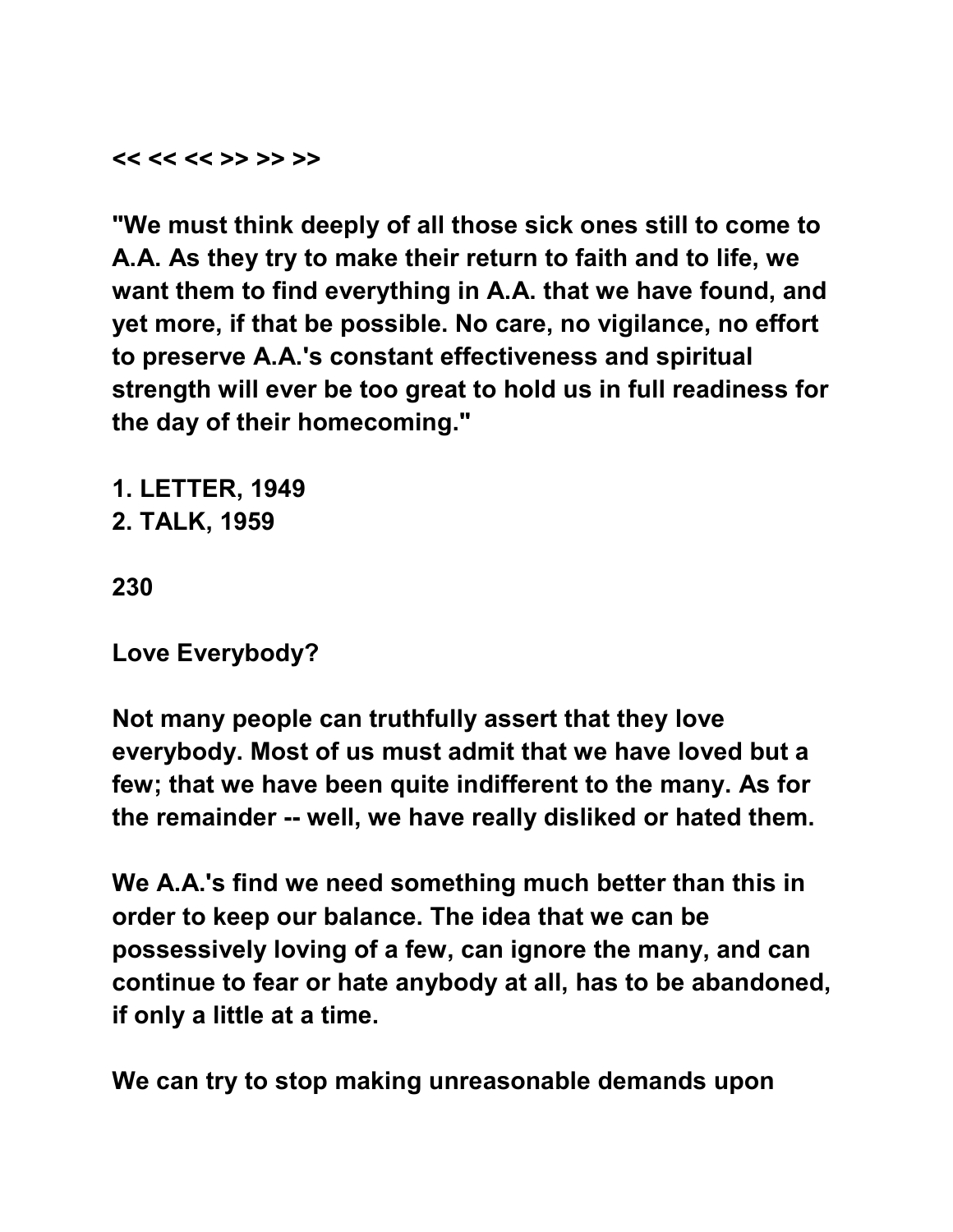**those we love. We can show kindness where we had formerly shown none. With those we dislike we can at least begin to practice justice and courtesy, perhaps going out of our way at times to understand and help them.** 

**TWELVE AND TWELVE, PP. 92-93**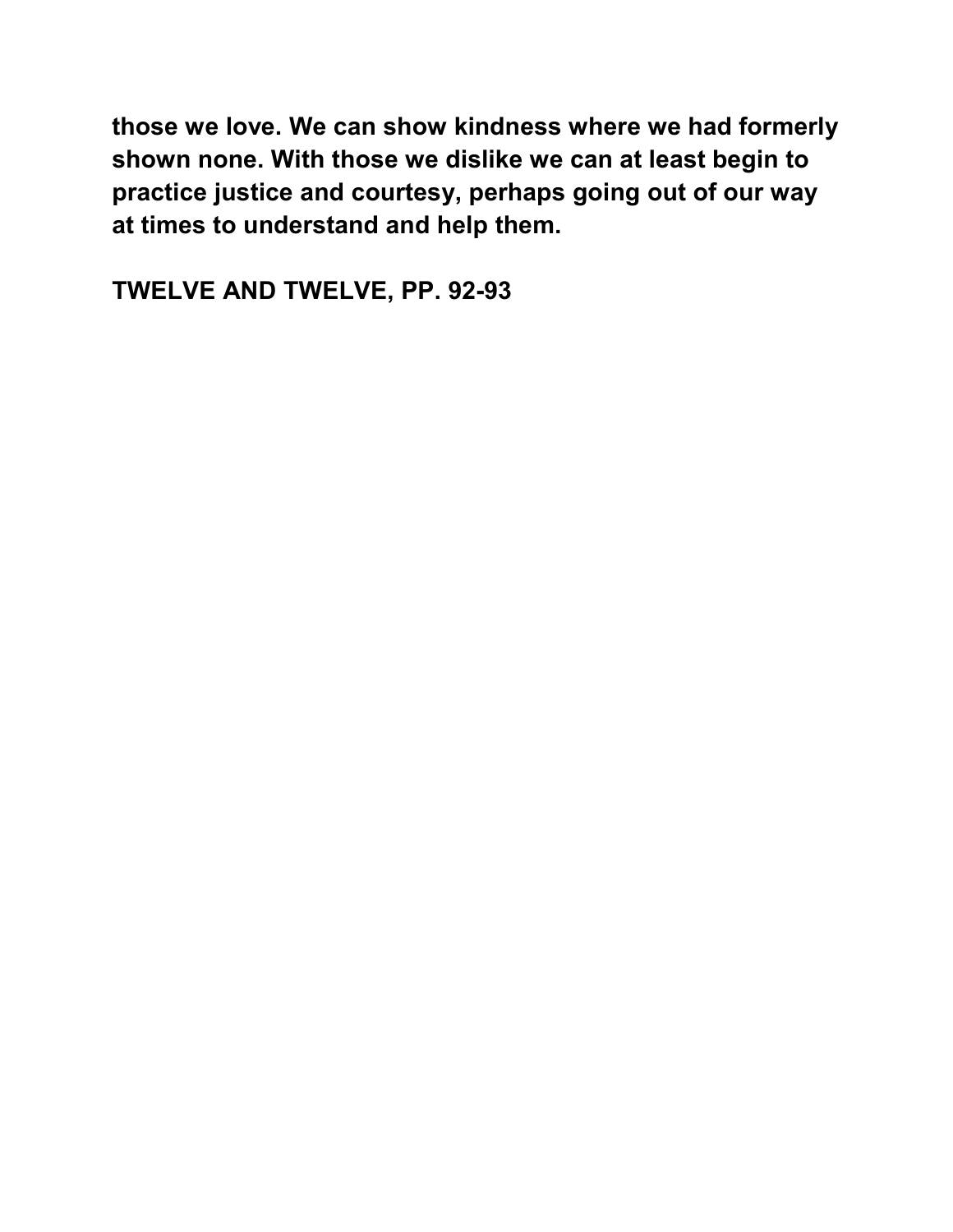# **Privileged to Communicate**

**Everyone must agree that we A.A.'s are unbelievably fortunate people; fortunate that we have suffered so much;fortunate that we can know, understand, and love each other so supremely well.** 

**These attributes and virtues are scarcely of the earned variety. Indeed, most of us are well aware that these are rare gifts which have their true origin in our kinship born of a common suffering and a common deliverance by the grace of God.** 

**Thereby we are privileged to communicate with each other to a degree and in a manner not very often surpassed among our nonalcoholic friends in the world around us.** 

**<< << << >> >> >>** 

**"I used to be ashamed of my condition and so didn't talk about it. But nowadays I freely confess I am a depressive, and this has attracted other depressives to me. Working with them has helped a great deal."°** 

### **1. GRAPEVINE, OCTOBER 1959**

**2. LETTER, 1954** 

**° Bill would like to say that he has had no depression since** 

#### **231**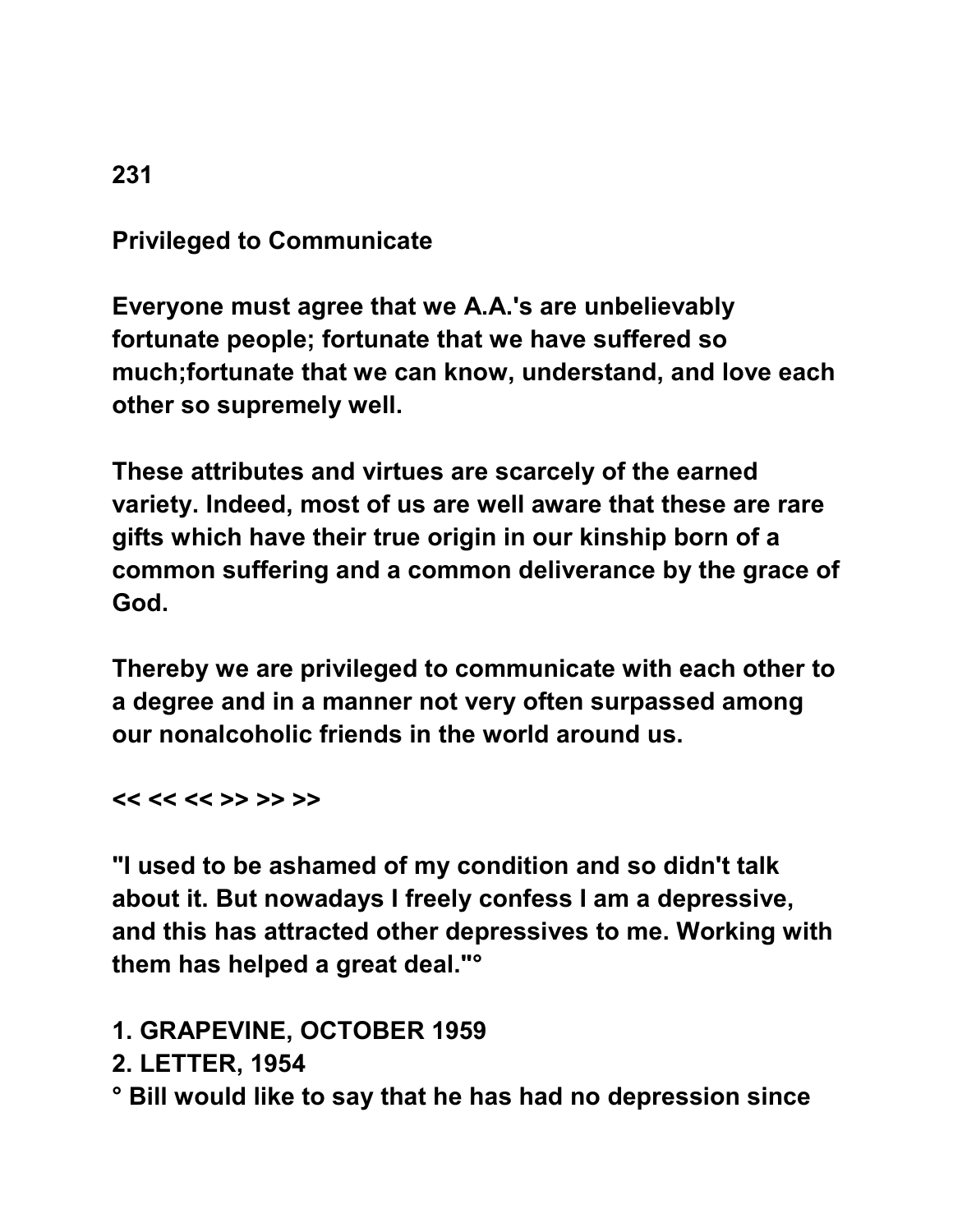**1955.** 

**232** 

**The Value of Human Will** 

**Many newcomers, having experienced little but constant deflation, feel a growing conviction that human will is of no value whatever. They have become persuaded, sometimes rightly so, that many problems besides alcohol will not yield to a headlong assault powered only by the individual's will.** 

**However, there are certain things which the individual alone can do. All by himself, and in the light of his own circumstances, he needs to develop the quality of willingness. When he acqires willingness, he is the only one who can then make the decisionto exert himself along spiritual lines. Trying to do this is actually an act of his own will. It is a right use of this faculty.** 

**Indeed, all of A.A.'s Twelve Steps require our sustained and personal exertion to conform to their principles and so, we trust, to God's will.** 

**TWELVE AND TWELVE, P. 40** 

**233** 

**Everyday Living**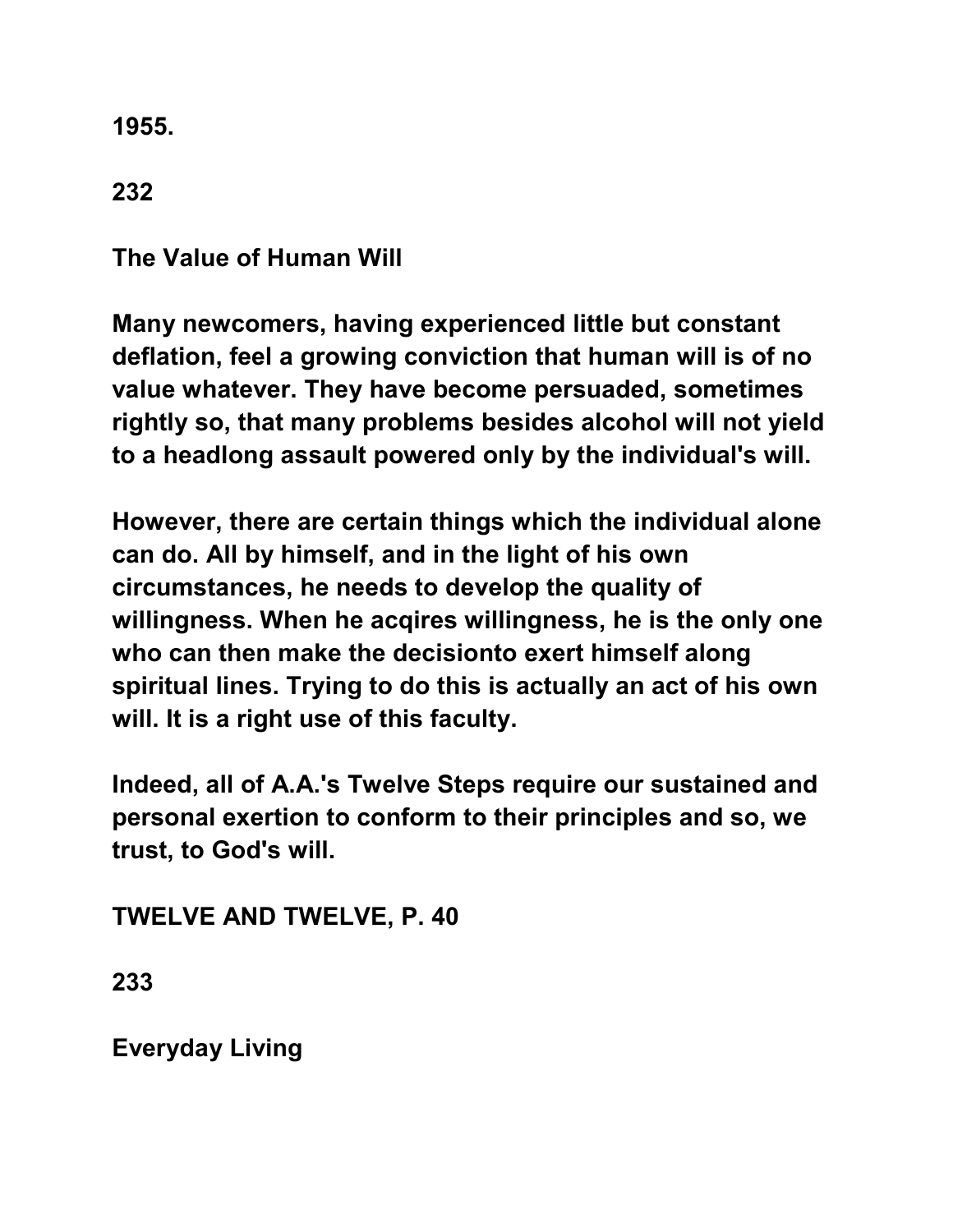**The A.A. emphasis on personal inventory is heavy because a great many of us have never really acquired the habit of accurate self-appraisal.** 

**Once this healthy practice has become a habit, it will prove so interesting and profitable that the time it takes won't be missed. For these minutes and often hours spent in selfexamination are bound to make all the other hours of our day better and happier. At length, our inventories become a necessity of everyday living, rather than something unusual or set apart.** 

**TWELVE AND TWELVE, P. 89-90** 

**234** 

**Freed Prisoners** 

**Letter to a prison group:** 

**"Every A.A. has been, in a sense, a prisoner. Each of us has walled himself out of society; each has known social stigma. The lot of you folks has been even more difficult: In your case, society has also built a wall around you.But there isn't any really essential difference, a fact that practically all A.A.'s now know.** 

**"Therefore, when you members come into the world of A.A. on the outside, you can be sure that no one will care a fig that you have done time. What you are trying to be -- not**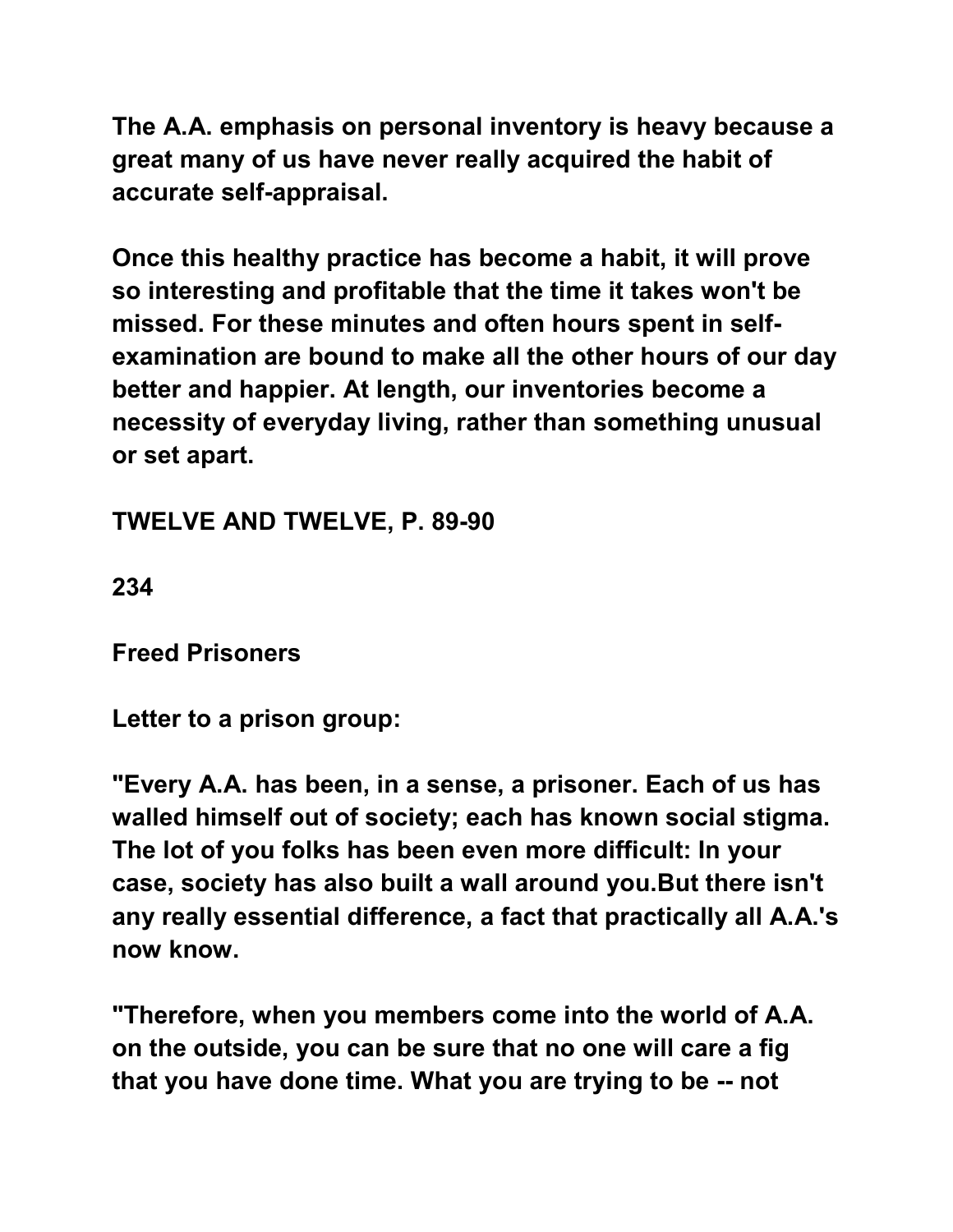**what you were -- is all that counts with us."** 

**<< << << >> >> >>** 

**"Mental and emotional difficulties are sometimes very hard to take while we are trying to maintain sobriety. Yet we do see, in the long run, that transcendence over such problems is the real test of the A.A. way of living. Adversity gives us more opportunity to grow than does comfort or success."** 

**1. LETTER, 1949 2. LETTER, 1964** 

**235** 

**Looking for Lost Faith** 

**Any number of A.A.'s can say, "We were diverted from our childhood faith. As material success began to come, we felt we were winning at the game of life. This was exhilarating, and it made us happy.** 

**"Why should we be bothered with theological abstractions and religious duties, or with the state of our souls, here or hereafter? The will to win should carry us through.**

**"But then alcohol began have its way with us. Finally, when all our score cards read `zero,' and we saw that one more strike would put us out of the game forever, we had to look for our lost faith. It was in A.A. that we rediscovered it."**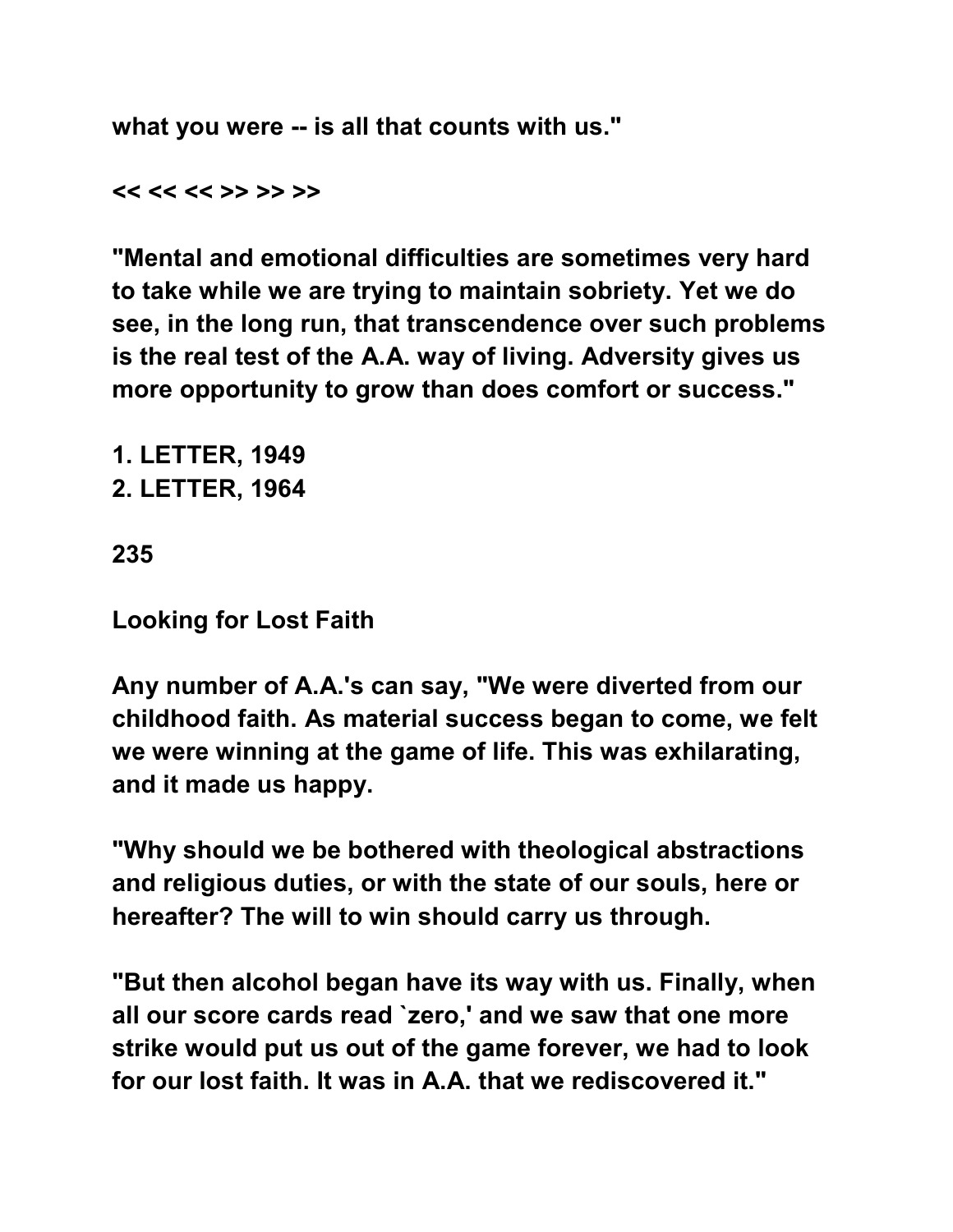# **TWELVE AND TWELVE, PP. 28-29**

**236** 

**Perfection -- Only the Objective** 

**There can be no absolute humility for us humans. At best, we can merely glimpse the meaning and splendor of such a perfect ideal. Only God himself canmanifest in the absolute; we human beings must needs live and grow in the domain of the relative.** 

**So we seek progress in humility for today.** 

**<< << << >> >> >>** 

**Few of us can quickly or easily become ready even to look at spiritual and moral perfection; we want to settle for only as much development as may get us by in life, according, of course, to our various and sundry ideas of what will get us by. Mistakenly, we strive for a self-determined objective, rather than for the perfect objective which is of God.** 

**1. GRAPEVINE, JUNE 1961 2. TWELVE AND TWELVE, P. 68** 

**237** 

**No Orders Issued**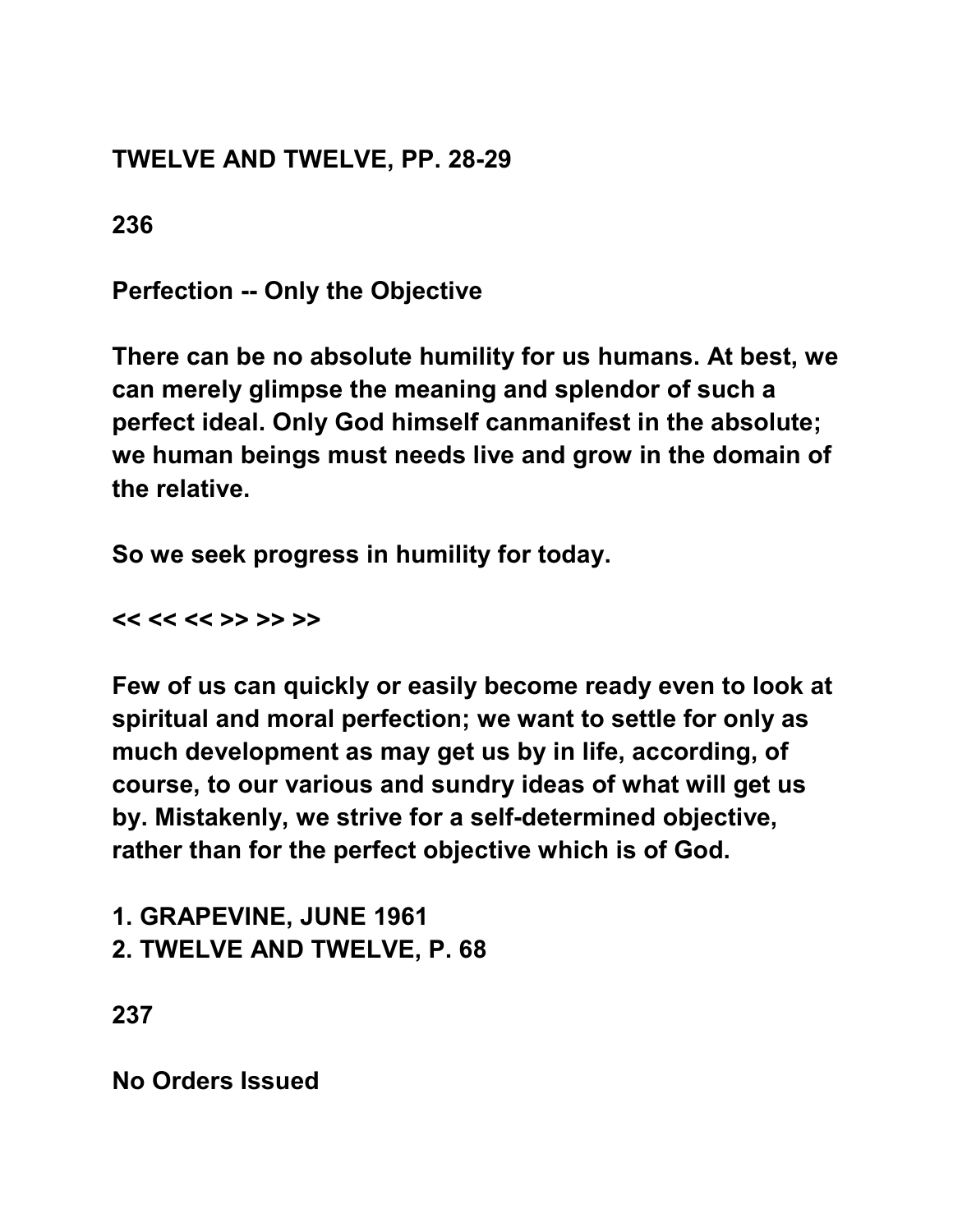**Neither the A.A. General Service Conference, its Board of Trustees, nor the humblest group committee can issue a single directive to an A.A. member and make it stick, let alone mete out any punishment. We've tried this lots of times, but utter failure isalways the result.** 

**Groups have sometimes tried to expel members, but the banished have come back to sit in the meeting place, saying, "This is life for us; you can't keep us out." Committees have instructed many an A.A. to stop working a chronic backslider, only to be told: "How I do my Twelfth Step work is my business. Who are you to judge?"** 

**This doesn't mean that an A.A. won't take good advice or suggestions from more experienced members. He simply objects to taking orders.** 

**TWELVE AND TWELVE, P. 173** 

**238** 

**Maudlin Martyrdom** 

**"Self-pity is one of the most unhappy and consuming defects that we know. It is a bar to all spiritual progress and can cut off all effective communication with our fellows because of its inordinate demands for attention and sympathy. It is a maudlin form of martyrdom, which we can ill afford.**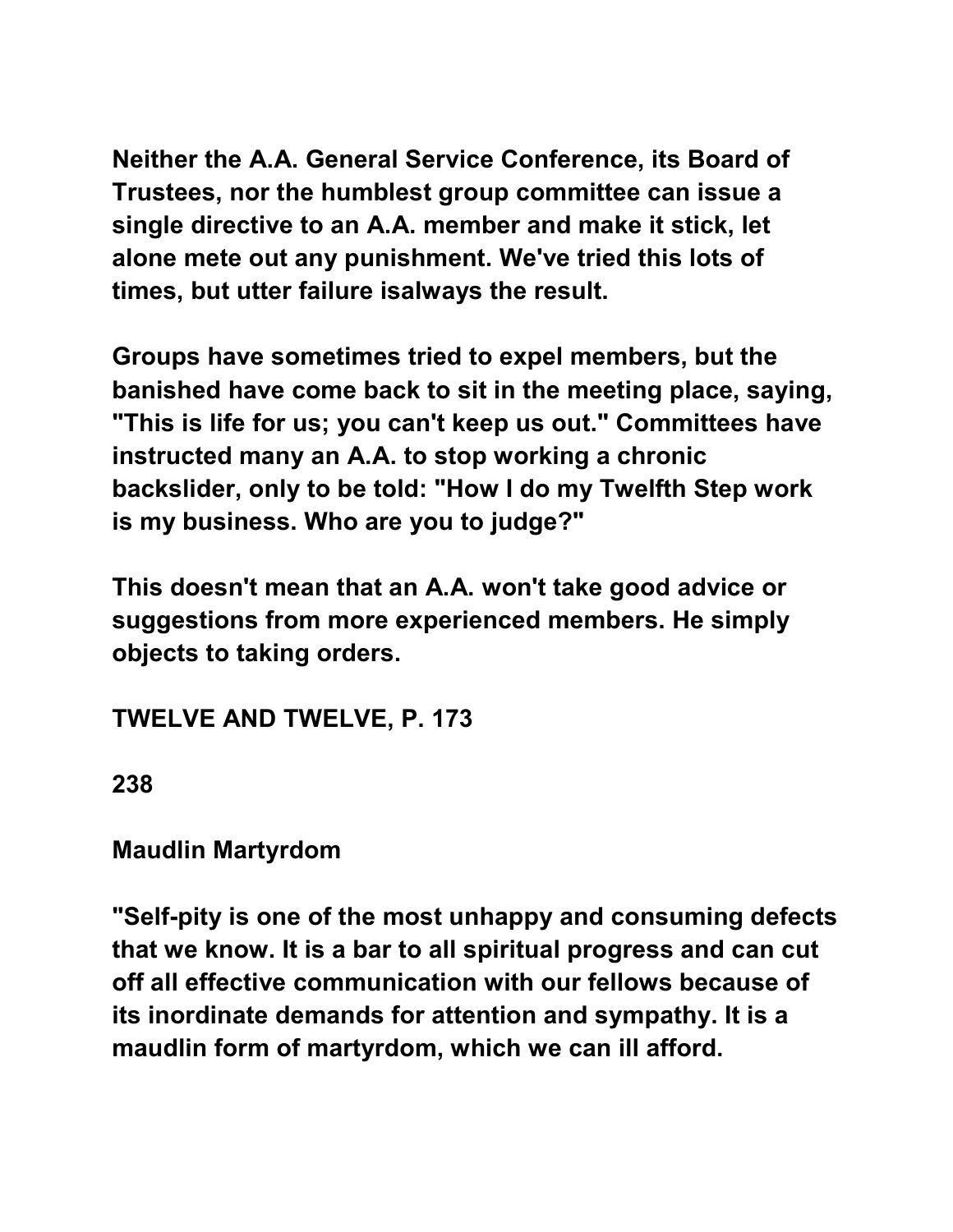**"The remedy? Well, let's have a hard look at ourselves, and a still harder one at A.A.'s Twelve Steps to recovery. When we see how many of our fellow A.A.'s have used the Steps to transcend great pain and adversity, we shall be inspired to try these life-giving principles for ourselves."** 

**LETTER, 1966** 

**239** 

**When and How to Give** 

**Men who cry for money and shelter as a condition of their sobriety, are on the wrong track. Yet we sometimes do provide a new prospect with these very things -- when it becomes clear that he is willing to place his recovery first.** 

**It is not whether we shall give that is the question, but when and how we give. Whenever we put our work on a material plane, the alcoholic commences to rely upon alms rather than upon a Higher Power and the A.A. group. He continues to insist that he cannot master alcohol until his material needs are cared for.** 

**Nonsense. Some of us have taken very hard knocks to learn this truth: that, job or no job, wife or no wife, we simply do not stop drinking so long as we place dependence upon other people ahead of dependence on God.** 

**ALCOHOLICS ANONYMOUS, P. 98**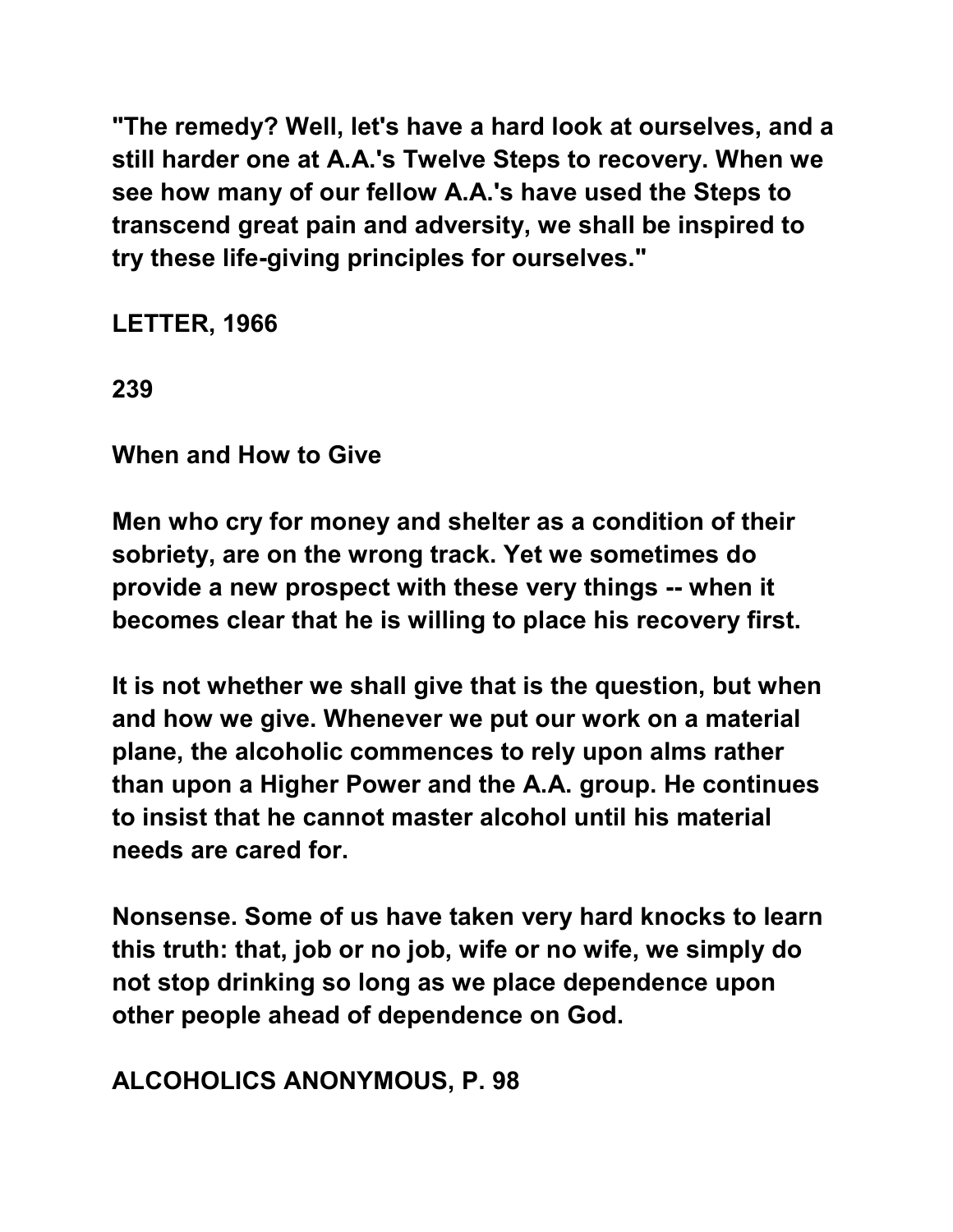# **Hard on Ourselves, Considerate of Others**

**We cannot disclose anything to our wives or our parents which will hurt them and make them unhappy. We have no right to save our own skin at their expense.** 

**Such damaging parts of our story we tell to someone elsewho will understand, yet be unaffected. The rule is we must be hard on ourselves, but always considerate of others.** 

**<< << << >> >> >>** 

**Good judgment will suggest that we ought to take our time in making amends to our families. It may be unwise at first to rehash certain harrowing episodes. While we may be quite willing to reveal the very worst, we must be sure to remember that we cannotbuy our own peace of mind at the expense of others.** 

**1. ALCOHOLICS ANONYMOUS, P. 74 2. TWELVE AND TWELVE, P. 84** 

**241** 

**Middle of the Road** 

**"In some sections of A.A., anonymity is carried to the point**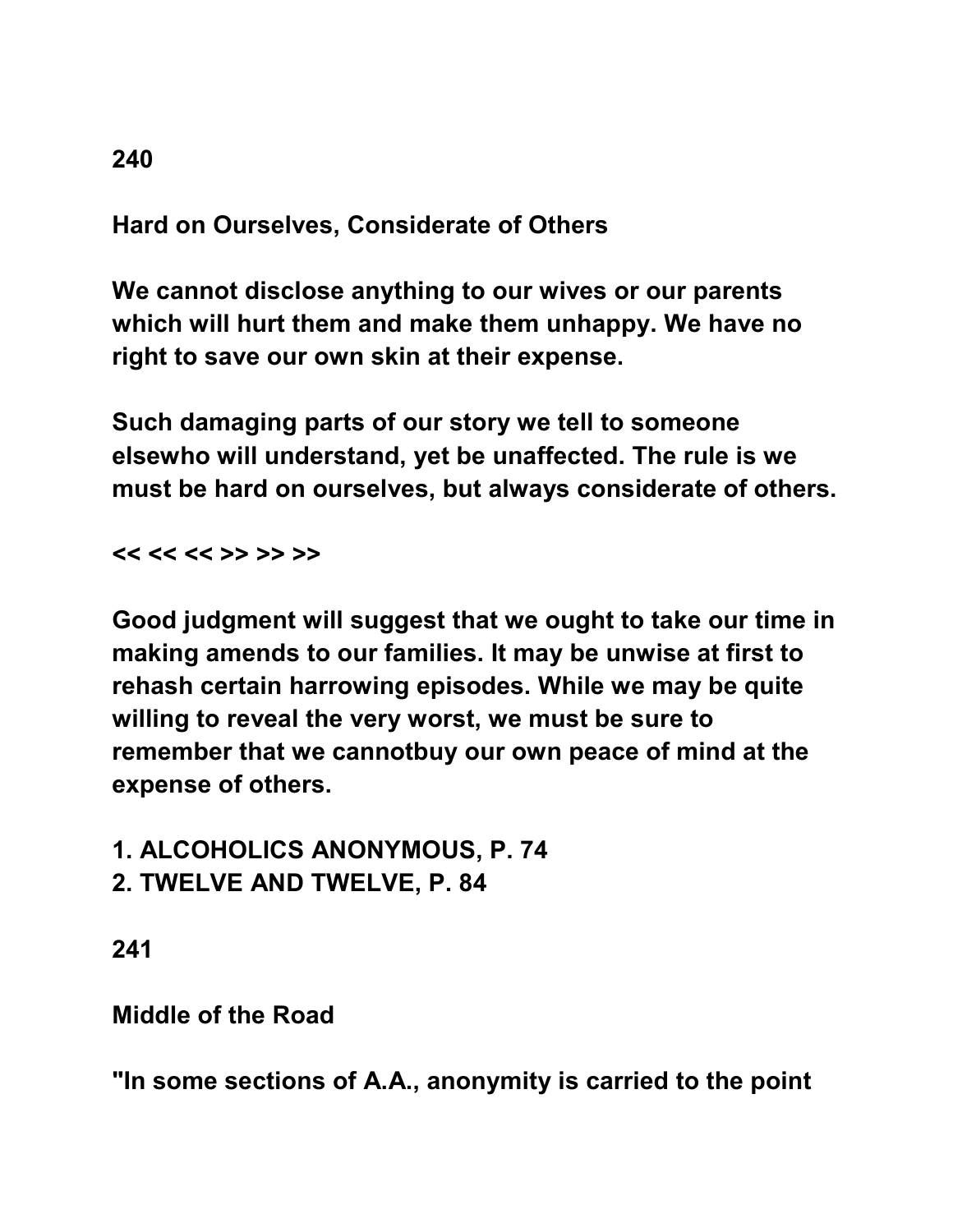**of real absurdity. Members are on such a poor basis of communication that they don't even know each other's last names or where each lives. It's like the cell of an underground.** 

**"In other sections, we see exactly the revers. It is difficult to restrain A.A.'s from shouting too much before the whole public, by going on spectacular `lecture tours' to play the big shot.** 

**"However, I know that from these extremes we slowly pull ourselves onto a middle ground. Most lecture-giving members do not last too long, and the superanonymous people are apt to come out of hiding respecting their A.A. friends, business associates, and the like. I think the longtime trend is toward the middle of the road -- which is probably where we should be."** 

**LETTER, 1959** 

**Let Go Absolutely** 

**After failure on my part to dry up any drunks, Dr. Silkworth reminded me of Professor William James's observation that truly transforming spiritual experiencesare nearly always founded on calamity and collapse. "Stop preaching at them," Dr. Silkworth said, "and give them the hard medical facts first. This may soften them up at depth so that they will be** 

**<sup>242</sup>**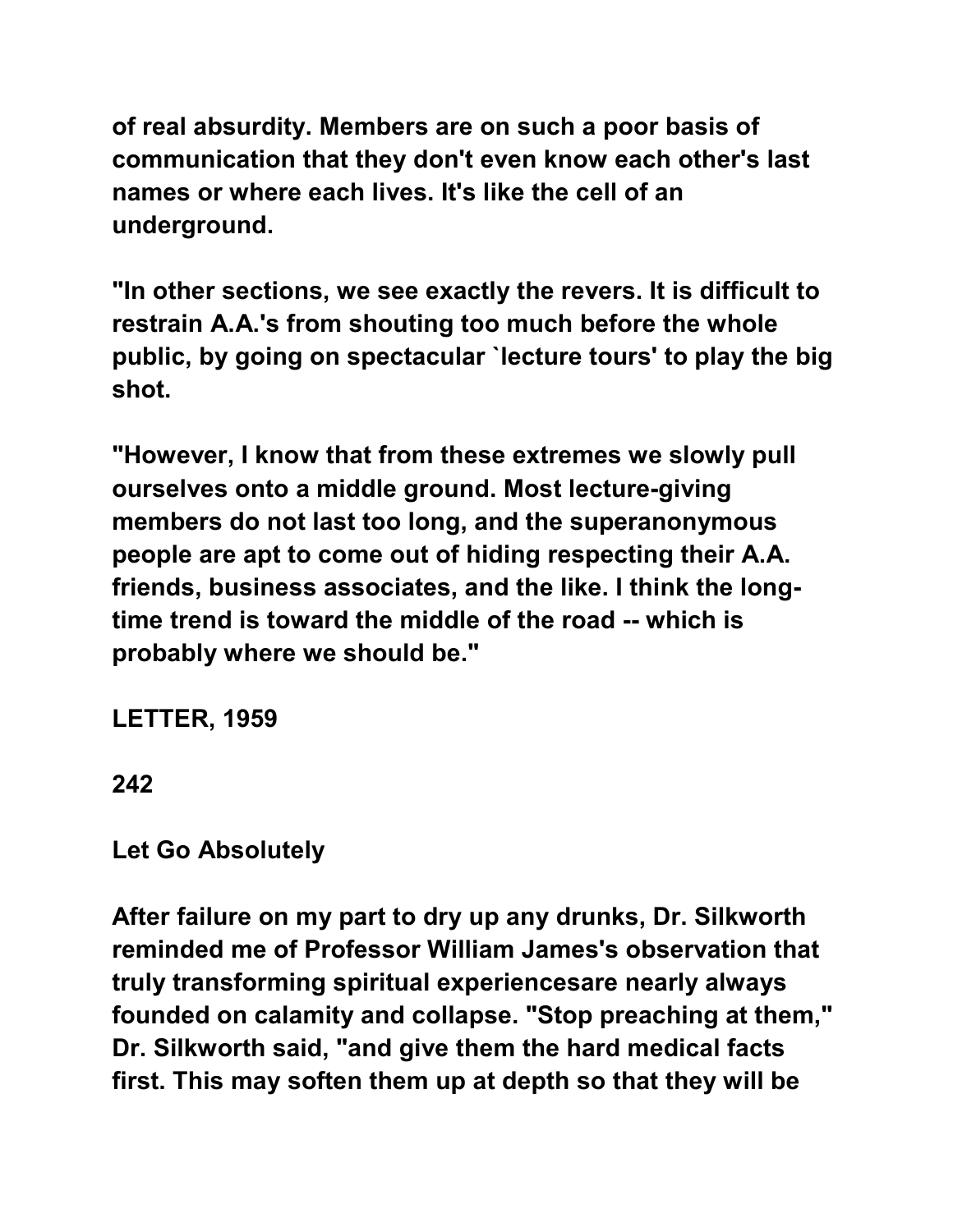**willing to do anything to get well. Then they may accept those spiritual ideas of yours, and even a Higher Power."** 

**<< << << >> >> >>** 

**We beg of you to be fearless and thorough from the very start. Some of us have tried to hold on to our old ideas and the result was nil -- until we let go absolutely.** 

**1. A.A. COMES OF AGE, P. 13 2. ALCOHOLICS ANONYMOUS, P. 58** 

**243** 

## **Morning Thoughts**

**On awakening, let us think about the twenty-four hours ahead. We ask God to direct our thinking, especially asking that it be divorced from self-pity and from dishonest or selfseeking motives. Free from these, we can employ our mental faculties with assurance, for God gave us brains to use. Our thought-life will be on a higher plane when our thinking begins to be cleared of wrong motives.** 

**If we determine which of two courses to take, we ask God for inspiration, an intuitive thought, or a decision. Then we relax and take it easy, and we are often surprised how the right answers come after we have tried this for a while.** 

**We usually conclude our meditation with a prayer that we be**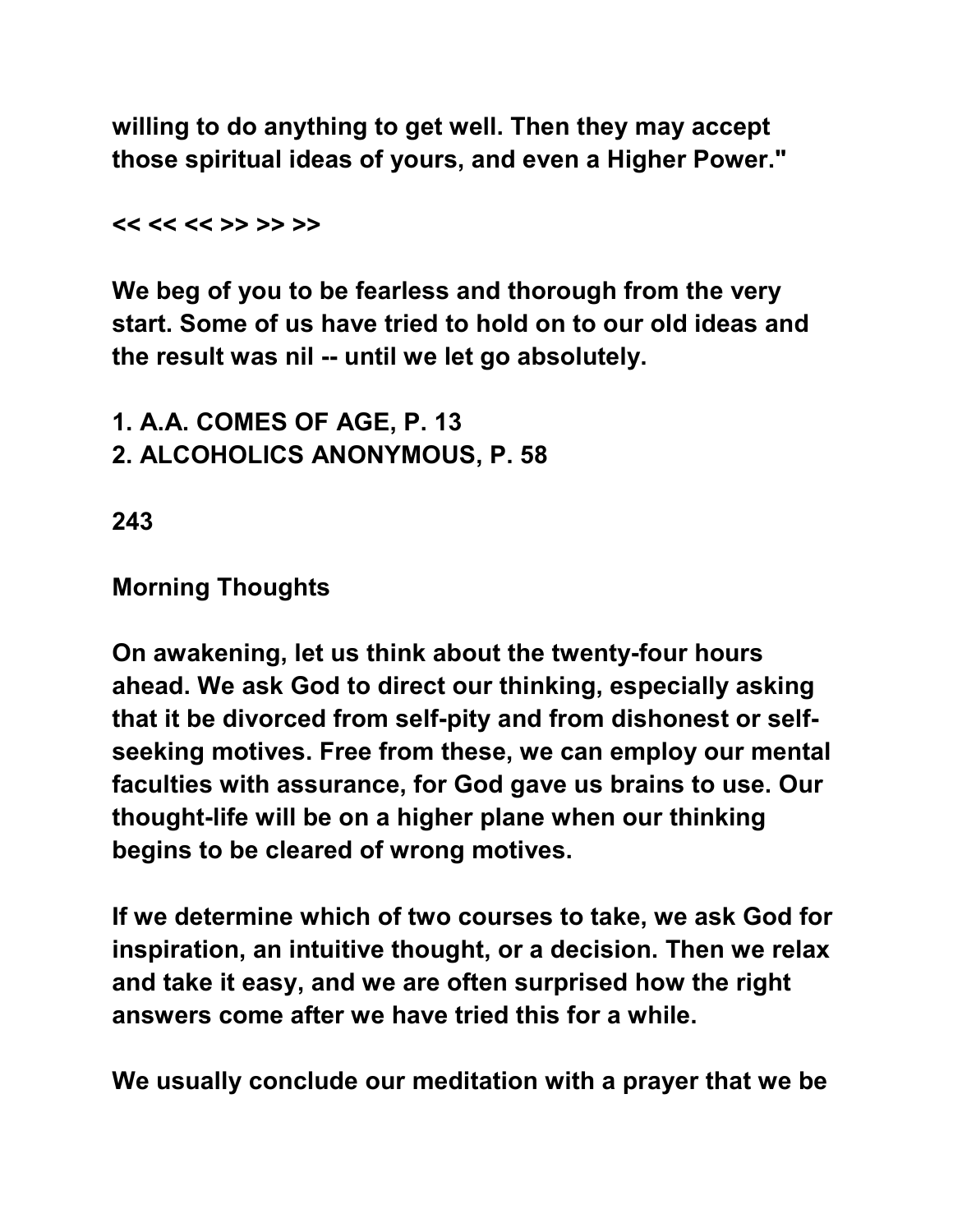**shown all through the day what our next step is to be, asking especially for freedom from damaging self-will.** 

**ALCOHOLICS ANONYMOUS, PP. 86, 87** 

**244** 

**Toward Maturity** 

**Many oldsters who have put our A.A. "booze cure" to severe but successful tests still find they often lack emotional sobriety. To attain this, we must develop real maturity and balance (which is to say, humility) in our relations with ourselves, with our fellows, and with God.** 

**<< << << >> >> >>** 

**Let A.A. never be a closed corporation; let us never deny our experience, for whatever it may be worth, to the world around us. Let our individual members heed the call to every field of human endeavor. Let them carry the experience and spirit of A.A. into all these affairs, for whatever good they may accomplish. For not only has God saved us from alcoholism; the world has received us back into its citizenship.** 

**1. GRAPEVINE, JANUARY 1958 2. A.A. COMES OF AGE, PP. 232-233** 

**245**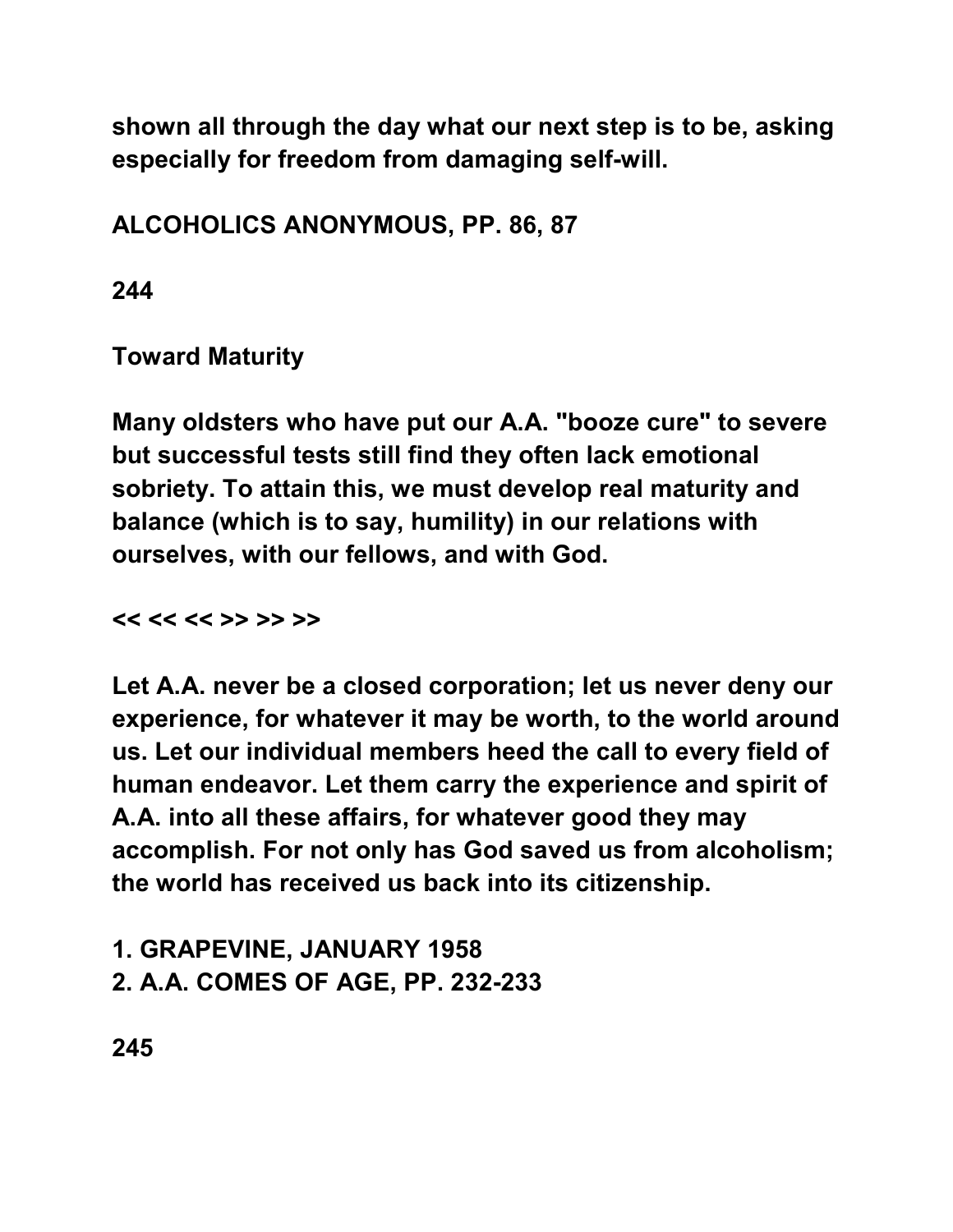## **Singlehanded Combat**

**Few indeed are those who, assailed by the tyrant alcohol, have ever won through in singlehanded combat. It is a statistical fact that alcoholics almost never recover on their personal resources alone.** 

**<< << << >> >> >>** 

**'Way up toward Point Barrow in Alaska, a couple of prospectors got themselves a cabin and a case of Scotch. The weather turned bitter, fifty below, and they got so drunk they let the fire go out. Barely escaping death by freezing, one of them woke up in time to rekindle the fire. He was prowling around outside for fuel, and he looked into an empty oil drum filled with frozen water. Down in the ice cake he saw a reddish-yellow object. When thawed out, it was seen to be an A.A. book. One of the pair read the book and sobered up. Legend has it that he became the founder of one of our farthest north groups.** 

**1. TWELVE AND TWELVE, P. 22 2. A.A. COMES OF AGE, PP. 82-83** 

**246** 

**Instinct to Live** 

**When men and women pour so much alcohol into themselves that they destroy their lives, they commit a most**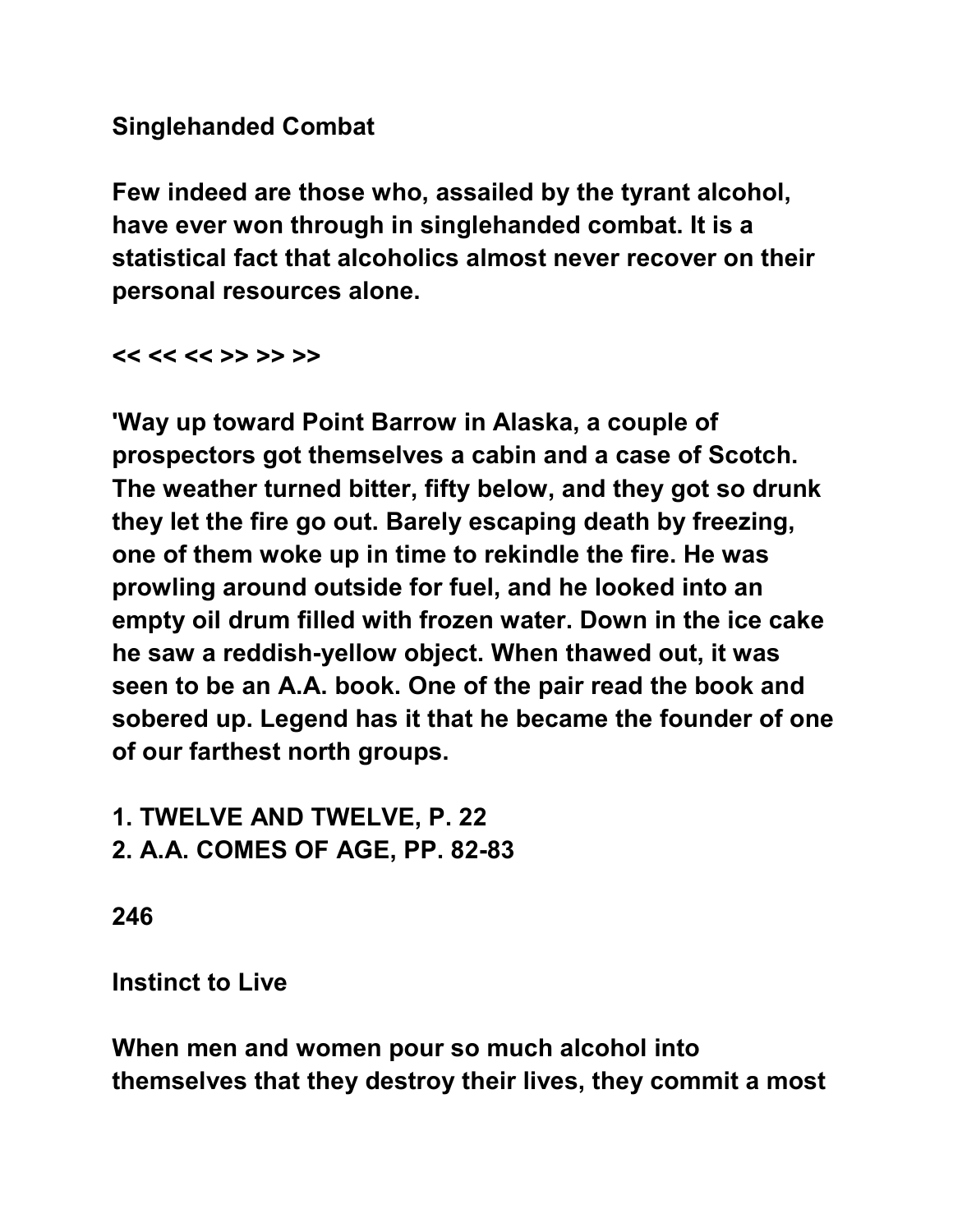**unnatural act. Defying their instinctive desire for selfpreservation, they seem bent upon self-destruction. They work against their own deepest instinct.** 

**As they are progressively humbled by the terrific beating administered by alcohol, the grace of God can enter them and expel their obsession. Here their powerful instinct to live can cooperate fully with their Creator's desire to give them new life.** 

**<< << << >> >> >>** 

**"The central characteristic of the spiritual experience is that it gives the recipient a new and better motivation out of all proportion to any process of discipline, belief, or faith.** 

**"These experiences cannot make us whole at once; they are a rebirth to a fresh and certain opportunity."** 

**1. TWELVE AND TWELVE, P. 64 2. LETTER, 1965** 

**247** 

**Have You Experimented?** 

**"Since open-mindedness and experimentation are supposed to be the indispensable attributes of our `scientific' civilisation, it seems strange that so many scientist are reluctant to try out personally the hypothesis that God came**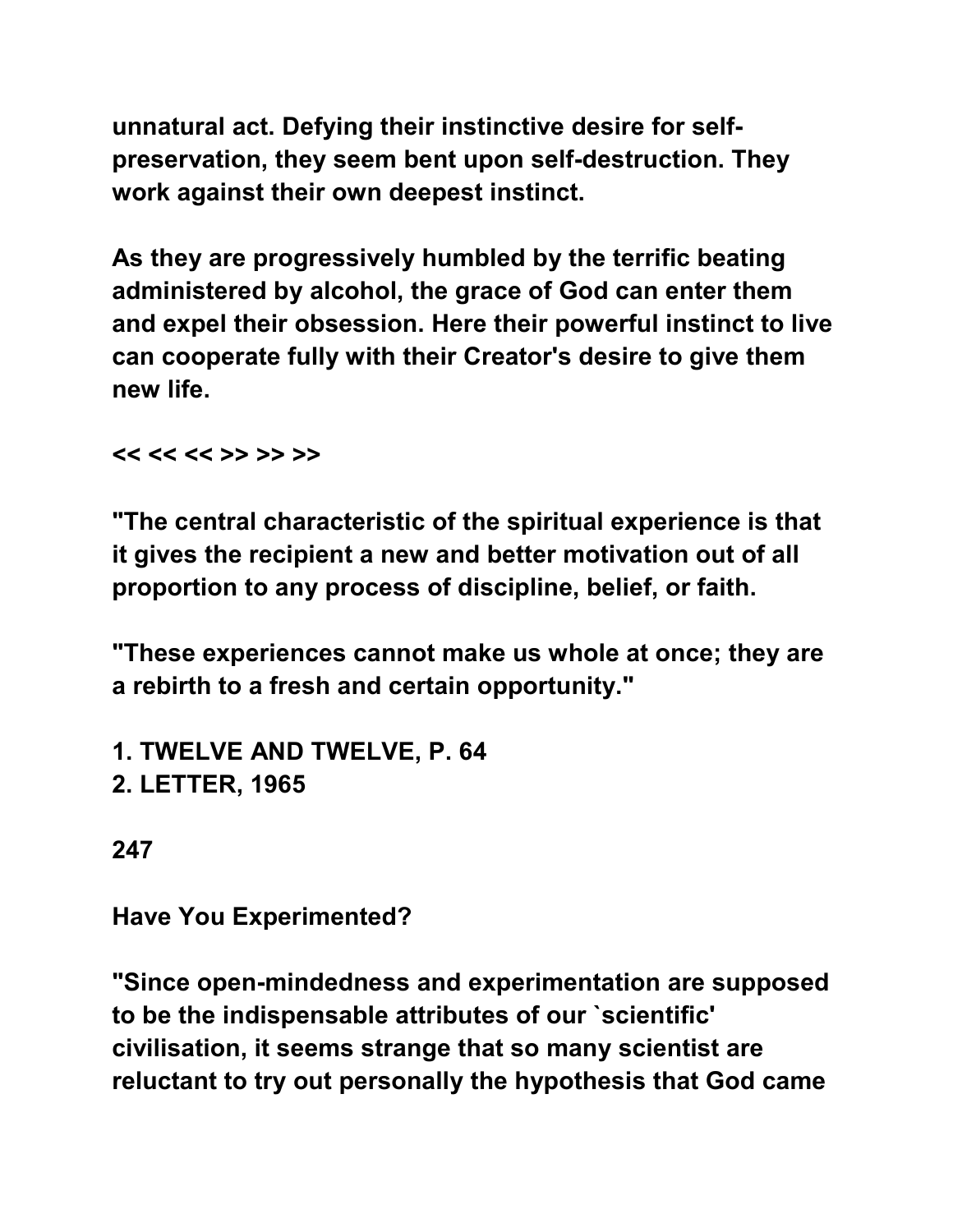**first and man afterward. They prefer to believe that man is the chance product of evolution; that God, the Creator, does not exist.** 

**"I can only report that I have experimented with both concepts and that, in my case, the God concept has proved to be a better basis for living than the man-centered one.** 

**"Nevertheless, I would be the first to defend your right to think as you will. I simply ask this question: `In your own life, have you ever really tried to think and act as though there might be a God? Have you experimented?'"** 

**LETTER, 1950** 

**248** 

**We Need Outside Help** 

**It was evident that a solitary self-appraisal, and the admission of our defects based upon that alone, wouldn't be nearly enough. We'd have to have outside help if we were surely to know and admit the truth about ourselves -- the help of God and of another human being.** 

**Only by discussing ourselves, holding back nothing, only by being willing to take advice and accept direction could we set foot on the road to straight thinking, solid honesty, and genuine humility.**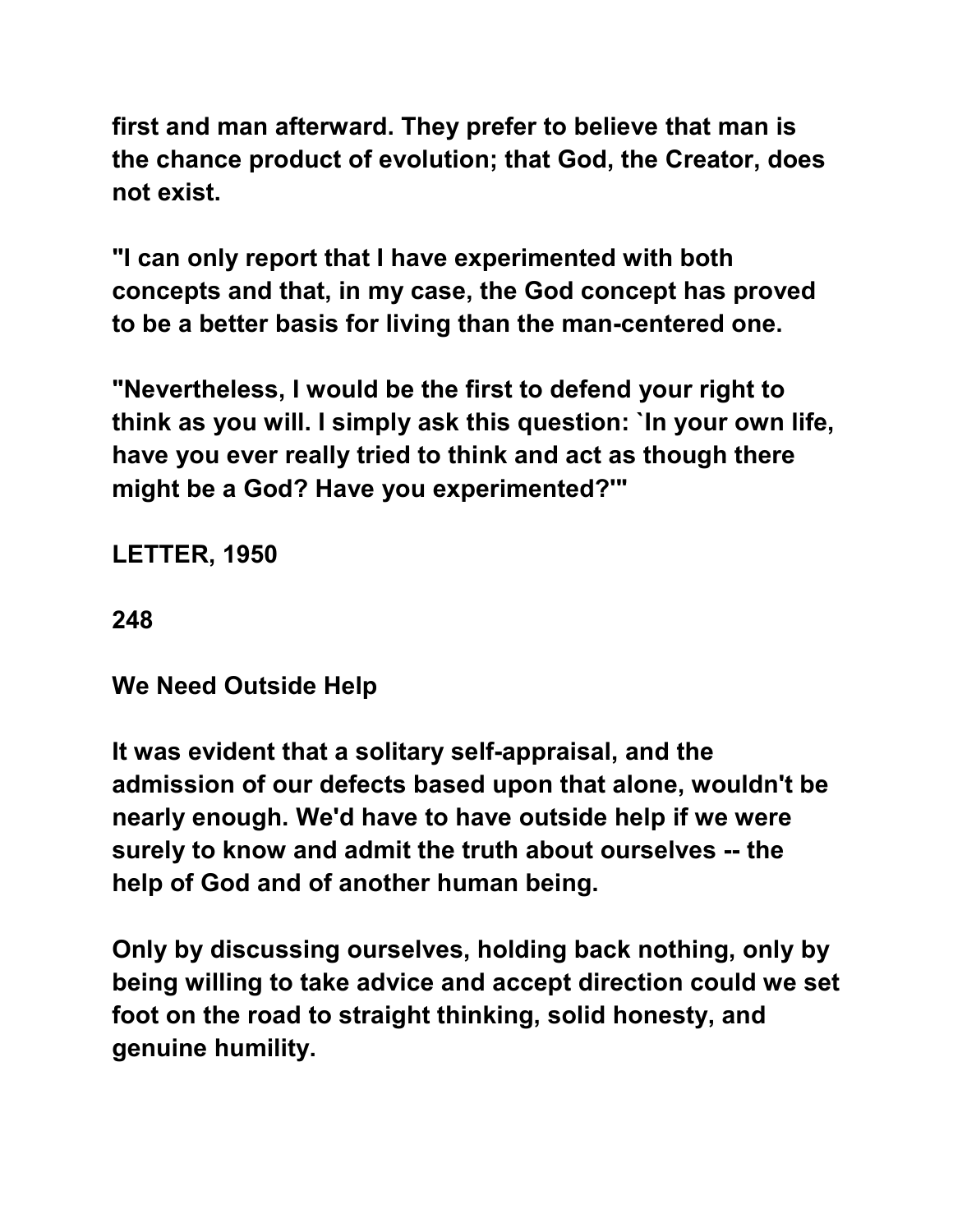#### **<< << << >> >> >>**

**If we are fooling ourselves, a competent adviser can see this quickly. And, as he skillfully guides us away from our fantasies, we are surprised to find that we have few of the usual urges to defend ourselves against unpleasant truths. In no other way can fear, pride, and ignorance be so readily melted. After a time, we realize that we are standing firm on a brand-new foundation for integrity, and we gratefully credit our sponsors, whose advice pointed the way.** 

**1. TWELVE AND TWELVE, P. 59 2. GRAPEVINE, AUGUST 1961** 

**249** 

**God's Gifts** 

**We see that the sun never sets upon A.A.'s Fellowship; that more than three hundred and fifty thousand of us have now recovered from our malady; that we have everywhere begun to transcend the formidable barriers of race,creed, and nationality. This assurance that so many of us have been able to meet our responsibilities for sobriety and for growth and effectiveness in the troubled world where we live, will surely fill us with the deepest joy and satisfaction.** 

**But, as a people who have nearly always learned the hard way, we shall certainly not congratulate ourselves. We shall perceive these assets to be God's gifts, which have been in**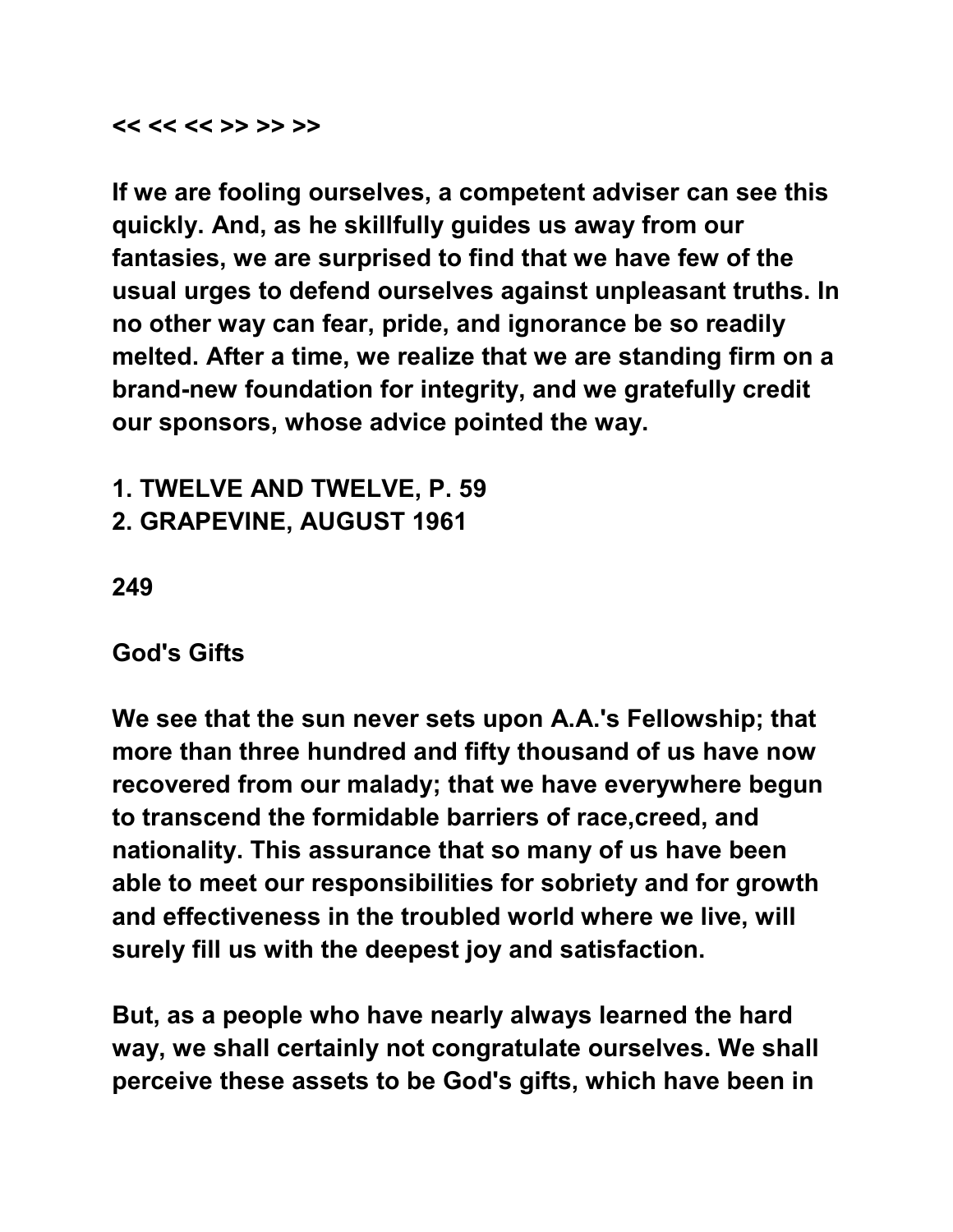**part matched by an increasing willingness on our part to find and do His will for us.** 

**GRAPEVINE, JULY 1965** 

**250** 

**Prayer Under Pressure** 

**Whenever I find myself under acute tensions, I lengthen my daily walks and slowly repeat our Serenity Prayer in rhythm to my steps and breathing.** 

**If I feel that my pain has in part been occasioned by others, I try to repeat, "God grant me the serenity to love their best, and never fear their worst." This benign healing process of repitition, sometimes necessary to persist with for days, has seldomfailed to restore me to at least a workable emotional balance and perspective.** 

**GRAPEVINE, MARCH 1962** 

**251** 

**Face the Music** 

**"Don't be too discouraged about that slip. Practically always, we drunks learn the hard way.** 

**"Your idea of moving on to somewhere else may be good, or**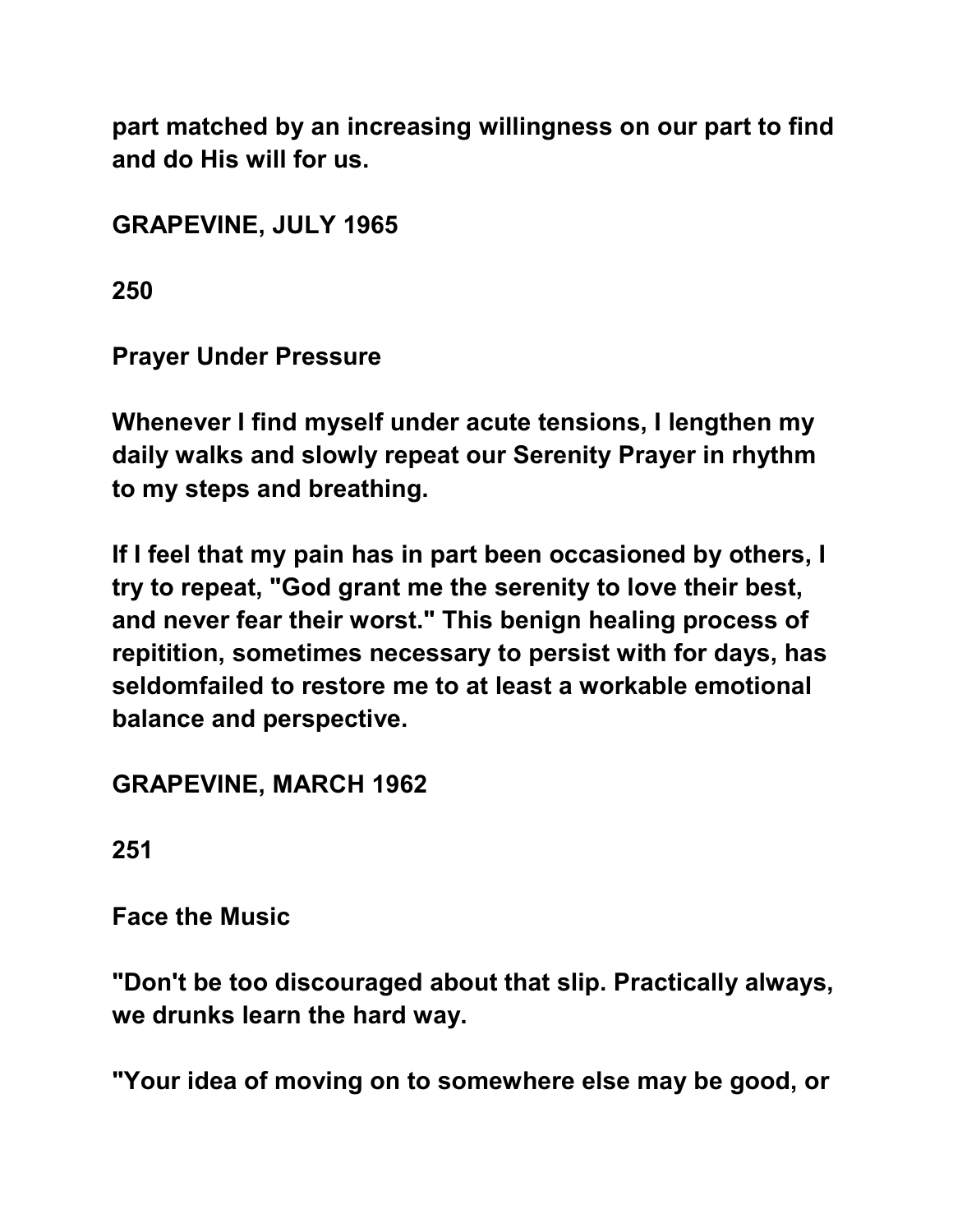**it may not. Perhaps you have got into an emotional or economic jam that can't be well handled where you are. But maybe you are doing just what all of us have done, at one time or another: Maybe you are running away. Why don't you try to think that through again carefully?** 

**"Are you really placing recovery first, or are you making it contingent upon other people, places, or circumstances? You may find it ever so much better to face the music right where you are now, and, with the help of the A.A. program, win through. Before you make a decision,weigh it in these terms."** 

**LETTER, 1949** 

### **252**

# **Alone No More**

**Alcoholism was a lonely business, even though we were surrounded by people who loved us. But when our self-will had driven everybody away and our isolation became complete, we commenced to play the big shot in cheap barrooms. Failing even this, we had to fare forth alone on the street to depend upon the charity of passers-by.** 

**We were trying to find emotional security either by dominating or by being dependent upon others. Even when our fortunes had not totally ebbed, we nevertheless found ourselves alone in the world. We still vainly tried to be secure**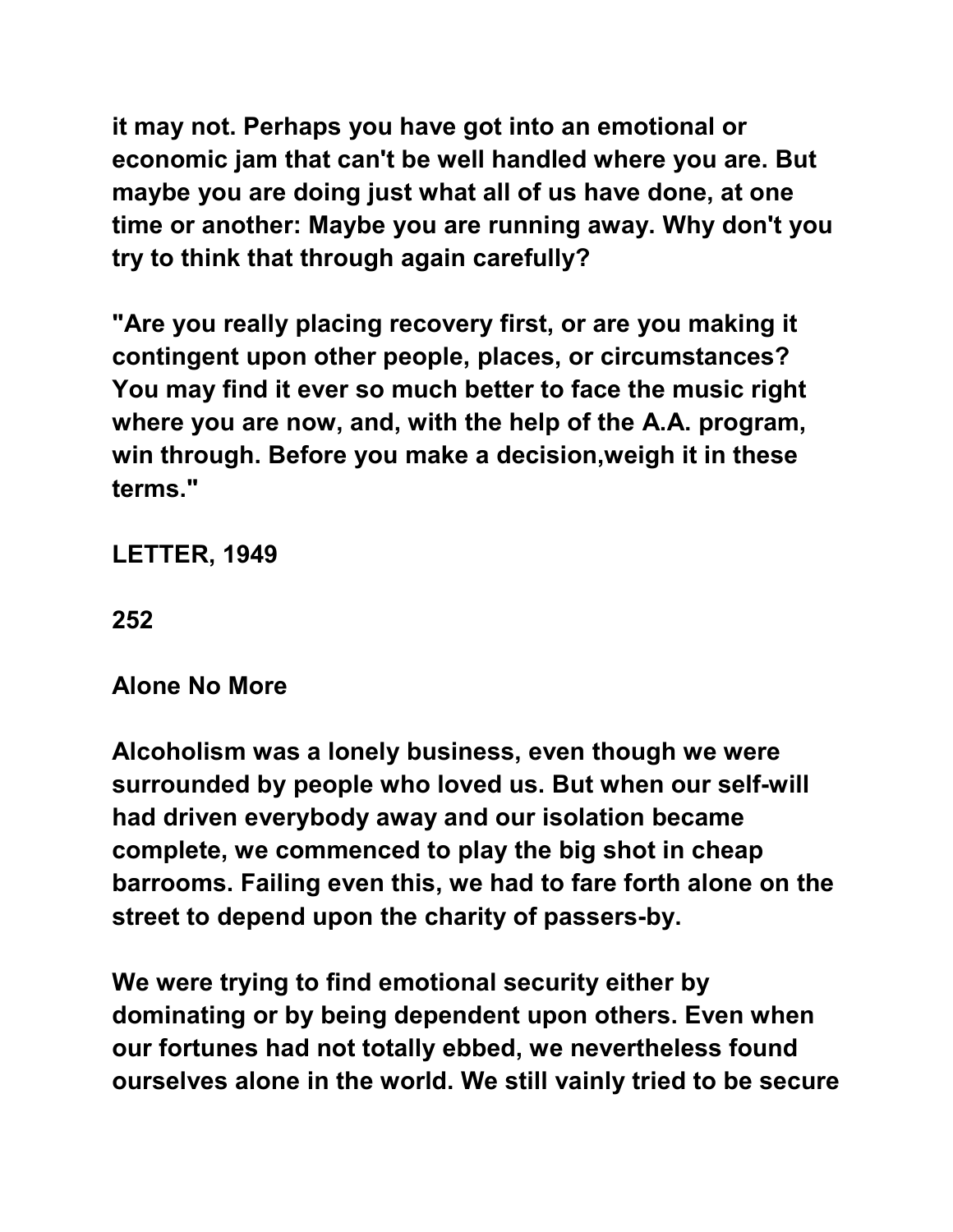**by some unhealthy sort of domination or dependence.**

**For those of us who were like that, A.A. has a very special meaning. In this Fellowship we begin to learn right relations with people who understand us; we don't have to be alone any more.** 

**TWELVE AND TWELVE, PP. 116-117** 

**253** 

**"Look Before You Leap"?** 

**"Wise men and women rightly give a top rating to the virtue of prudence. They know that without this all important attribute little wisdom is to be had.** 

**"Mere `looking before we leap' is not enough. If our looking is charged with fear, suspicion, or anger, we had better not have looked or acted at all."** 

**<< << << >> >> >>** 

**"We lose the fear of making decisions, great and small, as we realize that should our choice prove wrong we can, if we will, learn from the experience. Should our decision be the right one, we can thank God for giving us the courage and the grace that caused us so to act."** 

**LETTERS, 1966**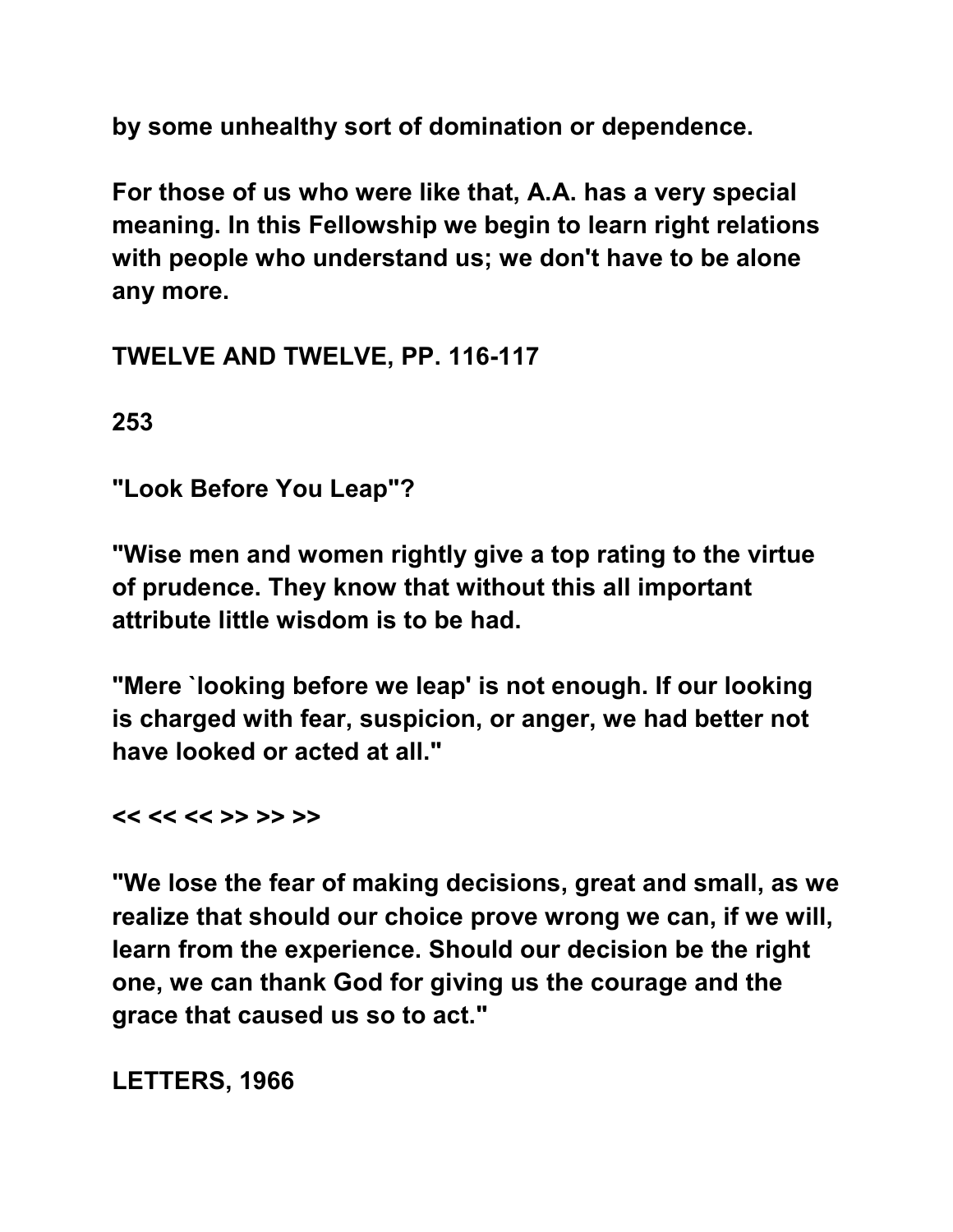# **Satisfactions of Right Living**

**How wonderful is the feeling that we do not have to be specially distinguished among our fellows in order to be useful and profoundly happy. Not many of us can be leaders of prominence, nor do we wish to be.** 

**Service gladly rendered, obligations squarely met, troubles well accepted or solved with God's help, the knowledge that at home or in the world outside we are partners in a common effort, the fact that in God's sight all human beings are important, the proof that love freely given brings a full return, the certainly that we are no longer isolated and alone in selfconstructed prisons, the surety that we can fit and belong in God's scheme of things -- these are the satisfactions of right living for which no pomp and circumstance, no heap of material possession, could possibly be substitutes.**

# **TWELVE AND TWELVE, P. 124**

**255** 

**Wider Understanding** 

**To reach more alcoholics, understanding of A.A. and public good will towards A.A. must go on growing everywhere. We need to be on still better terms with medicine, religion,**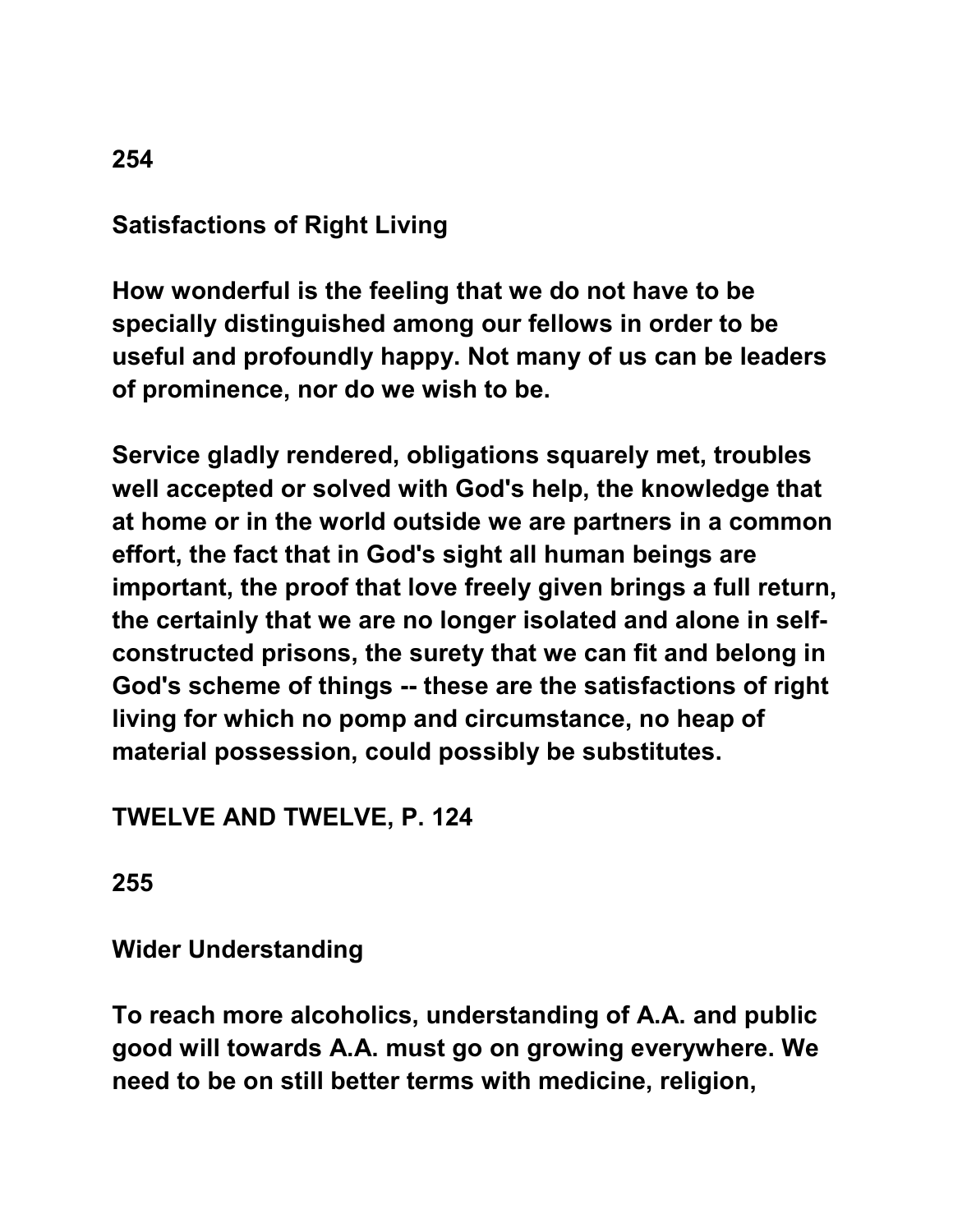**employers, governments, courts, prisons, mental hospitals, and all enterprsises in the alcoholism field. We need the increasing good will of editors, writers, television and radio channels. These publicity outlets need to be opened ever wider.** 

**<< << << >> >> >>** 

**Nothing matters more to A.A.'s future welfare than the manner in which we use the colossus of modern communication. Used unselfishly and well, it can produce results surpassing our present imagination.** 

**Should we handle this great instrument badly, we shall be shattered by the ego manifestations of our own people. Against this peril, A.A. members' anonymity before the general public is our shield and our buckler.** 

**1. TWELVE CONCEPTS, P. 54 2. GRAPEVINE, NOVEMBER 1960** 

**256** 

**A "Special" Experience?** 

**I was the recipient of a tremendous mystic experience or "illumination", and at first it was very natural for me to feel that this experience staked me out as somebody very special.**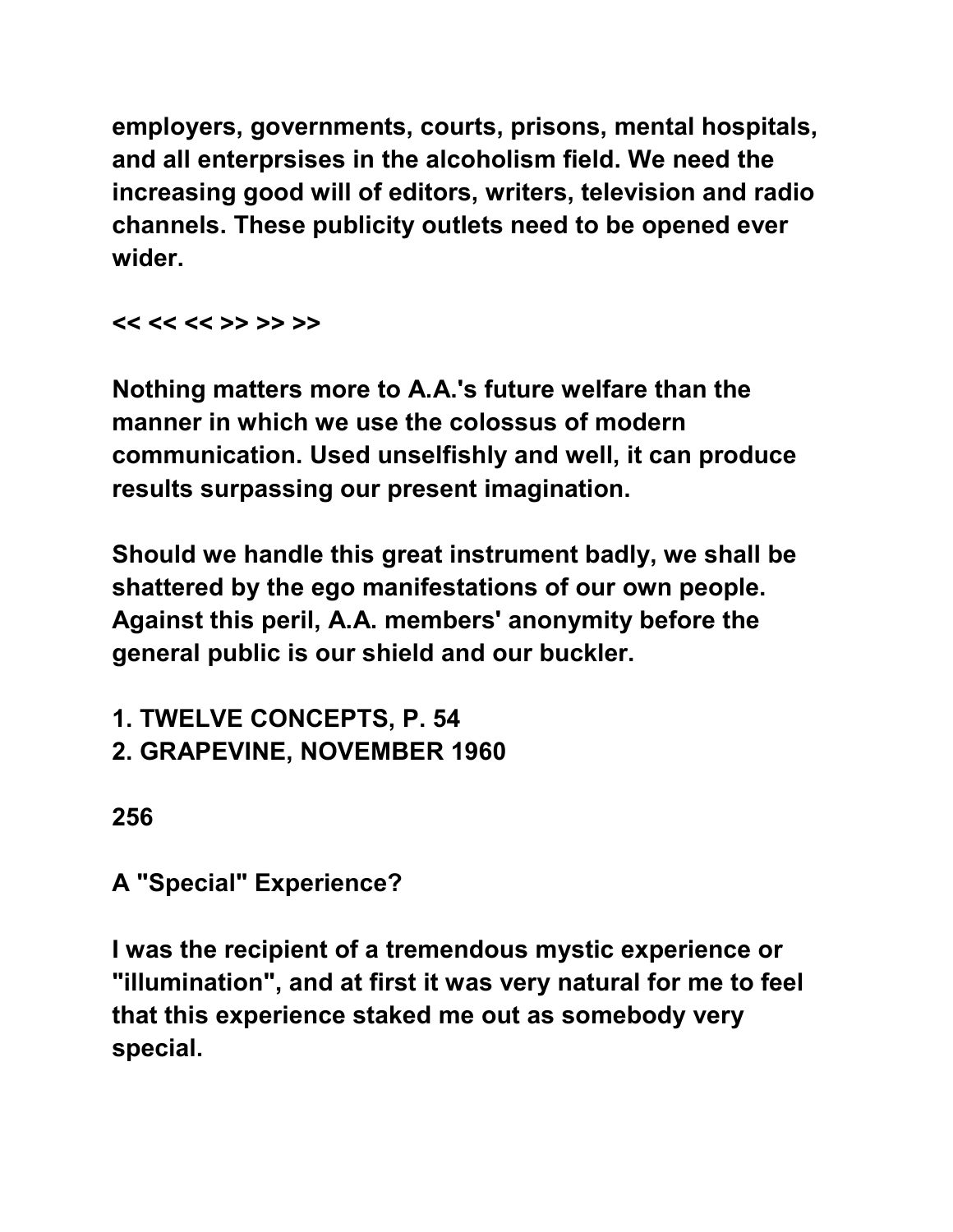**But as I now look back upon this tremendous event, I can only feel very grateful. It now seems clear that the only special features of my experience were its suddenness and the overwhelming and immediate conviction that it carried.** 

**In all other respects, however, I am sure that my own experience was essentially like that received by any A.A. member who has strenuously practiced our recovery program. Surely, the grace he receives is also of God; the only difference is that he becomes aware of his gift more gradually.** 

**GRAPEVINE, JULY 1962** 

**257** 

**Key to Sobriety** 

**The unique ability of each A.A. to identify himself with, and bring recovery to, the newcomer in no way depends upon his learning, his eloquence, or any special individual skills. The only thing that matters is that he is an alcoholic who has found a key to sobriety.** 

**<< << << >> >> >>** 

**In my first conversation with Dr. Bob, I bore down heavily on the medical hopelessness of his case, freely using Dr. Silkworth's words describing the alcoholic's dilemma, the "obsession plus allergy" theme. Though Bob was a doctor,**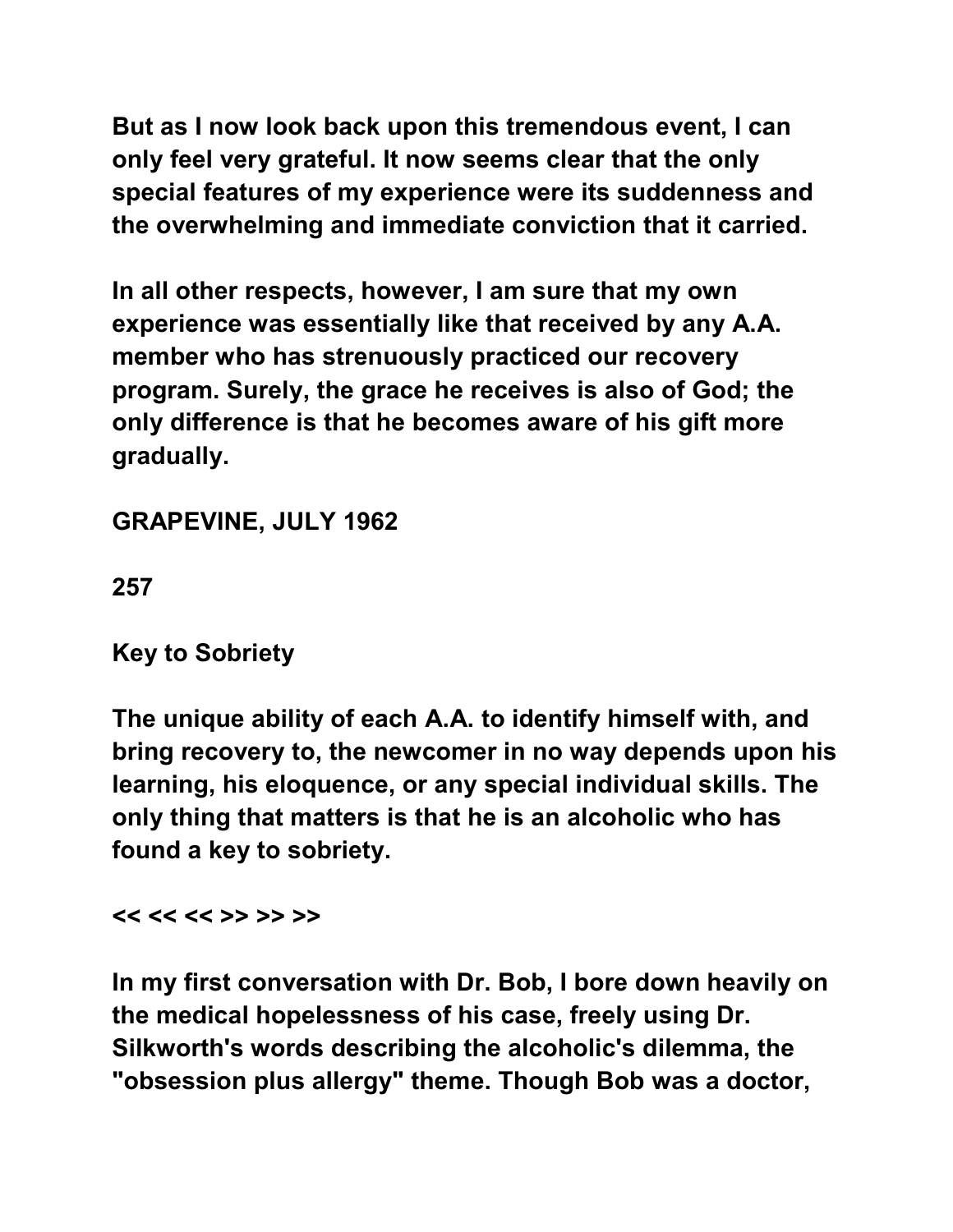**this was news to him, bad news. And the fact that I was an alcoholic and knew what I was talking about from personal experience made the blow a shattering one.** 

**You see, our talk was a completely mutual thing. I had quit preaching. I knew that I needed this alcoholic as much as he needed me.** 

- **1. TWELVE AND TWELVE, PP. 150-151**
- **2. A.A. COMES OF AGE, PP. 69-70**

**258** 

**Beneath the Surface** 

**Some will object to many of the questions that should be answered in a moral inventory, because they think their own character defects have not been so glaring. To these, it can be suggested that a conscientious examination is likely to reveal the very defects the objectionable questions are concerned with.** 

**Because our surface record hasn't looked too bad, we have frequently been abashed to find that this is so simply because we have buried these selfsame defects deep down in us under thick layers of self-justification. Those were the defects that finally ambushedus into alcoholism and misery.** 

**TWELVE AND TWELVE, PP. 53-54**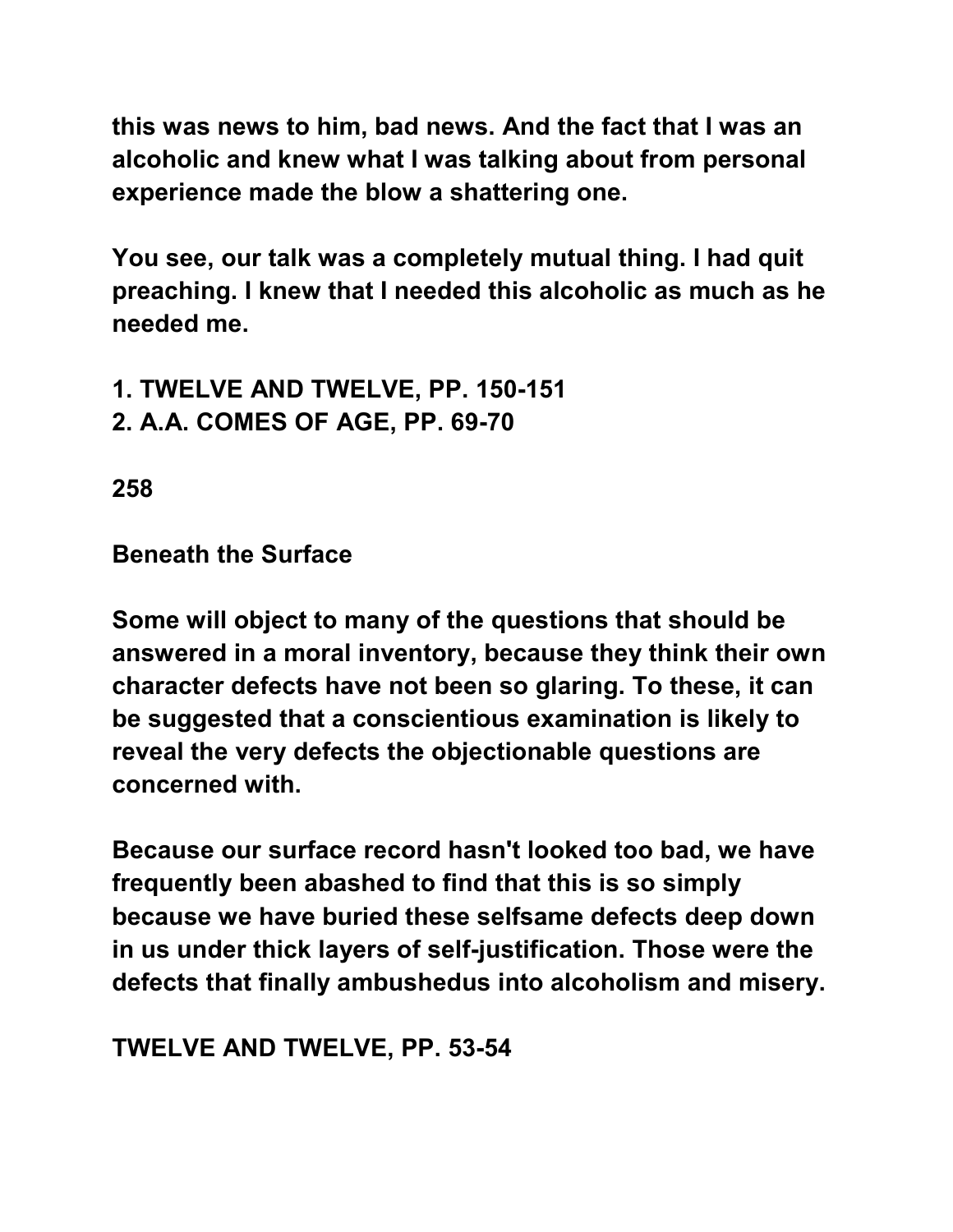#### **Servant, Not Master**

**In A.A., we found that it did not matter too much what our material condition was, but it mattered greatly what our spiritual condition was. As we improved our spiritual outlook, money gradually became our servant and not our master. It became a means of exchanging love and service with those about us.** 

**<< << << >> >> >>** 

**One of A.A.'s Loners is an Australian sheepman who lives two thousand miles from the nearest town, where yearly he sells his wool. In order to be paid best prices he has to get to town during a certain month. But when he heard that a big regional A.A. meeting was to be held at a later date when wool prices would have fallen, he gladly took a heavy financial loss in order to make his journey then. That's how much an A.A. meeting means to him.** 

**1. TWELVE AND TWELVE, P. 122** 

**2. A.A. COMES OF AGE, P. 31**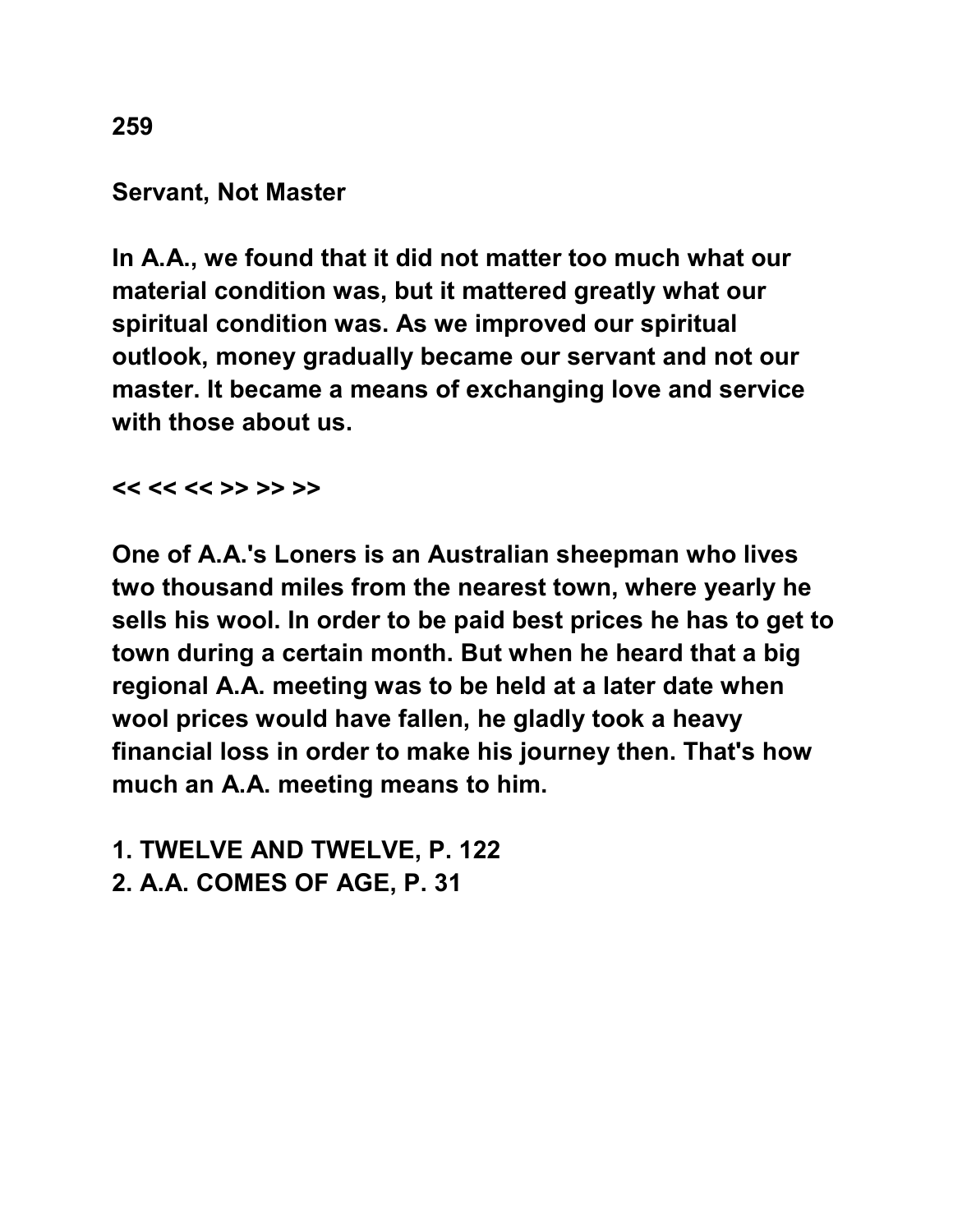# **Inward Reality**

**It is being constantly revealed, as mankind studies the material world, that its outward appearances are not inward reality at all. The prosaic steel girder is a mass of electrons whirling around each other at incredible speed, and these tiny bodies are governed by precise laws. Science tells us so. We have no reason to doubt it.** 

**When, however, the perfectly logical assumption is suggested** 

**that, infinitely beyond the material world as we see it, there is an all powerful, guiding, creative Intelligence, our perverse streak comes to the surface and we set out to convince ourselves that it isn't so. Were our contention true, it would follow that life originated out of nothing, means nothing, and proceeds nowhere.** 

**ALCOHOLICS ANONYMOUS, PP. 48-49** 

**261** 

**"Fearless and Searching"** 

**My self-analysis has frequently been faulty . Sometimes I'vefailed to share my defects with the right people; at other times, I've confessed their defects, rather** 

### **260**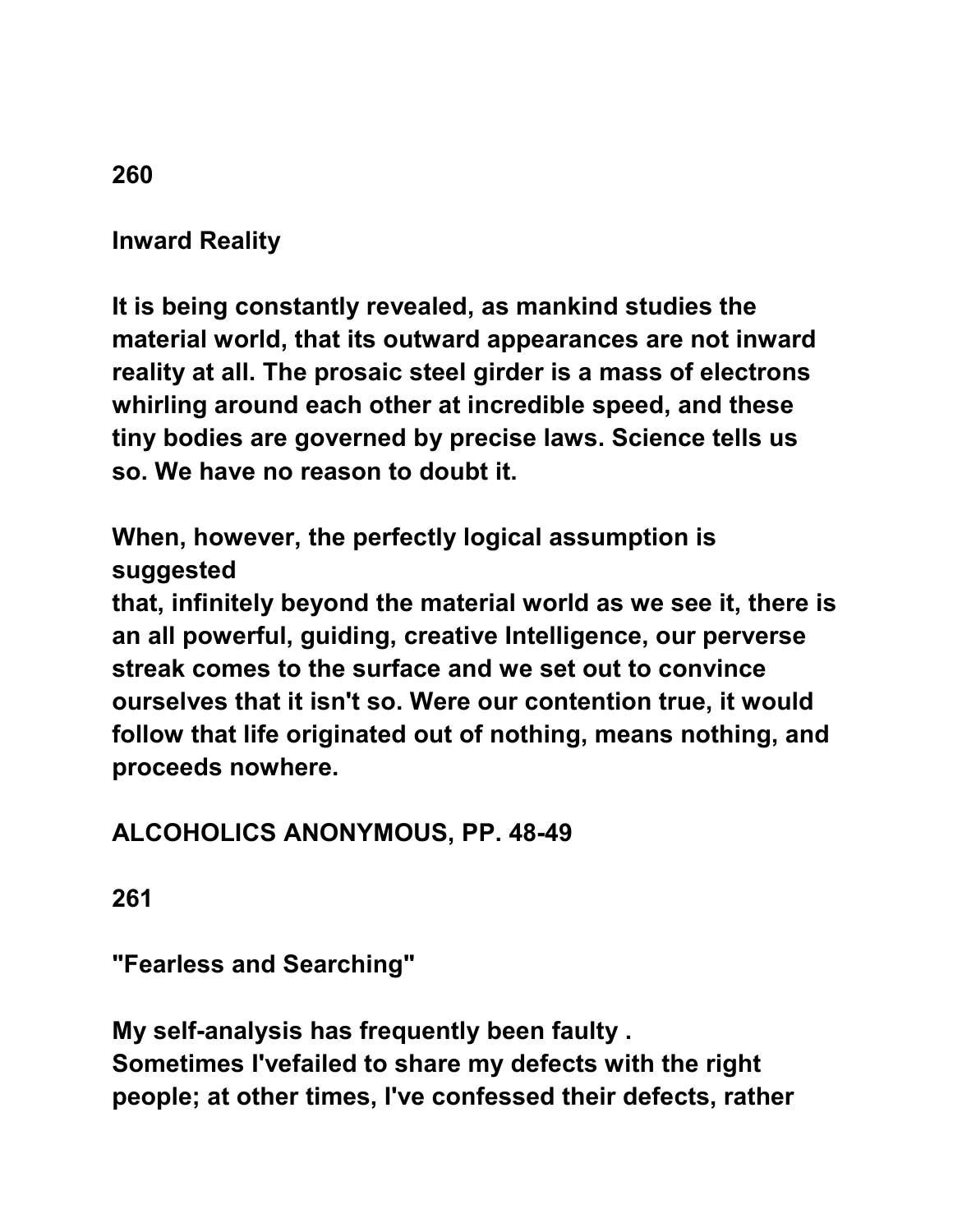**than my own; and still other times, my confession of defects has been more in the nature of loud complaints about my circumstances and my problems.** 

**<< << << >> >> >>** 

**When A.A. suggests a fearless moral inventory, it must seem to every newcomer that more is being asked of him than he he can do. Every time he tries to look within himself, Pride says, "You need not pass this way," and Fear says, "You dare not look!"** 

**But pride and fear of this sort turn out to be bogymen, nothing else. Once we have a complete willingness to take inventory, and exert ourselves to do the job thoroughly, a wonderful light falls upon this foggy sceneene. As we persist, a brandnew kind ofcinfidence is born, and the sense of relief at finally facing ourselves is indescribable.** 

**1. GRAPEVINE, JUNE 1958 2. TWELVE AND TWELVE, PP. 49-50** 

**262** 

**Individual Responsibilities** 

**Let us emphasize that our reluctance to fight one another, or anybody else, is not counted as some special virtue which entitles us A.A.'s to feel superior to other people. Nor does this reluctance mean that the members of A.A. are going to**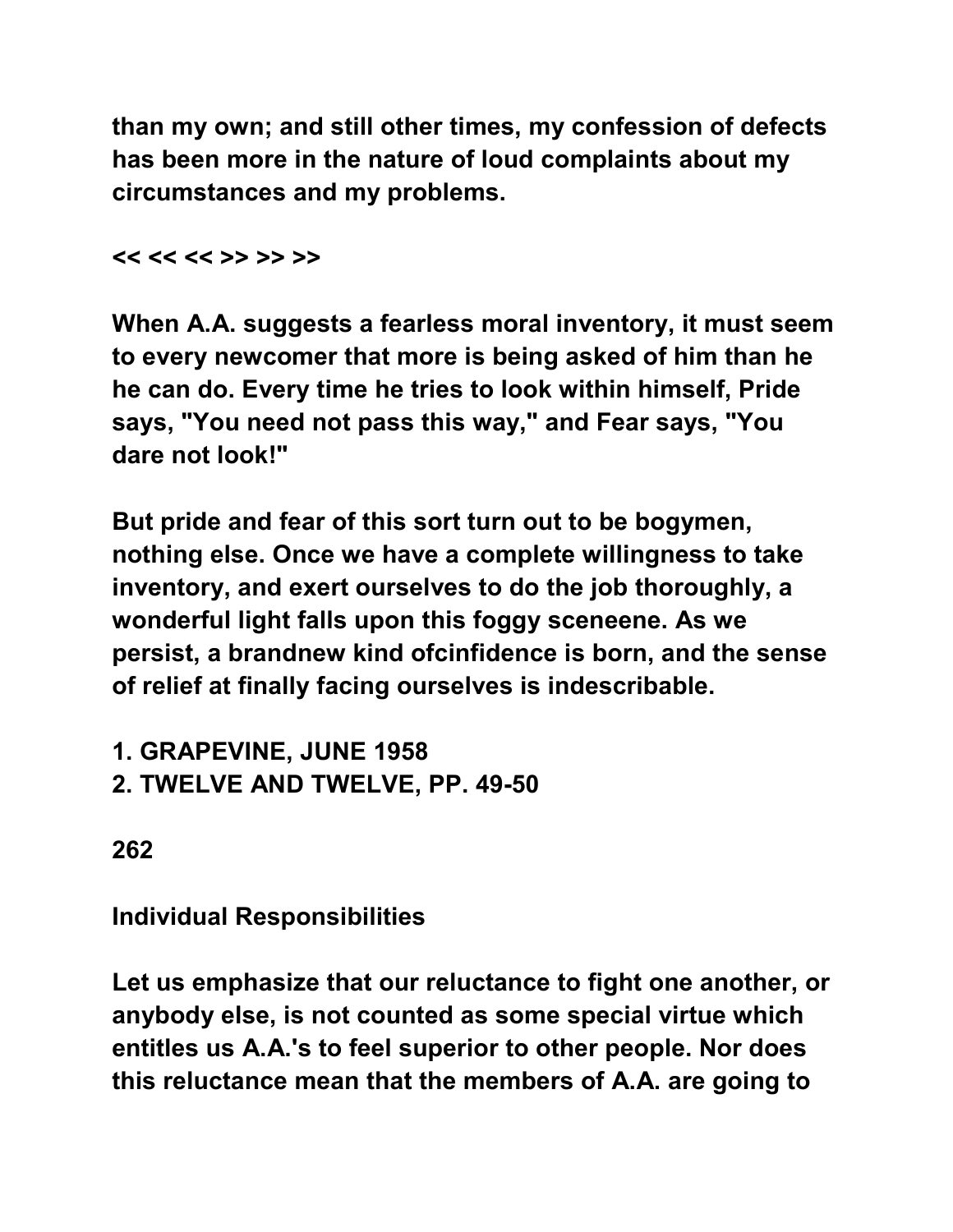**back away from their individual responsibilities as citizens. Here theyshould feel free to act as they see the right upon the public issues of our times.** 

**But when it comes to A.A. as a whole, that's quite a different matter. As a group we do not enter into public controversy, because we are sure that our Society will perish if we do.** 

**TWELVE AND TWELVE, P. 177** 

**263** 

**Fear and Faith** 

**The achievement of freedom from fear is a lifetime undertaking, one that can never be wholly completed.** 

**When under heavy attack, acute illness, or in other conditions of serious insecurity, we shall all react to this emotion -- well or badly, as the case may be. Only the selfdeceived will claim perfect freedom from fear.** 

**<< << << >> >> >>** 

**We finally saw that faith in some kind of God was a part of our make-up. Sometimes we had to search persistently, but He was there. He was as much a fact as we were. We found the Great Reality deep down within us.** 

**1. GRAPEVINE, JANUARY 1962**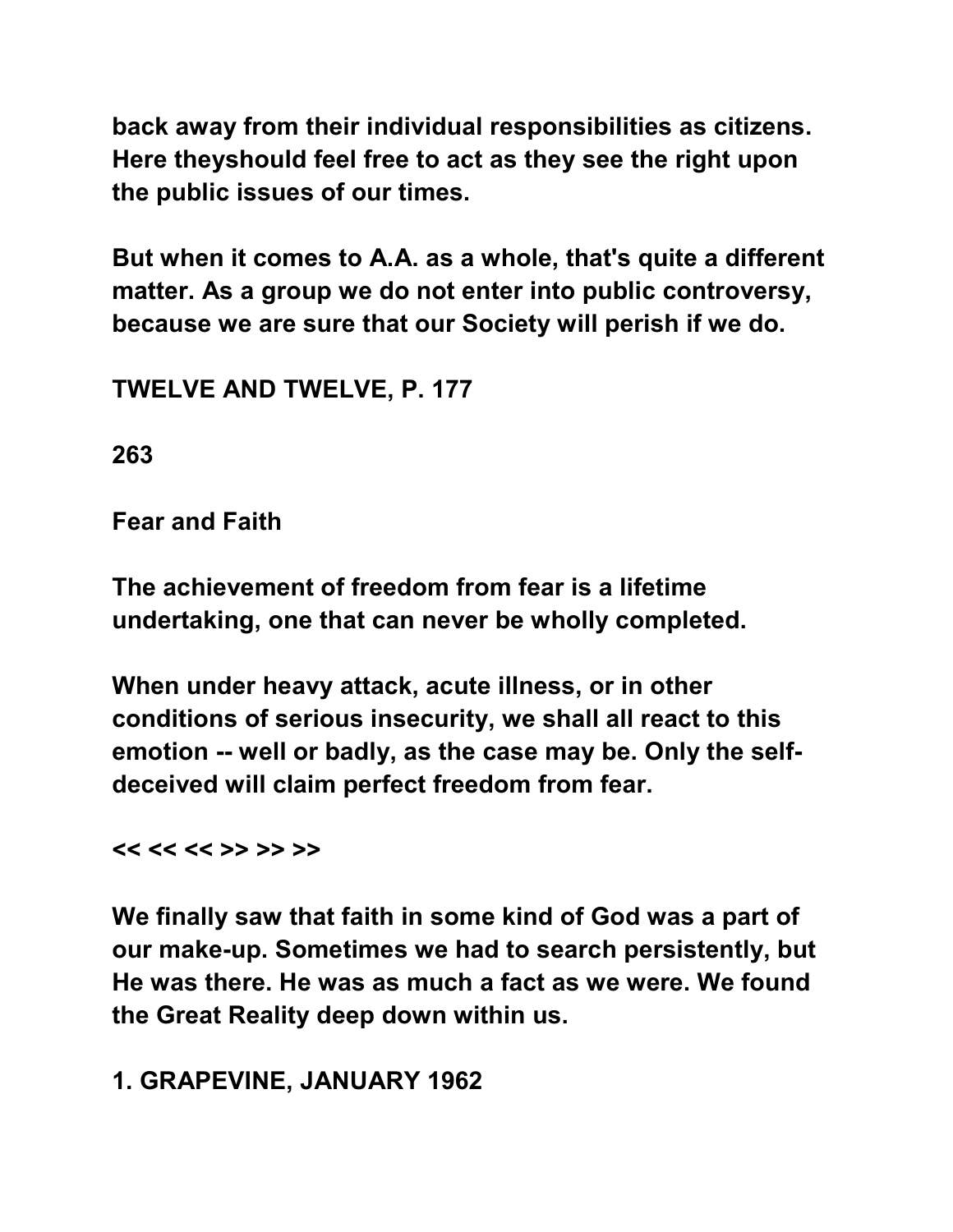# **2. ALCOHOLICS ANONYMOUS, P. 55**

**264** 

**The Step That Keeps Us Growing** 

**Sometimes, when friends tell us how well we are doing, we know better inside. We know we aren't doing well enough. We still can't handle life, as life is. There must be a serious flaw somewhere in our spiritual practice and development.** 

**What, then, is it?** 

**The chances are better than even that we shall locate our trouble in our misunderstanding or neglect of A.A.'s Step Eleven -- prayer, meditation, and the guidance of God.** 

**The other Steps can keep most of us sober and somehow functioning. But Step Eleven can keep us growing, if we try hard and work at it continually.** 

**GRAPEVINE, JUNE 1958** 

**265** 

**Neither Dependence nor Self-Sufficiency** 

**When we insisted, like infants, that people protect and take care of us or that the world owed us a living, then the result was unfortunate. The people we most loved often pushed us**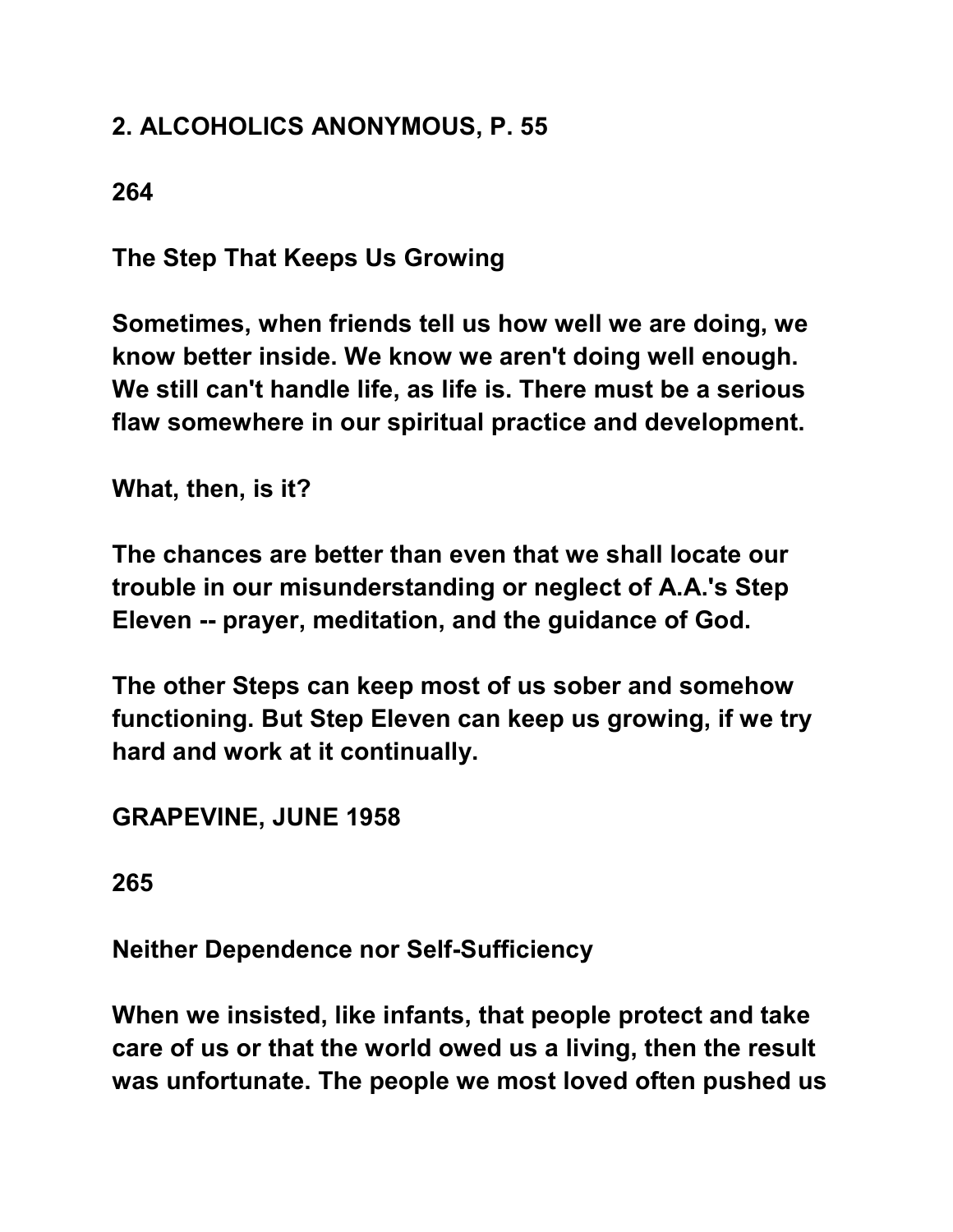**aside or perhaps deserted us entirely. Our disillusionment was hard to bear.** 

**We failed to see that, though adult in years, we were still behaving childishly, trying to turn everybody -- friends, wives, husbands, even the world itself -- into protective parents. We refused to learn that overdependence upon people is unsuccessful because all people are fallible, and even the best of them will sometimes let us down, especially when our demands for attention become unreasonable.**

**<< << << >> >> >>** 

**We are now on a different basis: the basis of trusting and relying upon God. We trust infinite God rather than our finite selves. Just to the extent that we do as we think He would have us do, and humbly rely on Him, does He enable us to match calamity with serenity.** 

**1. TWELVE AND TWELVE, P. 115 2. ALCOHOLICS ANONYMOUS, P. 68** 

**266** 

**Give Thanks** 

**Though I still find it difficult to accept today's pain and anxiety with any great degree of serenity -- as those more advanced in the spiritual life seemable to do -- I can give thanks for present pain nevertheless.**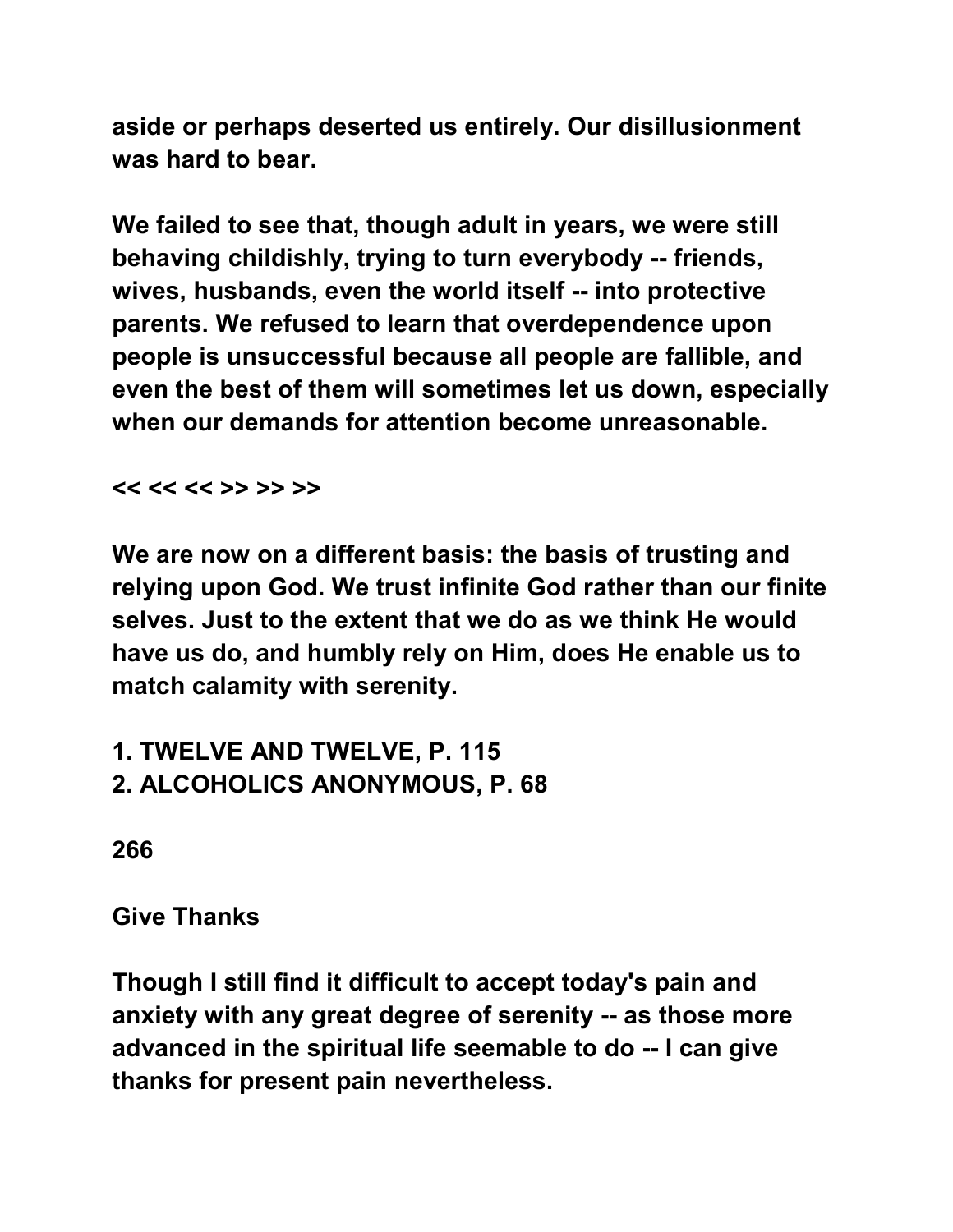**I find the willingness to do this by contemplating the lessons learned from past suffering -- lessons which have led to the blessings I now enjoy. I can remember how the agonies of alcoholism, the pain of rebellion and thwarted pride, have often led me to God's grace, and so to a new freedom.** 

**GRAPEVINE, MARCH 1962** 

**267** 

**Behind Our Excuses** 

**As excuse-makers and rationalizers, we drunks are champions. It is the business of the psychiatrist to find the deeper causes for our conduct. Though uninstructed in psychiatry, we can, after a little time in A.A., see that our motives have not been what we thought they were, and that we have been motivated by forces previously unknown to us. Therefore we ought to look, with the deepest respect, interest, and profit, upon the example set us by psychiatry.** 

**<< << << >> >> >>** 

**"Spiritual growth through the practice of A.A.'s Twelve Steps, plus the aid of a good sponsor, can usually reveal most of the deeper reasons for our character defects, at least to a degree that meets our practical needs. Nevertheless, we should be grateful that our friends in psychiatry have so strongly emphasized the necessity to search for false and**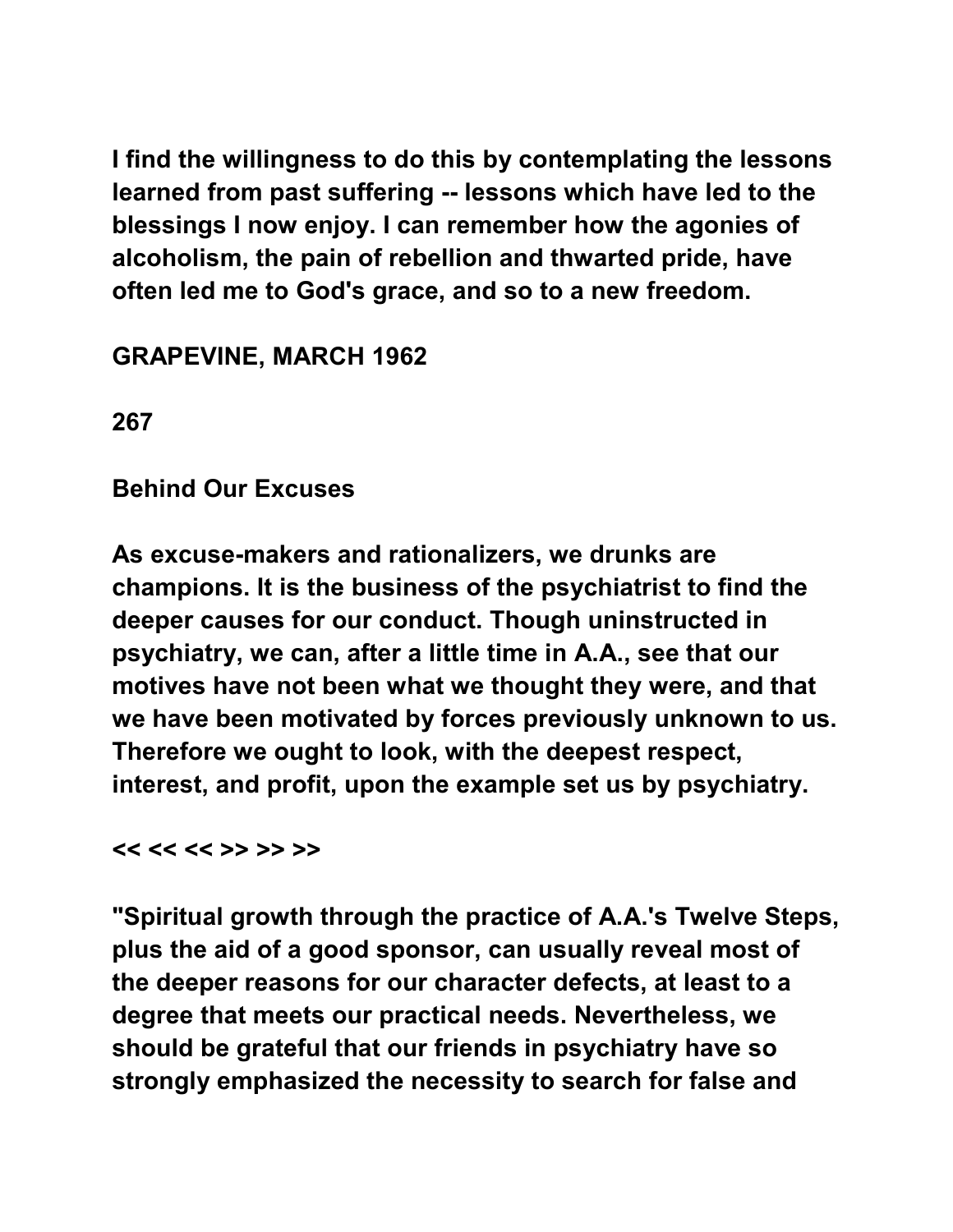**often unconscious motivations."** 

**1. A.A. COMES OF AGE, P. 236 2. LETTER, P. 1966** 

**268** 

**Those Other People** 

**"Just like you, I have often thought myself the victim of what other people say and do. Yet every time I confessed the sins of such people, especially those whose sins did not correspond exactly with my own, I found that I only increased the total damage. My own resentment, my self-pity would often render me well-nigh useless to anybody.**

**"So, nowadays, if anyone talks to me so as to hurt, I first ask myself if there is any truth at all in what they say. If there is none, I try to remember that I too have had my periods of speaking bitterly to others; that hurtful gossip is but a symptom of our remaining emotional illness; and consequently that I must never be angry at the unreasonableness of sick people.** 

**"Under very trying conditions I have had, again and again, to forgive others -- also myself. Have you recently tried this?"** 

**LETTER 1946** 

**269**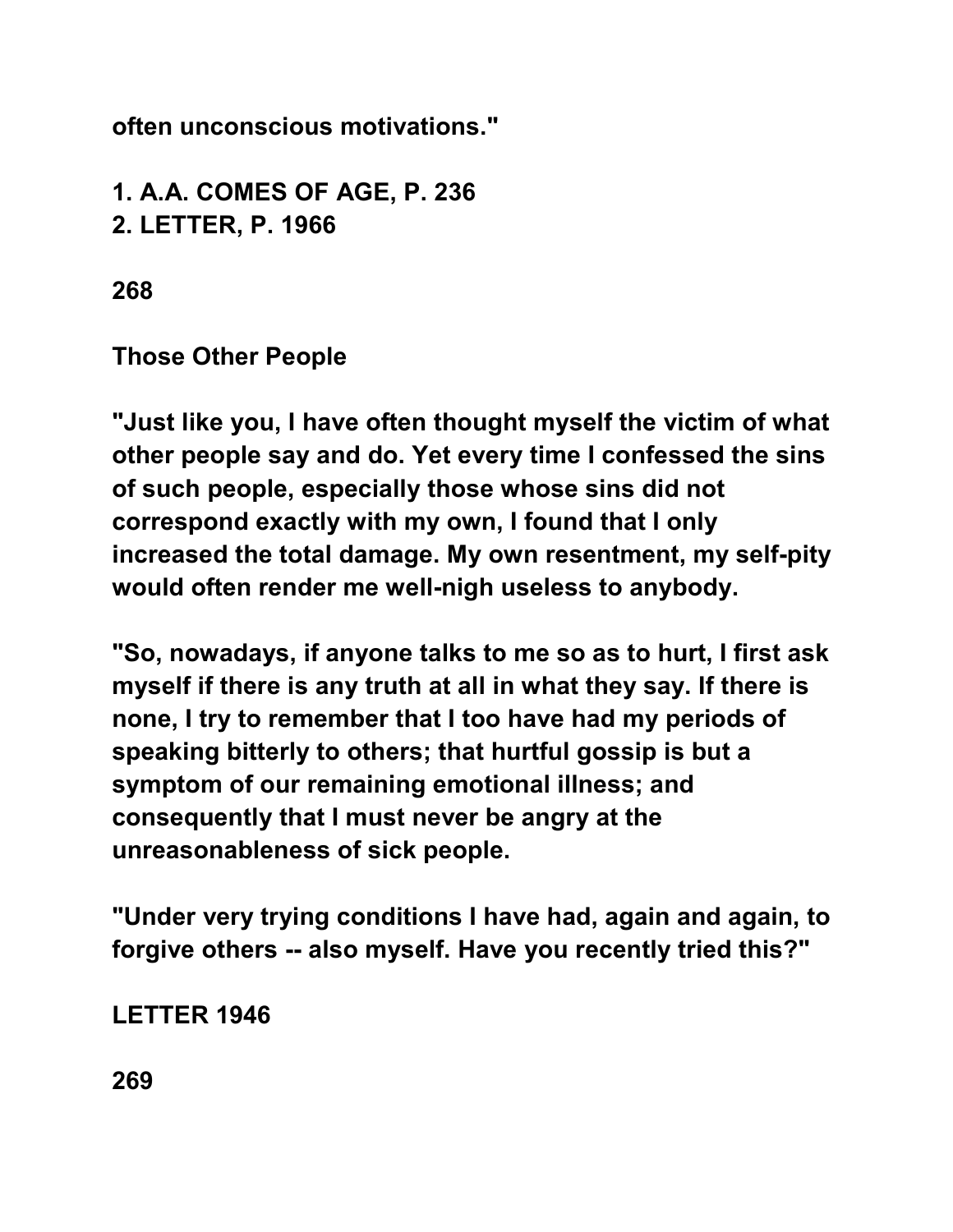**When Infancy Is Over** 

**"You must remember that every A.A. group starts, as it should, through the efforts of a single man and his friends - a founder and his hierarchy. There is no other way.**

**"But when infancy is over, the original leaders always have to make way for that democracy which springs up through the grass roots and will eventuallysweep aside the selfchosen leadership of the past."** 

**<< << << >> >> >>** 

**Letter to Dr. Bob:** 

**"Everywhere the A.A. groups have taken their service affairs into their own hands. Local founders and their friends are now on the side lines. Why so many people forget that, when thinking of the future of our world services, I shall never understand.** 

**"The groups will eventually take over, and maybe they will squander their inheritance when they get it. It is probable, however, that they won't. Anyhow, they really have grown up; A.A. is theirs; let's give it to them."** 

**LETTERS 1. 1950 2. 1949**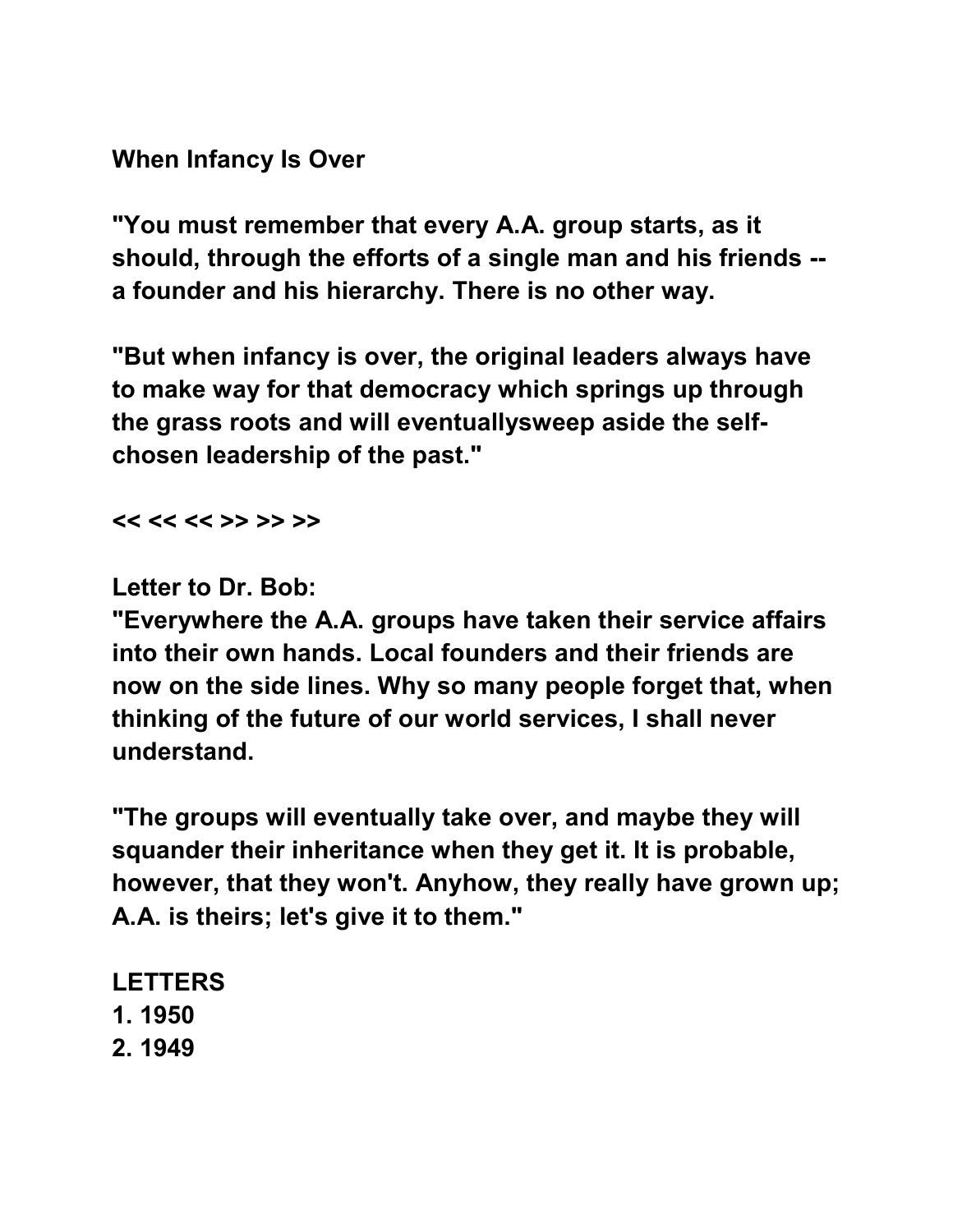#### **Honesty and Recovery**

**In taking an inventory, a member might consider questions such as:** 

**How did my selfish pursuit of the sex relation damage other people and me? What people were hurt, and how badly? Just how did I react at the time? Did I burn with guilt? Or did I insist that I was the pursued and not the pursuer, and thus absolve myself?** 

**How have I reacted to frustration in sexual matters? When denied, did I become vengeful or depressed? Did I take it out on other people? If there was rejection or coldness at home, did I use this as a reason for promiscuity?** 

**<< << << >> >> >>** 

**Let no alcoholic say he cannot recover unless he has his family back. This just isn't so. His recovery is not dependent upon people. It is dependent upon his relationship with God, however he may define Him.** 

## **1. TWELVE AND TWELVE, P. 50-51 2. ALCOHOLICS ANONYMOUS, PP. 99-100**

**271** 

**270**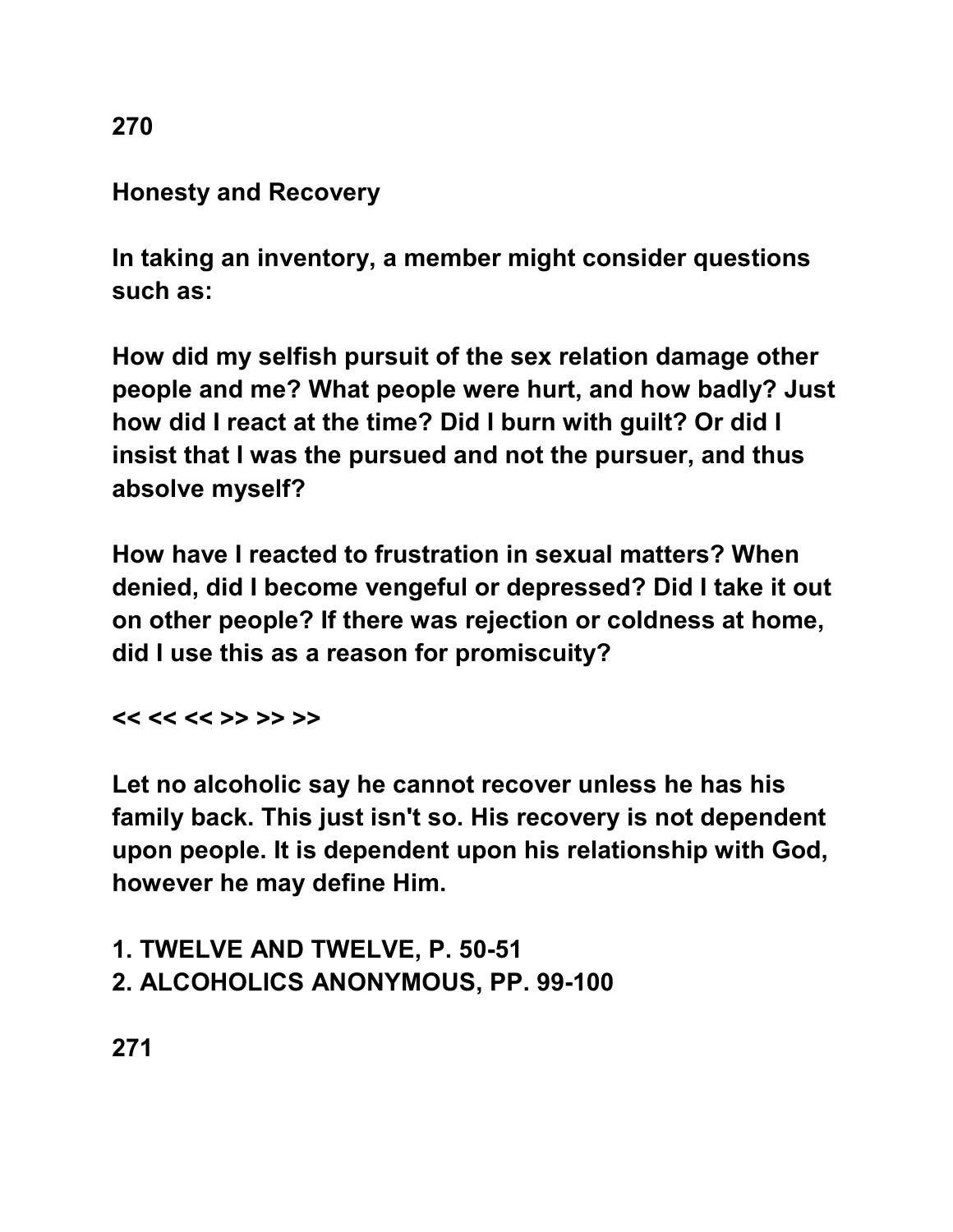**A.A. in Two Words** 

#### **TALK, 1965 (PRINTED IN GRAPEVINE, JANUARY 1966)**

**272** 

**Troubles of Our Own Making** 

**Selfishness -- self-centeredness! That, we think, is the root of our troubles. Driven by a hundred forms of fear, selfdelusion, self-seeking, and self-pity, we step on the toes of our fellows and they retaliate. Sometimes they hurt us, seemingly withoutprovocation, but we invariably find that at some time in the past we have made decisions based on self which later placed us in a position to be hurt.** 

**So our troubles, we think, are basically of our own making. They arise out of ourselves, and the alcoholic is an extreme example of self-will run riot, though he usually doesn't think so. Above everything, we alcoholics must be rid of this selfishness. We must, or it kills us!** 

**ALCOHOLICS ANONYMOUS, P. 62** 

**273** 

**Compelling Love**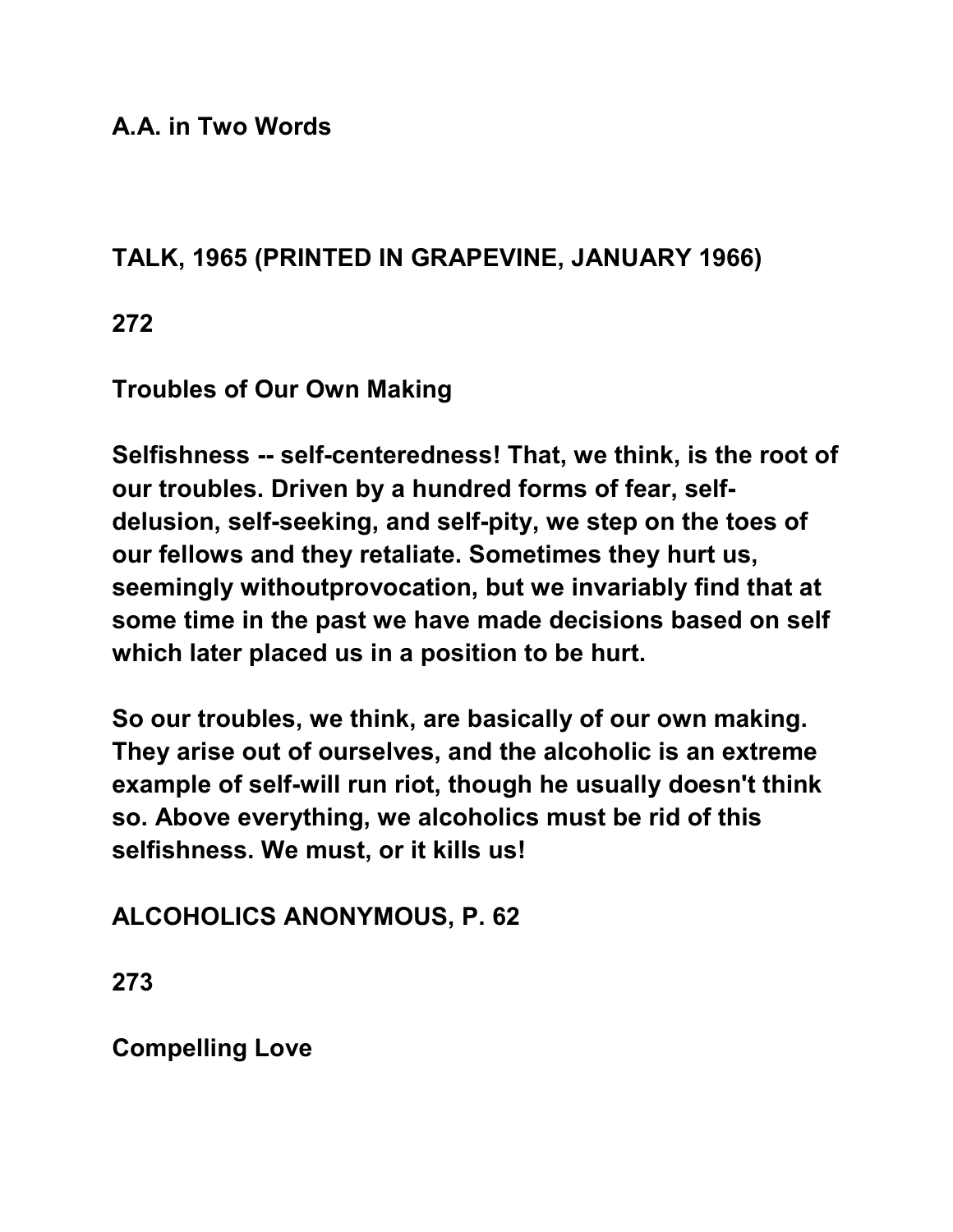**The life of each A.A. and of each group is built around our Twelve Steps and Twelve Traditions. We know that the penalty for extensive disobedience to these principles is death for the individual and dissolution for the group. But an even greater force for A.A.'s unity is our compelling love for our fellow members and for our principles.** 

**<< << << >> >> >>** 

**You might think the people at A.A.'s headquarters in New York would surely have to have some personal authority. But, long ago, trustees and secretaries alike found they could do no more than make very mild suggestions to the A.A. groups.** 

**They even had to coin a couple of sentences which still go into half the letters they write: "Of course you are at perfect liberty to handle this matter any way you please. But the majority experience in A.A. does seem to suggest..."** 

**A.A. world headquarters is not a giver of orders. It is, instead, our largest transmitter of the lessons of experience.** 

**1. TWELVE CONCEPTS, P. 11 2. TWELVE AND TWELVE, PP. 173-174** 

**274** 

**Going It Alone**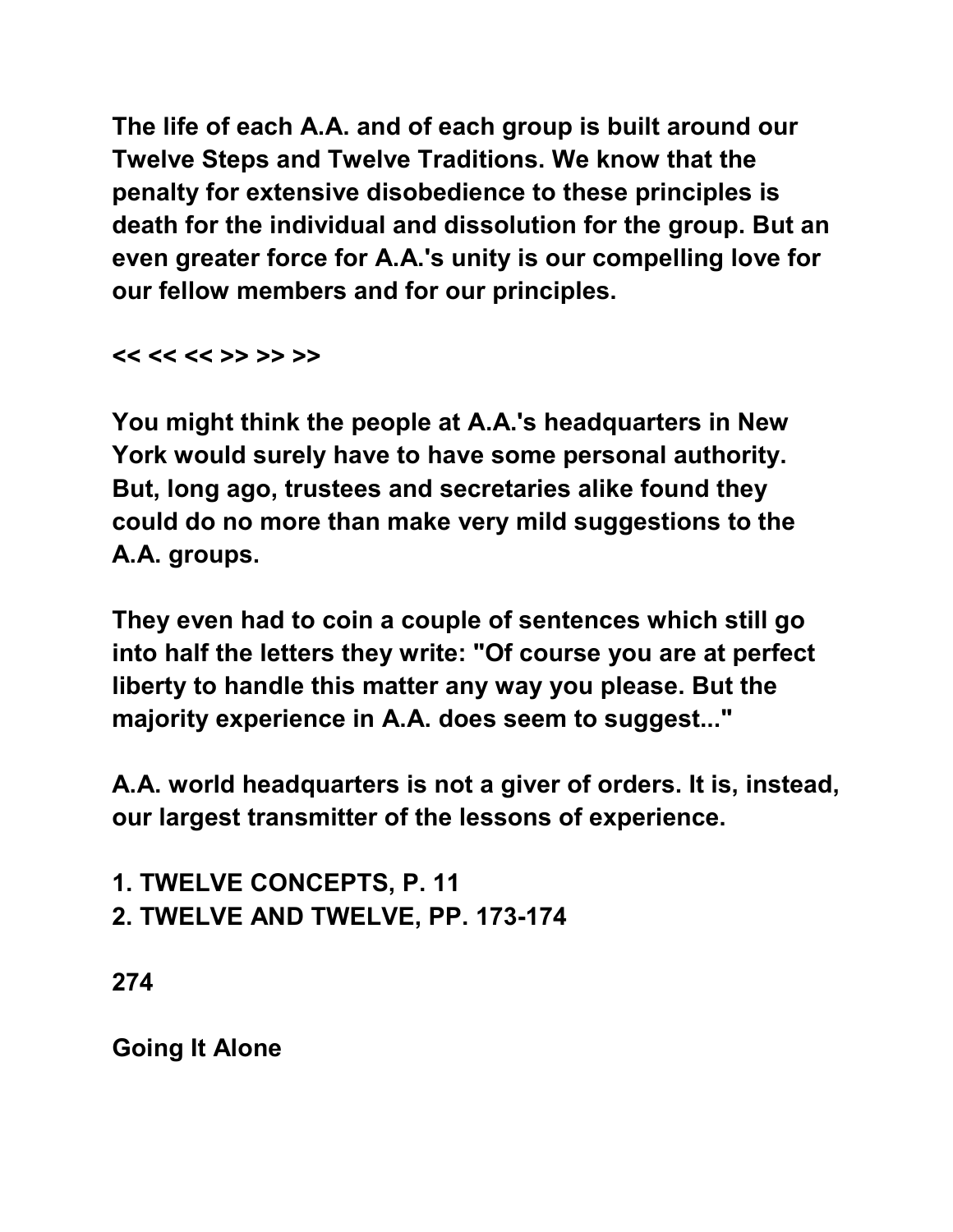**Going it alone in spiritual matters is dangerous. How many times have we heard well-intentioned people claim the guidance of God when it was plain that they were mistaken? Lacking bothpractice and humility, they had deluded themselvelvelves and so were able to justify the most arrant nonsense on the ground that this was what God had told them.** 

**People of of very high spiritual development almost always insist on checking with friends or spiritual advisers the guidance they have received from God. Surely, then, a novice ought not lay himself open to the chance of making foolish, perhaps tragic, blunders. While the comment or advice of others may not be infallible, it is likely to be far more specific than any direct guidance we may receive while we wre still inexperienced in establishing contact with a Power greater than ourselves.** 

**TWELVE AND TWELVE, P. 60** 

**275** 

**Recovery Through Giving** 

**For a new prospect, outline the program of action, explaining how you made a self-appraisal, how you straightened out your past, and why you are now endeavoring to be helpful to him. It is important for him to realize that your attempt to pass this on tohim plays a vital part in your own recovery. Actualually, he may be helping you more than you are**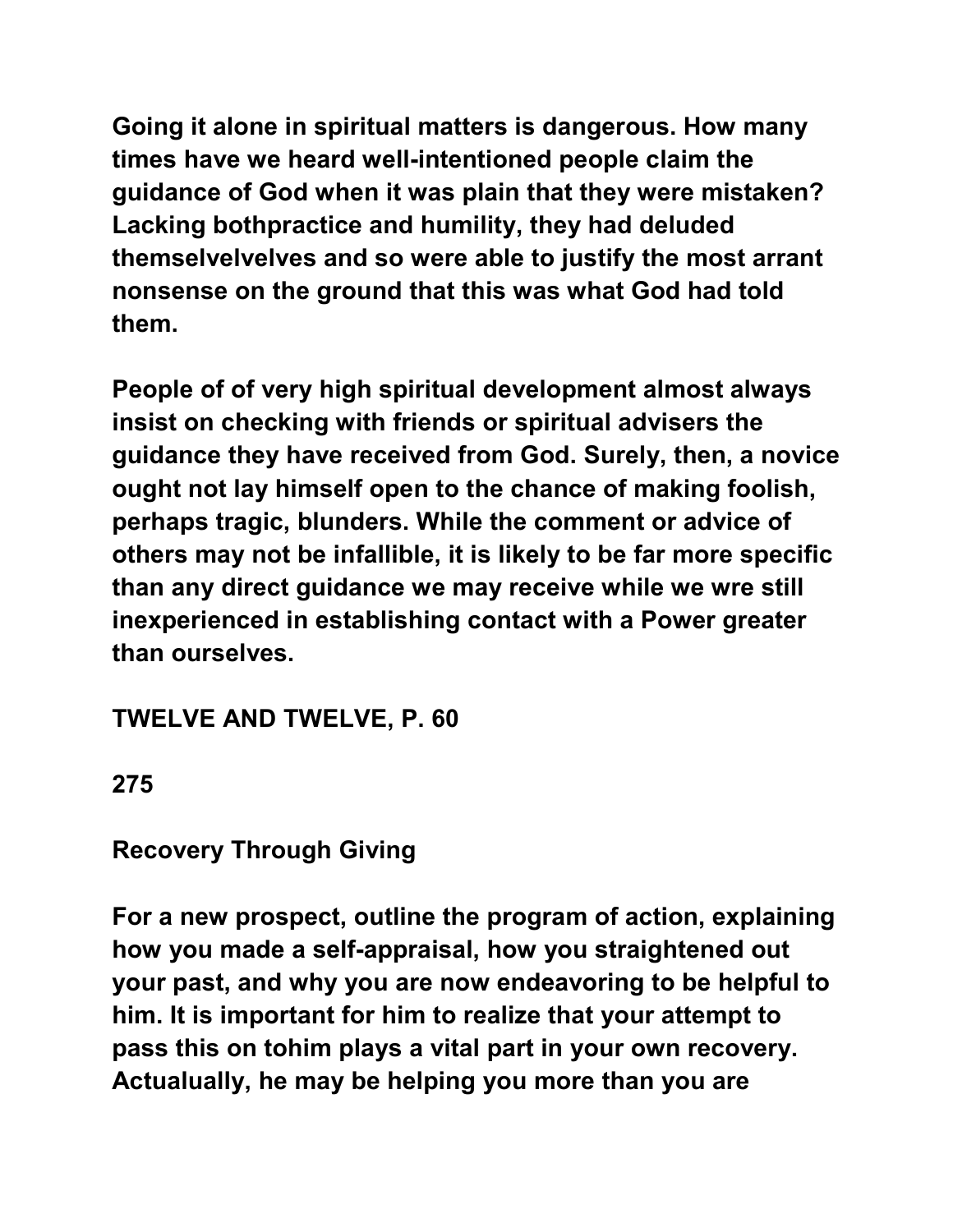**helping him. Make it plain that he is under no obligation to you.** 

**<< << << >> >> >>** 

**In the first six months of my own sobriety, I worked hard with many alcoholics. Not a one responded. Yet this work kept me sober. It wasn't a question of those alcoholics giving me anything. My stability came out of trying to give, not out of demanding that I receive.** 

**1. ALCOHOLICS ANONYMOUS, P. 94 2. GRAPEVINE, JANUARY 1958** 

**276** 

**A Higher Power for Atheists** 

**"I have had many experiences with atheists, mostly good. Everybody in A.A. has the right to his own opinion. It is much better to maintain an open and tolerant society than it is to suppress any small disturbances their opinions might occasion. Actually, I don't know anybody who went off and died of alcoholism because some atheist's opinions on the cosmos.** 

**"But I do always entreat these folks to look to a `Higher Power' -- namely, their own group. When they come in, most of their A.A. group is sober, and they are drunk. Therefore, the group is a`Higher Power'. That's a good enough start,**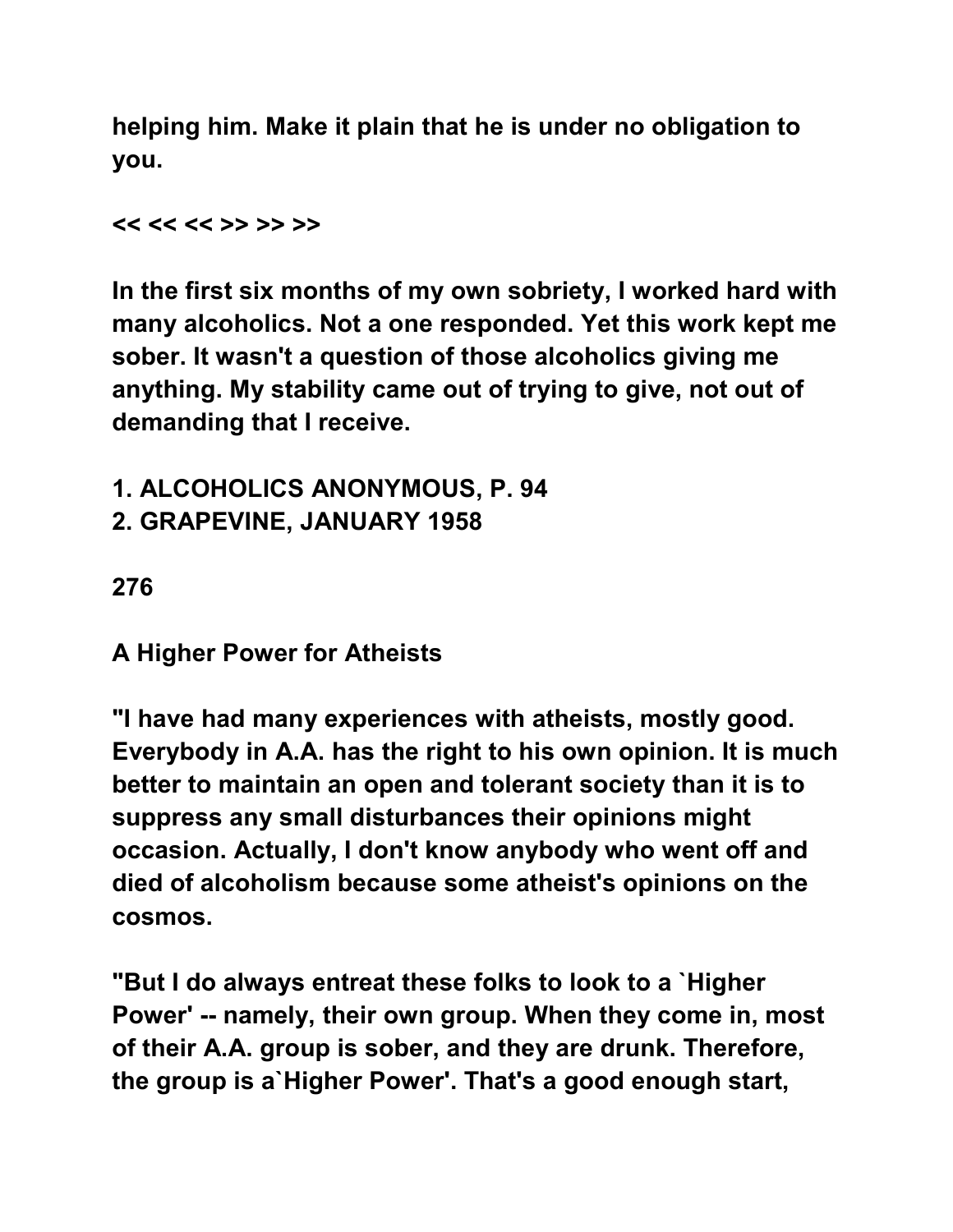**and most of them do progress from there. I know how they feel, because I was once that way myself."** 

**LETTER, 1962** 

**277** 

**To Lighten Our Burden** 

**Only one consideration should qualify our desire for a complete disclosure of the damage we have done. That will arise where a full revelation would seriously harm the one to whom we are making amends. Or -- quite as important - other people. We cannot,for example, unload a detailed account of extramarital adventuring upon the shoulders of our unsuspecting wife or husband.** 

**It does not lighten our burden when we recklessly make the crosses of others heavier.** 

**<< << << >> >> >>** 

**In making amends, we should be sensible, tactful, considerate and humble without being servile or scraping. As God's people we stand on our feet; we don't crawl before anyone.** 

**1. TWELVE AND TWELVE, P. 86 2. ALCOHOLICS ANONYMOUS, P. 83**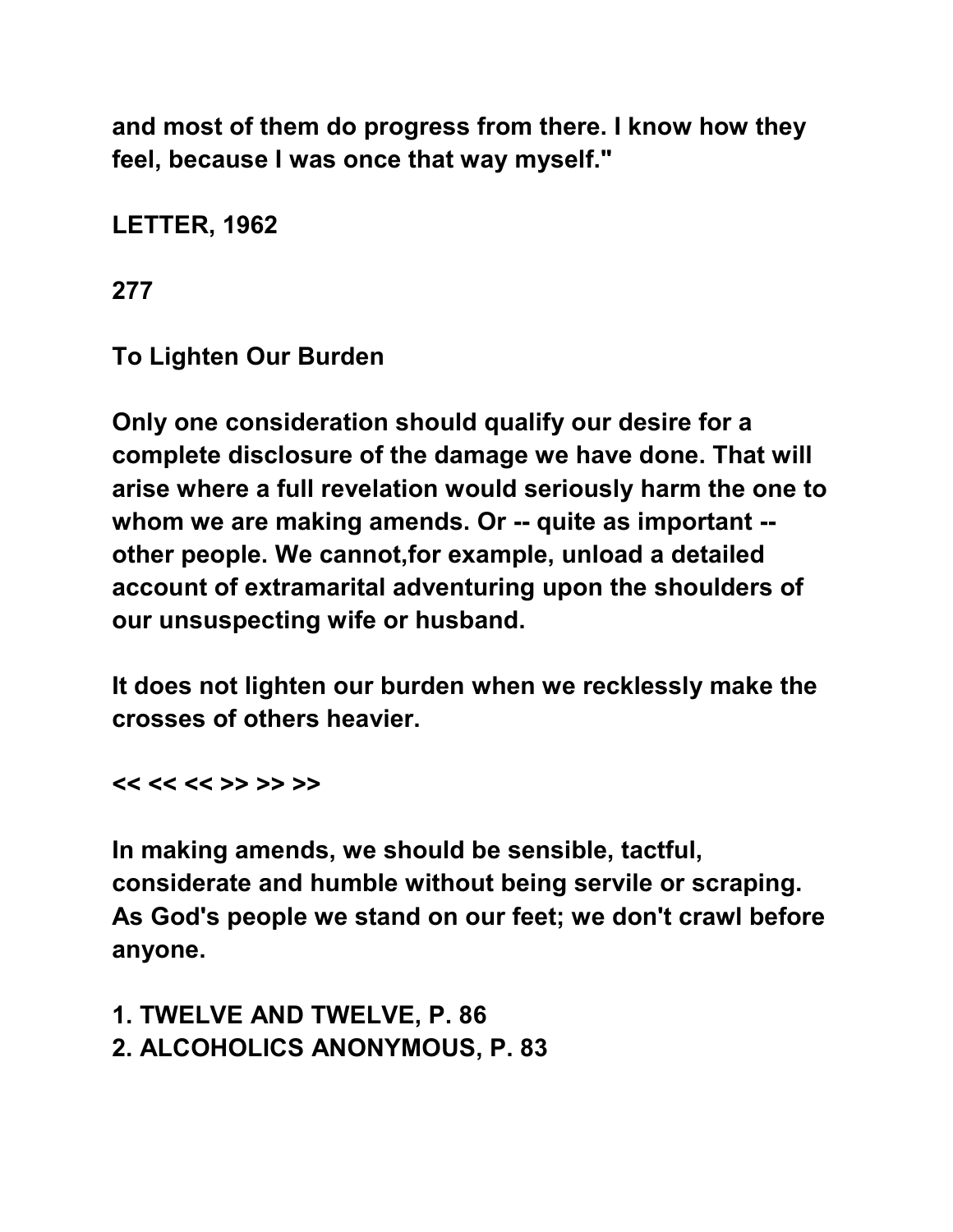## **Speak Up Without Fear**

**Few of us are anonymous so far as our daily contacts go. We have dropped anonymity at this level because we think our friends and associates ought to know about A.A. and what it has done dor us. We also wish to lose the fear of admitting that we are alcoholics. Though we earnestly request reporters not to disclose our identities, wefrequently speak before semipublic gatherings. We wish to convince audiences that our alcoholism is a sickness we no longer fear to discuss before anyone.** 

**If, however, we venture beyond this limit, we shall surely lose the principle of anonymity forever. If every A.A. felt free to publish his own name, picture, and story, we would soon be launched upon a vast orgy of personal publicity.** 

**<< << << >> >> >>** 

**"While the so-called public meeting is questioned by many A.A. members, I favour it myself providing only that anonymity is respected in press reports and that we ask nothing for ourselves except understanding."** 

**1. GRAPEVINE, JANUARY 1946 2. LETTER, 1949**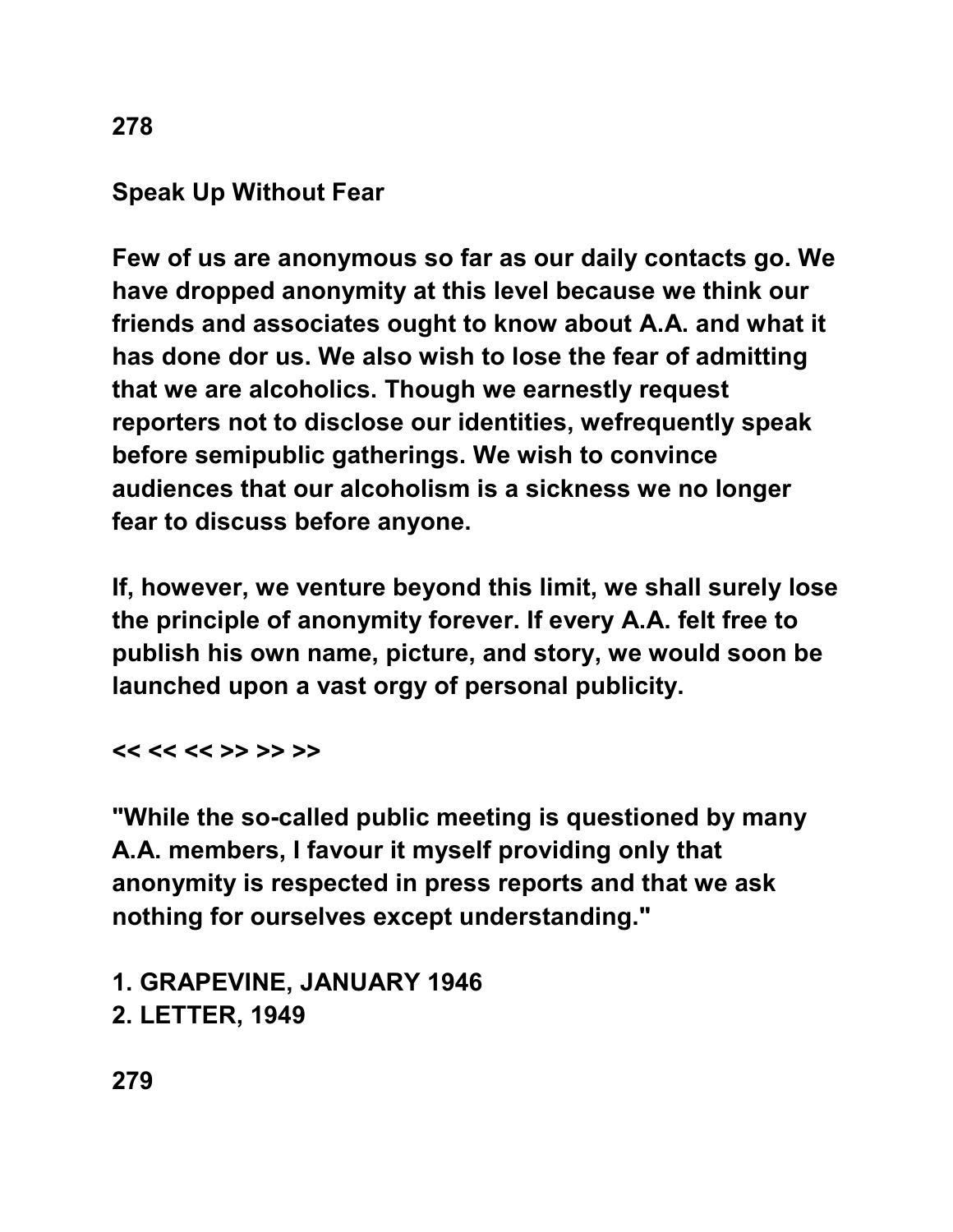**The Fine Art of Alibis** 

**The majority of A.A. members have suffered severely from self-justification during their drinking days. For most of us, self-justification was the maker of excuses for drinking and for all kinds of crazy and damaging conduct. We had made the invention of alibis a fine art.** 

**We had to drink because times were hard or times were good. We had to drink because at home we were smothered with love or got none at all. We had to drink because at work we were great successes or dismal failures. We had to drink because our nation hadwon a war or lost a peace. And so it went, ad infinitum.** 

**<< << << >> >> >>** 

**To see how our own erratic emotions victimized us often took a long time. Where other people were concerned, we had to drop the word "blame" from our speech and thought.** 

**TWELVE AND TWELVE 1. PP. 46-47 2. P. 47 280** 

**Spiritually Fit**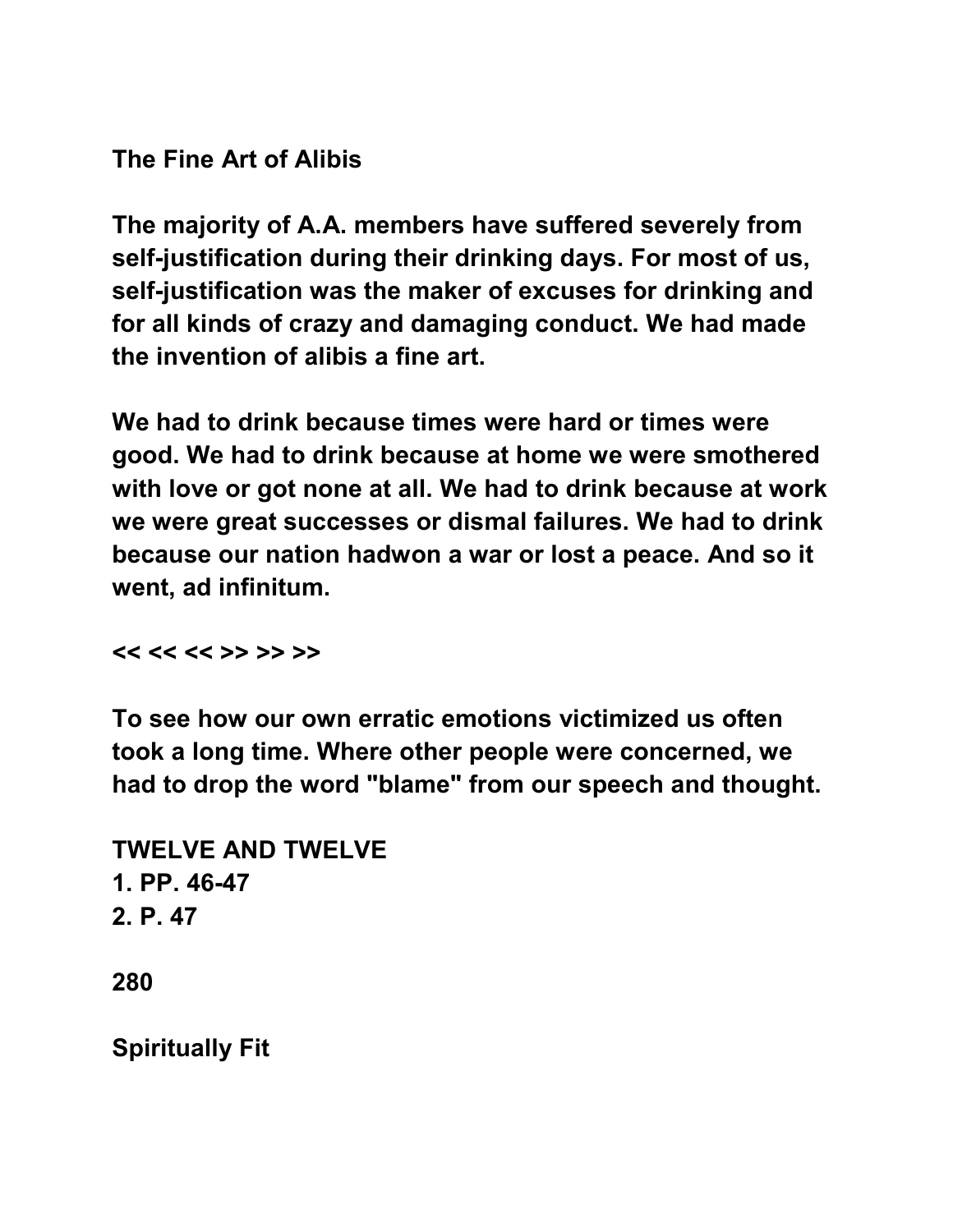**Assuming we are spiritually fit, we can do all sorts of things alcoholics are not supposed to do. People have said we must not go where liquor is served; we must not have it in our homes; we must shun friends who drink; we must avoid moving pictures which show drinking scenes; we must not go into bars; our friends must hide their bottles if we go to their houses; we mustn't think or be reminded about alcohol at all. Our experience shows that this is not necessarily so.** 

**We meet these conditions every day. An alcoholic who cannot meet them still has an alcoholic mind; there is something the matter with his spiritual status. His only chance for sobriety would be some place like the Greenland Ice Cap, and even there an Eskimo might turn up with a bottle of scotch and ruin everything!** 

# **ALCOHOLICS ANONYMOUS, PP. 100-101**

**281** 

## **Ourselves as Individuals**

**There is only one sure test of all spiritual experiences: "By their fruits, ye shall know them."** 

**This is why I think we should question no one's transformation -- whether it be sudden or gradual. Nor should we demand anyone's special type for ourselves, because experience suggests that we are apt to receive whatever may be the most useful for our own needs.**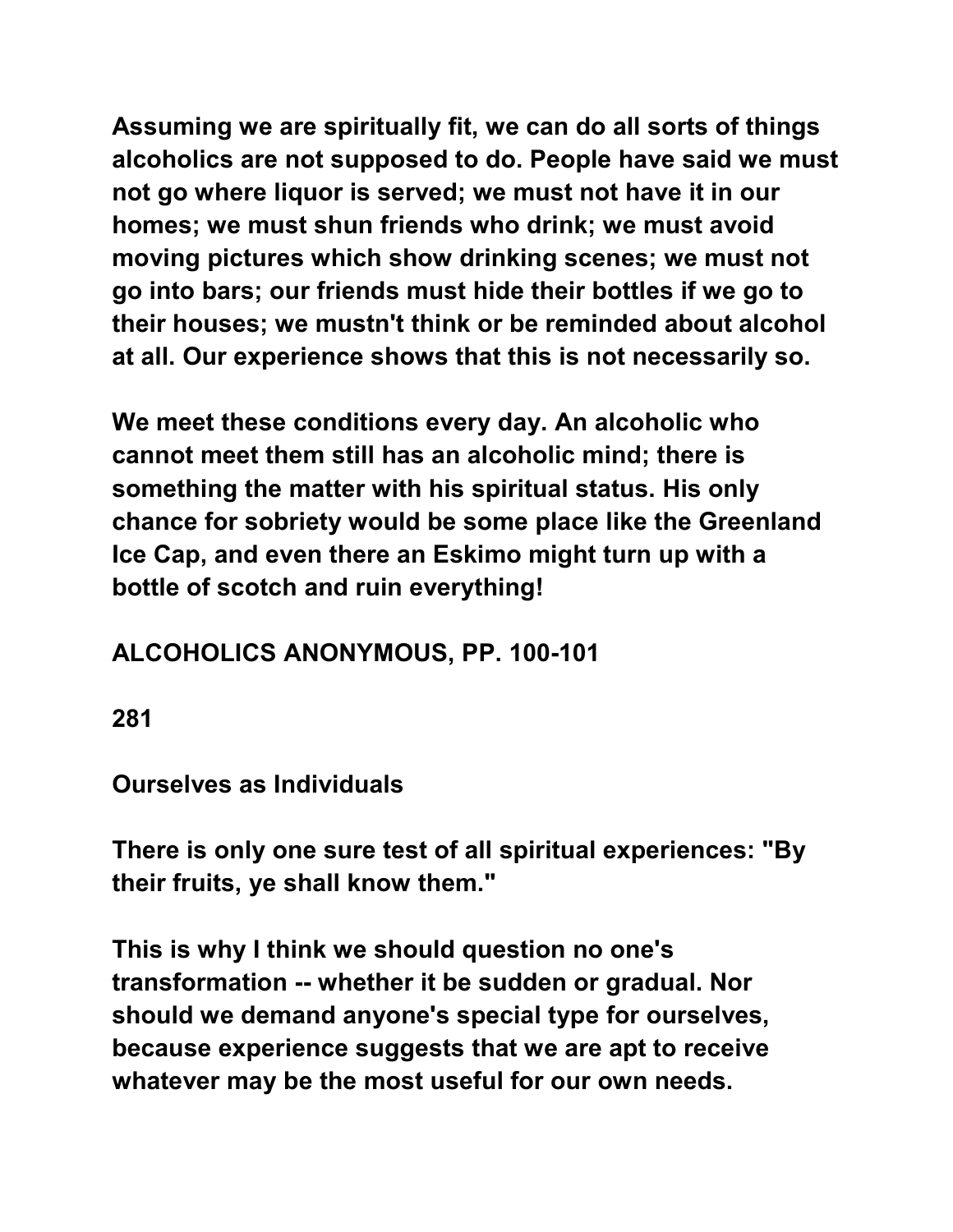**<< << << >> >> >>** 

**Human beings are never quite alike, so each of us, when making an inventory, will need to determine what his individual character defects are. Having found the shoes that fit, he ought to step into them and walk with new confidence that he is at last on the right track.** 

**1. GRAPEVINE, JULY 1962 2. TWELVE AND TWELVE, P. 48** 

**282** 

#### **Instincts Run Wild**

**Every time a person imposes his instincts unreasonable upon others, unhappiness follows. If the pursuit of wealth tramples upon people who happen to be in the way, then anger, jealousy, and revenge are likely to be aroused. If sex runs riot, there is a similar uproar.** 

**Demands made upon other people for too much attention, protection, and love can invite only domination or revulsion in the protectors themselves -- two emotions quite as unhealthy as the demands which evoke them. When an individual's desire for prestige becomes uncontrollable, whether in the sewing circle or at the international conference table, other people suffer and often revolt. This collision of instincts can produce anything from a cold snub**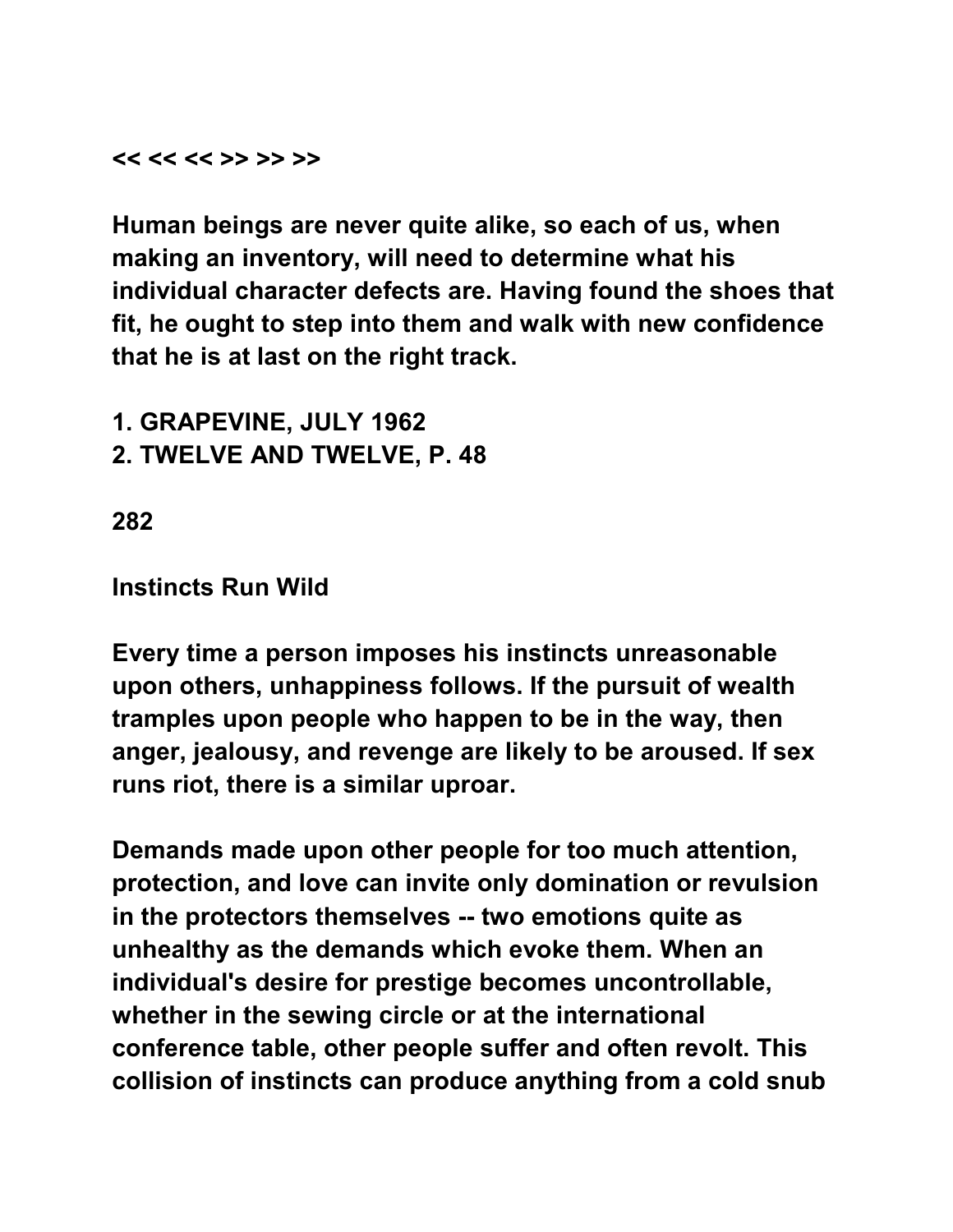**to a blazing revolution.** 

**TWELVE AND TWELVE, P. 44** 

**283** 

**"Powerless over Alcohol"** 

**I had gone steadily downhill, and on that day in 1934 I lay upstairs in the hospital, knowing for the first time that I was utterly hopeless.** 

**Lois was downstairs, and Dr. Silkworth was trying in his gentle way to tell her what was wrong with me and that I was hopeless. "But Bill has a tremendous amount of will power," she said. "He has tried desperately to get well. We have tried everything. Doctor, why can't he stop?"** 

**He explained that my drinking, once a habit, had become an obsession, a true insanity that condemned me to drink against my will.** 

**<< << << >> >> >>** 

**"In the late stages of our drinking, the will to resist has fled. Yet when we admit complete defeat and when we become entirely ready to try A.A. principles, our obsession leaves us and we enter a new dimension -- freedom under God as we understand Him."**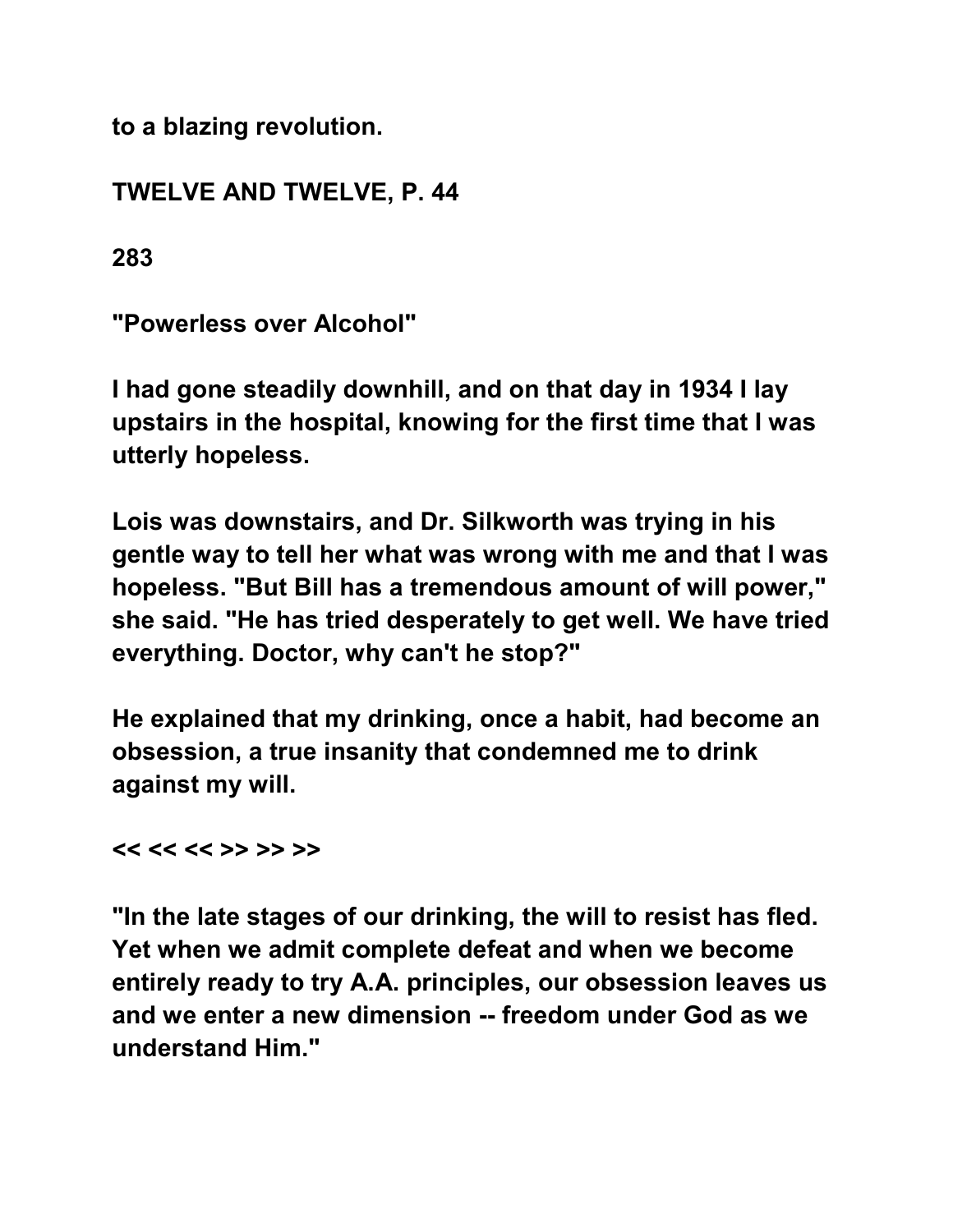**1. A.A. COME OF AGE, P. 52 2. LETTER, 1966** 

**284** 

**Faith -- a Blueprint -- and Work** 

**"The idea of `twenty-four-hour living' applies primarily to the emotional life of the individual. Emotionally speaking, we must not live in yesterday, nor in tomorrow.** 

**"But I have never been able to see that this means the individual, the group, or A.A. as a whole should give no thought whatever to how to function tomorrow or even in the more distant future. Faith alone never constructed the house you live in. There had to be a blueprint and a lot of work to bring it into reality.** 

**"Nothing is truer for us of A.A. than the Biblical saying `Faith without works is dead.' A.A.'s services, all designed to make more and better Twelfth Step work possible, are the `works' that insure our life and growth by preventing anarchy or stagnation."** 

**LETTER, 1954** 

**285** 

**False Pride**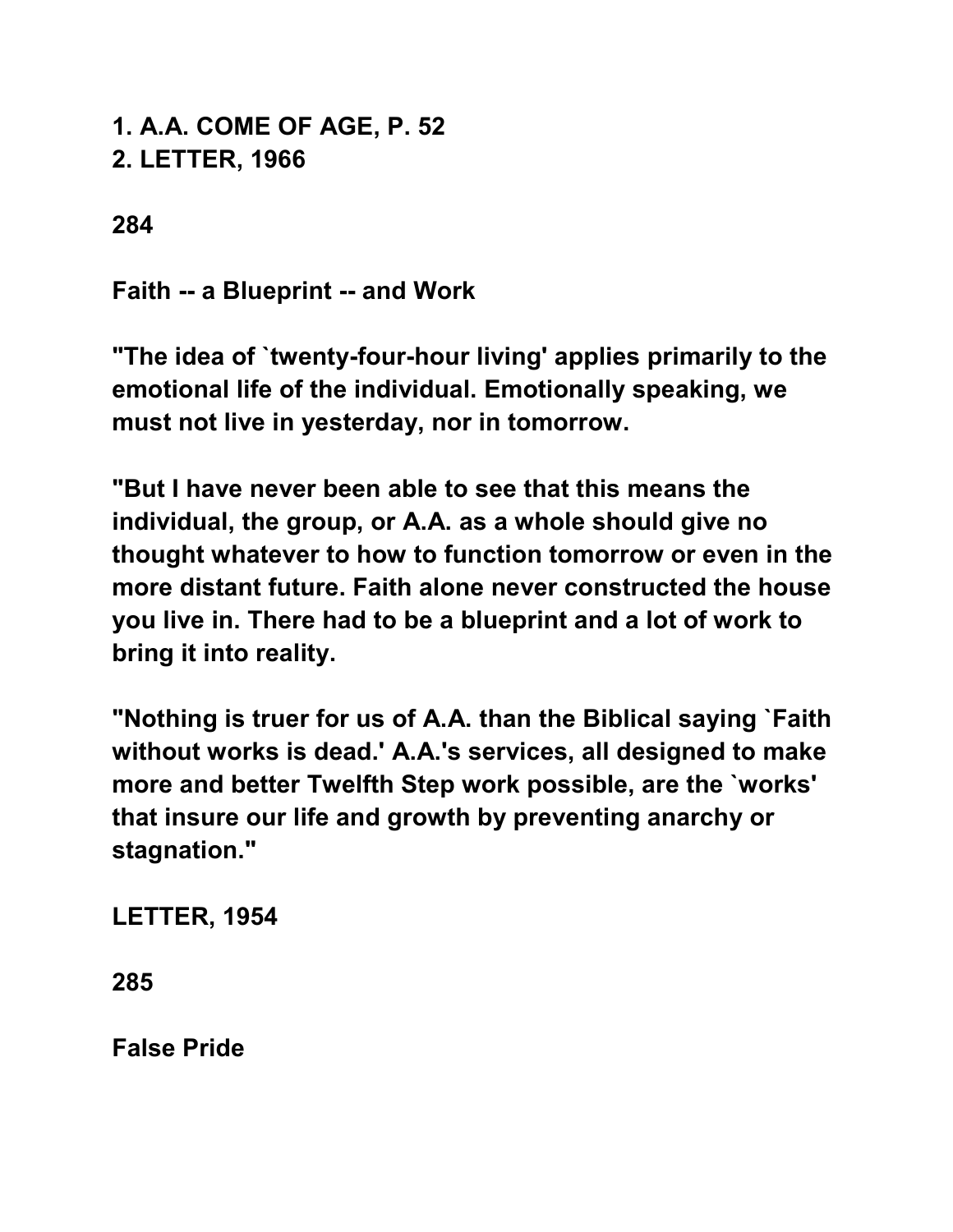**The alarming thing about pride-blindness is the ease with which it is justified. But we need not look far to see that selfjustification is a universal destroyer of harmony and of love. It sets man against man, nation against nation.By it, every form of folly and violence can be made to look right, and even respectable.** 

**<< << << >> >> >>** 

**It would be a product of false pride to claim that A.A. is a cure-all, even for alcoholism.** 

**1. GRAPEVINE, JUNE 1961 2. A.A. COMES OF AGE, P. 232** 

**286** 

**Mastering Resentments** 

**We began to see that the world and its people had really dominated us. Under that unhappy condition, the wrongdoing of others, fancied or real, had the power to actually kill us, because we could be driven back to drink through resentment. We saw that these resentments must be mastered, but how? We could not wish them away.** 

**This was our course: We realized that the people who wronged us were perhaps spiritually sick. So we asked God to help us show them the same tolerance, pity, and patience that we would cheerfully grant a sick friend.**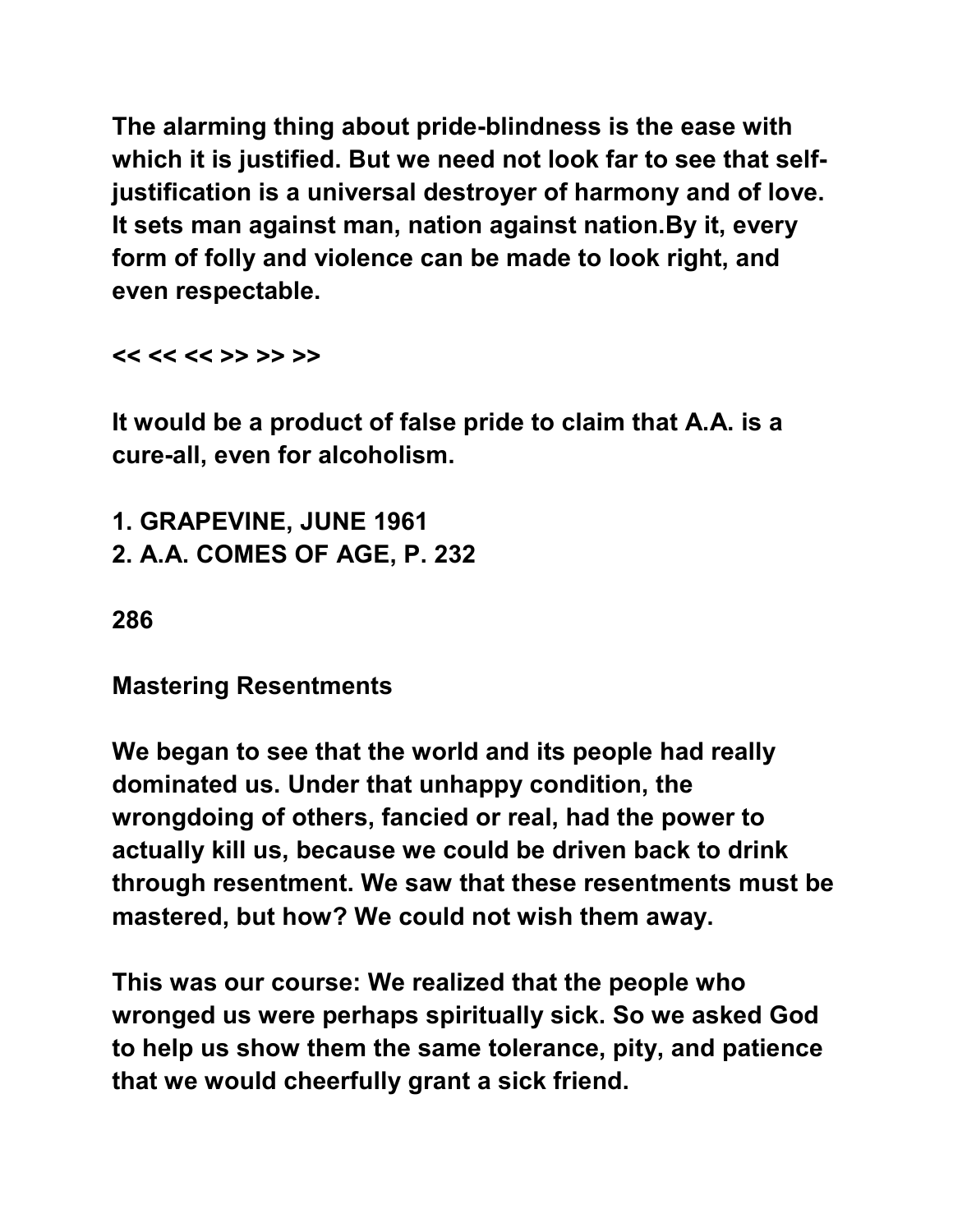**Today, we avoid retaliation or argument. We cannot treat sick people that way. If we do, we destroy our chance of being helpful. We cannot be helpful to all people, but at least God will show us how to take a kindly and tolerant view of each and every one.** 

# **ALCOHOLICS ANONYMOUS, PP. 66-67**

**287** 

# **Aspects of Spirituality**

**"Among A.A.'s there is still a vast amount of mix-up respecting what is material and what is spiritual. I prefer to believe that it is all a matter of motive. If we use our worldly possessions too selfishly, then we are materialists. But if we share these possessions in helpfulness to others, then the material aids the spiritual."** 

#### **<< << << >> >> >>**

**"The idea keeps persisting that the instincts are primarily bad and are the roadblocks before which all spirituality falters. I believe that the difference between good and evil is not the difference between spiritual and instinctual man; it is the difference between properand improper use of the instinctual. Recognition and right channeling of the instinctual are the essence of achieving wholeness."**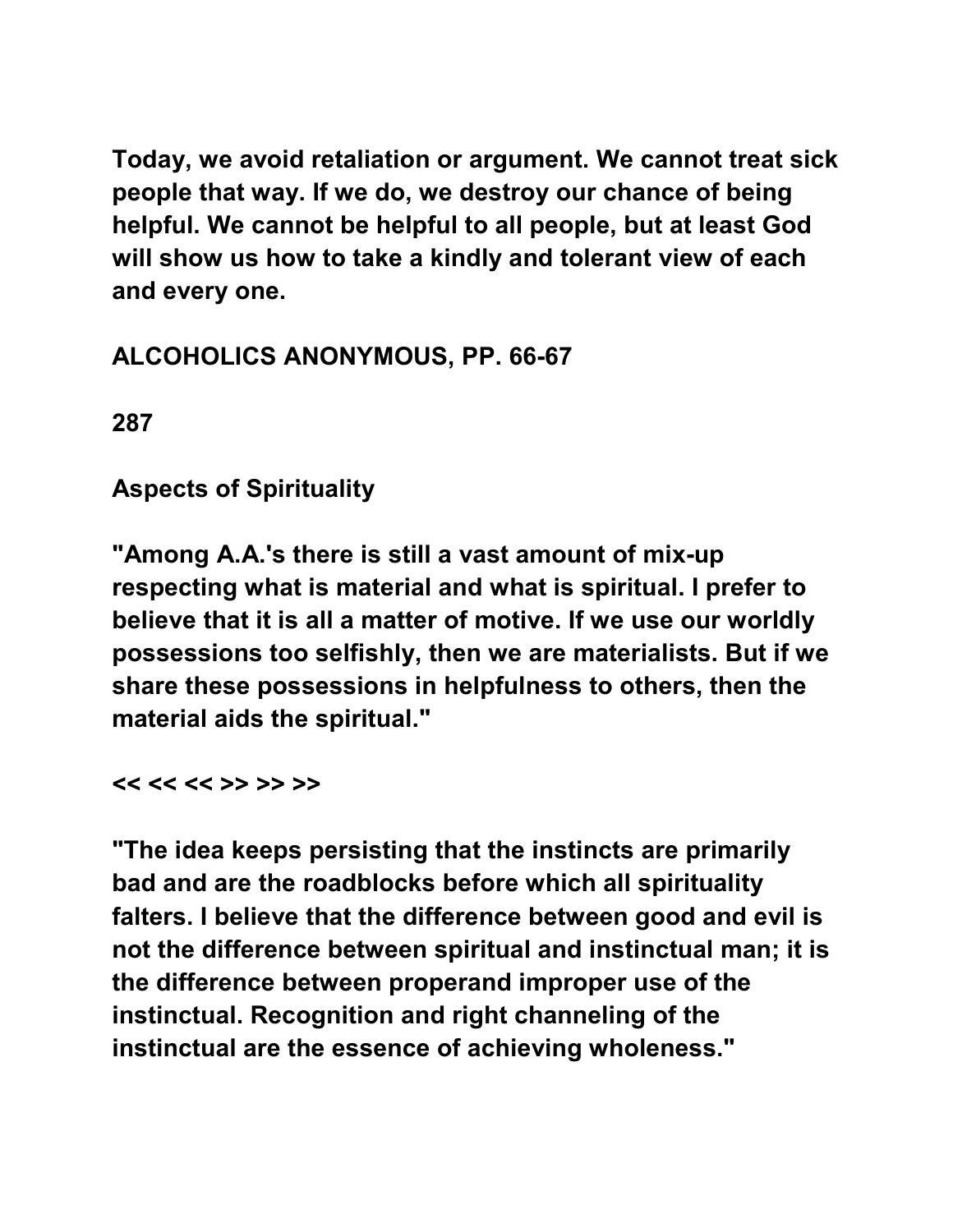**1. LETTER, 1958 2. LETTER, 1954** 

**288** 

**Emotional Sobriety** 

**If we examine every disturbance we have, great or small, we will find at the root of it some unhealthy dependency and its consequent unhealthy demand. Let us, with God's help, continually surrender these hobbling liabilities.** 

**Then we can be set free to live and love; we may then be able to twelth-step ourselves, as well as others, into emotional sobriety.** 

**GRAPEVINE, JANUARY 1958** 

**289** 

**When Conflicts Mount** 

**Sometimes I would be forced to look at situations where I was doing badly. Right away, the search for excuses would become frantic.** 

**"These," I would exclaim, "are really a good man's faults." When that pet gadget broke apart, I would think, "Well, if those people would only treat me right, I wouldn't have to behave the way I do." Next was this: "God well knows that I**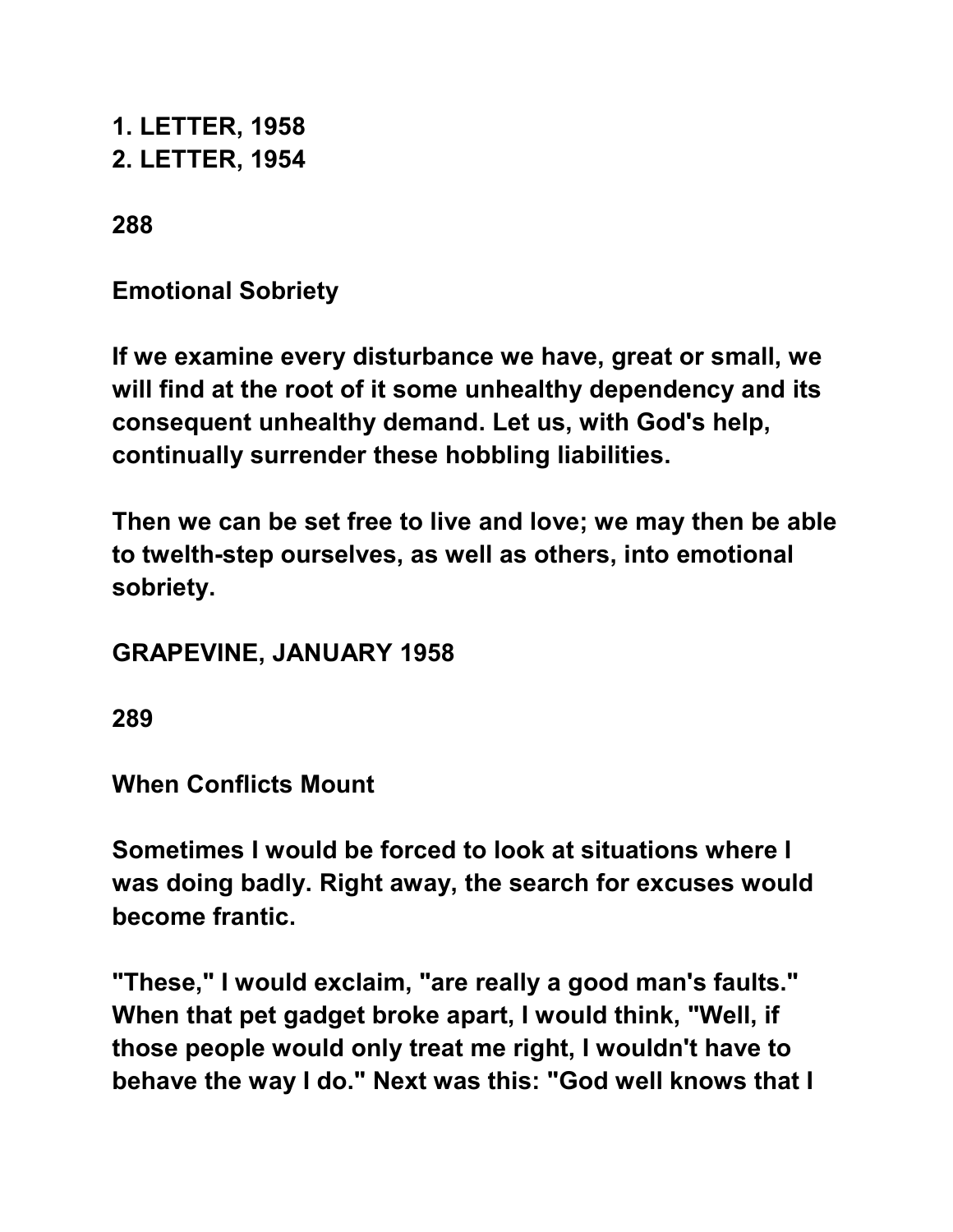**do have awful compulsions. I just can't get over this one. So He will have to release me." At last came the time when I would shout, "This, I positively will not do! I won't even try."** 

**Of course, my conflicts went right on mounting, because I was simply loaded with excuses, refusals, and outright rebellion.** 

**<< << << >> >> >>** 

**In self-appraisal, what comes to us alone may be garbled by our own rationalization and wishful thinking. The benefit of talking to another person is that we can get his direct comment and counsel on our situation.** 

**1. GRAPEVINE, JUNE 1961 2. TWELVE AND TWELVE, P. 60** 

**290** 

**Time Versus Money** 

**Our attitude toward the giving of time when compared with our attitude toward giving money presents an interesting contrast. We give a lot of our time to A.A. activities for our own protection and growth, but also for the sake of our groups, our areas, A.A. as a whole, and, above all, the newcomer. Translated into terms of money, these collective sacrifices would add up to a huge sum.**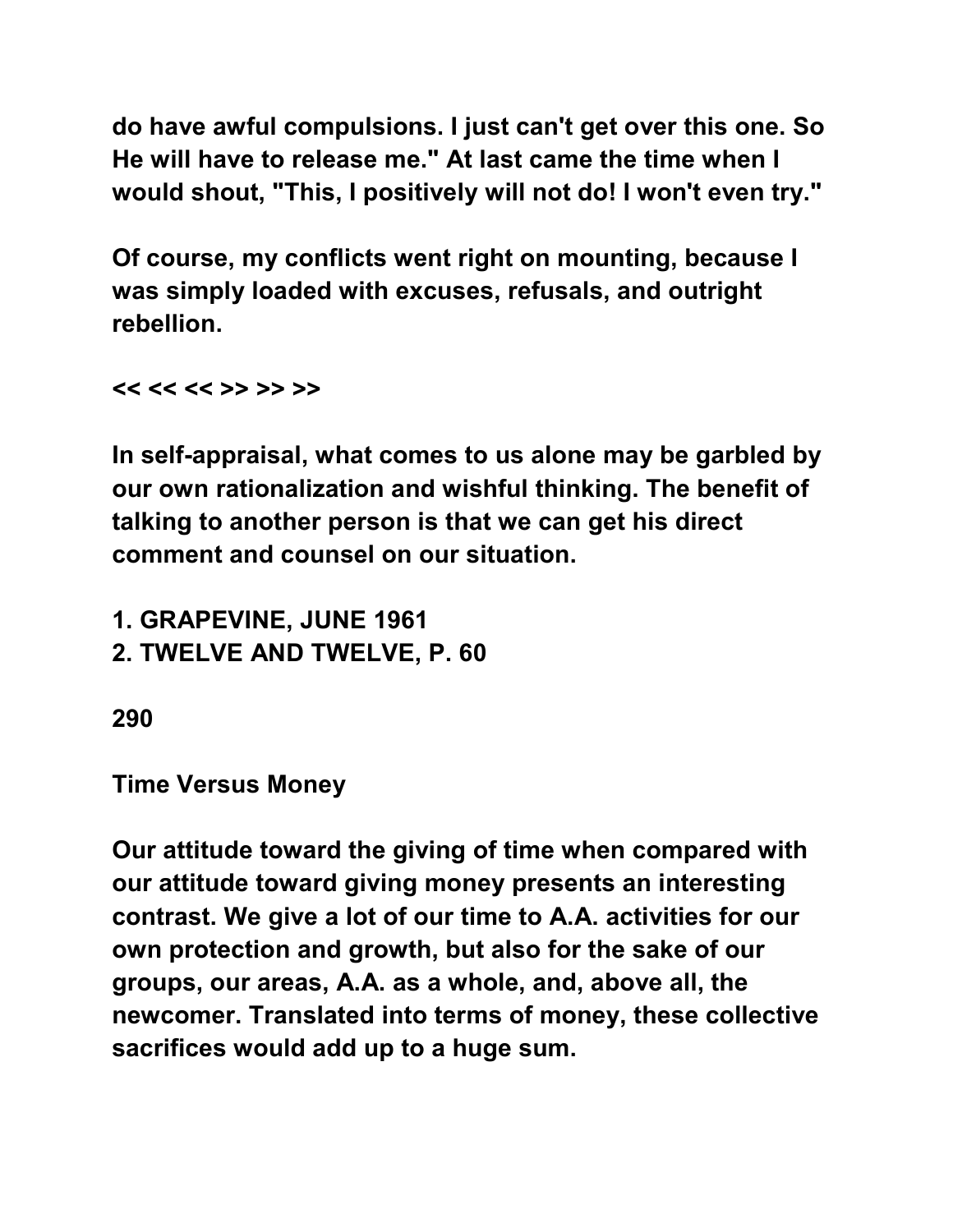**But when it comes to the actual spending of cash, particularly for A.A. service overhead, many of us are apt to turn a bit reluctant. We think of the loss of all that earning power in our drinking years, of those sums we might have laid by for emergencies or for education of the kids.** 

**In recent years, this attitude is everywhere on the decline; it quickly disappears when the real need for a given A.A. service becomes clear. Donors can seldom see what the exact result has been. They well know, however, that countless thousands of other alcoholics and their families are being helped.** 

**TWELVE CONCEPTS, PP. 66-67** 

**291** 

**Pain-Killer -- or Pain-Healer** 

**"I believe that when we were active alcoholics we drank mostly to kill pain of one kind or another -- physical or emotional or psychic. Of course, everybody has a cracking point, and I suppose you reached yours -- hence, the resort once more to the bottle.** 

**"If I were you, I wouldn't heap devastating blame on myself for this; on the other hand, the experience should redouble your conviction that alcohol has no permanent value as a pain-killer."**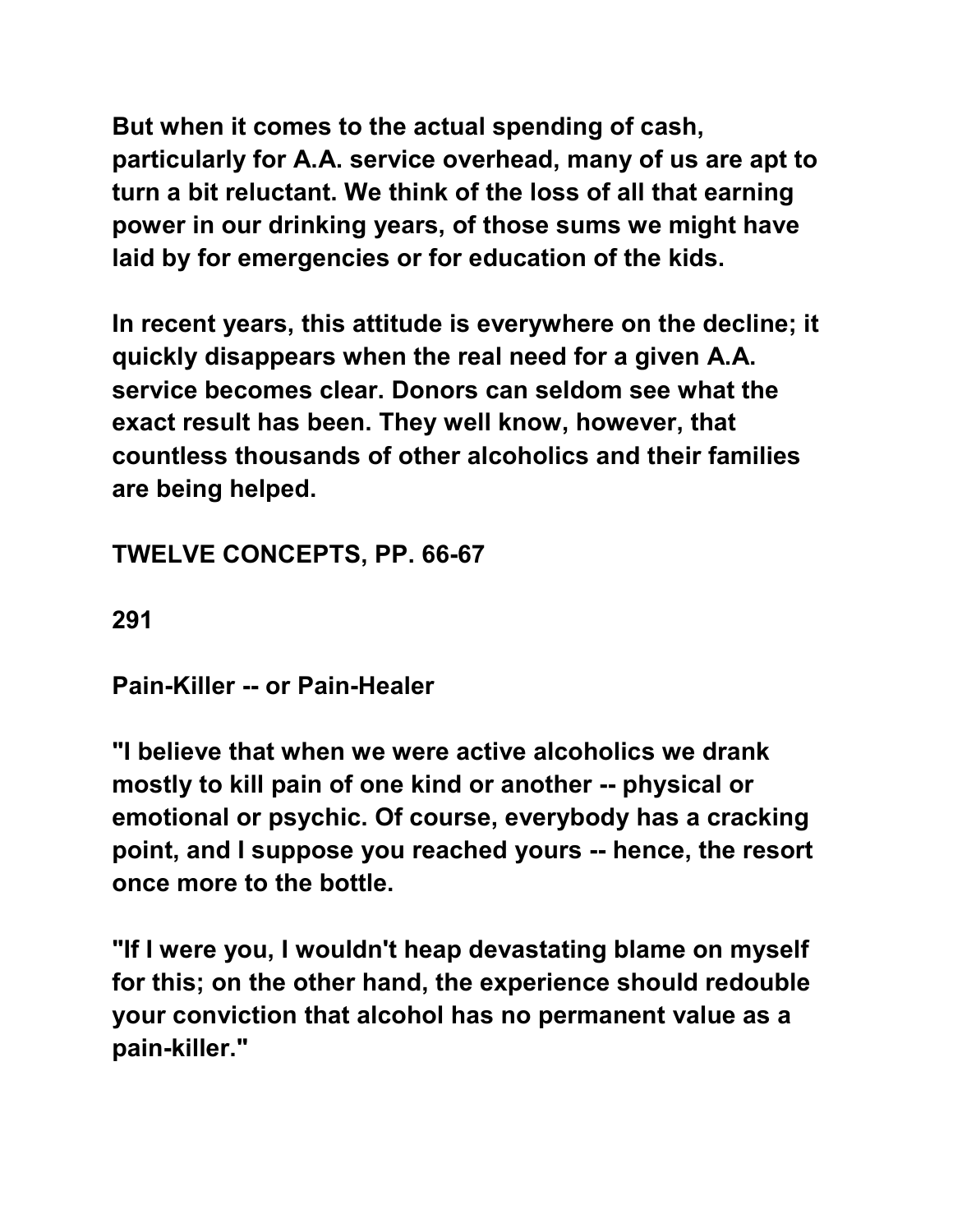#### **<< << << >> >> >>**

**In every A.A. story, pain has been the price of admission into a new life. But this admission price purchased more than we expected. It let us to a measure of humility, which we soon discovered to be a healer of pain. We began to fear pain less, and desire humility more than ever.** 

- **1. LETTER, 1959**
- **2. TWELVE AND TWELVE, P. 75**

**292** 

**Toward Partnership** 

**When the distortion of family life through alcohol has been great, a long period of patient striving may be necessary. After the husband joins A.A., the wife may become discontented, even highly resentful that A.A. has done the very thing that all her years of devotion had failed to do. Her husband may become so wrapped up in A.A. and his new friends that he is inconsiderately away from home more than when he drank. Each then blames the other.** 

**But eventually the alcoholic, now fully understanding how much he did to hurt his wife and children, nearly always takes up his marriage responsibilities with a willingness to repair what he can and accept what he can't. He persistently tries all of A.A.'s Twelve Steps in his home, often with fine results. He firmly but lovingly commences to behave like a**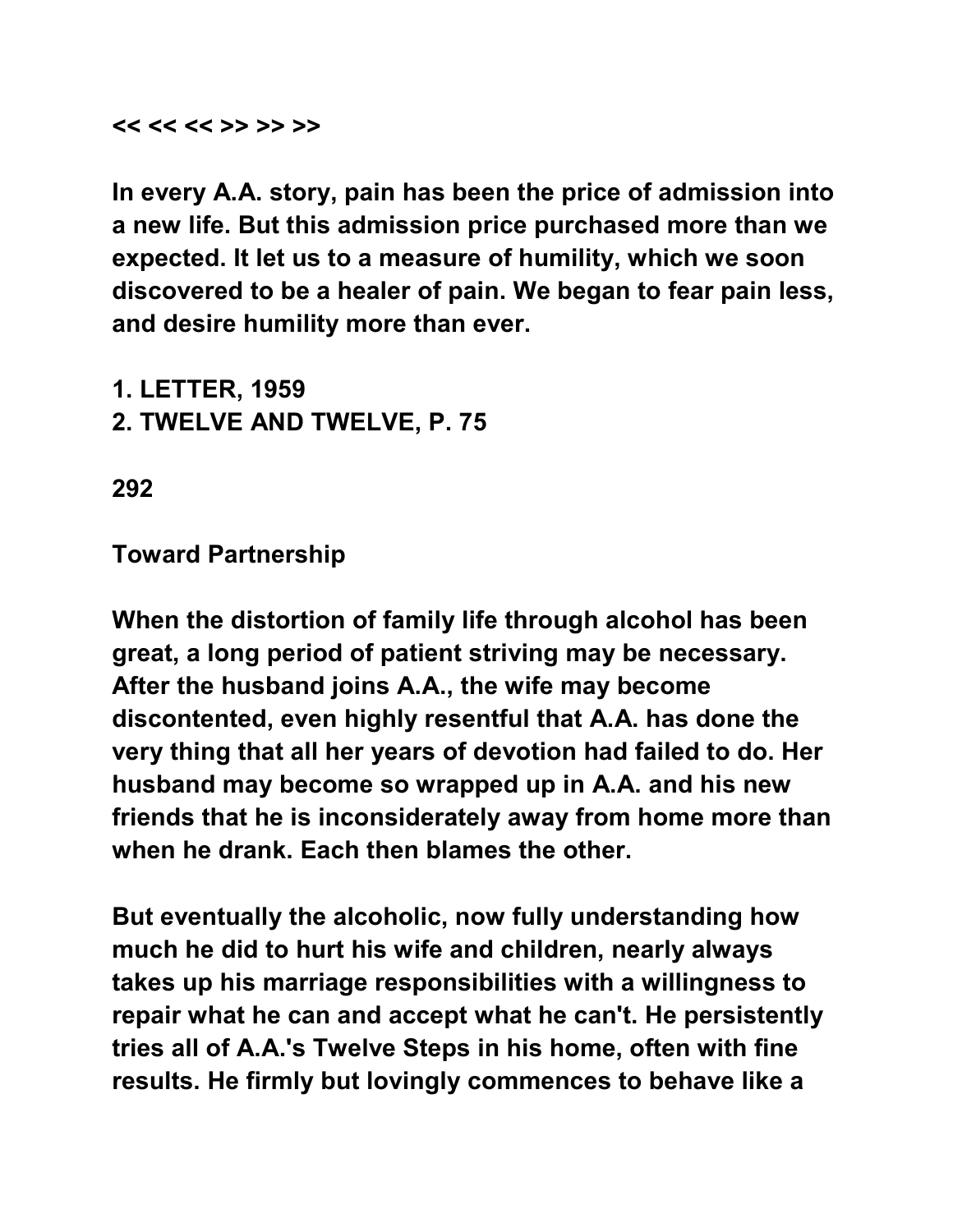**patner instead of like a bad boy.** 

#### **TWELVE AND TWELVE, PP. 118-119**

**293** 

#### **Rebellion or Acceptance**

**All of us pass through times when we can pray only with the greatest exertion. Occasionally we go even further than this. We are seized with a rebellion so sickening that we simply won't pray. When these things happen, we should not think too ill of ourselves. We should simply resume prayer as soon as we can, doing what we know to be good for us.** 

**<< << << >> >> >>** 

**A man who persists in prayer finds himself in possession of great gifts. When he has to deal with hard circumstances, he finds he can face them. He can accept himself and the world around him.** 

**He can do this because he now accepts a God who is All - and who loves all. When he says, "Our Father who art in heaven, hallowed be Thy name," he deeply and humbly means it. When in good meditation and thus freed from clamors of the world, he knows that he is in God's hands, that his own ultimate destiny is really secure, here and hereafter, come what may.**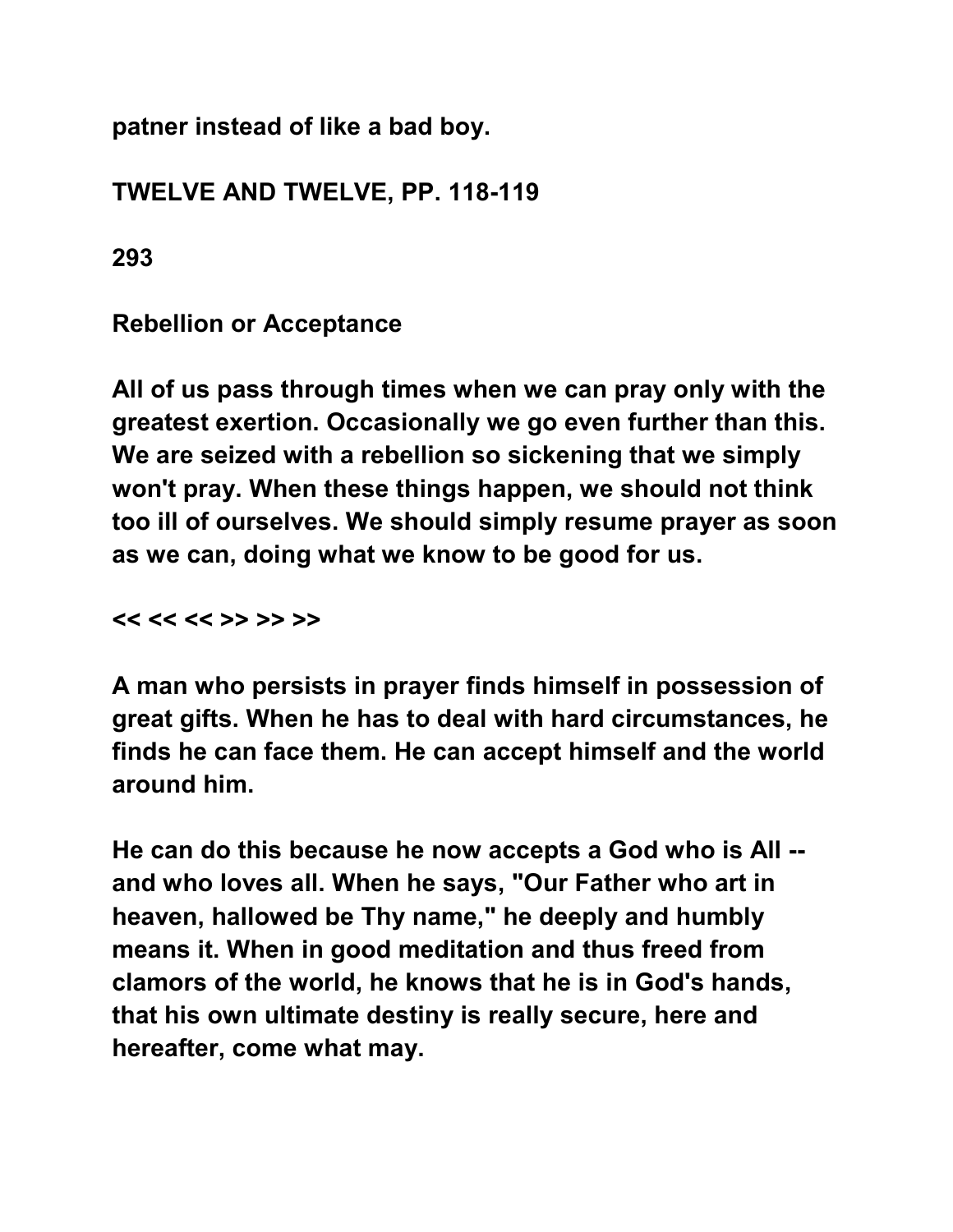#### **1. TWELVE AND TWELVE, P. 105 2. GRAPEVINE, JUNE 1958**

**294** 

**Love + Rationality = Growth** 

**"It seems to me that the primary object of any human being is to grow, as God intended, that being the nature of all growing things.** 

**"Our search must be for what reality we can find, which includes the best definition and feeling of love that we can acquire. If the capability of loving is in the human being, then it must surely be in his Creator.** 

**"Theology helps me in that many of its concepts cause me to believe that I live in a rational universe under a loving God, and that my own irrationality can be chipped away, little by little. This is, I suppose, the process of growth for which we are intended."** 

**LETTER, 1958**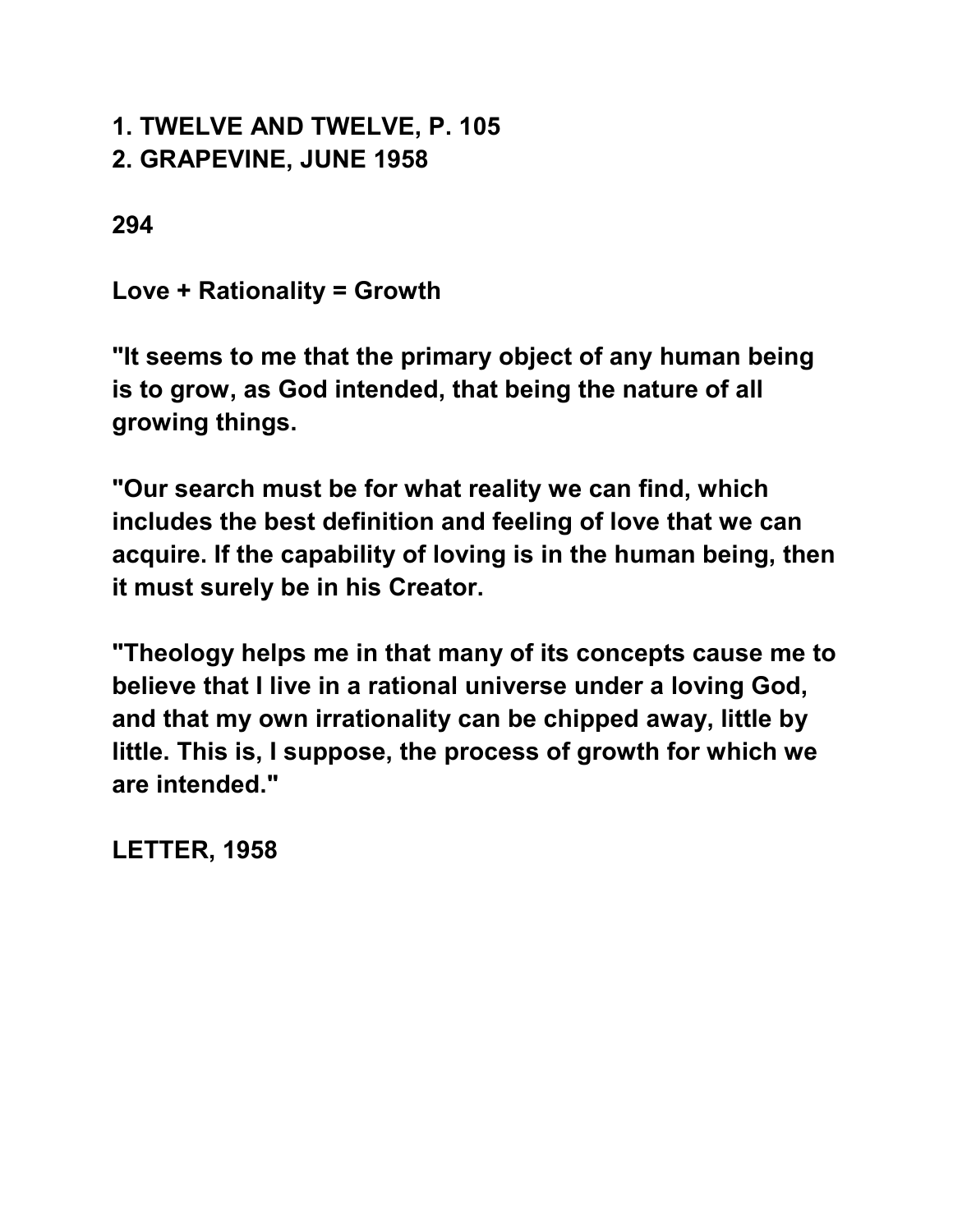# **Praying Rightly**

**We thought we had been deeply serious about religious practices. However, upon honest praisal we found that we had been most superficial. Or sometimes, going to extremes, we had wallowed in emotionalism and had also mistaken this for true religious feeling. In both cases, we had been asking something for nothing.** 

**We had not prayed rightly. We hadalways said, "Grant me my wishes," instead of "Thy will be done." The love of God and man we understood not at all. Therefore we remained selfdeceived, and so incapable of receiving enough grace to restore us to sanity.** 

**TWELVE AND TWELVE, P. 32** 

**296** 

#### **Daily Inventory**

**Often, as we review each day, only the closest scrutinity will reveal what our true motives were. There are cases where our ancient enemy rationalization has stepped in and has justified conduct which was really wrong. The temptation here is to imagine that we had good motives and reasons when we really hadn't.** 

#### **295**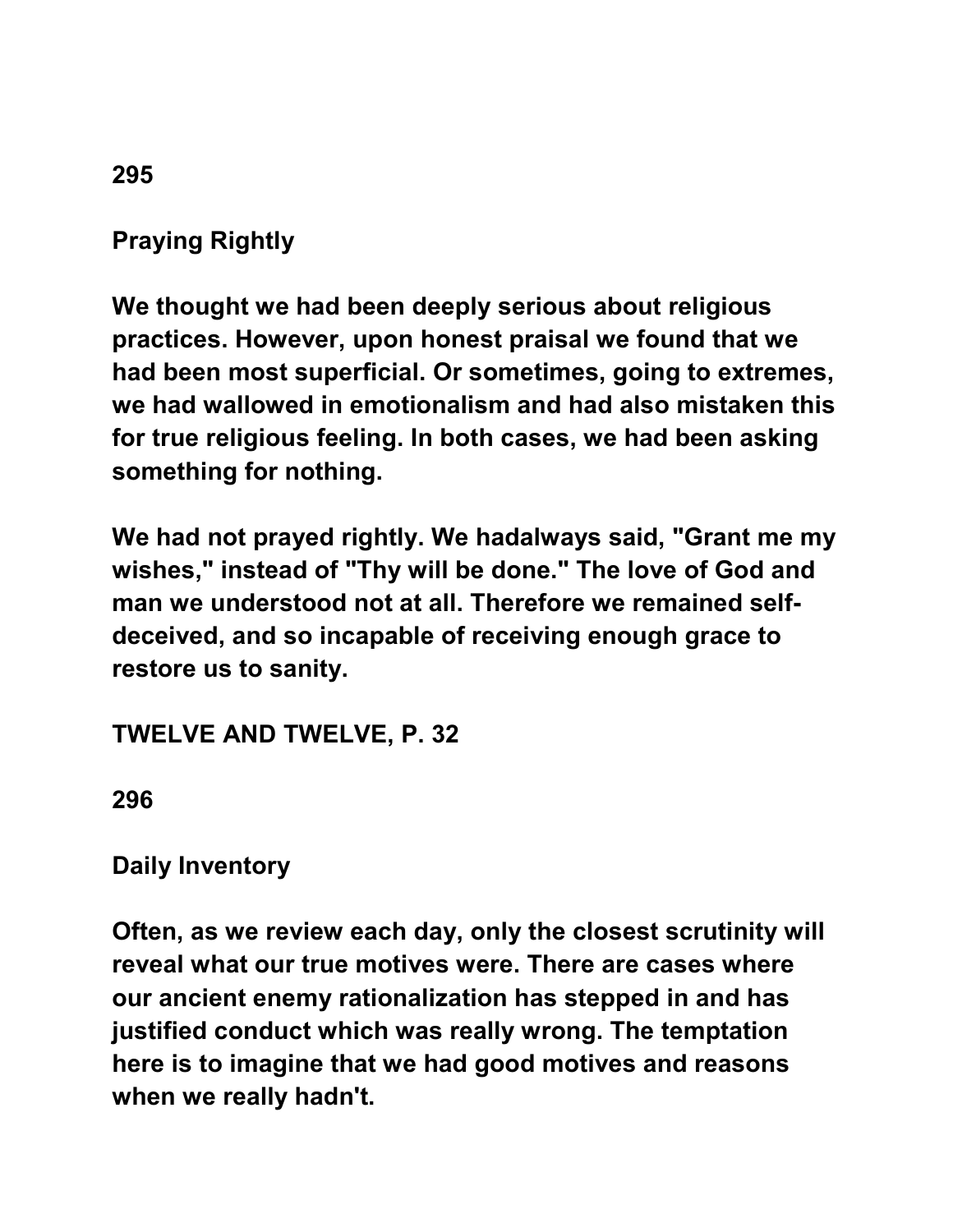**We "condstructively criticized" someone who needed it, when our real motive was to win a useless argument. Or, the person concerned not being present, we thought we were helping others to understand him, when in actuality our true motive was to feel superior by pulling him down.** 

**We hurt those we loved because they needed to be "taught a lesson", but we really wanted to punish. We were depressed and complained we felt bad, when in fact we were mainly asking for sympathy and attention.** 

**TWELVE AND TWELVE, P. 94** 

**297** 

**A Vision of the Whole** 

**"Though many of us have had to struggle for sobriety, never yet has this Fellowship had to struggle for lost unity. Consequently, we sometimes take this one great gift for granted. We forget that, should we lose our unity, the millions of alcoholics who still `do not know' might never get a chance."** 

**<< << << >> >> >>** 

**"We used to be skeptical about large A.A. gatherings like conventions, thinking they might prove too exhibitionistic. But, on balance, their benefit is huge. While each A.A.'s**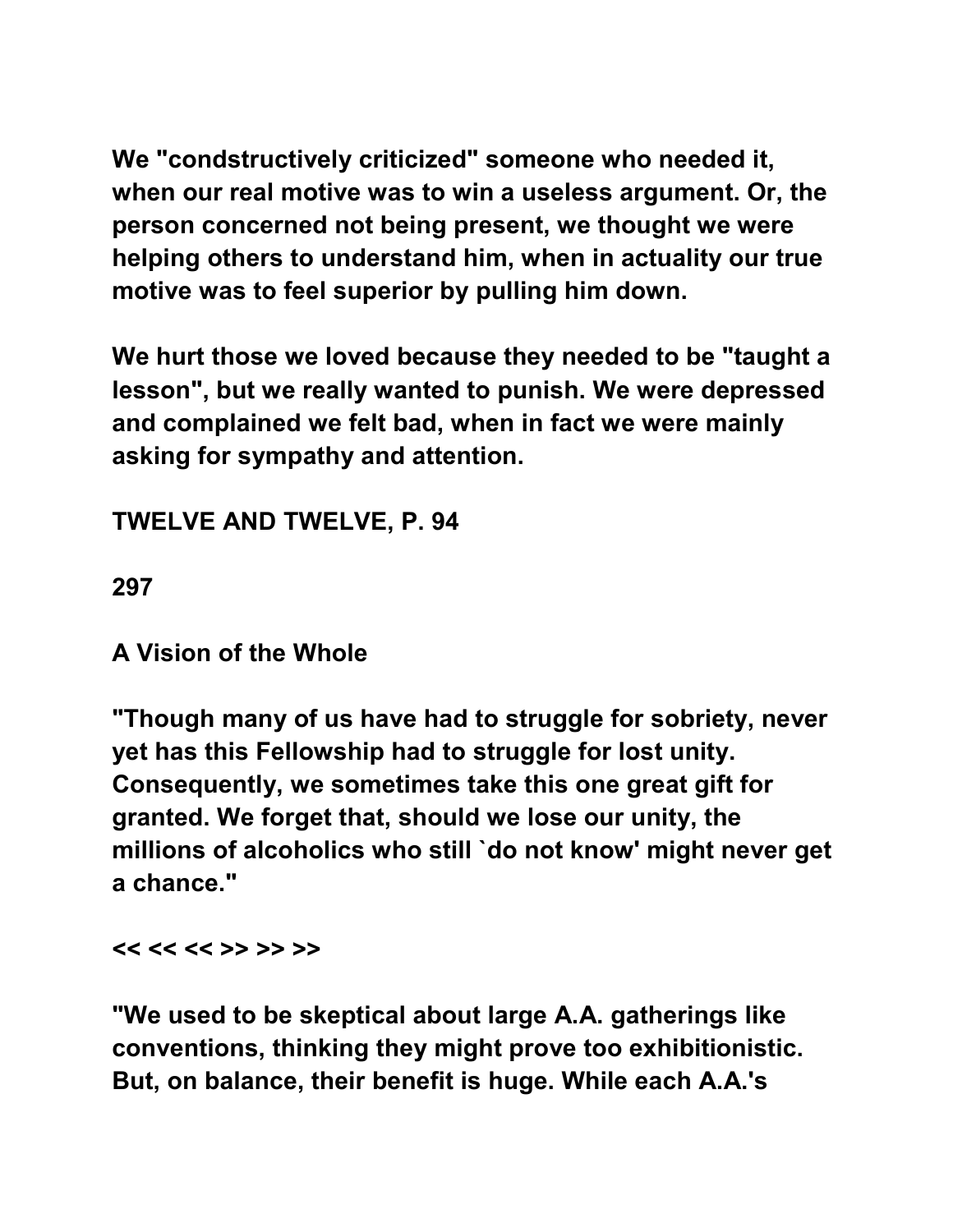**interest should center principally in those about him and upon his own group, it is both necessary and desrirable that we all get a larger vision of the whole.** 

**"The General Service Conference in New York also produces this effect upon those who attend. It is a vision-stretching process."** 

- **1. LETTER, 1949**
- **2. LETTER, 1956**

**298** 

## **A Mighty Beginning**

**Even the newest of newcomers finds undreamed rewards as he triesto help his brother alcoholic, the one who is even blinder than he. This is indeed the kind of giving that actually demands nothing. He does not expect his brother sufferer to pay him, or even to love him.** 

**And then he discovers that through the divine paradox of this kind of giving he has found his own reward, whether or not his brother has yet received anything. His own character may still be gravely defective, but he somehow knows that God has enabled him to make a mighty beginning, and he senses that he stands at the edge of new mysteries, joys, and experiences of which he had never before dreamed.** 

## **TWELVE AND TWELVE, PP. 109-110**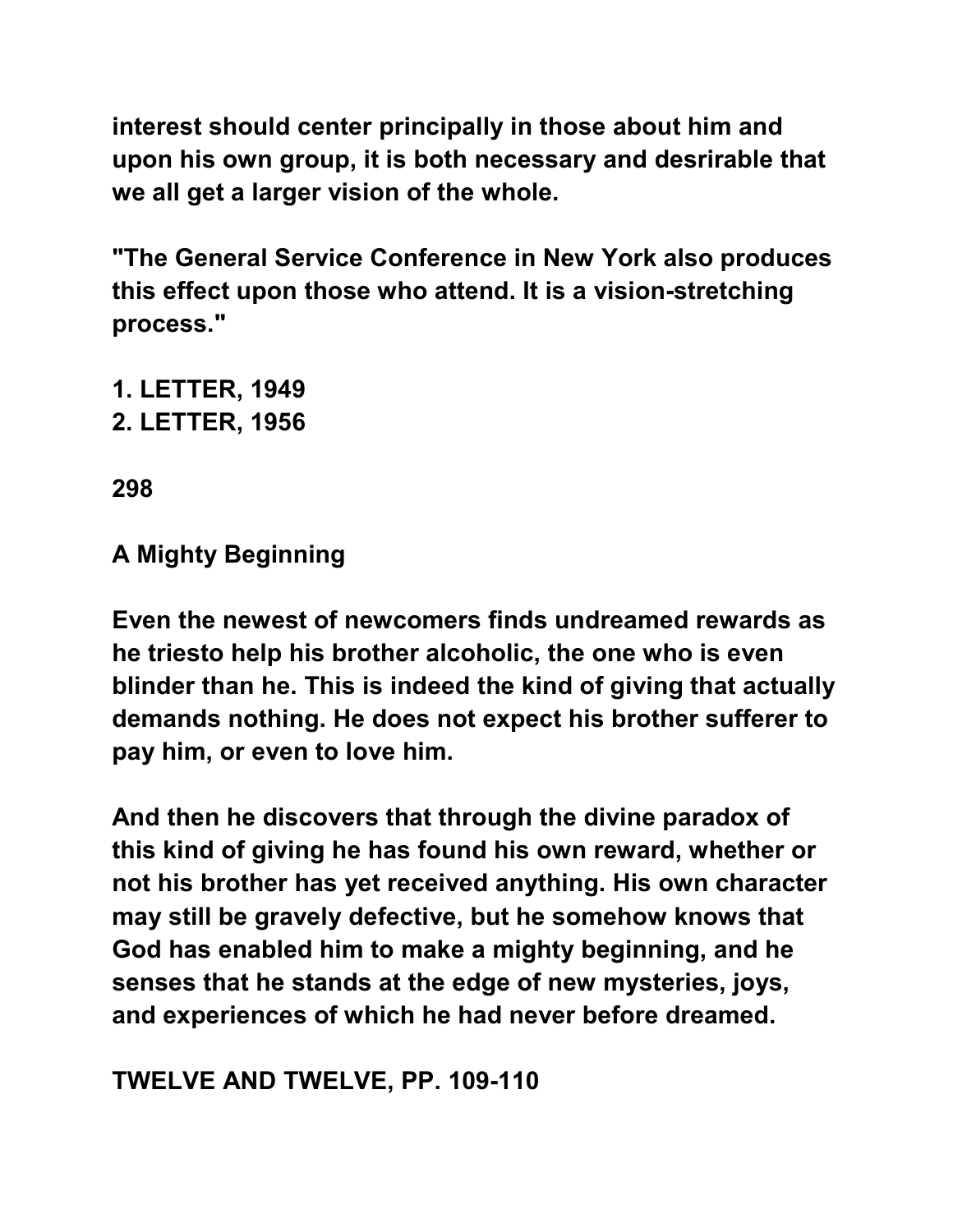# **Anonymity and Sobriety**

**As the A.A. groups multiplied, so did anonymity problems. Enthusiastic over the spectacular recovery of a brother alcoholic, we'd sometimes discuss those intimate and harrowing aspects of his case meant for his sponsor's ear alone. The aggrieved victim would then rightly declare that his trust had been broken.** 

**When stories get into circulation outside of A.A., the loss of confidence in our anonymity promise was severe. It frequently turned people from us. Clearly, every A.A. member's name -- and story, too -- had to be confidential, if he wished.** 

**<< << << >> >> >>** 

**We now fully realize that 100 per cent personal anonymity before the public is just as vital to the life of A.A. as 100 per cent sobriety is to the life of each and every member. This is not the counsel of fear; it is the prudent voice of long experience.** 

**1. TWELVE AND TWELVE, P. 185 2. A.A. COMES OF AGE, P. 293** 

**300** 

**299**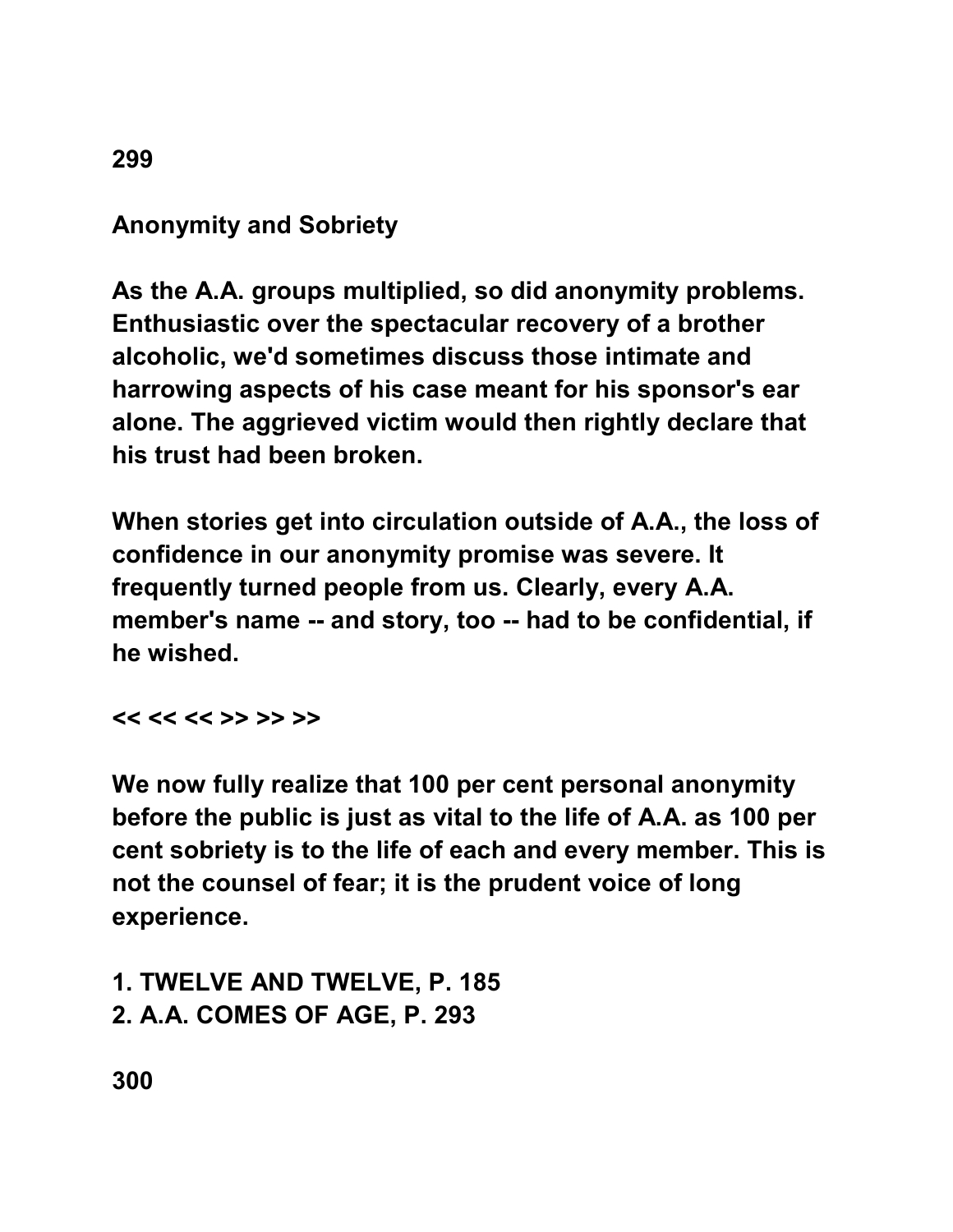#### **People of Faith**

**We who have traveled a path through agnosticism or atheism beg you to lay aside prejudice, even against organized religion. We have learned that whatever the human frailties of various faiths may be, those faiths have given purpose and direction to millions. People of faith have a rational idea of what life is all about.** 

**Actually, we used to have no reasonable conception whatever. We used to amuse ourselves by cynically dissecting spiritual beliefs and practices, when we might have seen that many spiritually-minded persons of all races, colors, and creeds were demonstrating a degree of stability, happiness and usefulness that we should have sought ourselves.** 

## **ALCOHOLICS ANONYMOUS, P. 49**

**301** 

**To Rebuild Security** 

**In our behavior respecting financial and emotional security, fear, greed, possessiveness, and pride have too often done their worst. Surveying his business or employment record, almost any alcoholic can ask questions like these: In addition tomy drinking problem, what character defects contributed to my financial instability? Did fear and**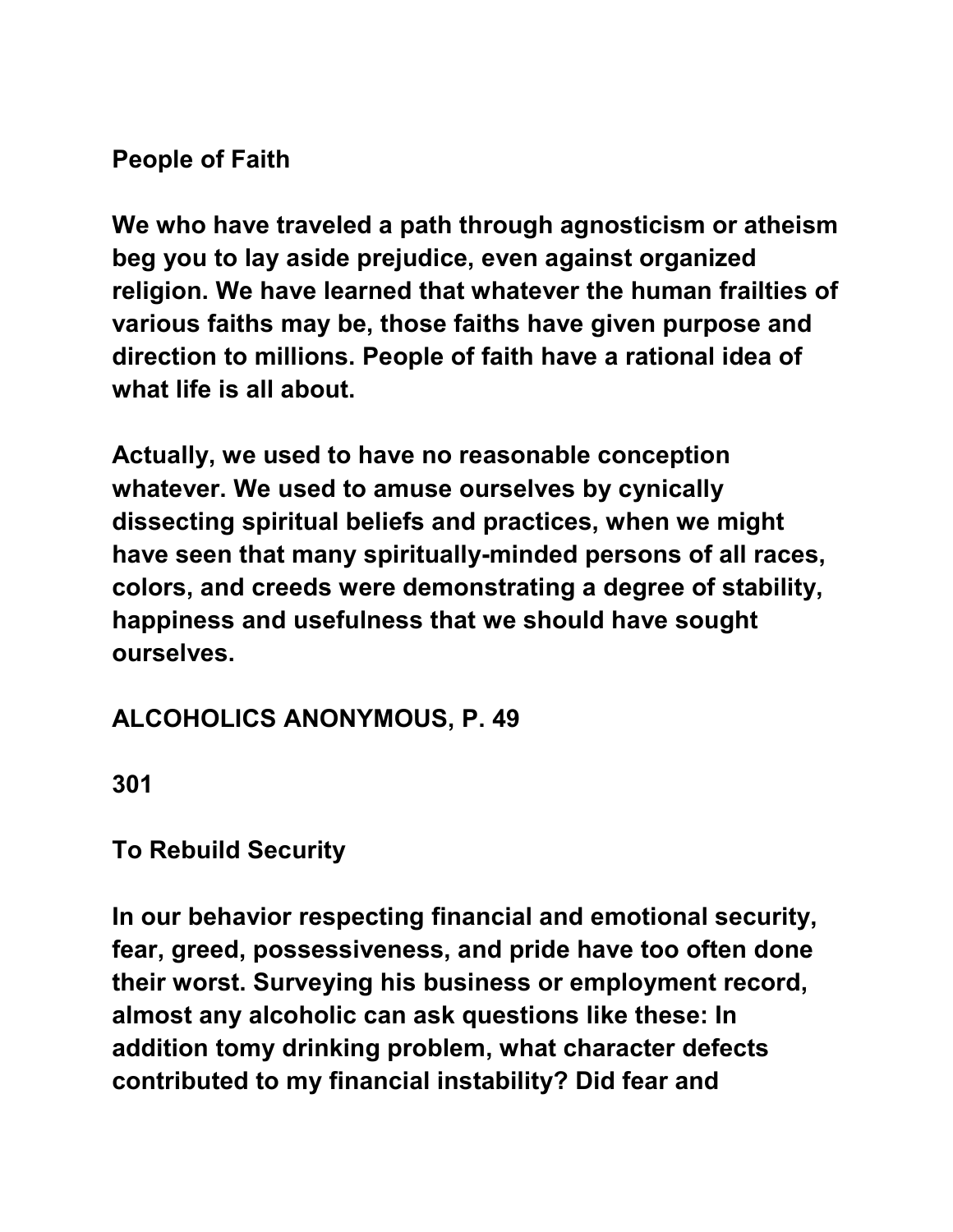**inferiority about my fitness for my job destroy my confidence and fill me with conflict? Or did I overvalue myself and play the big shot?** 

**Businesswomen in A.A. will find that these questions often apply to them, too, and the alcoholic housewife can also make the family financially insecure. Indeed, all alcoholics need to crossexamine themselves ruthlessly to determine how their own personality defects have demolished their security.** 

**TWELVE AND TWELVE, P. 51-52** 

**302** 

**Comradeship in Peril** 

**We A.A.'s are like the passengers of a great liner the moment after rescue from shipwreck when camaraderie, joyousness and democracy pervade the vessel from steerage to captain's table.** 

**Unlike the feelings of the ship's passengers, however, our joy in escape from disaster does not subside as we go our individual ways. The feeling of having sharing in a common peril -- relapse into alcoholism -- continues to be an important element in the powerful cement which binds us of A.A. together.** 

**<< << << >> >> >>**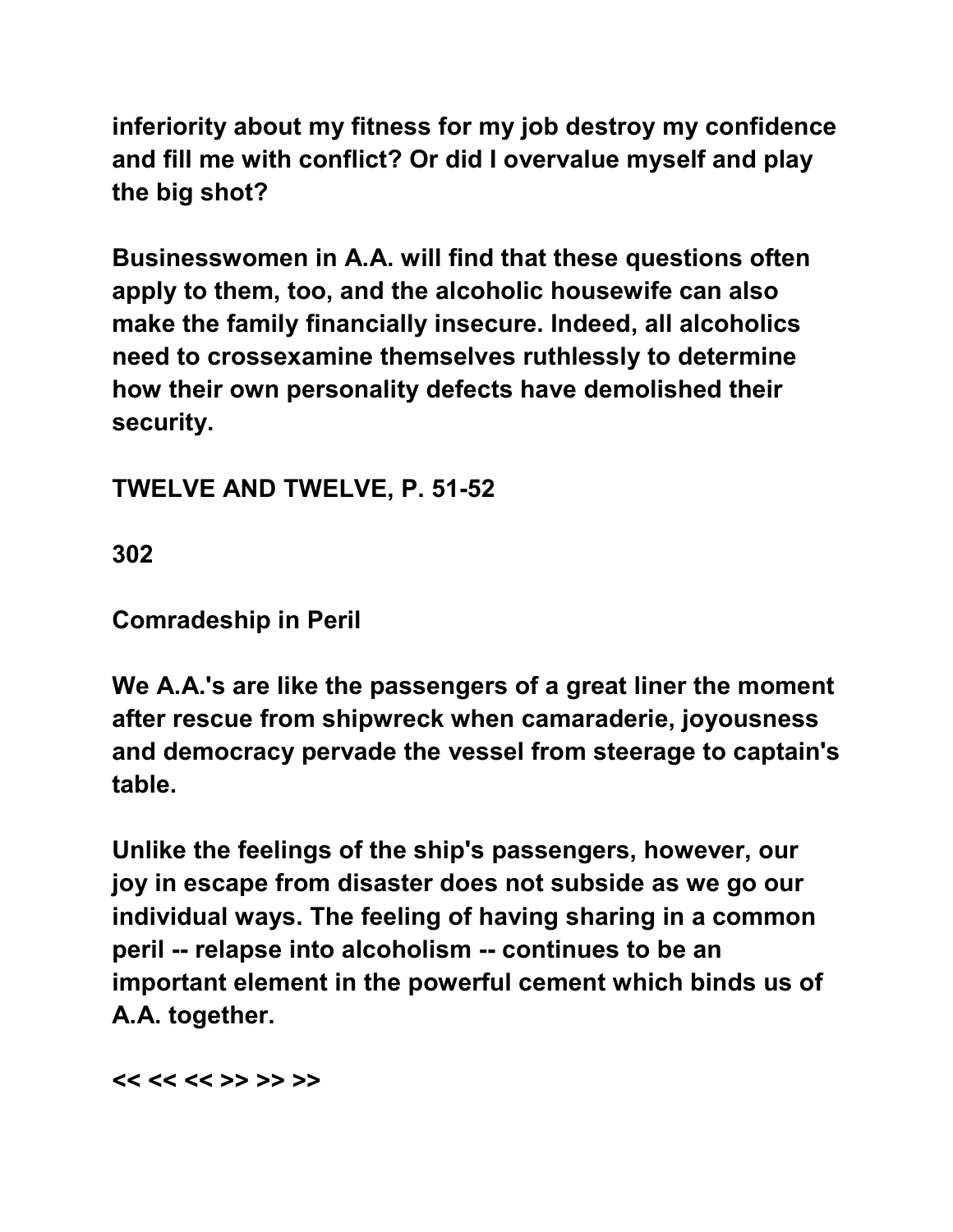**Our first woman alcoholic had been a patient of Dr. Harry Tiebout's, and he had handed her a prepublication manuscript copy of the Big Book. The first reading made her rebellious, but the second convinced. Presently she came to a meeting held in our living room, and from there she returned to the sanitarium carrying this classic message to a fellow patient: "We aren't alone any more."** 

**1. ALCOHOLICS ANONYMOUS, P. 17 2. A.A. COMES OF AGE, P. 18** 

**303** 

**Loving Advisers** 

**Had I not been blessed with wise and loving advisers, I might have cracked up long ago. A doctor once saved me from death by alcoholism because he obliged me to face up to the deadlines of that malady. Another doctor, a psychiatrist, later on helped me save my sanity because he led me to ferret out some of my deep-lying defects. From a clergyman I acquired the truthful principles by which we A.A.'s now try to live.** 

**But these precious friends did far more thansupply me with their professional skills. I learned that I could go to them with any problem whatever. Their wisdom and their integrity were mine for the asking.** 

**Many of my dearest A.A. friends have stood with me in**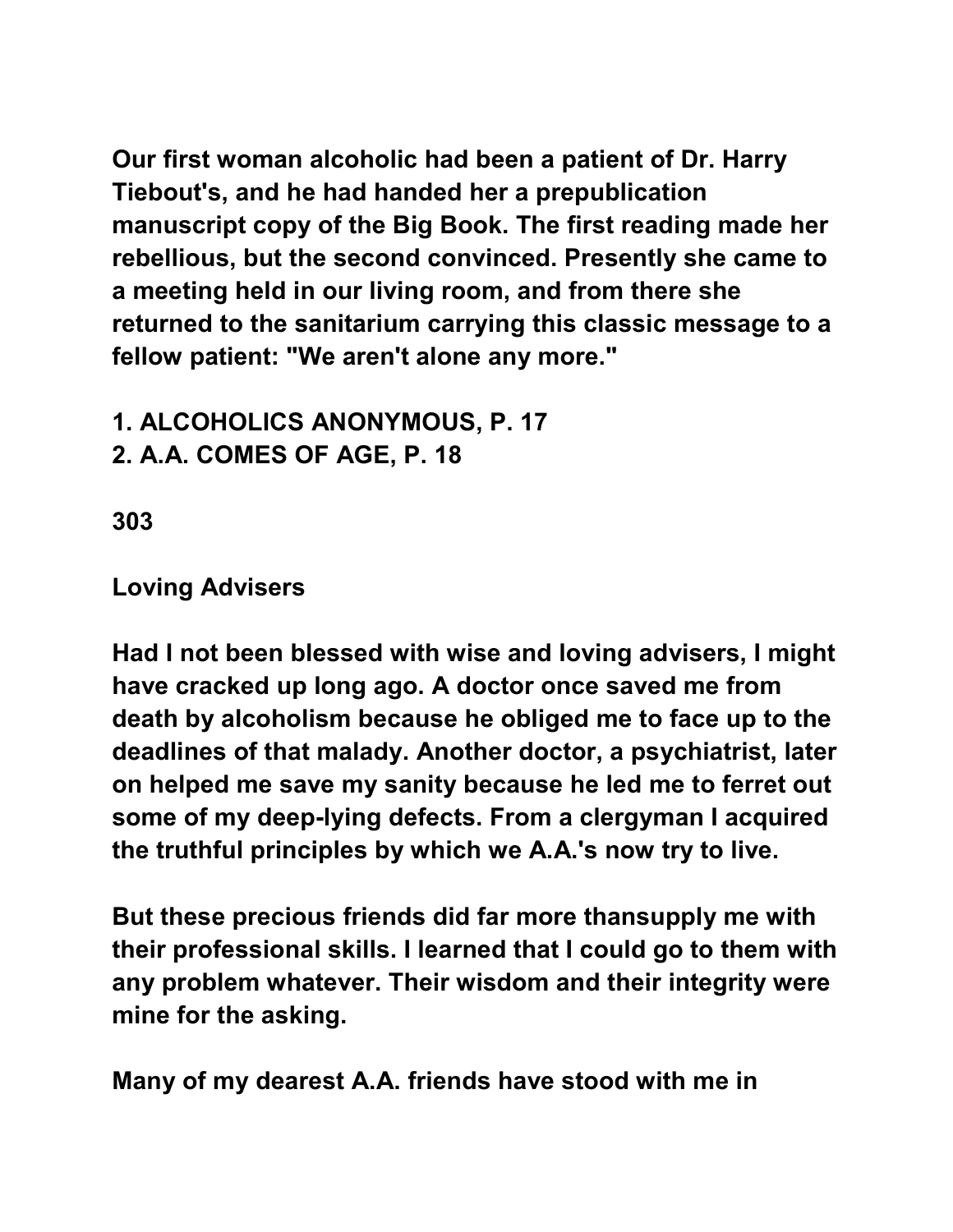**exactly this same relation. Oftentimes they could help where others could not, simply because they were A.A.'s.** 

# **GRAPEVINE, AUGUST 1961**

**304** 

**Single Purpose** 

**There are those who predict that A.A. may well become a new spearhead for a spiritual awakening throughout the world. When our friends say these things, they are both generous and sincere. But we of A.A. must reflect that such a tribute and such a prophecy could well prove to be a heady drink for most of us -- that is, if we really came to believe this to be the real purpose of A.A., andif we commenced to behave accordingly.** 

**Our Society, therefore, will prudently cleave to its single purpose: the carrying of the message to the alcoholic who still suffers. Let us resist the proud assumption that since God has enabled us to do well in one area we are destined to be a channel of saving grace for everybody.** 

# **A.A. COMES OF AGE, P. 232**

**305** 

**From the Taproot**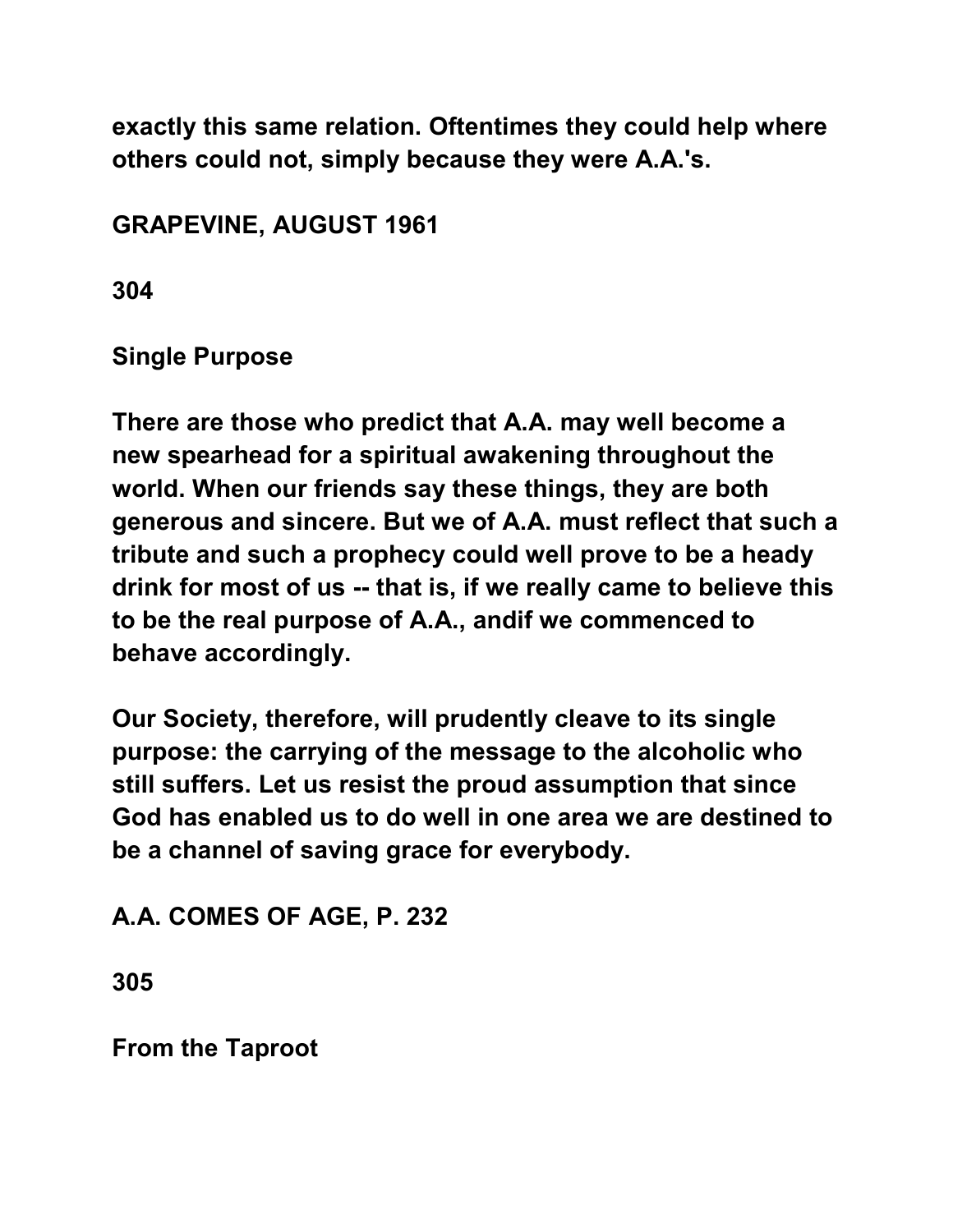**The principle that we shall find no enduring strength until we first admit complete defeat is the main taproot from which our whole Society has sprung and flowered.** 

**<< << << >> >> >>** 

**Every newcomer is told, and soon realizes for himself, that his humble admission of powerlessness over alcohol is his first step toward liberation from its paralyzing grip.** 

**So it is that we first see humility as a necessity. But this is the barest beginning. To get completely away from our aversion to the idea of being humble, to gain a vision of humility as the avenue to true freedom of the human spirit, to be willing to work for humility as somethingto be desired for itself, takes most of us a long, long time. A whole lifetime geared to self-centeredness cannot be set in reverse all at once.** 

**TWELVE AND TWELVE 1. PP. 21-22 2. PP. 72-73** 

**306** 

**Is Happiness the Goal?** 

**"I don't think happiness or unhappiness is the point. How do we meet the problems we face? How do we best learn from them and transmit what we have learned to others, if they**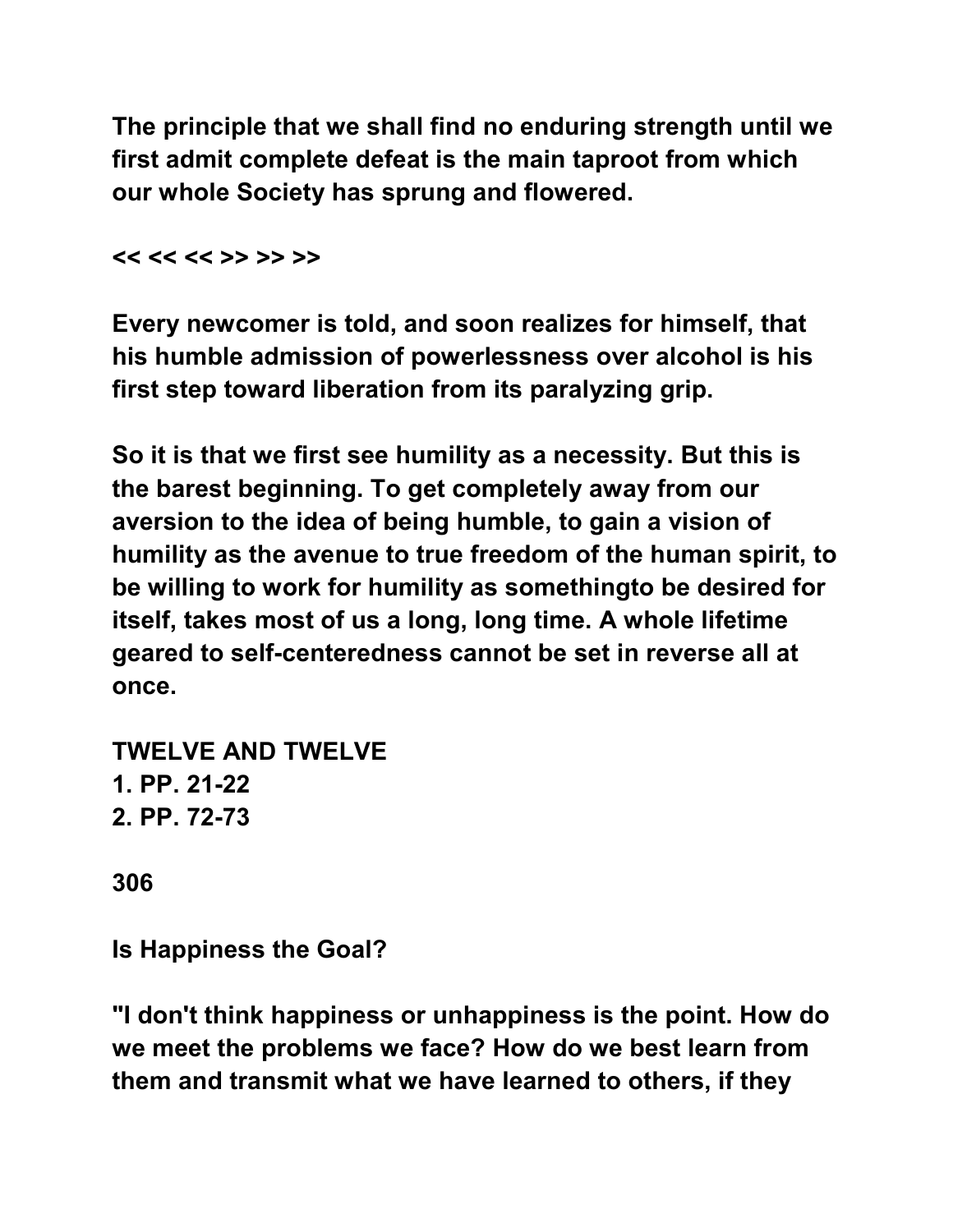**would receive the knowledge?** 

**"In my view, we of this world are pupils in a great school of life. It is intended that we try to grow, and that we try to help our fellow travelers to grow in the kind of love that makes no demands. In short, we try to move toward the image and likenessof God as we understand Him.** 

**"When pain comes, we are expected to learn from it willingly, and help others to learn. When happiness comes, we accept it as a gift, and thank God for it."** 

**LETTER, 1950** 

**307** 

**Circle and Triangle** 

**Above us, at the International Convention at St. Louis in 1955, floated a banner on which was inscribed the then new symbol for A.A., a circle enclosing a triangle. The circle stands for the whole world of A.A., and the triangle stands for A.A.'s Three Legacies: Recovery, Unity, and Service.** 

**It is perhaps no accident that priests and seers of antiquity regarded this symbol as a means of warding off spirits of evil.** 

**<< << << >> >> >>**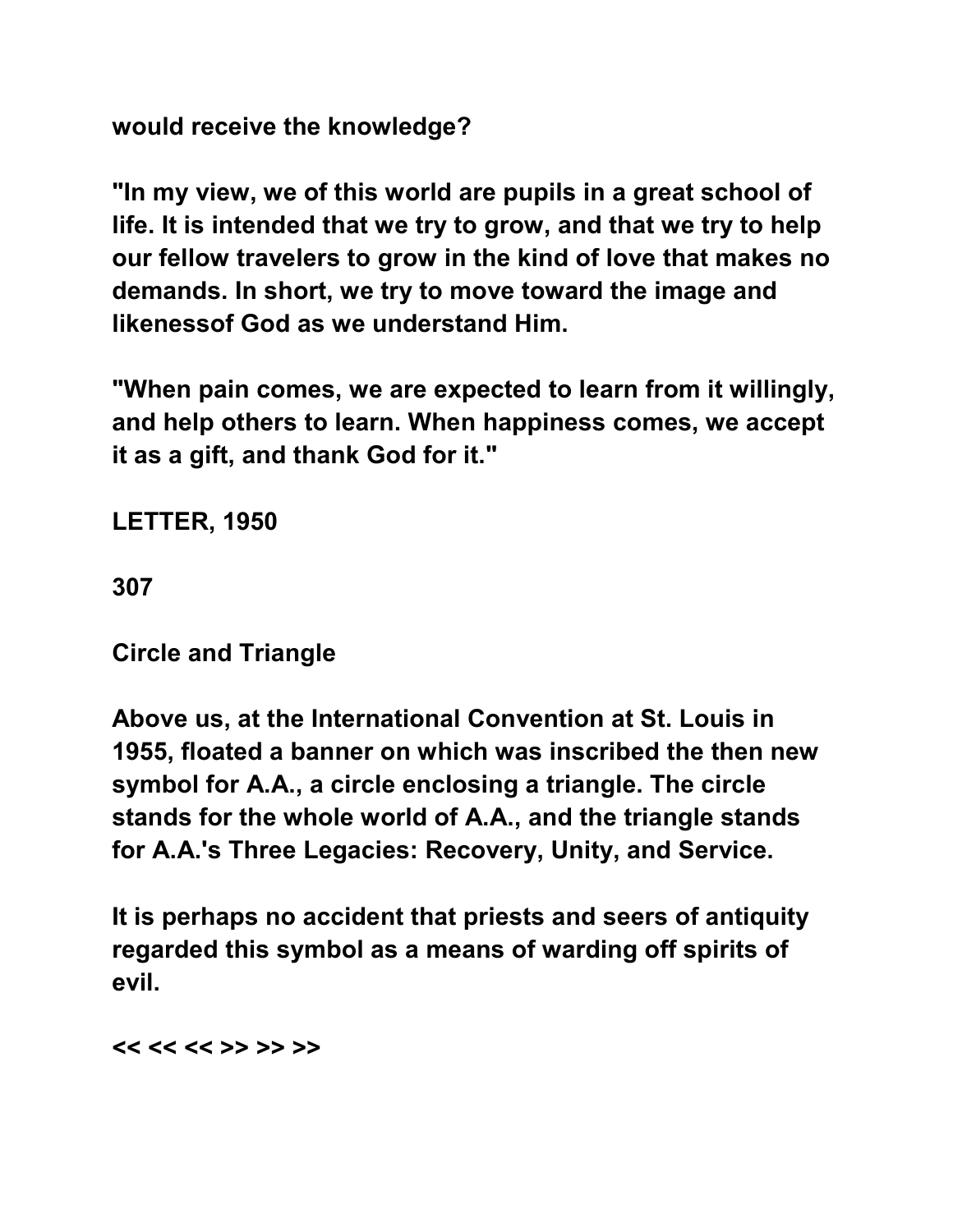**When, in 1955, we oldtimers turned over our Three Legacies to the whole movement, nostalgia for the old days blended with gratitude for the great day in which I was now living. No more would it be necessary for me to act for, decide for, or protect A.A.** 

**For a moment, I dreaded the coming change. But this mood quickly passed. The conscience of A.A. as moved by the guidance of God could be depended upon to insure A.A.'s future. Clearly my job henceforth was to let go and let God.** 

**A.A. COMES OF AGE 1. P. 139 2. PP. 46, 48** 

**308** 

**A Way Out of Depression** 

**"During acute depression, avoid trying to set your whole life in order all at once. If you take on assignments so heavy that you are sure to fail in them at the moment, then you are allowing yourself to be tricked by your unconscious. Thus you will continue to make sure of your failure, and when it comes you will have another alibi for still more retreat into depression.** 

**"In short, the `all or nothing' attitude is a most destructive one. It is best to begin with whatever the irreducible minimums of activity are. Then work for an enlargement of**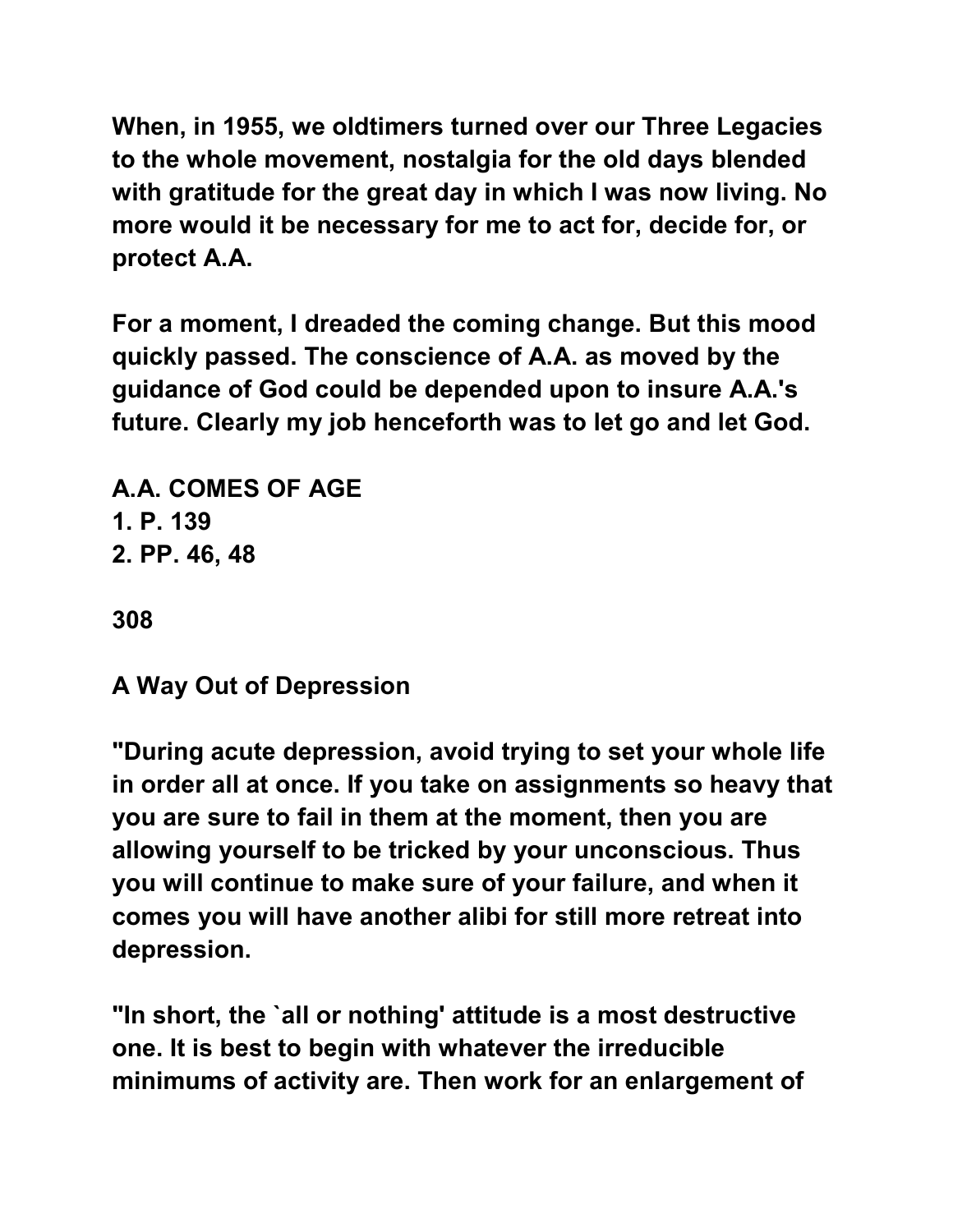**these -- day by day. Don't be disconcerted by setbacks -- just start over."** 

**LETTER, P. 1960** 

**309** 

**Spiritual Axiom** 

**It is a spiritual axiom that every time we are disturbed, no matter what the cause, there is something wrong with us. If somebody hurts us and we are sore, we are in the wrong.** 

**But are there no exceptions to this rule? What about "justifiable" anger? If somebody cheats us, aren't we entitled to be mad? And shouldn't we be properly angry with selfrighteous folks?** 

**For us of A.A. these adventures in anger are sometimes very dangerous. We have found that even justified anger ought to be left to those better qualified to handle it.** 

**TWELVE AND TWELVE, P. 90** 

**310** 

**Learning Trust** 

**Our entire A.A. program rests upon the principle of mutual trust. We trust God, we trust A.A., and we trust each other.**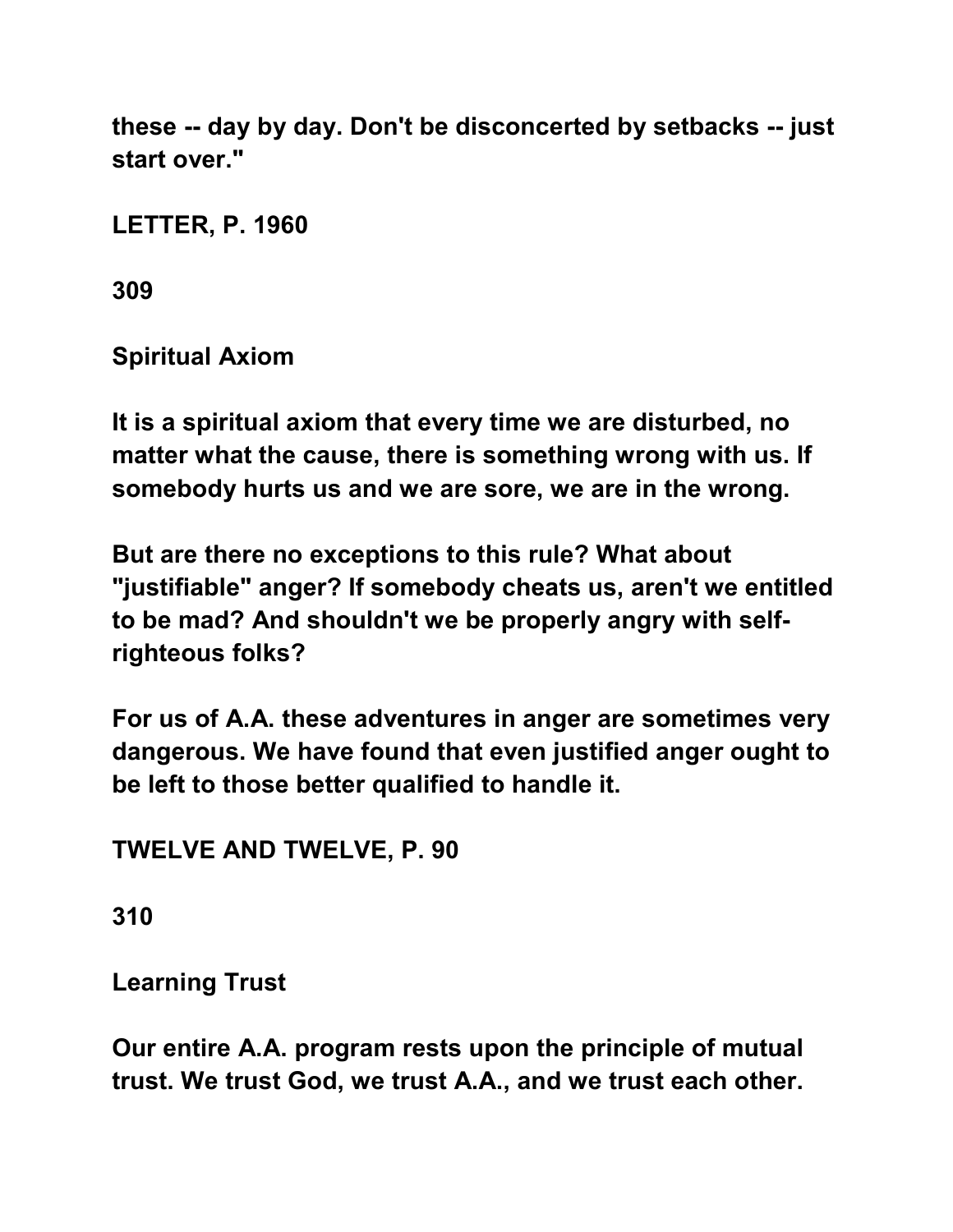**Therefore, we trust our leaders in world service. The "Right of Decision" that we offer them is not only the practical means by which they may act and lead effectively, but it is also the symbol of our implicit confidence.** 

**<< << << >> >> >>** 

**If you arrive at A.A. with no religious convictions, you can, if you wish, make A.A. itself or even your A.A. group your "Higher Power". Here's a large group of people who have solved their alcohol problem. In this respect they are certainly a power greater than you. Even this minimum of faith will be enough.** 

**Many members who have crossed the treshold just this way will tell you that, once across, their faith broadened and deepened. Relieved of the alcohol obsession, their lives unaccountably transformed, they came to believe in a Higher Power, and most of them began to talk of God.** 

**1. TWELVE CONCEPTS, P. 19 2. TWELVE AND TWELVE, PP. 27-28** 

**311** 

**Telling the Worst** 

**Though the variations were many, my main theme was always "How godawful I am!" Just as I often exaggerated my modest attainments by pride, soI exaggerated my defects**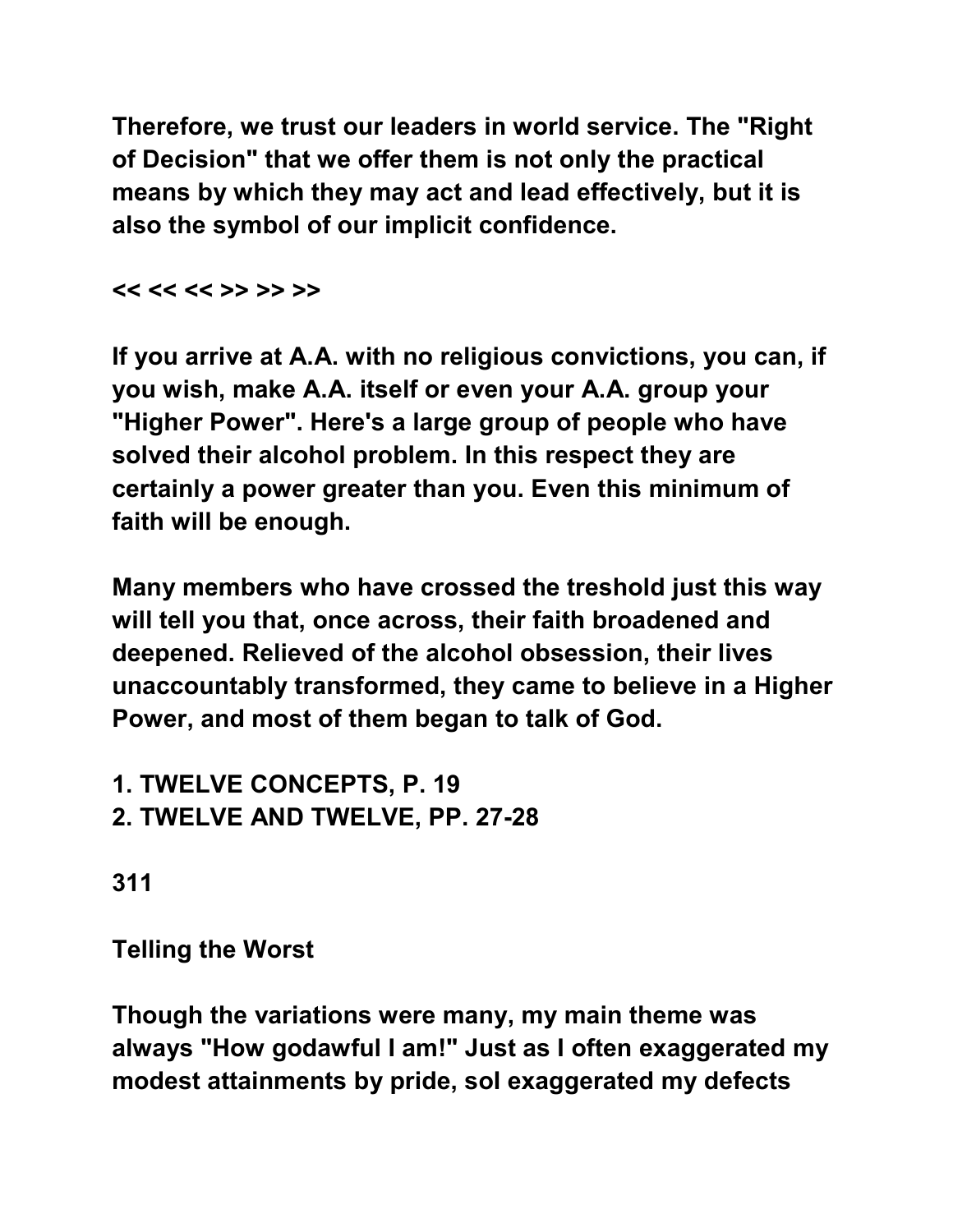**through guilt. I would race about, confessing all (and a great deal more) to whoever would listen. Believe it or not, I took this widespread exposure of my sins to be great humility on my part, and considered it a great spiritualasset and consolation!** 

**But later on I realized at depth that the great harms I had done others were not truly regretted. These episodes were merely the basis for storytelling and exhibitionism. With this realization came the beginning of a certain amount of humility.** 

**GRAPEVINE, JUNE 1961** 

**312** 

**Tolerance Keeps Us Sober** 

**"Honesty with ourselves and others gets us sober, but it is tolerance that keeps us that way.** 

**"Experience shows that few alcoholics will long stay away from a group because they don't like the way it is run. Most return and adjust themselves to whatever conditions they must. Some go to a different group, or form a new one.** 

**"In other words, once an alcoholic fully realizes that he cannot get well alone, he will soemhow find a way to get well and stay well in the company of others. It has been that way from the beginning of A.A. and probably always will be so."**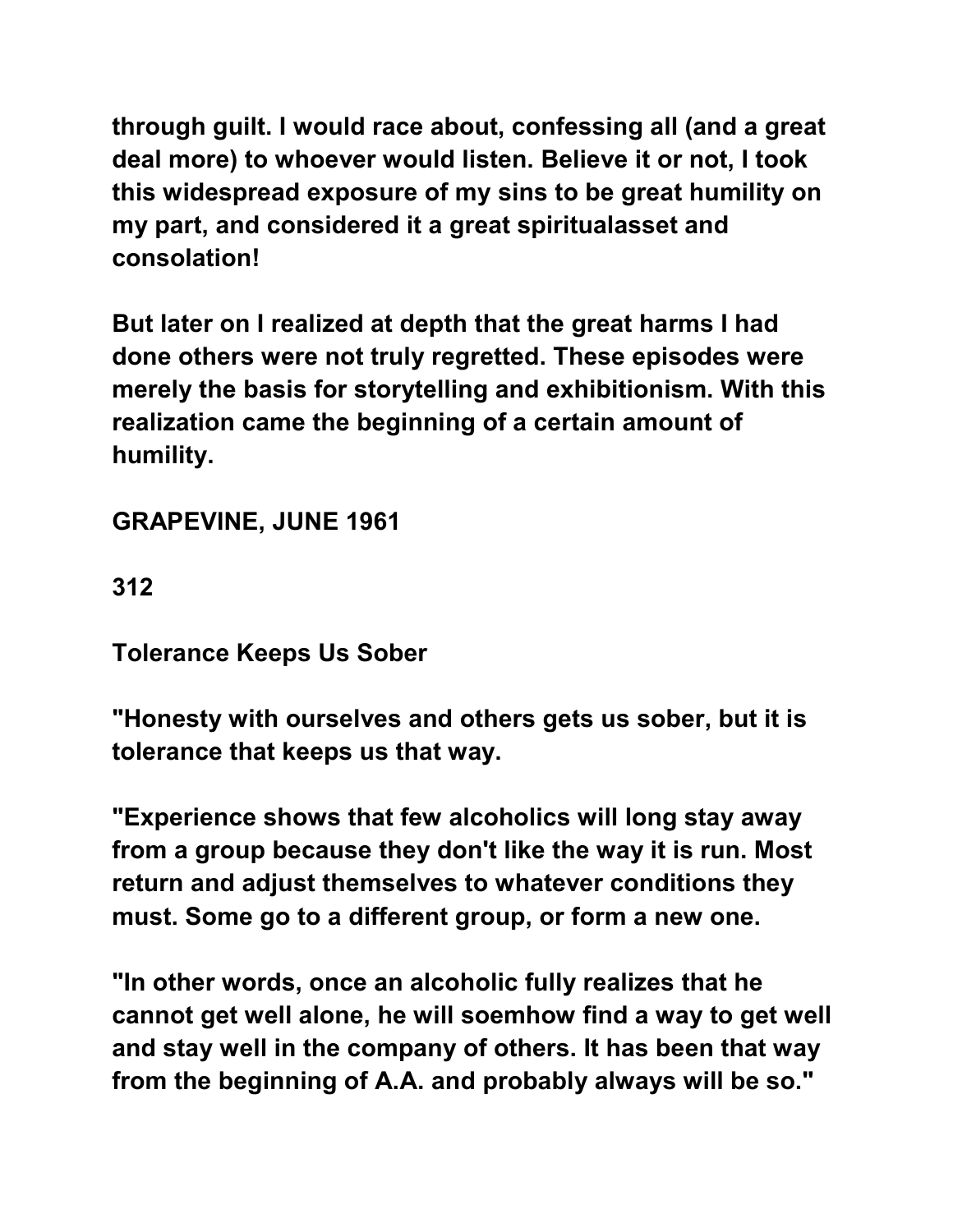**LETTER, 1943** 

**313** 

**In the Sunlight at Last** 

**When the thought was expressed that there might be a God personal to me, I didn't like the idea. So my friend Ebby made what then seemed a novel suggestion. He said, "Why don't you choose your own conception of God?"** 

**That statement hit me hard. It melted the icy intellectual mountain in whose shadow I had lived and shivered many years. I stood in the sunlight at last.** 

**<< << << >> >> >>** 

**It may be possible to find explanations of spiritual experiences such as ours, but I have often tried to explain my own and have succeeded only in giving the story of it. I know the feeling it gave me and the results it has brought, but I realize I may never fully understand its deeper why and how.** 

**1. ALCOHOLICS ANONYMOUS, P.12 2. A.A. COMES OF AGE, P.45** 

**314**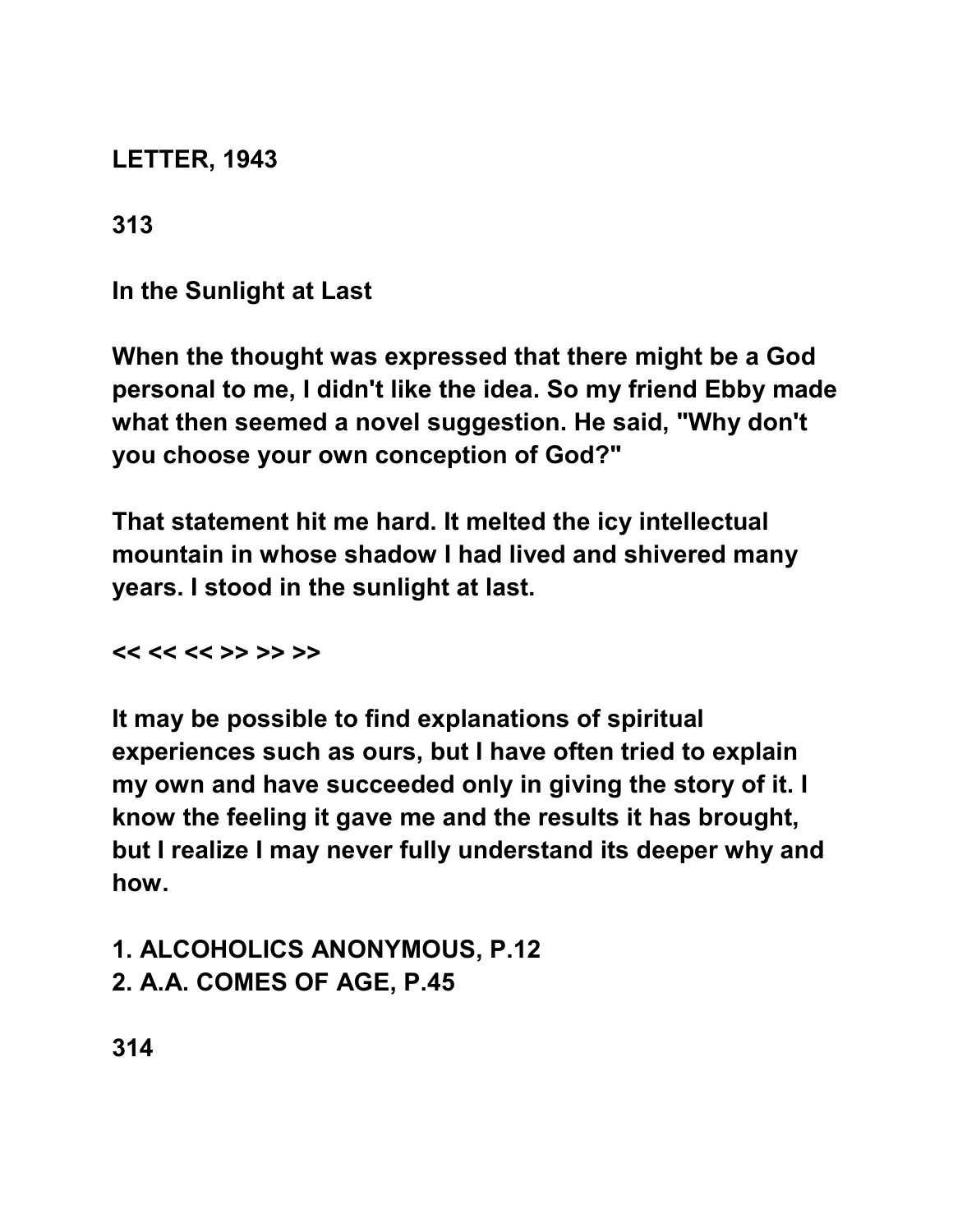**High and Low** 

**When our membership was small, we dealt with "low-bottom cases" only. Many less desperate alcoholics tried A.A., but did not succeed because they could not make the admission of their hopelessness.** 

**In the following years, this changed. Alcoholics who still had their health, their families, their jobs, and even two cars in the garage, began to recognize their alcoholism. As this trend grew, they were joined by young people who were scarcely more than potential alcoholics. How could people such as these take the First Step?** 

**By going back in our own drinking histories, we showed them that years before we realized it we were out of control, that our drinking even then was no mere habit, that it was indeed the beginning of a fatal progression.** 

**TWELVE AND TWELVE, P. 23** 

**315** 

**Greater than Ourselves** 

**If a mere code of morals or a better philosophy of life were sufficient to overcome alcoholism, many of us would have recovered long ago. But we found that such codes and philosophies did not save us, no matter how much we tried. We could wish to be moral, we could wish to be**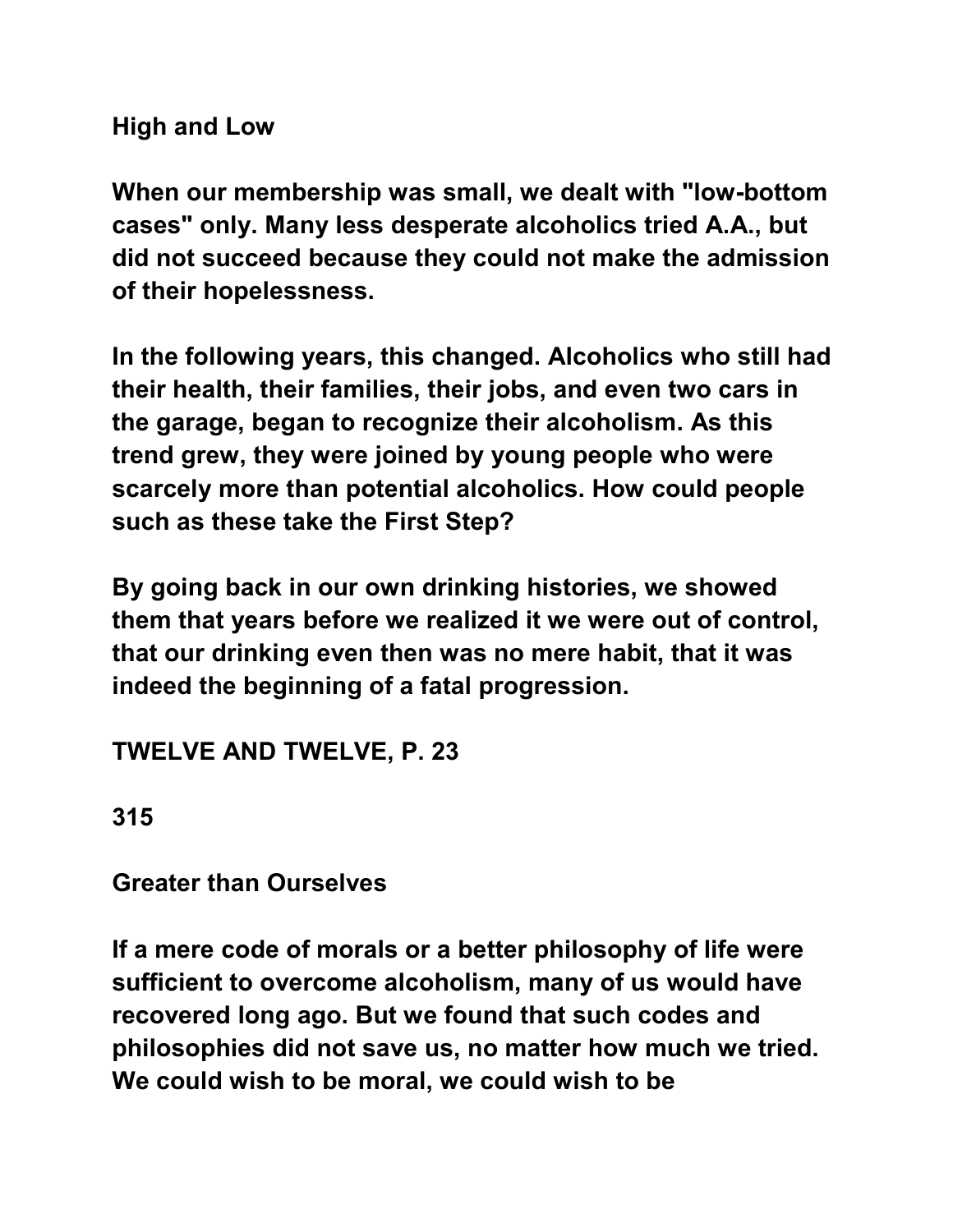**philosophically comforted, in fact, we could will these things with all our might, but the power needed for change wasn't there. Our human resources, as marshalled by the will, were not sufficient; they failed utterly.** 

**Lack of power: That was our dilemma. We had to find a power by which we could live -- and it had to be a Power greater than ourselves.** 

**ALCOHOLICS ANONYMOUS, PP.44-45** 

**316** 

**Our Protective Mantle** 

**Almost every newspaper reporter who covers A.A. complains, at first, of the difficulty of writing his story without names. But he quickly forgets this difficulty when he realizes that here is a group of people who care nothing for acclaim.** 

**Probably this is the first time in his life he has ever reported on an organization that wants no personalized publicity. Cynic though he may be, this obvious sincerity quickly transforms him into a friend of A.A.** 

**<< << << >> >> >>** 

**Moved by the spirit of anonymity, we try to give up our natural desires for personal distinction as A.A. members,**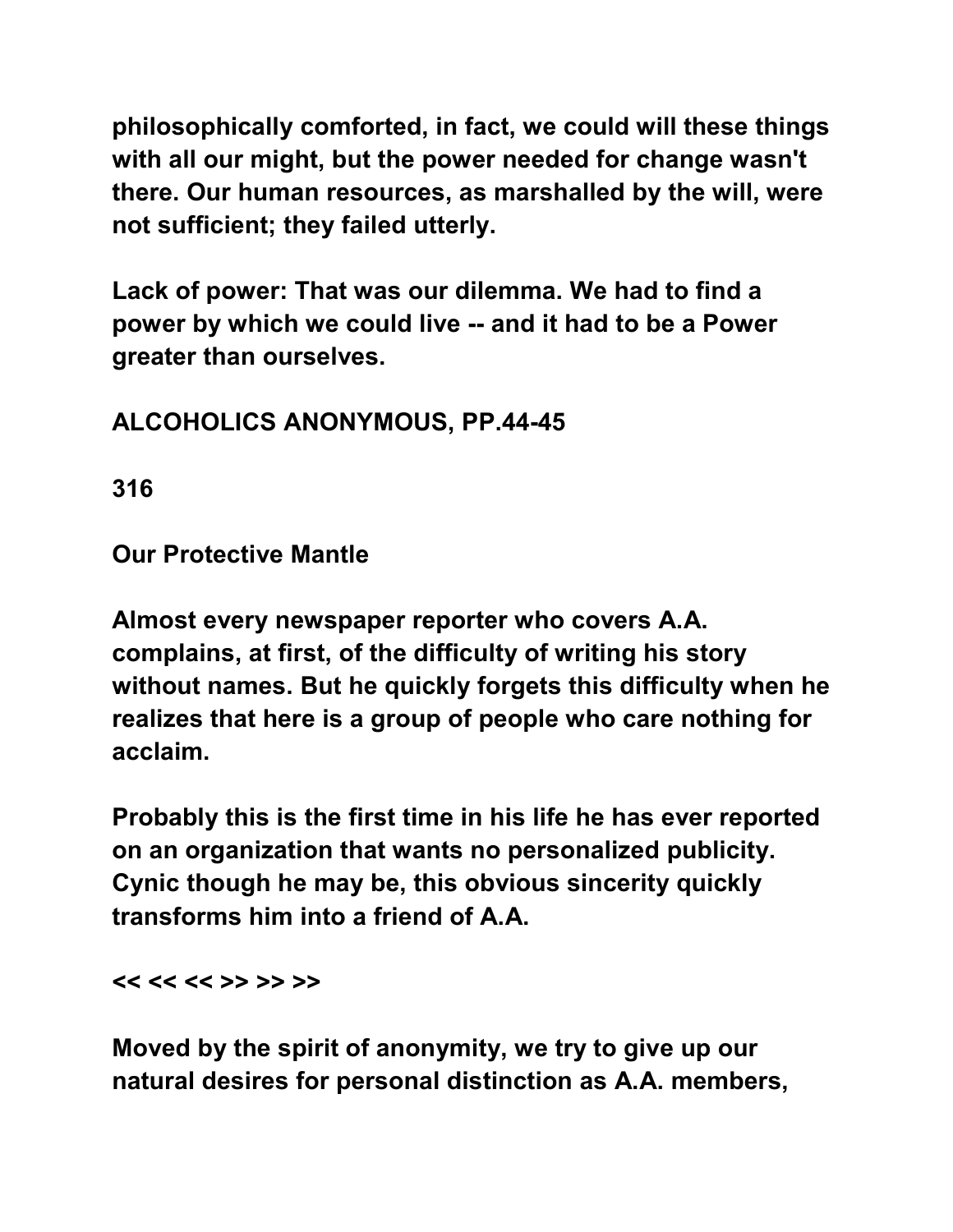**both among fellow alcoholics and before the general public. As we lay aside these very human aspirations, we believe that each of us takes part in the weaving of a protective mantle which covers our whole Society and under which we may grow and work in unity.** 

## **1. GRAPEVINE, MARCH 1946 2. TWELVE AND TWELVE, P. 187**

**317** 

**Vision Beyond Today** 

**Vision is, I think, the ability to make good estimates, both for the immediate and for the more distant future. Some might feel this sort of striving to be heresy against "One day at a time." But that valuable principle really refers to our mental and emotional lives and means chiefly that we are not foolishly to repine over the past nor wishfully to daydream about the future.** 

**As individuals and as a fellowship, we shall surely suffer if we cast the whole job of planning for tomorrow onto a fatuous idea of providence. God's real providence has endowed us human beings with a considerable capability for foresight, and He evidently expects us to use it. Of course, we shall often miscalculate the future in whole or in part, but that is better than to refuse to think at all.** 

### **TWELVE CONCEPTS, P. 43**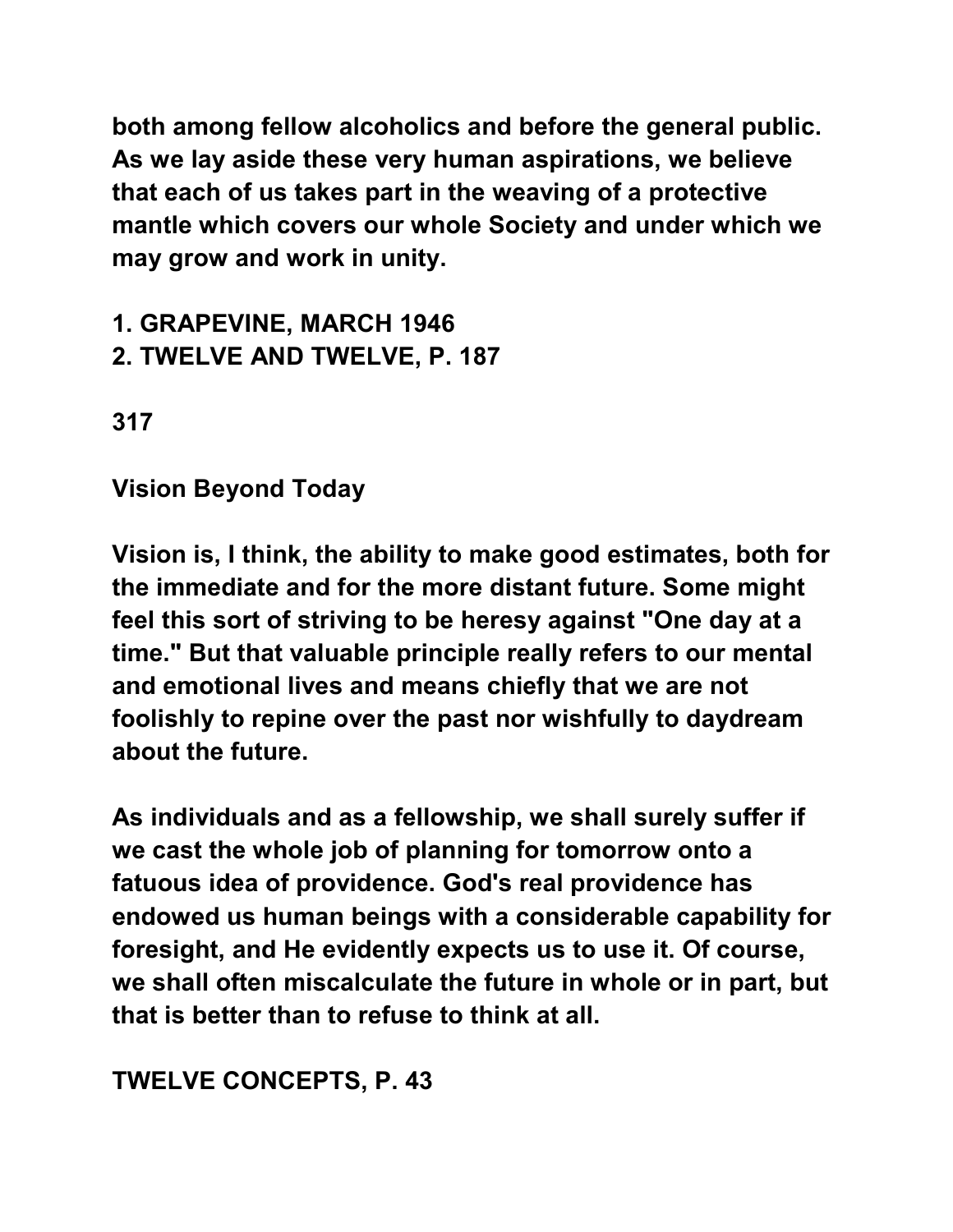### **Forgiveness**

**Through the vital Fifth Step, we began to get the feeling that we could be forgiven, no matter what we had thought or done.** 

**Often it was while working on this Step with our sponsors or spiritual advisers that we first felt truly able to forgive others, no matter how deeply we felt they had wronged us.** 

**Our moral inventory had persuaded us that allround forgiveness was desirable, but it was only when we resolutely tackled Step Five that we inwardly knew we'd be able to receive forgiveness and give it, too.** 

#### **TWELVE AND TWELVE, P. 57-58**

**319** 

## **Two Authorities**

**Many people wonder how A.A. can function under a seeming anarchy. Other societies have to have law and force and sanction and punishment, administered by authorized people. Happily for us, we found that we need no human authorities which are far more effective. One is benign, the other malign.** 

**318**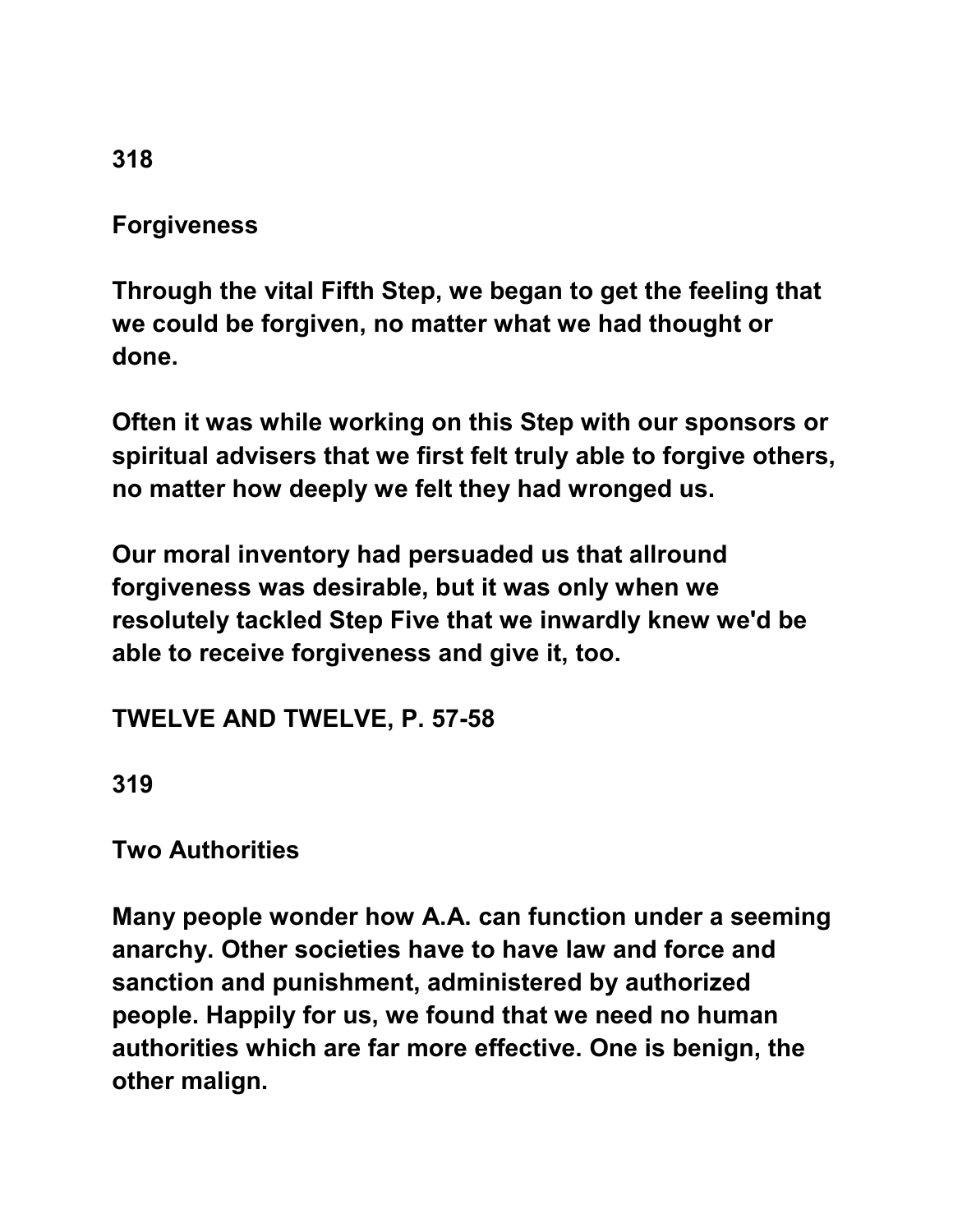**There is God, our Father, who very simply says, "I am waiting for you to do my will." The other authority is named John Barlicorn, and he says, "You had better do God's will or I will kill you."** 

**<< << << >> >> >>** 

**The A.A. Traditions are neither rules, regulations, nor laws. We obey them willingly because we want to. Perhaps the secret of their power lies in the fact that these life-giving communications spring out of living experience and are rooted in love.** 

**1. A.A. COMES OF AGE, P. 105 2. A.A. TODAY, P. 11** 

**320** 

**Running the Whole Show** 

**Most people try to live by self-propulsion. Each person is like an actor who wants to run the whole show and is forever trying to arrange the lights, the scenery and the rest of the players in his own way. If his arrangements would only stay put, if only people would do as he wished, the show would be great.** 

**What usually happens? The show doesn't come off very well. Admitting he may be somewhat at fault, he is sure that other**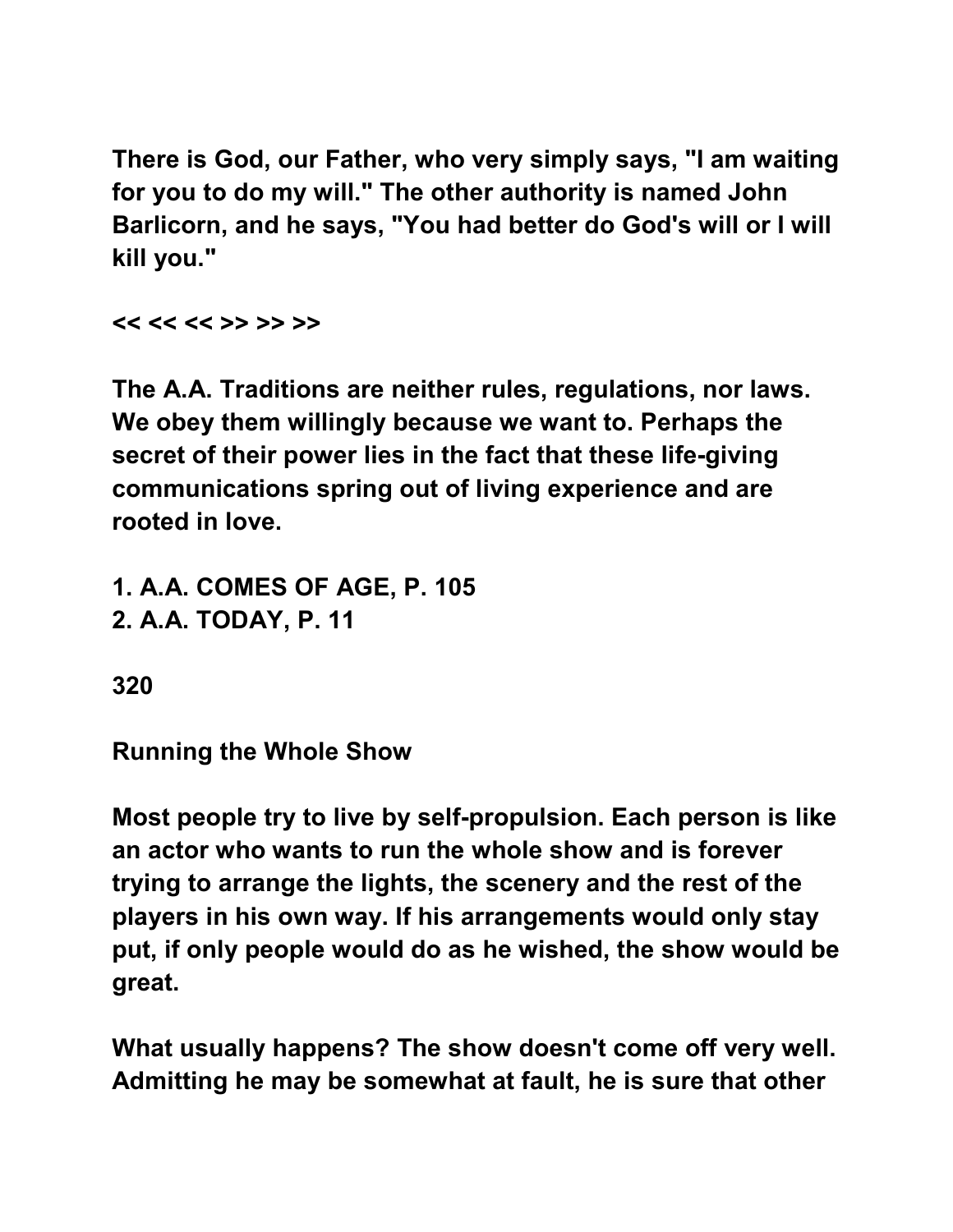**people are more to blame. He becomes angry, indignant, selfpitying.** 

**Is he not really a self-seeker even when trying to be useful? Is he not a victim of the delusion that he can wrest satisfaction and happiness out of this world if only he manages well?** 

# **ALCOHOLICS ANONYMOUS, PP. 60-61**

**321** 

**Results of Prayer** 

**As the doubter tries the process of prayer, he should begin to add up the results. If he persists, he will almost surely find more serenity, more tolerance, less fear, and less anger. He will acquire a quiet courage, the kind that isn't tensionridden. He can look at "failure" and "success" for what these really are. Problems and calamity will begin to mean his instruction, instead of his destruction. He will feel freer and saner.** 

**The idea that he may have been hypnotizing himself by autosuggestion will become laughable. His sense of purpose and of direction will increase. His anxieties will commence to fade. His physical health will be likely to improve. Wonderful and unaccountable things will start to happen. Twisted relations in his family and on the outside will improve surprisingly.**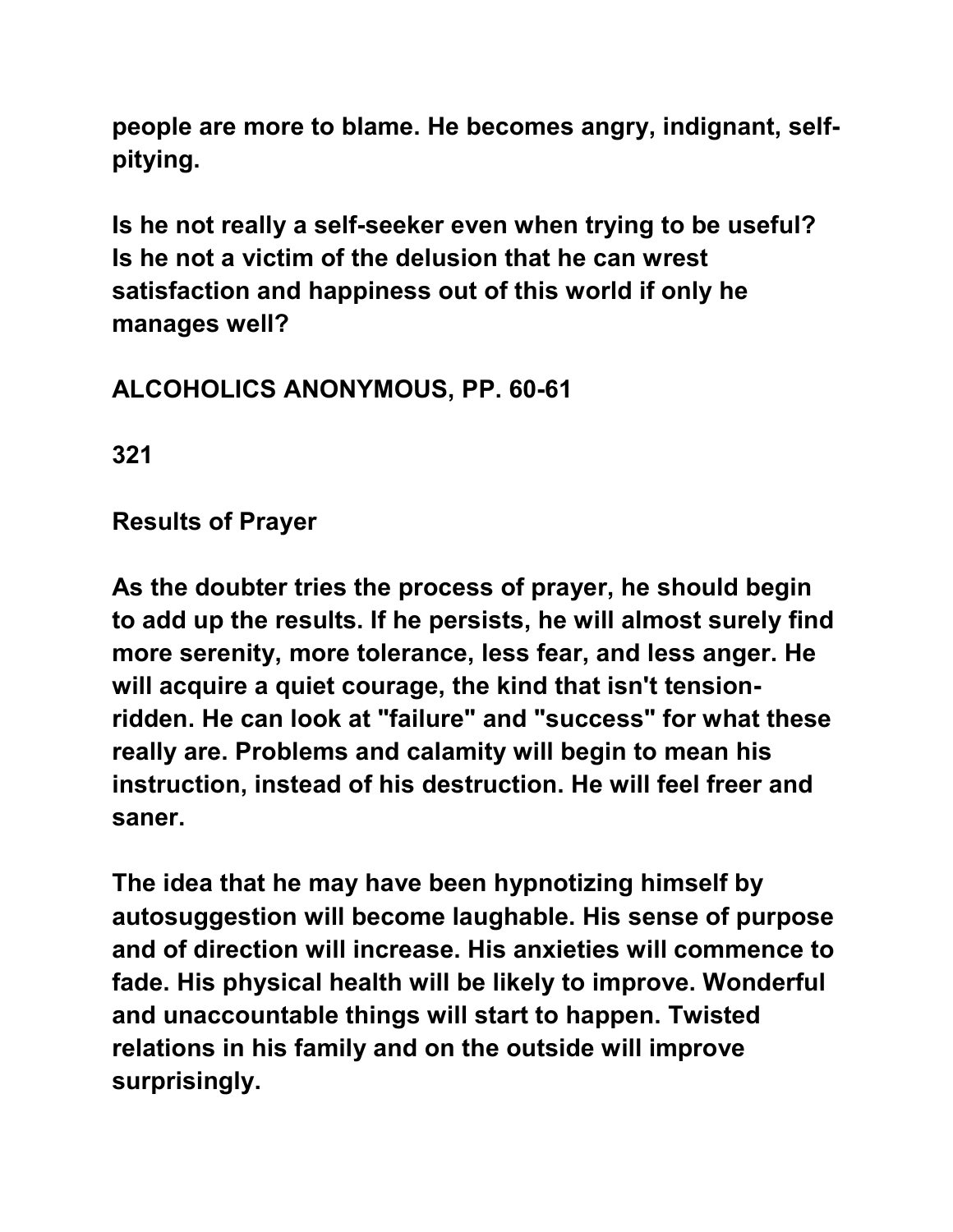**GRAPEVINE, JUNE 1958** 

**322** 

**Easy Does It -- but Do It** 

**Procrastination is really sloth in five syllables.** 

**<< << << >> >> >>** 

**"My observation is that some people can get by with a certain amount of postponement, but few can live with outright rebellion."** 

**<< << << >> >> >>** 

**"We have succeeded in confronting many a problem drinker with that awful alternative, `This we A.A.'s do, or we die.' Once this much is firmly in his mind, more drinking only turns the coil tighter.** 

**"As many an alcoholic has said, `I came to the place where it was either into A.A. or out the window. So here I am!'"** 

**1. TWELVE AND TWELVE, P. 67 2. LETTER, 1952 3. LETTER, 1950**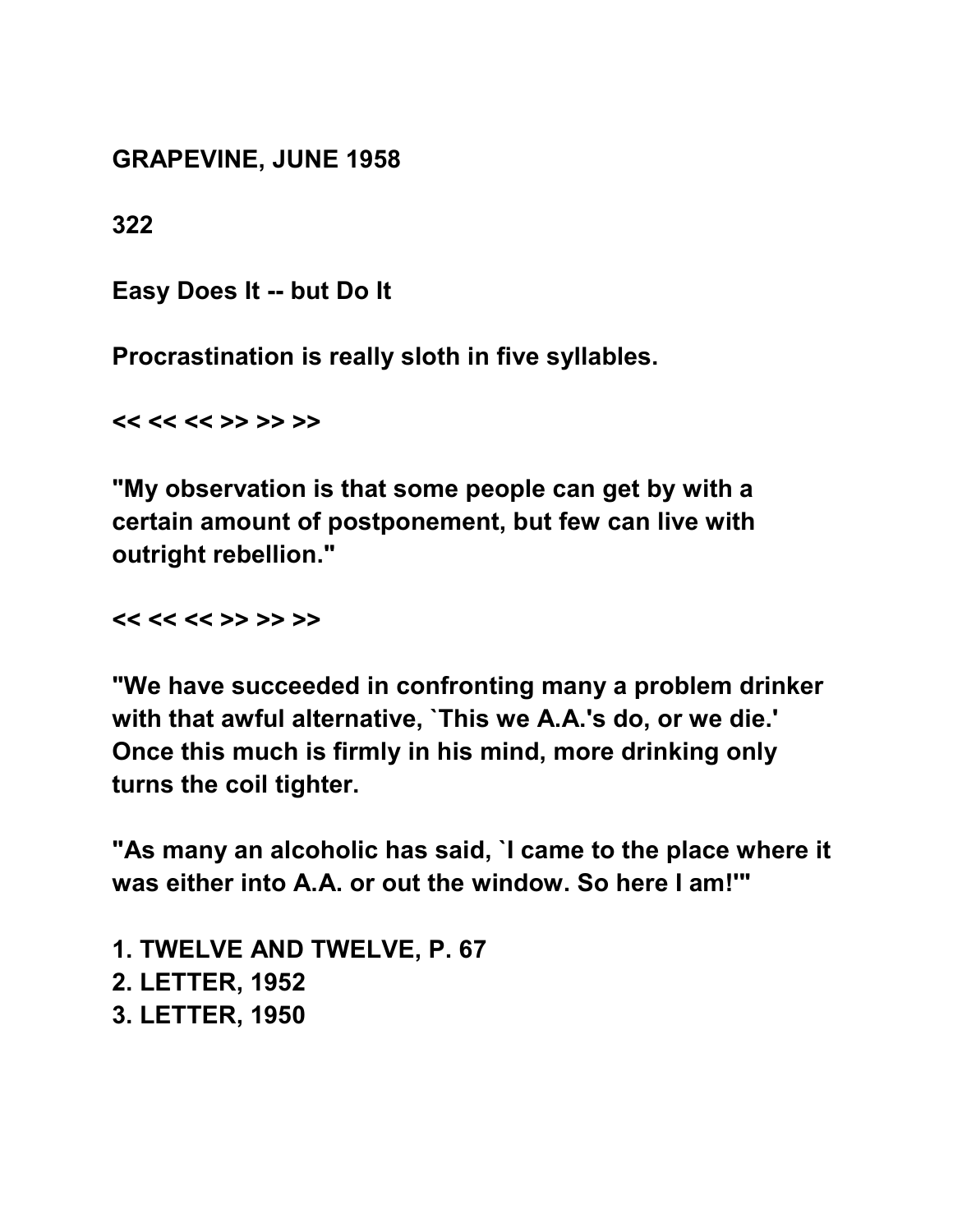### **Groping Toward God**

**"More than most people, I think, alcoholics want to know who they are, what this life is about, whether they have a divine origin and an appointed destiny, and whether there is a system of cosmic justice and love.** 

**"It is the experience of many of us in the early stages of drinking to feel that we have had glimpses of the Absolute and a heightened feeling of identification with the cosmos. While these glimpses and feelings doubtless have a validity, they are deformed and finally swept away in the chemical, spiritual, and emotional damage wrought by the alcohol itself.** 

**"In A.A., and in many religious approaches, alcoholics find a great deal more of what they merely glimpsed and felt while trying to grope their way toward God in alcohol."** 

**LETTER, 1960** 

**324** 

**Spirituality and Money** 

**Some of us still ask, "Just what is this Third Legacy business anyhow? And just how much territory does**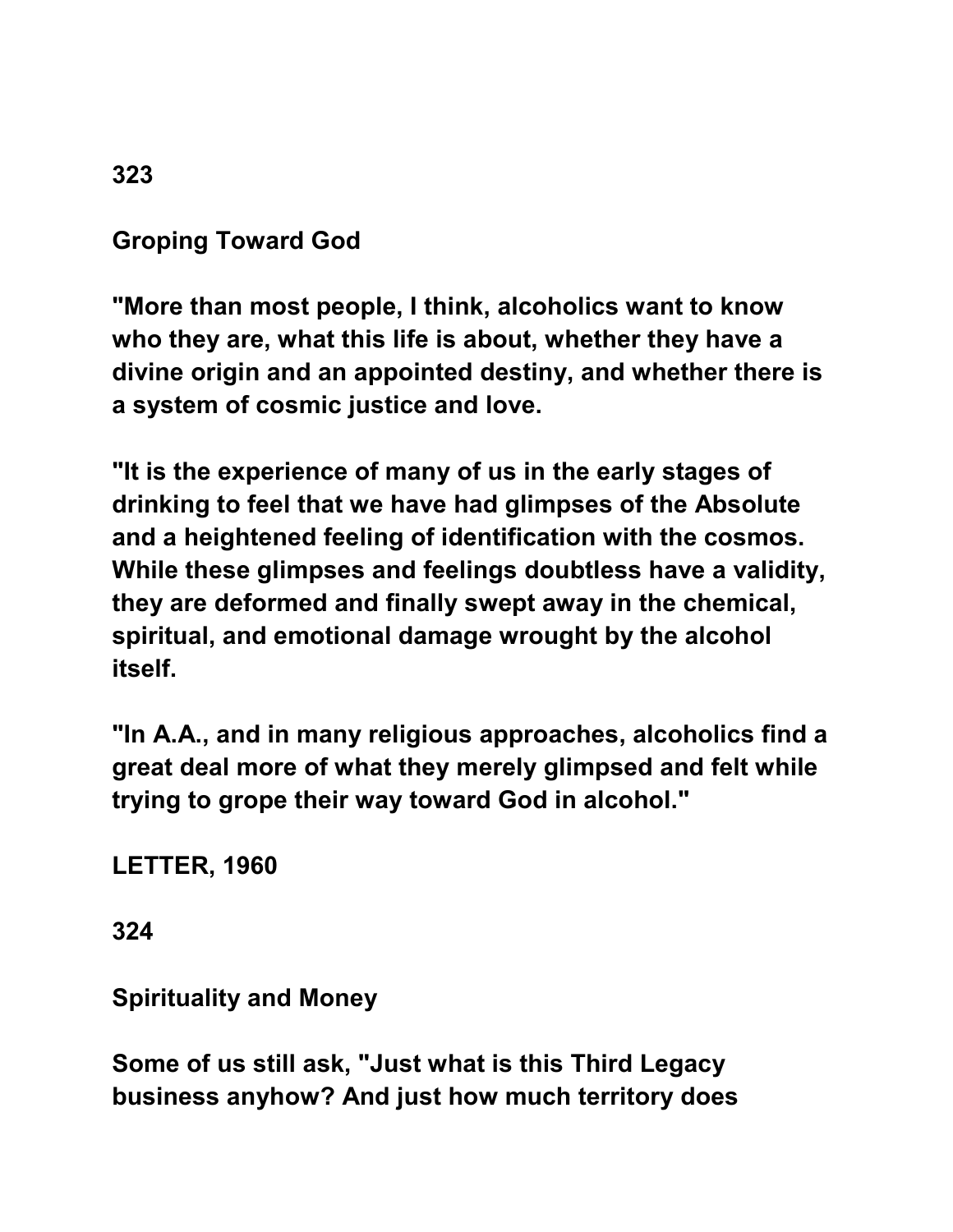**`service' take in?"** 

**Let's begin with my own sponsor, Ebby. When Ebby heard how serious my drinking was, he resolved to visit me. He was in New York; I was in Brooklyn. His resolve was not enough; he had to take action and he had to spend money.** 

**He called me on the phone and then got into the subway; total cost, ten cents. At the level of the telephone booth and subway turnstile, spirituality and money began to mix. One without the other would have amounted to nothing at all.** 

**Right then and there, Ebby established the principle that A.A. in action calls for the sacrifice of much time and a little money.** 

### **A.A. COMES OF AGE, P. 140-141**

**325** 

**Humility Brings Hope** 

**Now that we no longer patronize bars and bordellos, now that we bring home the pay checks, now that we are so very active in A.A., and now that people congratulate us on these signs of progress -- well, we naturally proceed to congratulate ourselves. Of course, we are not yet within hailing distance of humility.** 

**<< << << >> >> >>**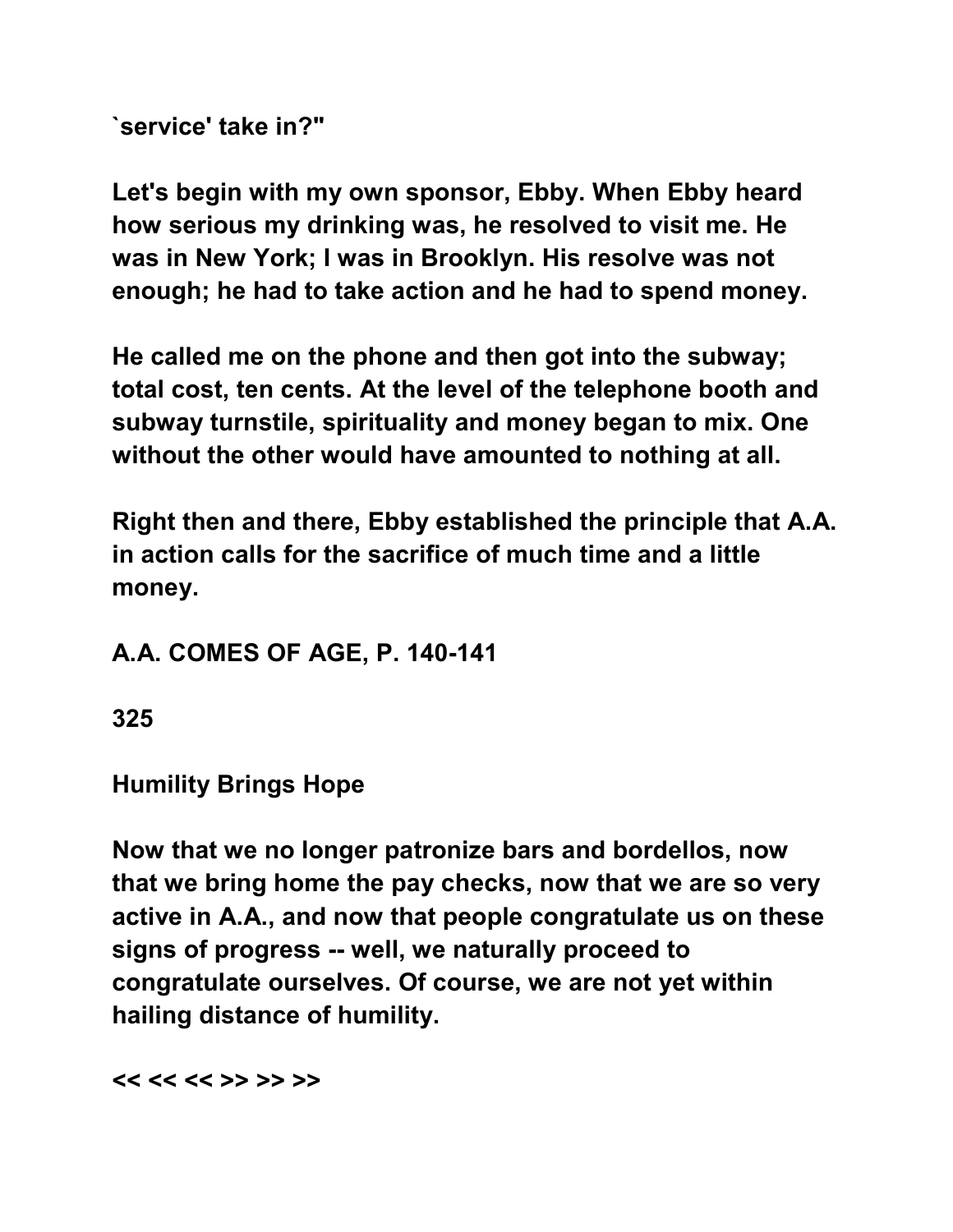**We ought to be willing to try humility in seeking the removal of our other shortcomings, just as we did when we admitted that we were powerless over alcohol, and came to believe that a Power greater than ourselves could restore us to sanity.** 

**If humility could enable us to find the grace by which the deadly alcohol obsession could be banished, then there must be hope of the same result respecting any other problem we can possibly have.** 

**1. GRAPEVINE, JUNE 1961 2. TWELVE AND TWELVE, P. 76** 

### **326**

**Welcome Criticism** 

**"Thanks much for your letter of criticism. I'm certain that had it not been for its strong critics, A.A. would have made slower progress.** 

**"For myself, I have come to set a high value on the people who have criticized me, whether they have seemed reasonable critics or unreasonable ones. Both have often restrained me from doing much worse than I actually have done. The unreasonable ones havetaught me, I hope, a little patience. But the reasonable ones have always done a great job for all of A.A. -- and have taught me many a valuable**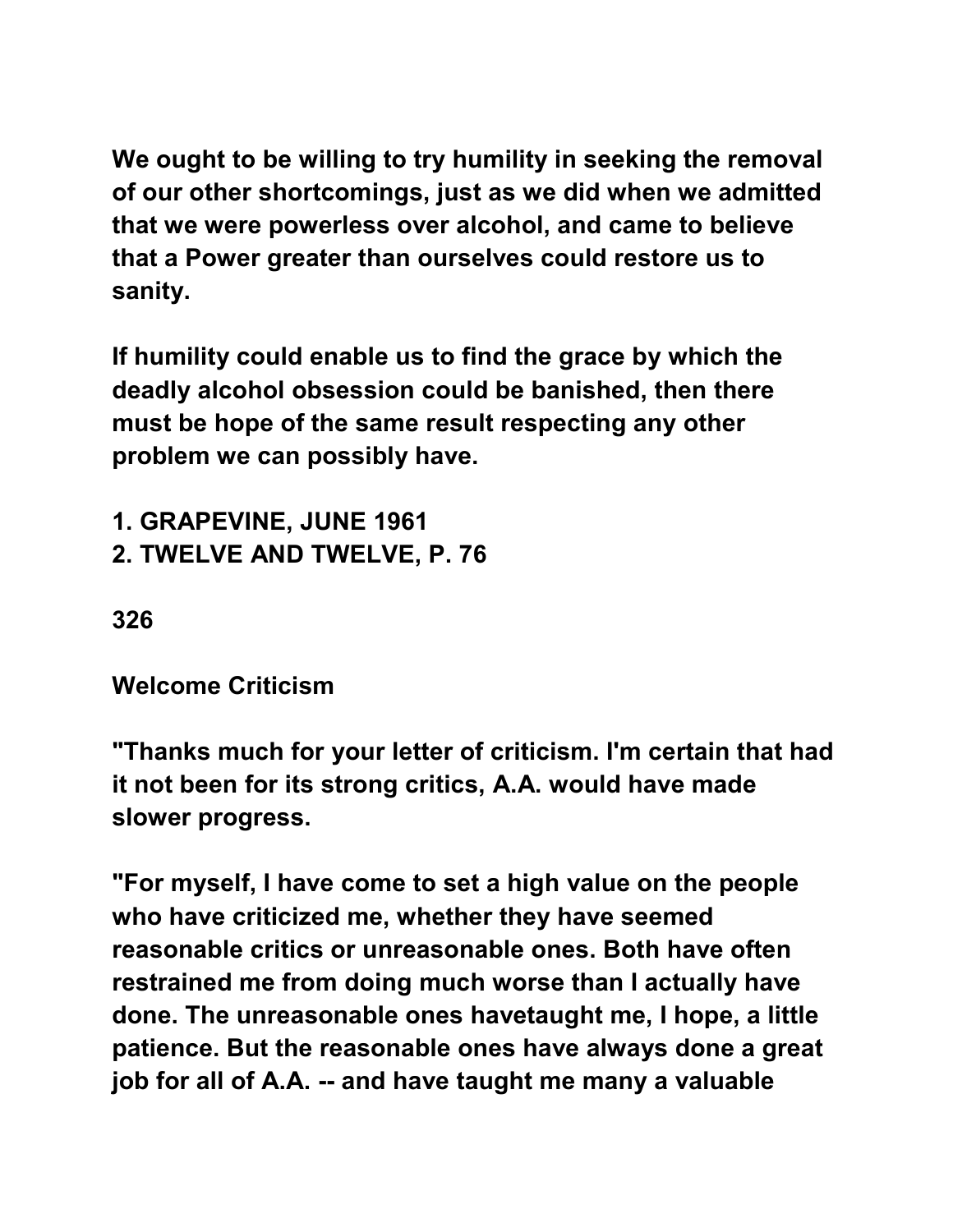**lesson."** 

**LETTER, 1955** 

**327** 

**Three Choices** 

**The immediate object of our quest is sobriety -- freedom from alcohol and from all its baleful consequences. Without this freedom, we have nothing at all.** 

**Paradoxically, though, we can achieve no liberation from the alcohol obsession until we become willing to deal with those character defects which have landed us in that helpless condition. In this freedom quest, we are always given three choices.** 

**A rebellious refusal to work upon our glaring defects can be an almost certain ticket to destruction. Or, perhaps for a time, we can stay sober with a minimum of self-improvement and settle ourselves into a comfortable but often dangerous mediocrity. Or,finally, we can continuously try hard for those sterling qualities that can add up to fineness of spirit and action -- true and lasting freedom under God.** 

### **GRAPEVINE, NOVEMBER 1960**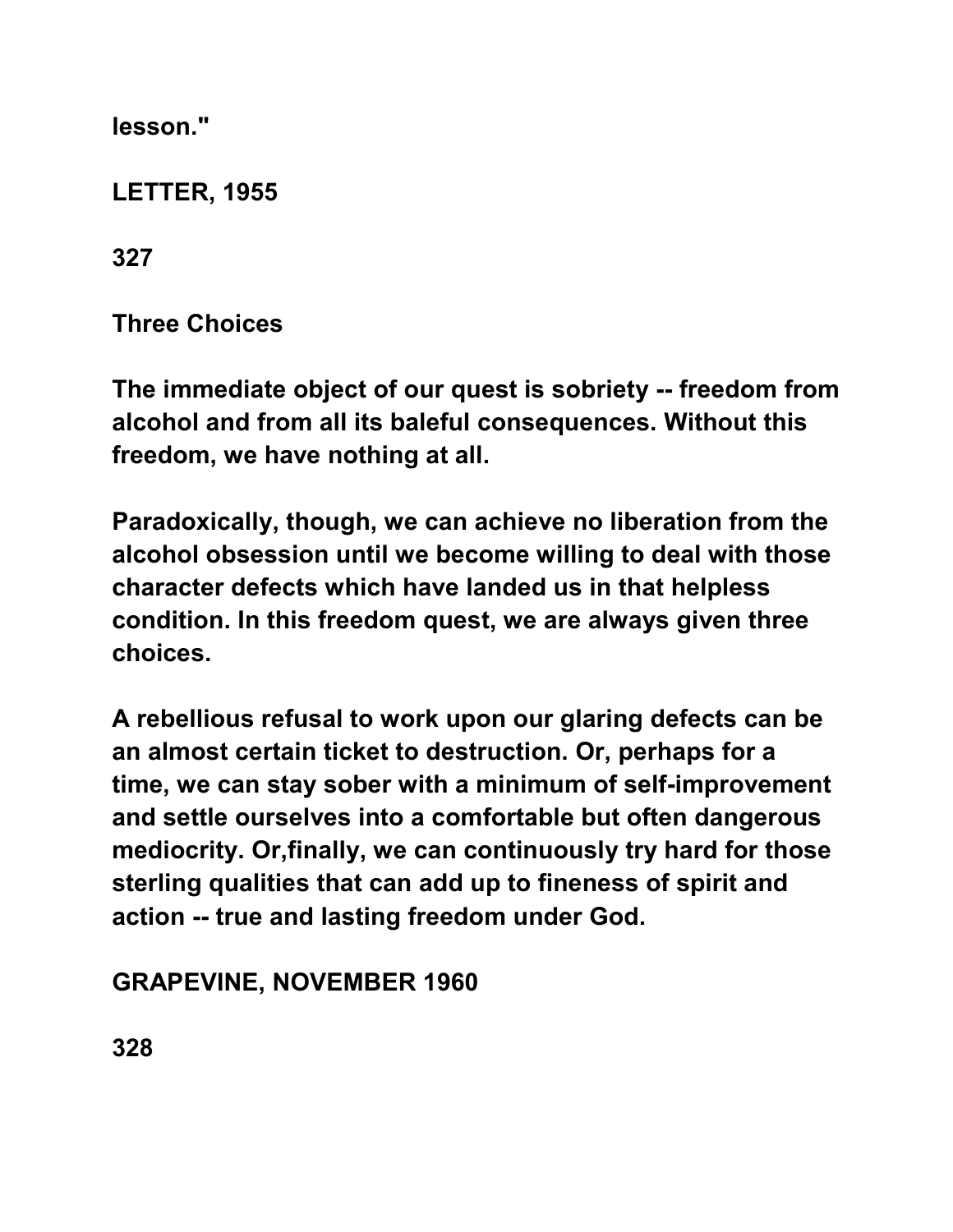#### **A New-Found Providence**

**When dealing with a prospect of agnostic or atheistic bent, you had better use everyday language to describe spiritual principles. There is no use arousing any prejudice he may have against certain theological terms and conceptions, about which he may already be confused. Don't raise such issues, no matter what your own convictions are.** 

**<< << << >> >> >>** 

**Every man and woman who has joined A.A. and intends to stick has, without realizing it, made a beginning on Step Three. Isn't it true that, in all matters touching upon alcohol, each of them has decided to turn his or her life over to the care, protection, and guidance of A.A.?** 

**Already a willingness has been achieved to cast out one's own ideas about hte alcohol problem in favor of those suggested by A.A. Now if this is not turning one's will and life over to a new-found "Providence," then what is it?** 

**1. ALCOHOLICS ANONYMOUS, P. 93 2. TWELVE AND TWELVE, P. 35** 

**329** 

**Do It Our Way?** 

**In praying, our immediate temptation will be to ask for**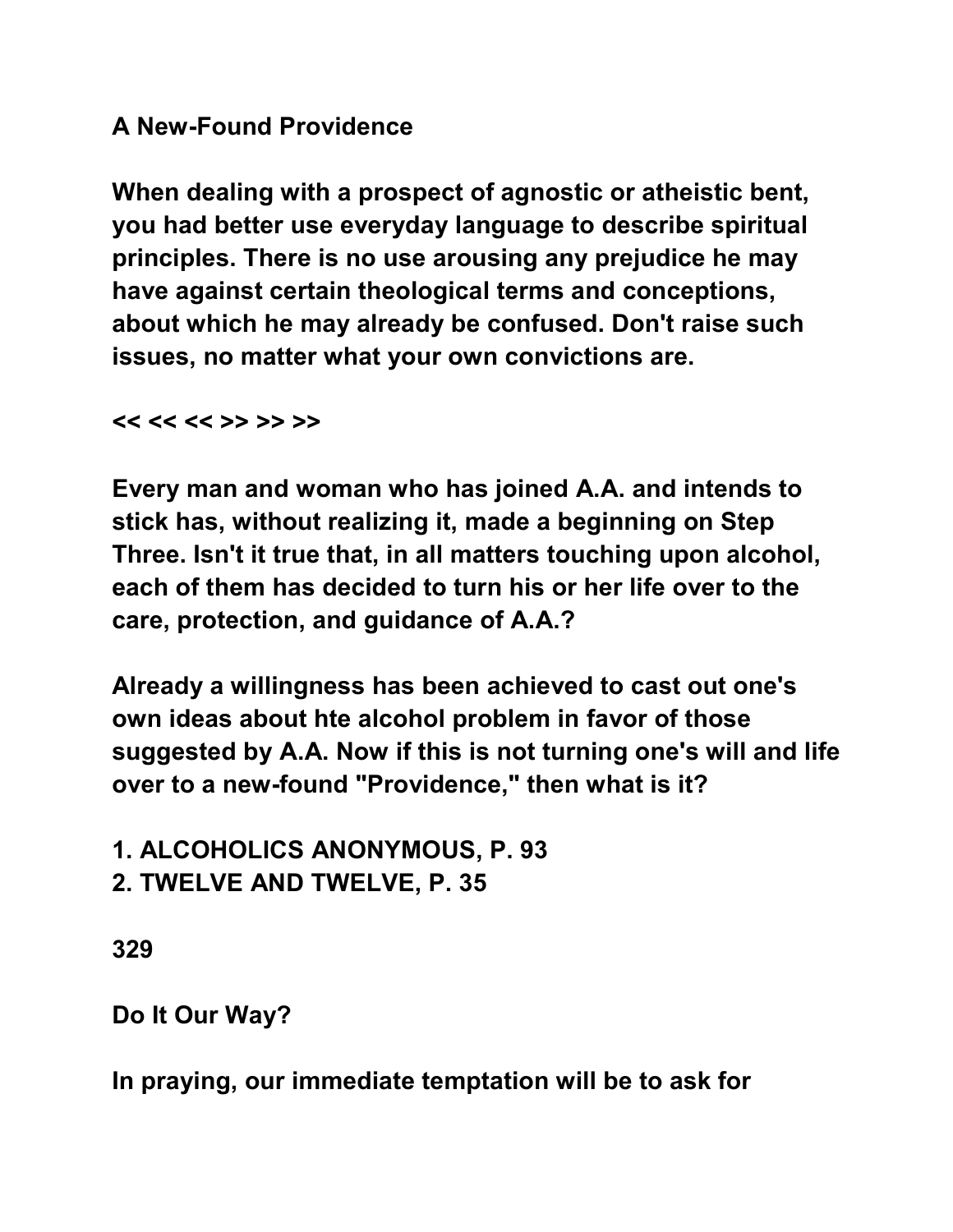**specific solutions to specific problems, and for the ability to help other people as we have already thought they should be helped. In that case, we are asking God to do it our way. Therefore, we ought to consider each request carefully to see what its real merit is.** 

**Even so, when making specific requests, it will be well to add to each one of them this qualification: "... if it be Thy will."** 

**TWELVE AND TWELVE, P. 102** 

**330** 

**To Grow Up** 

**Those adolescent urges that so many of us have for complete approval, utter security, and perfect romance - urgesquite appropriate to age seventeen -- prove to be an impossible way of life at forty-seven or fifty-seven.** 

**Since A.A. began, I've taken huge wallops in all these areas because of my failure to grow up, emotionally and spiritually.** 

**<< << << >> >> >>** 

**As we grow spiritually, we find that our old attitudes toward our instinctual drives need to undergo drastic revisions. Our demands for emotional security and wealth, for personal prestige and power all have to be tempered and redirected.**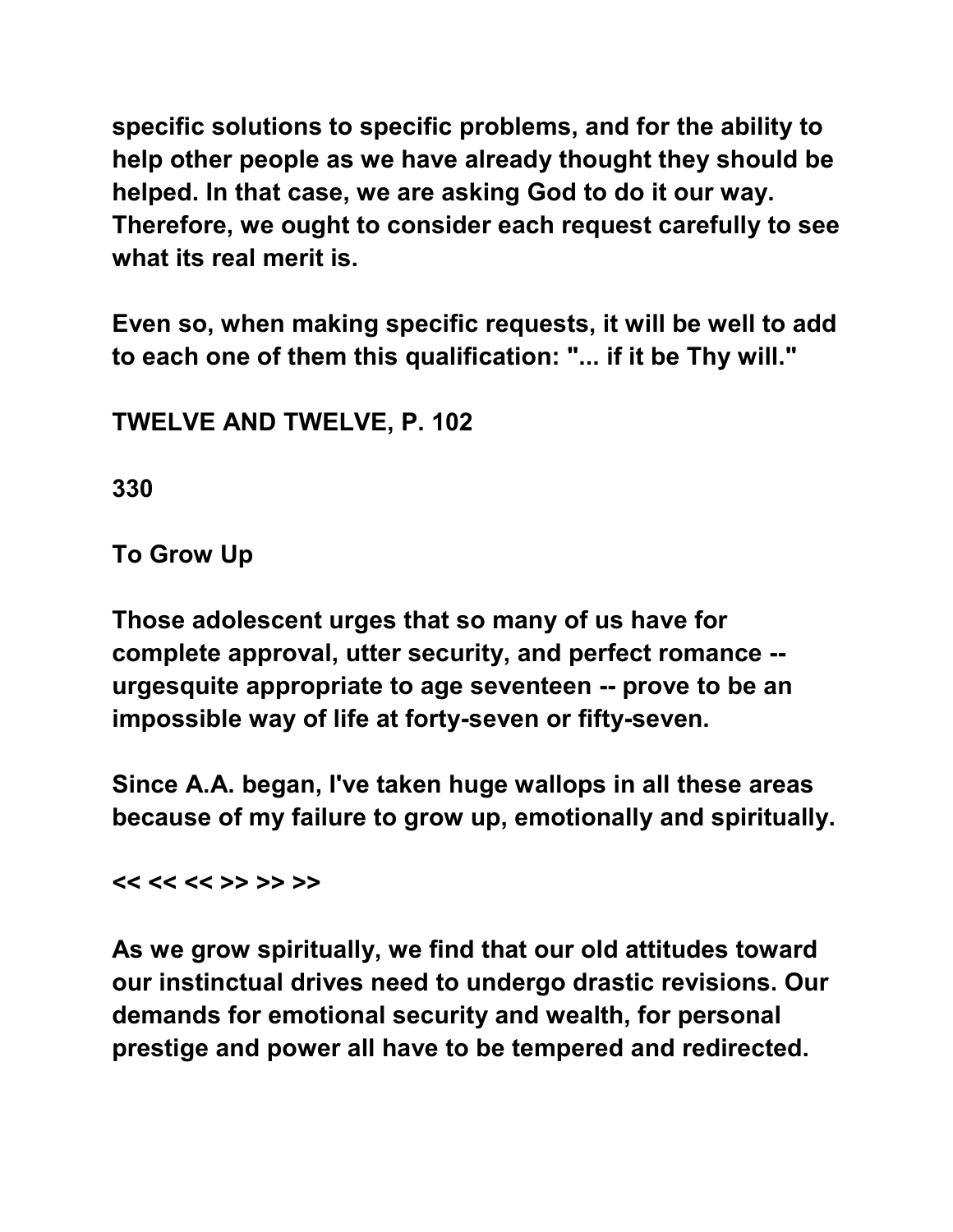**We learn that the full satisfaction of these demands cannot be the sole end and aim of our lives. We cannot place the cart before the horse, or we shall be pulled backward into disillusionment. But when we are willing to place spiritual growth first -- then and only then do we have a real chance to grow in healthy awareness and mature love.** 

**1. GRAPEVINE, JANUARY 1958 2. TWELVE AND TWELVE, P. 114** 

**331** 

**The Great Fact** 

**We realize we know only a little. God will constantly disclose more to you and to us. Ask Him in your morning meditation what you can do each day for the man who is still sick. The answers will come, if your own house is in order.** 

**But obviously you cannot transmit something you haven't got. See to it that your relationship with Him is right, and great events will come to pass for you and countless others. This is the great fact for us.** 

#### **To the Newcomer:**

**Abandon yourself to God as you understand God. Admit your faults to Him and to your fellows. Clear away the wreckage of your past. Give freely of what you find and join us. We shall be with you in the fellowship of the spirit, and you will surely meet some of us as you trudge the road of**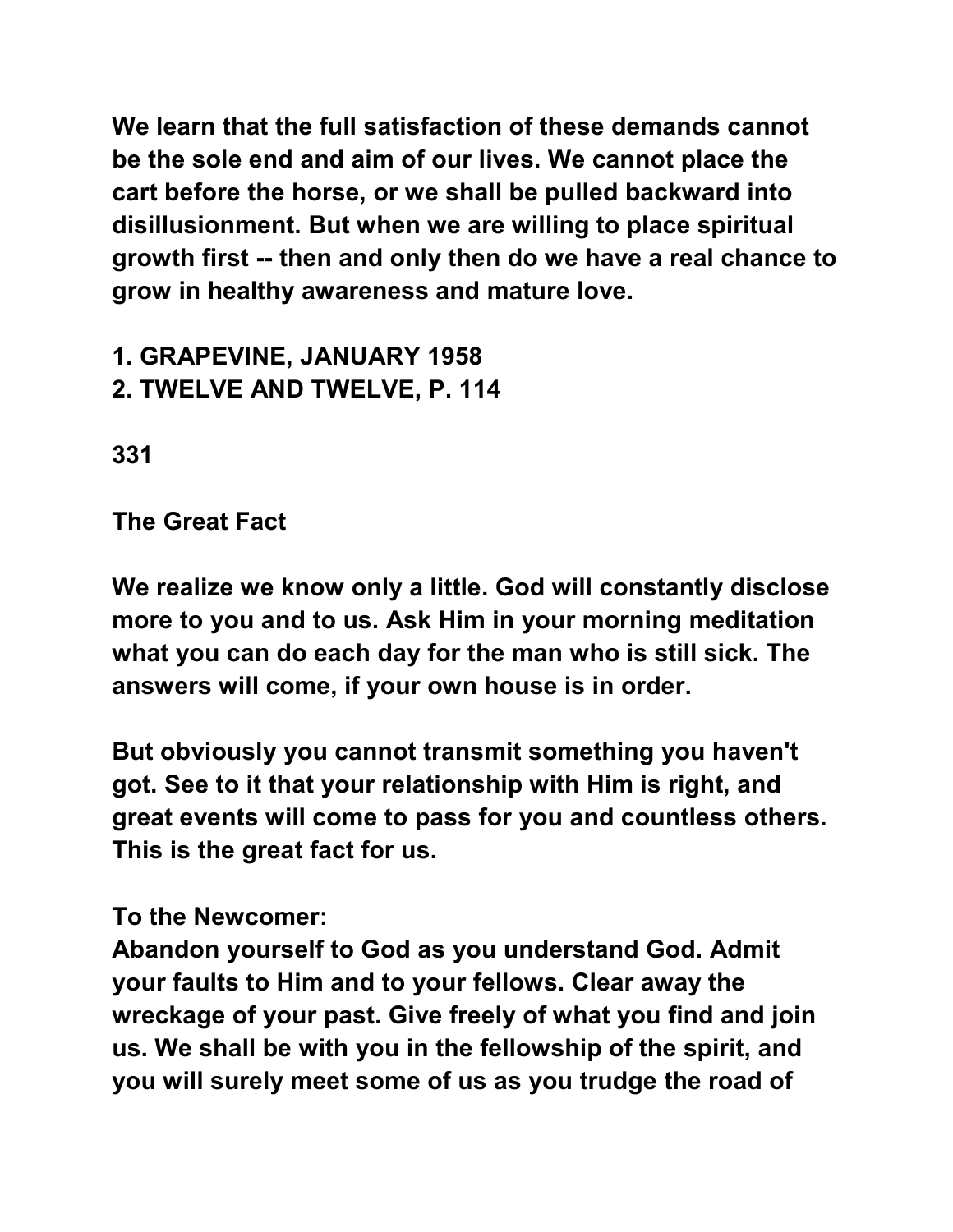**happy destiny.** 

**May God bless you and keep you -- until then.** 

**ALCOHOLICS ANONYMOUS, P. 164** 

**332** 

**I Am Responsible . . .** 

**When anyone, anywhere, reaches out for help, I want the hand of A.A. always to be there. And for that: I am responsible. -- DECLARATION OF 30TH ANNIVERSARY INTERNATIONAL CONVENTION, 1965** 

**<< << << >> >> >>** 

**DEAR FRIENDS:** 

**Since 1938, the greatest part of my A.A. life has been spent in helping to create, design, manage, and insure the solvency and effectiveness of A.A.'s world services -- the office of which has enabled our Fellowship to function all over the globe, and as a unified whole.** 

**It is no exaggeration to say that, under their trustees, these all important services have accounted for much of our present size and over-all effectiveness.** 

**The A.A. General Service Office is by far the largest single carrier of the A.A. message. It has well related A.A. to the**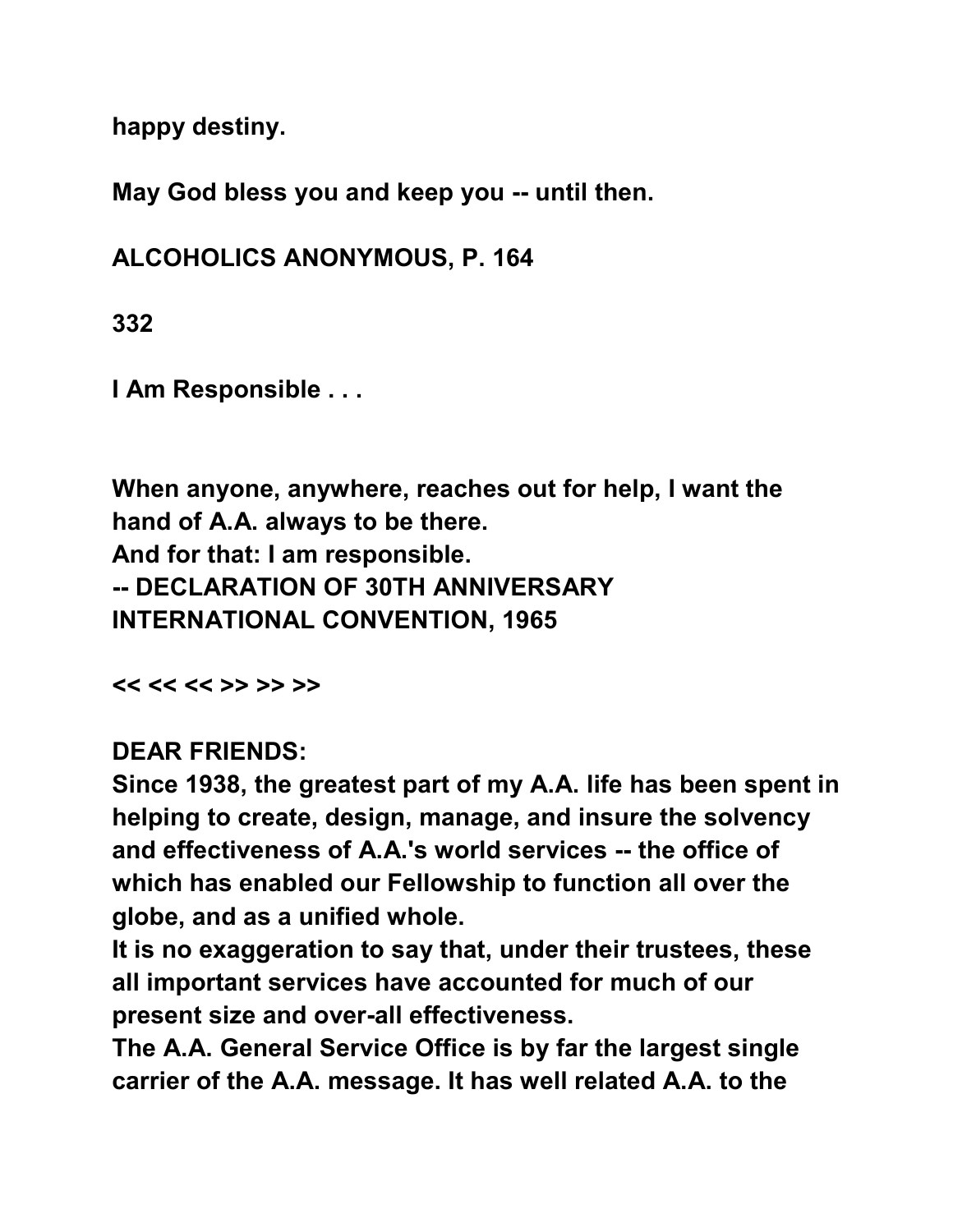**troubled world in which we live. It has fostered the spread of our Fellowship everywhere. A.A. World Services, Inc., stands ready to serve the special needs of any group orisolated individual, no matter the distance or language. Its many years of accumulated experience are available to us all. The members of our trusteeship -- the General Service Board of A.A. -- will, in the future, be our primary leaders in all of our world affairs. This high responsibility has long since been delegated to them; they are the successors in world service to Dr. Bob and to me, and they are directly accountable to A.A. as a whole.** 

**This is the legacy of world-service responsibility that we vanishing oldtimers are leaving to you, the A.A.'s of today and tomorrow. We know that you will guard, support, and cherish this world legacy as the greatest collective responsibility that A.A.has or ever can have. Yours in trust, and in affection,** 

**Bill** 

**Bill W. died on January 24, 1971.**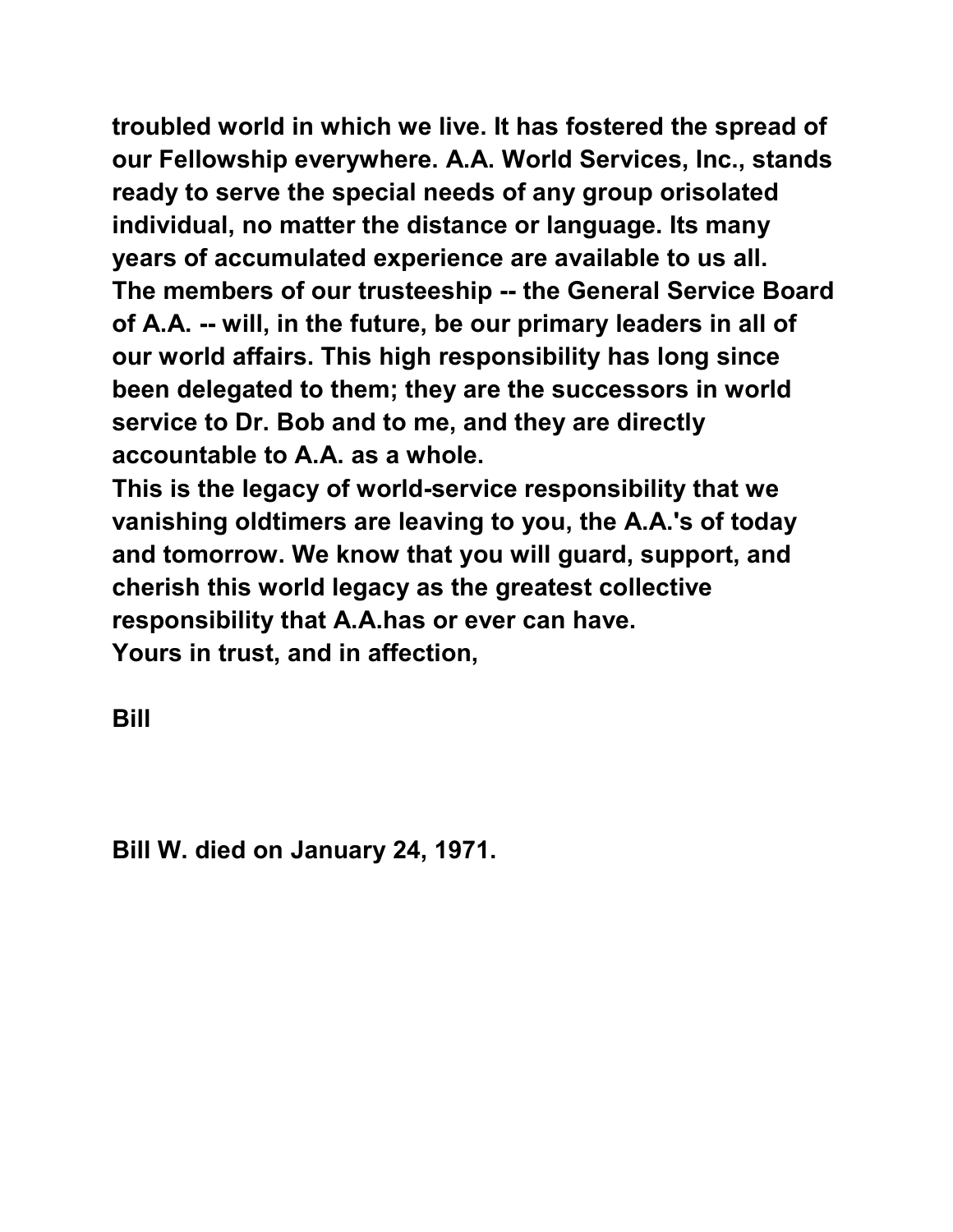#### **THE TWELVE STEPS**

**1 -- We admitted we were powerless over alcohol -- that our lives had become unmanageable.** 

**2 -- Came to believe that a Power greater than ourselves could restore us to sanity.** 

**3 -- Made a decision to turn our will and our lives over to the care of God as we understood Him.** 

**4 -- Made a searching and fearless moral inventory of ourselves.** 

**5 -- Admitted to God, to ourselves, and to another human being the exact nature of our wrongs.** 

**6 -- Were entirely ready to have God remove all these defects of character.** 

**7 -- Humbly asked Him to remove our shortcomings.** 

**8 -- Made a list of all persons we had harmed, and became willing to make amends to them all.** 

**9 -- Made direct amends to such people wherever possible, except when to do so would injure them or others.** 

**10 -- Continued to take personal inventory and when we were wrong promptly admitted it.**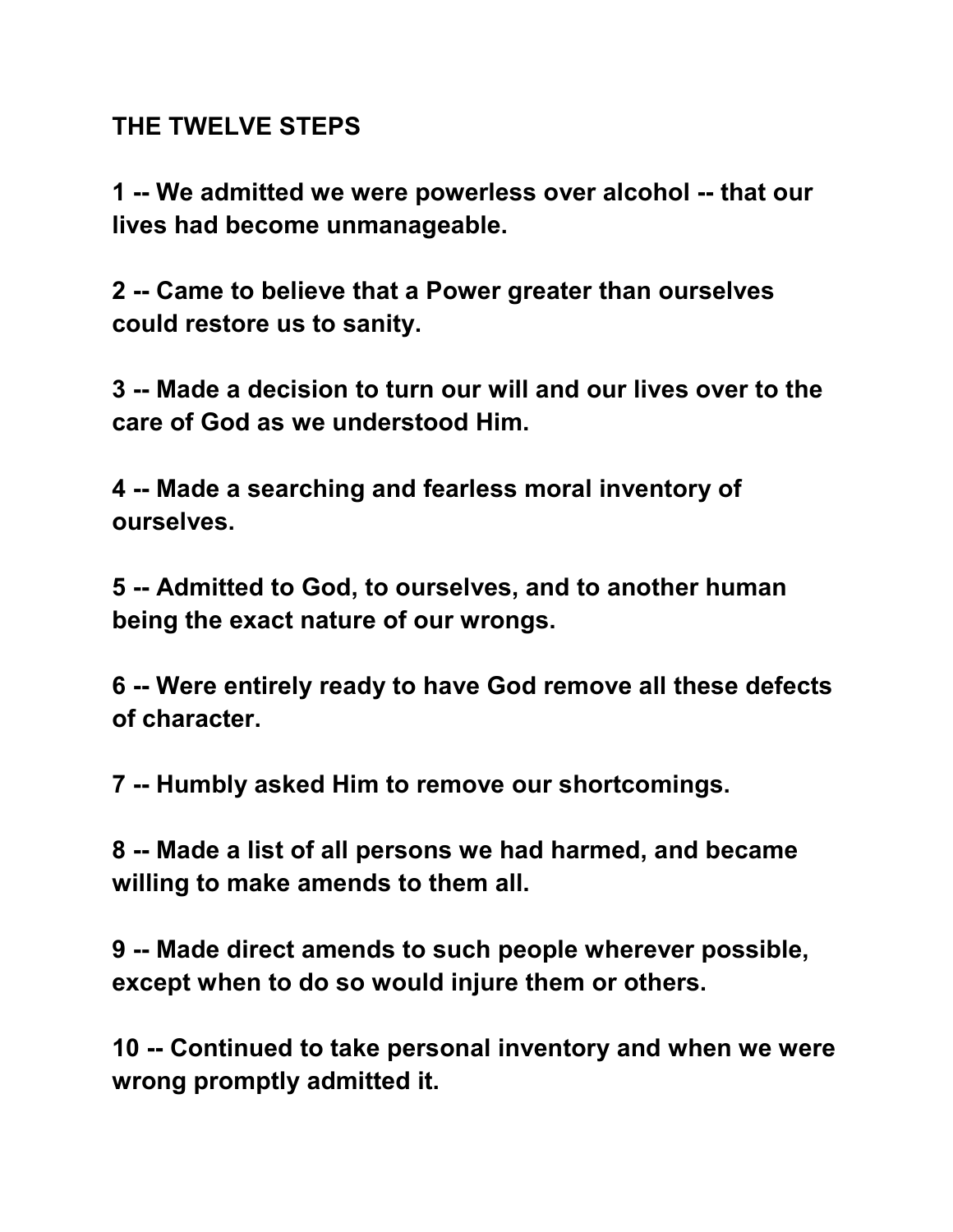**11 -- Sought through prayer and meditation to improve our conscious contact with God as we understood Him, praying only for knowledge of His will for us and the power to carry that out.** 

**12 -- Having had a spiritual awakening as the result of these steps, we tried to carry this message to alcoholics, and to practice these principles in all our affairs.**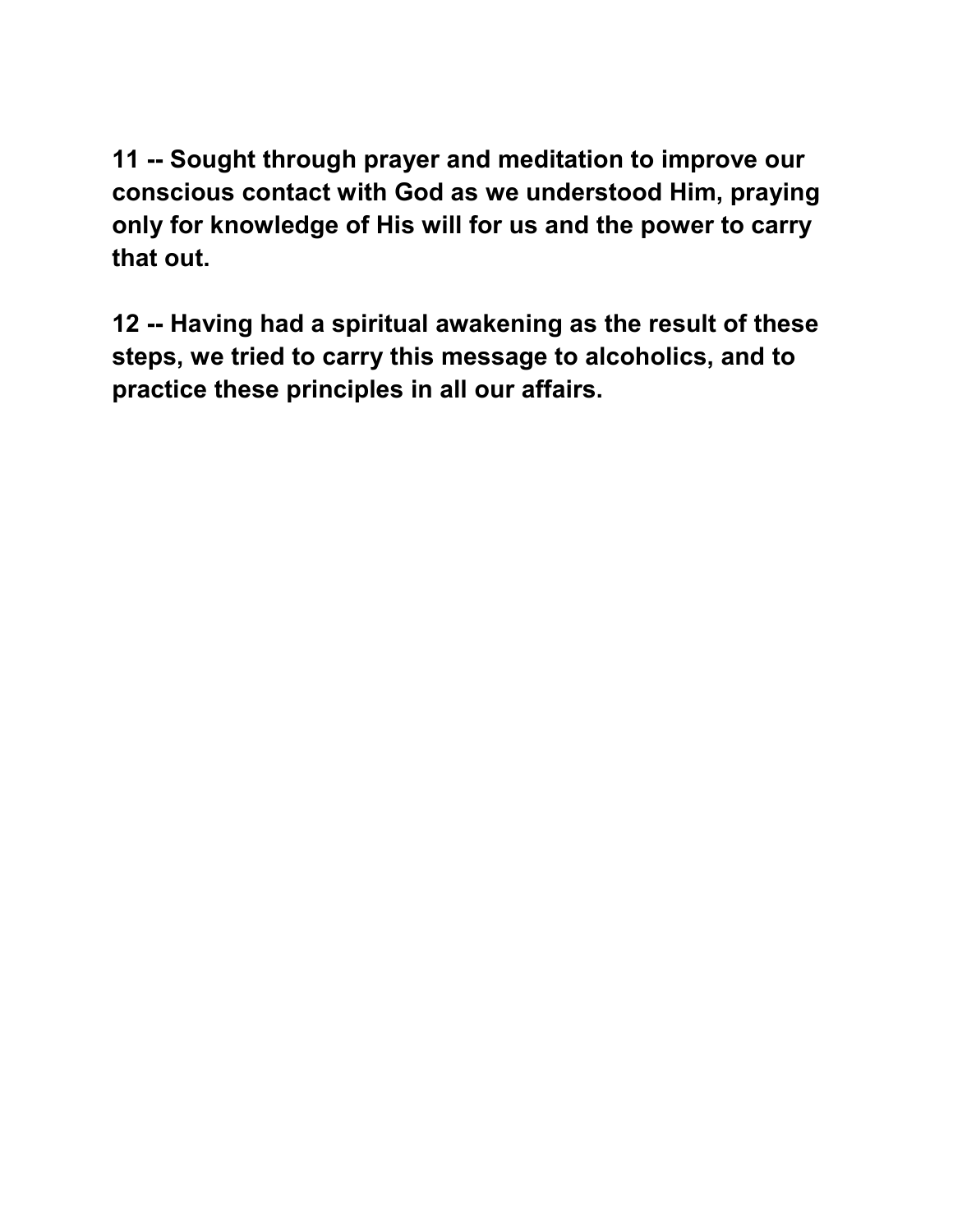### **THE TWELVE TRADITIONS**

**1 -- Our common welfare should come first; personal recovery depends upon A.A. unity.** 

**2 -- For our group purpose there is but one ultimate authority -- a loving God as He may express Himself in our group conscience. Our leaders are but trusted servants; they do not govern.** 

**3 -- The only requirement for A.A. membership is a desire to stop drinking.** 

**4 -- Each group should be autonomous except in matters affecting other groups or A.A. as a whole.** 

**5 -- Each group has but one primary purpose -- to carry its message to the alcoholic who still suffers.** 

**6 -- An A.A. group ought never endorse, finance or lend the A.A. nameto any related facility or outside enterprise, lest problems of money, property and prestige divert us from our primary purpose.** 

**7 -- Every A.A. group ought to be fully self-supporting, declining outside contributions.** 

**8 -- Alcoholics Anonymous should remain forever nonprofessional, but our service centers may employ special workers.**